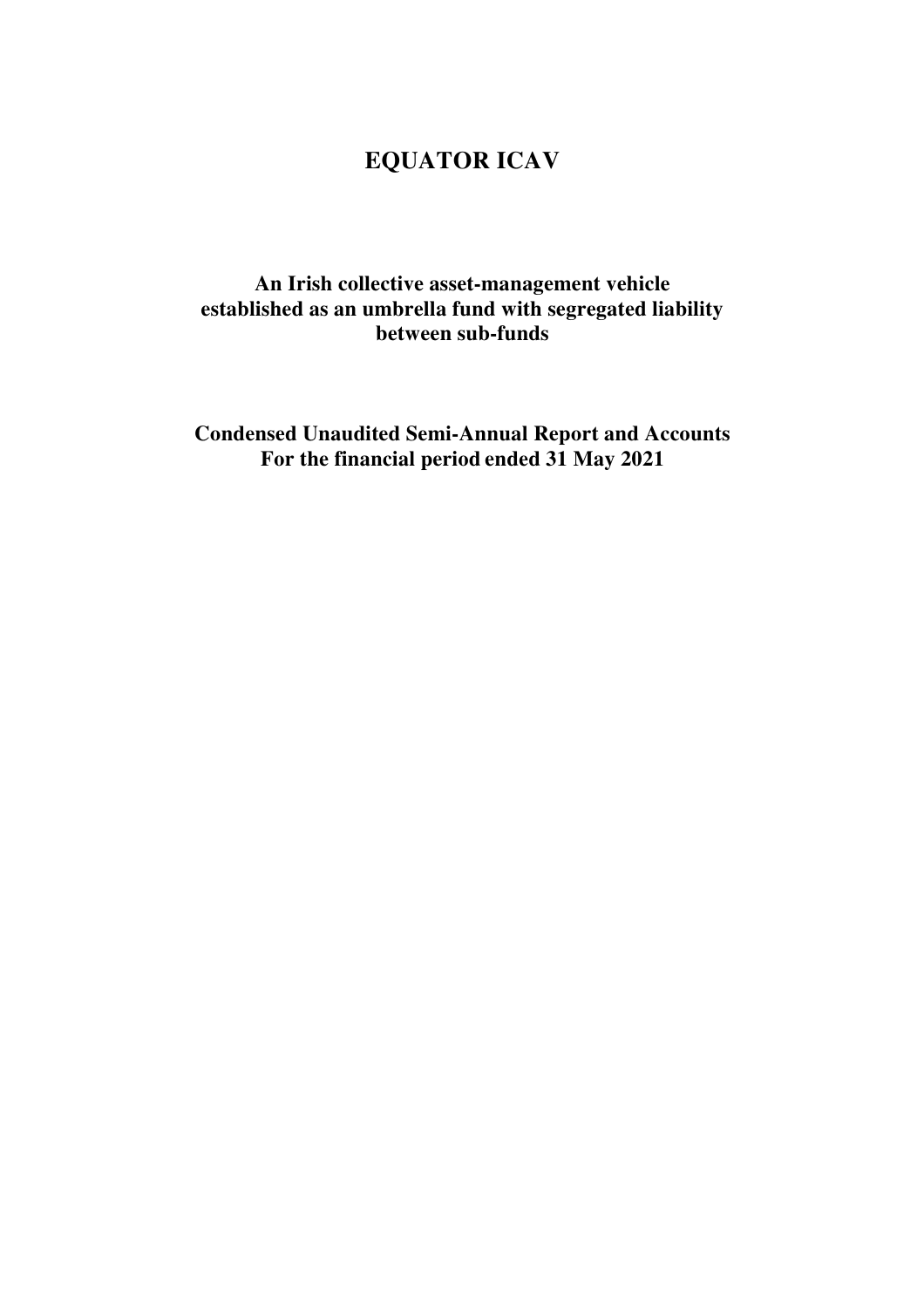### **Table of Contents**

### Page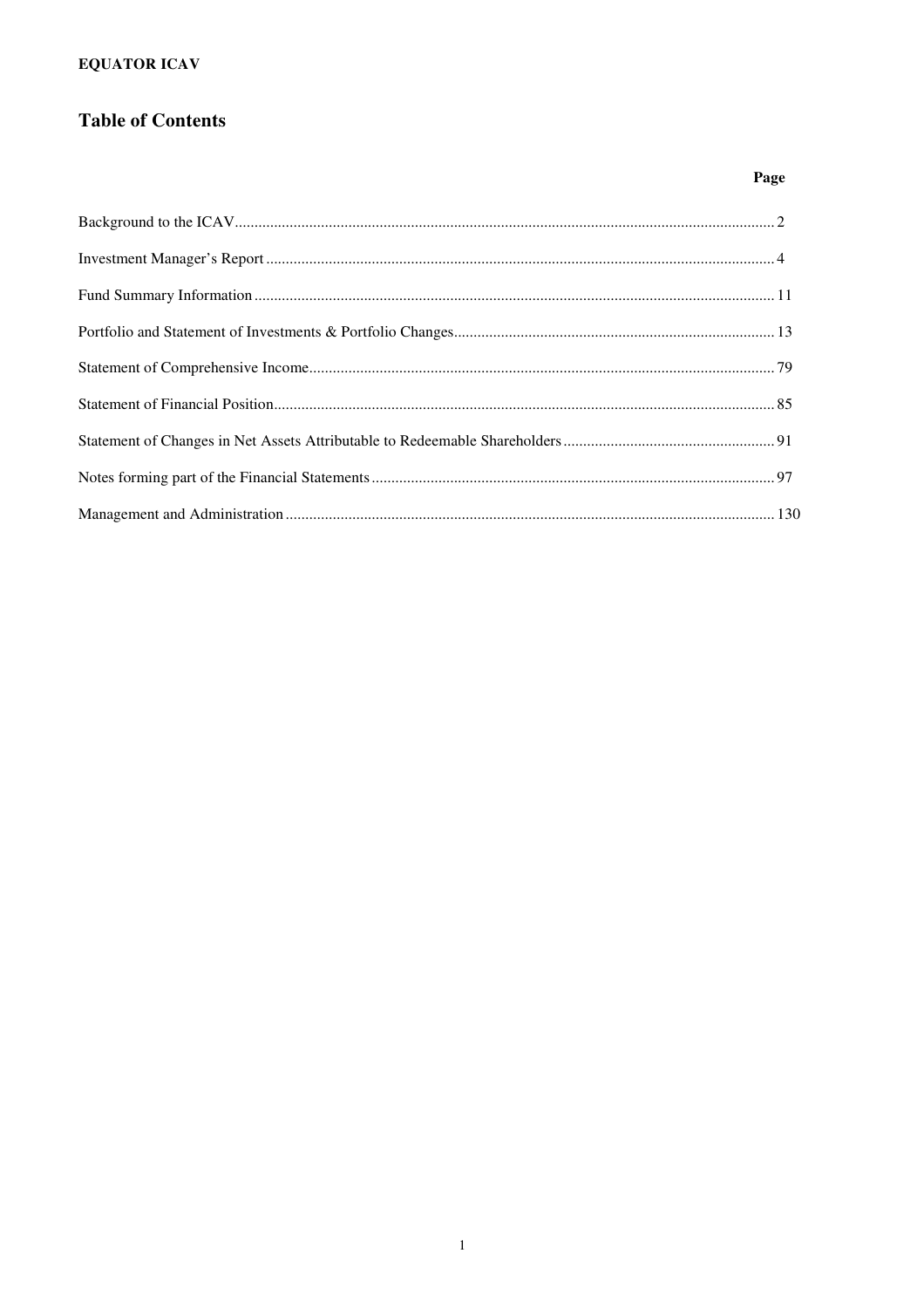#### **Background to the ICAV**

Equator ICAV (the "ICAV") was registered on 1 July 2016 with the Central Bank of Ireland (the "CBI") as an Irish Collective Asset-management Vehicle under the Irish Collective Asset-management Vehicles Act 2015 (the "ICAV Act 2015").

The ICAV is authorised by the CBI pursuant to the provisions of the European Communities (Undertakings for Collective Investment in Transferable Securities) Regulations 2011 (S.I. 352 of 2011) (as amended) (the "UCITS Regulations") and the Central Bank (Supervision and Enforcement) Act 2013 (Section 48(1)) (Undertakings for Collective Investment in Transferable Securities) Regulations 2019 (the "CBI UCITS Regulations").

The ICAV is structured as an umbrella fund with segregated liability between sub-funds (each a "Fund", together the "Funds") and with variable capital. Shares representing interests in different Funds of the ICAV may be issued from time to time by the Directors.

A separate portfolio of assets will be maintained for each Fund and will be invested in accordance with the investment objective and strategies applicable to the particular Fund. Accordingly, any liability incurred on behalf of or attributable to any Fund shall be discharged solely out of the assets of that Fund.

The specific investment objectives and policies for each Fund are detailed in the ICAV's Prospectus and Fund Supplements.

The different share classes available for issue in each Fund are set out in the Supplement for the relevant Fund. The different share classes in a Fund may, inter alia, have the following distinguishing features:

- Currency of denomination
- Hedging arrangements
- Levels of fees and expenses to be charged
- Different minimum initial / additional investment amounts

The Funds issue both accumulating and distributing shares which represent interests in the same distinct portfolio of investments. The income per distributing share may be distributed or re-invested in accordance with the dividend policy for the Fund as set out in the relevant Supplement. No dividends or distributions shall be made in respect of the accumulating shares.

The ICAV has 15 authorised Funds as of 31 May 2021. They are as follows:

| <b>Fund Name</b>                         | <b>Base Currency</b> | <b>Launch Date</b> |
|------------------------------------------|----------------------|--------------------|
| Coutts Multi Asset UK Funds              |                      |                    |
| Coutts Multi Asset UK Defensive Fund     | <b>GBP</b>           | 15 November 2012   |
| Coutts Multi Asset UK Balanced Fund      | <b>GBP</b>           | 15 November 2012   |
| Coutts Multi Asset UK Growth Fund        | <b>GBP</b>           | 15 November 2012   |
| Coutts Multi Asset UK Equity Growth Fund | <b>GBP</b>           | 15 November 2012   |
| Coutts Multi Asset Global Funds          |                      |                    |
| Coutts Multi Asset Global Defensive Fund | USD                  | 15 November 2012   |
| Coutts Multi Asset Global Balanced Fund  | <b>USD</b>           | 15 November 2012   |
| Coutts Multi Asset Global Growth Fund    | <b>USD</b>           | 15 November 2012   |
| Personal Portfolio Funds                 |                      |                    |
| Personal Portfolio 1 Fund                | <b>GBP</b>           | 1 June 2016        |
| Personal Portfolio 2 Fund                | <b>GBP</b>           | 1 June 2016        |
| Personal Portfolio 3 Fund                | <b>GBP</b>           | 1 June 2016        |
| Personal Portfolio 4 Fund                | <b>GBP</b>           | 1 June 2016        |
| Personal Portfolio 5 Fund                | <b>GBP</b>           | 1 June 2016        |
| Equator Funds                            |                      |                    |
| <b>Equator UK Equity Fund</b>            | <b>GBP</b>           | 24 February 2017   |
| Equator UK Sovereign Bond Fund           | <b>GBP</b>           | 24 February 2017   |
| <b>Equator US Equity Fund</b>            | <b>USD</b>           | 24 February 2017   |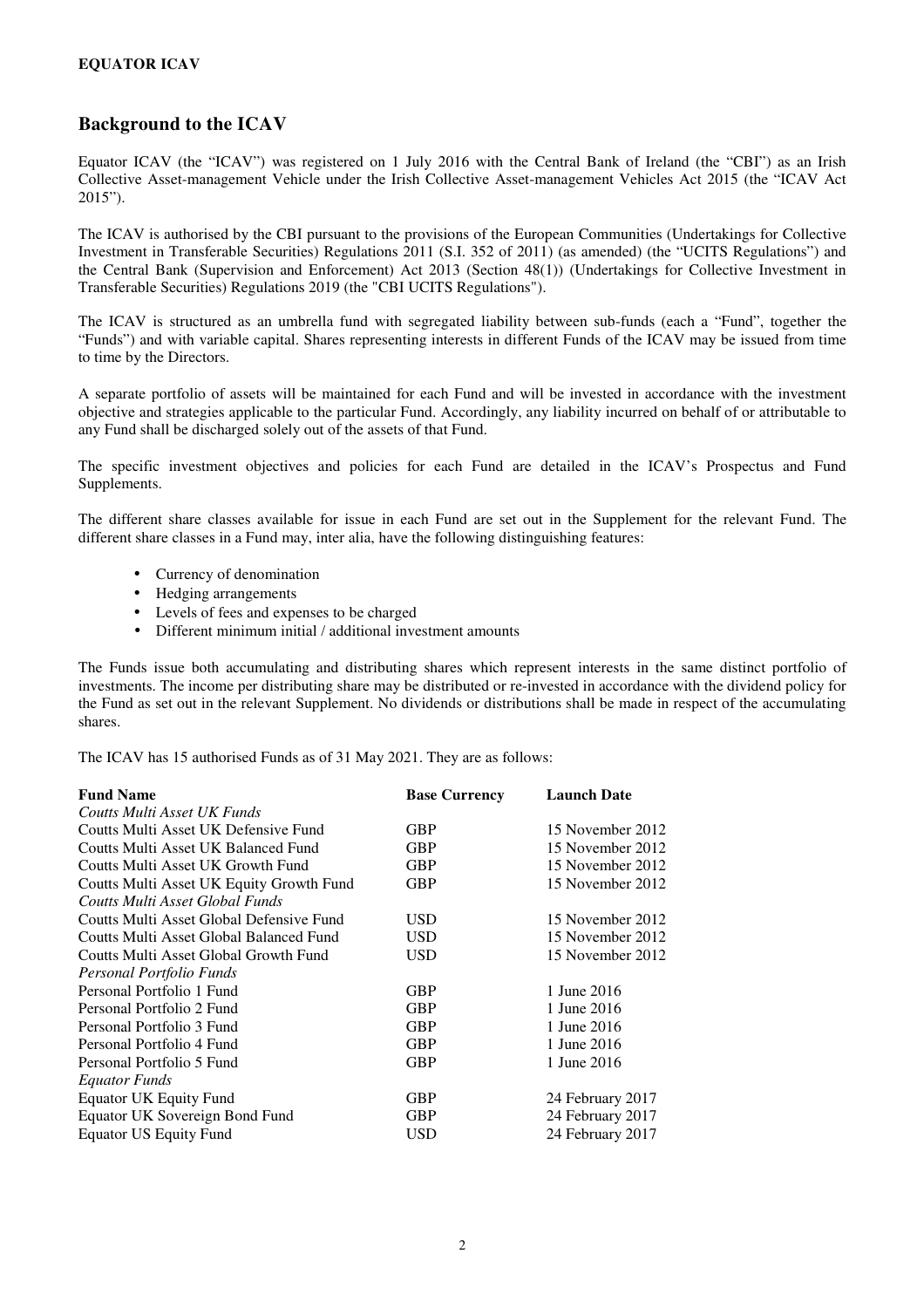### **Background to the ICAV (continued)**

The Coutts Multi Asset UK Funds and Coutts Multi Asset Global Funds may offer A and B accumulating and distributing share classes and D distributing share classes.

The Personal Portfolio Funds may offer A and B accumulating share classes.

The Equator Funds may offer B and C distributing share classes.

The Equator US Equity Fund may offer GBP (Unhedged) Class B–Distributing, GBP (Unhedged) Class C–Distributing, USD Class B–Distributing and USD Class C–Distributing share classes.

The Coutts Multi Asset Global Balanced Fund may offer Swiss Franc (CHF) B accumulating share classes as well.

The Coutts Multi Asset Global Funds may offer share classes in Euro (EUR), Pound Sterling (GBP) and US Dollar (USD).

The Coutts Multi Asset UK Funds, Personal Portfolio Funds, Equator UK Equity Fund and Equator UK Sovereign Bond Fund may offer share classes in GBP only.

The following are hedged share classes in issue during the financial period ended 31 May 2021:

**Coutts Multi Asset Global Defensive Fund**  GBP Class A-Accumulating EUR Class B-Accumulating

**Coutts Multi Asset Global Balanced Fund**  EUR Class A-Accumulating CHF Class B-Accumulating EUR Class A-Accumulating EUR Class A-Distributing EUR Class A-Accumulating EUR Class A-Distributing EUR Class B-Distributing EUR Class A-Distributing GBP Class A-Accumulating GBP Class A-Accumulating EUR Class B-Accumulating GBP Class A-Distributing GBP Class A-Distributing EUR Class B-Distributing GBP Class B-Accumulating GBP Class B-Accumulating GBP Class A-Accumulating GBP Class B-Distributing GBP Class A-Distributing GBP Class B-Accumulating GBP Class B-Distributing

# **Coutts Multi Asset Global Growth Fund**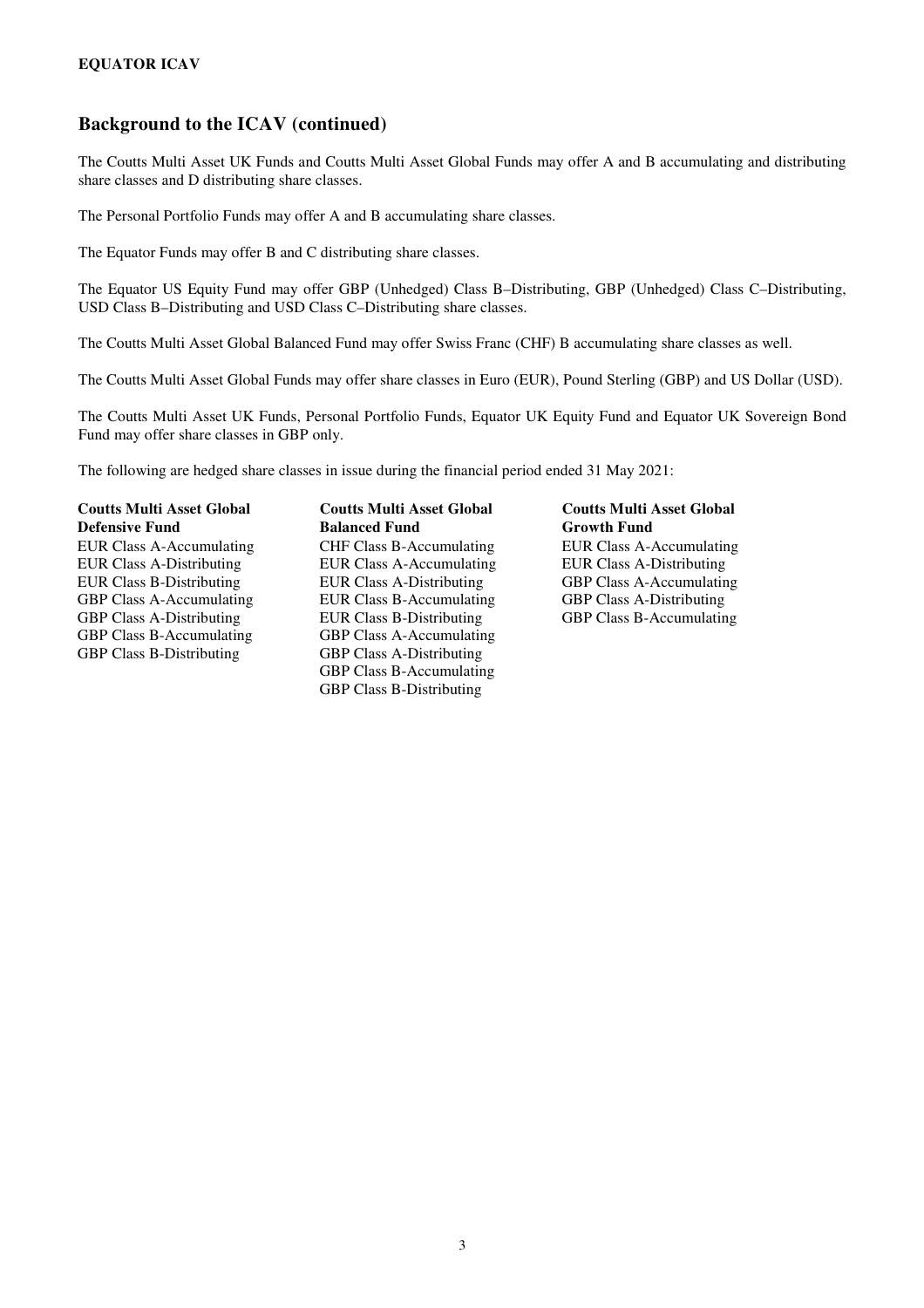### **Investment Manager's Report**

As 2021 began, global equity markets were flying high following supportive stimulus measures by central banks and governments, and positive news about coronavirus vaccines.

This positive momentum continued throughout the period despite setbacks in early 2021, when a resurgence in coronavirus cases and further lockdowns temporarily dented investor confidence.

Equity markets soon settled and even strengthened, with the MSCI World Index returning 16.1% between 1 December 2020 and 31 May 2021, in US dollar terms and including reinvestment of income. This translated to 9.1% for sterling investors.

Meanwhile, bonds generally underperformed during the period. Prices fell (and yields rose) as investors shifted to equities, but also in reaction to the potential for higher inflation brought on by the economic expansion. Higher inflation reduces the attractiveness of bond income.

#### **Robust outlook for global economy**

Signs of a strongly recovering economy during the period included a first quarter earnings season that was better than expected, an increase in retail sales in the UK, falling unemployment benefit claims in the US, and a pick-up in inflation in Europe.

The trends that were established in the last months of 2020 continued. Growth stocks like technology became less popular because their valuations tend to reflect higher future cashflows, which become less attractive in the face of increasing inflation.

Instead, investors favoured sectors that tend to do well in an improving economy. These included energy, materials and financials, which provide vital resources and support for businesses as they step up production to meet rising consumer demand.

#### **Biden's big deal delivers further hope**

Equity markets were bolstered further in March when, in the US, President Joe Biden's \$1.9 trillion stimulus package passed through both houses of Congress.

The OECD predicted that the measures would turbocharge the US economy and boost global growth when considered alongside the country's rapid vaccination programme.

The organisation now expects the global economy to expand by 5.6% in 2021, up from its previous estimate of  $4.2\%$ <sup>1</sup>.

#### **Brexit agreement and vaccines inject new life into UK**

On Christmas Eve, UK and EU negotiators reached an historic Brexit agreement which guaranteed tariff-free trade on most goods and created a platform for future co-operation on issues such as data sharing.

Britain's departure from the EU had been one of the defining themes for the country's financial markets since the June 2016 referendum, with the stock market and pound jolted higher and lower by the vagaries of trade talks.

But the December deal gave investors more confidence that they could get back to forecasting company prospects in a more stable environment. As well as pushing up the value of sterling, the good news rippled into the UK stock market, in particular the FTSE 250 because of its heavier weighting towards domestic businesses.

This and the UK's successful vaccination programme contributed to the country's equity markets performing well during the period. The Bank of England revised upwards its prediction for UK economic growth for 2021, and said it expected the strongest period of economic expansion since World War 2.

<sup>1</sup> https://www.oecd.org/newsroom/the-need-for-speed-faster-vaccine-rollout-critical-to-stronger-recovery.html - March 2021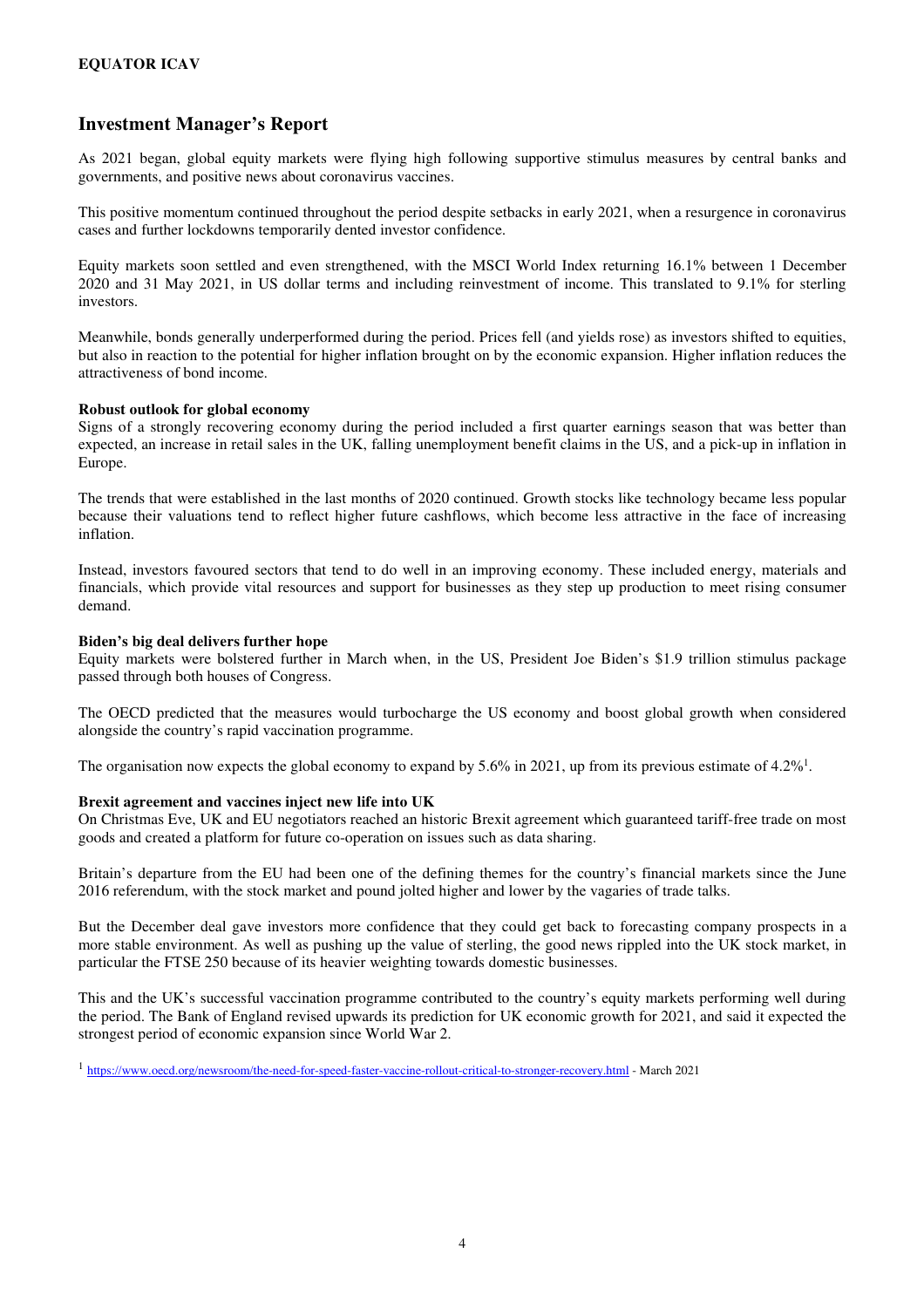#### **What next?**

Towards the end of the period, the economic recovery appeared to be progressively shifting from one supported by policymakers to one based on rising economic activity.

Investors began considering the impact of having less of the monetary support that we'd seen since the coronavirus crisis began last year. Although very unlikely in the short term, this could include raising interest rates and, first and foremost, reducing central bank bond repurchasing programmes (otherwise known as quantitative tightening).

This topic could increasingly be on investors' minds as the year progresses. We think governments are unlikely to threaten the recovery in the short term with any hasty moves, but we are monitoring the shift and the potential impact on our client portfolios and funds.

#### **Coutts Multi Asset Funds (all Funds apart from Coutts Multi Asset UK Equity Growth Fund)**

As 2021 began, global equity markets were flying high following supportive economic stimulus measures by central banks and governments, and positive news about coronavirus vaccines. This positive sentiment strengthened as those vaccination programmes progressed, and we saw solid economic expansion throughout the period.

#### Equities (held via Investment Funds)

At the beginning of March we took profits in Chinese equities, following a strong period of performance, and added to UK stocks instead. Our forward-looking indicators showed signs of an economic slowdown in China, something that did indeed transpire. Meanwhile, British equity markets had been undervalued for some time, but then benefited from investors buying into sectors that often do well during an economic recovery. Such sectors, which include energy and financials, feature strongly in the UK market. A successful vaccination programme and less uncertainty associated with Brexit were also good for UK equities.

We also changed the focus of our holdings in Europe and Japan. In Europe, we're investing in more economically sensitive companies, which should do well as the recovery gains pace on the Continent. We have also moved away from growthoriented companies in Japan and taken a more broad-based approach.

Another important change we made to our Funds and portfolios was to close our US bank investment theme in mid-April, following some very strong performance, and to open a position in healthcare at the end of May. Healthcare had underperformed for about a year, so the stocks were priced attractively. The relevant companies tend to deliver decent returns as the economy moves from initial recovery to steady growth, partly because of their predictable earnings stream.

#### Fixed income (held via Investment Funds other than for Government Bonds) (Coutts Multi Asset UK Funds)

In March, we took profits from our holdings in emerging market and investment grade bonds, as we don't see much room for further appreciation relative to government bonds. We used the money to add tactically to UK government bonds. While we don't see much potential for big gains in the near future, they continue to be an important way to stabilise portfolios during periods of equity market turbulence.

#### Fixed income (held via Investment Funds other than for Government Bonds) (Coutts Multi Asset Global Funds)

In March, we took profits from our holdings in emerging market and investment grade bonds, as we don't see much room for further appreciation relative to government bonds. We used the money to add to US Treasuries, which continue to be an important way to stabilise portfolios during periods of equity market turbulence.

#### Alternatives (held via Investment Funds)

We closed our gold position because we believe it may struggle in the short to medium term due to the global growth environment and a rise in real yields. At the same time, given expectations of higher returns from government bonds, we saw less need to hold gold as a diversifier.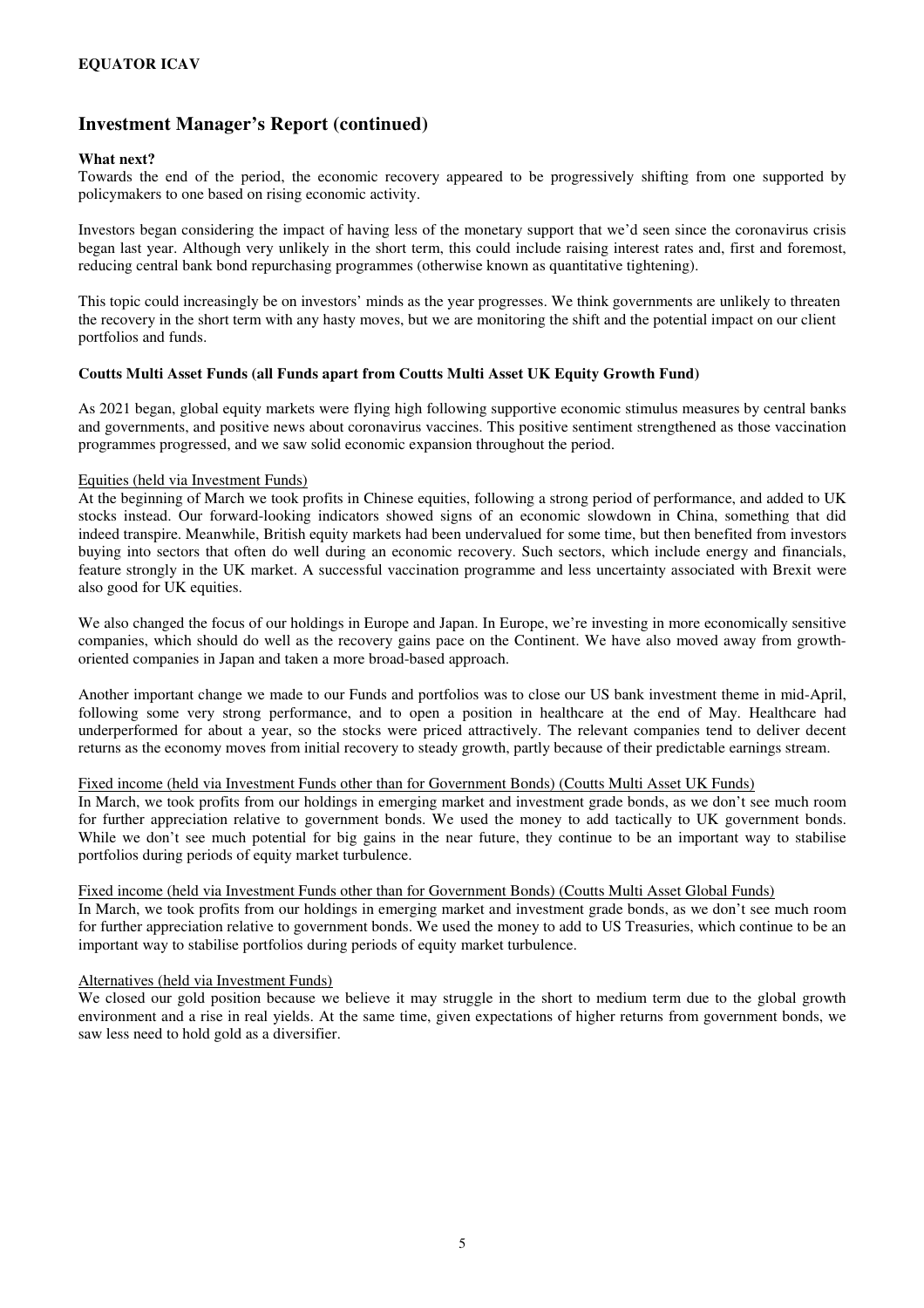#### **Coutts Multi Asset UK Equity Growth Fund**

The vast majority of this Fund is made up of equities.

As 2021 began, global equity markets were flying high following supportive stimulus measures by central banks and governments, and positive news about coronavirus vaccines. This positive sentiment strengthened as those vaccines started being rolled out, and we saw solid economic expansion throughout the period.

#### Equities (held via Investment Funds)

At the beginning of March we took profits in Chinese equities, following a strong period of performance, and added to UK stocks instead. British equity markets had been undervalued for some time, but then benefited from investors buying into sectors that often do well during an economic recovery. Such sectors, which include energy and financials, feature strongly in the UK market. A successful vaccination programme and less uncertainty associated with Brexit were also good for UK equities.

We also changed the focus of our holdings in Europe and Japan. In Europe, we're investing in more economically sensitive companies, which should do well as the recovery gains pace on the Continent. We have also moved away from growthoriented companies in Japan and taken a more broad-based approach.

Another important change we made to the Fund was that we closed our US bank investment theme in mid-April, following some very strong performance, and opened a position in healthcare at the end of May. Healthcare had underperformed for about a year, so the stocks were priced attractively. The relevant companies tend to deliver decent returns as the economy moves from an initial recovery to steady growth, mostly because of their predictable earnings stream.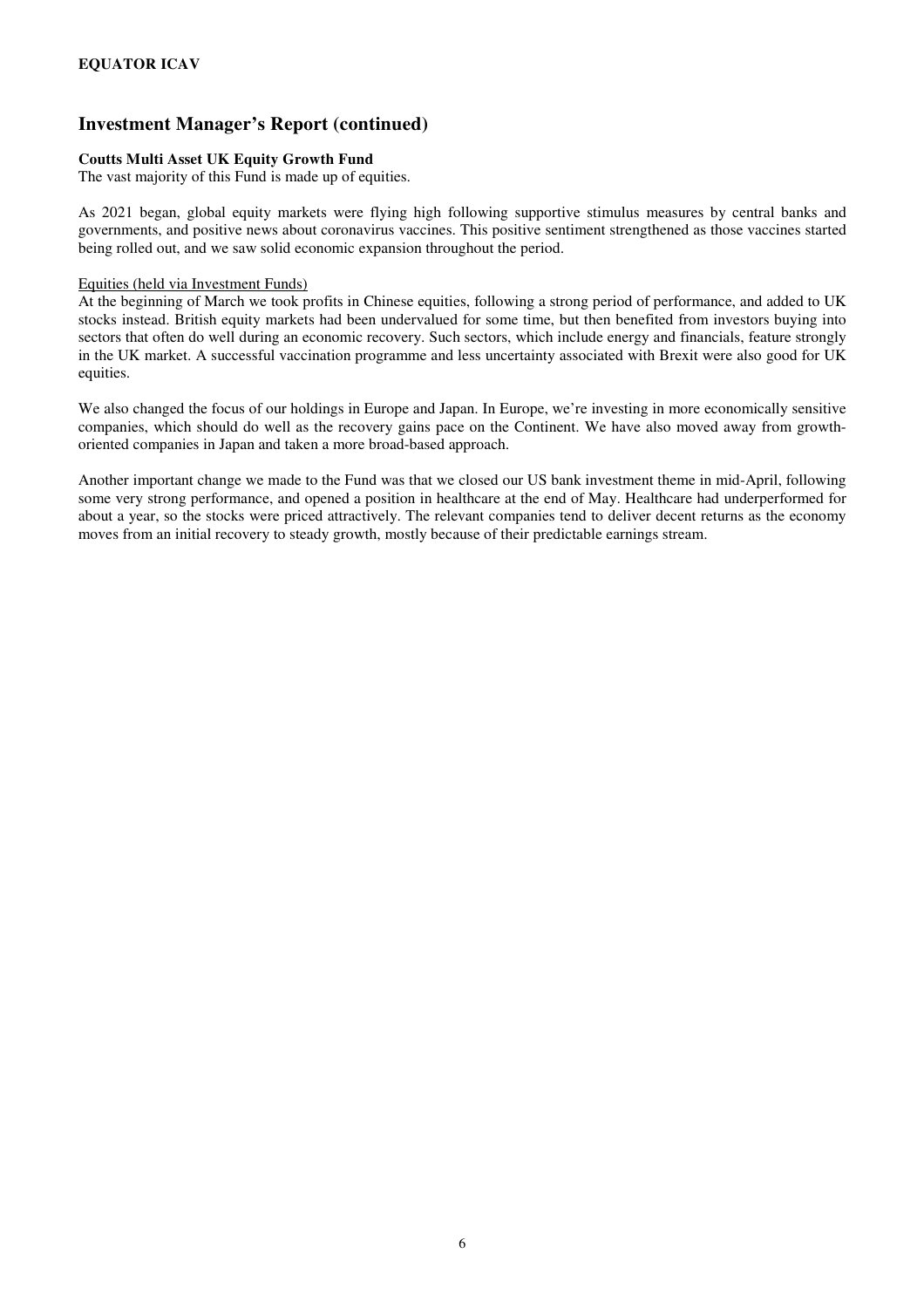#### **Personal Portfolio 1 Fund**

This Fund is made up mostly of bonds (at least 70%).

Other than for Government Bonds, exposure to different asset classes is achieved indirectly via Investment Funds.

As 2021 began, global markets were flying high following supportive stimulus measures by central banks and governments, and positive news about coronavirus vaccines. This positive sentiment strengthened as those vaccines started being rolled out, and we saw solid economic expansion throughout the period.

In March, we increased our investment in UK stocks. British equity markets had been undervalued for some time, but then benefited from investors buying into sectors that often do well during an economic recovery. Such sectors, which include energy and financials, feature strongly in the UK market. A successful vaccination programme and less uncertainty associated with Brexit were also good for UK equities.

We took profits from our holdings in investment grade bonds, as we don't see much room for further appreciation, and used the money to add tactically to UK government bonds.

#### **Personal Portfolio 2 Fund**

This Fund is made up mostly of bonds (at least 50%) and some equity.

Other than for Government Bonds, exposure to different asset classes is achieved indirectly via Investment Funds.

As 2021 began, global markets were flying high following supportive stimulus measures by central banks and governments, and positive news about coronavirus vaccines. This positive sentiment strengthened as those vaccines started being rolled out, and we saw solid economic expansion throughout the period.

In March, we increased our investment in UK stocks. British equity markets had been undervalued for some time, but then benefited from investors buying into sectors that often do well during an economic recovery. Such sectors, which include energy and financials, feature strongly in the UK market. A successful vaccination programme and less uncertainty associated with Brexit were also good for UK equities.

We took profits from our holdings in investment grade bonds, as we don't see much room for further appreciation, and used the money to add tactically to UK government bonds.

#### **Personal Portfolio 3 Fund**

This Fund is made up of a mix of equities (at least 45%) and bonds.

Other than for Government Bonds, exposure to different asset classes is achieved indirectly via Investment Funds.

As 2021 began, global markets were flying high following supportive stimulus measures by central banks and governments, and positive news about coronavirus vaccines. This positive sentiment strengthened as those vaccines started being rolled out, and we saw solid economic expansion throughout the period.

In March, we increased our investment in UK stocks. British equity markets had been undervalued for some time, but then benefited from investors buying into sectors that often do well during an economic recovery. Such sectors, which include energy and financials, feature strongly in the UK market. A successful vaccination programme and less uncertainty associated with Brexit were also good for UK equities.

We took profits from our holdings in investment grade bonds, as we don't see much room for further appreciation, and used the money to add tactically to UK government bonds.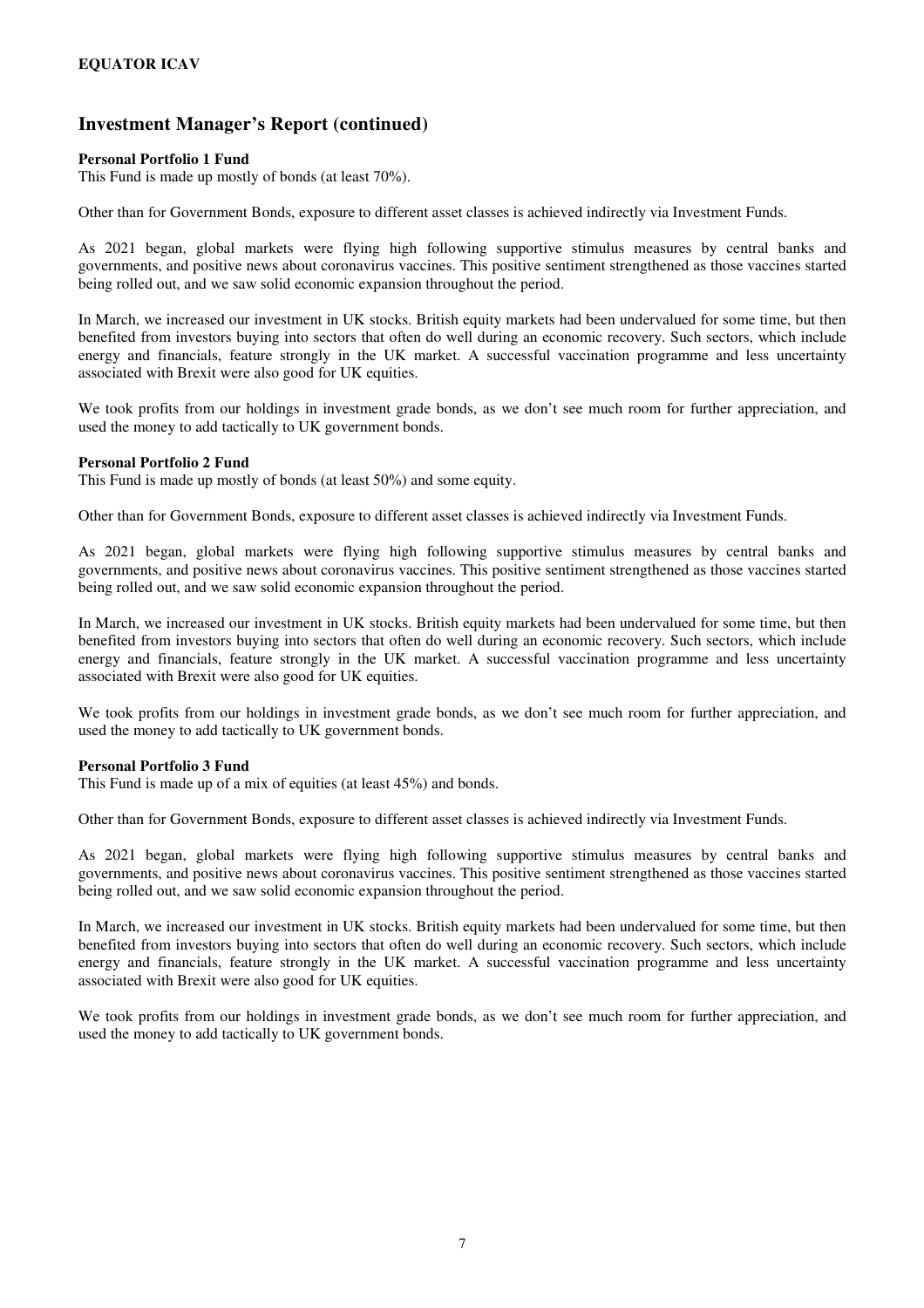#### **Personal Portfolio 4 Fund**

This Fund is made up mostly of equities (at least 65%) and some bonds.

Other than for Government Bonds, exposure to different asset classes is achieved indirectly via Investment Funds.

As 2021 began, global markets were flying high following supportive stimulus measures by central banks and governments, and positive news about coronavirus vaccines. This positive sentiment strengthened as those vaccines started being rolled out, and we saw solid economic expansion throughout the period.

In March, we increased our investment in UK stocks. British equity markets had been undervalued for some time, but then benefited from investors buying into sectors that often do well during an economic recovery. Such sectors, which include energy and financials, feature strongly in the UK market. A successful vaccination programme and less uncertainty associated with Brexit were also good for UK equities.

We took profits from our holdings in investment grade bonds, as we don't see much room for further appreciation, and used the money to add tactically to UK government bonds.

#### **Personal Portfolio 5 Fund**

This Fund is made up mostly of equities (at least 90%), with a minor cash allocation.

Exposure to different asset classes is achieved indirectly via Investment Funds.

As 2021 began, global markets were flying high following supportive stimulus measures by central banks and governments, and positive news about coronavirus vaccines. This positive sentiment strengthened as those vaccines started being rolled out, and we saw solid economic expansion throughout the period.

In March, we increased our investment in UK stocks. British equity markets had been undervalued for some time, but then benefited from investors buying into sectors that often do well during an economic recovery. Such sectors, which include energy and financials, feature strongly in the UK market. A successful vaccination programme and less uncertainty associated with Brexit were also good for UK equities.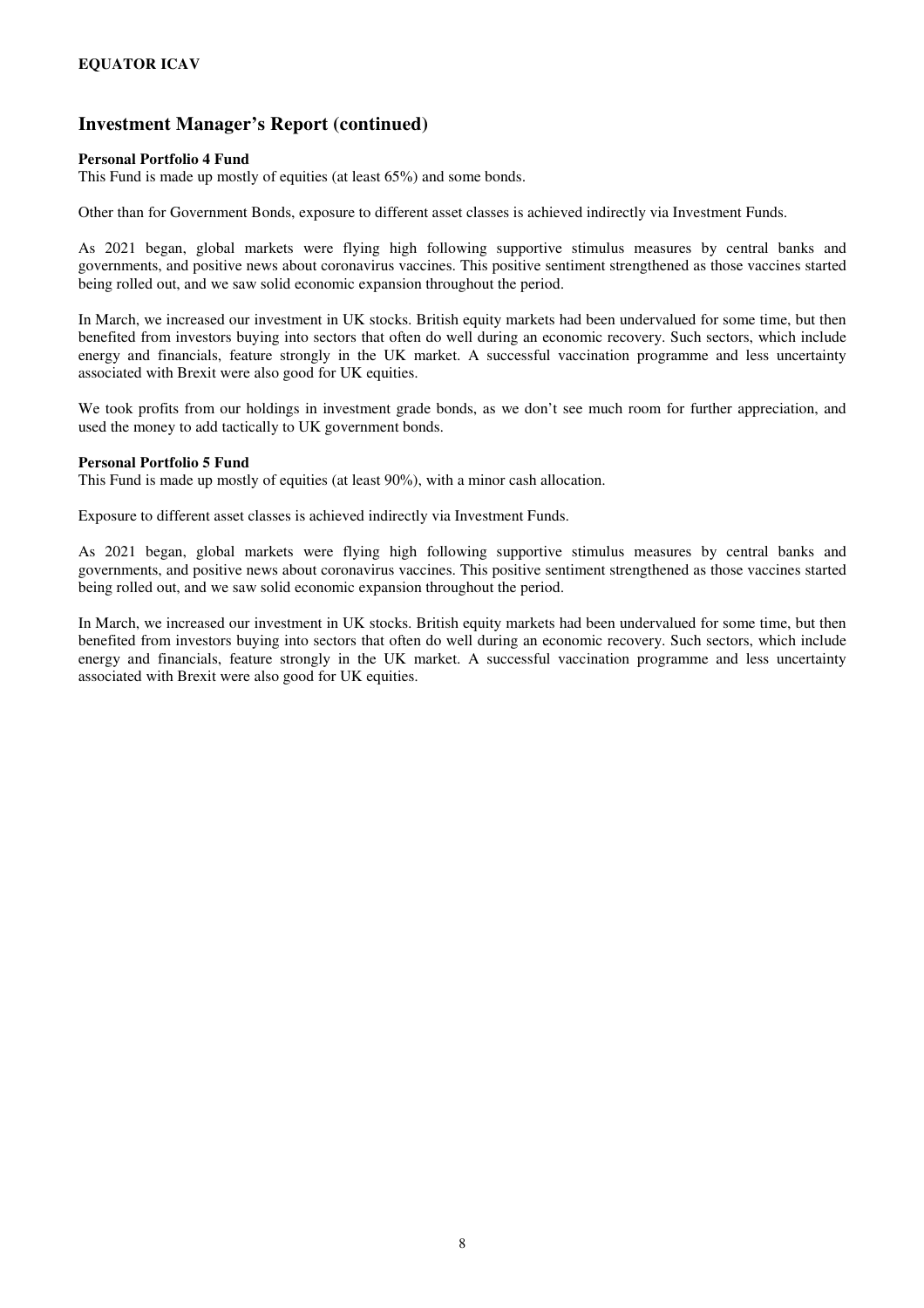#### **Equator UK Equity Fund**

The Fund aims to achieve long-term capital growth from a portfolio primarily invested in shares of UK companies and/or in collective investment schemes that, in turn, predominantly invest in shares of UK companies.

#### Fund report

The MSCI UK Index returned 14.2% from 1 December 2020 to 31 May 2021, in sterling terms and including reinvestment of income.

As 2021 began, global equity markets were flying high following supportive stimulus measures by central banks and governments, and positive news about coronavirus vaccines.

This positive momentum continued throughout the period despite setbacks in early 2021, when a resurgence in coronavirus cases and further lockdowns temporarily dented investor confidence.

The historic Christmas Eve Brexit agreement between the UK and EU guaranteed tariff-free trade on most goods and created a platform for future co-operation on issues such as data sharing.

It gave investors more confidence that they could get back to the job of forecasting company prospects in Britain in a more stable environment. As well as pushing up the value of sterling, the good news rippled into the UK stock market, in particular the FTSE 250 because of its heavier weighting towards domestic businesses.

This and the UK's successful vaccination programme contributed to the country's equity markets performing well during the period. The Bank of England revised upwards its prediction for UK economic growth for 2021, and said it expected the strongest period of economic expansion since World War 2.

UK equity markets had been undervalued for some time, but then benefited from investors buying into sectors that often do well during economic recovery. Such sectors, which include energy and financials, feature strongly in the UK market. A successful vaccination programme and less uncertainty associated with Brexit were also good for UK equities.

#### **Equator US Equity Fund**

The Fund aims to achieve long-term capital growth from a portfolio primarily invested in shares of US companies and/or in collective investment schemes that, in turn, predominantly invest in shares of US companies.

#### Fund report

As 2021 began, global equity markets were flying high following supportive stimulus measures by central banks and governments, and positive news about coronavirus vaccines.

This positive momentum continued throughout the period despite setbacks in early 2021, when a resurgence in coronavirus cases and further lockdowns temporarily dented investor confidence.

Equity markets were bolstered further in March when, in the US, President Joe Biden's \$1.9 trillion stimulus package passed through both houses of Congress. The OECD predicted that the measures would turbocharge the US economy and boost global growth when considered alongside the country's rapid vaccination programme. The body expects the global economy to expand by 5.6% in 2021, up from their previous estimate of 4.2% .

Overall, we remain neutral on the US, the economy remains strong, but a lot of confidence is already priced-in to markets. Finding sectoral divergences is one way to generate above-market returns when valuations are already high.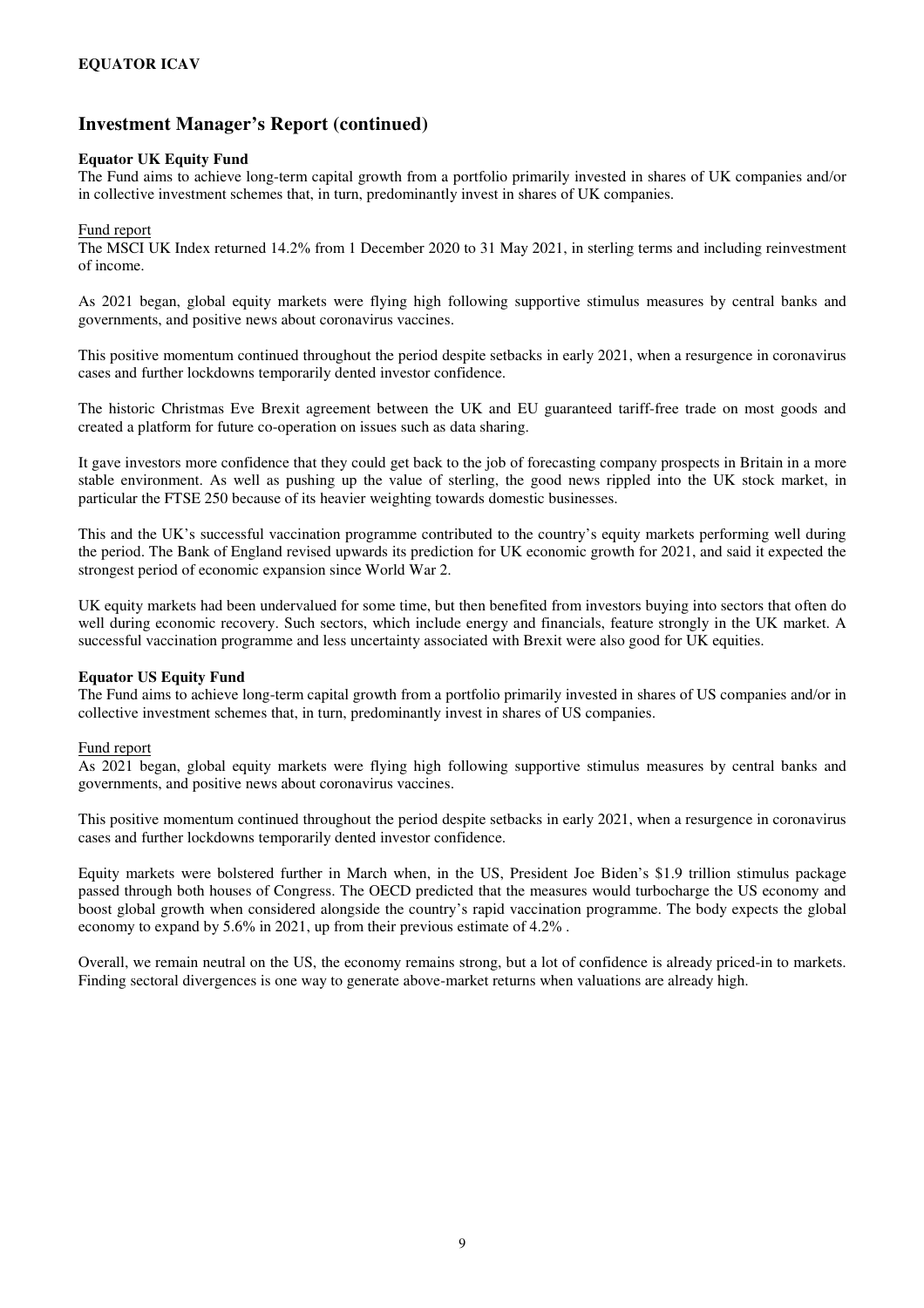#### **Equator UK Sovereign Bond Fund**

The Fund aims to achieve a total return (both capital growth and income) from a portfolio primarily invested in UK government bonds.

#### Fund report

The Fund currently holds seven gilts with maturities ranging between 2022 and 2071. We select individual gilts from the Bloomberg Barclays Sterling Gilt Total Return Index to provide a broad benchmark return. We focus on areas to add value through roll down (yield changes as the bond duration shortens) - and yield curve positioning (our preference between shorter-dated and longer-dated bonds).

The UK gilt index has a duration of 12.8, which is high compared with other sovereign bond indices, and our portfolio has a duration marginally below this level.

**Coutts & Co July 2021**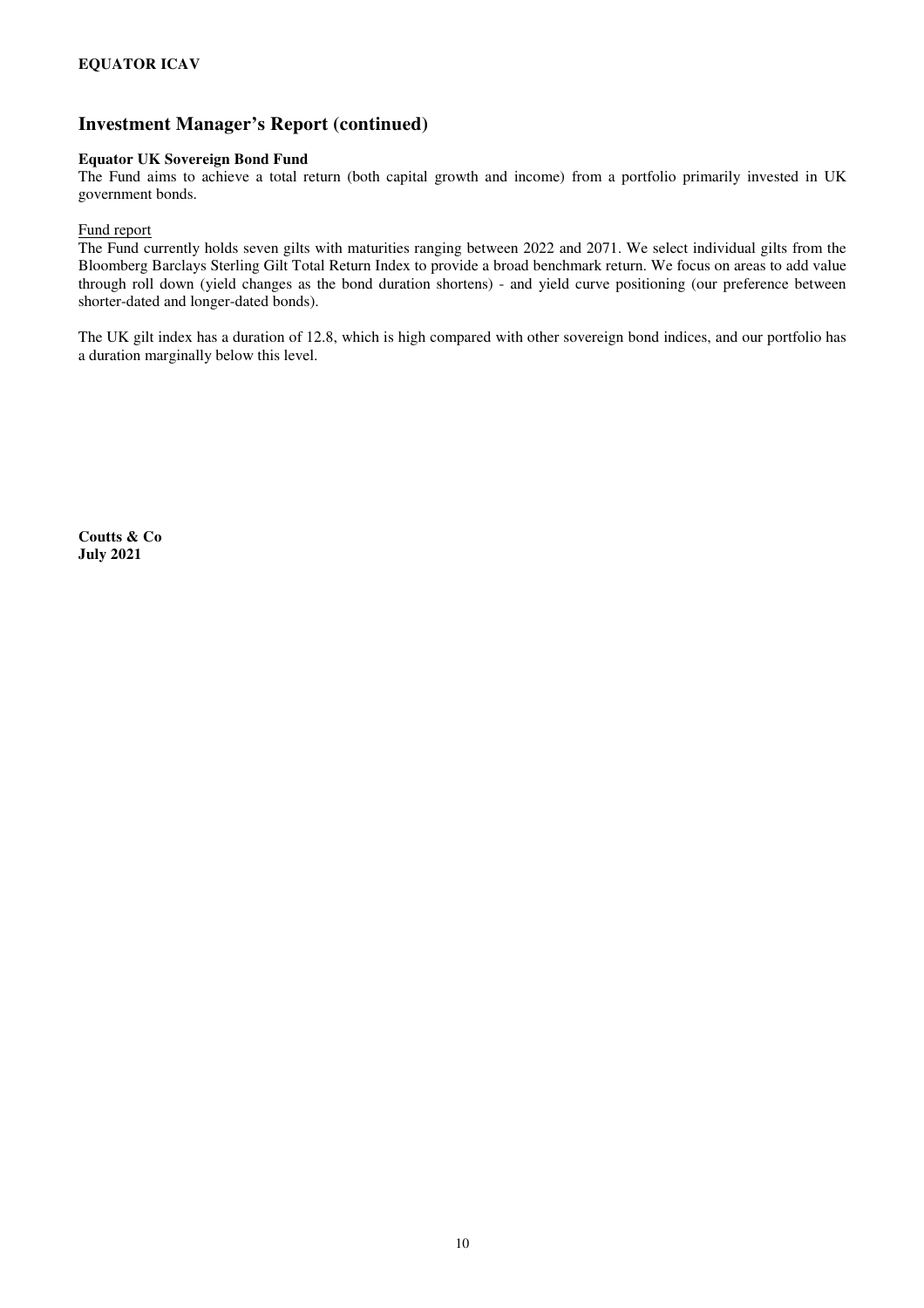# **Fund Summary Information**

#### **Dividend Rates**

|                                                 | Semi-Annual<br><b>Dividend Rate</b><br>31 May 2021* | Semi-Annual<br><b>Dividend Rate</b><br>31 May 2020** |
|-------------------------------------------------|-----------------------------------------------------|------------------------------------------------------|
| <b>Coutts Multi Asset UK Defensive Fund</b>     |                                                     |                                                      |
| <b>GBP Class A-Distributing</b>                 | £0.0058                                             | £0.0079                                              |
| GBP Class B-Distributing                        | £0.0042                                             | £0.0046                                              |
| GBP Class C-Distributing <sup>6</sup>           | n/a                                                 | £0.0083                                              |
| <b>Coutts Multi Asset UK Balanced Fund</b>      |                                                     |                                                      |
| <b>GBP Class A-Distributing</b>                 | £0.0068                                             | £0.0083                                              |
| <b>GBP Class B-Distributing</b>                 | £0.0050                                             | £0.0048                                              |
| GBP Class C-Distributing <sup>5</sup>           | n/a                                                 | £0.0085                                              |
| GBP Class D-Distributing <sup>3</sup>           | £0.0063                                             | n/a                                                  |
| <b>Coutts Multi Asset UK Growth Fund</b>        |                                                     |                                                      |
| <b>GBP Class A-Distributing</b>                 | £0.0081                                             | £0.0088                                              |
| <b>GBP Class B-Distributing</b>                 | £0.0058                                             | £0.0042                                              |
| GBP Class C-Distributing <sup>5</sup>           | n/a                                                 | £0.0087                                              |
| <b>Coutts Multi Asset UK Equity Growth Fund</b> |                                                     |                                                      |
| <b>GBP Class A-Distributing</b>                 | £0.0106                                             | £0.0088                                              |
| <b>GBP Class B-Distributing</b>                 | £0.0079                                             | £0.0046                                              |
| GBP Class C-Distributing <sup>5</sup>           | n/a                                                 | £0.0085                                              |
| <b>Coutts Multi Asset Global Defensive Fund</b> |                                                     |                                                      |
| <b>EUR Class A-Distributing</b>                 | €0.0050                                             | €0.0068                                              |
| <b>EUR Class B-Distributing</b>                 | €0.0029                                             | €0.0034                                              |
| <b>GBP Class A-Distributing</b>                 | £0.0035                                             | £0.0049                                              |
| <b>GBP Class B-Distributing</b>                 | £0.0026                                             | £0.0031                                              |
| GBP Class C-Distributing <sup>4</sup>           | n/a                                                 | £0.0054                                              |
| USD Class A-Distributing <sup>1</sup>           | US\$0.0052                                          | US\$0.0028                                           |
| <b>USD Class B-Distributing</b>                 | US\$0.0045                                          | US\$0.0050                                           |
| <b>Coutts Multi Asset Global Balanced Fund</b>  |                                                     |                                                      |
| <b>EUR Class A-Distributing</b>                 | €0.0043                                             | €0.0073                                              |
| <b>EUR Class B-Distributing</b>                 | €0.0024                                             | €0.0038                                              |
| <b>GBP Class A-Distributing</b>                 | £0.0032                                             | £0.0058                                              |
| <b>GBP Class B-Distributing</b>                 | £0.0021                                             | £0.0035                                              |
| GBP Class C-Distributing <sup>5</sup>           | n/a                                                 | £0.0059                                              |
| <b>USD Class A-Distributing</b>                 | US\$0.0057                                          | US\$0.0093                                           |
| <b>USD Class B-Distributing</b>                 | US\$0.0037                                          | US\$0.0054                                           |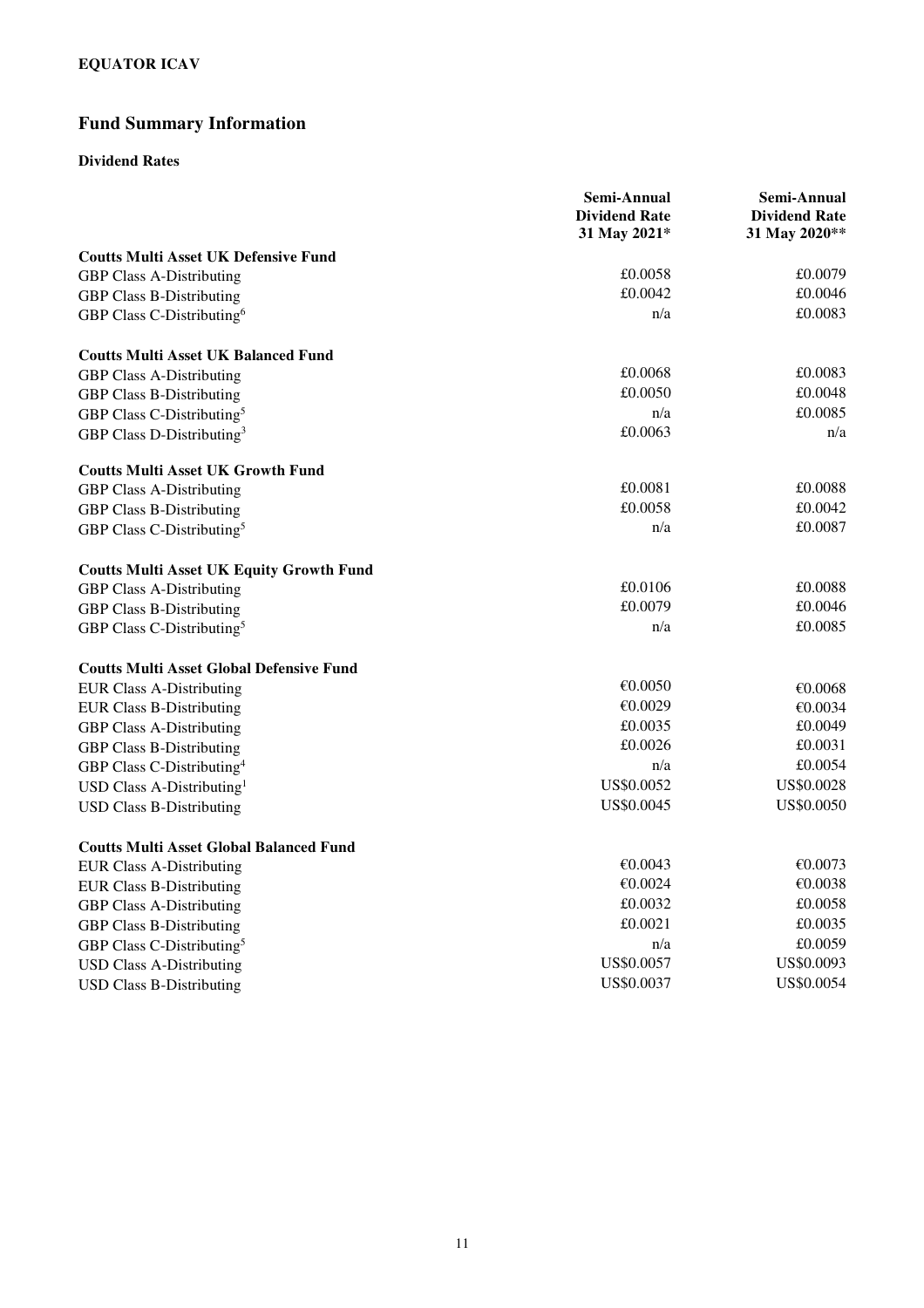#### **Fund Summary Information (continued)**

#### **Dividend Rates (continued)**

|                                              | Semi-Annual<br><b>Dividend Rate</b><br>31 May 2021* | Semi-Annual<br><b>Dividend Rate</b><br>31 May 2020 ** |
|----------------------------------------------|-----------------------------------------------------|-------------------------------------------------------|
| <b>Coutts Multi Asset Global Growth Fund</b> |                                                     |                                                       |
| <b>EUR Class A-Distributing</b>              | €0.0037                                             | €0.0054                                               |
| <b>GBP Class A-Distributing</b>              | £0.0031                                             | £0.0046                                               |
| GBP Class B-Distributing <sup>2</sup>        | n/a                                                 | £0.0022                                               |
| GBP Class C-Distributing <sup>5</sup>        | n/a                                                 | £0.0047                                               |
| USD Class A-Distributing                     | US\$0.0055                                          | US\$0.0076                                            |
| <b>Equator UK Equity Fund</b>                |                                                     |                                                       |
| <b>GBP Class B-Distributing</b>              | £0.0097                                             | £0.0095                                               |
| <b>GBP Class C-Distributing</b>              | £0.0110                                             | £0.0119                                               |

|                                       | Semi-Annual<br><b>Dividend Rate</b><br>31 May 2021* | <b>Ouarterly</b> | Semi-Annual<br>Dividend Rate Dividend Rate | Quarterly<br><b>Dividend Rate</b><br>28 February 2021*** 31 May 2020** 28 February 2020**** |
|---------------------------------------|-----------------------------------------------------|------------------|--------------------------------------------|---------------------------------------------------------------------------------------------|
| <b>Equator UK Sovereign Bond Fund</b> |                                                     |                  |                                            |                                                                                             |
| <b>GBP Class B-Distributing</b>       | £0.0002                                             | £0.0001          | £0.0004                                    | £0.0007                                                                                     |
| <b>GBP Class C-Distributing</b>       | £0.0015                                             | £0.0015          | £0.0018                                    | £0.0021                                                                                     |

<sup>1</sup>The share class was re-launched on 11 March 2020.

<sup>2</sup>The share class was fully redeemed on 10 July 2020.

<sup>3</sup>The share class was launched on 22 October 2020.

<sup>4</sup>The share class was fully redeemed on 3 November 2020.

<sup>5</sup>The share class was fully redeemed on 9 November 2020.

<sup>6</sup>The share class was fully redeemed on 10 November 2020.

\*The above dividends were declared on 17 May 2021 and paid on 28 May 2021.

\*\*The above dividends were declared on 14 May 2020 and paid on 29 May 2020.

\*\*\*The above dividends were declared on 15 February 2021 and paid on 26 February 2021.

\*\*\*\* The above dividends were declared on 14 February 2020 and paid on 28 February 2020.

No other dividends were declared and paid during the financial period. No dividends are paid on the GBP Class A Accumulating share class on the Personal Portfolio Funds as they are non-distributing shares classes. Distributing shares of Equator US Equity Fund declares dividends in November of each financial year.

#### **Soft Commission Arrangements**

There were no soft commission arrangements in operation during the financial periods ended 31 May 2021 or 31 May 2020.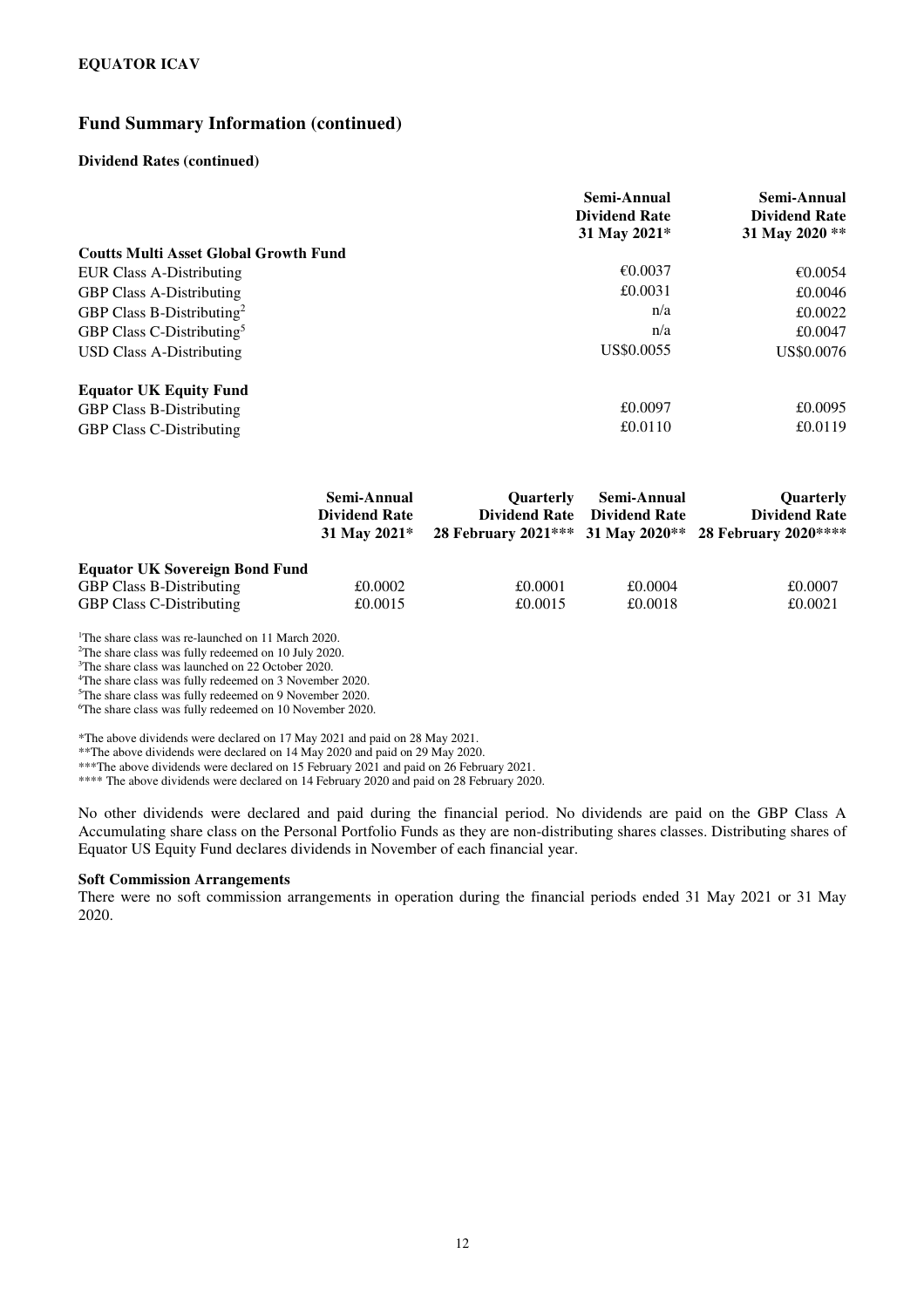# **Portfolio and Statement of Investments as at 31 May 2021**

| <b>Description</b>                                                                              | <b>Nominal</b><br><b>Holdings</b> | Fair<br><b>Value</b><br>£ | $%$ of<br><b>Net</b><br>Assets |
|-------------------------------------------------------------------------------------------------|-----------------------------------|---------------------------|--------------------------------|
| <b>Investment Funds</b>                                                                         |                                   |                           |                                |
| Algebris UCITS Funds plc - Algebris Financial Credit Fund                                       | 10,391                            | 1,270,819                 | 0.44                           |
| <b>Blackrock Solutions Funds ICAV-Coutts Actively Managed UK</b>                                |                                   |                           |                                |
| <b>Equity Fund</b>                                                                              | 987,870                           | 11,285,328                | 3.89                           |
| <b>Blackrock Solutions Funds ICAV-Coutts Actively Managed US</b>                                |                                   |                           |                                |
| <b>Equity Fund</b>                                                                              | 1,845,255                         | 15,078,782                | 5.20                           |
| Blackrock Solutions Funds ICAV-Coutts Europe EX UK Equity                                       |                                   |                           |                                |
| <b>Index Fund</b>                                                                               | 210,120                           | 2,097,896                 | 0.72                           |
| Blackrock Solutions Funds ICAV-Coutts UK Equity Index Fund                                      | 529,777                           | 5,776,847                 | 1.99                           |
| Blackrock Solutions Funds ICAV-Coutts US Equity Index Fund                                      | 1,309,050                         | 10,882,046                | 3.76                           |
| Bluebay Funds - Bluebay Financial Capital Bond Fund                                             | 40,432                            | 4,507,764                 | 1.56                           |
| Coutts Actively Managed Global Investment Grade Credit Fund                                     | 2,392,414                         | 24,387,311                | 8.42                           |
| DWS Invest Global Emerging Markets Equities                                                     | 24,744                            | 2,921,819                 | 1.01                           |
| ES Alliancebernstein Europe Ex UK Equity Fund <sup>1</sup>                                      | 2,108,703                         | 2,475,617                 | 0.85                           |
| Invesco European Equity Fund UK <sup>1</sup>                                                    | 3,385,868                         | 7,186,505                 | 2.48                           |
| iShares plc - iShares Core FTSE 100 UCITS ETF - ETF                                             | 633,225                           | 4,400,914                 | 1.52                           |
| JPMorgan Liquidity Funds - GBP Liquidity LVNAV Fund                                             | 348,965                           | 348,965                   | 0.12                           |
| Neuberger Berman Short Duration Emerging Market Debt Fund                                       | 432,860                           | 4,090,527                 | 1.41                           |
| PIMCO Global Investors Series plc - Global Investment Grade                                     |                                   |                           |                                |
| Credit Fund                                                                                     | 2,588,664                         | 36,034,203                | 12.44                          |
| Robeco Capital Growth - Emerging Stars Equities                                                 | 20,509                            | 2,539,219                 | 0.88                           |
| Royal London Bond Funds ICVC - Enhanced Cash Plus Fund <sup>1</sup>                             | 1,053,205                         | 1,045,456                 | 0.36                           |
| Royal London Cash Plus <sup>1</sup>                                                             | 900,000                           | 904,641                   | 0.31                           |
| Royal London Sustainable Leaders Trust <sup>1</sup>                                             | 2,426,966                         | 5,649,977                 | 1.95                           |
| Schroder ISF Asian Total Return                                                                 | 3,287                             | 1,520,754                 | 0.52                           |
| Vanguard Emerging Markets Stock Index Fund/Ireland                                              | 2,716                             | 394,617                   | 0.14                           |
| Xtrackers MSCI Japan ESG UCITS ETF - ETF                                                        | 364,638                           | $\overline{5,745,281}$    | 1.98                           |
| Total Investment Funds - 51.95% (30 November 2020: 59.02%)                                      |                                   | 150,545,288               | 51.95                          |
|                                                                                                 |                                   |                           |                                |
| <b>Transferable Securities - Equities</b>                                                       |                                   |                           |                                |
| United Kingdom - 0.00% (30 November 2020: 0.32%)                                                |                                   |                           |                                |
|                                                                                                 |                                   |                           |                                |
| Total Fair Value of Transferable Securities - Equities - 0.00 (30 November<br>2020: 0.32%)      |                                   |                           |                                |
| <b>Transferable Securities - Corporate Bonds</b><br>Australia - 0.00% (30 November 2020: 0.52%) |                                   |                           |                                |
|                                                                                                 |                                   |                           |                                |
| France - 0.00% (30 November 2020: 0.31%)                                                        |                                   |                           |                                |
| Germany, Federal Republic - 0.00% (30 November 2020: 0.31%)                                     |                                   |                           |                                |
| Guernsey - 0.00% (30 November 2020: 0.24%)                                                      |                                   |                           |                                |
| Italy - 0.00% (30 November 2020: 0.30%)                                                         |                                   |                           |                                |
| Netherlands - 0.00% (30 November 2020: 0.16%)                                                   |                                   |                           |                                |
| New Zealand - 0.00% (30 November 2020: 0.08%)                                                   |                                   |                           |                                |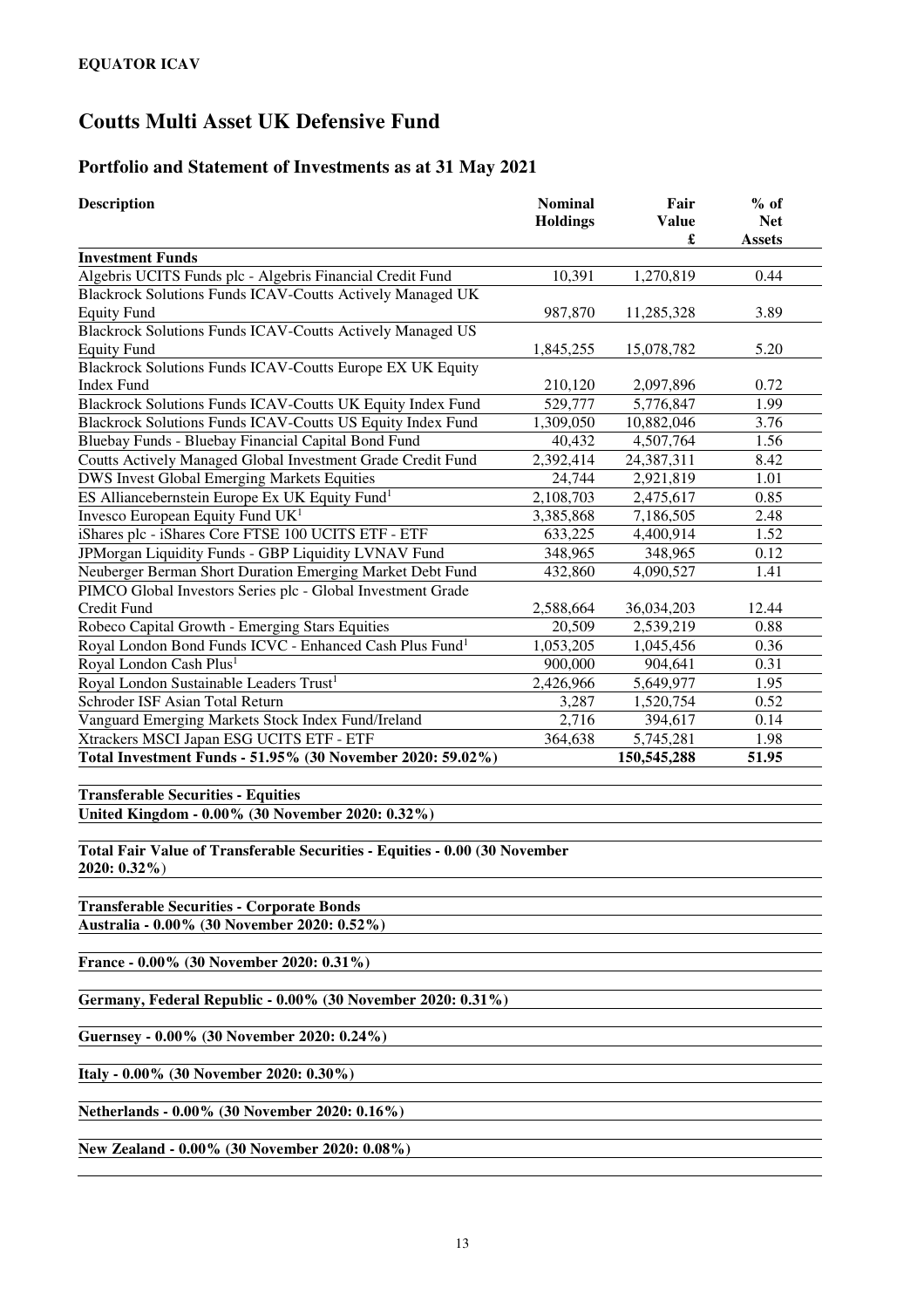# **Portfolio and Statement of Investments as at 31 May 2021 (continued)**

|                                                                                                                                                                                                                            |                                                                              | <b>Nominal</b><br><b>Holdings</b> | Fair<br><b>Value</b><br>£ | $%$ of<br><b>Net</b><br><b>Assets</b> |
|----------------------------------------------------------------------------------------------------------------------------------------------------------------------------------------------------------------------------|------------------------------------------------------------------------------|-----------------------------------|---------------------------|---------------------------------------|
|                                                                                                                                                                                                                            | <b>Transferable Securities - Corporate Bonds (continued)</b>                 |                                   |                           |                                       |
| Norway - 0.12% (30 November 2020: 0.16%)                                                                                                                                                                                   |                                                                              |                                   |                           |                                       |
| DNB Bank ASA 'REGS' FRN 02/06/2021                                                                                                                                                                                         |                                                                              | 500,000                           | 352,324                   | 0.12                                  |
|                                                                                                                                                                                                                            |                                                                              |                                   |                           |                                       |
|                                                                                                                                                                                                                            | United Kingdom - 0.13% (30 November 2020: 1.99%)                             |                                   |                           |                                       |
| Barclays Bank Plc 'REGS' 10.179% 12/06/2021                                                                                                                                                                                |                                                                              | 500,000                           | 353,273                   | 0.13                                  |
| United States - 0.00% (30 November 2020: 1.12%)                                                                                                                                                                            |                                                                              |                                   |                           |                                       |
| November 2020: 5.19%)                                                                                                                                                                                                      | Total Fair Value of Transferable Securities - Corporate Bonds - 0.25% (30    |                                   | 705,597                   | 0.25                                  |
| <b>Transferable Securities - Government Bonds</b>                                                                                                                                                                          |                                                                              |                                   |                           |                                       |
| Mexico - 0.00% (30 November 2020: 0.34%)                                                                                                                                                                                   |                                                                              |                                   |                           |                                       |
|                                                                                                                                                                                                                            |                                                                              |                                   |                           |                                       |
|                                                                                                                                                                                                                            | United Kingdom - 45.48% (30 November 2020: 31.25%)                           |                                   |                           |                                       |
| United Kingdom Gilt 0.5% 22/07/2022<br>United Kingdom Gilt 1.5% 22/07/2026                                                                                                                                                 |                                                                              | 29,205,900                        | 29,364,196                | 10.13                                 |
| United Kingdom Gilt 4.25% 07/06/2032                                                                                                                                                                                       |                                                                              | 13,694,100                        | 14,482,469                | 5.00                                  |
| United Kingdom Gilt 4.25% 07/09/2039                                                                                                                                                                                       |                                                                              | 14,435,200<br>14,582,800          | 19,462,980                | 6.72                                  |
|                                                                                                                                                                                                                            |                                                                              |                                   | 21,875,658                | 7.55                                  |
| United Kingdom Gilt 4.5% 07/12/2042                                                                                                                                                                                        |                                                                              | 7,147,200                         | 11,509,851                | 3.97                                  |
| United Kingdom Gilt 1.5% 22/07/2047                                                                                                                                                                                        |                                                                              | 26,966,300<br>5,801,100           | 28,158,211                | 9.72                                  |
| United Kingdom Gilt 1.625% 22/10/2071                                                                                                                                                                                      |                                                                              |                                   | 6,934,635<br>131,788,000  | 2.39<br>45.48                         |
| United States - 0.00% (30 November 2020: 2.72%)                                                                                                                                                                            | Total Fair Value of Transferable Securities - Government Bonds - 45.48% (30  |                                   |                           |                                       |
|                                                                                                                                                                                                                            |                                                                              |                                   |                           |                                       |
|                                                                                                                                                                                                                            | Total Fair Value of Transferable Securities - 45.73% (30 November 2020:      |                                   | 131,788,000               | 45.48                                 |
|                                                                                                                                                                                                                            |                                                                              |                                   | 132,493,597               | 45.73                                 |
|                                                                                                                                                                                                                            | Total Fair Value of Investments excluding Financial Derivative Instruments - |                                   | 283,038,885               | 97.68                                 |
|                                                                                                                                                                                                                            |                                                                              |                                   |                           |                                       |
|                                                                                                                                                                                                                            |                                                                              |                                   |                           |                                       |
|                                                                                                                                                                                                                            |                                                                              | <b>Notional</b><br><b>Value</b>   | <b>Value</b>              | % of Net                              |
|                                                                                                                                                                                                                            | <b>Description</b>                                                           | £                                 | £                         | Assets                                |
|                                                                                                                                                                                                                            | FTSE 100 Index Future June 2021                                              | 2,528,460                         | 135,540                   | 0.05                                  |
|                                                                                                                                                                                                                            | S&P 500 E-Mini Future June 2021                                              | 1,480,640                         | 111,169                   | 0.04                                  |
|                                                                                                                                                                                                                            |                                                                              |                                   | 246,709                   | 0.09                                  |
| November 2020: 34.31%)<br>39.82%)<br>97.68% (30 November 2020: 98.84%)<br><b>Financial Derivative Instruments</b><br><b>Futures</b> (a)<br>No. of<br><b>Contracts</b><br>36<br>10<br><b>Forward Exchange Contracts (b)</b> |                                                                              |                                   |                           |                                       |
|                                                                                                                                                                                                                            |                                                                              |                                   |                           |                                       |
| <b>Purchases</b>                                                                                                                                                                                                           | <b>Maturity</b><br><b>Sales</b><br>Date                                      | No. of<br>Contracts               | <b>Value</b><br>£         | % of Net<br><b>Assets</b>             |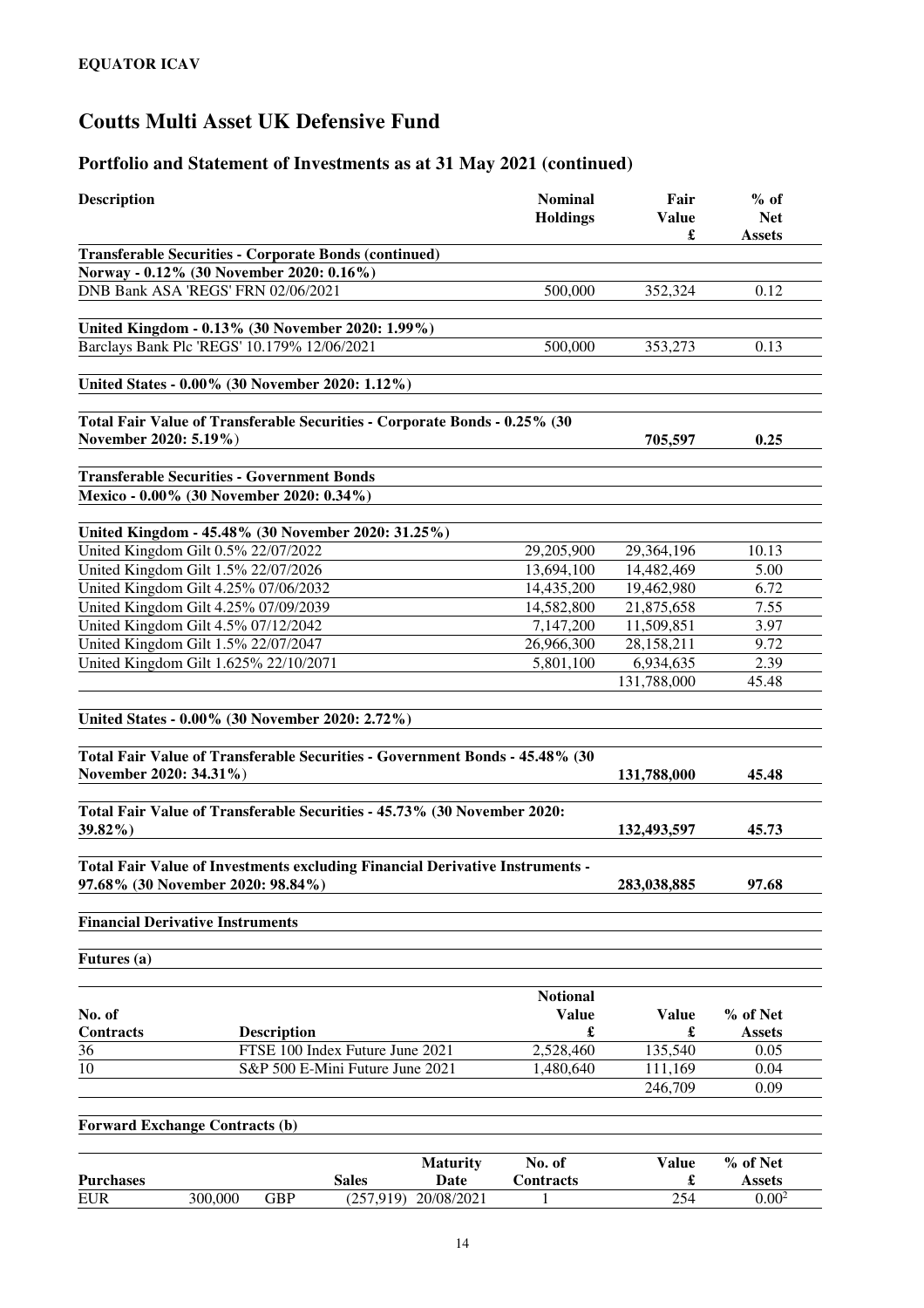### **Portfolio and Statement of Investments as at 31 May 2021 (continued)**

#### **Financial Derivative Instruments (continued)**

|                        | <b>Forward Exchange Contracts (b) (continued)</b>                                                       |            |              |                                |                            |                   |                           |
|------------------------|---------------------------------------------------------------------------------------------------------|------------|--------------|--------------------------------|----------------------------|-------------------|---------------------------|
| <b>Purchases</b>       |                                                                                                         |            | <b>Sales</b> | <b>Maturity</b><br><b>Date</b> | No. of<br><b>Contracts</b> | <b>Value</b><br>£ | % of Net<br><b>Assets</b> |
| <b>GBP</b>             | 3,324,280                                                                                               | <b>USD</b> | (4,700,000)  | 20/08/2021                     |                            | 12,625            | 0.00 <sup>2</sup>         |
|                        |                                                                                                         |            |              |                                |                            | 12,879            | 0.00                      |
|                        | Total Financial Derivative Instruments - 0.09% (30 November 2020: 0.12%)                                |            |              |                                |                            | 259,588           | 0.09                      |
|                        | Total Financial Assets at Fair Value through Profit or Loss - 97.77% (30<br>November 2020: 98.96%)      |            |              |                                |                            | 283,298,473       | 97.77                     |
|                        | Other Current Assets - 2.84% (30 November 2020: 1.68%)                                                  |            |              |                                |                            | 8,232,360         | 2.84                      |
|                        | Total Assets - 100.61% (30 November 2020: 100.64%)                                                      |            |              |                                |                            | 291,530,833       | 100.61                    |
|                        | Total Financial Derivative Instruments - 0.00% (30 November 2020: (0.01%))                              |            |              |                                |                            |                   |                           |
|                        | Total Financial Liabilities at Fair Value through Profit or Loss - 0.00% (30<br>November 2020: (0.01%)) |            |              |                                |                            |                   |                           |
|                        | Other Current Liabilities - (0.61%) (30 November 2020: (0.63%))                                         |            |              |                                |                            | (1,761,411)       | (0.61)                    |
|                        | <b>Net Assets Attributable to Redeemable Shareholders</b>                                               |            |              |                                |                            | 289,769,422       | 100.00                    |
| <b>Classification:</b> |                                                                                                         |            |              |                                |                            |                   |                           |
|                        | (a) Exchange traded financial derivative instruments.                                                   |            |              |                                |                            |                   |                           |
|                        | (b) OTC financial derivative instruments.                                                               |            |              |                                |                            |                   |                           |

All transferable securities held at financial period end are listed on an official stock exchange or dealt on a regulated market.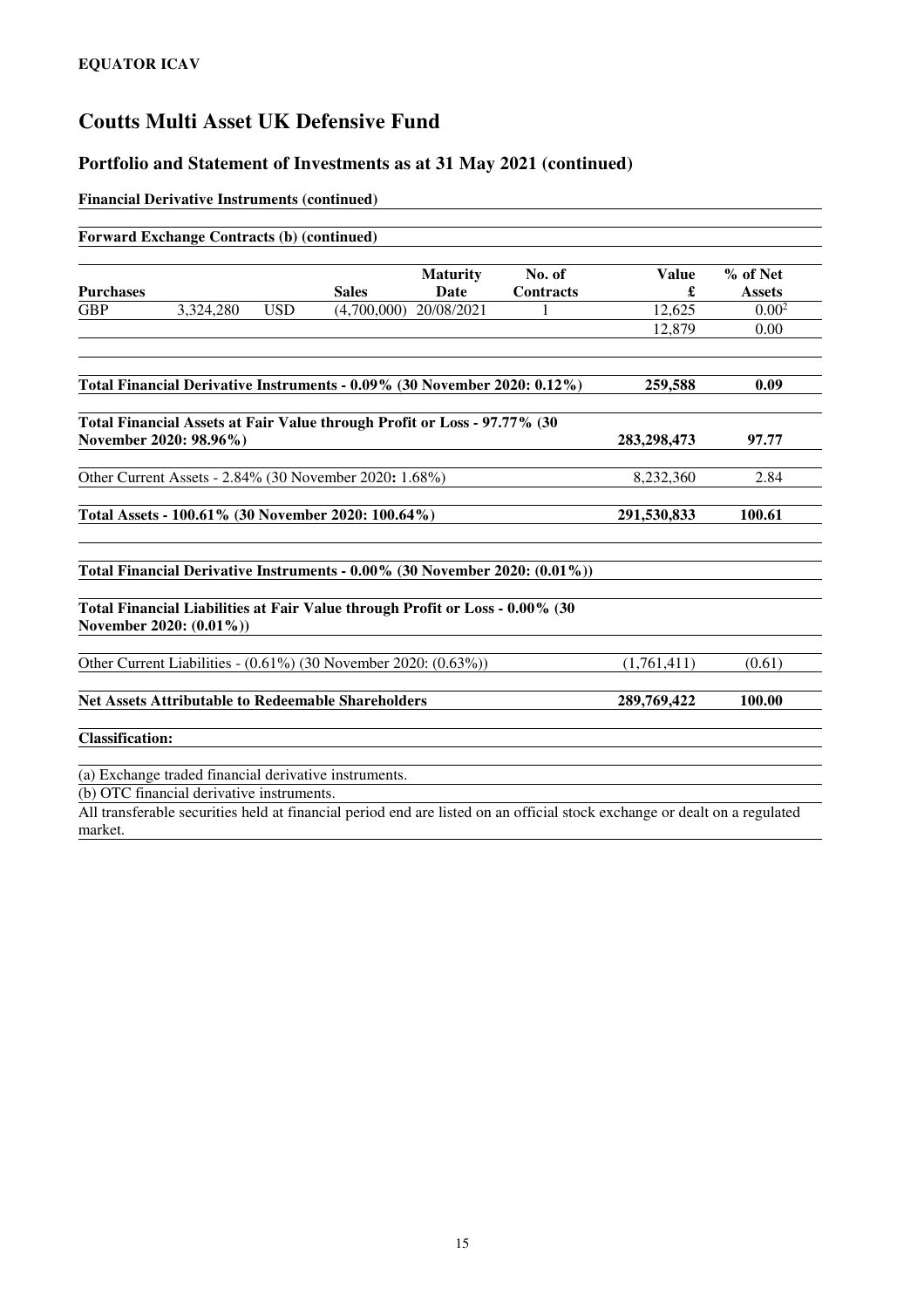### **Portfolio and Statement of Investments as at 31 May 2021 (continued)**

|                                                                                             | % of Total    |
|---------------------------------------------------------------------------------------------|---------------|
| <b>Analysis of Total Assets</b>                                                             | <b>Assets</b> |
| Investment funds                                                                            | 51.64         |
|                                                                                             |               |
| Transferable securities listed on an official stock exchange or dealt on a regulated market | 45.45         |
| Exchange traded derivative instruments                                                      | 0.08          |
| OTC financial derivative instruments                                                        | 0.00          |
| Other current assets                                                                        | 2.83          |
|                                                                                             | 100.00        |
| $\cdots$                                                                                    |               |

Analysis of Total Assets rather than Net Assets is required under Schedule 12 of the UCITS Regulations.

<sup>1</sup> Alternative Investment Fund. All other Investment Funds are UCITS.

<sup>2</sup> Forward Exchange Contracts are held with The Bank of New York Mellon.

All futures are held with Morgan Stanley & Co. International Plc.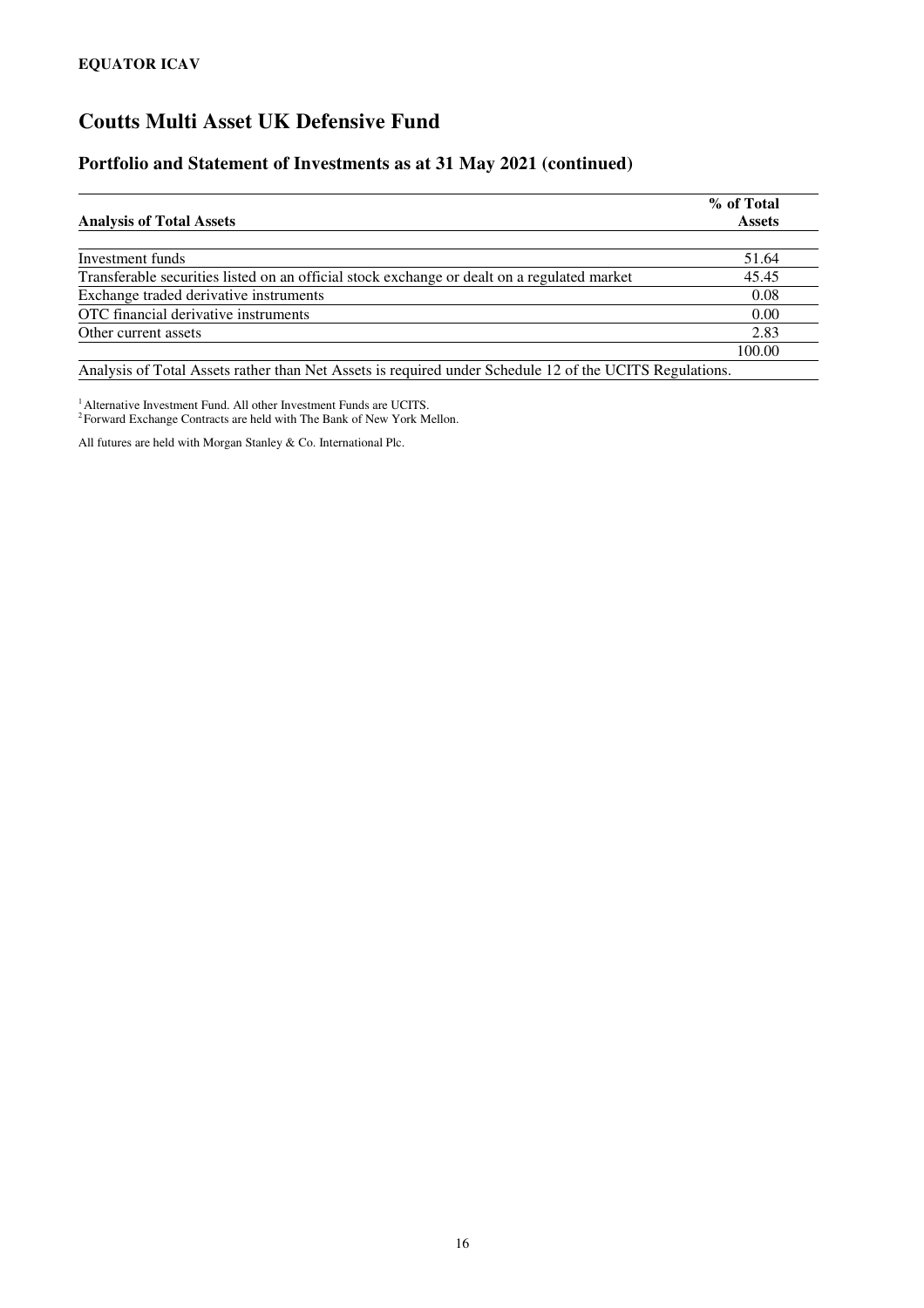# **Portfolio Changes – Material Acquisitions for the financial period ended 31 May 2021**

| <b>Description</b>                                                      | <b>Acquisitions</b><br><b>Nominal</b> | Cost       |
|-------------------------------------------------------------------------|---------------------------------------|------------|
| United Kingdom Gilt 0.50% 22/07/2022                                    | 25,785,000                            | 25,980,594 |
|                                                                         |                                       |            |
| Coutts Actively Managed Global Investment Grade Credit Fund             | 2,392,414                             | 24,175,807 |
| United Kingdom Gilt 1.50% 22/07/2047                                    | 13,926,000                            | 14,966,598 |
| Blackrock Solutions Funds ICAV - Coutts Actively Managed US Equity Fund | 1,939,250                             | 14,940,977 |
| United Kingdom Gilt 4.25% 07/06/2032                                    | 10,695,700                            | 14,705,864 |
| United Kingdom Gilt 4.75% 07/12/2038                                    | 7,110,000                             | 11,497,108 |
| United Kingdom Gilt 3.50% 22/01/2045                                    | 7,550,000                             | 11,292,653 |
| United Kingdom Gilt 1.50% 22/07/2026                                    | 9,915,400                             | 10,552,873 |
| United Kingdom Gilt 4.25% 07/09/2039                                    | 6,723,000                             | 10,338,589 |
| PIMCO Global Investors Series plc - Global Investment Grade Credit Fund | 684,266                               | 9,614,220  |
| Blackrock Solutions Funds ICAV - Coutts Actively Managed UK Equity Fund | 905,304                               | 9,519,017  |
| United Kingdom Gilt 4.50% 07/12/2042                                    | 4,278,500                             | 7,134,574  |
| Invesco European Equity Fund UK                                         | 3,385,868                             | 7,130,092  |
| United Kingdom Gilt 1.63% 22/10/2071                                    | 3,044,100                             | 3,791,335  |
| Blackrock Solutions Funds ICAV - Coutts US Equity Index Fund            | 359,062                               | 2,841,413  |
| JPMorgan Liquidity Funds - GBP Liquidity LVNAV Fund                     | 1,526,878                             | 1,526,878  |
| Xtrackers MSCI Japan ESG UCITS ETF - ETF                                | 94,780                                | 1,513,231  |
| Royal London Short Duration Global High Yield Bond Fund                 | 1,219,011                             | 993,707    |
| Invesco Physical Gold ETC - ETF                                         | 6,536                                 | 850,855    |
| Royal London Sustainable Leaders Trust                                  | 373,379                               | 832,635    |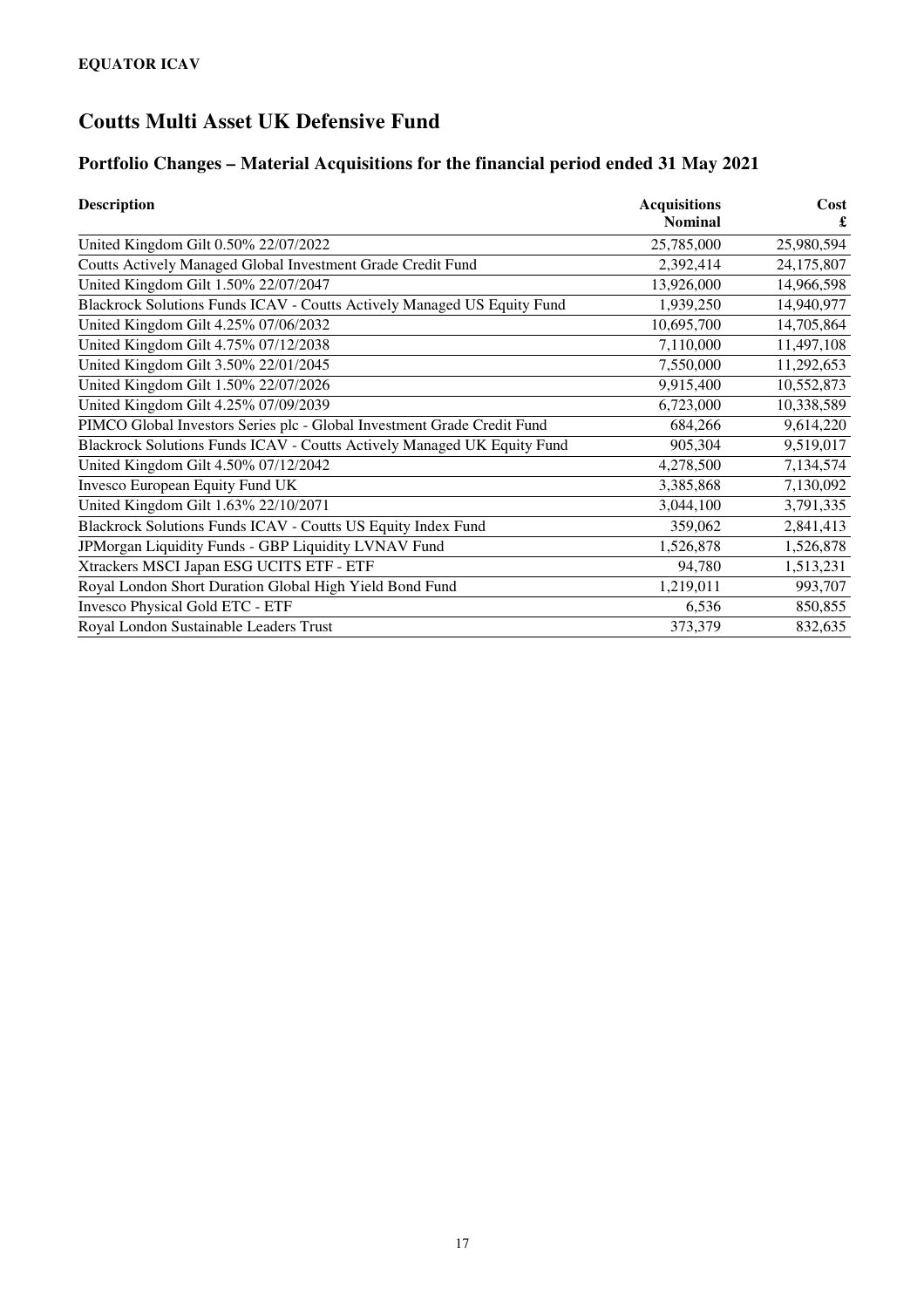# **Portfolio Changes – Material Disposals for the financial period ended 31 May 2021**

| <b>Description</b>                                                             | <b>Disposals</b><br><b>Nominal</b> | <b>Proceeds</b><br>£ |
|--------------------------------------------------------------------------------|------------------------------------|----------------------|
| United Kingdom Gilt 4.75% 07/12/2038                                           | 7,110,000                          | 11,314,996           |
| United Kingdom Gilt 3.50% 22/01/2045                                           | 7,550,000                          | 11,091,252           |
| Aviva Investors Luxembourg SICAV - Global Investment Grade Corporate Bond Fund | 10,827                             | 10,852,950           |
| United Kingdom Gilt 0.50% 22/07/2022                                           | 10,700,000                         | 10,785,279           |
| TwentyFour Global Investment Funds Plc - TwentyFour Corporate Bond Fund        | 80,710                             | 8,371,620            |
| JPMorgan Liquidity Funds - GBP Liquidity LVNAV Fund                            | 6,660,700                          | 6,660,700            |
| United Kingdom Gilt 1.50% 22/07/2026                                           | 6,100,000                          | 6,550,550            |
| United Kingdom Gilt 4.25% 07/06/2032                                           | 4,000,000                          | 5,544,200            |
| Xtrackers MSCI USA Banks UCITS ETF - ETF                                       | 281,543                            | 4,886,015            |
| <b>Invesco Physical Gold ETC - ETF</b>                                         | 37,752                             | 4,505,966            |
| Neuberger Berman Short Duration Emerging Market Debt Fund                      | 403,462                            | 3,824,820            |
| Vanguard Emerging Markets Stock Index Fund/Ireland                             | 25,980                             | 3,758,942            |
| Findlay Park Funds Plc - Findlay Park American Fund                            | 31,725                             | 3,703,735            |
| Royal London Short Duration Global High Yield Bond Fund                        | 4,484,960                          | 3,662,867            |
| Edgewood L Select - US Select Growth                                           | 14,050                             | 3,343,383            |
| Dodge & Cox Worldwide Funds plc - U.S. Stock Fund                              | 139,001                            | 3,023,937            |
| Blackrock Solutions Funds ICAV-Coutts Europe EX UK Equity Index Fund           | 285,316                            | 2,779,864            |
| Threadneedle Investment Funds ICVC - UK Equity Income Fund                     | 1,586,285                          | 2,730,759            |
| Ninety One Global Strategy Fund - All China Equity Fund                        | 95,028                             | 2,479,281            |
| Investec Funds Series i - Ninety One UK Alpha Fund K Inc                       | 2,067,685                          | 2,356,308            |
| United States Treasury Note/Bond 2.88% 15/05/2028                              | 2,500,000                          | 2,114,676            |
| United States Treasury Note/Bond 2.25% 15/08/2027                              | 2,537,000                          | 2,057,590            |
| United States Treasury Note/Bond 2.38% 15/05/2029                              | 2,400,000                          | 1,974,418            |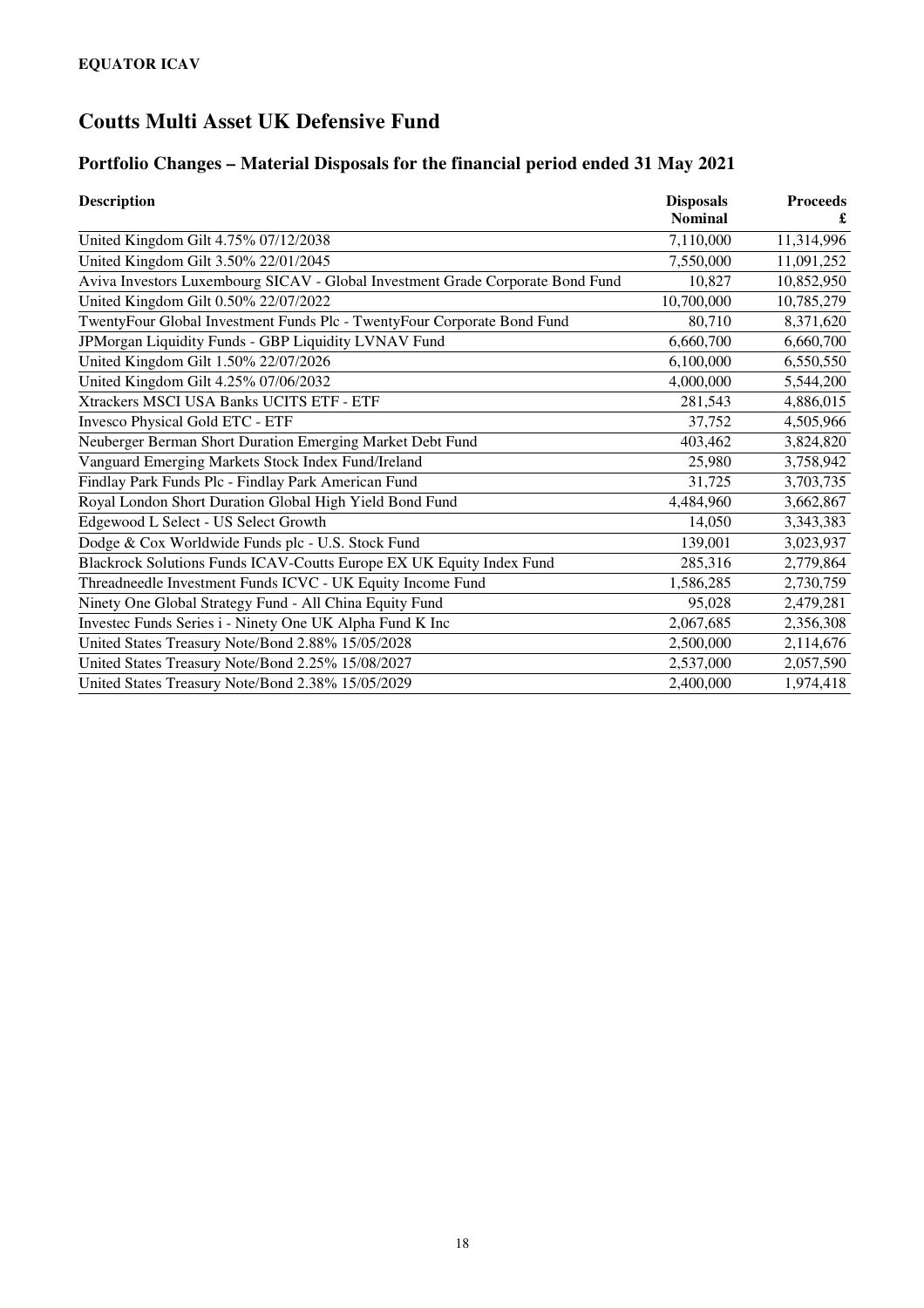# **Portfolio and Statement of Investments as at 31 May 2021**

| <b>Description</b>                                                                           | <b>Nominal</b><br><b>Holdings</b> | Fair<br><b>Value</b><br>£ | $%$ of<br><b>Net</b><br><b>Assets</b> |
|----------------------------------------------------------------------------------------------|-----------------------------------|---------------------------|---------------------------------------|
| <b>Investment Funds</b>                                                                      |                                   |                           |                                       |
| Blackrock Solutions Funds ICAV-Coutts Actively Managed UK                                    |                                   |                           |                                       |
| <b>Equity Fund</b>                                                                           | 15,390,682                        | 175,821,612               | 6.67                                  |
| <b>Blackrock Solutions Funds ICAV-Coutts Actively Managed US</b>                             |                                   |                           |                                       |
| <b>Equity Fund</b>                                                                           | 22, 221, 325                      | 181,584,936               | 6.89                                  |
| Blackrock Solutions Funds ICAV-Coutts Europe EX UK Equity                                    |                                   |                           |                                       |
| <b>Index Fund</b>                                                                            | 7,531,557                         | 75, 197, 136              | 2.85                                  |
| Blackrock Solutions Funds ICAV-Coutts UK Equity Index Fund                                   | 6,506,629                         | 70,950,235                | 2.69                                  |
| Blackrock Solutions Funds ICAV-Coutts US Equity Index Fund                                   | 33,630,502                        | 279,568,137               | 10.61                                 |
| Bluebay Funds - Bluebay Financial Capital Bond Fund                                          | 468,471                           | 52,229,832                | 1.98                                  |
| Capital Group New Perspective Fund LUX                                                       | 3,338,064                         | 51,639,850                | 1.96                                  |
| Coutts Actively Managed Global Investment Grade Credit Fund                                  | 16,475,093                        | 167,940,508               | 6.37                                  |
| <b>DWS Invest Global Emerging Markets Equities</b>                                           | 360,847                           | 42,608,814                | 1.62                                  |
| HSBC Index Tracker Investment Funds - Japan Index Fund <sup>1</sup>                          | 23,239,438                        | 26,051,410                | 0.99                                  |
| Invesco European Equity Fund UK <sup>1</sup>                                                 | 30,563,921                        | 64,871,922                | 2.46                                  |
| iShares plc - iShares Core FTSE 100 UCITS ETF - ETF                                          | 16,499,617                        | 114,672,338               | 4.35                                  |
| Jupiter Investment Management Series I - Jupiter UK Mid Cap<br>Fund <sup>1</sup>             |                                   |                           |                                       |
| Muzinich Global Short Duration Investment Grade Fund                                         | 12,253,440<br>85,700              | 24,641,668<br>8,581,141   | 0.93<br>0.33                          |
| Neuberger Berman Short Duration Emerging Market Debt Fund                                    | 4,119,876                         | 38,932,828                | 1.48                                  |
| PIMCO Global Investors Series plc - Global Investment Grade                                  |                                   |                           |                                       |
| Credit Fund                                                                                  | 12,506,906                        | 174,096,132               | 6.60                                  |
| Robeco Capital Growth - Emerging Stars Equities                                              | 287,686                           | 35,618,404                | 1.35                                  |
| Royal London Bond Funds ICVC - Enhanced Cash Plus Fund <sup>1</sup>                          | 15,544,688                        | 15,430,310                | 0.58                                  |
| Royal London Cash Plus <sup>1</sup>                                                          | 10,243,920                        | 10,296,748                | 0.39                                  |
| Royal London Sustainable Leaders Trust <sup>1</sup>                                          | 21,736,924                        | 50,603,559                | 1.92                                  |
| Schroder Income Fund <sup>1</sup>                                                            | 87,002,601                        | 49,782,888                | 1.89                                  |
| Schroder ISF Asian Total Return                                                              | 63,825                            | 29,529,096                | 1.12                                  |
| Vanguard Emerging Markets Stock Index Fund/Ireland                                           | 160,199                           | 23, 275, 857              | 0.88                                  |
| Xtrackers MSCI Japan ESG UCITS ETF - ETF                                                     | 3,275,315                         | 51,606,261                | 1.96                                  |
| Total Investment Funds - 68.87% (30 November 2020: 74.13%)                                   |                                   | 1,815,531,622             | 68.87                                 |
|                                                                                              |                                   |                           |                                       |
| <b>Transferable Securities - Equities</b>                                                    |                                   |                           |                                       |
| United Kingdom - 0.00% (30 November 2020: 0.25%)                                             |                                   |                           |                                       |
| Total Fair Value of Transferable Securities - Equities - 0.00 (30 November<br>$2020: 0.25\%$ |                                   |                           |                                       |
| <b>Transferable Securities - Corporate Bonds</b>                                             |                                   |                           |                                       |
| Australia - 0.00% (30 November 2020: 0.46%)                                                  |                                   |                           |                                       |
| France - 0.00% (30 November 2020: 0.20%)                                                     |                                   |                           |                                       |
| Germany, Federal Republic - 0.00% (30 November 2020: 0.28%)                                  |                                   |                           |                                       |
| Guernsey - 0.00% (30 November 2020: 0.10%)                                                   |                                   |                           |                                       |
|                                                                                              |                                   |                           |                                       |

**Italy - 0.00% (30 November 2020: 0.10%)** 

**Netherlands - 0.00% (30 November 2020: 0.11%)**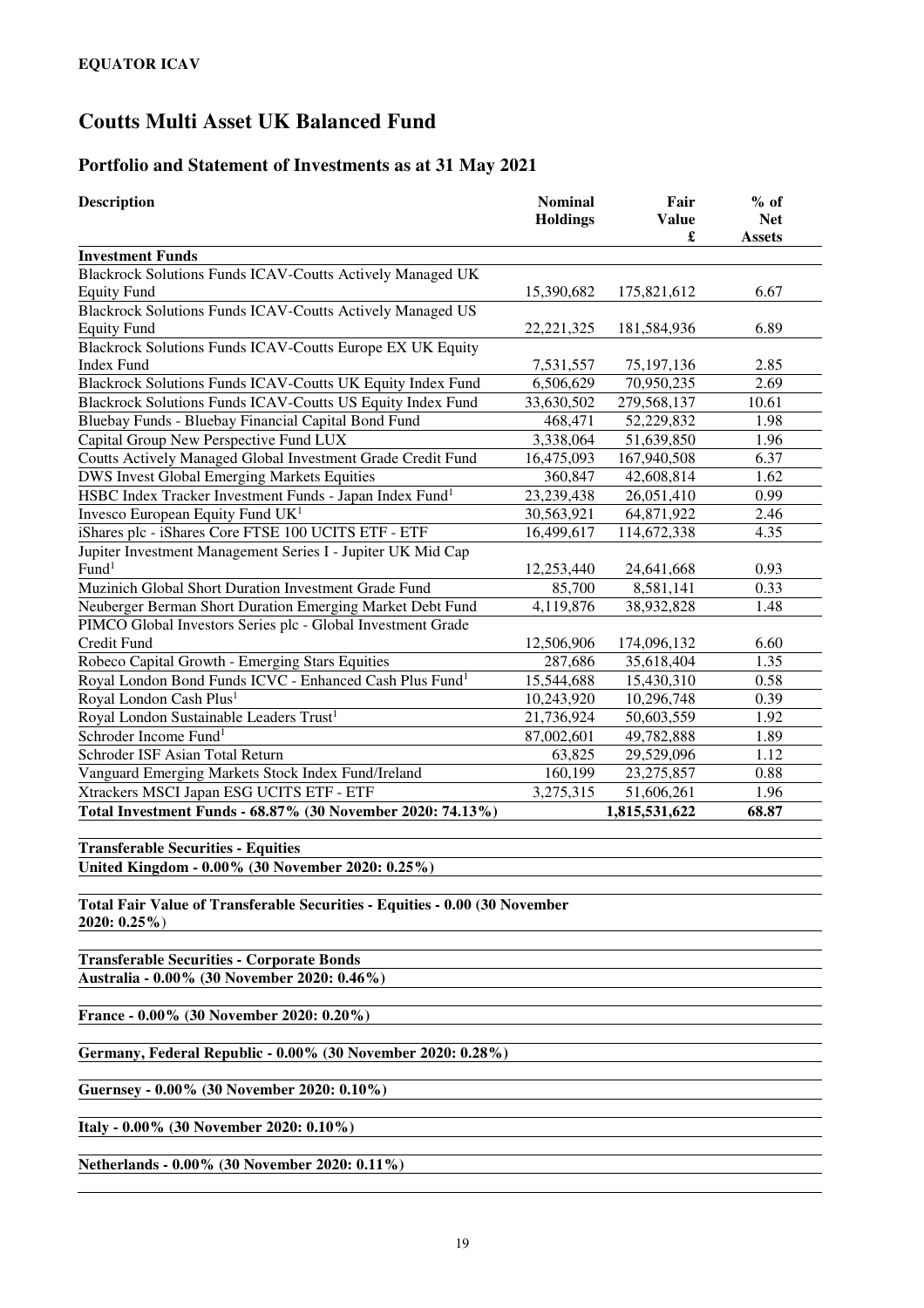### **Portfolio and Statement of Investments as at 31 May 2021 (continued)**

| <b>Description</b>                                                           |                           | <b>Nominal</b><br><b>Holdings</b> | Fair<br><b>Value</b><br>£ | $%$ of<br><b>Net</b><br>Assets |
|------------------------------------------------------------------------------|---------------------------|-----------------------------------|---------------------------|--------------------------------|
| <b>Transferable Securities - Corporate Bonds (continued)</b>                 |                           |                                   |                           |                                |
| New Zealand - 0.00% (30 November 2020: 0.16%)                                |                           |                                   |                           |                                |
|                                                                              |                           |                                   |                           |                                |
| Norway - 0.07% (30 November 2020: 0.09%)                                     |                           |                                   |                           |                                |
| DNB Bank ASA 'REGS' FRN 02/06/2021                                           |                           | 2,500,000                         | 1,761,618                 | 0.07                           |
|                                                                              |                           |                                   |                           |                                |
| United Kingdom - 0.00% (30 November 2020: 1.19%)                             |                           |                                   |                           |                                |
| United States - 0.00% (30 November 2020: 0.63%)                              |                           |                                   |                           |                                |
|                                                                              |                           |                                   |                           |                                |
| Total Fair Value of Transferable Securities - Corporate Bonds - 0.07% (30    |                           |                                   |                           |                                |
| November 2020: 3.32%)                                                        |                           |                                   | 1,761,618                 | 0.07                           |
|                                                                              |                           |                                   |                           |                                |
| <b>Transferable Securities - Government Bonds</b>                            |                           |                                   |                           |                                |
| Mexico - 0.00% (30 November 2020: 0.13%)                                     |                           |                                   |                           |                                |
| United Kingdom - 28.38% (30 November 2020: 17.83%)                           |                           |                                   |                           |                                |
| United Kingdom Gilt 0.5% 22/07/2022                                          |                           | 162,969,000                       | 163,852,292               | 6.21                           |
| United Kingdom Gilt 1.5% 22/07/2026                                          |                           | 77,543,000                        | 82,007,150                | 3.11                           |
| United Kingdom Gilt 4.25% 07/06/2032                                         |                           | 82,487,000                        | 111,217,222               | 4.22                           |
| United Kingdom Gilt 4.25% 07/09/2039                                         |                           | 82,878,000                        | 124,325,288               | 4.72                           |
| United Kingdom Gilt 4.5% 07/12/2042                                          |                           | 41,435,000                        | 66,726,924                | 2.53                           |
| United Kingdom Gilt 1.5% 22/07/2047                                          |                           | 152,002,000                       | 158,720,488               | 6.02                           |
| United Kingdom Gilt 1.625% 22/10/2071                                        |                           | 34,570,000                        | 41,324,978                | 1.57                           |
|                                                                              |                           |                                   | 748,174,342               | 28.38                          |
|                                                                              |                           |                                   |                           |                                |
| United States - 0.00% (30 November 2020: 1.70%)                              |                           |                                   |                           |                                |
|                                                                              |                           |                                   |                           |                                |
| Total Fair Value of Transferable Securities - Government Bonds - 28.38% (30  |                           |                                   |                           |                                |
| November 2020: 19.66%)                                                       |                           |                                   | 748,174,342               | 28.38                          |
| Total Fair Value of Transferable Securities - 28.45% (30 November 2020:      |                           |                                   |                           |                                |
| $23.23\%$                                                                    |                           |                                   | 749,935,960               | 28.45                          |
|                                                                              |                           |                                   |                           |                                |
| Total Fair Value of Investments excluding Financial Derivative Instruments - |                           |                                   |                           |                                |
| 97.32% (30 November 2020: 97.36%)                                            |                           |                                   | 2,565,467,582             | 97.32                          |
|                                                                              |                           |                                   |                           |                                |
| <b>Financial Derivative Instruments</b>                                      |                           |                                   |                           |                                |
|                                                                              |                           |                                   |                           |                                |
| <b>Futures</b> (a)                                                           |                           |                                   |                           |                                |
|                                                                              |                           |                                   |                           |                                |
|                                                                              |                           | <b>Notional</b>                   |                           |                                |
| No. of<br><b>Contracts</b><br><b>Description</b>                             |                           | <b>Value</b><br>£                 | <b>Value</b><br>£         | % of Net<br>Assets             |
| 519<br>FTSE 100 Index Future June 2021                                       |                           | 36,451,965                        | 1,954,035                 | 0.08                           |
| 80<br>S&P 500 E-Mini Future June 2021                                        |                           | 11,845,119                        | 634,999                   | 0.02                           |
|                                                                              |                           |                                   | 2,589,034                 | 0.10                           |
|                                                                              |                           |                                   |                           |                                |
| <b>Forward Exchange Contracts (b)</b>                                        |                           |                                   |                           |                                |
|                                                                              |                           |                                   |                           |                                |
|                                                                              | <b>Maturity</b>           | No. of                            | Value                     | % of Net                       |
| <b>Purchases</b><br><b>Sales</b>                                             | Date                      | Contracts                         | £                         | <b>Assets</b>                  |
| <b>EUR</b><br><b>GBP</b><br>5,600,000                                        | 20/08/2021<br>(4,814,488) | 1                                 | 4,748                     | 0.00 <sup>2</sup>              |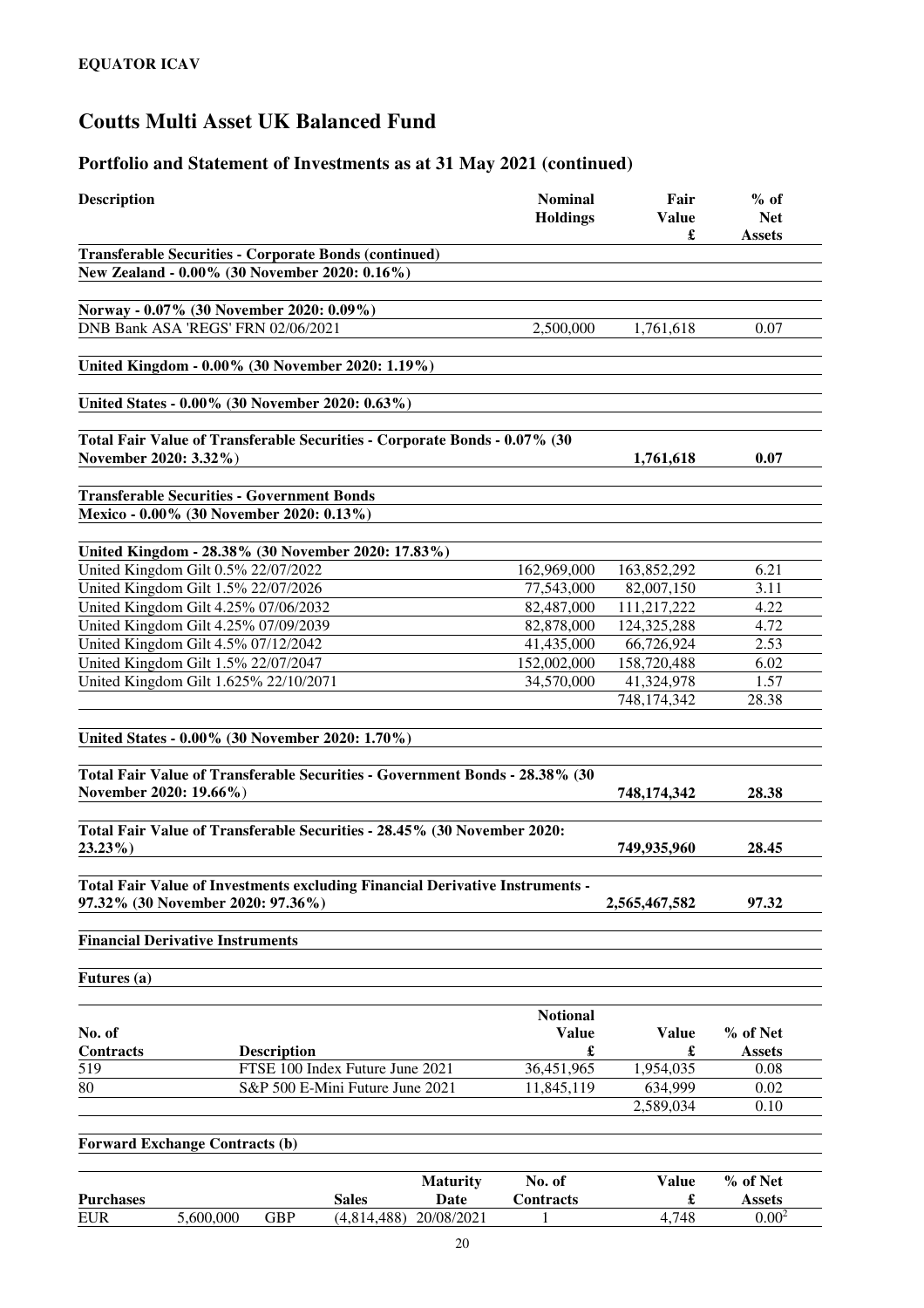### **Portfolio and Statement of Investments as at 31 May 2021 (continued)**

#### **Financial Derivative Instruments (continued)**

|                        | <b>Forward Exchange Contracts (b) (continued)</b>                                                         |            |               |                         |                     |                   |                           |
|------------------------|-----------------------------------------------------------------------------------------------------------|------------|---------------|-------------------------|---------------------|-------------------|---------------------------|
|                        |                                                                                                           |            |               | <b>Maturity</b>         | No. of              | <b>Value</b>      | % of Net                  |
| <b>Purchases</b>       |                                                                                                           |            | <b>Sales</b>  | Date                    | Contracts           | £                 | <b>Assets</b>             |
| <b>GBP</b>             | 33,596,447                                                                                                | <b>USD</b> | (47,500,000)  | 20/08/2021              | 1                   | 127,594           | 0.00 <sup>2</sup>         |
|                        |                                                                                                           |            |               |                         |                     | 132,342           | 0.00                      |
|                        | Total Financial Derivative Instruments - 0.10% (30 November 2020: 0.10%)                                  |            |               |                         |                     | 2,721,376         | 0.10                      |
|                        |                                                                                                           |            |               |                         |                     |                   |                           |
|                        | Total Financial Assets at Fair Value through Profit or Loss - 97.42% (30<br>November 2020: 97.46%)        |            |               |                         |                     | 2,568,188,958     | 97.42                     |
|                        | Other Current Assets - 2.65% (30 November 2020: 3.45%)                                                    |            |               |                         |                     | 69,643,361        | 2.65                      |
|                        | Total Assets - 100.07% (30 November 2020: 100.91%)                                                        |            |               |                         |                     | 2,637,832,319     | 100.07                    |
|                        | <b>Financial Derivative Instruments</b><br><b>Forward Exchange Contracts (b)</b>                          |            |               |                         |                     |                   |                           |
|                        |                                                                                                           |            |               |                         |                     |                   |                           |
| <b>Purchases</b>       |                                                                                                           |            | <b>Sales</b>  | <b>Maturity</b><br>Date | No. of<br>Contracts | <b>Value</b><br>£ | % of Net<br><b>Assets</b> |
| <b>USD</b>             | 7,300,000                                                                                                 | <b>GBP</b> | (5, 174, 553) | 20/08/2021              | 1                   | (30, 919)         | $(0.00)^2$                |
|                        | Total Financial Derivative Instruments - (0.00%) (30 November 2020:                                       |            |               |                         |                     |                   |                           |
| $(0.00\%)$             |                                                                                                           |            |               |                         |                     | (30, 919)         | (0.00)                    |
|                        | Total Financial Liabilities at Fair Value through Profit or Loss - (0.00%) (30<br>November 2020: (0.00%)) |            |               |                         |                     | (30, 919)         | (0.00)                    |
|                        | Other Current Liabilities - (0.07%) (30 November 2020: (0.91%))                                           |            |               |                         |                     | (1,760,254)       | (0.07)                    |
|                        | Net Assets Attributable to Redeemable Shareholders                                                        |            |               |                         |                     | 2,636,041,146     | 100.00                    |
| <b>Classification:</b> |                                                                                                           |            |               |                         |                     |                   |                           |
|                        | (a) Exchange traded financial derivative instruments.                                                     |            |               |                         |                     |                   |                           |
|                        | (b) OTC financial derivative instruments                                                                  |            |               |                         |                     |                   |                           |

(b) OTC financial derivative instruments.

All transferable securities held at financial period end are listed on an official stock exchange or dealt on a regulated market.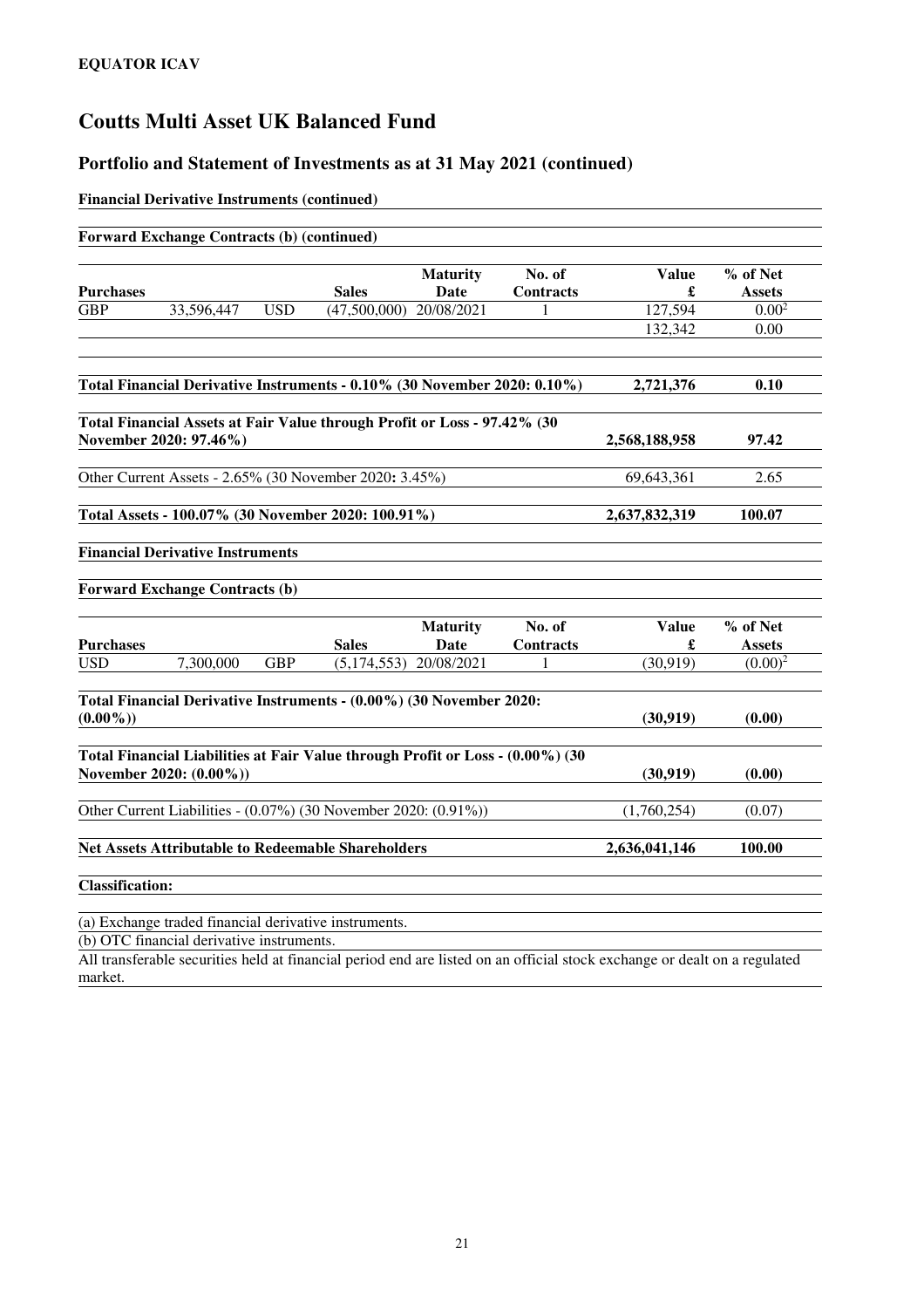### **Portfolio and Statement of Investments as at 31 May 2021 (continued)**

|                                                                                                         | % of Total    |
|---------------------------------------------------------------------------------------------------------|---------------|
| <b>Analysis of Total Assets</b>                                                                         | <b>Assets</b> |
|                                                                                                         |               |
| Investment funds                                                                                        | 68.83         |
| Transferable securities listed on an official stock exchange or dealt on a regulated market             | 28.43         |
| Exchange traded derivative instruments                                                                  | 0.10          |
| OTC financial derivative instruments                                                                    | 0.01          |
| Other current assets                                                                                    | 2.63          |
|                                                                                                         | 100.00        |
| Analysis of Total Assets rather than Net Assets is required under Schedule 12 of the UCITS Regulations. |               |

<sup>1</sup> Alternative Investment Fund. All other Investment Funds are UCITS.

<sup>2</sup> Forward Exchange Contracts are held with The Bank of New York Mellon.

All futures are held with Morgan Stanley & Co. International Plc.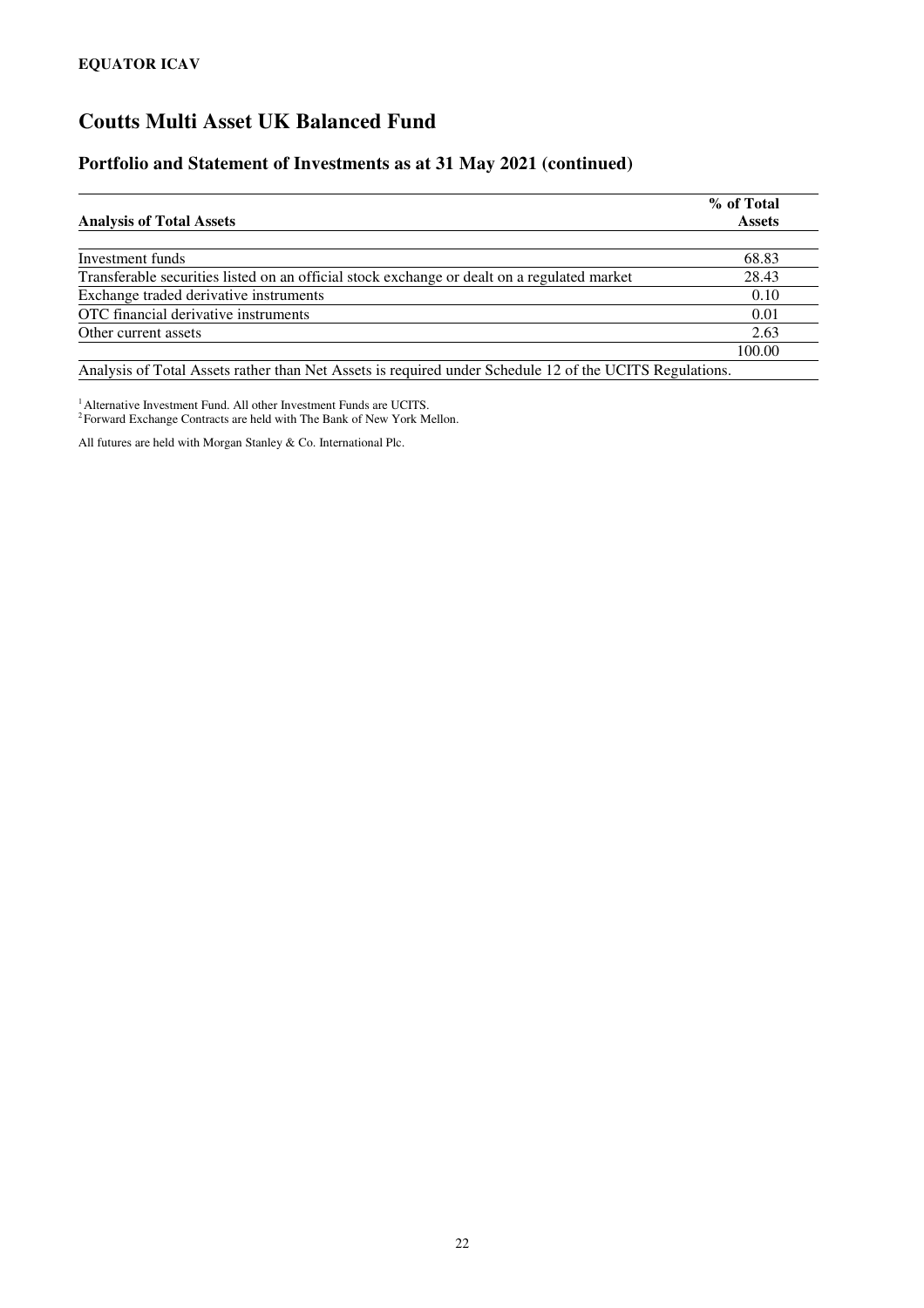# **Portfolio Changes – Material Acquisitions for the financial period ended 31 May 2021**

| <b>Description</b>                                                      | <b>Acquisitions</b> | Cost         |
|-------------------------------------------------------------------------|---------------------|--------------|
|                                                                         | <b>Nominal</b>      |              |
| Blackrock Solutions Funds ICAV - Coutts Actively Managed US Equity Fund | 22, 221, 325        | 171,092,329  |
| Coutts Actively Managed Global Investment Grade Credit Fund             | 16,475,093          | 166,453,822  |
| United Kingdom Gilt 0.50% 22/07/2022                                    | 142,376,000         | 143,461,865  |
| Blackrock Solutions Funds ICAV - Coutts Actively Managed UK Equity Fund | 13,158,194          | 138,307,890  |
| United Kingdom Gilt 4.25% 07/06/2032                                    | 63,204,000          | 86,933,755   |
| United Kingdom Gilt 1.50% 22/07/2047                                    | 80,155,000          | 86,128,299   |
| Invesco European Equity Fund UK                                         | 30,563,921          | 64,002,536   |
| United Kingdom Gilt 4.25% 07/09/2039                                    | 40,795,000          | 62,800,869   |
| United Kingdom Gilt 1.50% 22/07/2026                                    | 57,983,000          | 61,743,013   |
| United Kingdom Gilt 4.75% 07/12/2038                                    | 36,700,000          | 59,432,714   |
| United Kingdom Gilt 3.50% 22/01/2045                                    | 39,100,000          | 58,597,606   |
| Blackrock Solutions Funds ICAV-Coutts Europe EX UK Equity Index Fund    | 5,237,051           | 48, 471, 259 |
| United Kingdom Gilt 4.50% 07/12/2042                                    | 25,870,000          | 43,081,778   |
| HSBC Index Tracker Investment Funds - Japan Index Fund                  | 23,239,438          | 27,496,682   |
| PIMCO Global Investors Series plc - Global Investment Grade Credit Fund | 1,839,340           | 25,913,812   |
| United Kingdom Gilt 1.63% 22/10/2071                                    | 19,550,000          | 24,298,830   |
| Blackrock Solutions Funds ICAV - Coutts US Equity Index Fund            | 2,322,780           | 18,682,628   |
| Vanguard Emerging Markets Stock Index Fund/Ireland                      | 69,192              | 10,139,488   |
| JPMorgan Fund ICVC - JPM Japan Fund                                     | 2,349,804           | 9,413,315    |
| Neuberger Berman Short Duration Emerging Market Debt Fund               | 876,504             | 8,271,845    |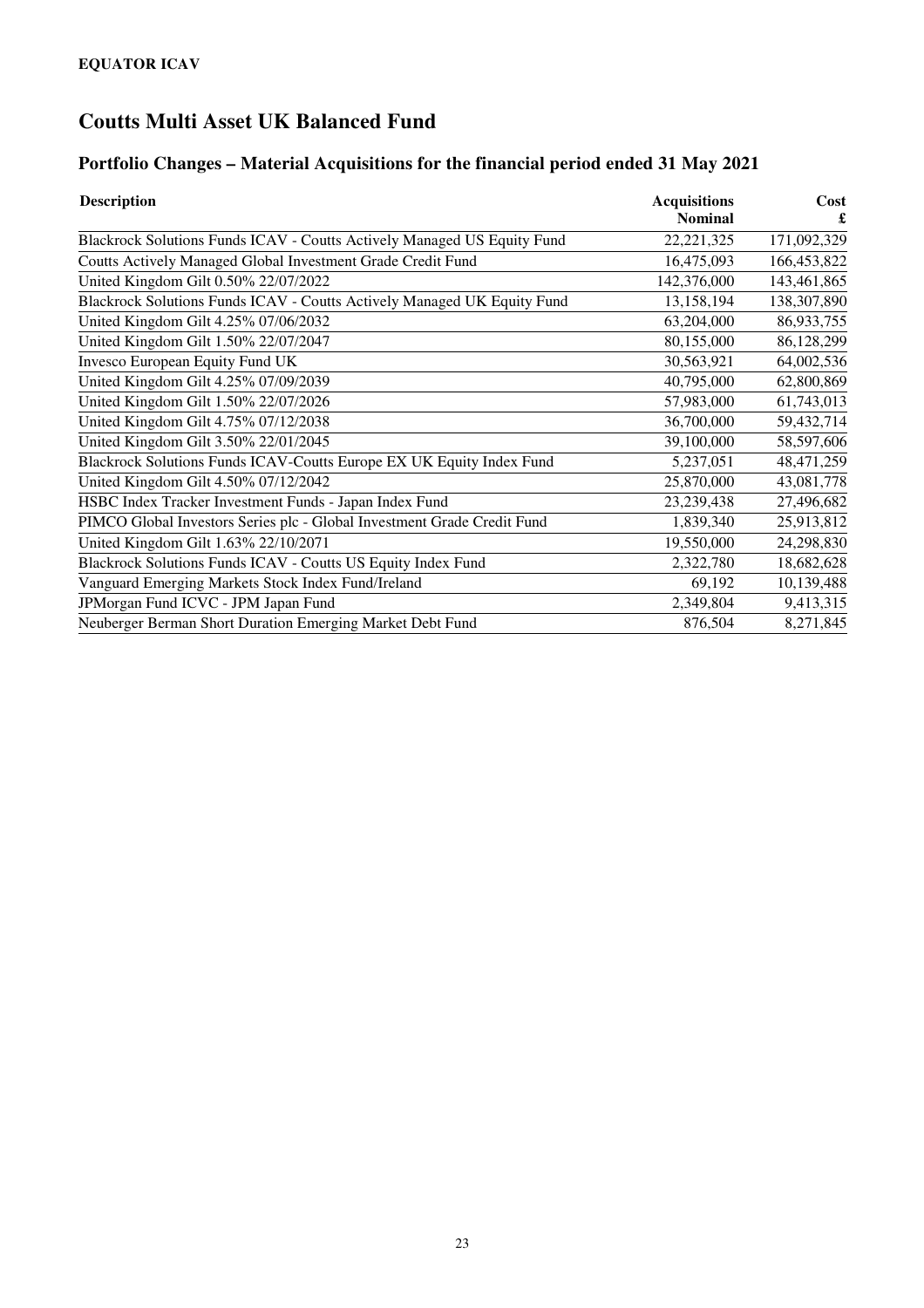# **Portfolio Changes – Material Disposals for the financial period ended 31 May 2021**

| <b>Description</b>                                                             | <b>Disposals</b><br><b>Nominal</b> | <b>Proceeds</b> |
|--------------------------------------------------------------------------------|------------------------------------|-----------------|
| Aviva Investors Luxembourg SICAV - Global Investment Grade Corporate Bond Fund | 77,489                             | 77,673,079      |
| TwentyFour Global Investment Funds Plc - TwentyFour Corporate Bond Fund        | 591,218                            | 61,324,244      |
| United Kingdom Gilt 4.75% 07/12/2038                                           | 36,700,000                         | 58,405,114      |
| United Kingdom Gilt 3.50% 22/01/2045                                           | 39,100,000                         | 57,439,464      |
| United Kingdom Gilt 0.50% 22/07/2022                                           | 56,000,000                         | 56,446,320      |
| Xtrackers MSCI USA Banks UCITS ETF - ETF                                       | 2,731,380                          | 47,401,511      |
| <b>Invesco Physical Gold ETC - ETF</b>                                         | 352,834                            | 42,113,214      |
| Edgewood L Select - US Select Growth                                           | 163,640                            | 38,939,868      |
| Blackrock Solutions Funds ICAV-Coutts Europe EX UK Equity Index Fund           | 3,852,747                          | 37,537,716      |
| iShares Europe ex-UK Index Fund                                                | 1,976,673                          | 37,482,069      |
| United Kingdom Gilt 1.50% 22/07/2026                                           | 34,600,000                         | 37,171,876      |
| Findlay Park Funds Plc - Findlay Park American Fund                            | 317,083                            | 37,017,766      |
| Neuberger Berman Short Duration Emerging Market Debt Fund                      | 3,703,320                          | 35,107,474      |
| Dodge & Cox Worldwide Funds plc - U.S. Stock Fund                              | 1,602,848                          | 34,878,710      |
| United Kingdom Gilt 4.25% 07/06/2032                                           | 21,500,000                         | 29,800,075      |
| <b>Liontrust Special Situations Fund</b>                                       | 28,240,068                         | 29,452,071      |
| Investec Funds Series i - Ninety One UK Alpha I Inc                            | 8,569,379                          | 29,381,035      |
| Investec Funds Series i - Ninety One UK Alpha Fund K Inc                       | 23,429,136                         | 26,697,939      |
| Ninety One Global Strategy Fund - All China Equity Fund                        | 926,740                            | 24,178,647      |
| JPMorgan Fund ICVC - JPM Japan Fund                                            | 6,092,944                          | 23,616,251      |
| Vanguard Emerging Markets Stock Index Fund/Ireland                             | 145,502                            | 21,052,102      |
| JPMorgan Liquidity Funds - GBP Liquidity LVNAV Fund                            | 18,355,358                         | 18,355,358      |
| LF Aegon Investments ICVC I - LF Majedie UK Focus Fund                         | 9,108,100                          | 16,802,238      |
| United States Treasury Note/Bond 2.38% 15/05/2029                              | 16,100,000                         | 13,245,052      |
| United States Treasury Note/Bond 2.25% 15/08/2027                              | 14,380,000                         | 11,662,648      |
| United States Treasury Note/Bond 2.88% 15/05/2028                              | 13,500,000                         | 11,419,249      |
|                                                                                |                                    |                 |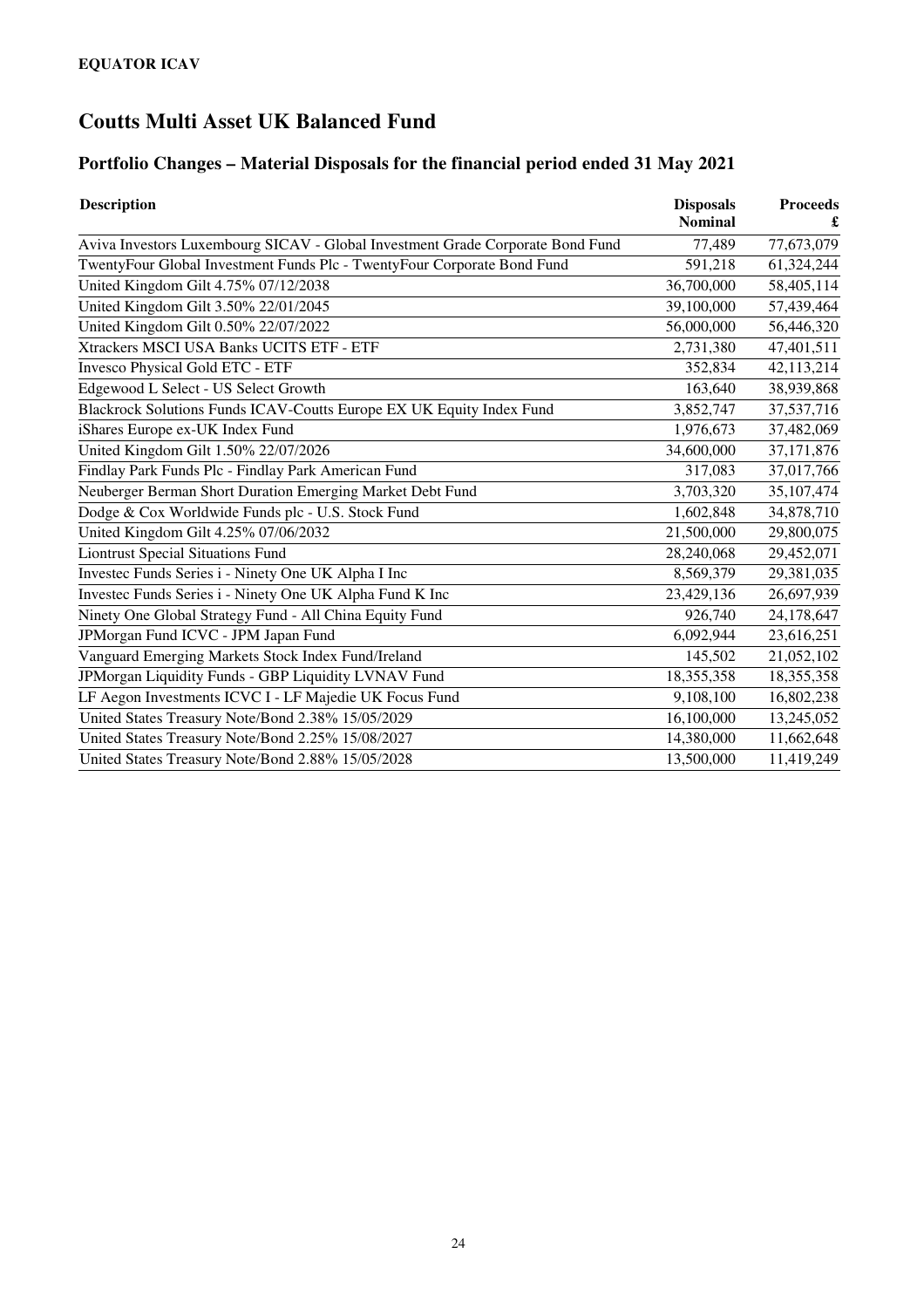### **Portfolio and Statement of Investments as at 31 May 2021**

| <b>Description</b>                                                     | <b>Nominal</b><br><b>Holdings</b> | Fair<br><b>Value</b> | $%$ of<br><b>Net</b> |
|------------------------------------------------------------------------|-----------------------------------|----------------------|----------------------|
|                                                                        |                                   | £                    | <b>Assets</b>        |
| <b>Investment Funds</b>                                                |                                   |                      |                      |
| Artemis UK Select Fund <sup>1</sup>                                    | 4,288,896                         | 30,238,861           | 2.39                 |
| Barings UK Unit Trust Funds - Barings Europe Select Trust <sup>1</sup> | 325,212                           | 17,152,750           | 1.36                 |
| <b>Blackrock Solutions Funds ICAV-Coutts Actively Managed UK</b>       |                                   |                      |                      |
| <b>Equity Fund</b>                                                     | 11,514,625                        | 131,541,925          | 10.40                |
| <b>Blackrock Solutions Funds ICAV-Coutts Actively Managed US</b>       |                                   |                      |                      |
| <b>Equity Fund</b>                                                     | 13,439,572                        | 109,823,506          | 8.68                 |
| Blackrock Solutions Funds ICAV-Coutts Europe EX UK Equity              |                                   |                      |                      |
| <b>Index Fund</b>                                                      | 3,433,985                         | 34,285,850           | 2.71                 |
| Blackrock Solutions Funds ICAV-Coutts UK Equity Index Fund             | 9,353,488                         | 101,993,239          | 8.07                 |
| Blackrock Solutions Funds ICAV-Coutts US Equity Index Fund             | 24,745,373                        | 205,706,648          | 16.27                |
| Bluebay Funds - Bluebay Financial Capital Bond Fund                    | 278,620                           | 31,063,344           | 2.46                 |
| Capital Group New Perspective Fund LUX                                 | $\overline{2,}463,020$            | 38,102,919           | 3.01                 |
| Coutts Actively Managed Global Investment Grade Credit Fund            | 2,672,170                         | 27,239,032           | 2.15                 |
| Fidelity Funds - Asian Smaller Companies Fund                          | 733,617                           | 6,161,938            | 0.49                 |
| HSBC Index Tracker Investment Funds - Japan Index Fund <sup>1</sup>    | 13,060,913                        | 14,641,283           | 1.16                 |
| Invesco European Equity Fund UK <sup>1</sup>                           | 16,803,438                        | 35,665,298           | 2.82                 |
| iShares plc - iShares Core FTSE 100 UCITS ETF - ETF                    | 2,307,279                         | 16,035,589           | 1.27                 |
| Jupiter Investment Management Series I - Jupiter UK Mid Cap            |                                   |                      |                      |
| Fund <sup>1</sup>                                                      | 5,742,352                         | 11,547,870           | 0.91                 |
| Muzinich Global Short Duration Investment Grade Fund                   | 54,112                            | 5,418,235            | 0.43                 |
| Neuberger Berman Short Duration Emerging Market Debt Fund              | 1,341,400                         | 12,676,230           | 1.00                 |
| PIMCO Global Investors Series plc - Global Investment Grade            |                                   |                      |                      |
| Credit Fund                                                            | 1,594,020                         | 22,188,760           | 1.75                 |
| Robeco Capital Growth - Emerging Stars Equities                        | 179,536                           | 22,228,352           | 1.76                 |
| Royal London Bond Funds ICVC - Enhanced Cash Plus Fund <sup>1</sup>    | 7,340,745                         | 7,286,732            | 0.58                 |
| Royal London Cash Plus <sup>1</sup>                                    | 4,129,544                         | 4,150,840            | 0.33                 |
| Royal London Sustainable Leaders Trust <sup>1</sup>                    | 10,546,330                        | 24,551,856           | 1.94                 |
| Schroder Income Fund <sup>1</sup>                                      | 44,287,313                        | 25,341,201           | 2.00                 |
| Schroder ISF Asian Total Return                                        | 20,231                            | 9,360,018            | 0.74                 |
| T Rowe Price Funds SICAV - Emerging Markets Equity Fund                | 1,571,765                         | 18,546,827           | 1.47                 |
| Vanguard Emerging Markets Stock Index Fund/Ireland                     | 252,516                           | 36,688,908           | 2.90                 |
| Vanguard FTSE 250 UCITS ETF - ETF                                      | 333,330                           | 11,888,214           | 0.94                 |
| Xtrackers MSCI Japan ESG UCITS ETF - ETF                               | 2,422,525                         | 38,169,599           | 3.02                 |
| Total Investment Funds - 83.01% (30 November 2020: 93.49%)             |                                   | 1,049,695,824        | 83.01                |
|                                                                        |                                   |                      |                      |

**Transferable Securities - Corporate Bonds Australia - 0.00% (30 November 2020: 0.42%)** 

**Italy - 0.00% (30 November 2020: 0.10%)** 

**Netherlands - 0.00% (30 November 2020: 0.19%)** 

**New Zealand - 0.00% (30 November 2020: 0.16%)** 

**United Kingdom - 0.00% (30 November 2020: 0.20%)** 

**United States - 0.00% (30 November 2020: 0.16%)** 

**Total Fair Value of Transferable Securities - Corporate Bonds - 0.00 (30 November 2020: 1.23%**)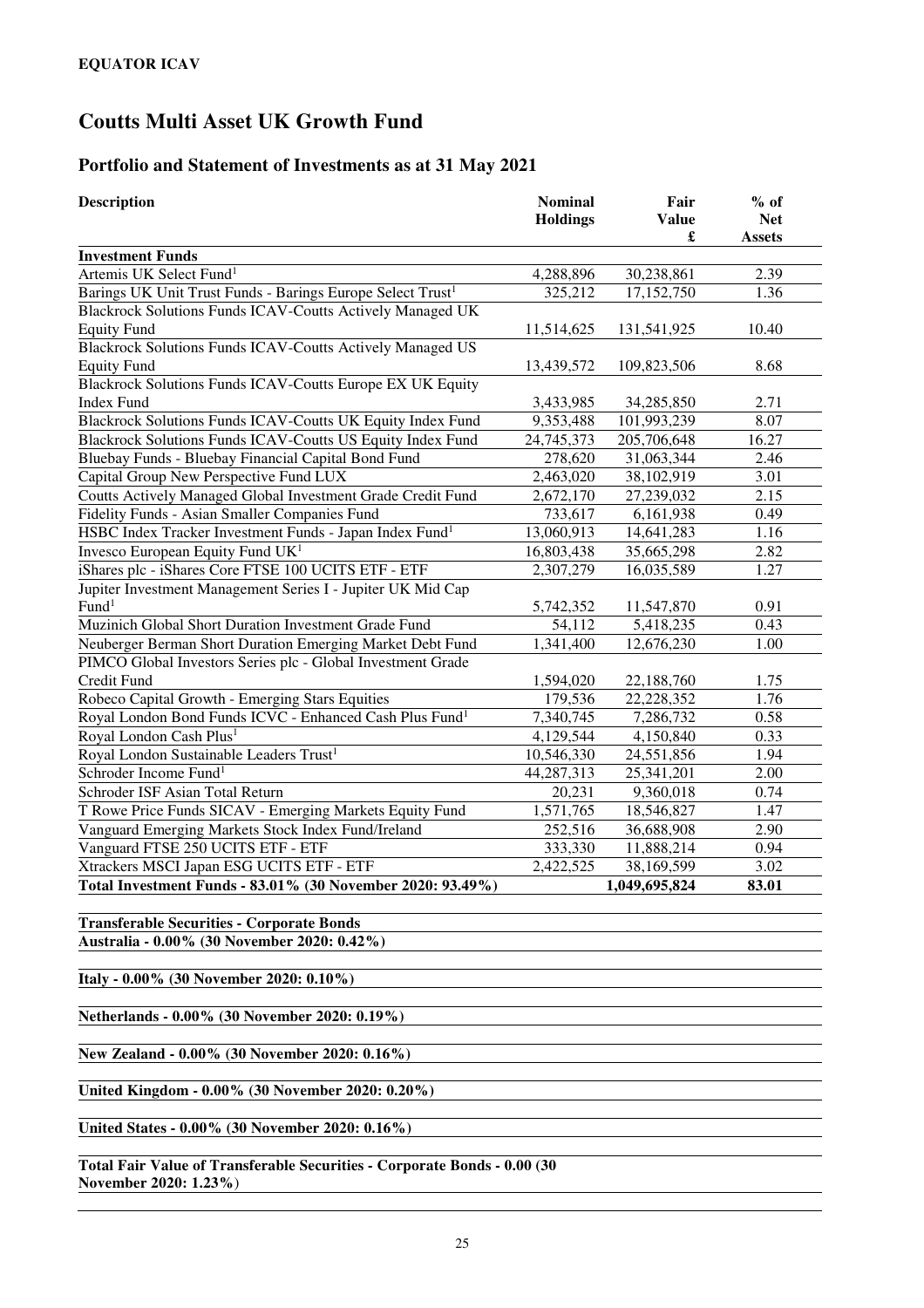### **Portfolio and Statement of Investments as at 31 May 2021 (continued)**

| <b>Description</b>                                                                                                | <b>Nominal</b><br><b>Holdings</b> | Fair<br><b>Value</b><br>£ | $%$ of<br><b>Net</b><br><b>Assets</b> |
|-------------------------------------------------------------------------------------------------------------------|-----------------------------------|---------------------------|---------------------------------------|
| <b>Transferable Securities - Government Bonds</b>                                                                 |                                   |                           |                                       |
| United Kingdom - 12.52% (30 November 2020: 1.79%)                                                                 |                                   |                           |                                       |
| United Kingdom Gilt 0.5% 22/07/2022                                                                               | 35,309,000                        | 35,500,375                | 2.81                                  |
| United Kingdom Gilt 1.5% 22/07/2026                                                                               | 16,255,000                        | 17,190,800                | 1.36                                  |
| United Kingdom Gilt 4.25% 07/06/2032                                                                              | 17,496,000                        | 23,589,857                | 1.87                                  |
| United Kingdom Gilt 4.25% 07/09/2039                                                                              | 17,515,000                        | 26,274,251                | 2.08                                  |
| United Kingdom Gilt 4.5% 07/12/2042                                                                               | 8,610,000                         | 13,865,544                | 1.10                                  |
| United Kingdom Gilt 1.5% 22/07/2047                                                                               | 32,015,000                        | 33,430,063                | 2.64                                  |
| United Kingdom Gilt 1.625% 22/10/2071                                                                             | 7,010,000                         | 8,379,754                 | 0.66                                  |
|                                                                                                                   |                                   | 158,230,644               | 12.52                                 |
| United States - 0.00% (30 November 2020: 1.95%)                                                                   |                                   |                           |                                       |
| Total Fair Value of Transferable Securities - Government Bonds - 12.52% (30<br>November 2020: 3.74%)              |                                   | 158,230,644               | 12.52                                 |
| Total Fair Value of Transferable Securities - 12.52% (30 November 2020:<br>4.97%)                                 |                                   | 158,230,644               | 12.52                                 |
| Total Fair Value of Investments excluding Financial Derivative Instruments -<br>95.53% (30 November 2020: 98.46%) |                                   | 1,207,926,468             | 95.53                                 |
| <b>Financial Derivative Instruments</b>                                                                           |                                   |                           |                                       |
| Futures (a)                                                                                                       |                                   |                           |                                       |
| No. of                                                                                                            | <b>Notional</b><br><b>Value</b>   | <b>Value</b>              | % of Net                              |
| <b>Contracts</b><br><b>Description</b>                                                                            | £                                 | £                         | <b>Assets</b>                         |
| 354<br>FTSE 100 Index Future June 2021                                                                            | 24,863,190                        | 1,006,215                 | 0.08                                  |
| 151<br>S&P 500 E-Mini Future June 2021                                                                            | 22,357,661                        | 1,437,795<br>2,444,010    | 0.11<br>0.19                          |
| <b>Forward Exchange Contracts (b)</b>                                                                             |                                   |                           |                                       |
| <b>Maturity</b><br><b>Purchases</b><br><b>Sales</b><br><b>Date</b>                                                | No. of<br>Contracts               | <b>Value</b><br>£         | % of Net<br><b>Assets</b>             |
| <b>GBP</b><br>1,060,940<br><b>USD</b><br>(1,500,000)<br>20/08/2021                                                |                                   | 4,029                     | $0.00^{2}$                            |
| Total Financial Derivative Instruments - 0.19% (30 November 2020: 0.17%)                                          |                                   | 2,448,039                 | 0.19                                  |
| Total Financial Assets at Fair Value through Profit or Loss - 95.72% (30<br>November 2020: 98.63%)                |                                   | 1,210,374,507             | 95.72                                 |
| Other Current Assets - 4.52% (30 November 2020: 3.06%)                                                            |                                   | 57, 152, 784              | 4.52                                  |
| Total Assets - 100.24% (30 November 2020: 101.69%)                                                                |                                   | 1,267,527,291             | 100.24                                |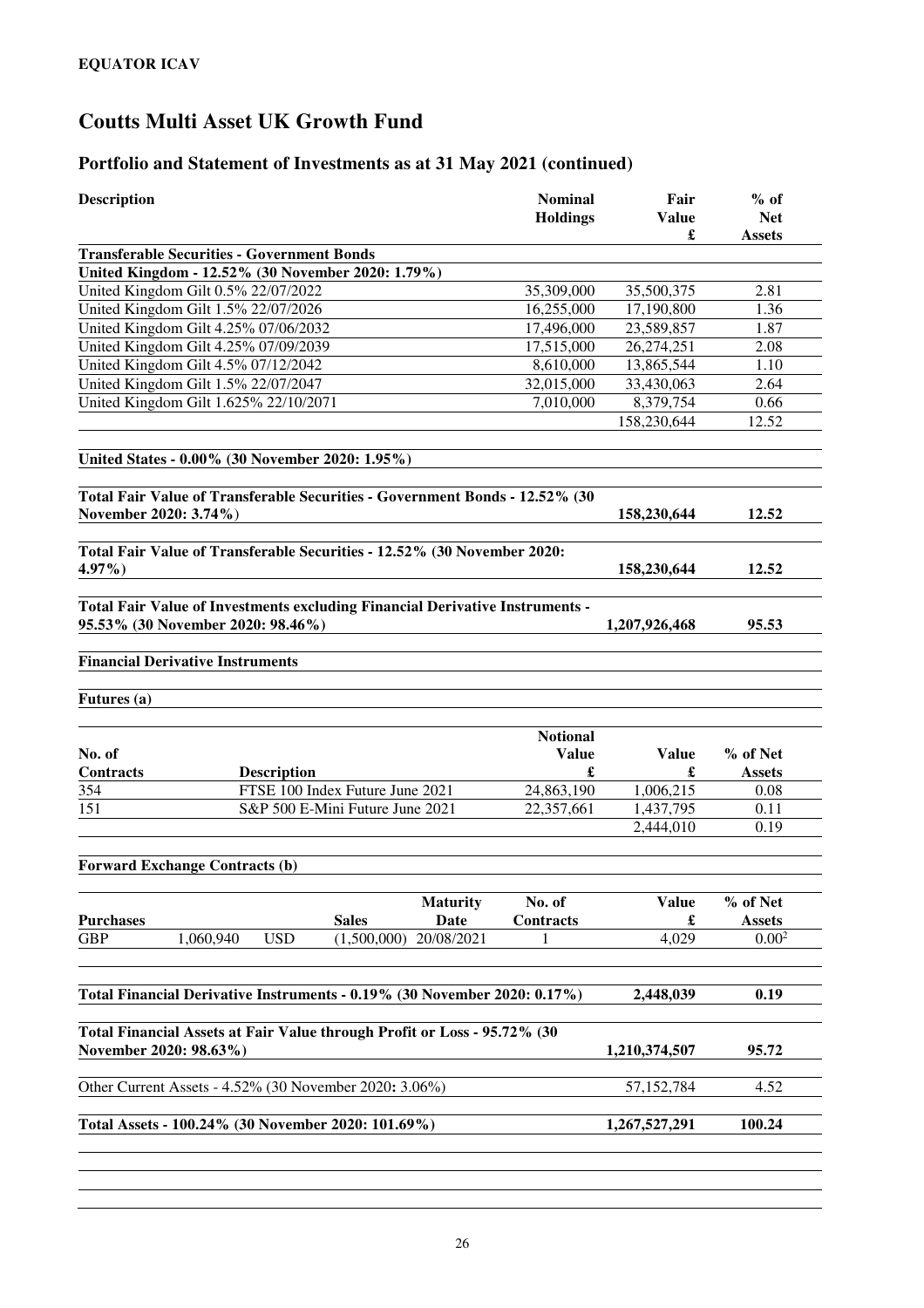### **Portfolio and Statement of Investments as at 31 May 2021 (continued)**

#### **Financial Derivative Instruments**

|                                 | <b>Forward Exchange Contracts (b)</b>     |            |                                                                                |                 |                  |                                                                                                                           |                         |
|---------------------------------|-------------------------------------------|------------|--------------------------------------------------------------------------------|-----------------|------------------|---------------------------------------------------------------------------------------------------------------------------|-------------------------|
|                                 |                                           |            |                                                                                | <b>Maturity</b> | No. of           | <b>Value</b>                                                                                                              | % of Net                |
| <b>Purchases</b>                |                                           |            | <b>Sales</b>                                                                   | <b>Date</b>     | <b>Contracts</b> | £                                                                                                                         | <b>Assets</b>           |
| <b>GBP</b>                      | 257,919                                   | <b>EUR</b> | (300,000)                                                                      | 20/08/2021      |                  | (254)                                                                                                                     | $(0.00)^2$              |
| <b>USD</b>                      | 5,300,000                                 | <b>GBP</b> | (3,756,867)                                                                    | 20/08/2021      | 1                | (22, 448)                                                                                                                 | $(0.00)^{\overline{2}}$ |
|                                 |                                           |            |                                                                                |                 |                  | (22,702)                                                                                                                  | (0.00)                  |
|                                 |                                           |            | Total Financial Derivative Instruments - (0.00%) (30 November 2020:            |                 |                  |                                                                                                                           |                         |
| $(0.02\%)$                      |                                           |            |                                                                                |                 |                  | (22,702)                                                                                                                  | (0.00)                  |
|                                 |                                           |            | Total Financial Liabilities at Fair Value through Profit or Loss - (0.00%) (30 |                 |                  |                                                                                                                           |                         |
|                                 | November 2020: (0.02%))                   |            |                                                                                |                 |                  | (22,702)                                                                                                                  | (0.00)                  |
|                                 |                                           |            | Other Current Liabilities - (0.24%) (30 November 2020: (1.67%))                |                 |                  | (2,998,500)                                                                                                               | (0.24)                  |
|                                 |                                           |            | <b>Net Assets Attributable to Redeemable Shareholders</b>                      |                 |                  | 1,264,506,089                                                                                                             | 100.00                  |
| <b>Classification:</b>          |                                           |            |                                                                                |                 |                  |                                                                                                                           |                         |
|                                 |                                           |            | (a) Exchange traded financial derivative instruments.                          |                 |                  |                                                                                                                           |                         |
|                                 | (b) OTC financial derivative instruments. |            |                                                                                |                 |                  |                                                                                                                           |                         |
| market.                         |                                           |            |                                                                                |                 |                  | All transferable securities held at financial period end are listed on an official stock exchange or dealt on a regulated |                         |
|                                 |                                           |            |                                                                                |                 |                  |                                                                                                                           |                         |
|                                 |                                           |            |                                                                                |                 |                  |                                                                                                                           | % of Total              |
|                                 |                                           |            |                                                                                |                 |                  |                                                                                                                           | <b>Assets</b>           |
| <b>Analysis of Total Assets</b> |                                           |            |                                                                                |                 |                  |                                                                                                                           |                         |
| <b>Investment</b> funds         |                                           |            |                                                                                |                 |                  |                                                                                                                           | 82.81                   |

Exchange traded derivative instruments 0.19 OTC financial derivative instruments 0.00

Other current assets 4.52

Analysis of Total Assets rather than Net Assets is required under Schedule 12 of the UCITS Regulations.

100.00

<sup>1</sup>Alternative Investment Fund. All other Investment Funds are UCITS.

<sup>2</sup>Forward Exchange Contracts are held with The Bank of New York Mellon.

All futures are held with Morgan Stanley & Co. International Plc.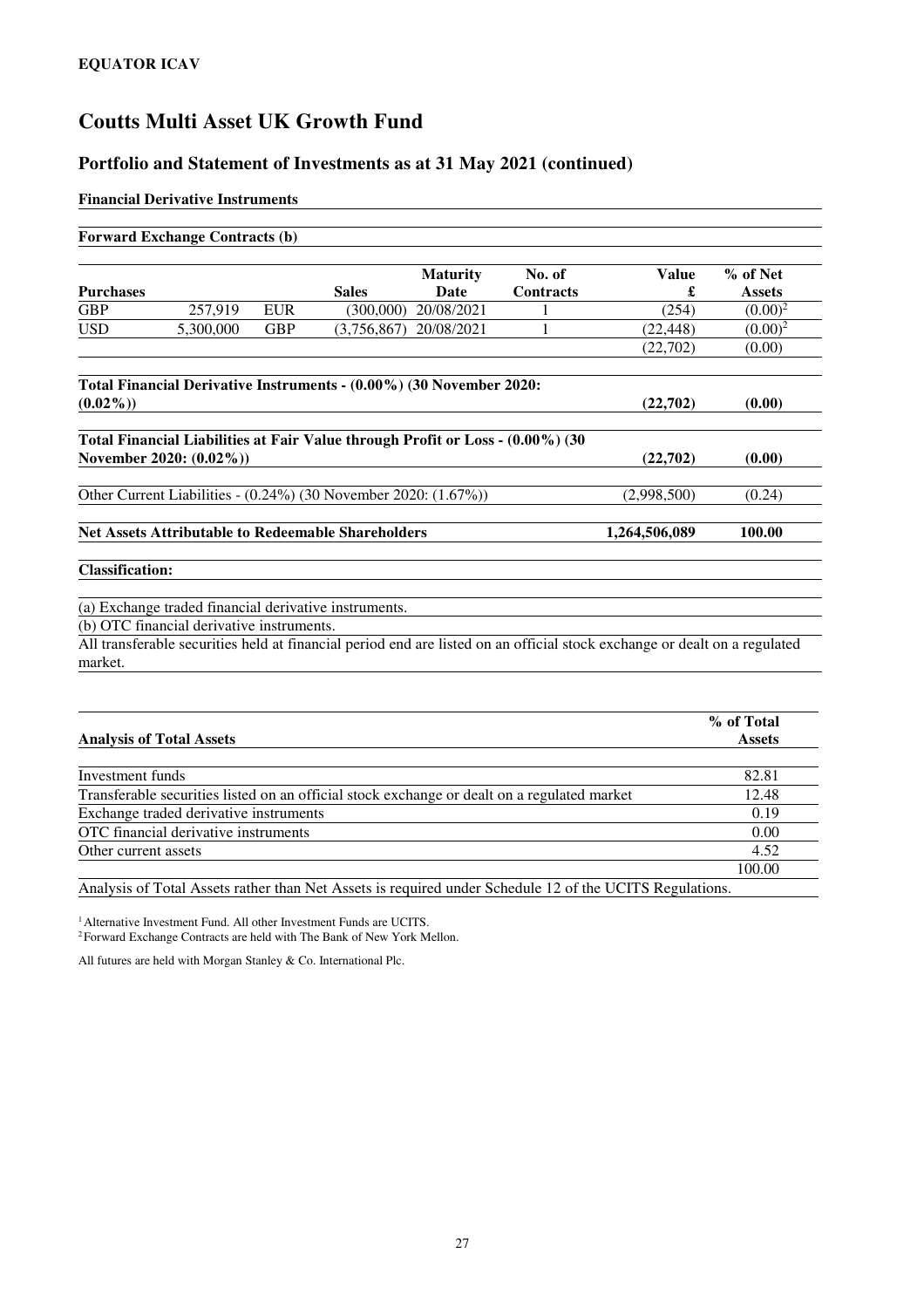# **Portfolio Changes – Material Acquisitions for the financial period ended 31 May 2021**

| <b>Description</b>                                                      | <b>Acquisitions</b> | Cost        |
|-------------------------------------------------------------------------|---------------------|-------------|
|                                                                         | <b>Nominal</b>      |             |
| Blackrock Solutions Funds ICAV - Coutts Actively Managed US Equity Fund | 13,439,572          | 102,485,864 |
| Blackrock Solutions Funds ICAV - Coutts Actively Managed UK Equity Fund | 9,324,905           | 97,416,456  |
| United Kingdom Gilt 0.50% 22/07/2022                                    | 39,224,000          | 39,530,916  |
| Blackrock Solutions Funds ICAV - Coutts US Equity Index Fund            | 4,339,624           | 35,331,638  |
| United Kingdom Gilt 1.50% 22/07/2047                                    | 28,780,000          | 31,306,036  |
| Coutts Actively Managed Global Investment Grade Credit Fund             | 2,672,170           | 26,999,830  |
| <b>Invesco European Equity Fund UK</b>                                  | 12,691,362          | 26,518,499  |
| United Kingdom Gilt 4.25% 07/06/2032                                    | 18,460,000          | 25,557,798  |
| United Kingdom Gilt 4.25% 07/09/2039                                    | 15,635,000          | 24,303,439  |
| Xtrackers MSCI Japan ESG UCITS ETF - ETF                                | 1,242,180           | 20,359,406  |
| Vanguard Emerging Markets Stock Index Fund/Ireland                      | 133,845             | 19,864,865  |
| United Kingdom Gilt 1.50% 22/07/2026                                    | 17,395,000          | 18,580,120  |
| HSBC Index Tracker Investment Funds - Japan Index Fund                  | 13,060,913          | 15,400,162  |
| United Kingdom Gilt 4.50% 07/12/2042                                    | 7,880,000           | 13,158,757  |
| Blackrock Solutions Funds ICAV-Coutts Europe EX UK Equity Index Fund    | 1,149,819           | 10,974,337  |
| Vanguard FTSE 250 UCITS ETF - ETF                                       | 333,330             | 10,737,992  |
| United Kingdom Gilt 4.75% 07/12/2038                                    | 5,600,000           | 9,068,752   |
| United Kingdom Gilt 3.50% 22/01/2045                                    | 5,900,000           | 8,842,094   |
| Blackrock Solutions Funds ICAV-Coutts UK Equity Index Fund              | 813,750             | 8,516,926   |
| United Kingdom Gilt 1.63% 22/10/2071                                    | 6,330,000           | 8,042,069   |
| Capital Group New Perspective Fund LUX                                  | 431,850             | 6,639,822   |
| PIMCO Global Investors Series plc - Global Investment Grade Credit Fund | 463,523             | 6,507,327   |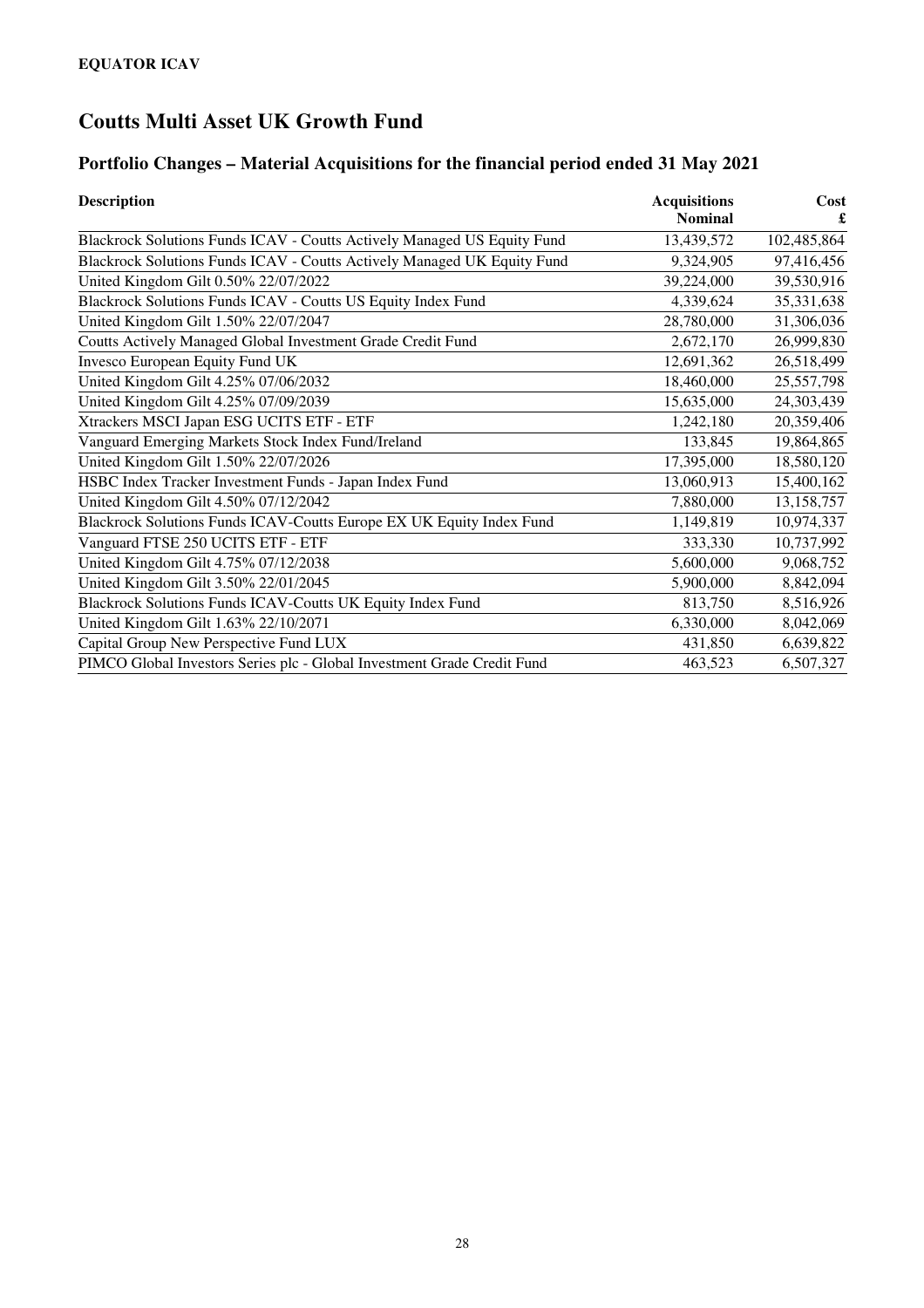# **Portfolio Changes – Material Disposals for the financial period ended 31 May 2021**

| <b>Description</b>                                                                             | <b>Disposals</b><br><b>Nominal</b> | <b>Proceeds</b> |
|------------------------------------------------------------------------------------------------|------------------------------------|-----------------|
| PIMCO Global Investors Series plc - Global Investment Grade Credit Fund                        | 2,009,132                          | 28,087,665      |
| Edgewood L Select - US Select Growth                                                           | 111,114                            | 26,441,883      |
| Aviva Investors Luxembourg SICAV - Aviva Investors-Global Investment Grade Corporate Bond Fund | 25,283                             | 25,877,355      |
| Dodge & Cox Worldwide Funds plc - U.S. Stock Fund                                              | 1,172,910                          | 25,517,936      |
| Findlay Park Funds Plc - Findlay Park American Fund                                            | 215,819                            | 25, 195, 225    |
| Xtrackers MSCI USA Banks UCITS ETF - ETF                                                       | 1,210,478                          | 21,007,142      |
| <b>Invesco Physical Gold ETC - ETF</b>                                                         | 159,306                            | 19,014,289      |
| JPMorgan Fund ICVC - JPM Japan Fund                                                            | 4,729,299                          | 18,558,015      |
| LF Aegon Investments ICVC I - LF Majedie UK Focus Fund                                         | 9,821,107                          | 18,225,875      |
| Investec Funds Series i - Ninety One UK Alpha Fund K Inc                                       | 15,916,379                         | 18, 137, 845    |
| Blackrock Solutions Funds ICAV-Coutts Europe EX UK Equity Index Fund                           | 1,805,195                          | 17,588,203      |
| TwentyFour Global Investment Funds Plc - TwentyFour Corporate Bond Fund                        | 164,785                            | 17,092,613      |
| JPMorgan Liquidity Funds - GBP Liquidity LVNAV Fund                                            | 16,174,205                         | 16,174,205      |
| <b>Liontrust Special Situations Fund</b>                                                       | 14,912,797                         | 15,442,769      |
| Investec Funds Series i - Ninety One UK Alpha I Inc                                            | 4,423,426                          | 15,209,011      |
| <b>Fidelity Funds - Emerging Markets Fund</b>                                                  | 6,056,295                          | 12,445,686      |
| Ninety One Global Strategy Fund - All China Equity Fund                                        | 426,493                            | 11,127,195      |
| Jupiter Investment Management Series I - Jupiter UK Mid Cap Fund                               | 4,995,846                          | 9,279,785       |
| United Kingdom Gilt 4.75% 07/12/2038                                                           | 5,600,000                          | 8,911,952       |
| Vanguard Emerging Markets Stock Index Fund/Ireland                                             | 61,256                             | 8,862,886       |
| United Kingdom Gilt 3.50% 22/01/2045                                                           | 5,900,000                          | 8,667,336       |
| Neuberger Berman Short Duration Emerging Market Debt Fund                                      | 907,077                            | 8,599,090       |
| United States Treasury Note/Bond 2.25% 15/08/2027                                              | 10,090,000                         | 8,183,318       |
| United Kingdom Gilt 0.50% 22/07/2022                                                           | 7,300,000                          | 7,358,181       |
| Royal London Sustainable Leaders Trust                                                         | 2,785,915                          | 5,893,042       |
| United States Treasury Note/Bond 2.38% 15/05/2029                                              | 6,700,000                          | 5,511,916       |
| United States Treasury Note/Bond 2.88% 15/05/2028                                              | 5,850,000                          | 4,948,341       |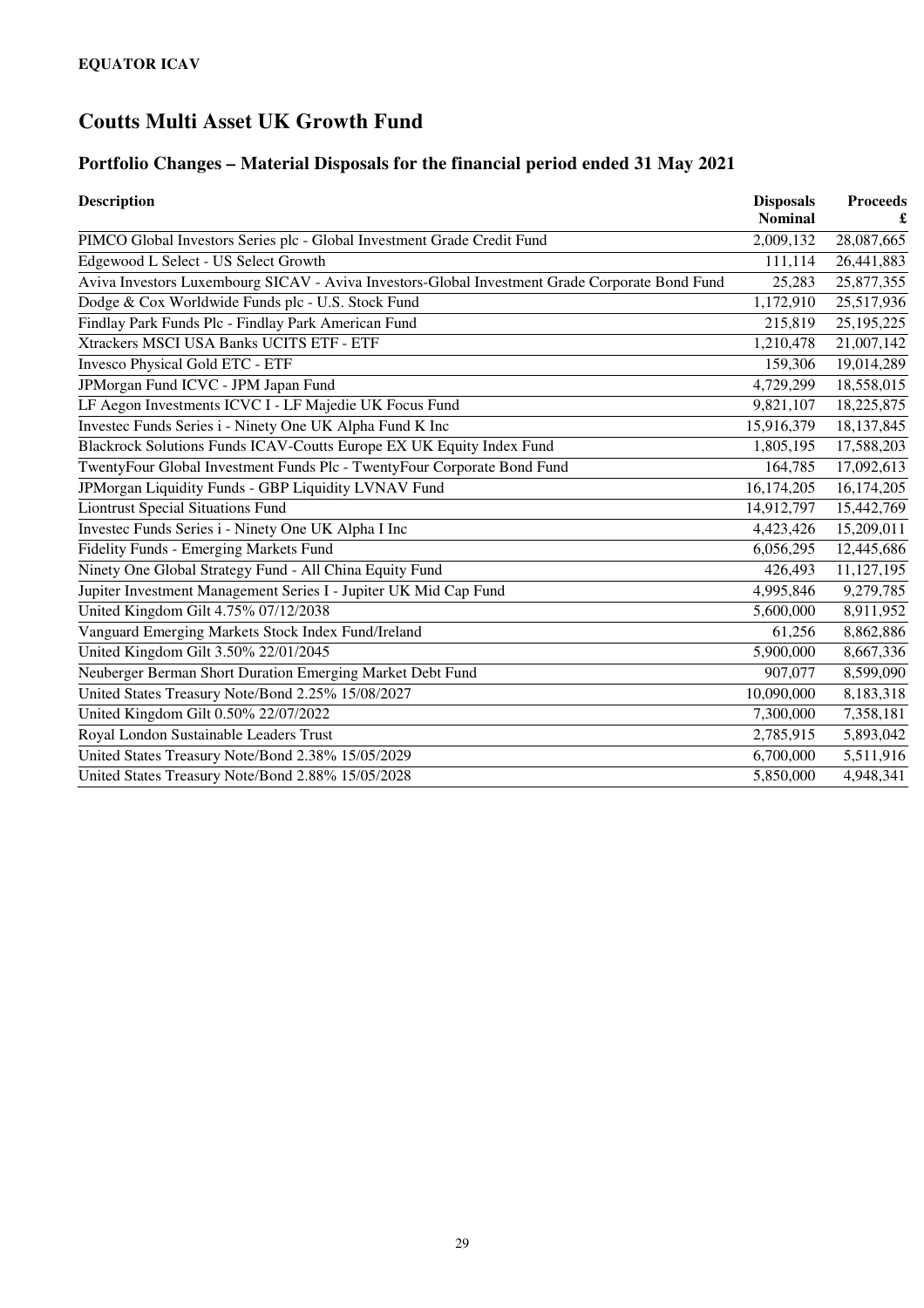### **Portfolio and Statement of Investments as at 31 May 2021**

| <b>Description</b>                                                                                | <b>Nominal</b><br><b>Holdings</b> | Fair<br>Value<br>£ | $%$ of<br><b>Net</b><br><b>Assets</b> |
|---------------------------------------------------------------------------------------------------|-----------------------------------|--------------------|---------------------------------------|
| <b>Investment Funds</b>                                                                           |                                   |                    |                                       |
| Artemis UK Select Fund <sup>1</sup>                                                               | 1,641,291                         | 11,571,922         | 2.72                                  |
| Barings UK Unit Trust Funds - Barings Europe Select Trust <sup>1</sup>                            | 146,129                           | 7,707,324          | 1.81                                  |
| Blackrock Solutions Funds ICAV-Coutts Actively Managed UK                                         |                                   |                    |                                       |
| <b>Equity Fund</b>                                                                                | 4,987,698                         | 56,978,963         | 13.40                                 |
| Blackrock Solutions Funds ICAV-Coutts Actively Managed US                                         |                                   |                    |                                       |
| <b>Equity Fund</b>                                                                                | 5,344,703                         | 43,675,053         | 10.27                                 |
| Blackrock Solutions Funds ICAV-Coutts Europe EX UK Equity                                         |                                   |                    |                                       |
| <b>Index Fund</b>                                                                                 | 995,261                           | 9,936,959          | 2.34                                  |
| Blackrock Solutions Funds ICAV-Coutts UK Equity Index Fund                                        | 6,785,498                         | 73,991,106         | 17.41                                 |
| Blackrock Solutions Funds ICAV-Coutts US Equity Index Fund                                        | 9,116,990                         | 75,788,934         | 17.83                                 |
| Capital Group New Perspective Fund LUX                                                            | 679,018                           | 10,504,408         | 2.47                                  |
| Fidelity Funds - Asian Smaller Companies Fund                                                     | 246,705                           | 2,072,173          | 0.49                                  |
| HSBC Index Tracker Investment Funds - Japan Index Fund <sup>1</sup>                               | 3,462,584                         | 3,881,557          | 0.91                                  |
| Invesco European Equity Fund UK <sup>1</sup>                                                      | 7,934,858                         | 16,841,737         | 3.96                                  |
| iShares plc - iShares Core FTSE 100 UCITS ETF - ETF                                               | 3,668,445                         | 25,495,693         | 6.00                                  |
| Jupiter Investment Management Series I - Jupiter UK Mid Cap                                       |                                   |                    |                                       |
| Fund <sup>1</sup>                                                                                 | 3,040,653                         | 6,114,753          | 1.44                                  |
| Muzinich Global Short Duration Investment Grade Fund                                              | 22,993                            | 2,302,289          | 0.54                                  |
| Robeco Capital Growth - Emerging Stars Equities                                                   | 61,872                            | 7,660,372          | 1.80                                  |
| Royal London Bond Funds ICVC - Enhanced Cash Plus Fund <sup>1</sup>                               | 2,726,132                         | 2,706,073          | 0.64                                  |
| Royal London Cash Plus <sup>1</sup>                                                               | 1,295,305                         | 1,301,985          | 0.31                                  |
| Royal London Sustainable Leaders Trust <sup>1</sup>                                               | 3,612,548                         | 8,410,012          | 1.98                                  |
| Schroder Income Fund <sup>1</sup>                                                                 | 15,522,612                        | 8,882,039          | 2.09                                  |
| Schroder ISF Asian Total Return                                                                   | 8,923                             | 4,128,290          | 0.97                                  |
| T Rowe Price Funds SICAV - Emerging Markets Equity Fund                                           | 607,624                           | 7,169,963          | 1.69                                  |
| Vanguard Emerging Markets Stock Index Fund/Ireland                                                | 59,209                            | 8,602,721          | 2.02                                  |
| Vanguard FTSE 250 UCITS ETF - ETF                                                                 | 114,870                           | 4,096,839          | 0.96                                  |
| Xtrackers MSCI Japan ESG UCITS ETF - ETF                                                          | 959,608                           | 15,119,700         | 3.56                                  |
| Total Investment Funds - 97.61% (30 November 2020: 97.82%)                                        |                                   | 414,940,865        | 97.61                                 |
| <b>Transferable Securities - Corporate Bonds</b><br>Australia - 0.00% (30 November 2020: 0.53%)   |                                   |                    |                                       |
| Netherlands - 0.00% (30 November 2020: 0.20%)                                                     |                                   |                    |                                       |
| New Zealand - 0.00% (30 November 2020: 0.21%)                                                     |                                   |                    |                                       |
| United States - 0.00% (30 November 2020: 0.21%)                                                   |                                   |                    |                                       |
| Total Fair Value of Transferable Securities - Corporate Bonds - 0.00 (30<br>November 2020: 1.15%) |                                   |                    |                                       |
| Total Fair Value of Transferable Securities - 0.00% (30 November 2020:<br>$1.15\%$                |                                   |                    |                                       |

**Total Fair Value of Investments excluding Financial Derivative Instruments - 97.61% (30 November 2020: 98.97%) 414,940,865 97.61**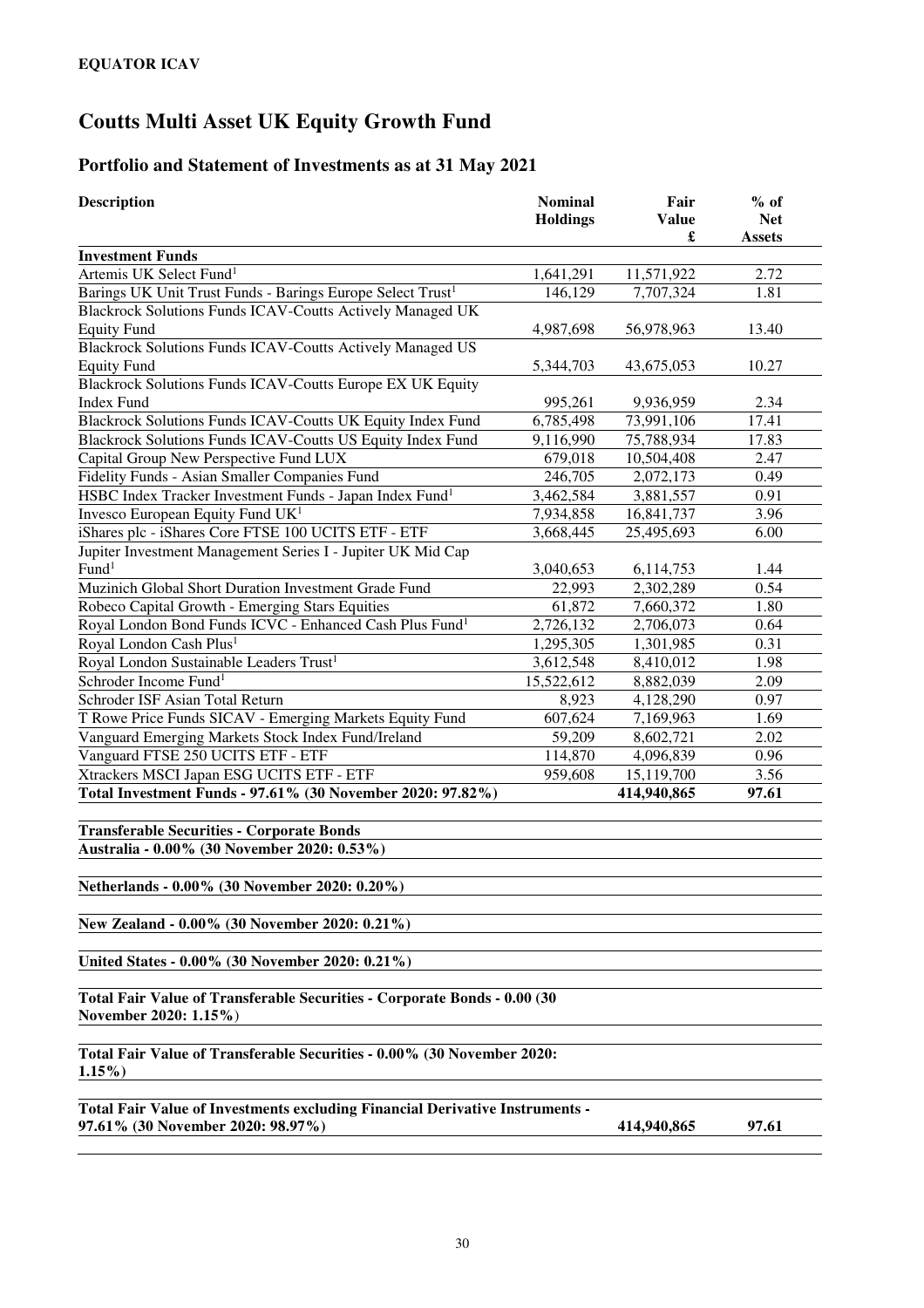### **Portfolio and Statement of Investments as at 31 May 2021 (continued)**

#### **Financial Derivative Instruments**

| Futures (a)                                                                                               |           |                    |                                 |                         |                                 |                   |                           |
|-----------------------------------------------------------------------------------------------------------|-----------|--------------------|---------------------------------|-------------------------|---------------------------------|-------------------|---------------------------|
| No. of                                                                                                    |           |                    |                                 |                         | <b>Notional</b><br><b>Value</b> | <b>Value</b>      | % of Net                  |
| <b>Contracts</b>                                                                                          |           | <b>Description</b> |                                 |                         | £                               | £                 | <b>Assets</b>             |
| 97                                                                                                        |           |                    | FTSE 100 Index Future June 2021 |                         | 6,812,795                       | 305,540           | 0.07                      |
| 45                                                                                                        |           |                    | S&P 500 E-Mini Future June 2021 |                         | 6,662,879                       | 313,731           | 0.08                      |
|                                                                                                           |           |                    |                                 |                         |                                 | 619,271           | 0.15                      |
| Total Financial Derivative Instruments - 0.15% (30 November 2020: 0.23%)                                  |           |                    |                                 |                         |                                 | 619,271           | 0.15                      |
| Total Financial Assets at Fair Value through Profit or Loss - 97.76% (30<br>November 2020: 99.20%)        |           |                    |                                 |                         |                                 | 415,560,136       | 97.76                     |
| Other Current Assets - 2.30% (30 November 2020: 1.91%)                                                    |           |                    |                                 |                         |                                 | 9,780,709         | 2.30                      |
| Total Assets - 100.06% (30 November 2020: 101.11%)                                                        |           |                    |                                 |                         |                                 | 425,340,845       | 100.06                    |
| <b>Financial Derivative Instruments</b>                                                                   |           |                    |                                 |                         |                                 |                   |                           |
| <b>Forward Exchange Contracts (b)</b>                                                                     |           |                    |                                 |                         |                                 |                   |                           |
| <b>Purchases</b>                                                                                          |           |                    | <b>Sales</b>                    | <b>Maturity</b><br>Date | No. of<br><b>Contracts</b>      | <b>Value</b><br>£ | % of Net<br><b>Assets</b> |
| <b>GBP</b>                                                                                                | 1,203,622 | <b>EUR</b>         | (1,400,000)                     | 20/08/2021              | 1                               | (1, 187)          | $(0.00)^2$                |
| <b>USD</b>                                                                                                | 6,200,000 | <b>GBP</b>         | (4,388,938)                     | 20/08/2021              | $\overline{2}$                  | (20, 372)         | $(0.01)^2$                |
|                                                                                                           |           |                    |                                 |                         |                                 | (21, 559)         | (0.01)                    |
| Total Financial Derivative Instruments - (0.01%) (30 November 2020:                                       |           |                    |                                 |                         |                                 | (21, 559)         | (0.01)                    |
| $(0.04\%)$                                                                                                |           |                    |                                 |                         |                                 |                   |                           |
| Total Financial Liabilities at Fair Value through Profit or Loss - (0.01%) (30<br>November 2020: (0.04%)) |           |                    |                                 |                         |                                 | (21, 559)         | (0.01)                    |
| Other Current Liabilities - (0.05%) (30 November 2020: (1.07%))                                           |           |                    |                                 |                         |                                 | (224, 757)        | (0.05)                    |
| <b>Net Assets Attributable to Redeemable Shareholders</b>                                                 |           |                    |                                 |                         |                                 | 425,094,529       | 100.00                    |
| <b>Classification:</b>                                                                                    |           |                    |                                 |                         |                                 |                   |                           |
| (a) Exchange traded financial derivative instruments.                                                     |           |                    |                                 |                         |                                 |                   |                           |

(b) OTC financial derivative instruments.

All transferable securities held at financial period end are listed on an official stock exchange or dealt on a regulated market.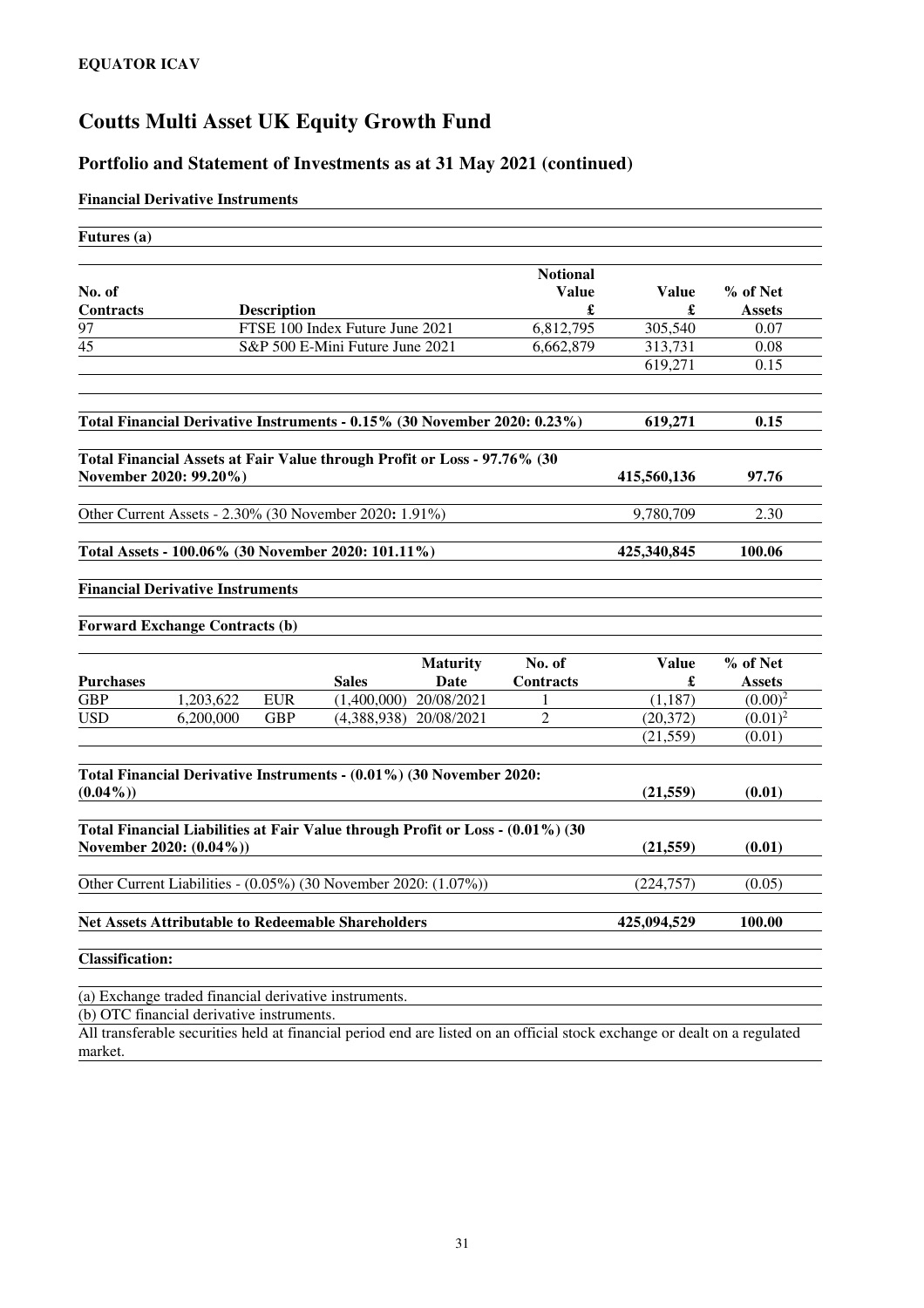### **Portfolio and Statement of Investments as at 31 May 2021 (continued)**

|                                                                                                         | % of Total    |
|---------------------------------------------------------------------------------------------------------|---------------|
| <b>Analysis of Total Assets</b>                                                                         | <b>Assets</b> |
|                                                                                                         |               |
| Investment funds                                                                                        | 97.55         |
| Exchange traded derivative instruments                                                                  | 0.15          |
| Other current assets                                                                                    | 2.30          |
|                                                                                                         | 100.00        |
| Analysis of Total Assets rather than Net Assets is required under Schedule 12 of the UCITS Regulations. |               |

<sup>1</sup> Alternative Investment Fund. All other Investment Funds are UCITS. <sup>2</sup> Forward Exchange Contracts are held with The Bank of New York Mellon.

All futures are held with Morgan Stanley & Co. International Plc.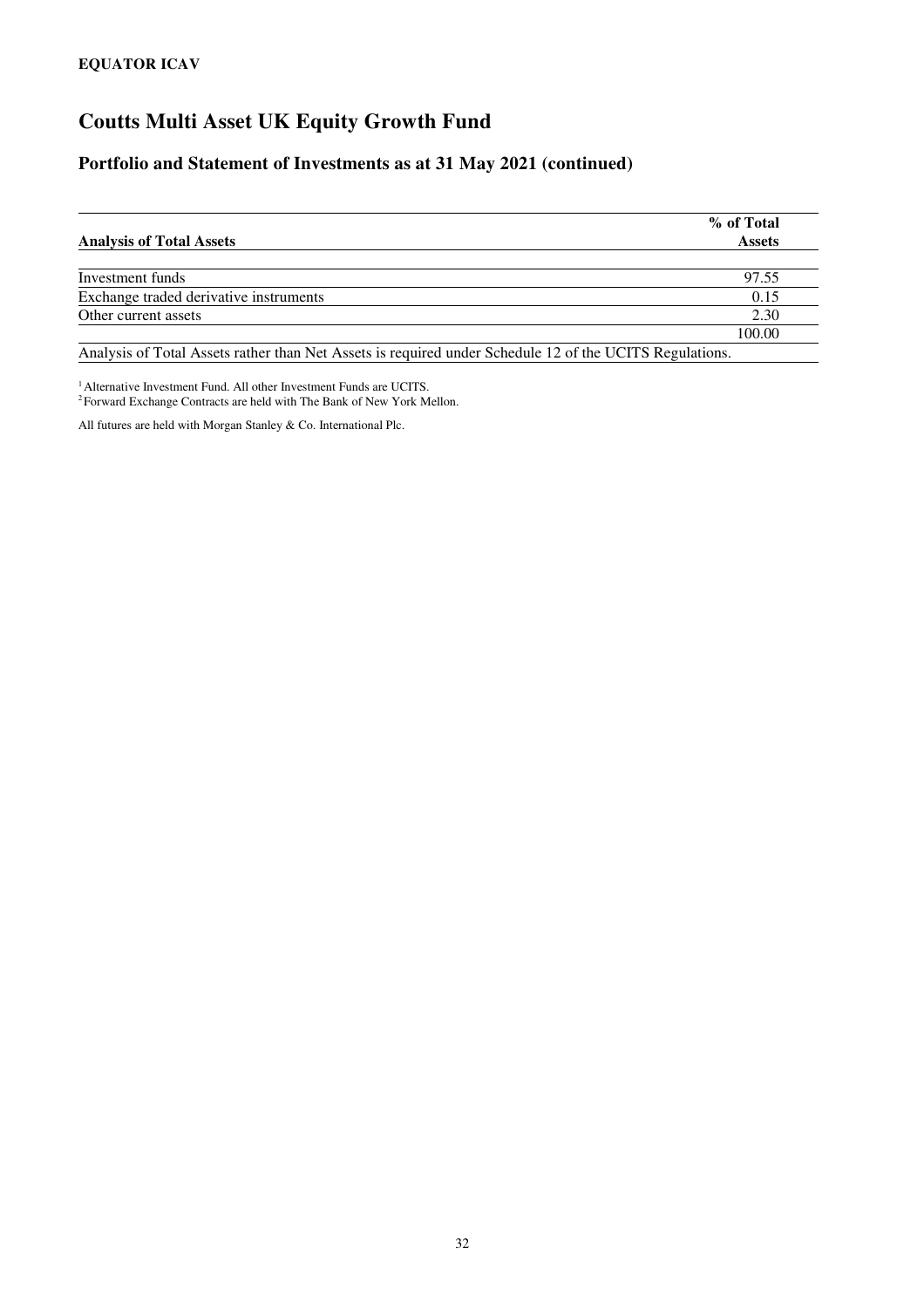### **Portfolio Changes – Material Acquisitions for the financial period ended 31 May 2021**

| <b>Description</b>                                                      | <b>Acquisitions</b> | Cost<br>£    |  |
|-------------------------------------------------------------------------|---------------------|--------------|--|
|                                                                         | <b>Nominal</b>      |              |  |
| Blackrock Solutions Funds ICAV - Coutts Actively Managed UK Equity Fund | 4,335,244           | 45, 363, 235 |  |
| Blackrock Solutions Funds ICAV - Coutts Actively Managed US Equity Fund | 5,344,703           | 40,282,940   |  |
| Blackrock Solutions Funds ICAV - Coutts US Equity Index Fund            | 2,318,365           | 18,725,477   |  |
| Blackrock Solutions Funds ICAV-Coutts UK Equity Index Fund              | 1,698,097           | 17,743,364   |  |
| Invesco European Equity Fund UK                                         | 6,009,023           | 12,592,351   |  |
| Xtrackers MSCI Japan ESG UCITS ETF - ETF                                | 626,037             | 10,293,246   |  |
| Vanguard Emerging Markets Stock Index Fund/Ireland                      | 31,085              | 4,577,130    |  |
| HSBC Index Tracker Investment Funds - Japan Index Fund                  | 3,462,584           | 4,103,162    |  |
| Vanguard FTSE 250 UCITS ETF - ETF                                       | 114,870             | 3,700,456    |  |
| Blackrock Solutions Funds ICAV-Coutts Europe EX UK Equity Index Fund    | 276,273             | 2,578,400    |  |
| Royal London Bond Funds ICVC - Enhanced Cash Plus Fund                  | 1,688,774           | 1,675,752    |  |
| Capital Group New Perspective Fund LUX                                  | 102,342             | 1,543,308    |  |
| T Rowe Price Funds SICAV - Emerging Markets Equity Fund                 | 101,459             | 1,211,420    |  |
| Royal London Sustainable Leaders Trust                                  | 356,725             | 772,666      |  |
| Jupiter Investment Management Series I - Jupiter UK Mid Cap Fund        | 290,510             | 563,880      |  |
| Schroder ISF Asian Total Return                                         | 875                 | 417,595      |  |
| JPMorgan Fund ICVC - JPM Japan Fund                                     | 85,490              | 353,416      |  |
| Barings UK Unit Trust Funds - Barings Europe Select Trust               | 7,278               | 348,231      |  |

*The above constitutes the full list of acquisitions for the financial period.*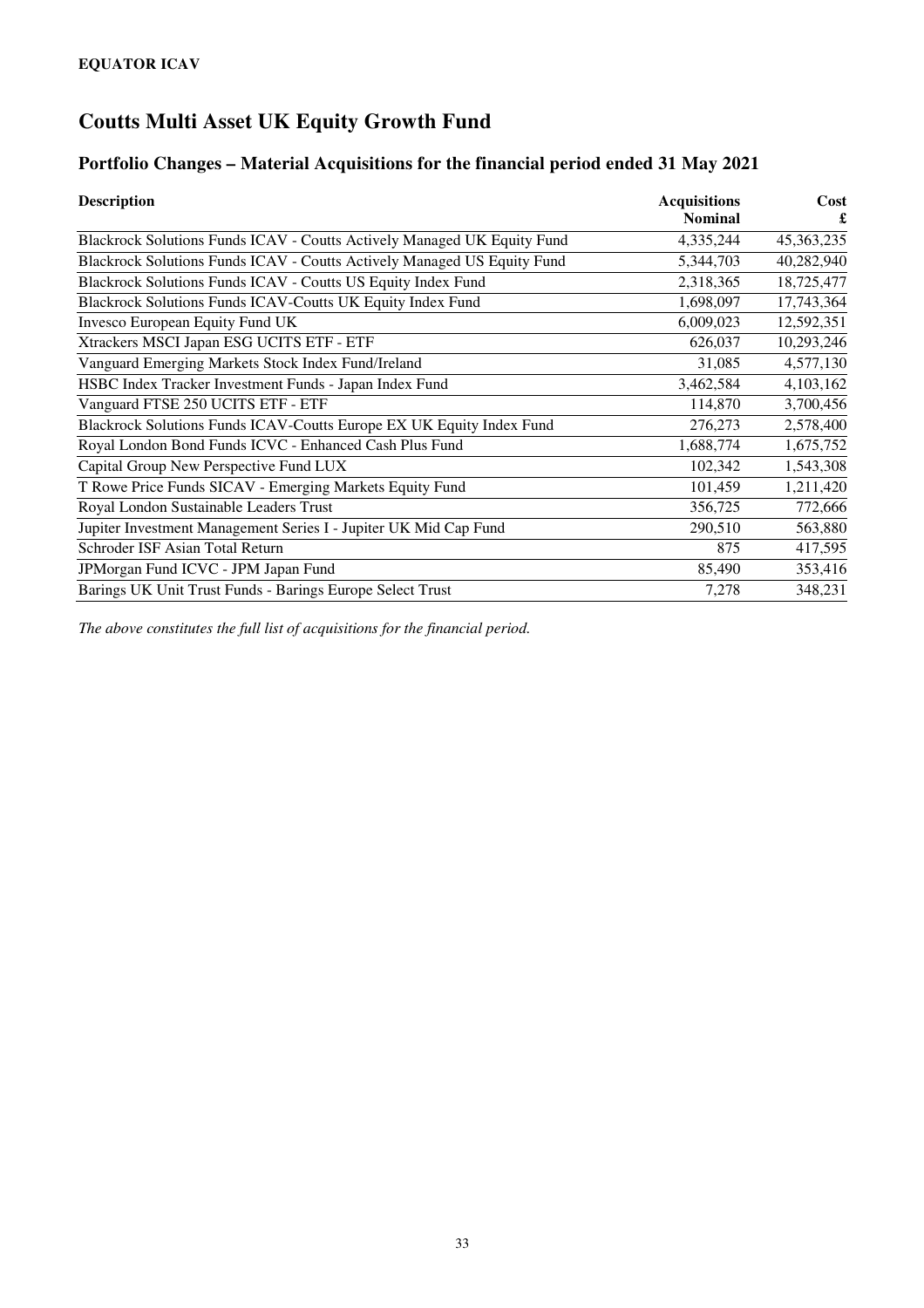# **Portfolio Changes – Material Disposals for the financial period ended 31 May 2021**

| <b>Description</b>                                                   | <b>Disposals</b> | <b>Proceeds</b> |
|----------------------------------------------------------------------|------------------|-----------------|
|                                                                      | <b>Nominal</b>   |                 |
| Edgewood L Select - US Select Growth                                 | 68,937           | 16,404,864      |
| Findlay Park Funds Plc - Findlay Park American Fund                  | 95,809           | 11,184,626      |
| LF Aegon Investments ICVC I - LF Majedie UK Focus Fund               | 5,765,339        | 10,699,440      |
| Investec Funds Series i - Ninety One UK Alpha I Inc                  | 3,013,028        | 10,359,537      |
| Dodge & Cox Worldwide Funds plc - U.S. Stock Fund                    | 471,344          | 10,254,694      |
| Investec Funds Series i - Ninety One UK Alpha Fund K Inc             | 6,464,694        | 7,367,223       |
| Xtrackers MSCI USA Banks UCITS ETF - ETF                             | 407,750          | 6,959,145       |
| JPMorgan Liquidity Funds - GBP Liquidity LVNAV Fund                  | 6,213,162        | 6,213,162       |
| Blackrock Solutions Funds ICAV-Coutts Europe EX UK Equity Index Fund | 634,470          | 6,181,707       |
| Vanguard Emerging Markets Stock Index Fund/Ireland                   | 38,400           | 5,555,942       |
| Xtrackers MSCI Japan ESG UCITS ETF - ETF                             | 303,419          | 4,879,057       |
| JPMorgan Fund ICVC - JPM Japan Fund                                  | 1,209,020        | 4,722,078       |
| <b>Liontrust Special Situations Fund</b>                             | 3,894,112        | 4,032,668       |
| Jupiter Investment Management Series I - Jupiter UK Mid Cap Fund     | 1,978,518        | 3,675,097       |
| Ninety One Global Strategy Fund - All China Equity Fund              | 132,103          | 3,446,570       |
| Royal London Sustainable Leaders Trust                               | 1,052,176        | 2,225,348       |
| Artemis UK Select Fund                                               | 306,210          | 1,876,669       |
| Fidelity Funds - Emerging Markets Fund                               | 887,180          | 1,823,155       |
| National Australia Bank Ltd 'REGS' FRN 0.57% 12/01/2021              | 1,400,000        | 1,024,478       |
| Schroder Income Fund                                                 | 1,430,963        | 742,956         |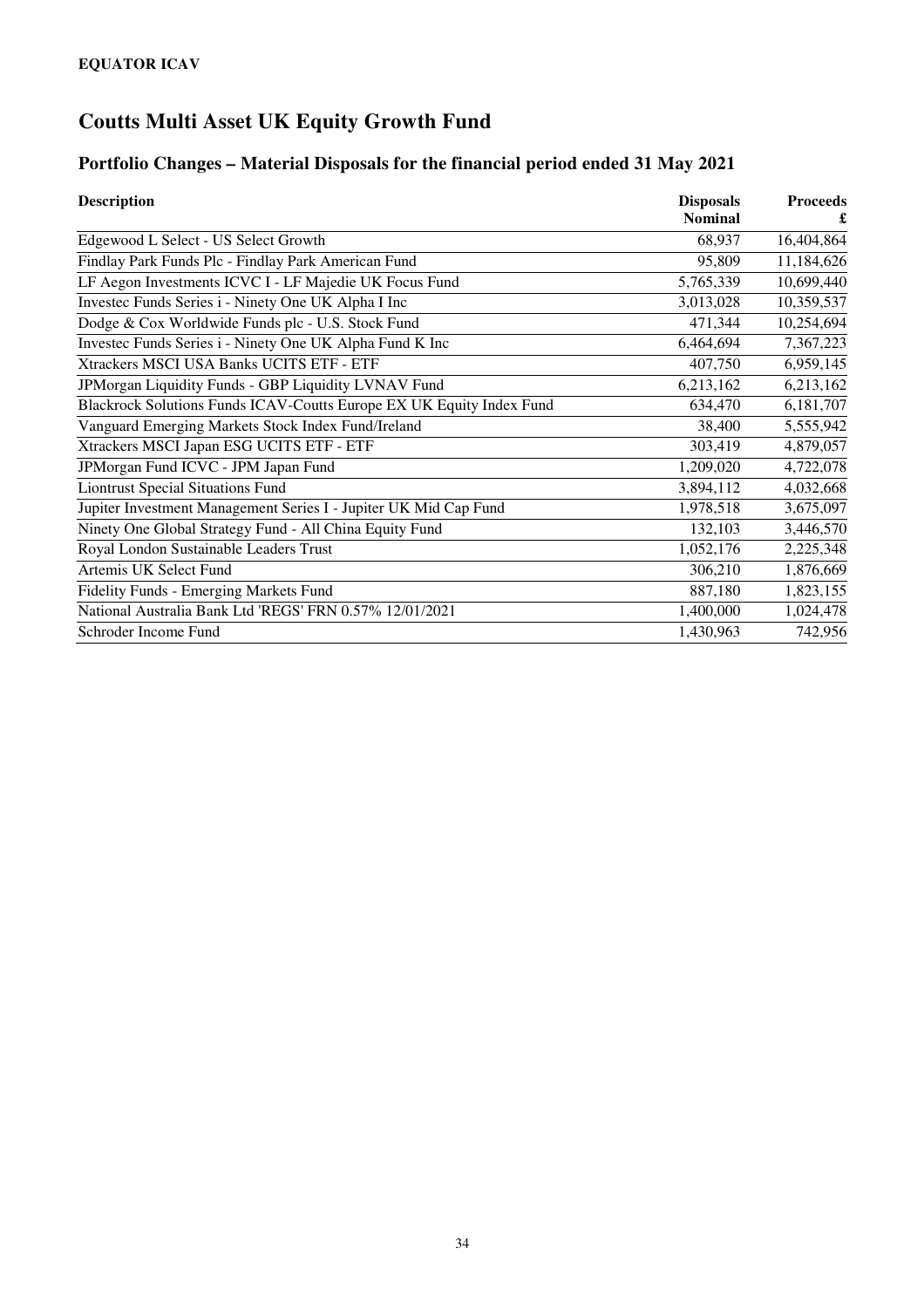# **Coutts Multi Asset Global Defensive Fund**

# **Portfolio and Statement of Investments as at 31 May 2021**

| Description                                                               | <b>Nominal</b><br><b>Holdings</b> | Fair<br><b>Value</b><br>US\$ | $%$ of<br><b>Net</b><br><b>Assets</b> |  |  |
|---------------------------------------------------------------------------|-----------------------------------|------------------------------|---------------------------------------|--|--|
| <b>Investment Funds</b>                                                   |                                   |                              |                                       |  |  |
| AB SICAV I - Eurozone Equity Portfolio                                    | 16,266                            | 2,135,075                    | 0.88                                  |  |  |
| Blackrock Solutions Funds ICAV-Coutts Actively Managed UK                 |                                   |                              |                                       |  |  |
| <b>Equity Fund</b>                                                        | 127,485                           | 2,066,816                    | 0.85                                  |  |  |
| <b>Blackrock Solutions Funds ICAV-Coutts Actively Managed US</b>          |                                   |                              |                                       |  |  |
| <b>Equity Fund</b>                                                        | 904,130                           | 10,485,015                   | 4.31                                  |  |  |
| Blackrock Solutions Funds ICAV-Coutts Europe EX UK Equity                 |                                   |                              |                                       |  |  |
| <b>Index Fund</b>                                                         | 264,974                           | 3,754,465                    | 1.54                                  |  |  |
| Blackrock Solutions Funds ICAV-Coutts US Equity Index Fund                | 1,223,098                         | 14,429,254                   | 5.93                                  |  |  |
| Bluebay Funds - Bluebay Financial Capital Bond Fund                       | 41,002                            | 4,883,714                    | 2.01                                  |  |  |
| Capital Group New Perspective Fund LUX                                    | 86,022                            | 1,889,043                    | 0.78                                  |  |  |
| Coutts Actively Managed Global Investment Grade Credit Fund               | 1,349,484                         | 13,736,533                   | 5.64                                  |  |  |
| <b>DWS Invest Global Emerging Markets Equities</b>                        | 26,003                            | 3,570,472                    | 1.47                                  |  |  |
| Invesco European Equity Fund $UK1$                                        | 1,882,130                         | 5,669,250                    | 2.33                                  |  |  |
| iShares MSCI EM UCITS ETF USD Dist - ETF                                  | 39,819                            | 2,112,298                    | 0.87                                  |  |  |
| JPMorgan Liquidity Funds - USD Liquidity LVNAV Fund                       | 5,161,546                         | 5,161,546                    | 2.12                                  |  |  |
| Muzinich Global Short Duration Investment Grade Fund                      | 8,388                             | 853,731                      | 0.35                                  |  |  |
| Neuberger Berman Short Duration Emerging Market Debt Fund                 | 366,679                           | 3,630,122                    | 1.49                                  |  |  |
| PIMCO Global Investors Series plc - Global Investment Grade               |                                   |                              |                                       |  |  |
| Credit Fund                                                               | 2,878,848                         | 38,432,621                   | 15.79                                 |  |  |
| Robeco Capital Growth - Emerging Stars Equities                           | 13,486                            | 2,369,557                    | 0.97                                  |  |  |
| Royal London Bond Funds ICVC - Enhanced Cash Plus Fund <sup>1</sup>       | 526,350                           | 741,473                      | 0.30                                  |  |  |
| Royal London Cash Plus <sup>1</sup>                                       | 499,626                           | 712,701                      | 0.29                                  |  |  |
| Schroder ISF Asian Total Return                                           | 2,196                             | 1,441,850                    | 0.59                                  |  |  |
| Xtrackers MSCI Japan ESG UCITS ETF - ETF                                  | 271,749                           | 6,076,389                    | 2.50                                  |  |  |
| Total Investment Funds - 51.01% (30 November 2020: 60.61%)                |                                   | 124,151,925                  | 51.01                                 |  |  |
| <b>Transferable Securities - Corporate Bonds</b>                          |                                   |                              |                                       |  |  |
| Australia - 0.00% (30 November 2020: 0.45%)                               |                                   |                              |                                       |  |  |
|                                                                           |                                   |                              |                                       |  |  |
| Guernsey - 0.00% (30 November 2020: 0.11%)                                |                                   |                              |                                       |  |  |
|                                                                           |                                   |                              |                                       |  |  |
| Italy - 0.00% (30 November 2020: 0.24%)                                   |                                   |                              |                                       |  |  |
|                                                                           |                                   |                              |                                       |  |  |
| Netherlands - 0.00% (30 November 2020: 0.14%)                             |                                   |                              |                                       |  |  |
| New Zealand - 0.00% (30 November 2020: 0.14%)                             |                                   |                              |                                       |  |  |
| Sweden - 0.00% (30 November 2020: 0.21%)                                  |                                   |                              |                                       |  |  |
|                                                                           |                                   |                              |                                       |  |  |
| United Kingdom - 0.08% (30 November 2020: 1.74%)                          |                                   |                              |                                       |  |  |
| Barclays Bank Plc 'REGS' 10.179% 12/06/2021                               | 200,000                           | 200,539                      | 0.08                                  |  |  |
| United States - 0.00% (30 November 2020: 0.90%)                           |                                   |                              |                                       |  |  |
| Total Fair Value of Transferable Securities - Corporate Bonds - 0.08% (30 |                                   |                              |                                       |  |  |
| November 2020: 3.93%)                                                     |                                   | 200,539                      | 0.08                                  |  |  |
|                                                                           |                                   |                              |                                       |  |  |
| <b>Transferable Securities - Government Bonds</b>                         |                                   |                              |                                       |  |  |
| Mexico - 0.00% (30 November 2020: 0.24%)                                  |                                   |                              |                                       |  |  |

35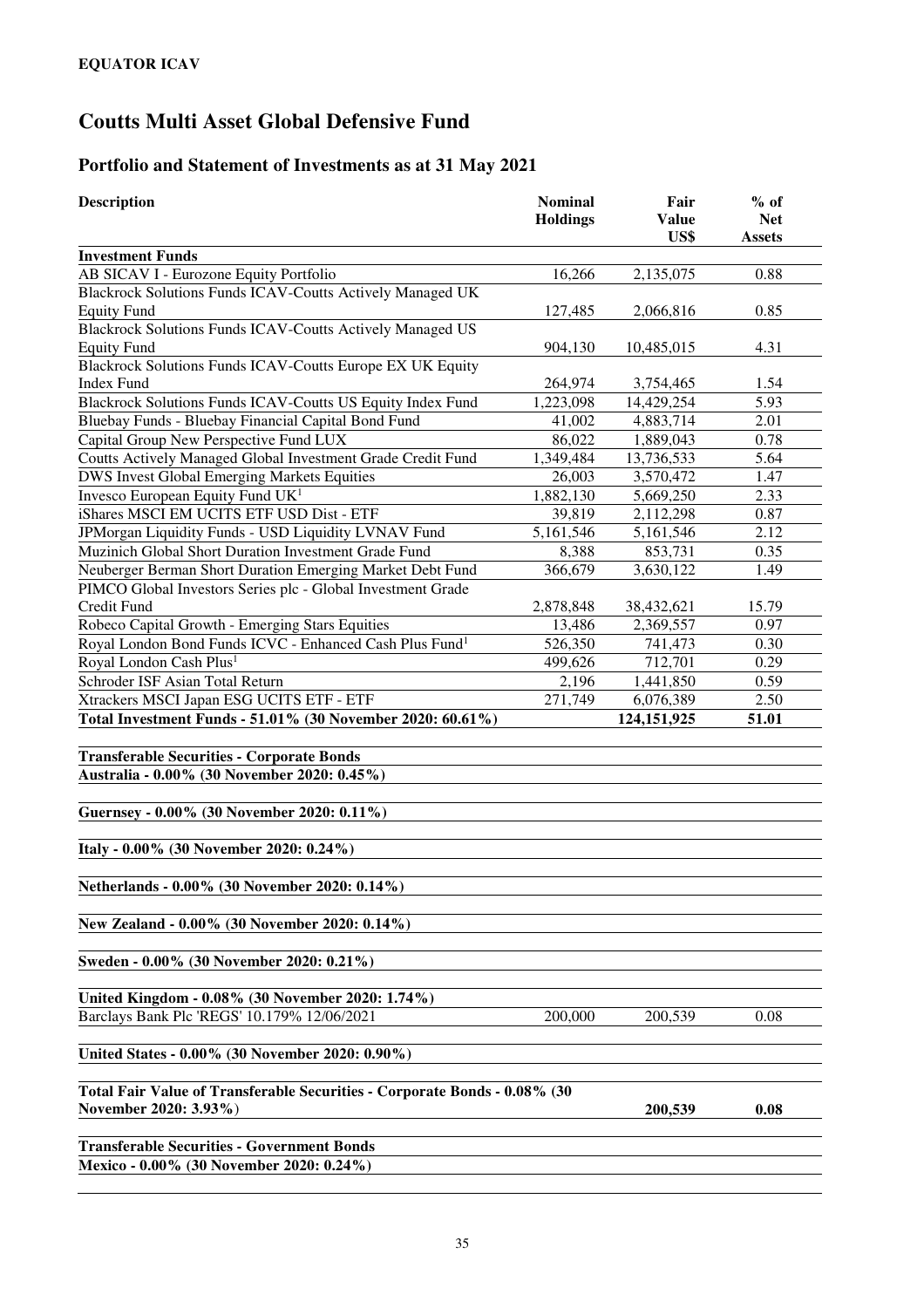#### **Portfolio and Statement of Investments as at 31 May 2021 (continued)**

| <b>Description</b> |                                                                                                    | <b>Nominal</b><br><b>Holdings</b> | Fair<br><b>Value</b> | $%$ of<br><b>Net</b> |
|--------------------|----------------------------------------------------------------------------------------------------|-----------------------------------|----------------------|----------------------|
|                    |                                                                                                    |                                   | US\$                 | <b>Assets</b>        |
|                    | <b>Transferable Securities - Government Bonds (continued)</b>                                      |                                   |                      |                      |
|                    | United States - 45.60% (30 November 2020: 33.15%)                                                  |                                   |                      |                      |
|                    | United States Treasury Note/Bond 0.125% 31/07/2022                                                 | 27,781,500                        | 27,799,948           | 11.42                |
|                    | United States Treasury Note/Bond 2.625% 31/03/2025                                                 | 20,416,000                        | 22,060,444           | 9.07                 |
|                    | United States Treasury Note/Bond 2.875% 15/05/2028                                                 | 17,835,000                        | 19,782,219           | 8.13                 |
|                    | United States Treasury Note/Bond 2.375% 15/05/2029                                                 | 20,533,000                        | 22,048,111           | 9.06                 |
|                    | United States Treasury Note/Bond 4.25% 15/05/2039                                                  | 4,242,000                         | 5,661,164            | 2.33                 |
|                    | United States Treasury Note/Bond 3.125% 15/08/2044                                                 | 11,706,000                        | 13,613,484           | 5.59                 |
|                    |                                                                                                    |                                   | 110,965,370          | 45.60                |
|                    | Total Fair Value of Transferable Securities - Government Bonds - 45.60% (30                        |                                   |                      |                      |
|                    | November 2020: 33.39%)                                                                             |                                   | 110,965,370          | 45.60                |
|                    | Total Fair Value of Transferable Securities - 45.68% (30 November 2020:                            |                                   |                      |                      |
| 37.32%)            |                                                                                                    |                                   | 111,165,909          | 45.68                |
|                    | Total Fair Value of Investments excluding Financial Derivative Instruments -                       |                                   |                      |                      |
|                    | 96.69% (30 November 2020: 97.93%)                                                                  |                                   | 235, 317, 834        | 96.69                |
|                    | <b>Financial Derivative Instruments</b>                                                            |                                   |                      |                      |
| Futures (a)        |                                                                                                    |                                   |                      |                      |
|                    |                                                                                                    | <b>Notional</b>                   |                      |                      |
| No. of             |                                                                                                    | <b>Value</b>                      | <b>Value</b>         | % of Net             |
| <b>Contracts</b>   | <b>Description</b>                                                                                 | US\$                              | US\$                 | <b>Assets</b>        |
| 25                 | FTSE 100 Index Future June 2021                                                                    | 2,491,850                         | 133,578              | 0.05                 |
| 57                 | S&P 500 E-Mini Future June 2021                                                                    | 11,977,125                        | 899,267              | 0.37                 |
|                    |                                                                                                    |                                   | 1,032,845            | 0.42                 |
|                    | <b>Forward Exchange Contracts (b)</b>                                                              |                                   |                      |                      |
|                    |                                                                                                    | No. of<br><b>Maturity</b>         | <b>Value</b>         | % of Net             |
| <b>Purchases</b>   | <b>Sales</b>                                                                                       | Date<br>Contracts                 | US\$                 | <b>Assets</b>        |
| <b>GBP</b>         | 48,729,344<br><b>USD</b><br>$(69,008,890)$ 30/06/2021                                              | 8                                 | 147,951              | $0.06^2$             |
|                    |                                                                                                    |                                   | 147,951              | 0.06                 |
|                    |                                                                                                    |                                   |                      |                      |
|                    | Total Financial Derivative Instruments - 0.48% (30 November 2020: 0.24%)                           |                                   | 1,180,796            | 0.48                 |
|                    |                                                                                                    |                                   |                      |                      |
|                    | Total Financial Assets at Fair Value through Profit or Loss - 97.17% (30<br>November 2020: 98.17%) |                                   | 236,498,630          | 97.17                |
|                    | Other Current Assets - 2.97% (30 November 2020: 2.09%)                                             |                                   | 7,209,480            | 2.97                 |
|                    |                                                                                                    |                                   |                      |                      |
|                    | Total Assets - 100.14% (30 November 2020: 100.26%)                                                 |                                   | 243,708,110          | 100.14               |
|                    |                                                                                                    |                                   |                      |                      |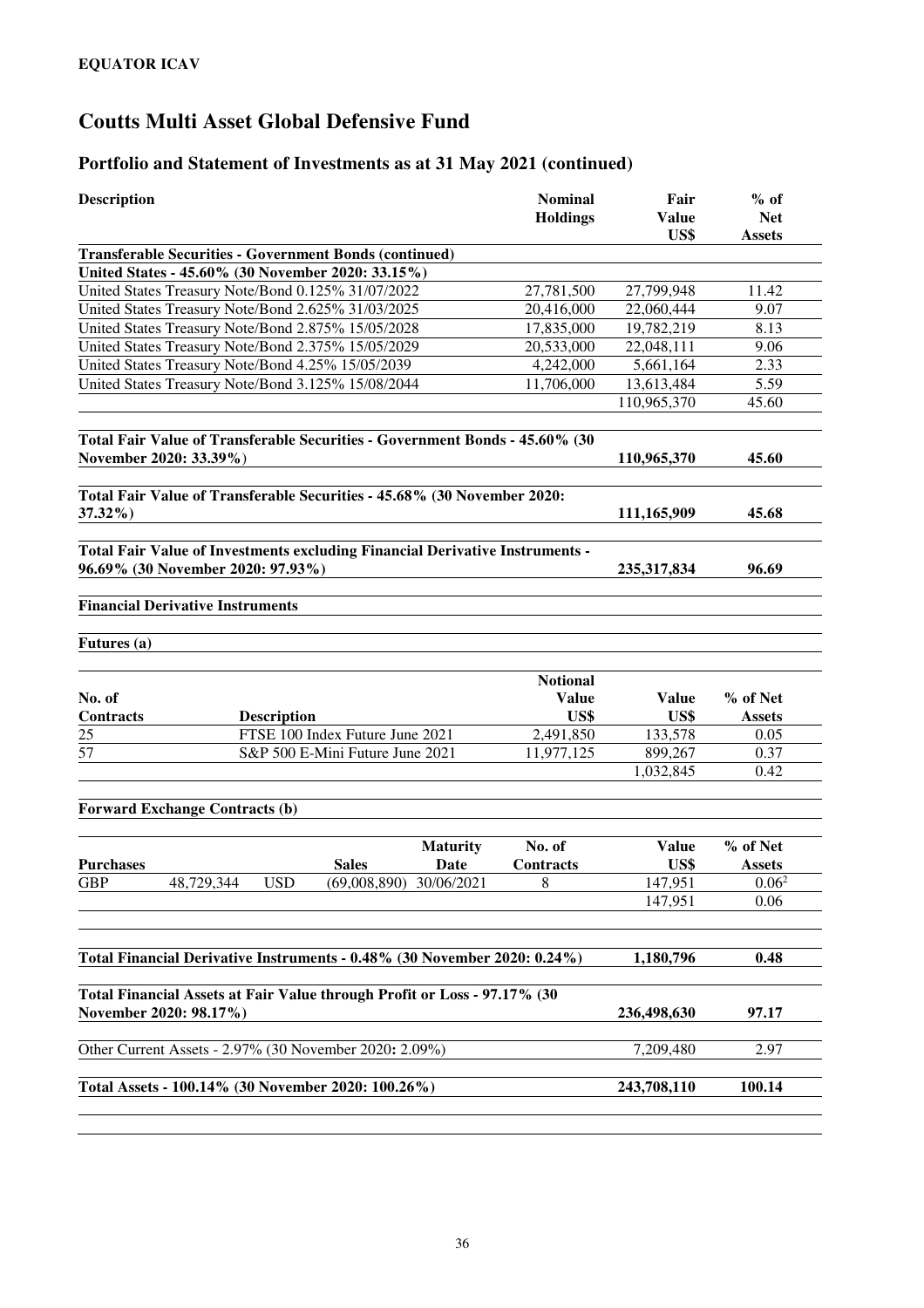#### **Portfolio and Statement of Investments as at 31 May 2021 (continued)**

#### **Financial Derivative Instruments**

|                                                                          | <b>Forward Exchange Contracts (b)</b>                                                              |            |                                                                                             |                                |                            |                                                                                                                           |                             |
|--------------------------------------------------------------------------|----------------------------------------------------------------------------------------------------|------------|---------------------------------------------------------------------------------------------|--------------------------------|----------------------------|---------------------------------------------------------------------------------------------------------------------------|-----------------------------|
| <b>Purchases</b>                                                         |                                                                                                    |            | <b>Sales</b>                                                                                | <b>Maturity</b><br><b>Date</b> | No. of<br><b>Contracts</b> | Value<br>US\$                                                                                                             | % of Net<br><b>Assets</b>   |
| <b>EUR</b>                                                               | 34,747,956                                                                                         | <b>USD</b> | (42, 491, 254)                                                                              | 30/06/2021                     | 6                          | (94, 165)                                                                                                                 | $(0.04)^2$                  |
| <b>GBP</b>                                                               | 8,633                                                                                              | <b>USD</b> |                                                                                             | $(12,254)$ 30/06/2021          | 1                          | (2)                                                                                                                       | $(0.00)^2$                  |
| <b>USD</b>                                                               | 67,506                                                                                             | <b>GBP</b> | (47, 727)                                                                                   | 30/06/2021                     | $\overline{c}$             | (228)                                                                                                                     | $(0.00)^2$                  |
| <b>USD</b>                                                               | 565,536                                                                                            | <b>GBP</b> |                                                                                             | (400,000) 20/08/2021           | 1                          | (2,156)                                                                                                                   | $(0.00)^2$                  |
|                                                                          |                                                                                                    |            |                                                                                             |                                |                            | (96, 551)                                                                                                                 | (0.04)                      |
| $(0.11\%)$                                                               |                                                                                                    |            | Total Financial Derivative Instruments - (0.04%) (30 November 2020:                         |                                |                            | (96, 551)                                                                                                                 | (0.04)                      |
|                                                                          | November 2020: (0.11%))                                                                            |            | Total Financial Liabilities at Fair Value through Profit or Loss - (0.04%) (30              |                                |                            | (96, 551)                                                                                                                 | (0.04)                      |
|                                                                          |                                                                                                    |            | Other Current Liabilities - (0.10%) (30 November 2020: (0.15%))                             |                                |                            | (240, 192)                                                                                                                | (0.10)                      |
| <b>Net Assets Attributable to Redeemable Shareholders</b><br>243,371,367 |                                                                                                    |            |                                                                                             |                                |                            |                                                                                                                           | 100.00                      |
| <b>Classification:</b>                                                   |                                                                                                    |            |                                                                                             |                                |                            |                                                                                                                           |                             |
|                                                                          | (a) Exchange traded financial derivative instruments.<br>(b) OTC financial derivative instruments. |            |                                                                                             |                                |                            |                                                                                                                           |                             |
|                                                                          |                                                                                                    |            |                                                                                             |                                |                            | All transferable securities held at financial period end are listed on an official stock exchange or dealt on a regulated |                             |
| market.                                                                  |                                                                                                    |            |                                                                                             |                                |                            |                                                                                                                           |                             |
|                                                                          | <b>Analysis of Total Assets</b>                                                                    |            |                                                                                             |                                |                            |                                                                                                                           | % of Total<br><b>Assets</b> |
| Investment funds                                                         |                                                                                                    |            |                                                                                             |                                |                            |                                                                                                                           | 50.94                       |
|                                                                          |                                                                                                    |            | Transferable securities listed on an official stock exchange or dealt on a regulated market |                                |                            |                                                                                                                           | 45.61                       |
|                                                                          | Exchange traded derivative instruments                                                             |            |                                                                                             |                                |                            |                                                                                                                           | 0.42                        |
|                                                                          | OTC financial derivative instruments                                                               |            |                                                                                             |                                |                            |                                                                                                                           | 0.06                        |
| Other current assets                                                     |                                                                                                    |            |                                                                                             |                                |                            |                                                                                                                           | 2.97                        |

Analysis of Total Assets rather than Net Assets is required under Schedule 12 of the UCITS Regulations.

100.00

<sup>1</sup> Alternative Investment Fund. All other Investment Funds are UCITS.

<sup>2</sup> Forward Exchange Contracts are held with The Bank of New York Mellon.

All futures are held with Morgan Stanley & Co. International Plc.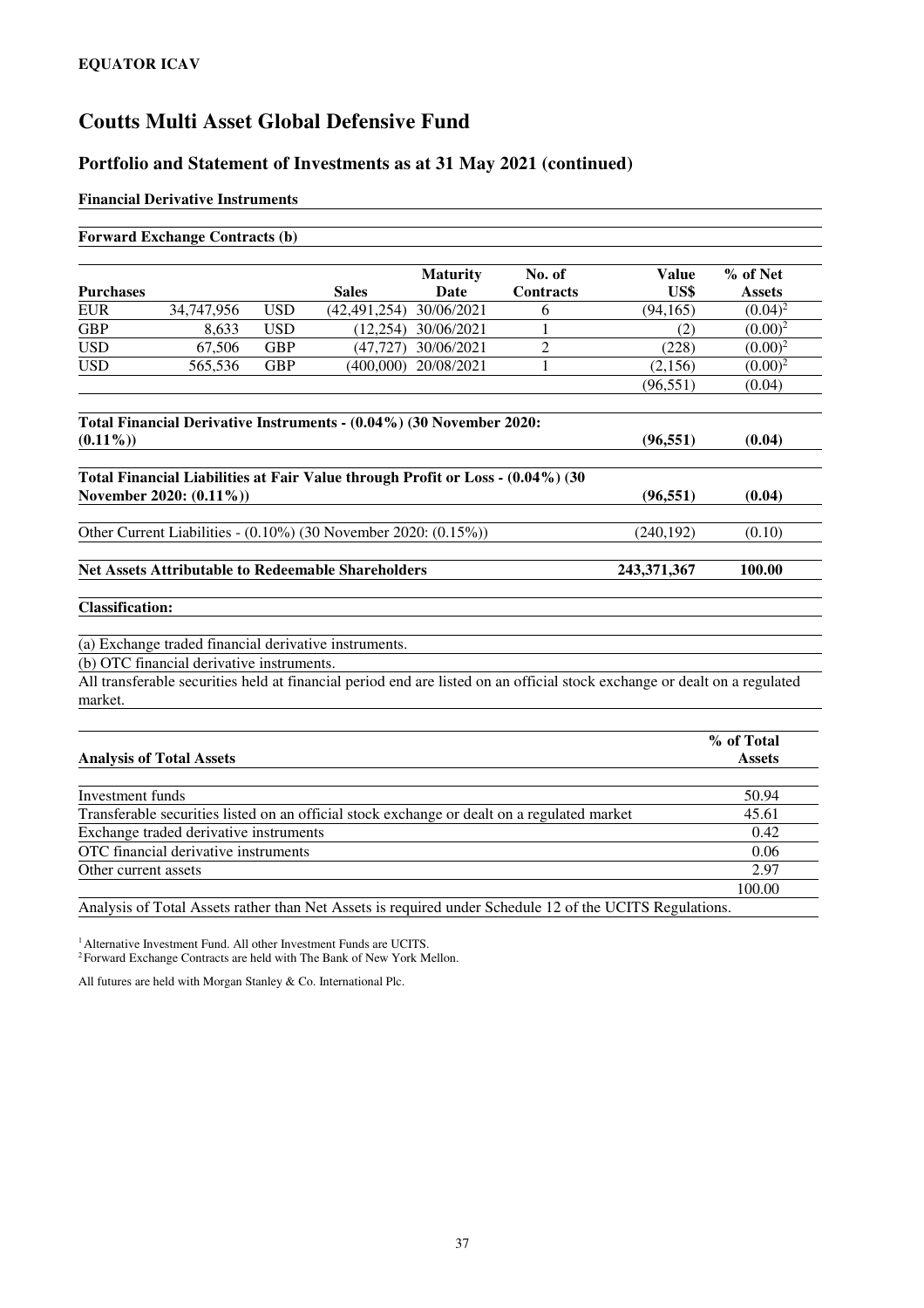### **Portfolio Changes – Material Acquisitions for the financial period ended 31 May 2021**

| <b>Description</b>                                                             | <b>Acquisitions</b><br><b>Nominal</b> | Cost<br>US\$ |
|--------------------------------------------------------------------------------|---------------------------------------|--------------|
| United States Treasury Note/Bond 0.13% 31/07/2022                              | 23,522,000                            | 23,525,330   |
| PIMCO Global Investors Series plc - Global Investment Grade Credit Fund        | 1,560,998                             | 21,026,433   |
| United States Treasury Note/Bond 2.38% 15/05/2029                              | 16,660,000                            | 18,247,627   |
| United States Treasury Note/Bond 2.88% 15/05/2028                              | 15,430,000                            | 17,397,441   |
| Coutts Actively Managed Global Investment Grade Credit Fund                    | 1,349,484                             | 13,607,605   |
| United States Treasury Note/Bond 3.13% 15/08/2044                              | 11,706,000                            | 13,178,994   |
| United States Treasury Note/Bond 2.63% 31/03/2025                              | 10,627,000                            | 11,534,658   |
| Blackrock Solutions Funds ICAV - Coutts Actively Managed US Equity Fund        | 1,000,948                             | 10,072,716   |
| United States Treasury Note/Bond 2.25% 15/08/2027                              | 6,980,000                             | 7,572,377    |
| JPMorgan Liquidity Funds - USD Liquidity LVNAV Fund                            | 7,200,000                             | 7,200,000    |
| Blackrock Solutions Funds ICAV - Coutts US Equity Index Fund                   | 542,344                               | 6,112,615    |
| Invesco European Equity Fund UK                                                | 1,882,130                             | 5,572,078    |
| United States Treasury Note/Bond 4.25% 15/05/2039                              | 4,242,000                             | 5,542,114    |
| Aviva Investors Luxembourg SICAV - Global Investment Grade Corporate Bond Fund | 2,807                                 | 3,038,064    |
| iShares MSCI EM UCITS ETF USD Dist - ETF                                       | 56,613                                | 2,809,951    |
| Neuberger Berman Short Duration Emerging Market Debt Fund                      | 207,335                               | 2,060,868    |
| Xtrackers MSCI Japan ESG UCITS ETF - ETF                                       | 91,066                                | 2,052,338    |
| Blackrock Solutions Funds ICAV - Coutts Actively Managed UK Equity Fund        | 127,485                               | 1,895,366    |
| Bluebay Funds - Bluebay Financial Capital Bond Fund                            | 15,434                                | 1,773,540    |
| Blackrock Solutions Funds ICAV-Coutts Europe EX UK Equity Index Fund           | 100,570                               | 1,225,585    |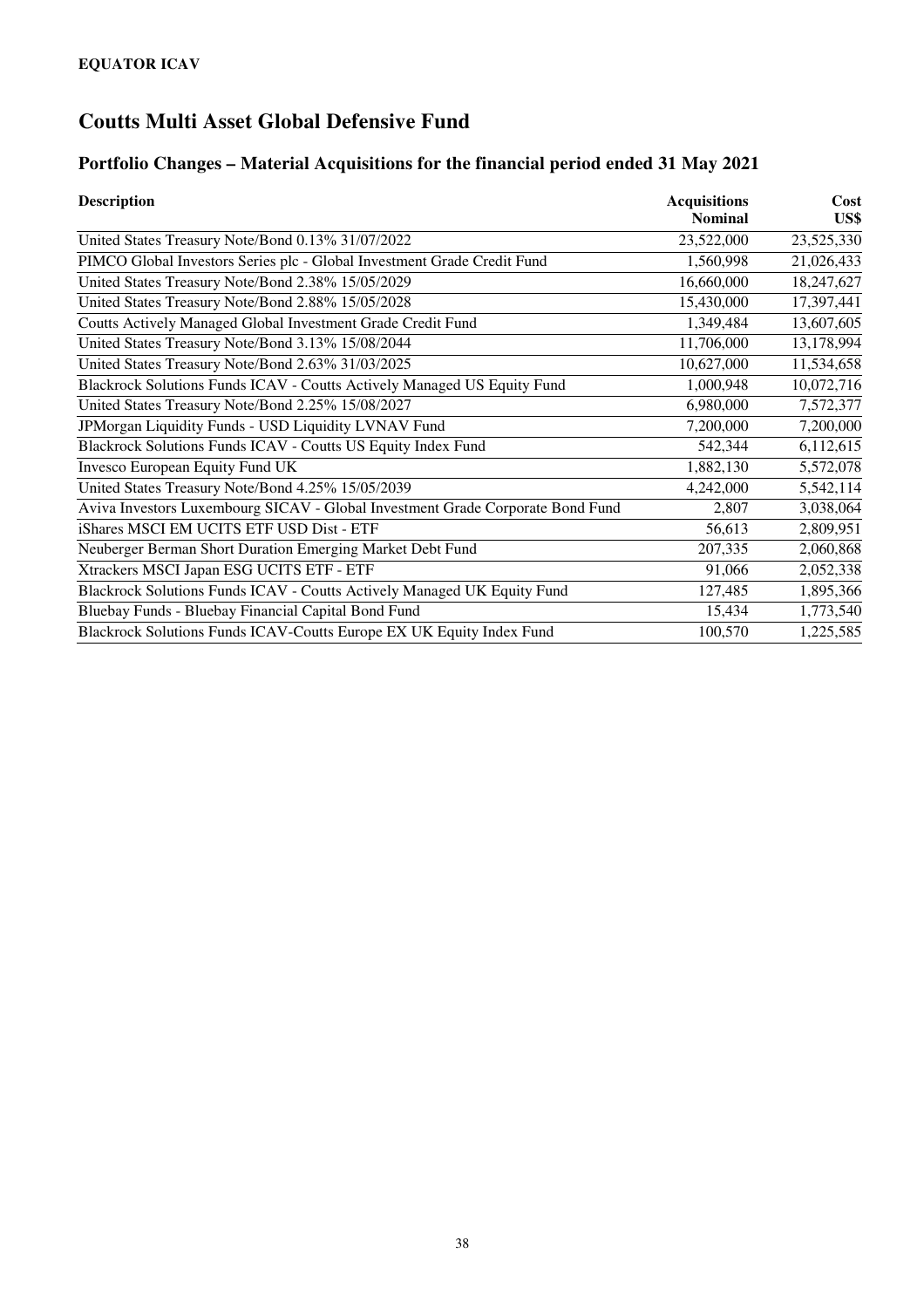## **Portfolio Changes – Material Disposals for the financial period ended 31 May 2021**

| <b>Description</b>                                                             | <b>Disposals</b> | <b>Proceeds</b> |
|--------------------------------------------------------------------------------|------------------|-----------------|
|                                                                                | <b>Nominal</b>   | US\$            |
| United States Treasury Note/Bond 2.25% 15/08/2027                              | 17,108,000       | 18,162,548      |
| Aviva Investors Luxembourg SICAV - Global Investment Grade Corporate Bond Fund | 13,447           | 13,816,664      |
| United States Treasury Note/Bond 2.88% 15/05/2028                              | 6,700,000        | 7,379,422       |
| United States Treasury Note/Bond 2.38% 15/05/2029                              | 5,600,000        | 6,013,062       |
| Xtrackers MSCI USA Banks UCITS ETF - ETF                                       | 153,461          | 3,725,055       |
| JPMorgan Liquidity Funds - USD Liquidity LVNAV Fund                            | 3,722,678        | 3,722,678       |
| Edgewood L Select - US Select Growth                                           | 15,869           | 3,554,125       |
| iShares MSCI EM UCITS ETF USD Dist - ETF                                       | 62,680           | 3,289,411       |
| Invesco Physical Gold ETC - ETF                                                | 19,316           | 3,219,862       |
| Dodge & Cox Worldwide Funds plc - U.S. Stock Fund                              | 100,329          | 2,918,281       |
| Findlay Park Funds Plc - Findlay Park American Fund                            | 18,181           | 2,833,348       |
| Neuberger Berman Short Duration Emerging Market Debt Fund                      | 247,014          | 2,455,319       |
| Blackrock Solutions Funds ICAV-Coutts Europe EX UK Equity Index Fund           | 175,798          | 2,395,719       |
| Royal London Short Duration Global High Yield Bond Fund                        | 1,933,224        | 2,205,042       |
| Ninety One Global Strategy Fund - All China Equity Fund                        | 47,433           | 1,728,330       |
| MAN Funds VI Plc - Man GLG Alpha Select Alternative                            | 13,110           | 1,518,269       |
| Blackrock Solutions Funds ICAV - Coutts US Equity Index Fund                   | 111,132          | 1,214,825       |
| Blackrock Solutions Funds ICAV - Coutts Actively Managed US Equity Fund        | 96,818           | 1,048,427       |
| PIMCO Global Investors Series plc - Global Investment Grade Credit Fund        | 42,179           | 576,587         |
| Marks & Spencer Plc 'EMTN' 3.00% 08/12/2023                                    | 350,000          | 497,103         |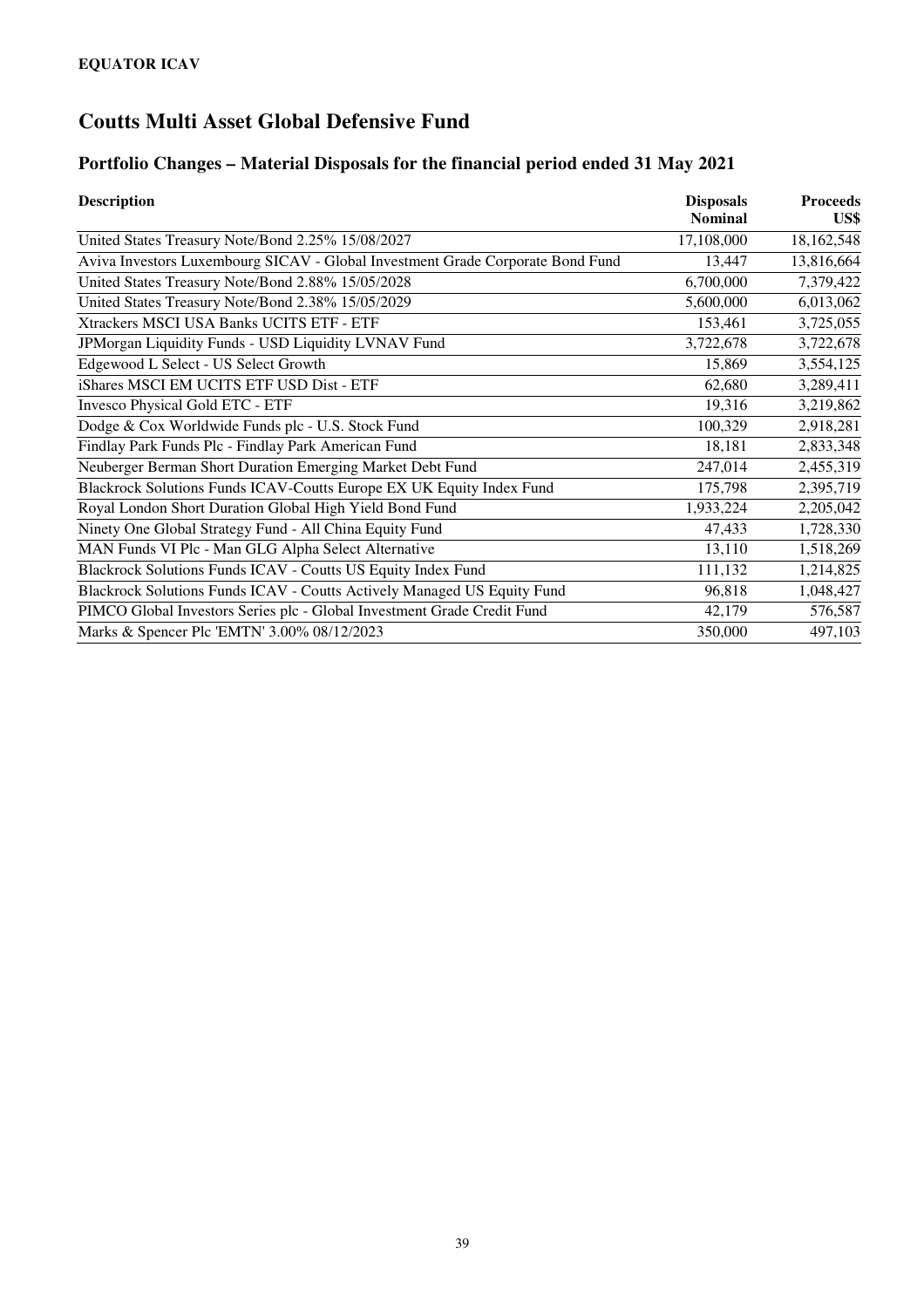### **Portfolio and Statement of Investments as at 31 May 2021**

| <b>Description</b>                                                                              | <b>Nominal</b><br><b>Holdings</b> | Fair<br><b>Value</b><br>US\$ | $%$ of<br><b>Net</b><br><b>Assets</b> |
|-------------------------------------------------------------------------------------------------|-----------------------------------|------------------------------|---------------------------------------|
| <b>Investment Funds</b>                                                                         |                                   |                              |                                       |
| AB SICAV I - Eurozone Equity Portfolio                                                          | 74,570                            | 9,788,058                    | 1.07                                  |
| Blackrock Solutions Funds ICAV-Coutts Actively Managed UK                                       |                                   |                              |                                       |
| <b>Equity Fund</b>                                                                              | 1,157,597                         | 18,767,226                   | 2.04                                  |
| Blackrock Solutions Funds ICAV-Coutts Actively Managed US                                       |                                   |                              |                                       |
| <b>Equity Fund</b>                                                                              | 6,630,705                         | 76,894,960                   | 8.37                                  |
| Blackrock Solutions Funds ICAV-Coutts Europe EX UK Equity                                       |                                   |                              |                                       |
| <b>Index Fund</b>                                                                               | 2,711,561                         | 38,420,606                   | 4.18                                  |
| Blackrock Solutions Funds ICAV-Coutts UK Equity Index Fund                                      | 155,474                           | 2,405,935                    | 0.26                                  |
| Blackrock Solutions Funds ICAV-Coutts US Equity Index Fund                                      | 13,514,175                        | 159,430,777                  | 17.36                                 |
| Bluebay Funds - Bluebay Financial Capital Bond Fund                                             | 157,407                           | 18,748,748                   | 2.04                                  |
| Capital Group New Perspective Fund LUX                                                          | 1,029,148                         | 22,600,090                   | 2.46                                  |
| Coutts Actively Managed Global Investment Grade Credit Fund                                     | 4,374,725                         | 44,530,763                   | 4.85                                  |
| <b>DWS Invest Global Emerging Markets Equities</b>                                              | 176,147                           | 24,186,745                   | 2.63                                  |
| HSBC Index Tracker Investment Funds - Japan Index Fund <sup>1</sup>                             | 7,275,592                         | 11,574,500                   | 1.26                                  |
| Invesco European Equity Fund UK <sup>1</sup>                                                    | 7,435,964                         | 22,398,208                   | 2.44                                  |
| Invesco S&P 500 UCITS ETF - ETF                                                                 | 325,520                           | 12,784,798                   | 1.39                                  |
| iShares MSCI EM UCITS ETF USD Dist - ETF                                                        | 89,331                            | 4,738,786                    | 0.52                                  |
| JPMorgan Liquidity Funds - USD Liquidity LVNAV Fund                                             | 5,083,362                         | 5,083,362                    | 0.55                                  |
| Muzinich Global Short Duration Investment Grade Fund                                            | 32,586                            | 3,316,603                    | 0.36                                  |
| Neuberger Berman Short Duration Emerging Market Debt Fund                                       | 1,278,902                         | 12,661,130                   | 1.38                                  |
| PIMCO Global Investors Series plc - Global Investment Grade                                     |                                   |                              |                                       |
| Credit Fund                                                                                     | 5,830,922                         | 77,842,809                   | 8.48                                  |
| Robeco Capital Growth - Emerging Stars Equities                                                 | 90,247                            | 15,856,846                   | 1.73                                  |
| Royal London Bond Funds ICVC - Enhanced Cash Plus Fund <sup>1</sup>                             | 2,026,642                         | 2,854,946                    | 0.31                                  |
| Royal London Cash Plus <sup>1</sup>                                                             | 2,150,972                         | 3,068,293                    | 0.33                                  |
| Schroder ISF Asian Total Return                                                                 | 20,606                            | 13,529,487                   | 1.47                                  |
| Vanguard Emerging Markets Stock Index Fund/Ireland                                              | 50,263                            | 10,363,885                   | 1.13                                  |
| Xtrackers MSCI Japan ESG UCITS ETF - ETF                                                        | 1,192,895                         | 26,673,490                   | 2.90                                  |
| Total Investment Funds - 69.51% (30 November 2020: 73.65%)                                      |                                   | 638,521,051                  | 69.51                                 |
| <b>Transferable Securities - Corporate Bonds</b><br>Australia - 0.00% (30 November 2020: 0.43%) |                                   |                              |                                       |
| France - 0.00% (30 November 2020: 0.07%)                                                        |                                   |                              |                                       |
| Germany, Federal Republic - 0.00% (30 November 2020: 0.20%)                                     |                                   |                              |                                       |
| Guernsey - 0.00% (30 November 2020: 0.16%)                                                      |                                   |                              |                                       |
| Italy - 0.00% (30 November 2020: 0.34%)                                                         |                                   |                              |                                       |
| Netherlands - 0.00% (30 November 2020: 0.11%)                                                   |                                   |                              |                                       |
| New Zealand - 0.00% (30 November 2020: 0.13%)                                                   |                                   |                              |                                       |
| Sweden - 0.00% (30 November 2020: 0.12%)                                                        |                                   |                              |                                       |
|                                                                                                 |                                   |                              |                                       |
| United Kingdom - 0.18% (30 November 2020: 1.40%)                                                |                                   |                              |                                       |
| Barclays Bank Plc 'REGS' 10.179% 12/06/2021                                                     | 1,600,000                         | 1,604,314                    | 0.18                                  |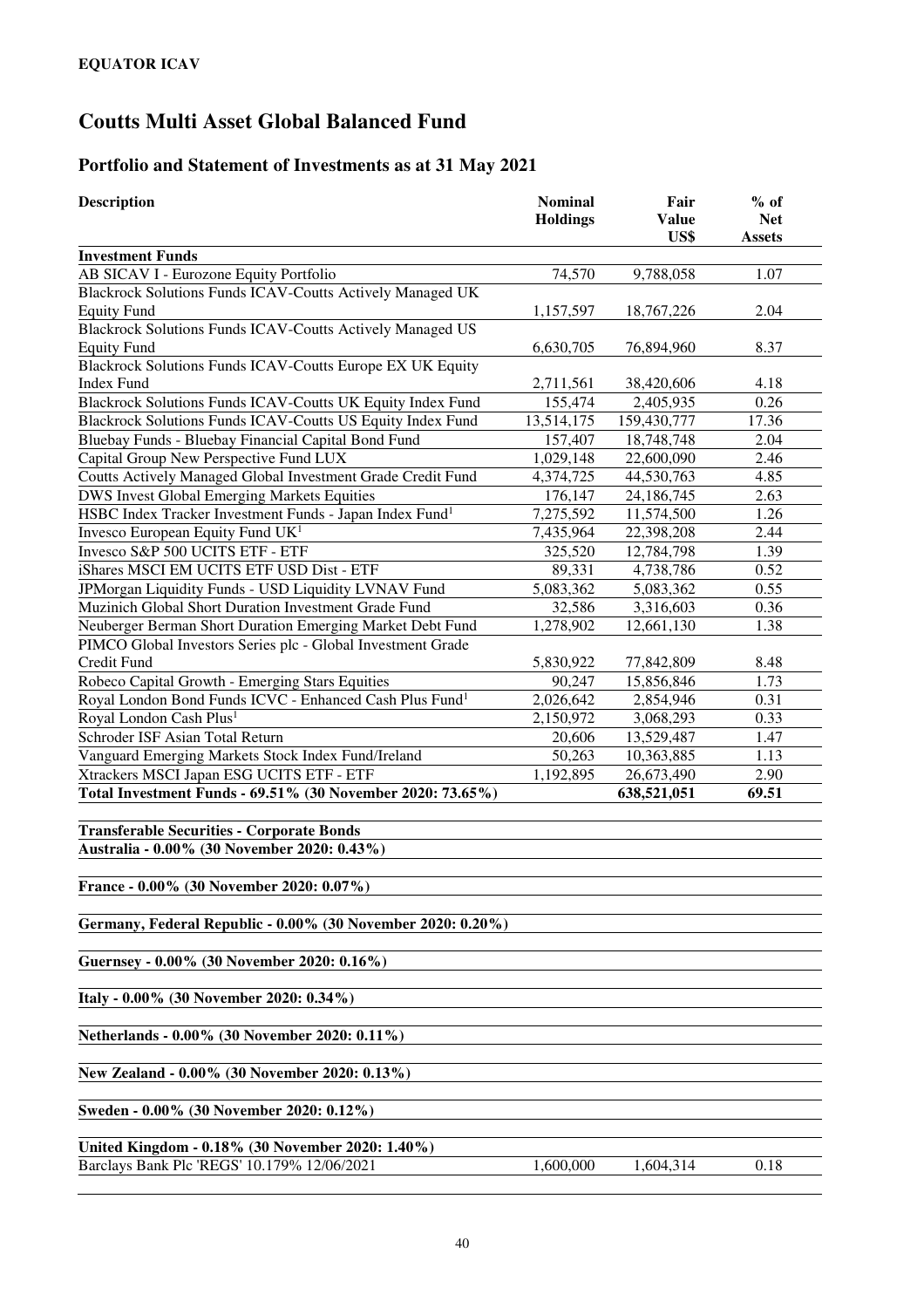#### **Portfolio and Statement of Investments as at 31 May 2021 (continued)**

| <b>Description</b>                                                                             |                    |                 |                   |                                    |
|------------------------------------------------------------------------------------------------|--------------------|-----------------|-------------------|------------------------------------|
| <b>Transferable Securities - Corporate Bonds (continued)</b>                                   |                    |                 | US\$              | <b>Assets</b>                      |
| United States - 0.00% (30 November 2020: 0.79%)                                                |                    |                 |                   |                                    |
| Total Fair Value of Transferable Securities - Corporate Bonds - 0.18% (30                      |                    |                 |                   |                                    |
| November 2020: 3.75%)                                                                          |                    |                 | 1,604,314         | 0.18                               |
| <b>Transferable Securities - Government Bonds</b>                                              |                    |                 |                   |                                    |
| Mexico - 0.00% (30 November 2020: 0.17%)                                                       |                    |                 |                   |                                    |
| United States - 28.47% (30 November 2020: 18.95%)                                              |                    |                 |                   |                                    |
| United States Treasury Note/Bond 0.125% 31/07/2022                                             |                    | 64,936,000      | 64,979,121        | 7.07                               |
| United States Treasury Note/Bond 2.625% 31/03/2025                                             |                    | 47,975,000      | 51,839,236        | 5.65                               |
| United States Treasury Note/Bond 2.875% 15/05/2028                                             |                    | 41,570,000      | 46,108,598        | 5.02                               |
| United States Treasury Note/Bond 2.375% 15/05/2029                                             |                    | 49,550,000      | 53,206,247        | 5.79                               |
| United States Treasury Note/Bond 4.25% 15/05/2039                                              |                    | 9,995,000       | 13,338,835        | 1.45                               |
| United States Treasury Note/Bond 3.125% 15/08/2044                                             |                    | 27,590,000      | 32,085,768        | 3.49                               |
|                                                                                                |                    |                 | 261,557,805       | 28.47                              |
| Total Fair Value of Transferable Securities - Government Bonds - 28.47% (30                    |                    |                 |                   |                                    |
| November 2020: 19.12%)                                                                         |                    |                 | 261,557,805       | 28.47                              |
| Total Fair Value of Transferable Securities - 28.65% (30 November 2020:                        |                    |                 |                   |                                    |
| 22.87%)                                                                                        |                    |                 | 263, 162, 119     | 28.65                              |
| Total Fair Value of Investments excluding Financial Derivative Instruments -                   |                    |                 |                   |                                    |
| 98.16% (30 November 2020: 96.52%)                                                              |                    |                 | 901,683,170       | 98.16                              |
| <b>Financial Derivative Instruments</b>                                                        |                    |                 |                   |                                    |
|                                                                                                |                    |                 |                   |                                    |
| Futures (a)                                                                                    |                    |                 |                   |                                    |
|                                                                                                |                    | <b>Notional</b> |                   |                                    |
| No. of                                                                                         |                    | <b>Value</b>    | <b>Value</b>      | % of Net                           |
| Contracts<br><b>Description</b>                                                                |                    | US\$            | US\$              | <b>Assets</b>                      |
| S&P 500 E-Mini Future June 2021<br>85                                                          |                    | 17,860,625      | 1,119,016         | 0.12                               |
| <b>Forward Exchange Contracts (b)</b>                                                          |                    |                 |                   |                                    |
|                                                                                                |                    |                 |                   |                                    |
|                                                                                                | <b>Maturity</b>    | No. of          | <b>Value</b>      | % of Net                           |
| <b>Purchases</b><br><b>Sales</b><br><b>USD</b><br><b>GBP</b><br>502,552,819<br>(711, 701, 973) | Date<br>30/06/2021 | Contracts<br>12 | US\$<br>1,522,580 | <b>Assets</b><br>0.16 <sup>2</sup> |
|                                                                                                |                    |                 |                   |                                    |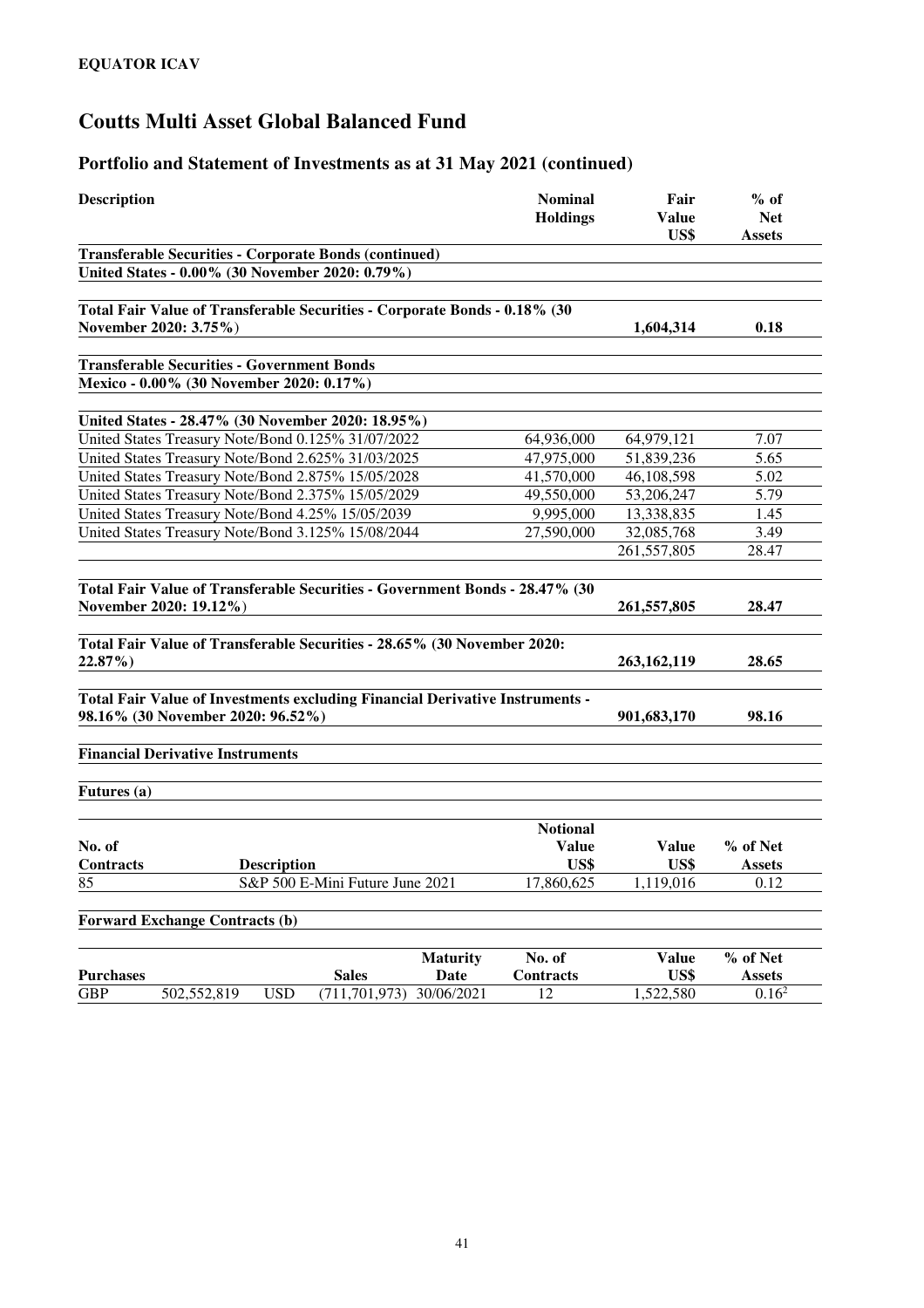#### **Portfolio and Statement of Investments as at 31 May 2021 (continued)**

#### **Financial Derivative Instruments (continued)**

|                  | <b>Forward Exchange Contracts (b) (continued)</b> |            |                                                                                |                 |                  |              |               |
|------------------|---------------------------------------------------|------------|--------------------------------------------------------------------------------|-----------------|------------------|--------------|---------------|
|                  |                                                   |            |                                                                                |                 |                  |              |               |
|                  |                                                   |            |                                                                                | <b>Maturity</b> | No. of           | Value        | % of Net      |
| <b>Purchases</b> |                                                   |            | <b>Sales</b>                                                                   | Date            | <b>Contracts</b> | US\$         | <b>Assets</b> |
| <b>USD</b>       | 29,032                                            | <b>GBP</b> | (20, 440)                                                                      | 30/06/2021      | 1                | 23           | $0.00^{2}$    |
|                  |                                                   |            |                                                                                |                 |                  | 1,522,603    | 0.16          |
|                  |                                                   |            | Total Financial Derivative Instruments - 0.28% (30 November 2020: 0.29%)       |                 |                  | 2,641,619    | 0.28          |
|                  |                                                   |            |                                                                                |                 |                  |              |               |
|                  | November 2020: 96.81%)                            |            | Total Financial Assets at Fair Value through Profit or Loss - 98.44% (30       |                 |                  | 904,324,789  | 98.44         |
|                  |                                                   |            | Other Current Assets - 1.83% (30 November 2020: 3.88%)                         |                 |                  | 16,758,348   | 1.83          |
|                  |                                                   |            |                                                                                |                 |                  |              |               |
|                  |                                                   |            | Total Assets - 100.27% (30 November 2020: 100.69%)                             |                 |                  | 921,083,137  | 100.27        |
|                  | <b>Financial Derivative Instruments</b>           |            |                                                                                |                 |                  |              |               |
|                  | <b>Forward Exchange Contracts (b)</b>             |            |                                                                                |                 |                  |              |               |
|                  |                                                   |            |                                                                                | <b>Maturity</b> | No. of           | <b>Value</b> | % of Net      |
| <b>Purchases</b> |                                                   |            | <b>Sales</b>                                                                   | Date            | Contracts        | US\$         | <b>Assets</b> |
| <b>CHF</b>       | 354,667                                           | <b>USD</b> | (396, 114)                                                                     | 30/06/2021      | 2                | (1,525)      | $(0.00)^2$    |
| <b>EUR</b>       | 28,134,867                                        | <b>USD</b> | (34,404,739) 30/06/2021                                                        |                 | $\,8\,$          | (76, 491)    | $(0.01)^2$    |
| <b>GBP</b>       | 929,281                                           | <b>USD</b> | (1,319,878)                                                                    | 30/06/2021      | $\overline{c}$   | (1,040)      | $(0.00)^2$    |
| <b>USD</b>       | 1,215,290                                         | <b>EUR</b> | (1,000,000)                                                                    | 20/08/2021      | $\mathbf{1}$     | (6,068)      | $(0.00)^2$    |
| <b>USD</b>       | 3,754                                             | <b>GBP</b> | (2,652)                                                                        | 30/06/2021      | $\overline{2}$   | (9)          | $(0.00)^2$    |
| <b>USD</b>       | 9,614,112                                         | <b>GBP</b> | (6,800,000)                                                                    | 20/08/2021      | 1                | (36,652)     | $(0.00)^2$    |
|                  |                                                   |            |                                                                                |                 |                  | (121, 785)   | (0.01)        |
|                  |                                                   |            | Total Financial Derivative Instruments - (0.01%) (30 November 2020:            |                 |                  |              |               |
| $(0.18\%)$       |                                                   |            |                                                                                |                 |                  | (121, 785)   | (0.01)        |
|                  |                                                   |            | Total Financial Liabilities at Fair Value through Profit or Loss - (0.01%) (30 |                 |                  |              |               |
|                  | November 2020: (0.18%))                           |            |                                                                                |                 |                  | (121, 785)   | (0.01)        |
|                  |                                                   |            | Other Current Liabilities - (0.26%) (30 November 2020: (0.51%))                |                 |                  | (2,358,248)  | (0.26)        |
|                  |                                                   |            |                                                                                |                 |                  |              |               |

**Net Assets Attributable to Redeemable Shareholders** 918,603,104 100.00

**Classification:** 

(a) Exchange traded financial derivative instruments.

(b) OTC financial derivative instruments.

All transferable securities held at financial period end are listed on an official stock exchange or dealt on a regulated market.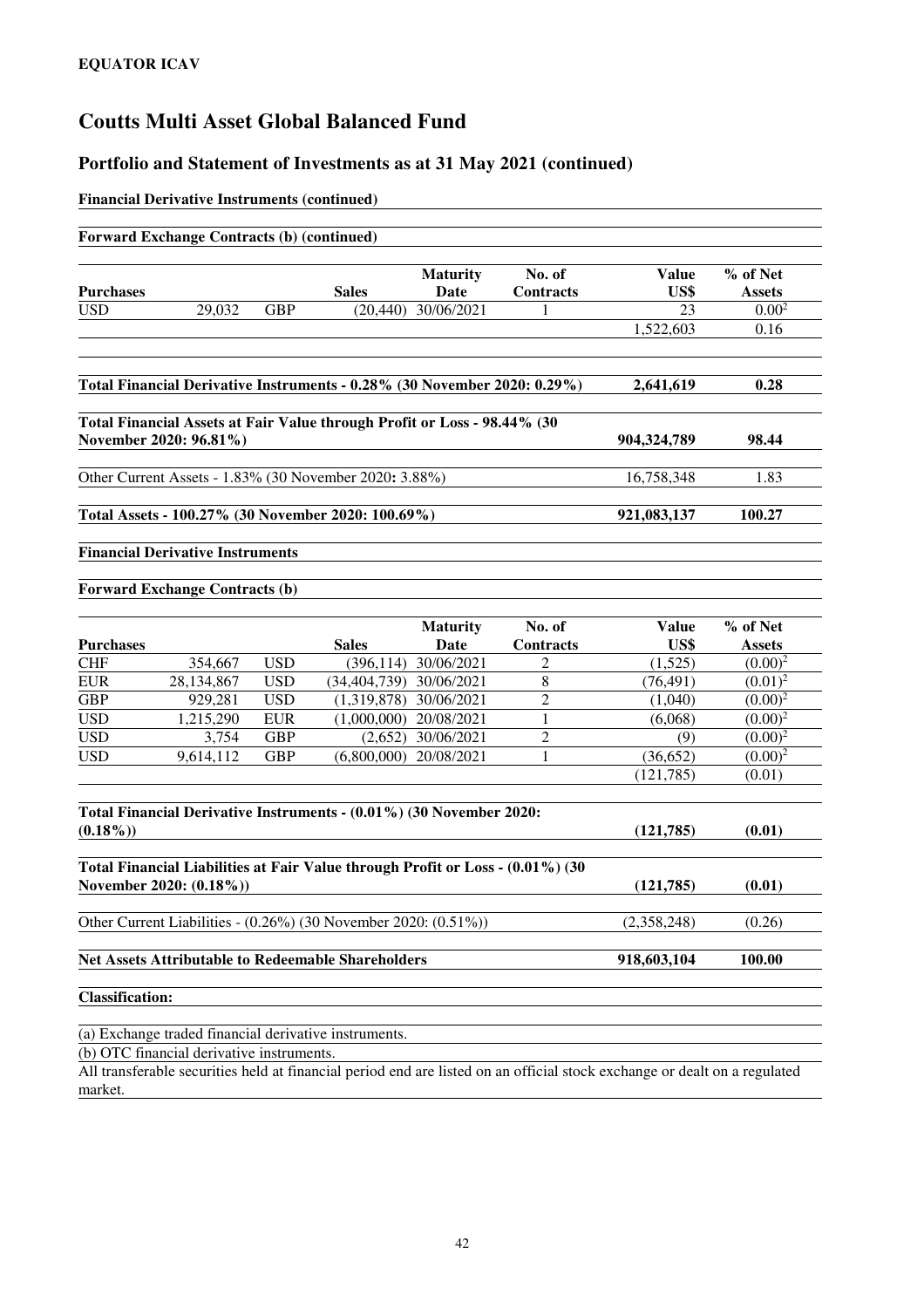#### **Portfolio and Statement of Investments as at 31 May 2021 (continued)**

|                                                                                                         | % of Total    |
|---------------------------------------------------------------------------------------------------------|---------------|
| <b>Analysis of Total Assets</b>                                                                         | <b>Assets</b> |
|                                                                                                         |               |
| Investment funds                                                                                        | 69.32         |
| Transferable securities listed on an official stock exchange or dealt on a regulated market             | 28.57         |
| Exchange traded derivative instruments                                                                  | 0.12          |
| OTC financial derivative instruments                                                                    | 0.17          |
| Other current assets                                                                                    | 1.82          |
|                                                                                                         | 100.00        |
| Analysis of Total Assets rather than Net Assets is required under Schedule 12 of the UCITS Regulations. |               |

<sup>1</sup> Alternative Investment Fund. All other Investment Funds are UCITS.

<sup>2</sup> Forward Exchange Contracts are held with The Bank of New York Mellon.

All futures are held with Morgan Stanley & Co. International Plc.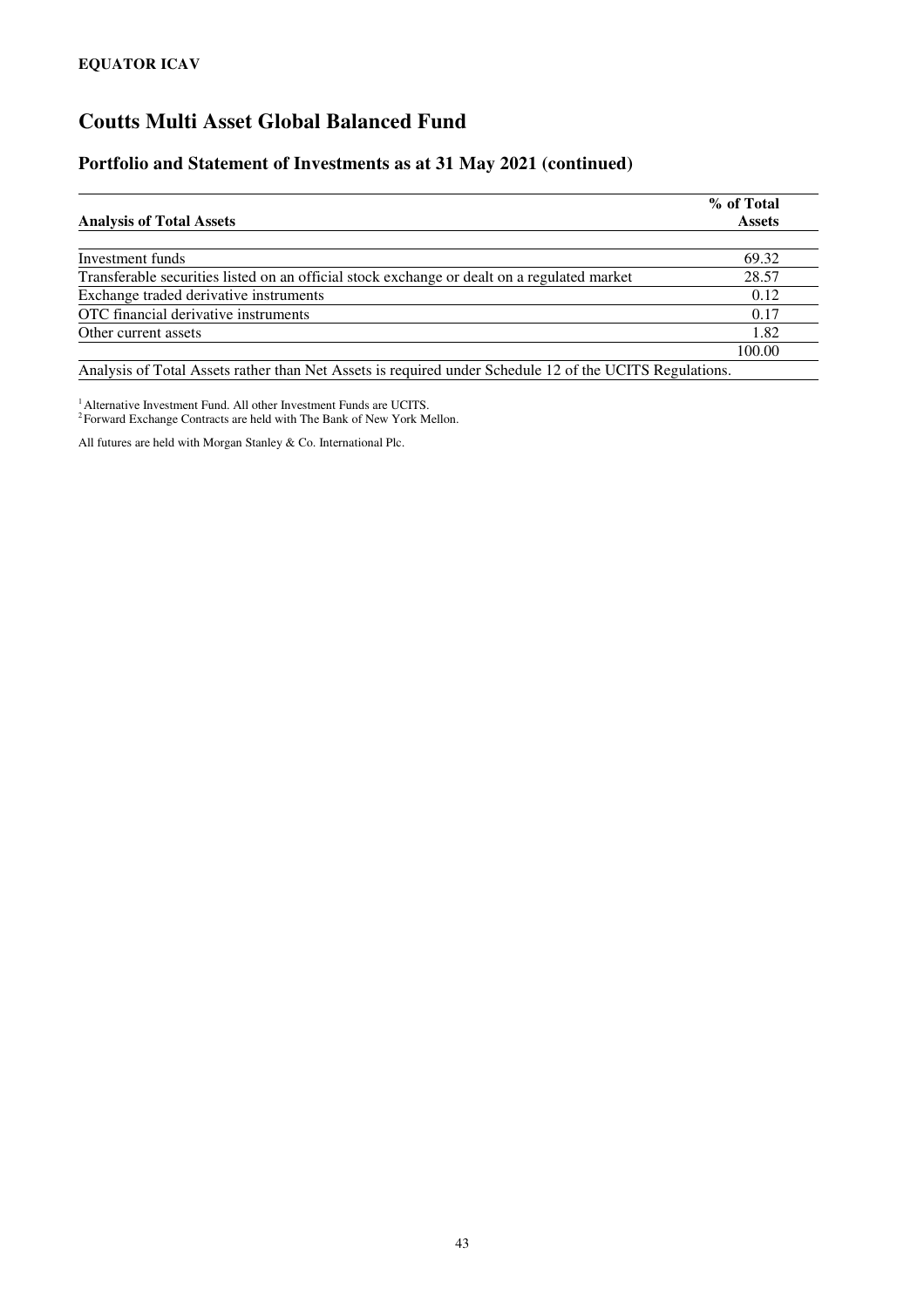### **Portfolio Changes – Material Acquisitions for the financial period ended 31 May 2021**

| <b>Description</b>                                                      | <b>Acquisitions</b> | Cost         |
|-------------------------------------------------------------------------|---------------------|--------------|
|                                                                         | <b>Nominal</b>      | US\$         |
| Blackrock Solutions Funds ICAV - Coutts Actively Managed US Equity Fund | 6,913,179           | 70,941,295   |
| United States Treasury Note/Bond 0.13% 31/07/2022                       | 54,365,000          | 54,374,587   |
| Coutts Actively Managed Global Investment Grade Credit Fund             | 4,374,725           | 44,206,886   |
| United States Treasury Note/Bond 2.38% 15/05/2029                       | 38,530,000          | 42,198,529   |
| United States Treasury Note/Bond 2.88% 15/05/2028                       | 35,790,000          | 40,445,103   |
| United States Treasury Note/Bond 3.13% 15/08/2044                       | 27,590,000          | 31,148,511   |
| United States Treasury Note/Bond 2.63% 31/03/2025                       | 27,155,000          | 29,339,315   |
| PIMCO Global Investors Series plc - Global Investment Grade Credit Fund | 2,152,367           | 29,172,946   |
| Blackrock Solutions Funds ICAV - Coutts US Equity Index Fund            | 2,520,799           | 27,935,006   |
| Invesco European Equity Fund UK                                         | 7,435,964           | 21,879,482   |
| Blackrock Solutions Funds ICAV - Coutts Actively Managed UK Equity Fund | 1,082,093           | 15,523,138   |
| Xtrackers MSCI Japan ESG UCITS ETF - ETF                                | 653,265             | 15, 152, 515 |
| United States Treasury Note/Bond 4.25% 15/05/2039                       | 9,995,000           | 13,085,235   |
| Invesco S&P 500 UCITS ETF - ETF                                         | 325,520             | 12,613,270   |
| HSBC Index Tracker Investment Funds - Japan Index Fund                  | 7,275,592           | 11,970,527   |
| United States Treasury Note/Bond 2.25% 15/08/2027                       | 9,730,000           | 10,665,602   |
| Blackrock Solutions Funds ICAV-Coutts Europe EX UK Equity Index Fund    | 606,977             | 7,725,327    |
| Bluebay Funds - Bluebay Financial Capital Bond Fund                     | 54,979              | 6,387,765    |
| Neuberger Berman Short Duration Emerging Market Debt Fund               | 496,612             | 4,913,335    |
| JPMorgan Liquidity Funds - USD Liquidity LVNAV Fund                     | 4,800,000           | 4,800,000    |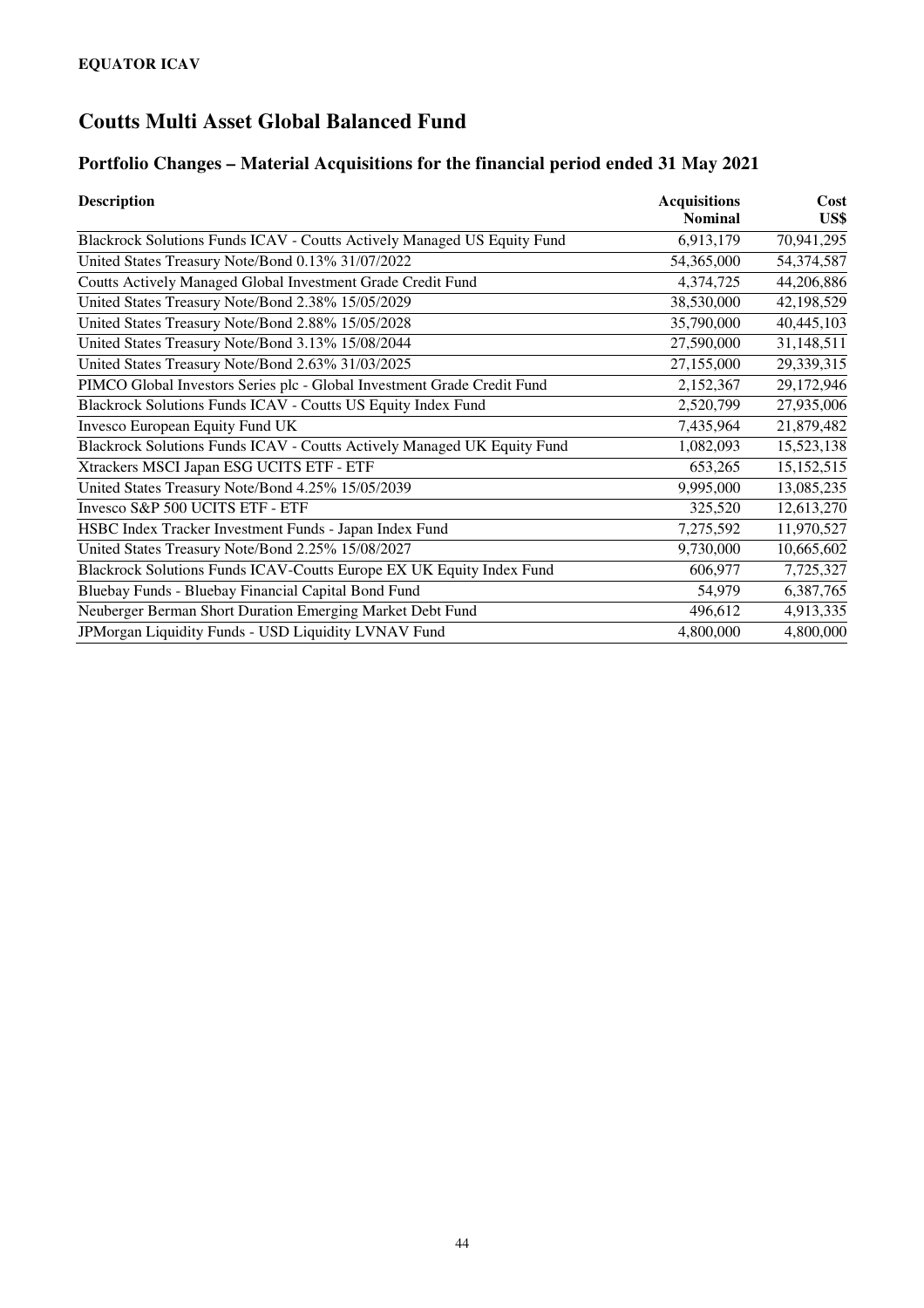### **Portfolio Changes – Material Disposals for the financial period ended 31 May 2021**

| <b>Description</b>                                                             | <b>Disposals</b><br><b>Nominal</b> | <b>Proceeds</b><br>US\$ |
|--------------------------------------------------------------------------------|------------------------------------|-------------------------|
| United States Treasury Note/Bond 2.25% 15/08/2027                              | 35,400,000                         | 37,582,078              |
| Aviva Investors Luxembourg SICAV - Global Investment Grade Corporate Bond Fund | 27,473                             | 28,108,919              |
| United States Treasury Note/Bond 2.88% 15/05/2028                              | 20,800,000                         | 22,909,250              |
| Findlay Park Funds Plc - Findlay Park American Fund                            | 110,056                            | 17, 151, 245            |
| Edgewood L Select - US Select Growth                                           | 74,675                             | 16,722,774              |
| United States Treasury Note/Bond 2.38% 15/05/2029                              | 15,700,000                         | 16,713,754              |
| Dodge & Cox Worldwide Funds plc - U.S. Stock Fund                              | 534,712                            | 15,553,882              |
| Xtrackers MSCI USA Banks UCITS ETF - ETF                                       | 602,520                            | 14,517,611              |
| Invesco Physical Gold ETC - ETF                                                | 80,858                             | 13,478,544              |
| Blackrock Solutions Funds ICAV-Coutts Europe EX UK Equity Index Fund           | 938,638                            | 12,791,458              |
| JPMorgan Fund ICVC - JPM Japan Fund                                            | 2,152,325                          | 11,825,178              |
| JPMorgan Liquidity Funds - USD Liquidity LVNAV Fund                            | 11,611,667                         | 11,611,667              |
| Neuberger Berman Short Duration Emerging Market Debt Fund                      | 1,038,363                          | 10,321,328              |
| MAN Funds VI Plc - Man GLG Alpha Select Alternative                            | 84,590                             | 9,796,368               |
| iShares MSCI EM UCITS ETF USD Dist - ETF                                       | 155,993                            | 8,136,845               |
| Ninety One Global Strategy Fund - All China Equity Fund                        | 177,290                            | 6,459,968               |
| PIMCO Global Investors Series plc - Global Investment Grade Credit Fund        | 239,955                            | 3,181,803               |
| Blackrock Solutions Funds ICAV - Coutts Actively Managed US Equity Fund        | 282,474                            | 3,145,630               |
| <b>Blackstone Loan Financing Ltd</b>                                           | 3,064,605                          | 2,421,262               |
| Jupiter Investment Management Series I - Jupiter UK Mid Cap Fund               | 627,867                            | 1,627,181               |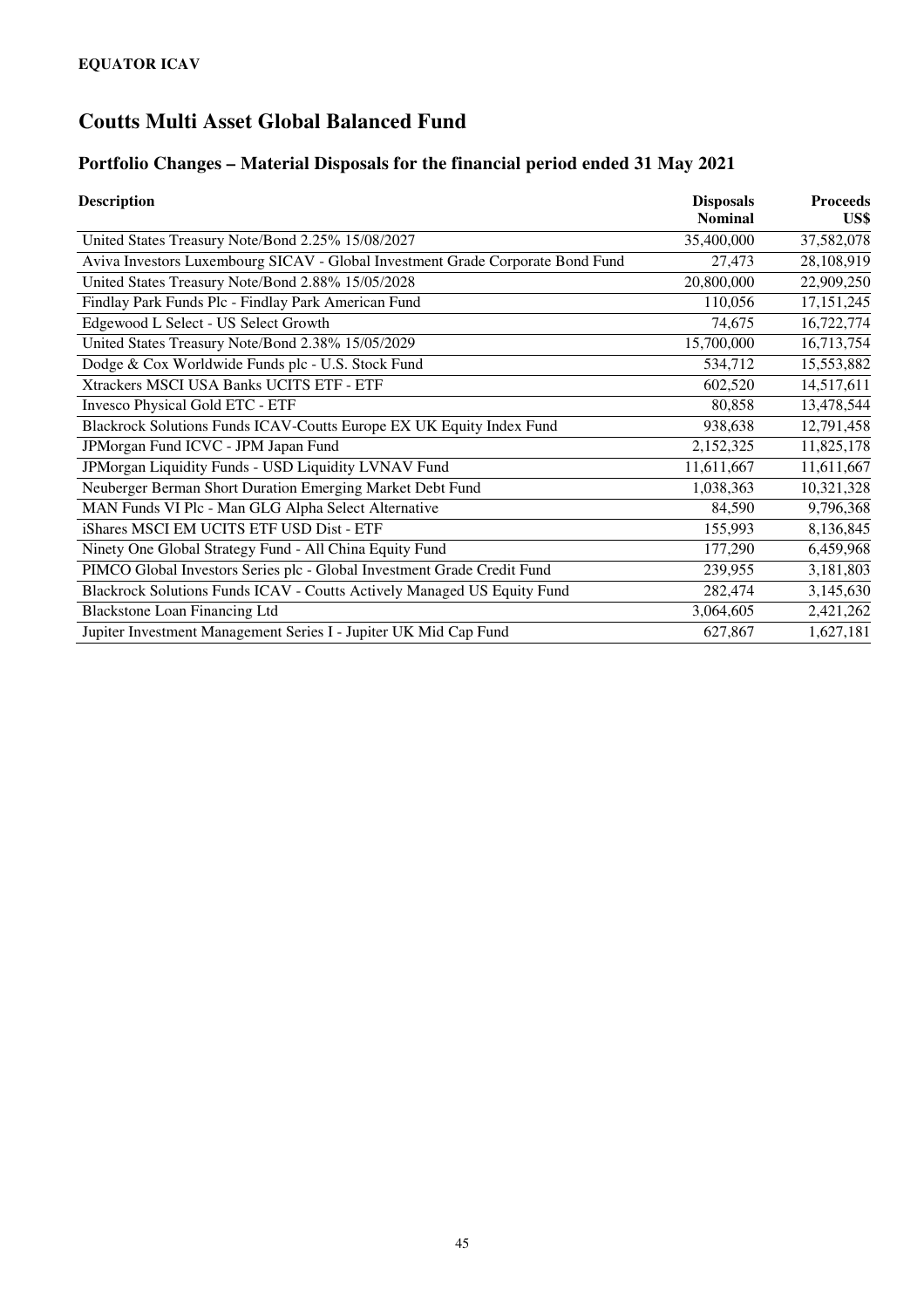### **Portfolio and Statement of Investments as at 31 May 2021**

| <b>Description</b>                                                                                | <b>Nominal</b><br><b>Holdings</b> | Fair<br><b>Value</b><br>US\$ | $%$ of<br><b>Net</b><br><b>Assets</b> |
|---------------------------------------------------------------------------------------------------|-----------------------------------|------------------------------|---------------------------------------|
| <b>Investment Funds</b>                                                                           |                                   |                              |                                       |
| Barings UK Unit Trust Funds - Barings Europe Select Trust <sup>1</sup>                            | 175,894                           | 13,165,778                   | 1.27                                  |
| Blackrock Solutions Funds ICAV-Coutts Actively Managed UK                                         |                                   |                              |                                       |
| <b>Equity Fund</b>                                                                                | 1,177,124                         | 19,083,802                   | 1.84                                  |
| <b>Blackrock Solutions Funds ICAV-Coutts Actively Managed US</b>                                  |                                   |                              |                                       |
| <b>Equity Fund</b>                                                                                | 8,918,292                         | 103,423,649                  | 9.98                                  |
| Blackrock Solutions Funds ICAV-Coutts Europe EX UK Equity                                         |                                   |                              |                                       |
| <b>Index Fund</b>                                                                                 | 4,880,380                         | 69,151,001                   | 6.67                                  |
| Blackrock Solutions Funds ICAV-Coutts UK Equity Index Fund                                        | 478,460                           | 7,404,091                    | 0.71                                  |
| Blackrock Solutions Funds ICAV-Coutts US Equity Index Fund                                        | 14,579,859                        | 172,002,970                  | 16.59                                 |
| Bluebay Funds - Bluebay Financial Capital Bond Fund                                               | 213,024                           | 25,373,289                   | 2.45                                  |
| Capital Group New Perspective Fund LUX                                                            | 1,393,853                         | 30,609,012                   | 2.95                                  |
| Coutts Actively Managed Global Investment Grade Credit Fund                                       | 2,283,393                         | 23,242,886                   | 2.24                                  |
| <b>DWS Invest Global Emerging Markets Equities</b>                                                | 221,783                           | 30,453,024                   | 2.94                                  |
| Fidelity Funds - Asian Smaller Companies Fund                                                     | 881,566                           | 10,508,267                   | 1.01                                  |
| HSBC Index Tracker Investment Funds - Japan Index Fund <sup>1</sup>                               | 7,296,494                         | 11,607,753                   | 1.12                                  |
| Invesco European Equity Fund UK <sup>1</sup>                                                      | 9,530,835                         | 28,708,266                   | 2.77                                  |
| Invesco S&P 500 UCITS ETF - ETF                                                                   | 1,442,910                         | 56,550,817                   | 5.45                                  |
| iShares MSCI EM UCITS ETF USD Dist - ETF                                                          | 249,536                           | 13,237,261                   | 1.28                                  |
| iShares plc - iShares Core FTSE 100 UCITS ETF - ETF                                               | 637,296                           | 6,285,709                    | 0.61                                  |
| JPMorgan Liquidity Funds - USD Liquidity LVNAV Fund                                               | 13,848,326                        | 13,848,326                   | 1.34                                  |
| Lyxor S&P 500 UCITS ETF - ETF                                                                     | 1,441,233                         | 62,340,533                   | 6.01                                  |
| Muzinich Global Short Duration Investment Grade Fund                                              | 42,135                            | 4,288,500                    | 0.41                                  |
| Neuberger Berman Short Duration Emerging Market Debt Fund                                         | 967,158                           | 9,574,864                    | 0.92                                  |
| PIMCO Global Investors Series plc - Global Investment Grade                                       |                                   |                              |                                       |
| Credit Fund                                                                                       | 1,660,462                         | 22,167,168                   | 2.14                                  |
| Robeco Capital Growth - Emerging Stars Equities                                                   | 126,269                           | 22,186,090                   | 2.14                                  |
| Royal London Bond Funds ICVC - Enhanced Cash Plus Fund <sup>1</sup>                               | 4,470,266                         | 6,297,299                    | 0.61                                  |
| Royal London Cash Plus <sup>1</sup>                                                               | 1,740,225                         | 2,482,376                    | 0.24                                  |
| Schroder ISF Asian Total Return                                                                   | 17,235                            | 11,316,156                   | 1.09                                  |
| Vanguard Emerging Markets Stock Index Fund/Ireland                                                | 132,116                           | 27, 241, 411                 | 2.63                                  |
| Xtrackers MSCI Japan ESG UCITS ETF - ETF                                                          | 2,265,721                         | 50,662,201                   | 4.89                                  |
| Total Investment Funds - 82.30% (30 November 2020: 89.98%)                                        |                                   | 853,212,499                  | 82.30                                 |
| <b>Transferable Securities - Corporate Bonds</b><br>Australia - 0.00% (30 November 2020: 0.42%)   |                                   |                              |                                       |
| Netherlands - 0.00% (30 November 2020: 0.09%)                                                     |                                   |                              |                                       |
| New Zealand - 0.00% (30 November 2020: 0.15%)                                                     |                                   |                              |                                       |
| Sweden - 0.00% (30 November 2020: 0.14%)                                                          |                                   |                              |                                       |
| United States - 0.00% (30 November 2020: 0.14%)                                                   |                                   |                              |                                       |
| Total Fair Value of Transferable Securities - Corporate Bonds - 0.00 (30<br>November 2020: 0.94%) |                                   |                              |                                       |
| <b>Transferable Securities - Government Bonds</b><br>$10.020(100 \text{ N})$                      |                                   |                              |                                       |

| United States - 12.82% (30 November 2020: 6.13%)   |            |            |      |
|----------------------------------------------------|------------|------------|------|
| United States Treasury Note/Bond 0.125% 31/07/2022 | 32,905,000 | 32,926,850 | 3.17 |
| United States Treasury Note/Bond 2.625% 31/03/2025 | 24,225,000 | 26,176,247 | 2.52 |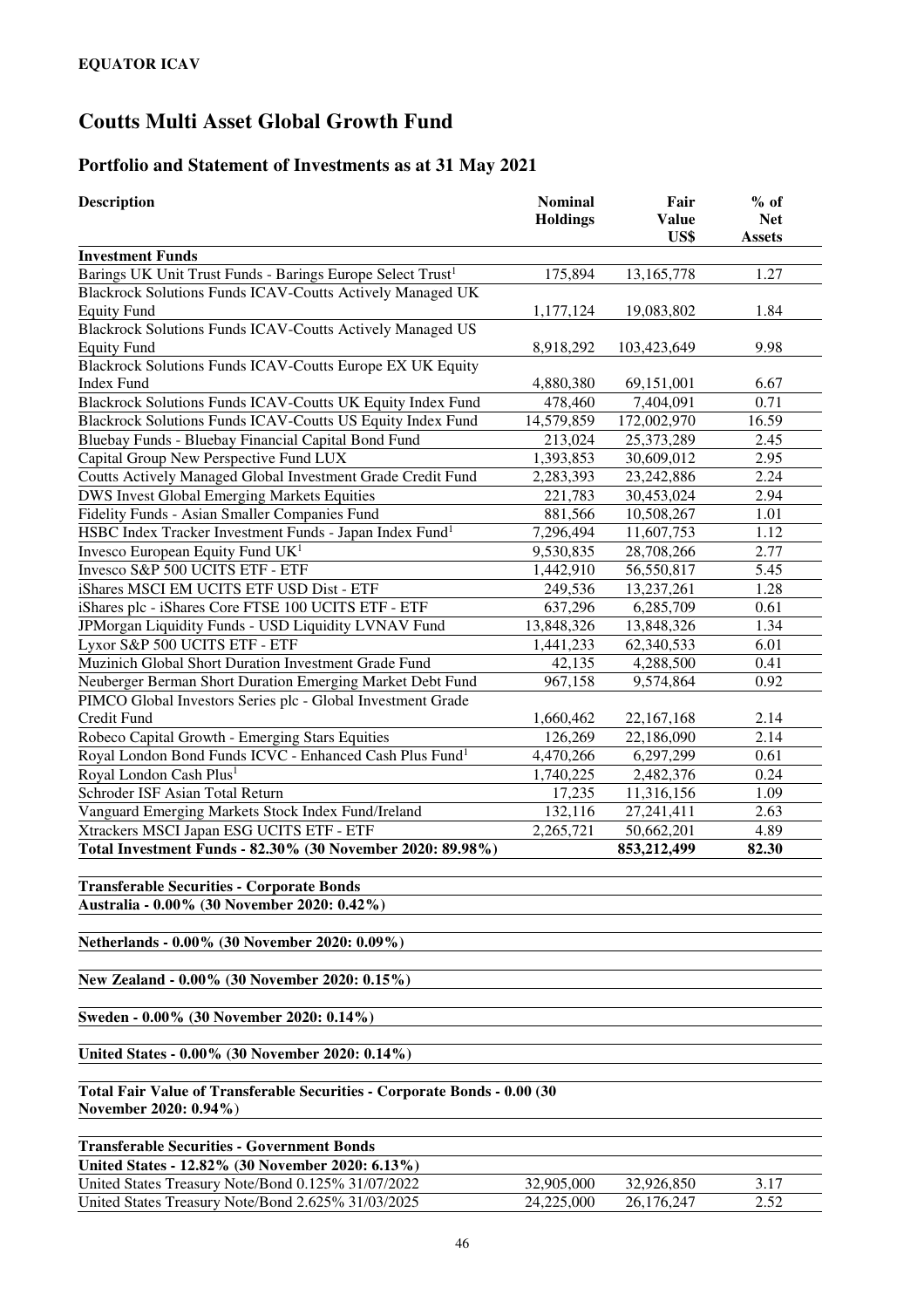## **Portfolio and Statement of Investments as at 31 May 2021 (continued)**

| <b>Description</b> |                                                                                                    |                    |                                 |                 | <b>Nominal</b>  | Fair                 | $%$ of                      |
|--------------------|----------------------------------------------------------------------------------------------------|--------------------|---------------------------------|-----------------|-----------------|----------------------|-----------------------------|
|                    |                                                                                                    |                    |                                 |                 | <b>Holdings</b> | <b>Value</b><br>US\$ | <b>Net</b><br><b>Assets</b> |
|                    | <b>Transferable Securities - Government Bonds (continued)</b>                                      |                    |                                 |                 |                 |                      |                             |
|                    | United States - 12.82% (30 November 2020: 6.13%) (continued)                                       |                    |                                 |                 |                 |                      |                             |
|                    | United States Treasury Note/Bond 2.875% 15/05/2028                                                 |                    |                                 |                 | 20,902,500      | 23,184,628           | 2.24                        |
|                    | United States Treasury Note/Bond 2.375% 15/05/2029                                                 |                    |                                 |                 | 25,935,000      | 27,848,719           | 2.69                        |
|                    | United States Treasury Note/Bond 4.25% 15/05/2039                                                  |                    |                                 |                 | 4,962,000       | 6,622,041            | 0.64                        |
|                    | United States Treasury Note/Bond 3.125% 15/08/2044                                                 |                    |                                 |                 | 13,900,000      | 16,164,994           | 1.56                        |
|                    |                                                                                                    |                    |                                 |                 |                 | 132,923,479          | 12.82                       |
|                    | Total Fair Value of Transferable Securities - Government Bonds - 12.82% (30                        |                    |                                 |                 |                 |                      |                             |
|                    | November 2020: 6.13%)                                                                              |                    |                                 |                 |                 | 132,923,479          | 12.82                       |
|                    | Total Fair Value of Transferable Securities - 12.82% (30 November 2020:                            |                    |                                 |                 |                 |                      |                             |
| $7.07\%$ )         |                                                                                                    |                    |                                 |                 |                 | 132,923,479          | 12.82                       |
|                    | Total Fair Value of Investments excluding Financial Derivative Instruments -                       |                    |                                 |                 |                 |                      |                             |
|                    | 95.12% (30 November 2020: 97.05%)                                                                  |                    |                                 |                 |                 | 986, 135, 978        | 95.12                       |
|                    | <b>Financial Derivative Instruments</b>                                                            |                    |                                 |                 |                 |                      |                             |
| Futures (a)        |                                                                                                    |                    |                                 |                 |                 |                      |                             |
|                    |                                                                                                    |                    |                                 |                 | <b>Notional</b> |                      |                             |
| No. of             |                                                                                                    |                    |                                 |                 | <b>Value</b>    | <b>Value</b>         | % of Net                    |
| Contracts          |                                                                                                    | <b>Description</b> |                                 |                 | US\$            | US\$                 | <b>Assets</b>               |
| 283                |                                                                                                    |                    | S&P 500 E-Mini Future June 2021 |                 | 59,465,375      | 3,199,186            | 0.31                        |
|                    | <b>Forward Exchange Contracts (b)</b>                                                              |                    |                                 |                 |                 |                      |                             |
|                    |                                                                                                    |                    |                                 | <b>Maturity</b> | No. of          | <b>Value</b>         | % of Net                    |
| <b>Purchases</b>   |                                                                                                    |                    | <b>Sales</b>                    | Date            | Contracts       | US\$                 | <b>Assets</b>               |
| <b>GBP</b>         | 608,101,666                                                                                        | <b>USD</b>         | (861, 177, 981)                 | 30/06/2021      | 12              | 1,841,830            | 0.18 <sup>2</sup>           |
| <b>USD</b>         | 213,363                                                                                            | <b>GBP</b>         | (150, 221)                      | 30/06/2021      | 1               | 168                  | 0.00 <sup>2</sup>           |
|                    |                                                                                                    |                    |                                 |                 |                 | 1,841,998            | 0.18                        |
|                    |                                                                                                    |                    |                                 |                 |                 |                      |                             |
|                    | Total Financial Derivative Instruments - 0.49% (30 November 2020: 0.31%)                           |                    |                                 |                 |                 | 5,041,184            | 0.49                        |
|                    |                                                                                                    |                    |                                 |                 |                 |                      |                             |
|                    | Total Financial Assets at Fair Value through Profit or Loss - 95.61% (30<br>November 2020: 97.36%) |                    |                                 |                 |                 | 991,177,162          | 95.61                       |
|                    | Other Current Assets - 4.87% (30 November 2020: 3.08%)                                             |                    |                                 |                 |                 | 50,501,330           | 4.87                        |
|                    | Total Assets - 100.48% (30 November 2020: 100.44%)                                                 |                    |                                 |                 |                 | 1,041,678,492        | 100.48                      |
|                    |                                                                                                    |                    |                                 |                 |                 |                      |                             |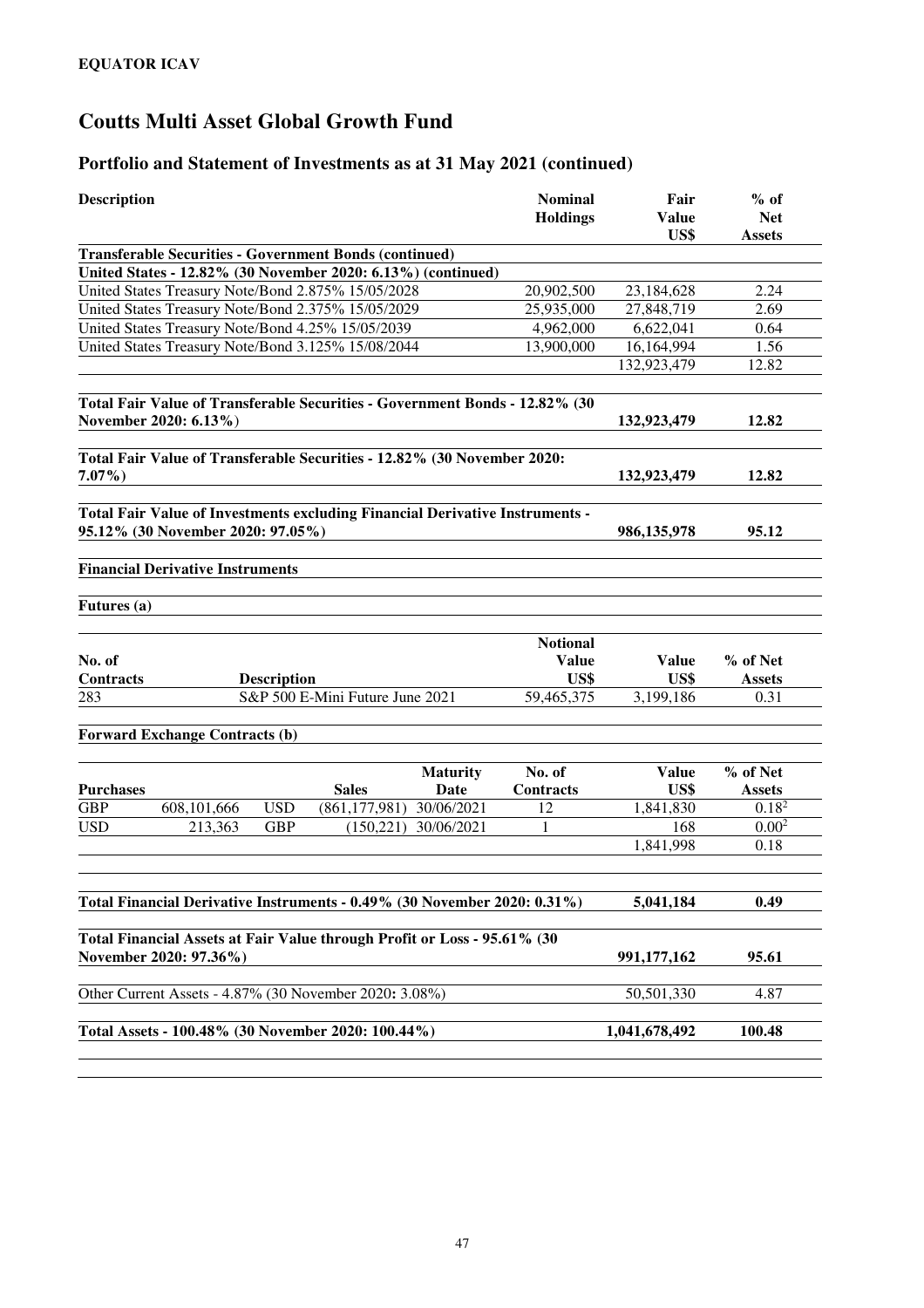#### **Portfolio and Statement of Investments as at 31 May 2021 (continued)**

#### **Financial Derivative Instruments**

|                                | <b>Forward Exchange Contracts (b)</b>     |            |                                                                                             |                    |                |                                                                                                                           |               |
|--------------------------------|-------------------------------------------|------------|---------------------------------------------------------------------------------------------|--------------------|----------------|---------------------------------------------------------------------------------------------------------------------------|---------------|
|                                |                                           |            |                                                                                             | <b>Maturity</b>    | No. of         | <b>Value</b>                                                                                                              | % of Net      |
| <b>Purchases</b><br><b>EUR</b> |                                           |            | <b>Sales</b>                                                                                | Date<br>30/06/2021 | Contracts      | US\$                                                                                                                      | <b>Assets</b> |
| <b>GBP</b>                     | 25,660,097                                | <b>USD</b> | (31, 378, 868)                                                                              |                    | 4              | (70, 163)                                                                                                                 | $(0.01)^2$    |
| <b>USD</b>                     | 1,678,242                                 | <b>USD</b> | (2,383,644)                                                                                 | 30/06/2021         | $\overline{c}$ | (1,878)                                                                                                                   | $(0.00)^2$    |
|                                | 364,587                                   | <b>EUR</b> | (300,000)                                                                                   | 20/08/2021         | 1              | (1,820)                                                                                                                   | $(0.00)^2$    |
| <b>USD</b>                     | 100,854                                   | <b>GBP</b> | (71, 316)                                                                                   | 30/06/2021         | 3              | (359)                                                                                                                     | $(0.00)^2$    |
| <b>USD</b>                     | 17,522,964                                | <b>GBP</b> | (12,400,000)                                                                                | 20/08/2021         | $\overline{2}$ | (75, 488)                                                                                                                 | $(0.01)^2$    |
|                                |                                           |            |                                                                                             |                    |                | (149,708)                                                                                                                 | (0.02)        |
|                                |                                           |            | Total Financial Derivative Instruments - (0.02%) (30 November 2020:                         |                    |                |                                                                                                                           |               |
| $(0.21\%)$                     |                                           |            |                                                                                             |                    |                | (149,708)                                                                                                                 | (0.02)        |
|                                | November 2020: (0.21%))                   |            | Total Financial Liabilities at Fair Value through Profit or Loss - (0.02%) (30              |                    |                | (149,708)                                                                                                                 | (0.02)        |
|                                |                                           |            | Other Current Liabilities - (0.46%) (30 November 2020: (0.23%))                             |                    |                | (4,838,628)                                                                                                               | (0.46)        |
|                                |                                           |            | <b>Net Assets Attributable to Redeemable Shareholders</b>                                   |                    |                | 1,036,690,156                                                                                                             | 100.00        |
| <b>Classification:</b>         |                                           |            |                                                                                             |                    |                |                                                                                                                           |               |
|                                | (b) OTC financial derivative instruments. |            | (a) Exchange traded financial derivative instruments.                                       |                    |                |                                                                                                                           |               |
|                                |                                           |            |                                                                                             |                    |                | All transferable securities held at financial period end are listed on an official stock exchange or dealt on a regulated |               |
| market.                        |                                           |            |                                                                                             |                    |                |                                                                                                                           |               |
|                                |                                           |            |                                                                                             |                    |                |                                                                                                                           | % of Total    |
|                                | <b>Analysis of Total Assets</b>           |            |                                                                                             |                    |                |                                                                                                                           | <b>Assets</b> |
| Investment funds               |                                           |            |                                                                                             |                    |                |                                                                                                                           | 81.91         |
|                                |                                           |            | Transferable securities listed on an official stock exchange or dealt on a regulated market |                    |                |                                                                                                                           | 12.76         |
|                                | Exchange traded derivative instruments    |            |                                                                                             |                    |                |                                                                                                                           | 0.31          |
|                                | OTC financial derivative instruments      |            |                                                                                             |                    |                |                                                                                                                           | 0.18          |
| Other current assets           |                                           |            |                                                                                             |                    |                |                                                                                                                           | 4.84          |

Analysis of Total Assets rather than Net Assets is required under Schedule 12 of the UCITS Regulations.

100.00

<sup>1</sup> Alternative Investment Fund. All other Investment Funds are UCITS.

<sup>2</sup>Forward Exchange Contracts are held with The Bank of New York Mellon.

All futures are held with Morgan Stanley & Co. International Plc.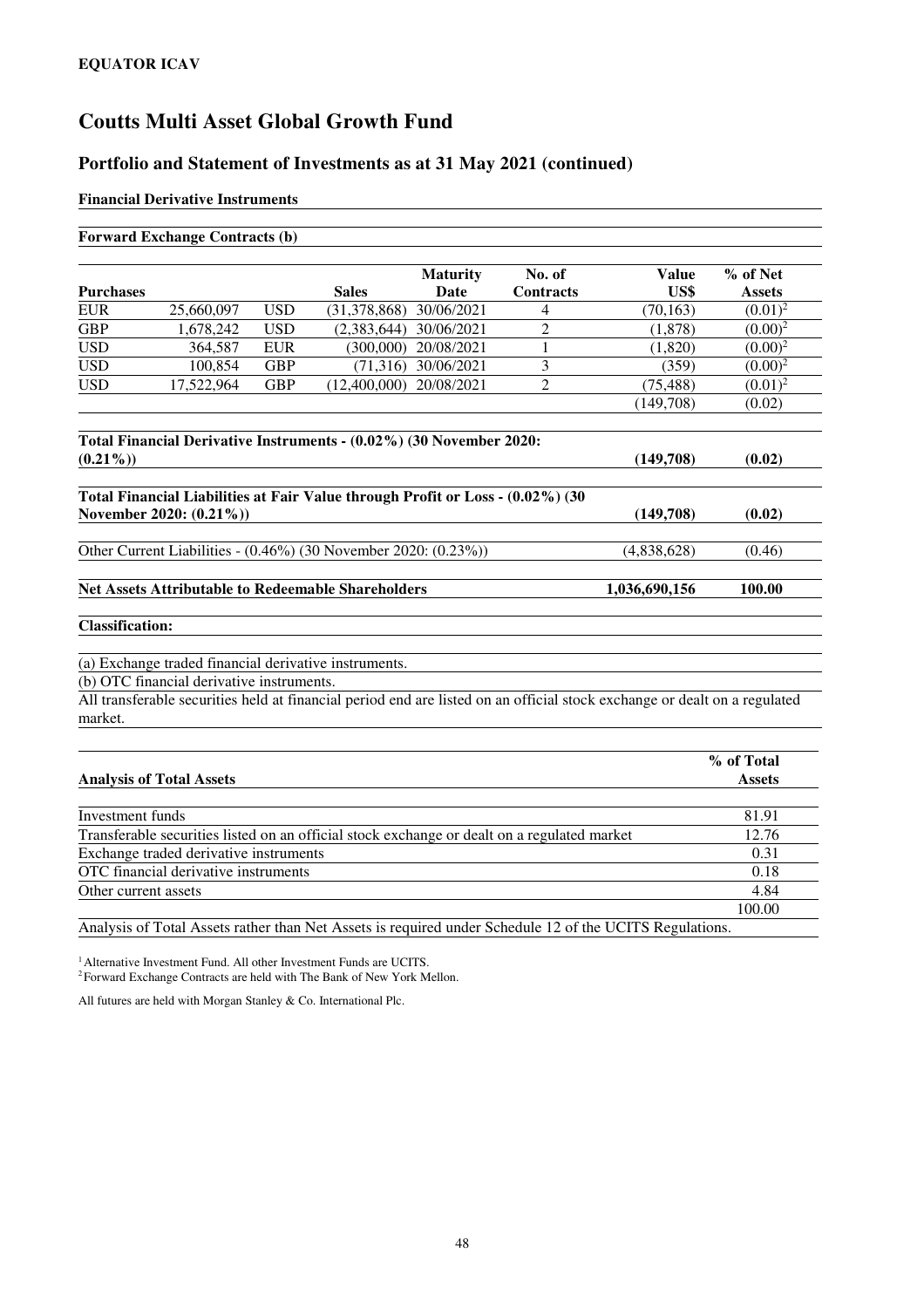### **Portfolio Changes – Material Acquisitions for the financial period ended 31 May 2021**

| <b>Description</b>                                                      | <b>Acquisitions</b><br><b>Nominal</b> | Cost<br>US\$ |
|-------------------------------------------------------------------------|---------------------------------------|--------------|
| Blackrock Solutions Funds ICAV - Coutts Actively Managed US Equity Fund | 9,202,194                             | 93,809,014   |
| Blackrock Solutions Funds ICAV - Coutts US Equity Index Fund            | 3,437,242                             | 38,360,309   |
| Xtrackers MSCI Japan ESG UCITS ETF - ETF                                | 1,534,906                             | 35,218,721   |
| United States Treasury Note/Bond 0.13% 31/07/2022                       | 32,905,000                            | 32,912,041   |
| Invesco S&P 500 UCITS ETF - ETF                                         | 847,126                               | 32,417,591   |
| United States Treasury Note/Bond 2.88% 15/05/2028                       | 24,755,000                            | 27,979,356   |
| United States Treasury Note/Bond 2.38% 15/05/2029                       | 25,335,000                            | 27,700,493   |
| United States Treasury Note/Bond 2.63% 31/03/2025                       | 24,225,000                            | 26,205,802   |
| Blackrock Solutions Funds ICAV-Coutts Europe EX UK Equity Index Fund    | 1,869,667                             | 24, 204, 719 |
| Coutts Actively Managed Global Investment Grade Credit Fund             | 2,283,393                             | 23,082,736   |
| Invesco European Equity Fund UK                                         | 7,098,940                             | 20,828,283   |
| United States Treasury Note/Bond 3.13% 15/08/2044                       | 13,900,000                            | 15,728,673   |
| Blackrock Solutions Funds ICAV - Coutts Actively Managed UK Equity Fund | 1,043,334                             | 14,950,489   |
| Vanguard Emerging Markets Stock Index Fund/Ireland                      | 60,391                                | 12,258,005   |
| HSBC Index Tracker Investment Funds - Japan Index Fund                  | 7,296,494                             | 11,992,852   |
| JPMorgan Liquidity Funds - USD Liquidity LVNAV Fund                     | 11,834,632                            | 11,834,632   |
| PIMCO Global Investors Series plc - Global Investment Grade Credit Fund | 741,704                               | 10,097,522   |
| iShares MSCI EM UCITS ETF USD Dist - ETF                                | 176,071                               | 9,451,937    |
| United States Treasury Note/Bond 2.25% 15/08/2027                       | 8,100,000                             | 8,744,035    |
| Bluebay Funds - Bluebay Financial Capital Bond Fund                     | 69,926                                | 8,190,765    |
| Capital Group New Perspective Fund LUX                                  | 367,127                               | 7,803,264    |
| DWS Invest Global Emerging Markets Equities                             | 49,865                                | 7,008,663    |
| United States Treasury Note/Bond 4.25% 15/05/2039                       | 4,962,000                             | 6,504,925    |
| Robeco Capital Growth - Emerging Stars Equities                         | 36,672                                | 6,185,411    |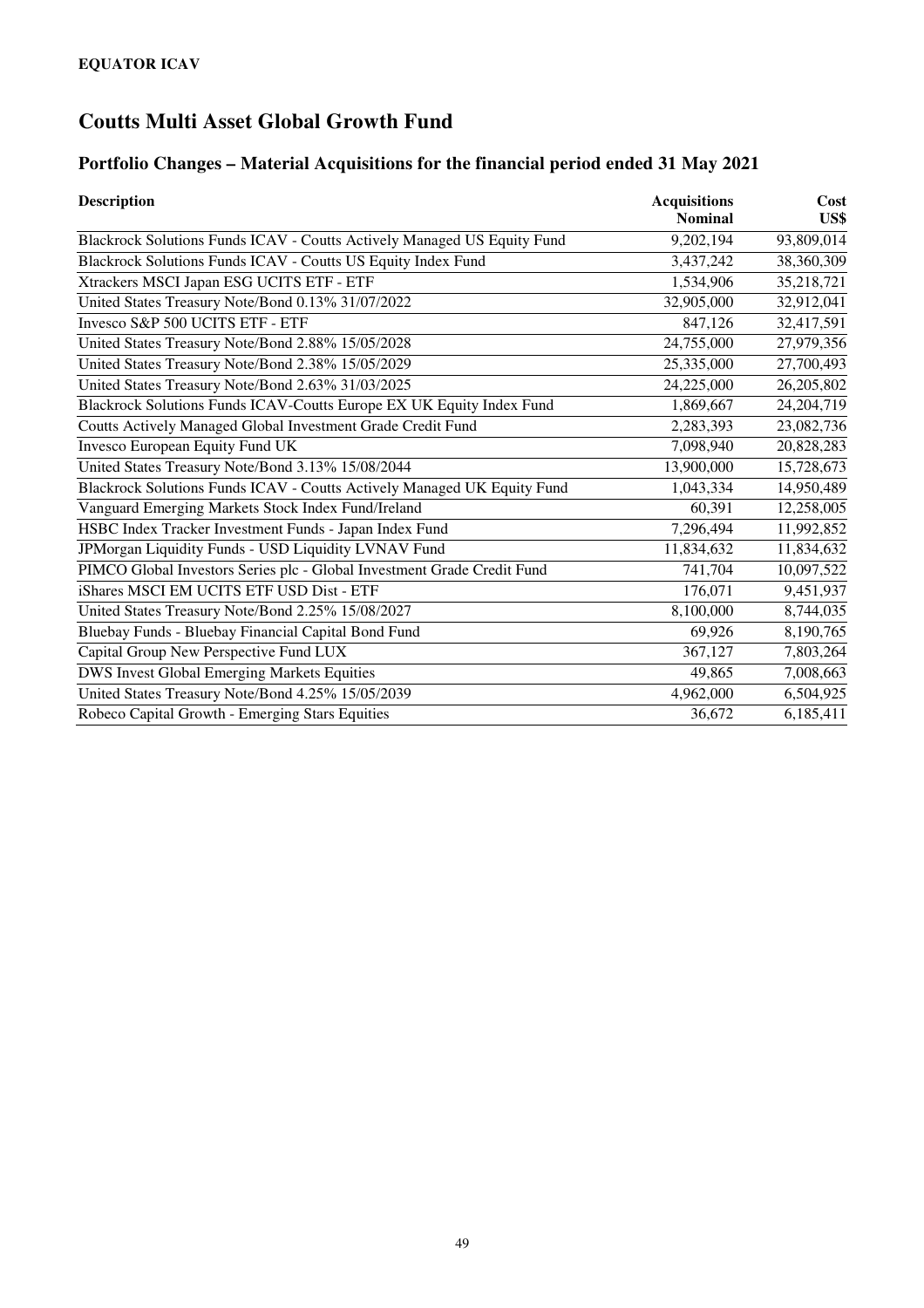### **Portfolio Changes – Material Disposals for the financial period ended 31 May 2021**

| <b>Description</b>                                                             | <b>Disposals</b> | <b>Proceeds</b> |
|--------------------------------------------------------------------------------|------------------|-----------------|
|                                                                                | <b>Nominal</b>   | US\$            |
| Aviva Investors Luxembourg SICAV - Global Investment Grade Corporate Bond Fund | 27,466           | 28,415,276      |
| Dodge & Cox Worldwide Funds plc - U.S. Stock Fund                              | 956,890          | 27,833,213      |
| Edgewood L Select - US Select Growth                                           | 114,254          | 25,588,030      |
| Findlay Park Funds Plc - Findlay Park American Fund                            | 163,149          | 25,424,317      |
| United States Treasury Note/Bond 2.25% 15/08/2027                              | 18,946,000       | 20,113,843      |
| JPMorgan Fund ICVC - JPM Japan Fund                                            | 3,490,484        | 19,294,492      |
| Xtrackers MSCI USA Banks UCITS ETF - ETF                                       | 590,863          | 14,342,387      |
| United States Treasury Note/Bond 2.88% 15/05/2028                              | 12,900,000       | 14,208,141      |
| Blackrock Solutions Funds ICAV-Coutts Europe EX UK Equity Index Fund           | 1,003,903        | 13,680,869      |
| <b>Invesco Physical Gold ETC - ETF</b>                                         | 80,666           | 13,446,539      |
| United States Treasury Note/Bond 2.38% 15/05/2029                              | 11,100,000       | 11,816,730      |
| Neuberger Berman Short Duration Emerging Market Debt Fund                      | 819,387          | 8,144,707       |
| Ninety One Global Strategy Fund - All China Equity Fund                        | 199,574          | 7,271,937       |
| iShares MSCI EM UCITS ETF USD Dist - ETF                                       | 136,076          | 7,097,943       |
| Fidelity Funds - Emerging Markets Fund                                         | 2,451,820        | 7,085,125       |
| PIMCO Global Investors Series plc - Global Investment Grade Credit Fund        | 427,274          | 5,725,472       |
| United States Treasury Inflation Indexed Bonds 0.25% 15/01/2025                | 4,081,470        | 4,438,014       |
| JPMorgan Liquidity Funds - USD Liquidity LVNAV Fund                            | 3,366,660        | 3,366,660       |
| Blackrock Solutions Funds ICAV - Coutts Actively Managed US Equity Fund        | 283,902          | 3,161,533       |
| <b>Blackstone Loan Financing Ltd</b>                                           | 1,581,211        | 1,249,005       |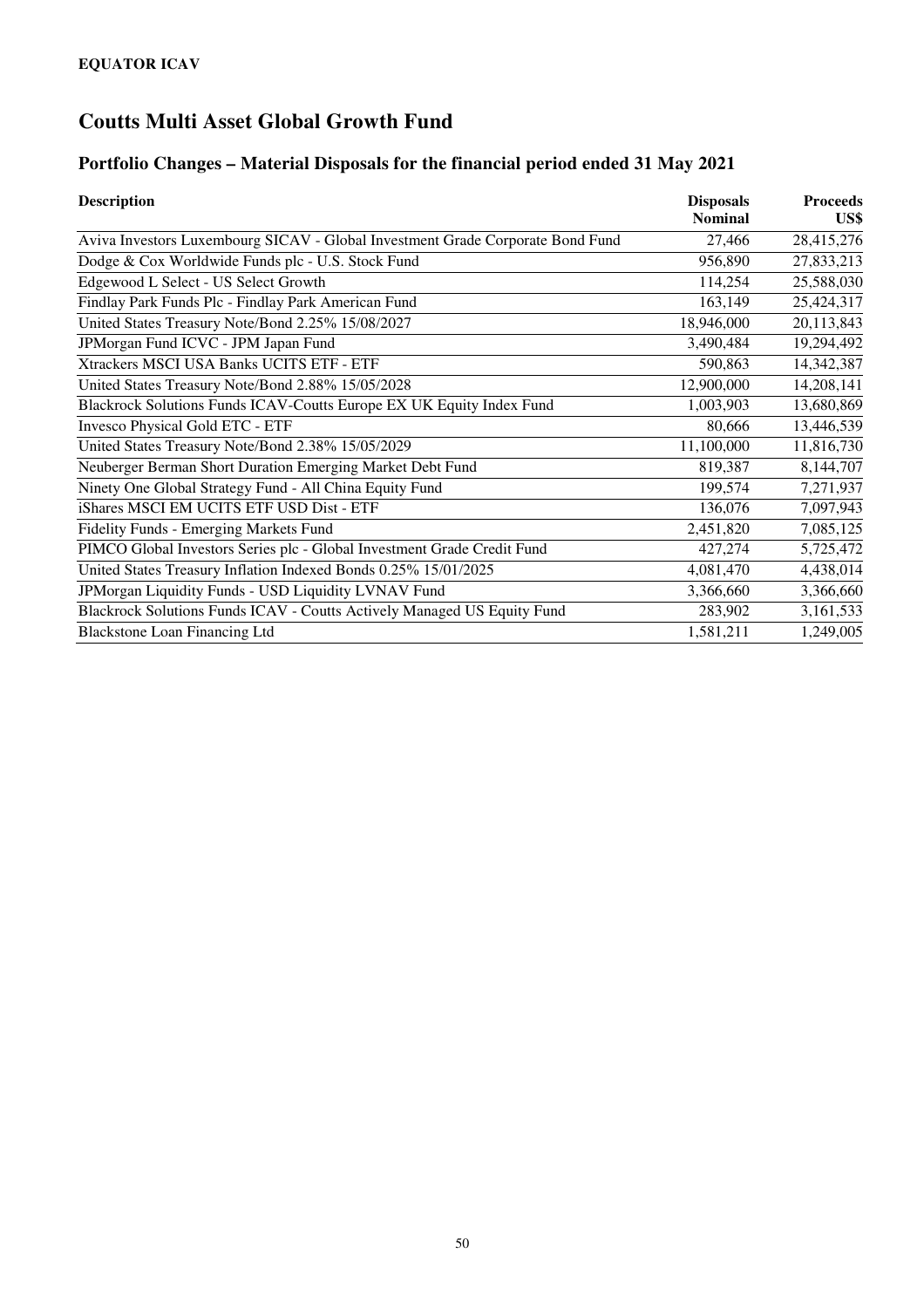### **Portfolio and Statement of Investments as at 31 May 2021**

| <b>Nominal</b><br><b>Description</b>                                        |                 | Fair         | $%$ of        |  |
|-----------------------------------------------------------------------------|-----------------|--------------|---------------|--|
|                                                                             | <b>Holdings</b> | <b>Value</b> | <b>Net</b>    |  |
|                                                                             |                 | £            | <b>Assets</b> |  |
| <b>Investment Funds</b>                                                     |                 |              |               |  |
| AXA Sterling Buy and Maintain Credit Fund <sup>1</sup>                      | 5,201,155       | 7,567,681    | 10.89         |  |
| BlackRock Global Index Funds - iShare Emerging Markets                      |                 |              |               |  |
| Government Bond Index LU                                                    | 8,144           | 976,627      | 1.40          |  |
| Blackrock Solutions Funds ICAV-Coutts Europe EX UK Equity                   |                 |              |               |  |
| <b>Index Fund</b>                                                           | 246,322         | 2,459,344    | 3.54          |  |
| Blackrock Solutions Funds ICAV-Coutts UK Equity Index Fund                  | 138,238         | 1,507,391    | 2.17          |  |
| Blackrock Solutions Funds ICAV-Coutts US Equity Index Fund                  | 680,448         | 5,656,518    | 8.14          |  |
| BNY Mellon Global Funds Plc - BNY Mellon Efficient Global                   |                 |              |               |  |
| High Yield Beta Fund                                                        | 676,988         | 707,046      | 1.02          |  |
| iShares Corporate Bond Index Fund UK <sup>1</sup>                           | 1,298,957       | 1,821,787    | 2.62          |  |
| iShares Pacific Index Fund                                                  | 25,615          | 353,584      | 0.51          |  |
| iShares UK Credit Bond Index Fund                                           | 685,380         | 8,686,507    | 12.50         |  |
| <b>UBAM</b> - Global High Yield Solution                                    | 41,478          | 3,813,902    | 5.49          |  |
| Vanguard FTSE UK All Share Index Unit Trust <sup>1</sup>                    | 23,819          | 2,641,826    | 3.80          |  |
| Xtrackers MSCI Emerging Markets ESG UCITS ETF - ETF                         | 8,257           | 355,991      | 0.51          |  |
| Xtrackers MSCI Japan ESG UCITS ETF - ETF                                    | 61,417          | 967,694      | 1.39          |  |
| Total Investment Funds - 53.98% (30 November 2020: 55.00%)                  |                 | 37,515,898   | 53.98         |  |
| <b>Transferable Securities - Government Bonds</b>                           |                 |              |               |  |
| United Kingdom - 43.73% (30 November 2020: 42.42%)                          |                 |              |               |  |
| United Kingdom Gilt 0.5% 22/07/2022                                         | 3,040,860       | 3,057,341    | 4.40          |  |
| United Kingdom Gilt 0.75% 22/07/2023                                        | 5,569,511       | 5,652,441    | 8.13          |  |
| United Kingdom Gilt 0.125% 31/01/2024                                       | 5,650,762       | 5,646,976    | 8.12          |  |
| United Kingdom Gilt 1.5% 22/07/2026                                         | 3,632,121       | 3,841,223    | 5.53          |  |
| United Kingdom Gilt 4.25% 07/06/2032                                        | 2,791,287       | 3,763,492    | 5.41          |  |
| United Kingdom Gilt 4.5% 07/12/2042                                         | 2,619,905       | 4,219,096    | 6.07          |  |
| United Kingdom Gilt 4% 22/01/2060                                           | 1,896,930       | 3,521,271    | 5.07          |  |
| United Kingdom Gilt 1.625% 22/10/2071                                       | 581,123         | 694,675      | 1.00          |  |
|                                                                             |                 | 30,396,515   | 43.73         |  |
|                                                                             |                 |              |               |  |
| Total Fair Value of Transferable Securities - Government Bonds - 43.73% (30 |                 |              | 43.73         |  |
| November 2020: 42.42%)                                                      |                 | 30,396,515   |               |  |
| Total Fair Value of Transferable Securities - 43.73% (30 November 2020:     |                 |              |               |  |
| 42.42%)                                                                     |                 | 30,396,515   | 43.73         |  |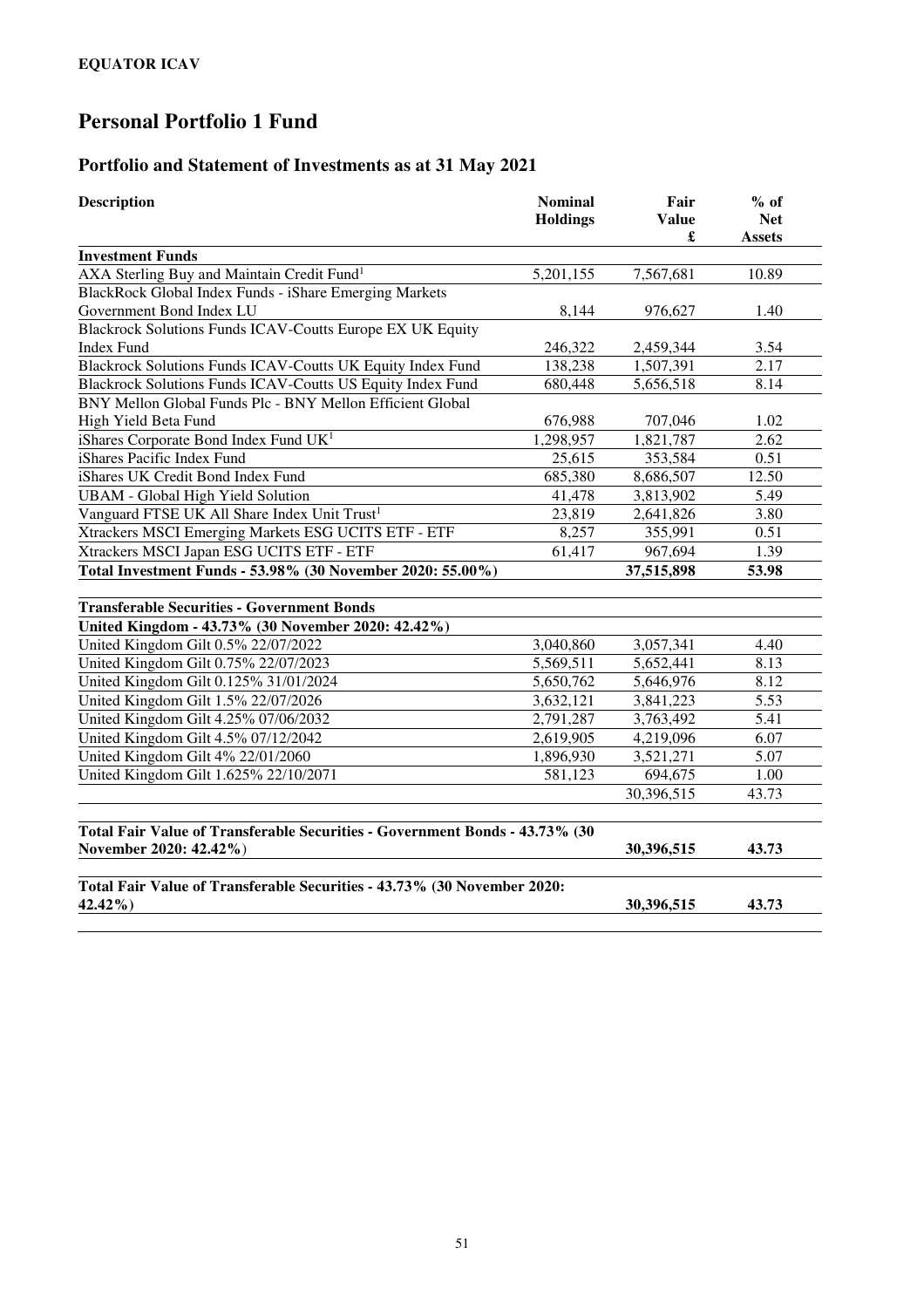#### **Portfolio and Statement of Investments as at 31 May 2021 (continued)**

| <b>Description</b>                                                                                                                   | <b>Nominal</b>  | Fair              | $%$ of                      |
|--------------------------------------------------------------------------------------------------------------------------------------|-----------------|-------------------|-----------------------------|
|                                                                                                                                      | <b>Holdings</b> | <b>Value</b><br>£ | <b>Net</b><br><b>Assets</b> |
| Total Fair Value of Investments - 97.71% (30 November 2020: 97.42%)                                                                  |                 | 67,912,413        | 97.71                       |
| Total Financial Assets at Fair Value through Profit or Loss - 97.71% (30                                                             |                 |                   |                             |
| November 2020: 97.42%)                                                                                                               |                 | 67,912,413        | 97.71                       |
| Other Current Assets - 2.49% (30 November 2020: 3.61%)                                                                               |                 | 1,725,611         | 2.49                        |
| Total Assets - 100.20% (30 November 2020: 101.03%)                                                                                   |                 | 69,638,024        | 100.20                      |
| Other Current Liabilities - (0.20%) (30 November 2020: (1.03%))                                                                      |                 | (135, 654)        | (0.20)                      |
| <b>Net Assets Attributable to Redeemable Shareholders</b>                                                                            |                 | 69,502,370        | 100.00                      |
| <b>Classification:</b>                                                                                                               |                 |                   |                             |
| All transferable securities held at financial period end are listed on an official stock exchange or dealt on a regulated<br>market. |                 |                   |                             |

|                                                                                                         | % of Total    |
|---------------------------------------------------------------------------------------------------------|---------------|
| <b>Analysis of Total Assets</b>                                                                         | <b>Assets</b> |
|                                                                                                         |               |
| Investment funds                                                                                        | 53.87         |
| Transferable securities listed on an official stock exchange or dealt on a regulated market             | 43.65         |
| Other current assets                                                                                    | 2.48          |
|                                                                                                         | 100.00        |
| Analysis of Total Assets rather than Net Assets is required under Schedule 12 of the UCITS Regulations. |               |

<sup>1</sup> Alternative Investment Fund. All other Investment Funds are UCITS.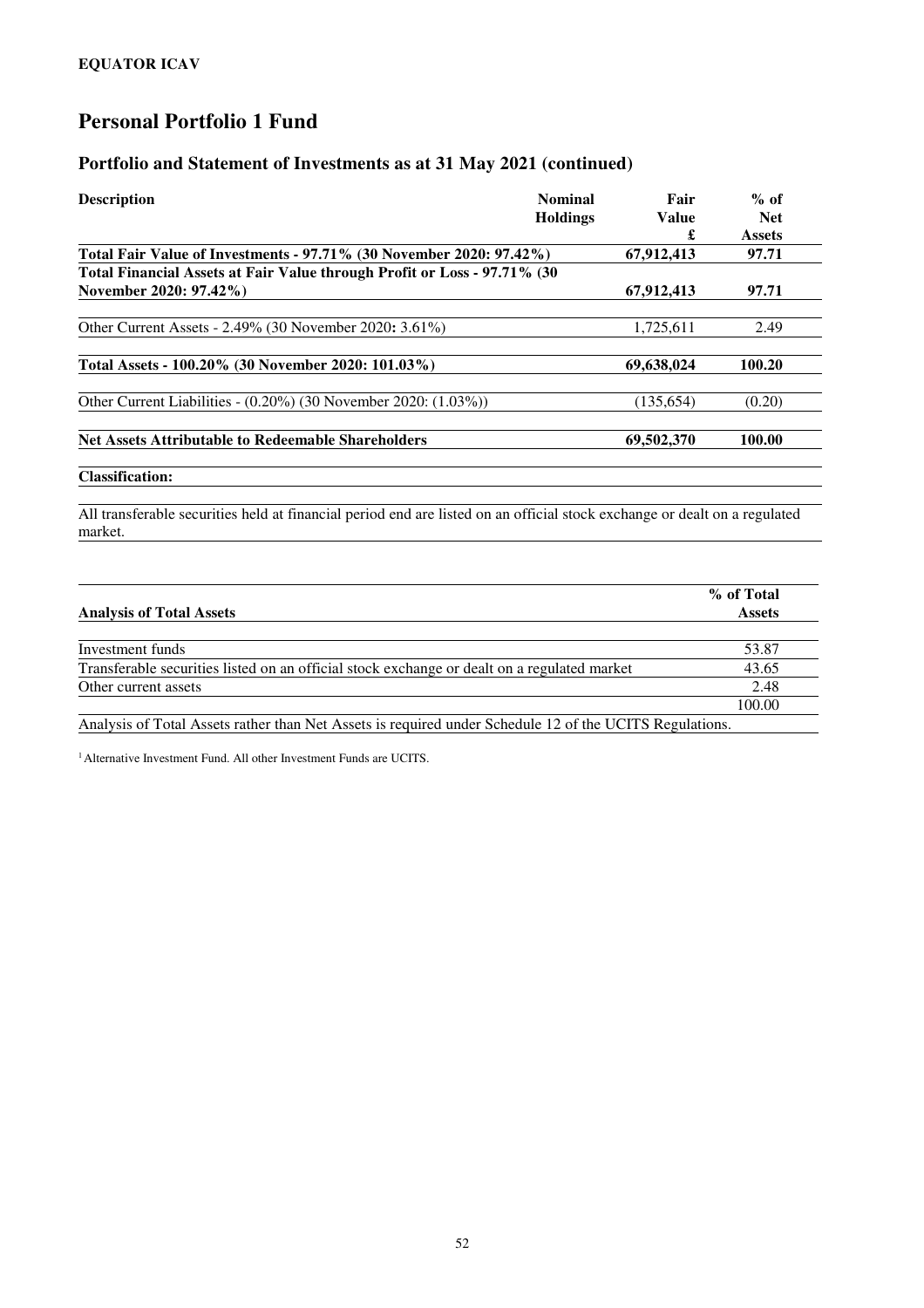### **Portfolio Changes – Material Acquisitions for the financial period ended 31 May 2021**

| <b>Description</b>                                                              | <b>Acquisitions</b> | Cost      |
|---------------------------------------------------------------------------------|---------------------|-----------|
|                                                                                 | <b>Nominal</b>      |           |
| United Kingdom Gilt 0.13% 31/01/2024                                            | 5,791,454           | 5,805,049 |
| United Kingdom Gilt 0.75% 22/07/2023                                            | 2,719,255           | 2,770,088 |
| iShares UK Credit Bond Index Fund                                               | 160,796             | 2,071,978 |
| AXA Sterling Buy and Maintain Credit Fund                                       | 1,255,888           | 1,845,195 |
| iShares Corporate Bond Index Fund UK                                            | 1,298,957           | 1,818,682 |
| Blackrock Solutions Funds ICAV-Coutts US Equity Index Fund                      | 219,996             | 1,801,805 |
| Blackrock Solutions Funds ICAV-Coutts Europe EX UK Equity Index Fund            | 166,438             | 1,583,999 |
| Blackrock Solutions Funds ICAV-Coutts UK Equity Index Fund                      | 138,238             | 1,442,592 |
| United Kingdom Gilt 4.00% 22/01/2060                                            | 681,241             | 1,287,161 |
| United Kingdom Gilt 4.50% 07/12/2042                                            | 778,636             | 1,278,068 |
| United Kingdom Gilt 4.25% 07/06/2032                                            | 815,894             | 1,120,659 |
| United Kingdom Gilt 1.50% 22/07/2026                                            | 1,017,875           | 1,084,714 |
| United Kingdom Gilt 0.50% 22/07/2022                                            | 812,056             | 817,843   |
| BNY Mellon Global Funds Plc - BNY Mellon Efficient Global High Yield Beta Fund  | 676,988             | 705,302   |
| <b>UBAM</b> - Global High Yield Solution                                        | 3,831               | 360,759   |
| United Kingdom Gilt 1.63% 22/10/2071                                            | 229,101             | 286,712   |
| Xtrackers MSCI Japan ESG UCITS ETF - ETF                                        | 13,237              | 215,108   |
| BlackRock Global Index Funds - iShare Emerging Markets Government Bond Index LU | 1,596               | 191,292   |
| Xtrackers MSCI Emerging Markets ESG UCITS ETF - ETF                             | 3,216               | 144,232   |
| Invesco S&P 500 UCITS ETF - ETF                                                 | 1,452               | 69,896    |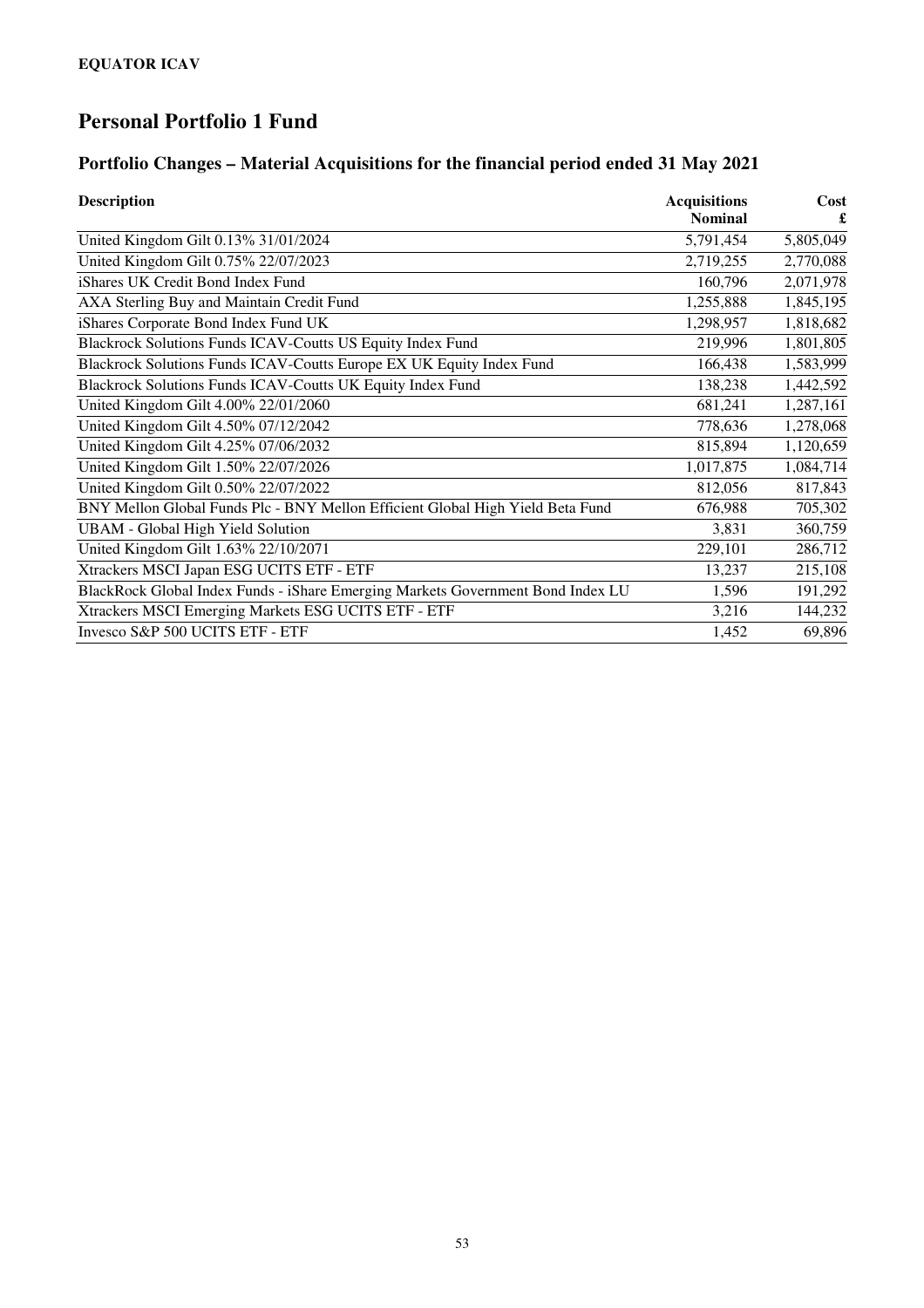#### **Portfolio Changes – Material Disposals for the financial period ended 31 May 2021**

| <b>Description</b>                                         | <b>Disposals</b> | <b>Proceeds</b> |
|------------------------------------------------------------|------------------|-----------------|
|                                                            | <b>Nominal</b>   | £               |
| United Kingdom Gilt 0.75% 22/07/2023                       | 3,063,000        | 3,117,926       |
| United Kingdom Gilt 4.00% 07/03/2022                       | 1,929,854        | 2,021,522       |
| AXA Sterling Buy and Maintain Credit Fund                  | 1,118,666        | 1,537,218       |
| Blackrock Solutions Funds ICAV-Coutts US Equity Index Fund | 95,844           | 748,995         |
| Invesco S&P 500 UCITS ETF - ETF                            | 13,196           | 679,774         |
| iShares Europe ex-UK Index Fund                            | 33,364           | 626,279         |
| Xtrackers MSCI Emerging Markets ESG UCITS ETF - ETF        | 7,998            | 347,162         |
| Vanguard FTSE UK All Share Index Unit Trust                | 3,108            | 328,948         |
| United Kingdom Gilt 0.13% 31/01/2024                       | 140,692          | 140,476         |
| United Kingdom Gilt 4.00% 22/01/2060                       | 47,526           | 88,514          |
| United Kingdom Gilt 4.50% 07/12/2042                       | 44,424           | 71,924          |
| <b>UBAM</b> - Global High Yield Solution                   | 759              | 71,513          |
| United Kingdom Gilt 1.50% 22/07/2026                       | 61,105           | 64,688          |
| United Kingdom Gilt 4.25% 07/06/2032                       | 47,388           | 64,367          |
| Xtrackers MSCI Japan ESG UCITS ETF - ETF                   | 3,553            | 57,074          |
| United Kingdom Gilt 0.50% 22/07/2022                       | 51,078           | 51,414          |
| United Kingdom Gilt 1.63% 22/10/2071                       | 9,829            | 11,750          |

*The above constitutes the full list of disposals for the financial period.*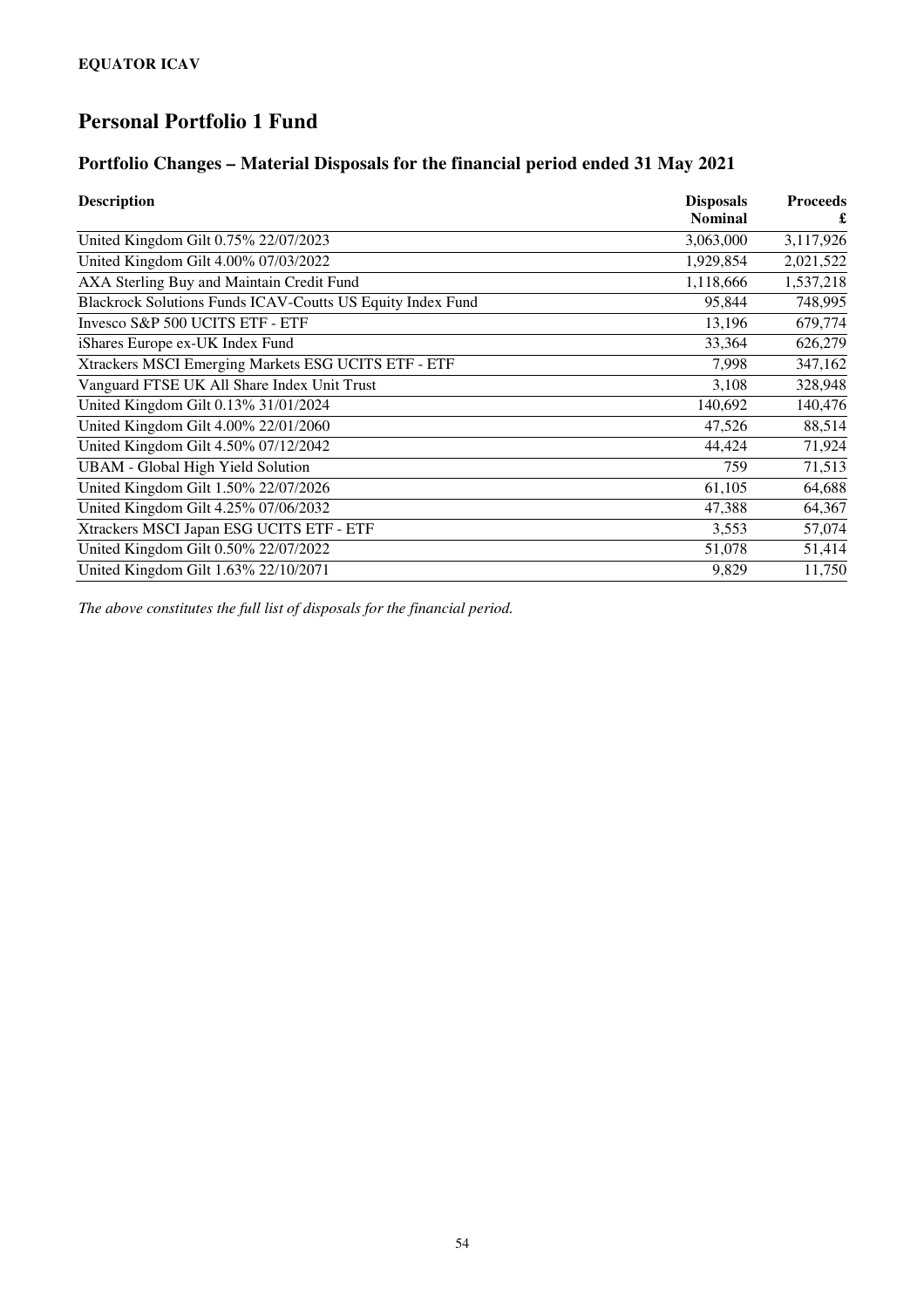### **Portfolio and Statement of Investments as at 31 May 2021**

| <b>Description</b>                                                          | <b>Nominal</b>  | Fair<br><b>Value</b> | $%$ of<br><b>Net</b> |
|-----------------------------------------------------------------------------|-----------------|----------------------|----------------------|
|                                                                             | <b>Holdings</b> | £                    | <b>Assets</b>        |
| <b>Investment Funds</b>                                                     |                 |                      |                      |
| AXA Sterling Buy and Maintain Credit Fund <sup>1</sup>                      | 7,039,353       | 10,242,259           | 7.39                 |
| BlackRock Global Index Funds - iShare Emerging Markets                      |                 |                      |                      |
| Government Bond Index LU                                                    | 27,773          | 3,330,493            | 2.40                 |
| Blackrock Solutions Funds ICAV-Coutts Europe EX UK Equity                   |                 |                      |                      |
| <b>Index Fund</b>                                                           | 768,712         | 7,675,036            | 5.54                 |
| Blackrock Solutions Funds ICAV-Coutts UK Equity Index Fund                  | 616,525         | 6,722,777            | 4.85                 |
| Blackrock Solutions Funds ICAV-Coutts US Equity Index Fund                  | 2,355,487       | 19,581,003           | 14.13                |
| BNY Mellon Global Funds Plc - BNY Mellon Efficient Global                   |                 |                      |                      |
| High Yield Beta Fund                                                        | 1,890,667       | 1,974,613            | 1.43                 |
| iShares Corporate Bond Index Fund UK <sup>1</sup>                           | 2,080,172       | 2,917,441            | 2.11                 |
| iShares Pacific Index Fund                                                  | 100,582         | 1,388,435            | 1.00                 |
| iShares UK Credit Bond Index Fund                                           | 1,039,272       | 13, 171, 733         | 9.51                 |
| <b>UBAM</b> - Global High Yield Solution                                    | 75,554          | 6,947,174            | 5.01                 |
| Vanguard FTSE UK All Share Index Unit Trust <sup>1</sup>                    | 99,348          | 11,018,896           | 7.95                 |
| Xtrackers MSCI Emerging Markets ESG UCITS ETF - ETF                         | 131,014         | 5,648,516            | 4.08                 |
| Xtrackers MSCI Japan ESG UCITS ETF - ETF                                    | 203,573         | 3,207,521            | 2.32                 |
| Total Investment Funds - 67.72% (30 November 2020: 69.13%)                  |                 | 93,825,897           | 67.72                |
|                                                                             |                 |                      |                      |
| <b>Transferable Securities - Government Bonds</b>                           |                 |                      |                      |
| United Kingdom - 29.86% (30 November 2020: 28.30%)                          |                 |                      |                      |
| United Kingdom Gilt 0.5% 22/07/2022                                         | 4,965,700       | 4,992,614            | 3.60                 |
| United Kingdom Gilt 0.75% 22/07/2023                                        | 5,025,138       | 5,099,962            | 3.68                 |
| United Kingdom Gilt 0.125% 31/01/2024                                       | 5,092,218       | 5,088,806            | 3.67                 |
| United Kingdom Gilt 1.5% 22/07/2026                                         | 5,935,321       | 6,277,017            | 4.53                 |
| United Kingdom Gilt 4.25% 07/06/2032                                        | 4,561,295       | 6,149,994            | 4.44                 |
| United Kingdom Gilt 4.5% 07/12/2042                                         | 4,277,103       | 6,887,847            | 4.97                 |
| United Kingdom Gilt 4% 22/01/2060                                           | 3,096,645       | 5,748,301            | 4.15                 |
| United Kingdom Gilt 1.625% 22/10/2071                                       | 946,738         | 1,131,731            | 0.82                 |
|                                                                             |                 | 41,376,272           | 29.86                |
| Total Fair Value of Transferable Securities - Government Bonds - 29.86% (30 |                 |                      |                      |
| November 2020: 28.30%)                                                      |                 | 41,376,272           | 29.86                |
|                                                                             |                 |                      |                      |
| Total Fair Value of Transferable Securities - 29.86% (30 November 2020:     |                 |                      |                      |
| 28.30%)                                                                     |                 | 41,376,272           | 29.86                |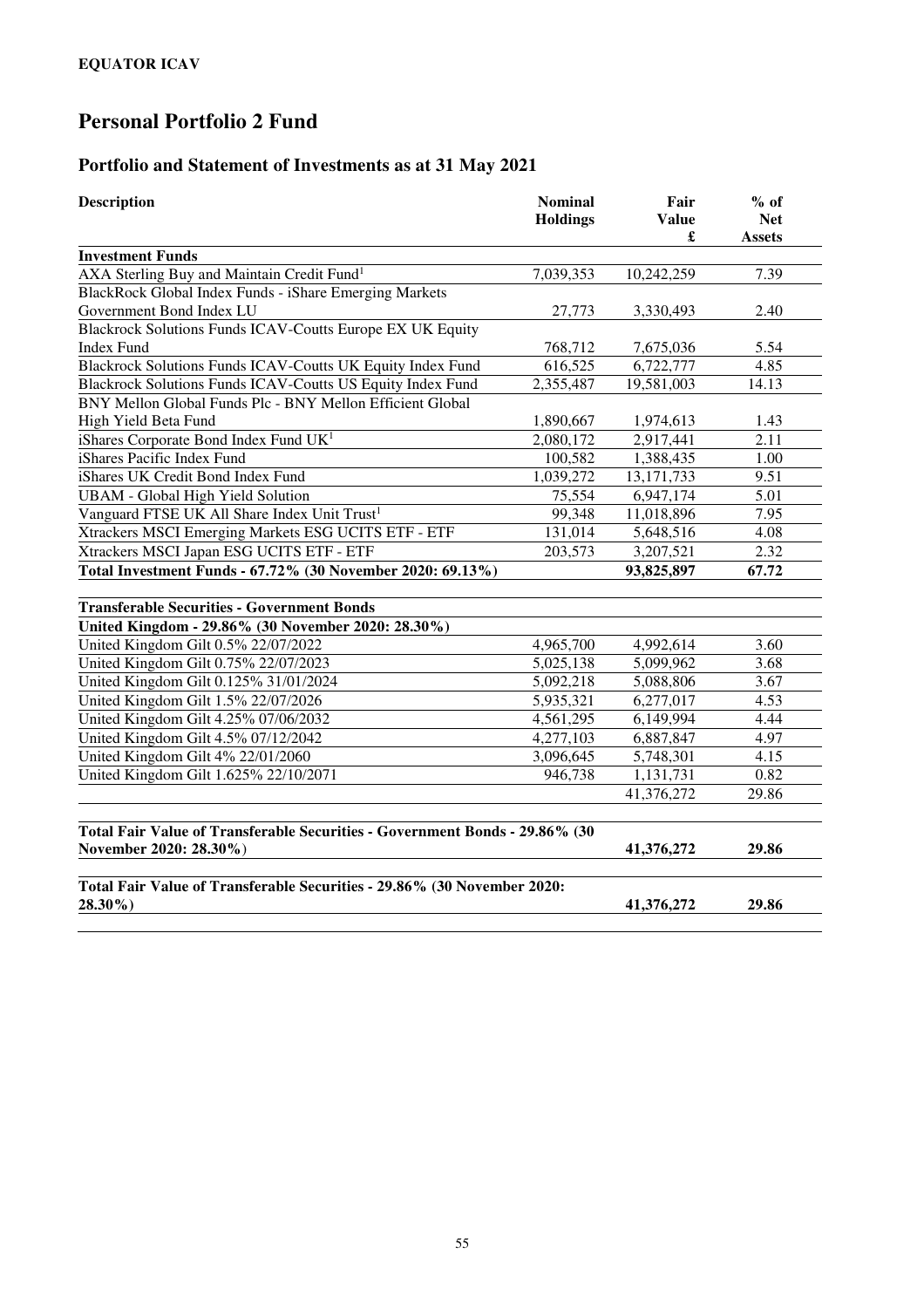#### **Portfolio and Statement of Investments as at 31 May 2021 (continued)**

| <b>Description</b>                                                        | <b>Nominal</b>  | Fair         | $%$ of        |
|---------------------------------------------------------------------------|-----------------|--------------|---------------|
|                                                                           | <b>Holdings</b> | <b>Value</b> | <b>Net</b>    |
|                                                                           |                 | £            | <b>Assets</b> |
| Total Fair Value of Investments - 97.58% (30 November 2020: 97.43%)       |                 | 135,202,169  | 97.58         |
| Total Financial Assets at Fair Value through Profit or Loss - 97.58% (30) |                 |              |               |
| November 2020: 97.43%)                                                    |                 | 135,202,169  | 97.58         |
| Other Current Assets - 3.17% (30 November 2020: 3.51%)                    |                 | 4.390.832    | 3.17          |
|                                                                           |                 |              |               |
| Total Assets - 100.75% (30 November 2020: 100.94%)                        |                 | 139,593,001  | 100.75        |
| Other Current Liabilities - $(0.75\%)$ (30 November 2020: $(0.94\%)$ )    |                 | (1,043,535)  | (0.75)        |
| <b>Net Assets Attributable to Redeemable Shareholders</b>                 |                 | 138,549,466  | 100.00        |
|                                                                           |                 |              |               |
| <b>Classification:</b>                                                    |                 |              |               |
|                                                                           |                 |              |               |

All transferable securities held at financial period end are listed on an official stock exchange or dealt on a regulated market.

| <b>Analysis of Total Assets</b>                                                                         | % of Total<br><b>Assets</b> |
|---------------------------------------------------------------------------------------------------------|-----------------------------|
|                                                                                                         |                             |
| Investment funds                                                                                        | 67.21                       |
| Transferable securities listed on an official stock exchange or dealt on a regulated market             | 29.64                       |
| Other current assets                                                                                    | 3.15                        |
|                                                                                                         | 100.00                      |
| Analysis of Total Assets rather than Net Assets is required under Schedule 12 of the UCITS Regulations. |                             |

<sup>1</sup> Alternative Investment Fund. All other Investment Funds are UCITS.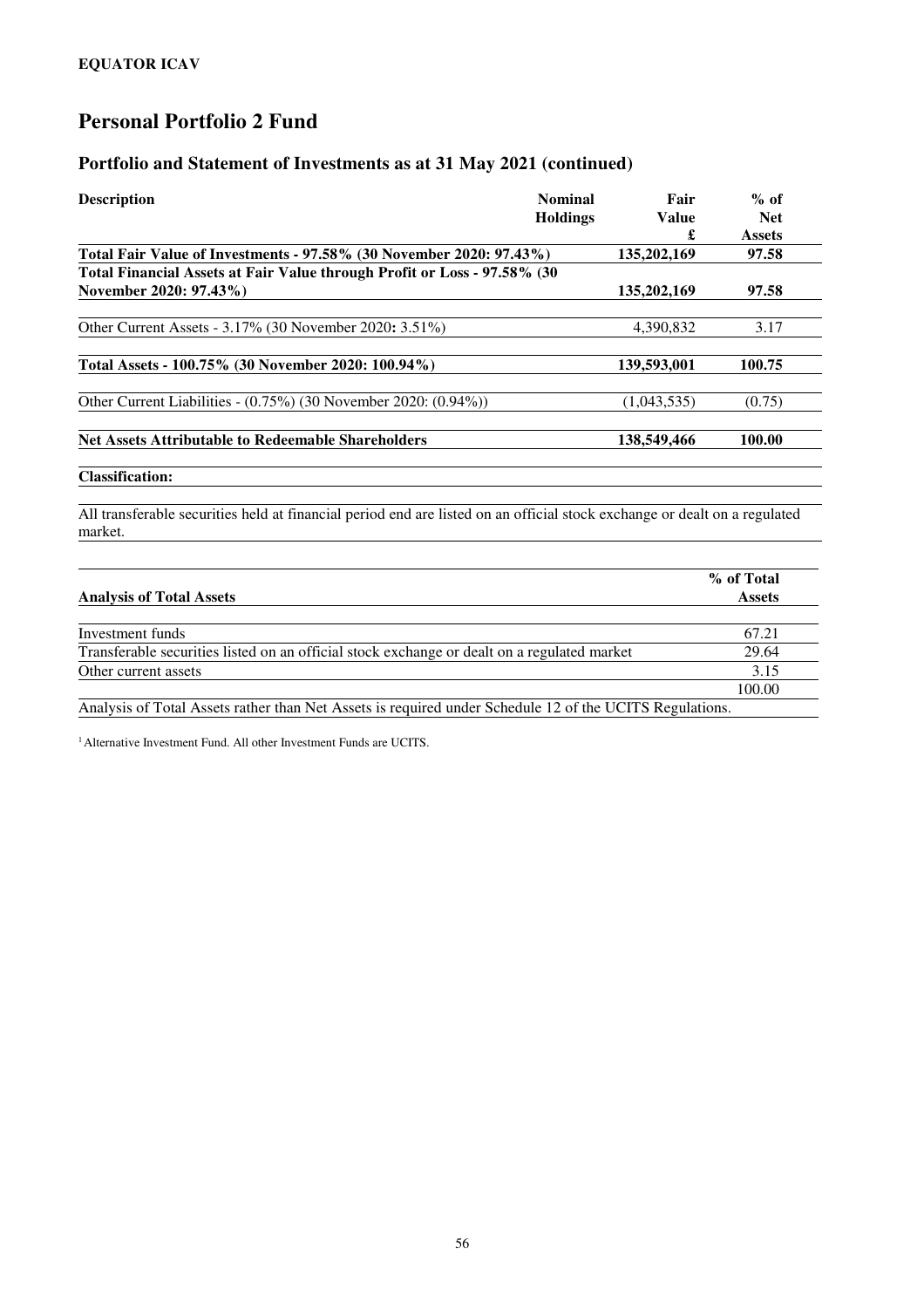### **Portfolio Changes – Material Acquisitions for the financial period ended 31 May 2021**

| <b>Description</b>                                                              | <b>Acquisitions</b> | Cost      |
|---------------------------------------------------------------------------------|---------------------|-----------|
|                                                                                 | <b>Nominal</b>      |           |
| Blackrock Solutions Funds ICAV-Coutts US Equity Index Fund                      | 831,098             | 6,793,045 |
| Blackrock Solutions Funds ICAV-Coutts UK Equity Index Fund                      | 616,525             | 6,481,761 |
| United Kingdom Gilt 0.13% 31/01/2024                                            | 5,092,218           | 5,101,602 |
| Blackrock Solutions Funds ICAV-Coutts Europe EX UK Equity Index Fund            | 520,225             | 4,905,802 |
| iShares UK Credit Bond Index Fund                                               | 380,096             | 4,877,225 |
| AXA Sterling Buy and Maintain Credit Fund                                       | 2,976,081           | 4,360,881 |
| United Kingdom Gilt 0.75% 22/07/2023                                            | 3,699,713           | 3,768,579 |
| iShares Corporate Bond Index Fund UK                                            | 2,080,172           | 2,910,706 |
| United Kingdom Gilt 4.50% 07/12/2042                                            | 1,735,031           | 2,847,186 |
| United Kingdom Gilt 4.00% 22/01/2060                                            | 1,370,274           | 2,590,149 |
| United Kingdom Gilt 4.25% 07/06/2032                                            | 1,849,144           | 2,538,610 |
| United Kingdom Gilt 1.50% 22/07/2026                                            | 2,295,363           | 2,443,926 |
| Xtrackers MSCI Emerging Markets ESG UCITS ETF - ETF                             | 49,192              | 2,196,057 |
| BNY Mellon Global Funds Plc - BNY Mellon Efficient Global High Yield Beta Fund  | 1,890,667           | 1,967,532 |
| United Kingdom Gilt 0.50% 22/07/2022                                            | 1,865,930           | 1,879,102 |
| <b>UBAM</b> - Global High Yield Solution                                        | 12,256              | 1,153,843 |
| BlackRock Global Index Funds - iShare Emerging Markets Government Bond Index LU | 9,273               | 1,100,056 |
| Xtrackers MSCI Japan ESG UCITS ETF - ETF                                        | 65,807              | 1,069,011 |
| United Kingdom Gilt 1.63% 22/10/2071                                            | 461,723             | 572,585   |
| iShares Pacific Index Fund                                                      | 26,063              | 352,825   |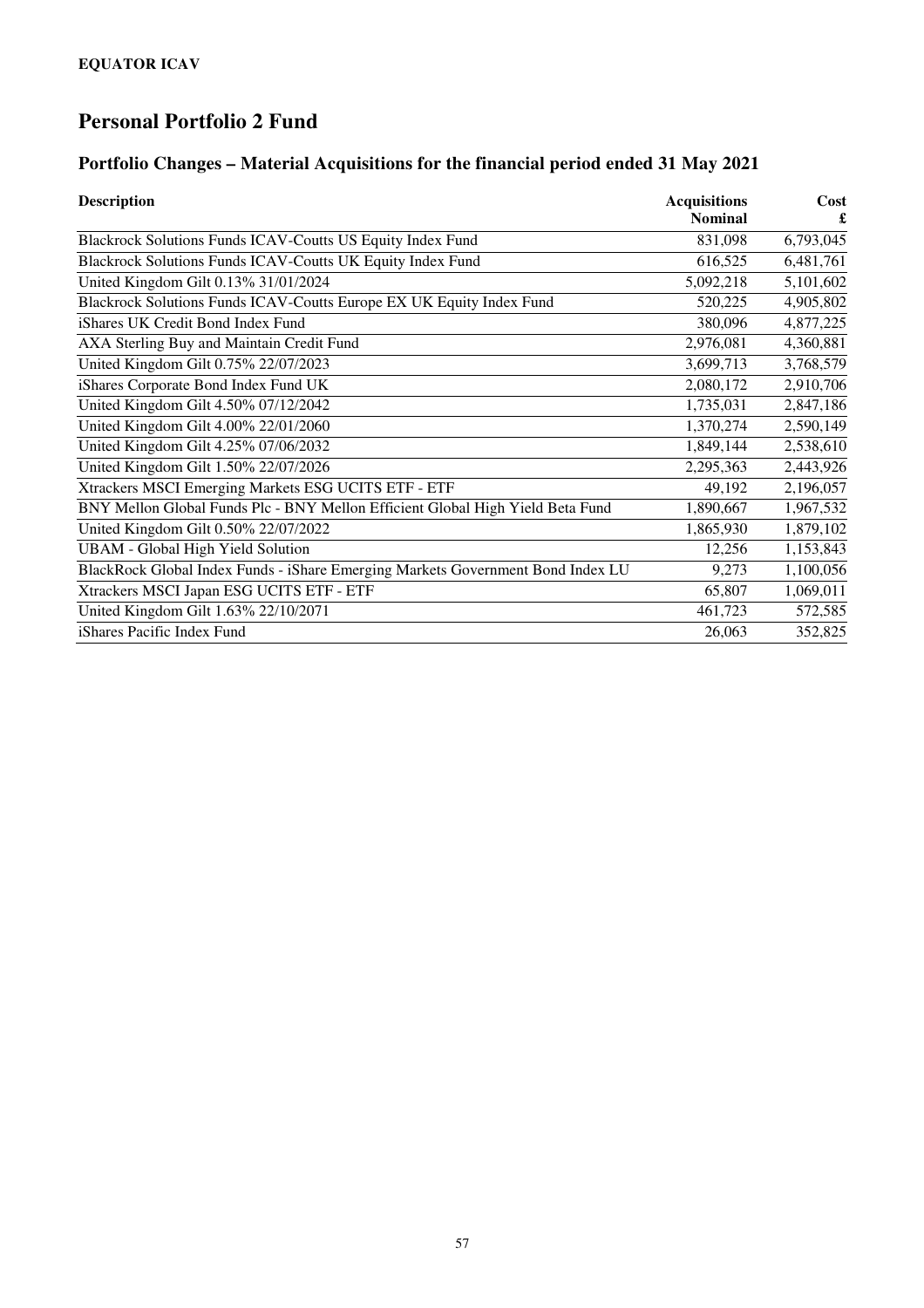#### **Portfolio Changes – Material Disposals for the financial period ended 31 May 2021**

| <b>Description</b>                                  | <b>Disposals</b><br><b>Nominal</b> | <b>Proceeds</b><br>£ |
|-----------------------------------------------------|------------------------------------|----------------------|
| AXA Sterling Buy and Maintain Credit Fund           | 2,125,481                          | 2,965,499            |
| United Kingdom Gilt 0.75% 22/07/2023                | 2,769,607                          | 2,819,654            |
| Xtrackers MSCI Emerging Markets ESG UCITS ETF - ETF | 43,646                             | 1,913,292            |
| iShares Europe ex-UK Index Fund                     | 95,474                             | 1,791,274            |
| United Kingdom Gilt 4.00% 07/03/2022                | 1,379,640                          | 1,445,173            |
| Invesco S&P 500 UCITS ETF - ETF                     | 24,339                             | 1,253,790            |
| Vanguard FTSE UK All Share Index Unit Trust         | 7.425                              | 821,948              |
| Xtrackers MSCI Japan ESG UCITS ETF - ETF            | 10.964                             | 182,592              |

*The above constitutes the full list of disposals for the financial period.*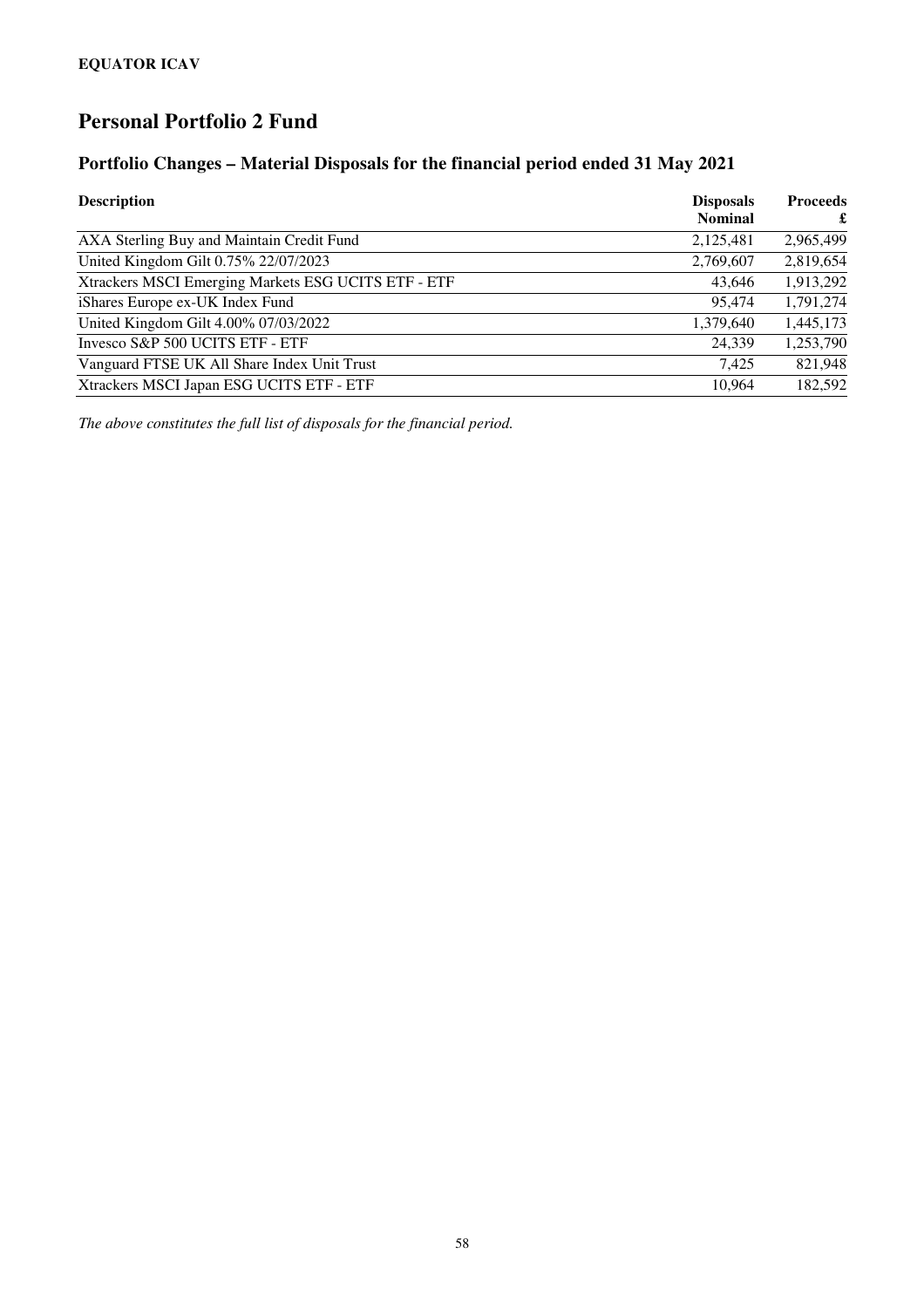### **Portfolio and Statement of Investments as at 31 May 2021**

| <b>Description</b>                                                          | <b>Nominal</b><br><b>Holdings</b> | Fair<br><b>Value</b><br>£ | $%$ of<br><b>Net</b><br><b>Assets</b> |
|-----------------------------------------------------------------------------|-----------------------------------|---------------------------|---------------------------------------|
| <b>Investment Funds</b>                                                     |                                   |                           |                                       |
| AXA Sterling Buy and Maintain Credit Fund <sup>1</sup>                      | 15,852,945                        | 23,066,034                | 5.20                                  |
| BlackRock Global Index Funds - iShare Emerging Markets                      |                                   |                           |                                       |
| Government Bond Index LU                                                    | 88,701                            | 10,636,986                | 2.40                                  |
| Blackrock Solutions Funds ICAV-Coutts Europe EX UK Equity                   |                                   |                           |                                       |
| Index Fund                                                                  | 2,904,042                         | 28,994,750                | 6.54                                  |
| Blackrock Solutions Funds ICAV-Coutts UK Equity Index Fund                  | 2,778,900                         | 30,301,962                | 6.84                                  |
| Blackrock Solutions Funds ICAV-Coutts US Equity Index Fund                  | 9,810,416                         | 81,553,341                | 18.39                                 |
| BNY Mellon Global Funds Plc - BNY Mellon Efficient Global                   |                                   |                           |                                       |
| High Yield Beta Fund                                                        | 7,153,566                         | 7,471,184                 | 1.69                                  |
| iShares Corporate Bond Index Fund UK <sup>1</sup>                           | 8,443,041                         | 11,841,365                | 2.67                                  |
| iShares Pacific Index Fund                                                  | 321,678                           | 4,440,449                 | 1.00                                  |
| iShares UK Credit Bond Index Fund                                           | 2,138,231                         | 27,099,935                | 6.11                                  |
| <b>UBAM</b> - Global High Yield Solution                                    | 228,805                           | 21,038,620                | 4.75                                  |
| Vanguard FTSE UK All Share Index Unit Trust <sup>1</sup>                    | 435,405                           | 48,291,824                | 10.89                                 |
| Xtrackers MSCI Emerging Markets ESG UCITS ETF - ETF                         | 837,660                           | 36,114,736                | 8.15                                  |
| Xtrackers MSCI Japan ESG UCITS ETF - ETF                                    | 909,829                           | 14,335,376                | 3.23                                  |
| Xtrackers MSCI USA ESG UCITS ETF - ETF                                      | 148,040                           | 4,492,367                 | 1.01                                  |
| Total Investment Funds - 78.87% (30 November 2020: 80.04%)                  |                                   | 349,678,929               | 78.87                                 |
| <b>Transferable Securities - Government Bonds</b>                           |                                   |                           |                                       |
| United Kingdom - 19.04% (30 November 2020: 17.67%)                          |                                   |                           |                                       |
| United Kingdom Gilt 0.5% 22/07/2022                                         | 10,339,610                        | 10,395,651                | 2.34                                  |
| United Kingdom Gilt 0.75% 22/07/2023                                        | 9,612,273                         | 9,755,399                 | 2.20                                  |
| United Kingdom Gilt 0.125% 31/01/2024                                       | 9,740,681                         | 9,734,155                 | 2.20                                  |
| United Kingdom Gilt 1.5% 22/07/2026                                         | 12,363,117                        | 13,074,861                | 2.95                                  |
| United Kingdom Gilt 4.25% 07/06/2032                                        | 9,501,065                         | 12,810,286                | 2.89                                  |
| United Kingdom Gilt 4.5% 07/12/2042                                         | 8,904,496                         | 14,339,800                | 3.23                                  |
| United Kingdom Gilt 4% 22/01/2060                                           | 6,446,794                         | 11,967,183                | 2.70                                  |
| United Kingdom Gilt 1.625% 22/10/2071                                       | 1,968,934                         | 2,353,664                 | 0.53                                  |
|                                                                             |                                   | 84,430,999                | 19.04                                 |
|                                                                             |                                   |                           |                                       |
| Total Fair Value of Transferable Securities - Government Bonds - 19.04% (30 |                                   |                           |                                       |
| November 2020: 17.67%)                                                      |                                   | 84,430,999                | 19.04                                 |
| Total Fair Value of Transferable Securities - 19.04% (30 November 2020:     |                                   |                           |                                       |
| $17.67\%$                                                                   |                                   | 84,430,999                | 19.04                                 |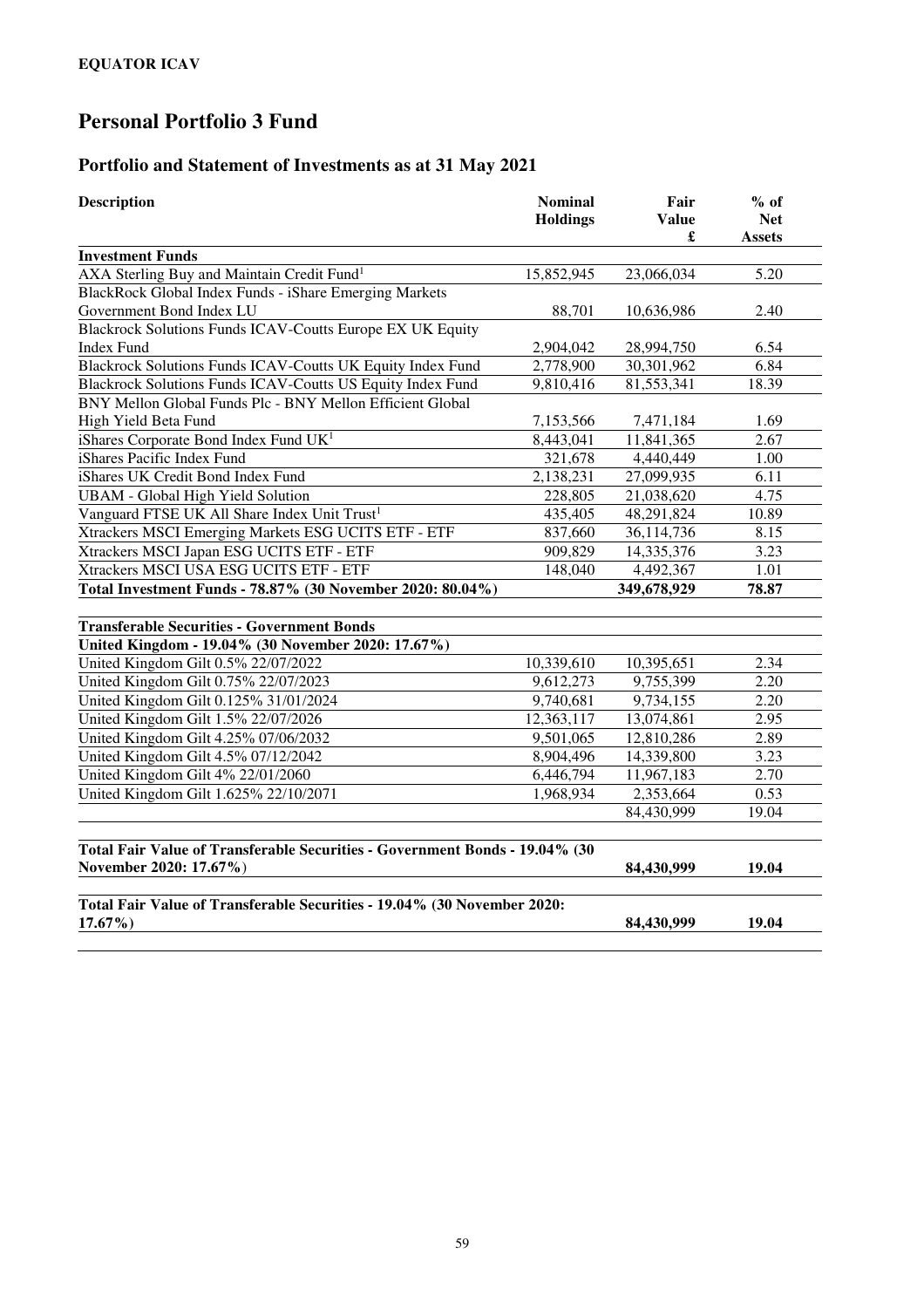#### **Portfolio and Statement of Investments as at 31 May 2021 (continued)**

| <b>Description</b>                                                                                                        | <b>Nominal</b>  | Fair         | $%$ of        |
|---------------------------------------------------------------------------------------------------------------------------|-----------------|--------------|---------------|
|                                                                                                                           | <b>Holdings</b> | <b>Value</b> | <b>Net</b>    |
|                                                                                                                           |                 | £            | <b>Assets</b> |
| Total Fair Value of Investments - 97.91% (30 November 2020: 97.71%)                                                       |                 | 434,109,928  | 97.91         |
| Total Financial Assets at Fair Value through Profit or Loss - 97.91% (30                                                  |                 |              |               |
| November 2020: 97.71%)                                                                                                    |                 | 434,109,928  | 97.91         |
| Other Current Assets - 2.84% (30 November 2020: 3.38%)                                                                    |                 | 12,579,605   | 2.84          |
|                                                                                                                           |                 |              |               |
| Total Assets - 100.75% (30 November 2020: 101.09%)                                                                        |                 | 446,689,533  | 100.75        |
| Other Current Liabilities - $(0.75\%)$ (30 November 2020: $(1.09\%)$ )                                                    |                 | (3,329,682)  | (0.75)        |
| <b>Net Assets Attributable to Redeemable Shareholders</b>                                                                 |                 | 443,359,851  | 100.00        |
| <b>Classification:</b>                                                                                                    |                 |              |               |
| All transferable securities held at financial period end are listed on an official stock exchange or dealt on a regulated |                 |              |               |

market.

|                                                                                                         | % of Total    |
|---------------------------------------------------------------------------------------------------------|---------------|
| <b>Analysis of Total Assets</b>                                                                         | <b>Assets</b> |
|                                                                                                         |               |
| Investment funds                                                                                        | 78.28         |
| Transferable securities listed on an official stock exchange or dealt on a regulated market             | 18.90         |
| Other current assets                                                                                    | 2.82          |
|                                                                                                         | 100.00        |
| Analysis of Total Assets rather than Net Assets is required under Schedule 12 of the UCITS Regulations. |               |

<sup>1</sup> Alternative Investment Fund. All other Investment Funds are UCITS.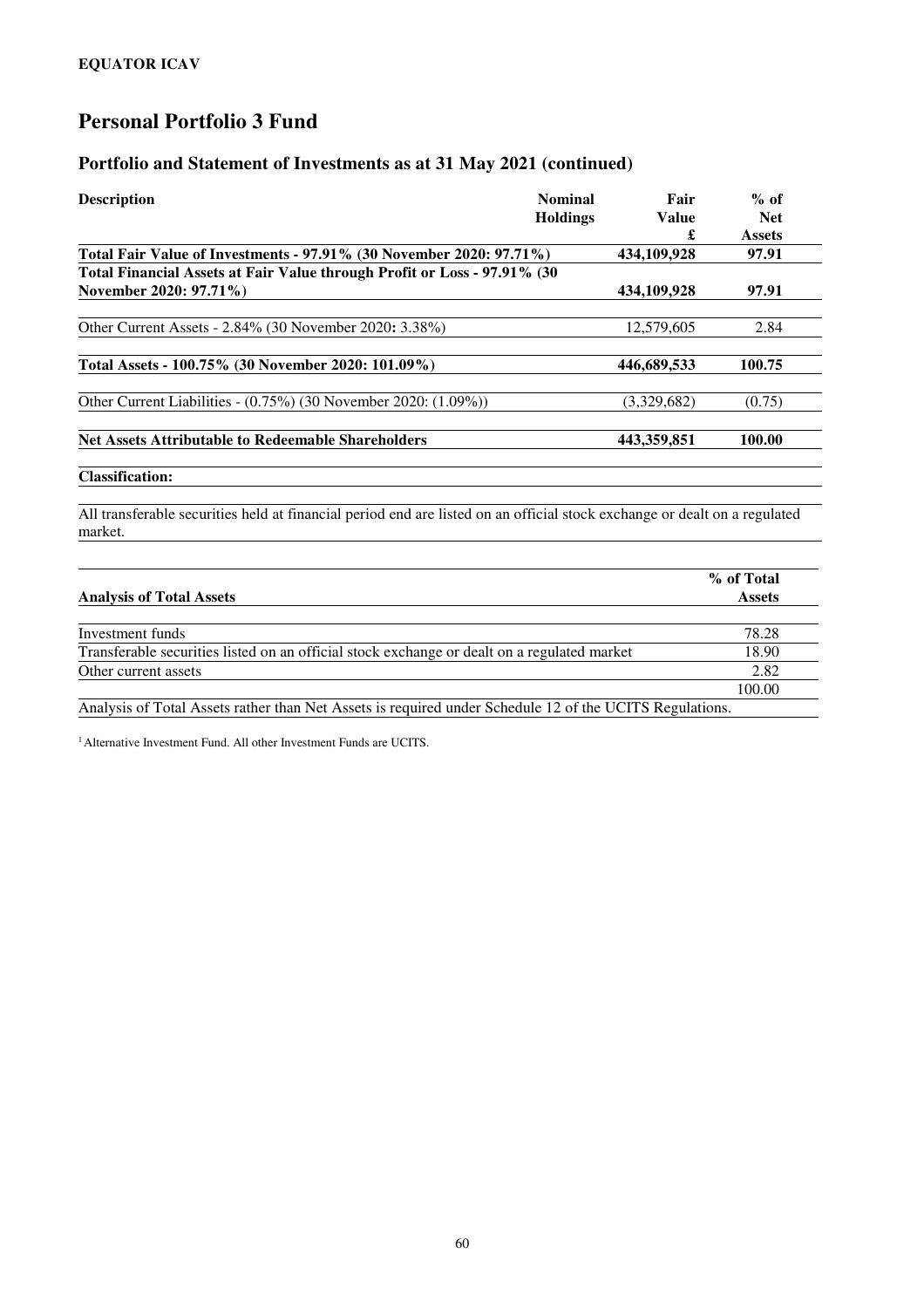### **Portfolio Changes – Material Acquisitions for the financial period ended 31 May 2021**

| <b>Description</b>                                                              | <b>Acquisitions</b> | Cost       |
|---------------------------------------------------------------------------------|---------------------|------------|
|                                                                                 | <b>Nominal</b>      | £          |
| Blackrock Solutions Funds ICAV-Coutts UK Equity Index Fund                      | 2,778,900           | 29,179,709 |
| Blackrock Solutions Funds ICAV-Coutts US Equity Index Fund                      | 3,553,712           | 28,756,975 |
| Blackrock Solutions Funds ICAV-Coutts Europe EX UK Equity Index Fund            | 1,997,621           | 18,756,773 |
| Xtrackers MSCI Emerging Markets ESG UCITS ETF - ETF                             | 322,878             | 14,444,502 |
| iShares UK Credit Bond Index Fund                                               | 953,400             | 12,259,384 |
| AXA Sterling Buy and Maintain Credit Fund                                       | 8,153,046           | 11,964,441 |
| iShares Corporate Bond Index Fund UK                                            | 8,443,041           | 11,811,451 |
| United Kingdom Gilt 0.13% 31/01/2024                                            | 9,740,681           | 9,757,913  |
| United Kingdom Gilt 0.75% 22/07/2023                                            | 9,384,181           | 9,561,609  |
| BNY Mellon Global Funds Plc - BNY Mellon Efficient Global High Yield Beta Fund  | 7,153,566           | 7,442,420  |
| United Kingdom Gilt 4.00% 22/01/2060                                            | 3,380,039           | 6,438,667  |
| United Kingdom Gilt 4.50% 07/12/2042                                            | 3,919,890           | 6,427,714  |
| United Kingdom Gilt 1.50% 22/07/2026                                            | 5,753,761           | 6,136,070  |
| United Kingdom Gilt 4.25% 07/06/2032                                            | 4,213,275           | 5,782,612  |
| Xtrackers MSCI Japan ESG UCITS ETF - ETF                                        | 325,807             | 5,302,136  |
| United Kingdom Gilt 0.50% 22/07/2022                                            | 4,739,812           | 4,774,499  |
| Xtrackers MSCI USA ESG UCITS ETF - ETF                                          | 148,040             | 4,490,086  |
| <b>UBAM</b> - Global High Yield Solution                                        | 43,556              | 4,102,423  |
| BlackRock Global Index Funds - iShare Emerging Markets Government Bond Index LU | 34,198              | 4,066,034  |
| iShares Pacific Index Fund                                                      | 105,276             | 1,417,607  |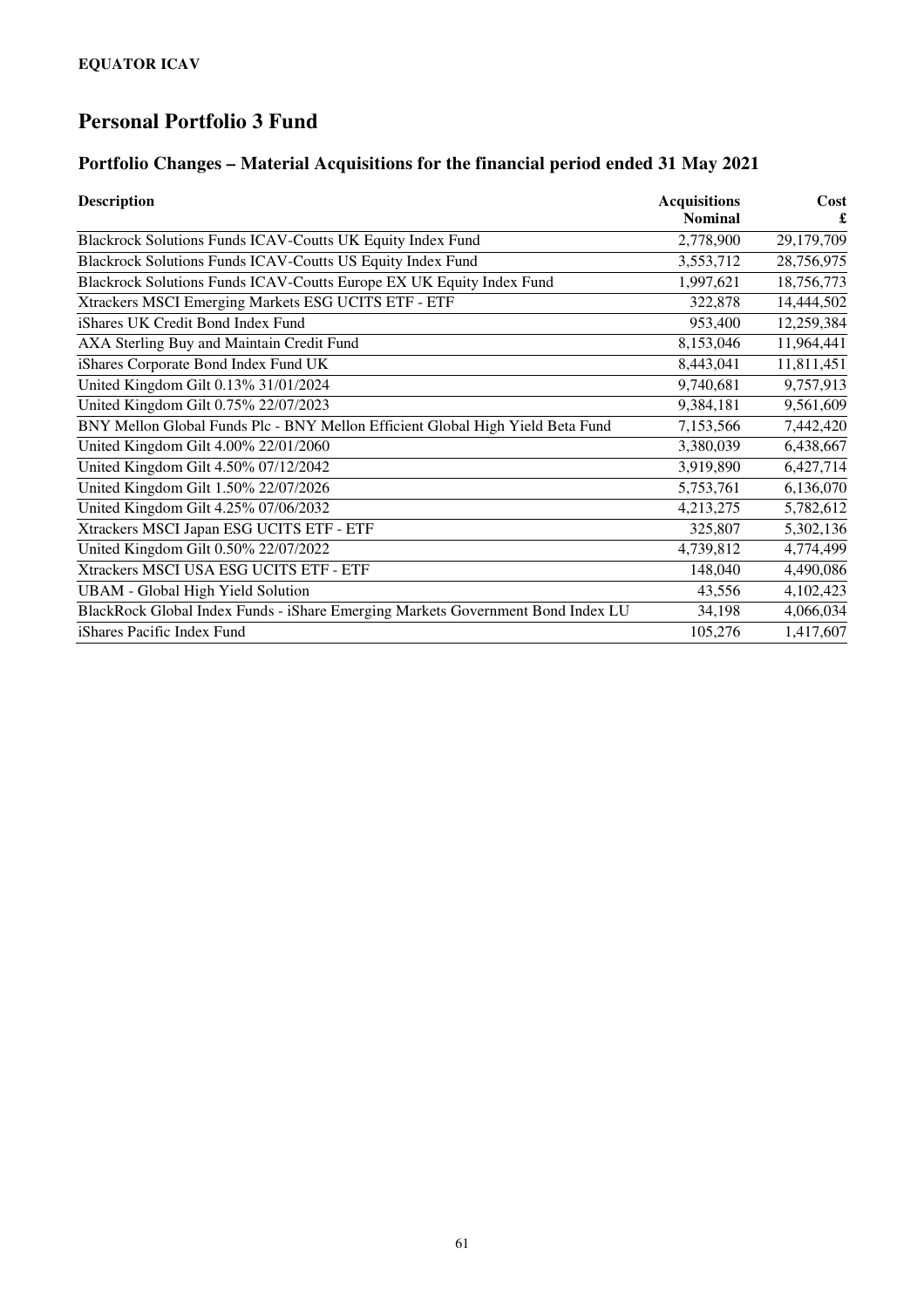#### **Portfolio Changes – Material Disposals for the financial period ended 31 May 2021**

| <b>Description</b>                                  | <b>Disposals</b> | <b>Proceeds</b> |
|-----------------------------------------------------|------------------|-----------------|
|                                                     | <b>Nominal</b>   | £               |
| AXA Sterling Buy and Maintain Credit Fund           | 6,718,168        | 9,444,762       |
| iShares Europe ex-UK Index Fund                     | 347,757          | 6,524,651       |
| United Kingdom Gilt 0.75% 22/07/2023                | 6,314,007        | 6,428,101       |
| Xtrackers MSCI Emerging Markets ESG UCITS ETF - ETF | 104,512          | 4,602,557       |
| Invesco S&P 500 UCITS ETF - ETF                     | 78,166           | 4,026,614       |
| iShares UK Credit Bond Index Fund                   | 238,717          | 3,001,389       |
| Vanguard FTSE UK All Share Index Unit Trust         | 24,888           | 2,755,102       |
| United Kingdom Gilt 4.00% 07/03/2022                | 2,275,596        | 2,383,686       |
| Xtrackers MSCI Japan ESG UCITS ETF - ETF            | 36,036           | 600,136         |
| United Kingdom Gilt 4.00% 22/01/2060                | 267,802          | 555,895         |
| United Kingdom Gilt 1.50% 22/07/2026                | 384,346          | 416,420         |
| United Kingdom Gilt 0.50% 22/07/2022                | 353,783          | 357,208         |

*The above constitutes the full list of disposals for the financial period.*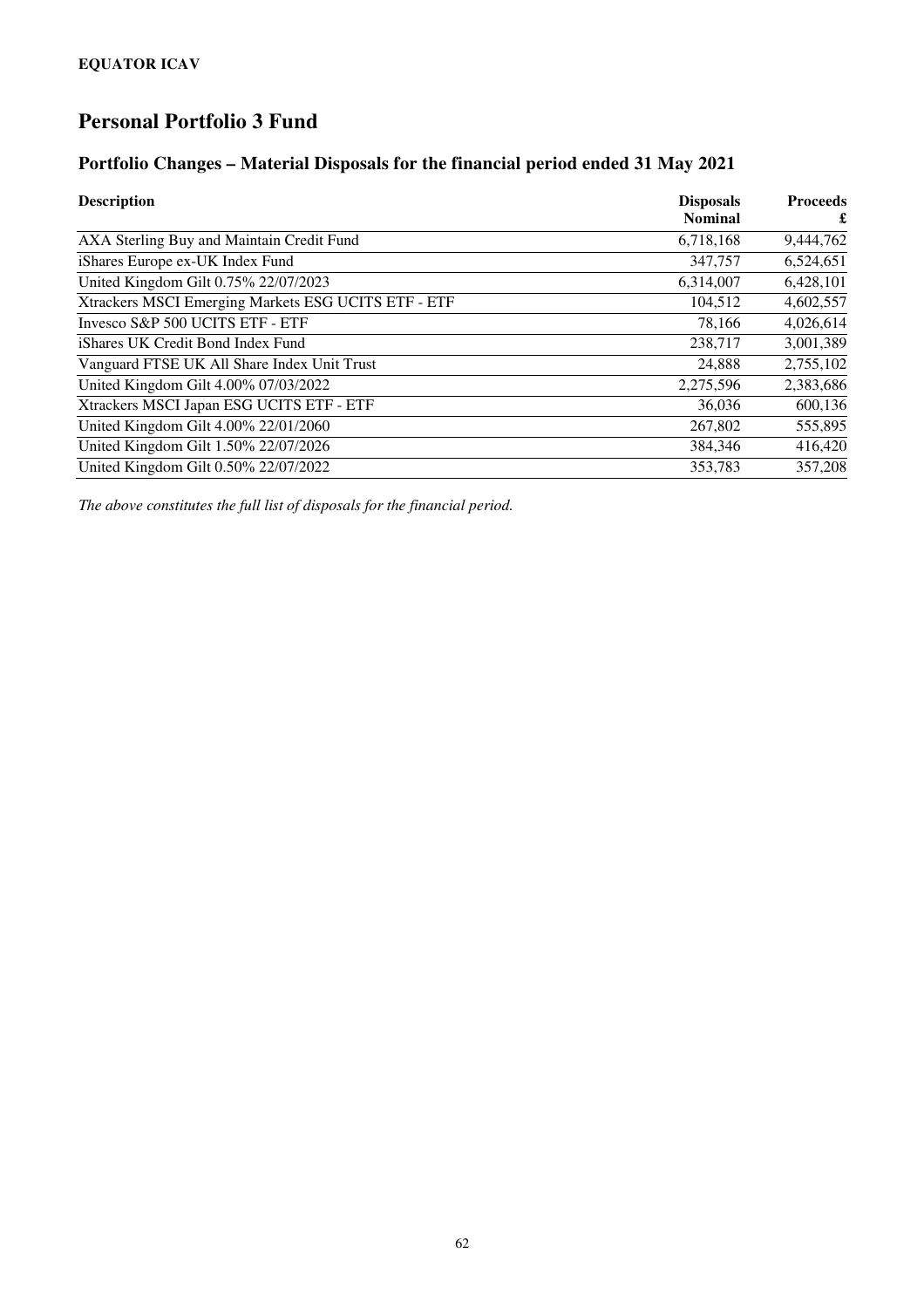### **Portfolio and Statement of Investments as at 31 May 2021**

| <b>Description</b>                                                                   | <b>Nominal</b><br><b>Holdings</b> | Fair<br>Value<br>£ | $%$ of<br><b>Net</b><br><b>Assets</b> |
|--------------------------------------------------------------------------------------|-----------------------------------|--------------------|---------------------------------------|
| <b>Investment Funds</b>                                                              |                                   |                    |                                       |
| AXA Sterling Buy and Maintain Credit Fund <sup>1</sup>                               | 1,102,829                         | 1,604,616          | 0.43                                  |
| BlackRock Global Index Funds - iShare Emerging Markets                               |                                   |                    |                                       |
| Government Bond Index LU                                                             | 104,862                           | 12,575,052         | 3.36                                  |
| Blackrock Solutions Funds ICAV-Coutts Europe EX UK Equity                            |                                   |                    |                                       |
| <b>Index Fund</b>                                                                    | 3,211,222                         | 32,061,726         | 8.56                                  |
| Blackrock Solutions Funds ICAV-Coutts UK Equity Index Fund                           | 3,441,876                         | 37,531,253         | 10.02                                 |
| Blackrock Solutions Funds ICAV-Coutts US Equity Index Fund                           | 8,230,473                         | 68,419,377         | 18.28                                 |
| BNY Mellon Global Funds Plc - BNY Mellon Efficient Global                            |                                   |                    |                                       |
| High Yield Beta Fund                                                                 | 5,279,746                         | 5,514,167          | 1.47                                  |
| Fidelity Investment Funds ICVC - Index UK Fund <sup>1</sup>                          | 18,839,209                        | 27,358,299         | 7.31                                  |
| Invesco MSCI USA ESG Universal Screened UCITS ETF - ETF                              | 87,728                            | 3,870,708          | 1.03                                  |
| iShares Corporate Bond Index Fund UK <sup>1</sup>                                    | 6,457,646                         | 9,056,848          | 2.42                                  |
| iShares Pacific Index Fund                                                           | 405,763                           | 5,601,168          | 1.50                                  |
| iShares UK Credit Bond Index Fund                                                    | 1,214,007                         | 15,386,329         | 4.11                                  |
| <b>UBAM</b> - Global High Yield Solution                                             | 159,987                           | 14,710,836         | 3.93                                  |
| Vanguard FTSE UK All Share Index Unit Trust <sup>1</sup>                             | 261,144                           | 28,964,102         | 7.74                                  |
| Xtrackers MSCI Emerging Markets ESG UCITS ETF - ETF                                  | 967,862                           | 41,728,243         | 11.15                                 |
| Xtrackers MSCI Japan ESG UCITS ETF - ETF                                             | 867,803                           | 13,673,210         | 3.65                                  |
| Xtrackers MSCI USA ESG UCITS ETF - ETF                                               | 868,278                           | 26,348,442         | 7.04                                  |
| Total Investment Funds - 92.00% (30 November 2020: 92.68%)                           |                                   | 344,404,376        | 92.00                                 |
| <b>Transferable Securities - Government Bonds</b>                                    |                                   |                    |                                       |
| United Kingdom - 6.27% (30 November 2020: 5.07%)                                     |                                   |                    |                                       |
| United Kingdom Gilt 0.5% 22/07/2022                                                  | 2,827,772                         | 2,843,099          | 0.76                                  |
| United Kingdom Gilt 0.75% 22/07/2023                                                 | 2,672,282                         | 2,712,072          | 0.72                                  |
| United Kingdom Gilt 0.125% 31/01/2024                                                | 2,707,954                         | 2,706,139          | 0.72                                  |
| United Kingdom Gilt 1.5% 22/07/2026                                                  | 3,404,534                         | 3,600,533          | 0.96                                  |
| United Kingdom Gilt 4.25% 07/06/2032                                                 | 2,638,964                         | 3,558,115          | 0.95                                  |
| United Kingdom Gilt 4.5% 07/12/2042                                                  | 2,508,400                         | 4,039,527          | 1.08                                  |
| United Kingdom Gilt 4% 22/01/2060                                                    | 1,785,623                         | 3,314,651          | 0.89                                  |
| United Kingdom Gilt 1.625% 22/10/2071                                                | 591,810                           | 707,450            | 0.19                                  |
|                                                                                      |                                   | 23,481,586         | 6.27                                  |
|                                                                                      |                                   |                    |                                       |
| Total Fair Value of Transferable Securities - Government Bonds - 6.27% (30           |                                   |                    |                                       |
| November 2020: 5.07%)                                                                |                                   | 23,481,586         | 6.27                                  |
|                                                                                      |                                   |                    |                                       |
| Total Fair Value of Transferable Securities - 6.27% (30 November 2020:<br>$5.07\%$ ) |                                   | 23,481,586         | 6.27                                  |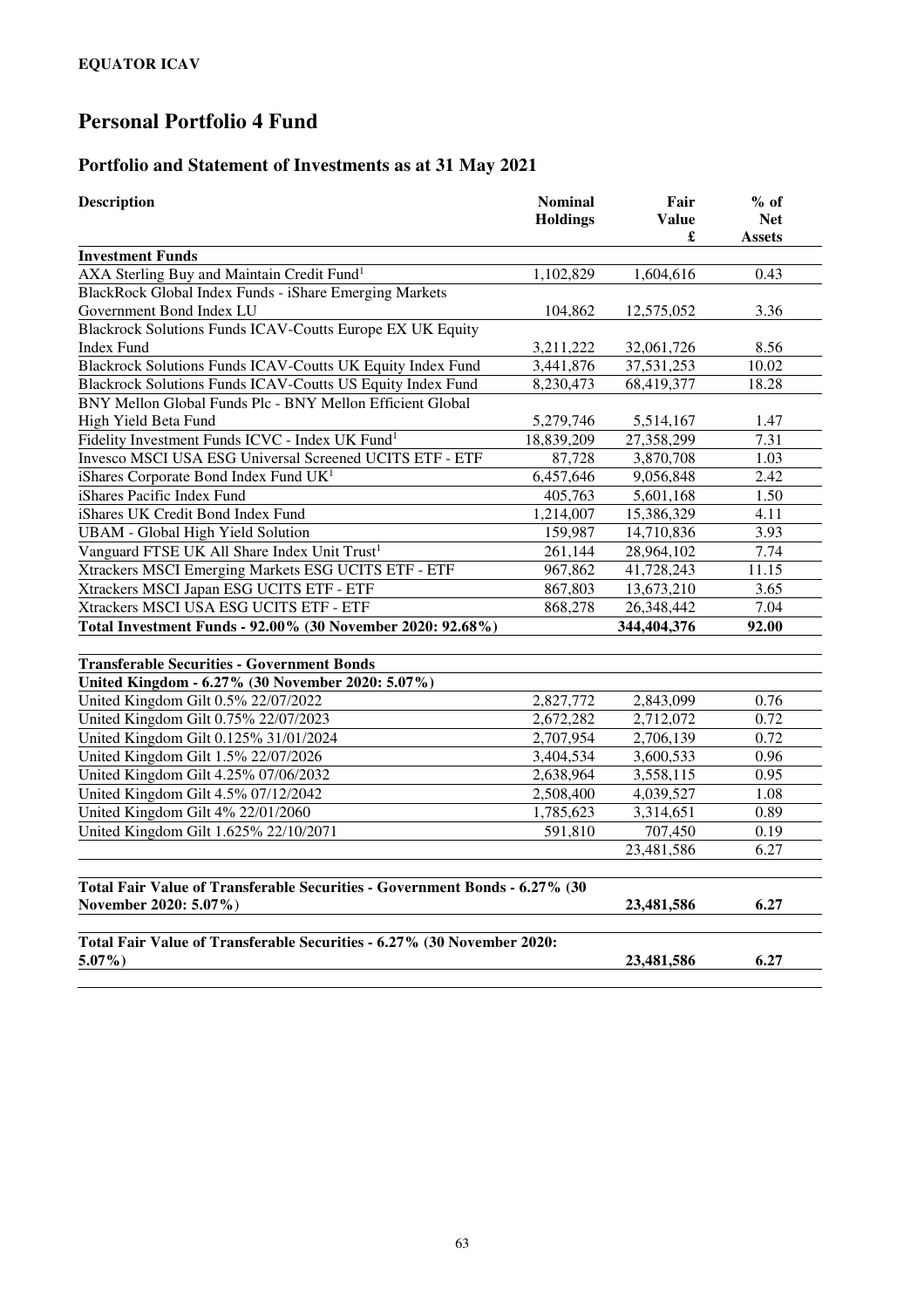#### **Portfolio and Statement of Investments as at 31 May 2021 (continued)**

| <b>Description</b>                                                                                                                   | <b>Nominal</b>  | Fair         | $%$ of        |
|--------------------------------------------------------------------------------------------------------------------------------------|-----------------|--------------|---------------|
|                                                                                                                                      | <b>Holdings</b> | <b>Value</b> | <b>Net</b>    |
|                                                                                                                                      |                 | £            | <b>Assets</b> |
| Total Fair Value of Investments - 98.27% (30 November 2020: 97.75%)                                                                  |                 | 367,885,962  | 98.27         |
| Total Financial Assets at Fair Value through Profit or Loss - 98.27% (30                                                             |                 |              |               |
| November 2020: 97.75%)                                                                                                               |                 | 367,885,962  | 98.27         |
| Other Current Assets - 2.44% (30 November 2020: 3.61%)                                                                               |                 | 9,145,398    | 2.44          |
| Total Assets - 100.71% (30 November 2020: 101.36%)                                                                                   |                 | 377,031,360  | 100.71        |
| Other Current Liabilities - $(0.71\%)$ (30 November 2020: $(1.36\%)$ )                                                               |                 | (2,664,941)  | (0.71)        |
| <b>Net Assets Attributable to Redeemable Shareholders</b>                                                                            |                 | 374,366,419  | 100.00        |
| <b>Classification:</b>                                                                                                               |                 |              |               |
| All transferable securities held at financial period end are listed on an official stock exchange or dealt on a regulated<br>market. |                 |              |               |
|                                                                                                                                      |                 |              | % of Total    |

|                                                                                                         | $\sim$        |
|---------------------------------------------------------------------------------------------------------|---------------|
| <b>Analysis of Total Assets</b>                                                                         | <b>Assets</b> |
|                                                                                                         |               |
| Investment funds                                                                                        | 91.35         |
| Transferable securities listed on an official stock exchange or dealt on a regulated market             | 6.23          |
| Other current assets                                                                                    | 2.42          |
|                                                                                                         | 100.00        |
| Analysis of Total Assets rather than Net Assets is required under Schedule 12 of the UCITS Regulations. |               |

<sup>1</sup> Alternative Investment Fund. All other Investment Funds are UCITS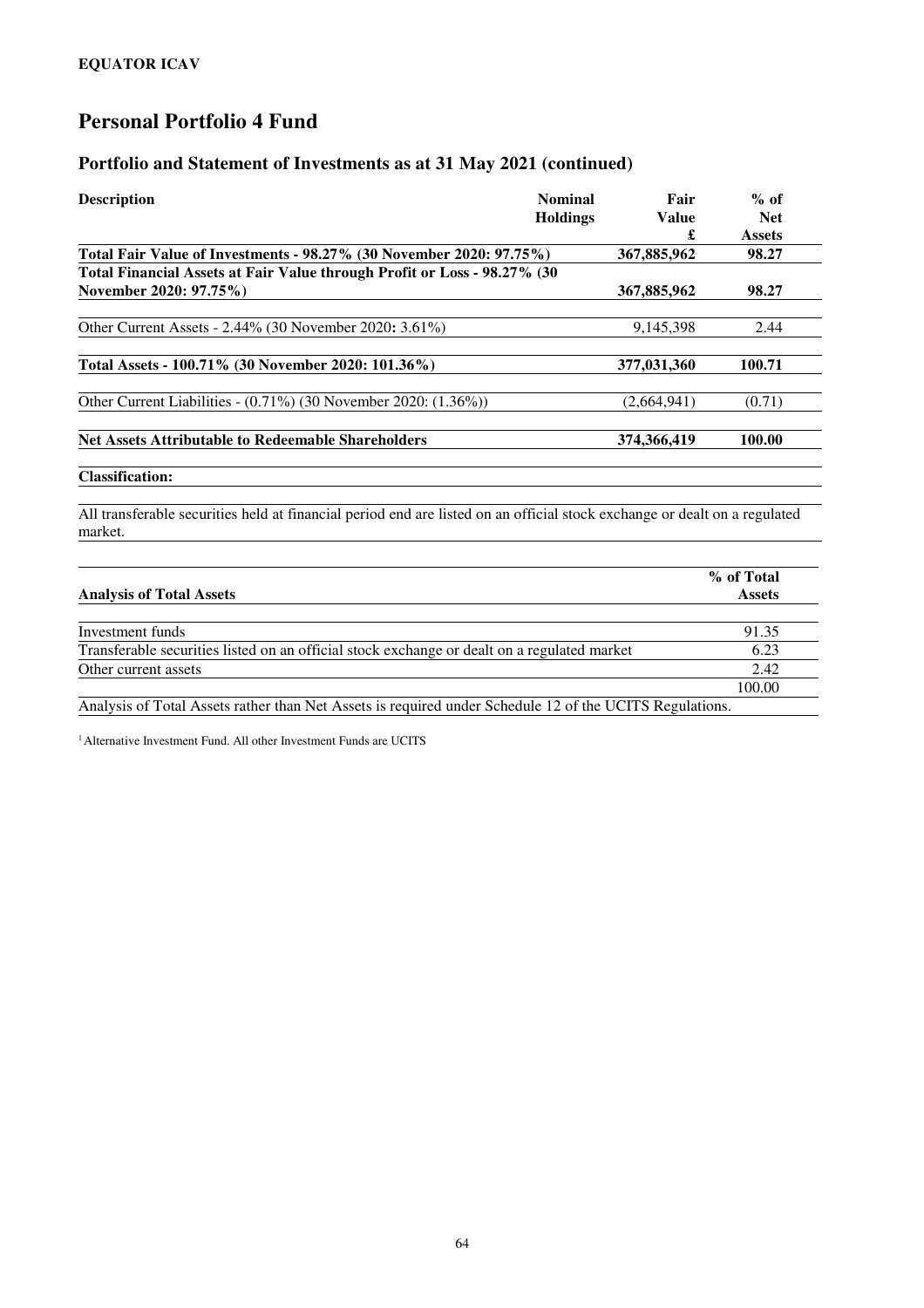### **Portfolio Changes – Material Acquisitions for the financial period ended 31 May 2021**

| <b>Description</b>                                                              | <b>Acquisitions</b><br><b>Nominal</b> | Cost       |
|---------------------------------------------------------------------------------|---------------------------------------|------------|
| Blackrock Solutions Funds ICAV-Coutts UK Equity Index Fund                      | 3,441,876                             | 36,287,467 |
| Blackrock Solutions Funds ICAV-Coutts US Equity Index Fund                      | 3,034,163                             | 24,594,169 |
| Blackrock Solutions Funds ICAV-Coutts Europe EX UK Equity Index Fund            | 2,168,510                             | 20,320,499 |
| Xtrackers MSCI Emerging Markets ESG UCITS ETF - ETF                             | 362,698                               | 16,103,908 |
| Xtrackers MSCI USA ESG UCITS ETF - ETF                                          | 389,048                               | 11,501,018 |
| iShares Corporate Bond Index Fund UK                                            | 6,457,646                             | 9,030,444  |
| iShares UK Credit Bond Index Fund                                               | 574,964                               | 7,378,074  |
| BNY Mellon Global Funds Plc - BNY Mellon Efficient Global High Yield Beta Fund  | 5,279,746                             | 5,493,376  |
| Xtrackers MSCI Japan ESG UCITS ETF - ETF                                        | 319,763                               | 5,184,714  |
| BlackRock Global Index Funds - iShare Emerging Markets Government Bond Index LU | 42,736                                | 5,073,785  |
| United Kingdom Gilt 0.75% 22/07/2023                                            | 4,943,405                             | 5,039,087  |
| United Kingdom Gilt 0.13% 31/01/2024                                            | 3,320,122                             | 3,325,149  |
| AXA Sterling Buy and Maintain Credit Fund                                       | 2,264,285                             | 3,319,061  |
| <b>UBAM</b> - Global High Yield Solution                                        | 34,032                                | 3,202,707  |
| United Kingdom Gilt 4.50% 07/12/2042                                            | 1,546,753                             | 2,542,536  |
| United Kingdom Gilt 1.50% 22/07/2026                                            | 2,054,962                             | 2,191,266  |
| United Kingdom Gilt 4.25% 07/06/2032                                            | 1,586,904                             | 2,179,972  |
| United Kingdom Gilt 4.00% 22/01/2060                                            | 1,132,003                             | 2,145,203  |
| iShares Pacific Index Fund                                                      | 139,055                               | 1,880,340  |
| United Kingdom Gilt 0.50% 22/07/2022                                            | 1,656,327                             | 1,668,396  |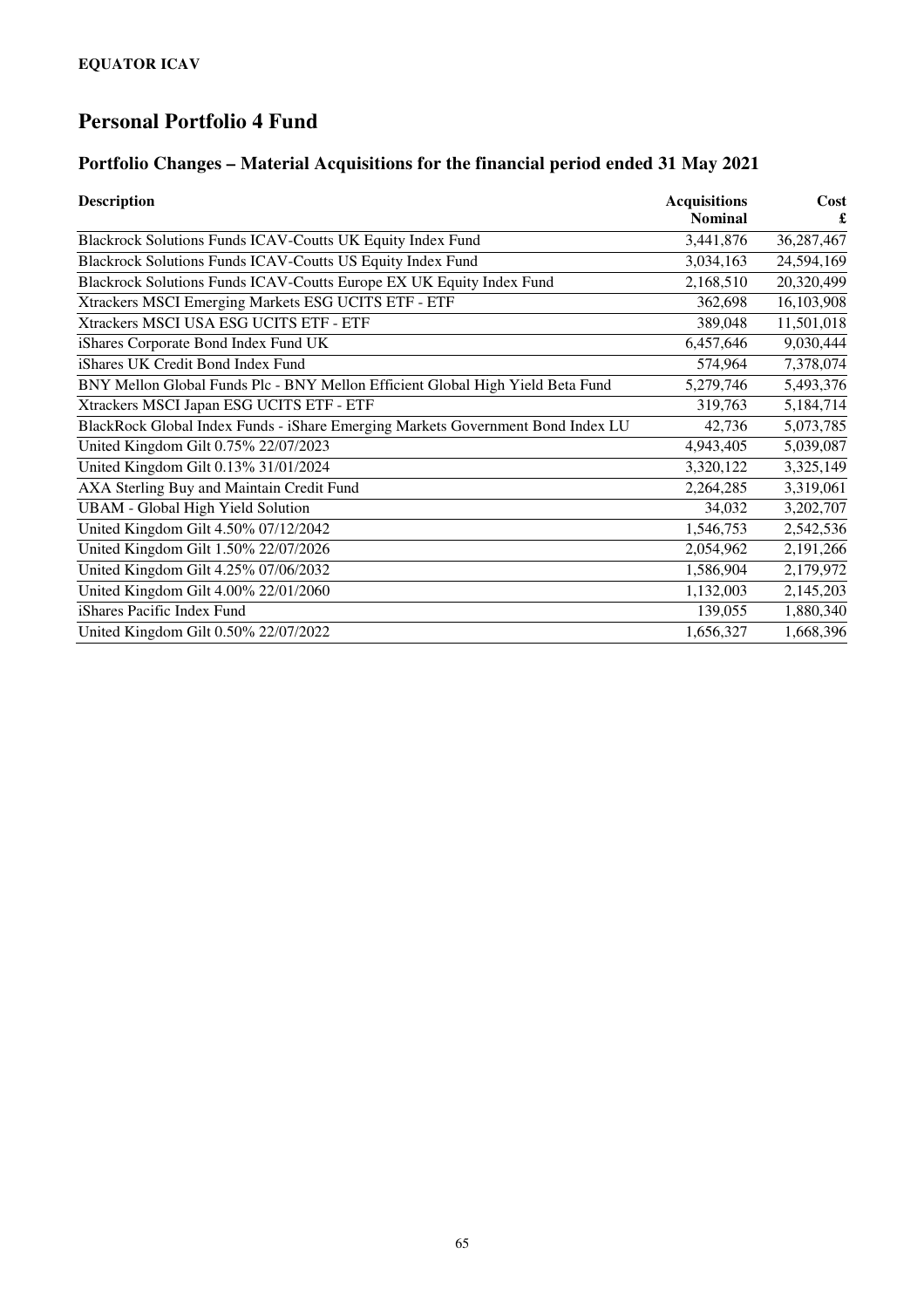#### **Portfolio Changes – Material Disposals for the financial period ended 31 May 2021**

| <b>Description</b>                                  | <b>Disposals</b> | <b>Proceeds</b> |  |
|-----------------------------------------------------|------------------|-----------------|--|
|                                                     | <b>Nominal</b>   | £               |  |
| AXA Sterling Buy and Maintain Credit Fund           | 5,605,529        | 8,015,709       |  |
| iShares Europe ex-UK Index Fund                     | 377,486          | 7,081,209       |  |
| Invesco S&P 500 UCITS ETF - ETF                     | 64,198           | 3,307,072       |  |
| United Kingdom Gilt 0.75% 22/07/2023                | 3,189,685        | 3,247,323       |  |
| iShares UK Credit Bond Index Fund                   | 201,855          | 2,537,923       |  |
| Xtrackers MSCI Emerging Markets ESG UCITS ETF - ETF | 49,724           | 2,208,455       |  |
| Fidelity Investment Funds ICVC - Index UK Fund      | 1,774,869        | 1,853,583       |  |
| United Kingdom Gilt 0.13% 31/01/2024                | 612,168          | 612,866         |  |
| United Kingdom Gilt 1.50% 22/07/2026                | 503,117          | 545,102         |  |
| United Kingdom Gilt 4.50% 07/12/2042                | 291,885          | 509,552         |  |
| United Kingdom Gilt 4.25% 07/06/2032                | 328,323          | 468,921         |  |
| Xtrackers MSCI Japan ESG UCITS ETF - ETF            | 28,156           | 468,904         |  |
| United Kingdom Gilt 0.50% 22/07/2022                | 408,170          | 411,946         |  |
| United Kingdom Gilt 4.00% 22/01/2060                | 174,336          | 362,493         |  |
| United Kingdom Gilt 4.00% 07/03/2022                | 313,079          | 327,951         |  |

*The above constitutes the full list of disposals for the financial period.*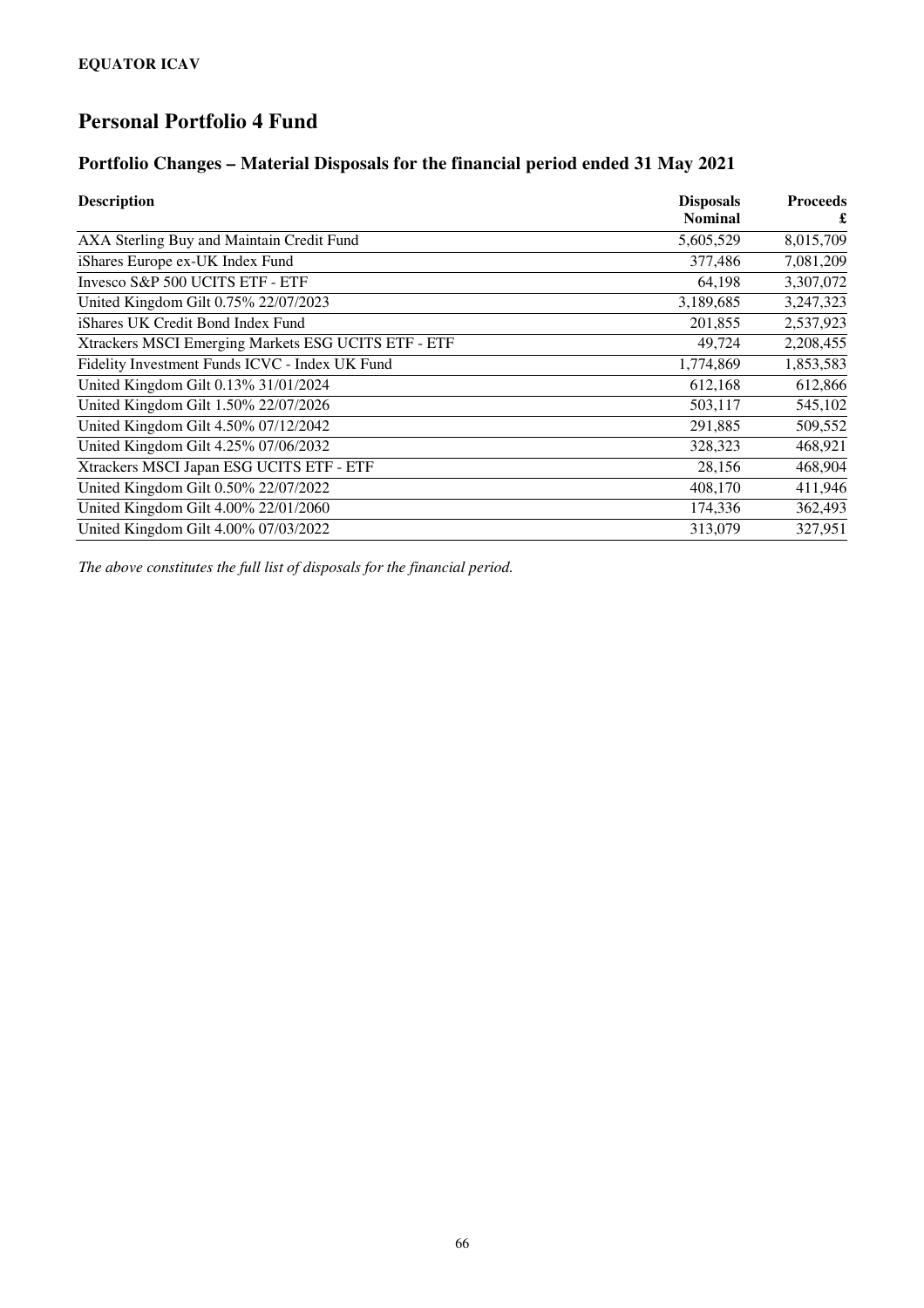#### **Portfolio and Statement of Investments as at 31 May 2021**

| <b>Description</b>                                                       | <b>Nominal</b><br><b>Holdings</b> | Fair<br>Value<br>£ | $%$ of<br><b>Net</b><br><b>Assets</b> |
|--------------------------------------------------------------------------|-----------------------------------|--------------------|---------------------------------------|
| <b>Investment Funds</b>                                                  |                                   |                    |                                       |
| Blackrock Solutions Funds ICAV-Coutts Europe EX UK Equity                |                                   |                    |                                       |
| <b>Index Fund</b>                                                        | 3,522,775                         | 35, 172, 352       | 10.05                                 |
| Blackrock Solutions Funds ICAV-Coutts UK Equity Index Fund               | 3,466,280                         | 37,797,359         | 10.80                                 |
| <b>Blackrock Solutions Funds ICAV-Coutts US Equity Index Fund</b>        | 7,636,717                         | 63,483,520         | 18.14                                 |
| Fidelity Investment Funds ICVC - Index UK Fund <sup>1</sup>              | 18,744,404                        | 27,220,623         | 7.78                                  |
| Invesco MSCI USA ESG Universal Screened UCITS ETF - ETF                  | 106,458                           | 4,697,107          | 1.34                                  |
| Invesco S&P 500 UCITS ETF - ETF                                          | 155,123                           | 4,283,981          | 1.22                                  |
| iShares Pacific Index Fund                                               | 504,041                           | 6,957,801          | 1.99                                  |
| Vanguard FTSE UK All Share Index Unit Trust <sup>1</sup>                 | 446,124                           | 49,480,730         | 14.14                                 |
| Xtrackers MSCI Emerging Markets ESG UCITS ETF - ETF                      | 1,236,055                         | 53,291,072         | 15.22                                 |
| Xtrackers MSCI Japan ESG UCITS ETF - ETF                                 | 1,111,312                         | 17,509,967         | 5.00                                  |
| Xtrackers MSCI USA ESG UCITS ETF - ETF                                   | 1,557,306                         | 47,257,431         | 13.50                                 |
| Total Investment Funds - 99.18% (30 November 2020: 98.02%)               |                                   | 347,151,943        | 99.18                                 |
|                                                                          |                                   |                    |                                       |
| Total Fair Value of Investments - 99.18% (30 November 2020: 98.02%)      |                                   | 347,151,943        | 99.18                                 |
| Total Financial Assets at Fair Value through Profit or Loss - 99.18% (30 |                                   |                    |                                       |
| November 2020: 98.02%)                                                   |                                   | 347,151,943        | 99.18                                 |
| Other Current Assets - 1.25% (30 November 2020: 3.15%)                   |                                   | 4,379,303          | 1.25                                  |
|                                                                          |                                   |                    |                                       |
| Total Assets - 100.43% (30 November 2020: 101.17%)                       |                                   | 351,531,246        | 100.43                                |
| Other Current Liabilities - (0.43%) (30 November 2020: (1.17%))          |                                   | (1,512,016)        | (0.43)                                |
| <b>Net Assets Attributable to Redeemable Shareholders</b>                |                                   | 350,019,230        | 100.00                                |
| <b>Classification:</b>                                                   |                                   |                    |                                       |

All transferable securities held at financial period end are listed on an official stock exchange or dealt on a regulated market.

|                                                                                                         | % of Total<br><b>Assets</b> |
|---------------------------------------------------------------------------------------------------------|-----------------------------|
| <b>Analysis of Total Assets</b>                                                                         |                             |
| Investment funds                                                                                        | 98.75                       |
| Other current assets                                                                                    | 1.25                        |
|                                                                                                         | 100.00                      |
| Analysis of Total Assets rather than Net Assets is required under Schedule 12 of the UCITS Regulations. |                             |

<sup>1</sup> Alternative Investment Fund. All other Investment Funds are UCITS.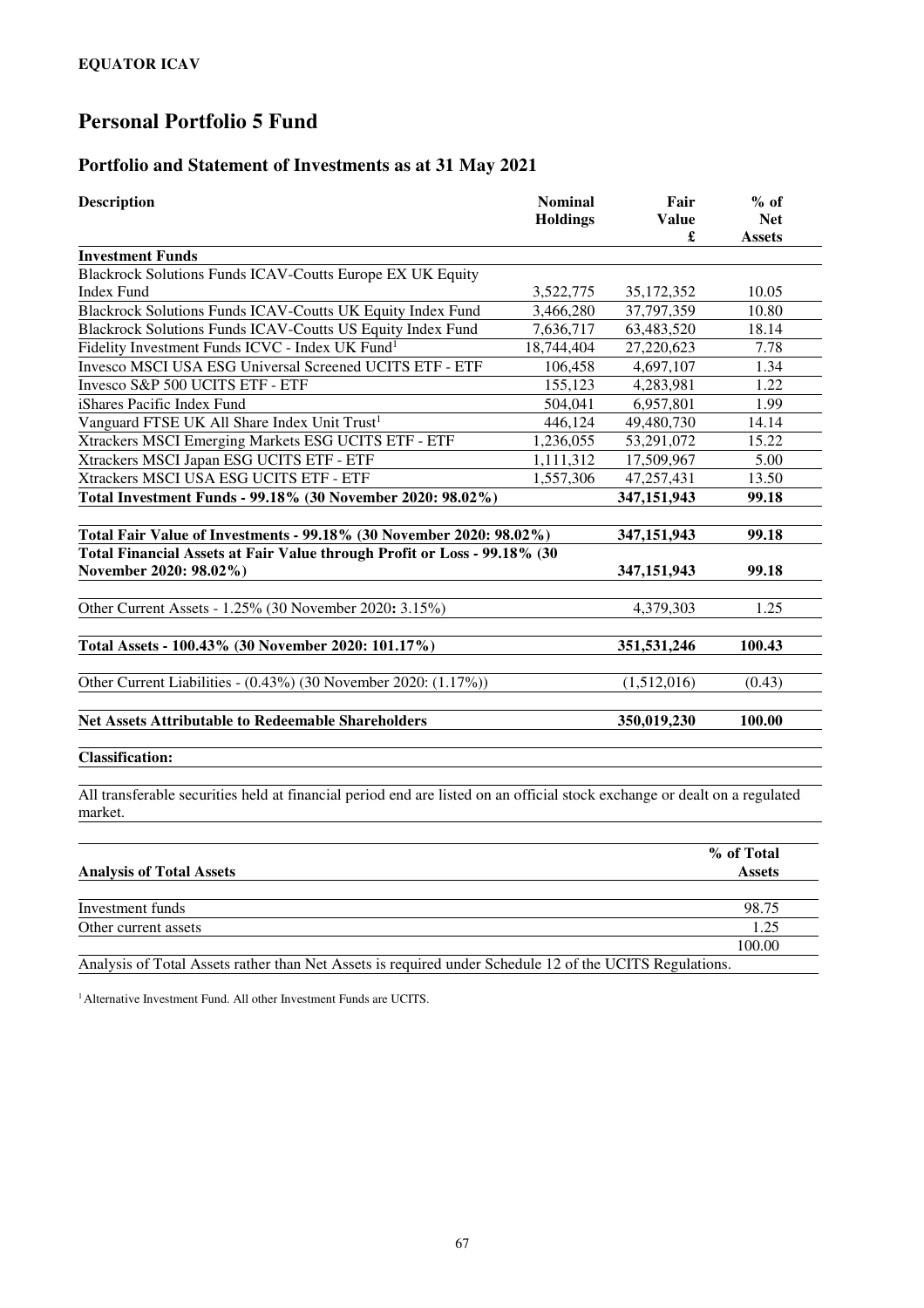#### **Portfolio Changes – Material Acquisitions for the financial period ended 31 May 2021**

| <b>Description</b>                                                   | <b>Acquisitions</b> | Cost       |  |
|----------------------------------------------------------------------|---------------------|------------|--|
|                                                                      | <b>Nominal</b>      | £          |  |
| Blackrock Solutions Funds ICAV-Coutts UK Equity Index Fund           | 3,047,621           | 31,813,816 |  |
| Blackrock Solutions Funds ICAV-Coutts US Equity Index Fund           | 3,158,984           | 25,458,789 |  |
| Xtrackers MSCI Emerging Markets ESG UCITS ETF - ETF                  | 521,816             | 23,198,818 |  |
| Blackrock Solutions Funds ICAV-Coutts Europe EX UK Equity Index Fund | 2,392,311           | 22,375,205 |  |
| Xtrackers MSCI USA ESG UCITS ETF - ETF                               | 763,062             | 22,303,482 |  |
| Vanguard FTSE UK All Share Index Unit Trust                          | 156,594             | 16,743,834 |  |
| Xtrackers MSCI Japan ESG UCITS ETF - ETF                             | 431,855             | 7,015,130  |  |
| iShares Pacific Index Fund                                           | 201,415             | 2,714,507  |  |
| Invesco MSCI USA ESG Universal Screened UCITS ETF - ETF              | 43,005              | 1,835,771  |  |
| Invesco S&P 500 UCITS ETF - ETF                                      | 18,316              | 893,777    |  |

*The above constitutes the full list of acquisitions for the financial period.*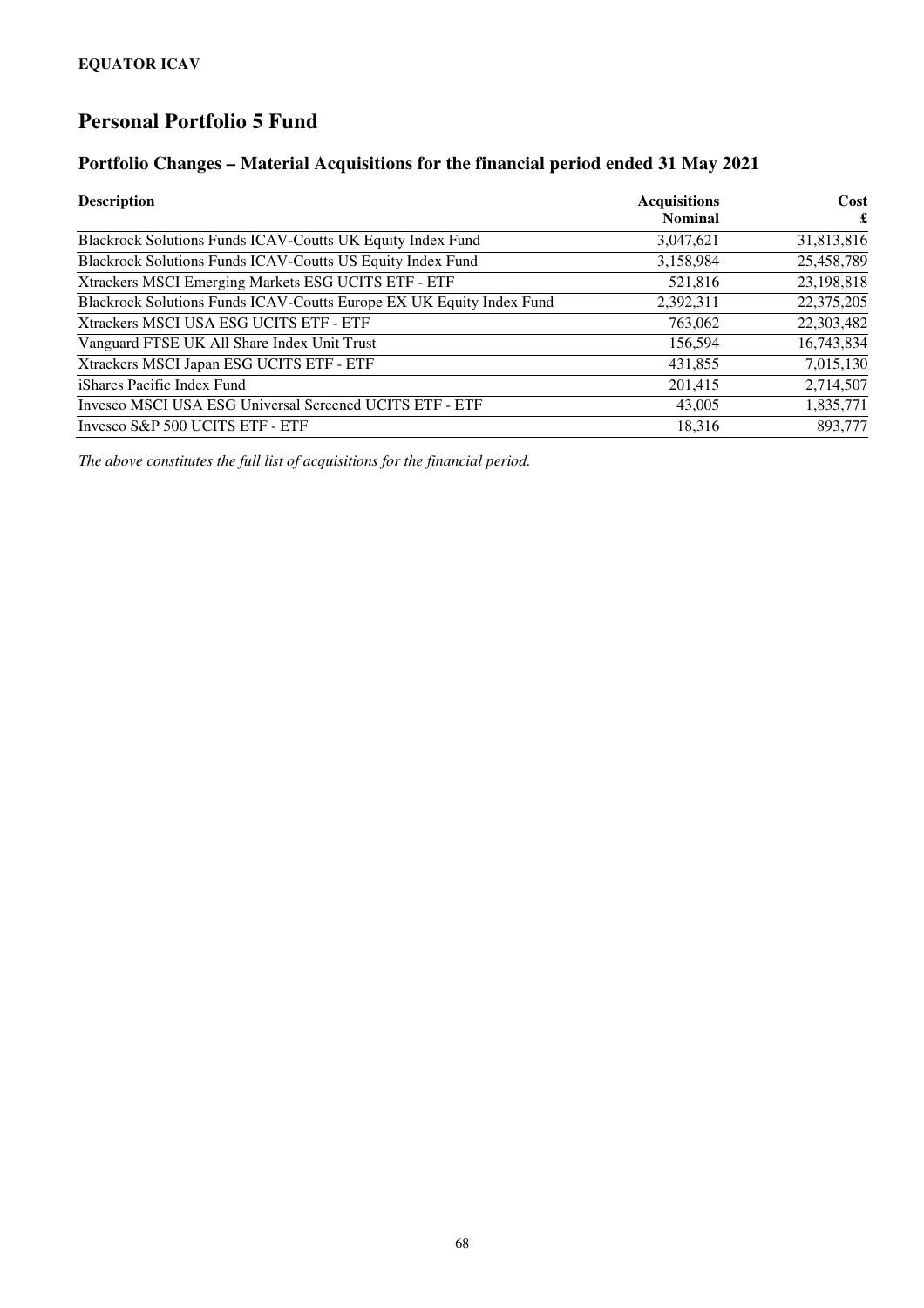#### **Portfolio Changes – Material Disposals for the financial period ended 31 May 2021**

| <b>Description</b>                                                   | <b>Disposals</b> | <b>Proceeds</b> |
|----------------------------------------------------------------------|------------------|-----------------|
|                                                                      | <b>Nominal</b>   | £               |
| iShares Europe ex-UK Index Fund                                      | 417,231          | 7,826,088       |
| Invesco S&P 500 UCITS ETF - ETF                                      | 59,880           | 3,084,636       |
| Fidelity Investment Funds ICVC - Index UK Fund                       | 2,621,780        | 2,946,655       |
| Blackrock Solutions Funds ICAV-Coutts US Equity Index Fund           | 117,816          | 916,296         |
| Invesco S&P 500 UCITS ETF - ETF                                      | 31,511           | 810,435         |
| Xtrackers MSCI Emerging Markets ESG UCITS ETF - ETF                  | 18,685           | 809,845         |
| Blackrock Solutions Funds ICAV-Coutts Europe EX UK Equity Index Fund | 50,555           | 460,511         |
| Xtrackers MSCI Japan ESG UCITS ETF - ETF                             | 17,775           | 287,491         |
| iShares Pacific Index Fund                                           | 6.277            | 80,471          |

*The above constitutes the full list of disposals for the financial period.*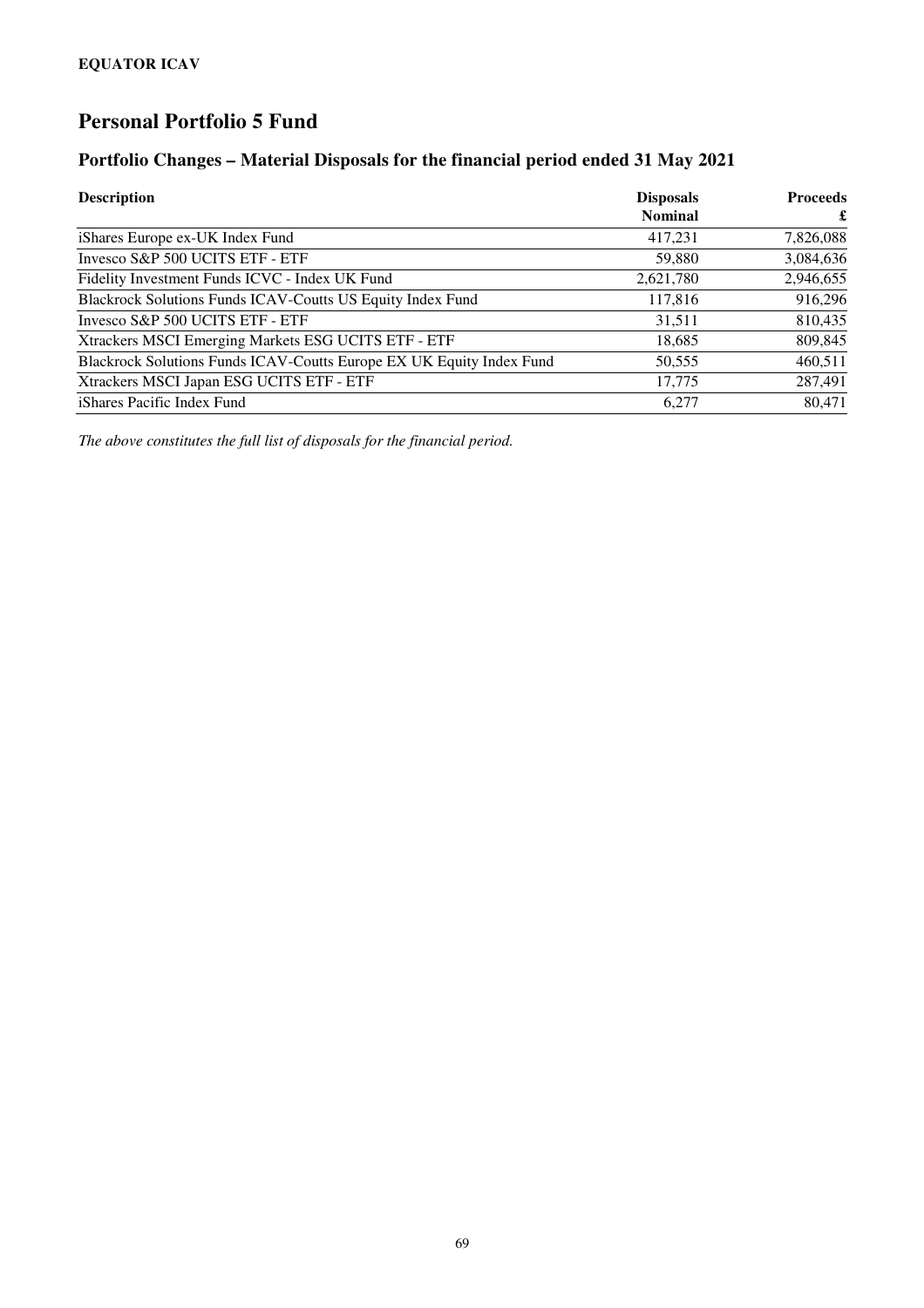## **Equator UK Equity Fund**

#### **Portfolio and Statement of Investments as at 31 May 2021**

| Blackrock Solutions Funds ICAV-Coutts Actively Managed UK<br>12,086,829<br>19.24<br>138,078,726<br>Blackrock Solutions Funds ICAV-Coutts UK Equity Index Fund<br>122,828,172<br>17.12<br>11,264,196<br>78,051,618<br>91,242,341<br>12.72<br>138,506,258<br>19.30<br>19,928,958<br>JPMorgan Liquidity Funds - GBP Liquidity LVNAV Fund<br>2.34<br>16,797,933<br>16,797,933<br>2,285,704<br>71,256,822<br>9.93<br>117,390,256<br>16.36<br>1,058,404<br>Total Investment Funds - 97.01% (30 November 2020: 92.42%)<br>696,100,508<br>97.01<br>Total Fair Value of Investments excluding Financial Derivative Instruments -<br>97.01<br>696,100,508<br><b>Notional</b><br><b>Value</b><br><b>Value</b><br>% of Net<br>£<br>£<br><b>Description</b><br><b>Assets</b><br>FTSE 100 Index Future June 2021<br>28,304,705<br>976,290<br>0.14<br>Total Financial Derivative Instruments - 0.14% (30 November 2020: 1.12%)<br>976,290<br>0.14<br>Total Financial Assets at Fair Value through Profit or Loss - 97.15% (30<br>97.15<br>697,076,798<br>2.97<br>21,345,776<br>718,422,574<br>100.12<br>Other Current Liabilities - (0.12%) (30 November 2020: (1.33%))<br>(877, 618)<br>(0.12)<br>717,544,956<br>100.00<br>(a) Exchange traded financial derivative instruments.<br>All transferable securities held at financial period end are listed on an official stock exchange or dealt on a regulated<br>% of Total<br><b>Assets</b><br>96.89<br>0.14<br>Exchange traded derivative instruments<br>2.97<br>100.00 | <b>Description</b>                                        | <b>Nominal</b><br><b>Holdings</b> | Fair<br><b>Value</b><br>£ | $%$ of<br><b>Net</b><br><b>Assets</b> |
|-------------------------------------------------------------------------------------------------------------------------------------------------------------------------------------------------------------------------------------------------------------------------------------------------------------------------------------------------------------------------------------------------------------------------------------------------------------------------------------------------------------------------------------------------------------------------------------------------------------------------------------------------------------------------------------------------------------------------------------------------------------------------------------------------------------------------------------------------------------------------------------------------------------------------------------------------------------------------------------------------------------------------------------------------------------------------------------------------------------------------------------------------------------------------------------------------------------------------------------------------------------------------------------------------------------------------------------------------------------------------------------------------------------------------------------------------------------------------------------------------------------|-----------------------------------------------------------|-----------------------------------|---------------------------|---------------------------------------|
|                                                                                                                                                                                                                                                                                                                                                                                                                                                                                                                                                                                                                                                                                                                                                                                                                                                                                                                                                                                                                                                                                                                                                                                                                                                                                                                                                                                                                                                                                                             | <b>Investment Funds</b>                                   |                                   |                           |                                       |
|                                                                                                                                                                                                                                                                                                                                                                                                                                                                                                                                                                                                                                                                                                                                                                                                                                                                                                                                                                                                                                                                                                                                                                                                                                                                                                                                                                                                                                                                                                             |                                                           |                                   |                           |                                       |
|                                                                                                                                                                                                                                                                                                                                                                                                                                                                                                                                                                                                                                                                                                                                                                                                                                                                                                                                                                                                                                                                                                                                                                                                                                                                                                                                                                                                                                                                                                             | <b>Equity Fund</b>                                        |                                   |                           |                                       |
|                                                                                                                                                                                                                                                                                                                                                                                                                                                                                                                                                                                                                                                                                                                                                                                                                                                                                                                                                                                                                                                                                                                                                                                                                                                                                                                                                                                                                                                                                                             |                                                           |                                   |                           |                                       |
|                                                                                                                                                                                                                                                                                                                                                                                                                                                                                                                                                                                                                                                                                                                                                                                                                                                                                                                                                                                                                                                                                                                                                                                                                                                                                                                                                                                                                                                                                                             | iShares 350 UK Equity Index Fund UK <sup>1</sup>          |                                   |                           |                                       |
|                                                                                                                                                                                                                                                                                                                                                                                                                                                                                                                                                                                                                                                                                                                                                                                                                                                                                                                                                                                                                                                                                                                                                                                                                                                                                                                                                                                                                                                                                                             | iShares plc - iShares Core FTSE 100 UCITS ETF - ETF       |                                   |                           |                                       |
|                                                                                                                                                                                                                                                                                                                                                                                                                                                                                                                                                                                                                                                                                                                                                                                                                                                                                                                                                                                                                                                                                                                                                                                                                                                                                                                                                                                                                                                                                                             |                                                           |                                   |                           |                                       |
|                                                                                                                                                                                                                                                                                                                                                                                                                                                                                                                                                                                                                                                                                                                                                                                                                                                                                                                                                                                                                                                                                                                                                                                                                                                                                                                                                                                                                                                                                                             | Vanguard FTSE 100 UCITS ETF - ETF                         |                                   |                           |                                       |
|                                                                                                                                                                                                                                                                                                                                                                                                                                                                                                                                                                                                                                                                                                                                                                                                                                                                                                                                                                                                                                                                                                                                                                                                                                                                                                                                                                                                                                                                                                             | Vanguard FTSE UK All Share Index Unit Trust <sup>1</sup>  |                                   |                           |                                       |
|                                                                                                                                                                                                                                                                                                                                                                                                                                                                                                                                                                                                                                                                                                                                                                                                                                                                                                                                                                                                                                                                                                                                                                                                                                                                                                                                                                                                                                                                                                             |                                                           |                                   |                           |                                       |
|                                                                                                                                                                                                                                                                                                                                                                                                                                                                                                                                                                                                                                                                                                                                                                                                                                                                                                                                                                                                                                                                                                                                                                                                                                                                                                                                                                                                                                                                                                             | 97.01% (30 November 2020: 92.42%)                         |                                   |                           |                                       |
|                                                                                                                                                                                                                                                                                                                                                                                                                                                                                                                                                                                                                                                                                                                                                                                                                                                                                                                                                                                                                                                                                                                                                                                                                                                                                                                                                                                                                                                                                                             | <b>Financial Derivative Instruments</b>                   |                                   |                           |                                       |
|                                                                                                                                                                                                                                                                                                                                                                                                                                                                                                                                                                                                                                                                                                                                                                                                                                                                                                                                                                                                                                                                                                                                                                                                                                                                                                                                                                                                                                                                                                             | Futures (a)                                               |                                   |                           |                                       |
|                                                                                                                                                                                                                                                                                                                                                                                                                                                                                                                                                                                                                                                                                                                                                                                                                                                                                                                                                                                                                                                                                                                                                                                                                                                                                                                                                                                                                                                                                                             |                                                           |                                   |                           |                                       |
|                                                                                                                                                                                                                                                                                                                                                                                                                                                                                                                                                                                                                                                                                                                                                                                                                                                                                                                                                                                                                                                                                                                                                                                                                                                                                                                                                                                                                                                                                                             | No. of                                                    |                                   |                           |                                       |
|                                                                                                                                                                                                                                                                                                                                                                                                                                                                                                                                                                                                                                                                                                                                                                                                                                                                                                                                                                                                                                                                                                                                                                                                                                                                                                                                                                                                                                                                                                             | <b>Contracts</b>                                          |                                   |                           |                                       |
|                                                                                                                                                                                                                                                                                                                                                                                                                                                                                                                                                                                                                                                                                                                                                                                                                                                                                                                                                                                                                                                                                                                                                                                                                                                                                                                                                                                                                                                                                                             | 403                                                       |                                   |                           |                                       |
|                                                                                                                                                                                                                                                                                                                                                                                                                                                                                                                                                                                                                                                                                                                                                                                                                                                                                                                                                                                                                                                                                                                                                                                                                                                                                                                                                                                                                                                                                                             |                                                           |                                   |                           |                                       |
|                                                                                                                                                                                                                                                                                                                                                                                                                                                                                                                                                                                                                                                                                                                                                                                                                                                                                                                                                                                                                                                                                                                                                                                                                                                                                                                                                                                                                                                                                                             |                                                           |                                   |                           |                                       |
|                                                                                                                                                                                                                                                                                                                                                                                                                                                                                                                                                                                                                                                                                                                                                                                                                                                                                                                                                                                                                                                                                                                                                                                                                                                                                                                                                                                                                                                                                                             | November 2020: 93.54%)                                    |                                   |                           |                                       |
|                                                                                                                                                                                                                                                                                                                                                                                                                                                                                                                                                                                                                                                                                                                                                                                                                                                                                                                                                                                                                                                                                                                                                                                                                                                                                                                                                                                                                                                                                                             |                                                           |                                   |                           |                                       |
|                                                                                                                                                                                                                                                                                                                                                                                                                                                                                                                                                                                                                                                                                                                                                                                                                                                                                                                                                                                                                                                                                                                                                                                                                                                                                                                                                                                                                                                                                                             | Other Current Assets - 2.97% (30 November 2020: 7.79%)    |                                   |                           |                                       |
|                                                                                                                                                                                                                                                                                                                                                                                                                                                                                                                                                                                                                                                                                                                                                                                                                                                                                                                                                                                                                                                                                                                                                                                                                                                                                                                                                                                                                                                                                                             | Total Assets - 100.12% (30 November 2020: 101.33%)        |                                   |                           |                                       |
|                                                                                                                                                                                                                                                                                                                                                                                                                                                                                                                                                                                                                                                                                                                                                                                                                                                                                                                                                                                                                                                                                                                                                                                                                                                                                                                                                                                                                                                                                                             |                                                           |                                   |                           |                                       |
|                                                                                                                                                                                                                                                                                                                                                                                                                                                                                                                                                                                                                                                                                                                                                                                                                                                                                                                                                                                                                                                                                                                                                                                                                                                                                                                                                                                                                                                                                                             | <b>Net Assets Attributable to Redeemable Shareholders</b> |                                   |                           |                                       |
|                                                                                                                                                                                                                                                                                                                                                                                                                                                                                                                                                                                                                                                                                                                                                                                                                                                                                                                                                                                                                                                                                                                                                                                                                                                                                                                                                                                                                                                                                                             | <b>Classification:</b>                                    |                                   |                           |                                       |
|                                                                                                                                                                                                                                                                                                                                                                                                                                                                                                                                                                                                                                                                                                                                                                                                                                                                                                                                                                                                                                                                                                                                                                                                                                                                                                                                                                                                                                                                                                             |                                                           |                                   |                           |                                       |
|                                                                                                                                                                                                                                                                                                                                                                                                                                                                                                                                                                                                                                                                                                                                                                                                                                                                                                                                                                                                                                                                                                                                                                                                                                                                                                                                                                                                                                                                                                             | market.                                                   |                                   |                           |                                       |
|                                                                                                                                                                                                                                                                                                                                                                                                                                                                                                                                                                                                                                                                                                                                                                                                                                                                                                                                                                                                                                                                                                                                                                                                                                                                                                                                                                                                                                                                                                             |                                                           |                                   |                           |                                       |
|                                                                                                                                                                                                                                                                                                                                                                                                                                                                                                                                                                                                                                                                                                                                                                                                                                                                                                                                                                                                                                                                                                                                                                                                                                                                                                                                                                                                                                                                                                             | <b>Analysis of Total Assets</b>                           |                                   |                           |                                       |
|                                                                                                                                                                                                                                                                                                                                                                                                                                                                                                                                                                                                                                                                                                                                                                                                                                                                                                                                                                                                                                                                                                                                                                                                                                                                                                                                                                                                                                                                                                             | Investment funds                                          |                                   |                           |                                       |
|                                                                                                                                                                                                                                                                                                                                                                                                                                                                                                                                                                                                                                                                                                                                                                                                                                                                                                                                                                                                                                                                                                                                                                                                                                                                                                                                                                                                                                                                                                             |                                                           |                                   |                           |                                       |
|                                                                                                                                                                                                                                                                                                                                                                                                                                                                                                                                                                                                                                                                                                                                                                                                                                                                                                                                                                                                                                                                                                                                                                                                                                                                                                                                                                                                                                                                                                             | Other current assets                                      |                                   |                           |                                       |
|                                                                                                                                                                                                                                                                                                                                                                                                                                                                                                                                                                                                                                                                                                                                                                                                                                                                                                                                                                                                                                                                                                                                                                                                                                                                                                                                                                                                                                                                                                             |                                                           |                                   |                           |                                       |

Analysis of Total Assets rather than Net Assets is required under Schedule 12 of the UCITS Regulations.

<sup>1</sup> Alternative Investment Fund. All other Investment Funds are UCITS.

All futures are held with Morgan Stanley & Co. International Plc.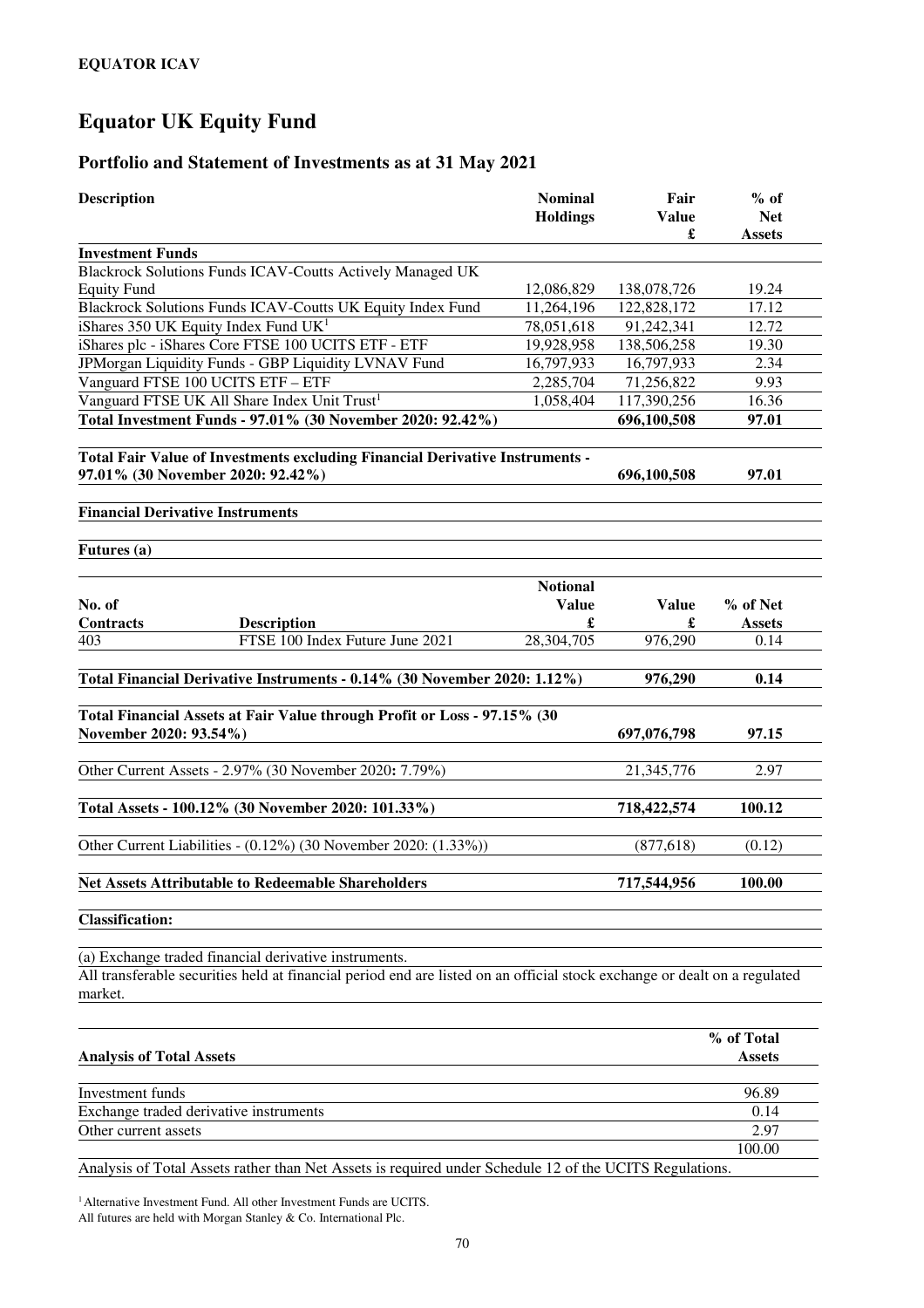## **Equator UK Equity Fund**

#### **Portfolio Changes – Material Acquisitions for the financial period ended 31 May 2021**

| <b>Description</b>                                                    | <b>Acquisitions</b><br>Nominal | Cost        |
|-----------------------------------------------------------------------|--------------------------------|-------------|
| Blackrock Solutions Funds ICAV-Coutts Actively Managed UK Equity Fund | 10.756.902                     | 110.836.708 |
| <b>Blackrock Solutions Funds ICAV-Coutts UK Equity Index Fund</b>     | 2,932,593                      | 30,092,217  |

*The above constitutes the full list of acquisitions for the financial period.*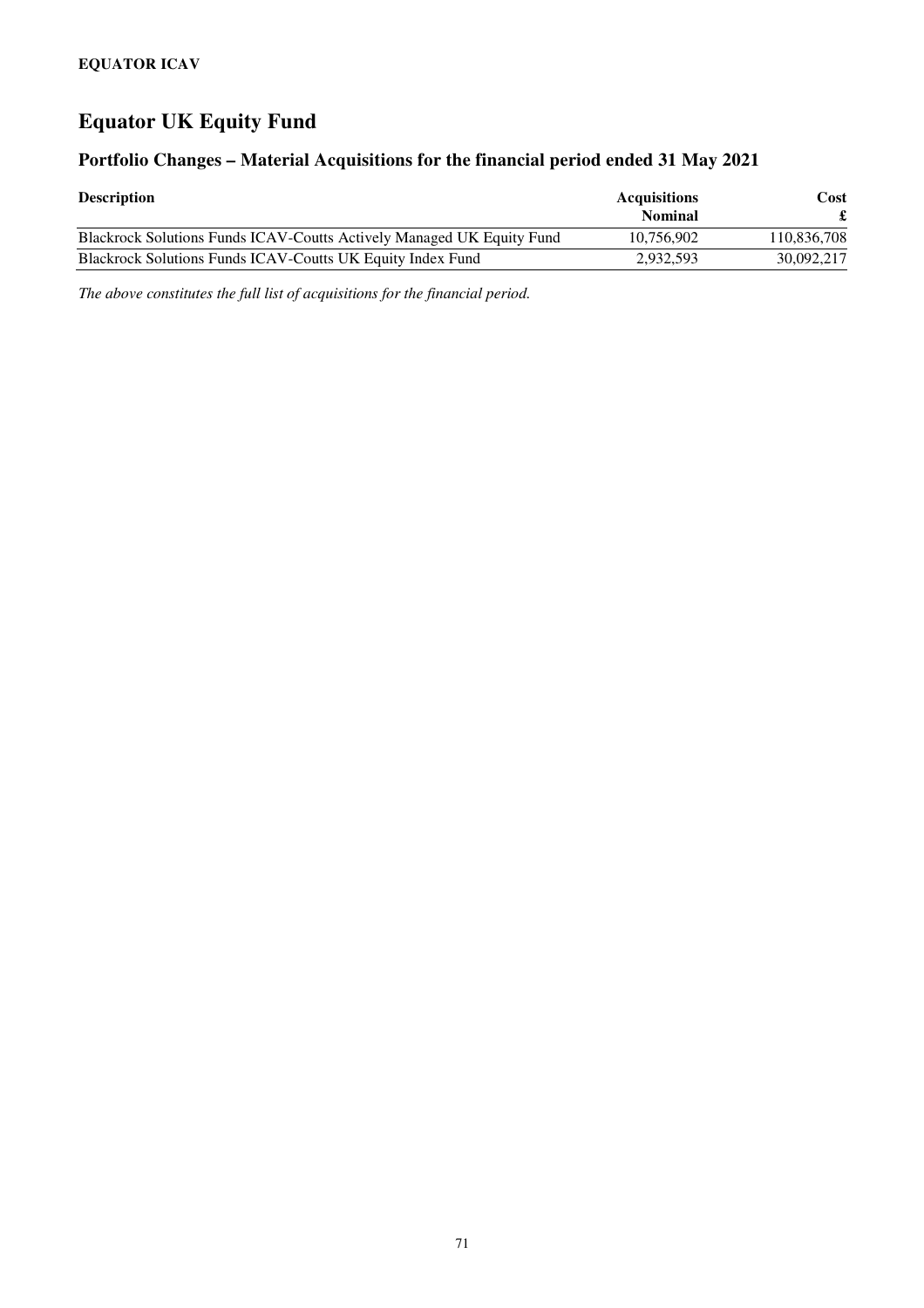# **Equator UK Equity Fund**

## **Portfolio Changes – Material Disposals for the financial period ended 31 May 2021**

| <b>Description</b>                                                    | <b>Disposals</b><br><b>Nominal</b> | <b>Proceeds</b><br>£ |
|-----------------------------------------------------------------------|------------------------------------|----------------------|
| Invested Funds Series i - Ninety One UK Alpha Fund K Inc              | 130,942,797                        | 148, 172, 305        |
| Schroder Income Fund                                                  | 224, 195, 678                      | 112,461,054          |
| LF Aegon Investments ICVC I - LF Majedie UK Focus Fund                | 48,088,512                         | 86,636,183           |
| JPMorgan Liquidity Funds - GBP Liquidity LVNAV Fund                   | 61,950,000                         | 61,950,000           |
| Blackrock Solutions Funds ICAV-Coutts Actively Managed UK Equity Fund | 987.917                            | 10,833,500           |
| iShares 350 UK Equity Index Fund UK                                   | 8,418,510                          | 9,815,983            |
| Vanguard FTSE UK All Share Index Unit Trust                           | 72,742                             | 7,333,848            |
| iShares plc - iShares Core FTSE 100 UCITS ETF - ETF                   | 535.149                            | 3,531,287            |

*The above constitutes the full list of disposals for the financial period.*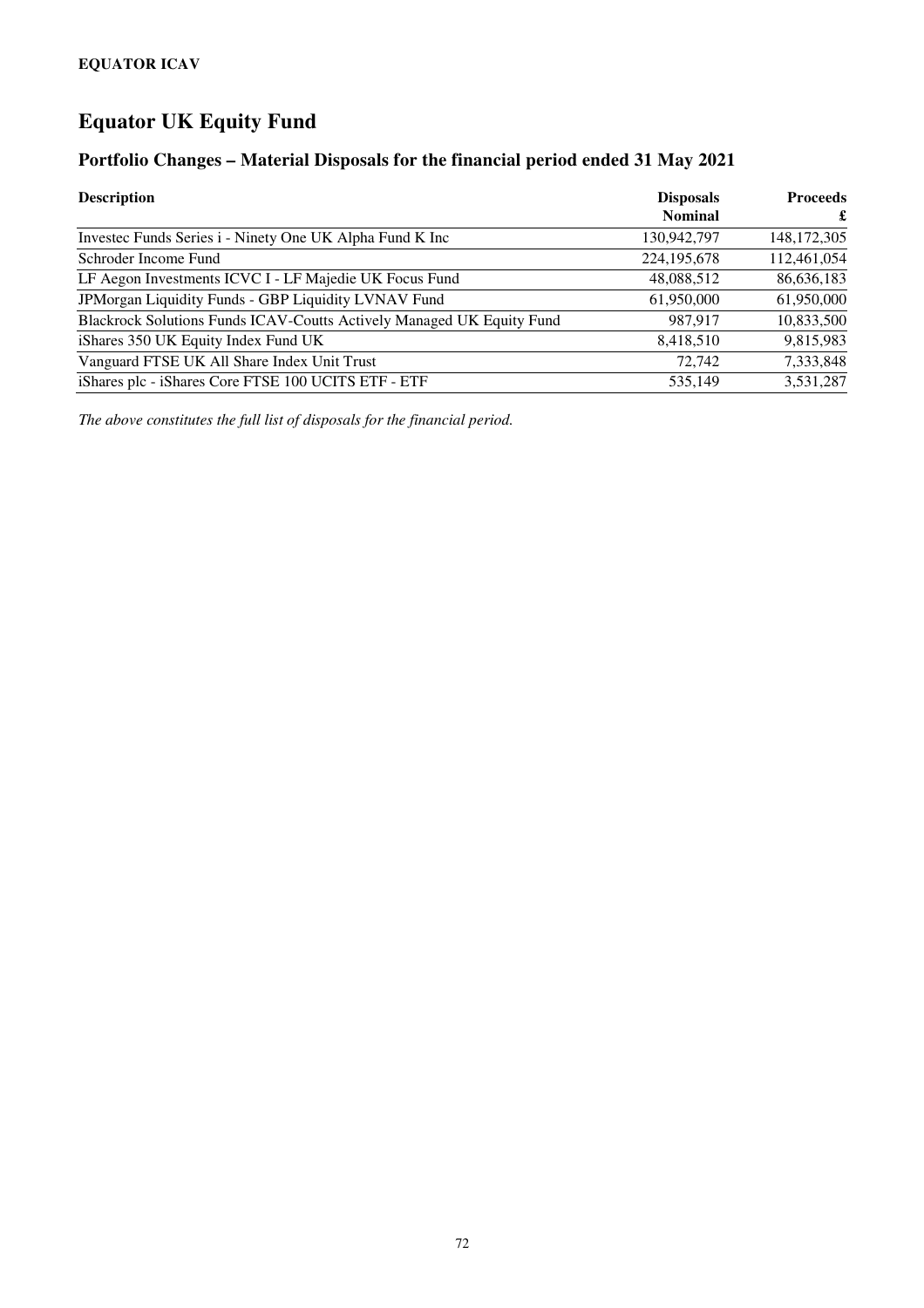# **Equator UK Sovereign Bond Fund**

## **Portfolio and Statement of Investments as at 31 May 2021**

| <b>Description</b>                                                                                 | <b>Nominal</b>  | Fair          | $%$ of        |
|----------------------------------------------------------------------------------------------------|-----------------|---------------|---------------|
|                                                                                                    | <b>Holdings</b> | <b>Value</b>  | <b>Net</b>    |
|                                                                                                    |                 | £             | <b>Assets</b> |
| <b>Transferable Securities - Government Bonds</b>                                                  |                 |               |               |
| United Kingdom - 99.00% (30 November 2020: 99.20%)                                                 |                 |               |               |
| United Kingdom Gilt 0.5% 22/07/2022                                                                | 689,010,900     | 692,745,339   | 22.37         |
| United Kingdom Gilt 1.5% 22/07/2026                                                                | 319,145,000     | 337,518,178   | 10.90         |
| United Kingdom Gilt 4.25% 07/06/2032                                                               | 337,561,700     | 455,134,440   | 14.70         |
| United Kingdom Gilt 4.25% 07/09/2039                                                               | 341,259,000     | 511,922,626   | 16.53         |
| United Kingdom Gilt 4.5% 07/12/2042                                                                | 164,895,000     | 265,546,908   | 8.58          |
| United Kingdom Gilt 1.5% 22/07/2047                                                                | 618,532,338     | 645, 871, 467 | 20.86         |
| United Kingdom Gilt 1.625% 22/10/2071                                                              | 131,160,000     | 156,788,664   | 5.06          |
|                                                                                                    |                 | 3,065,527,622 | 99.00         |
| Total Fair Value of Transferable Securities - Government Bonds - 99.00% (30                        |                 |               |               |
| November 2020: 99.20%)                                                                             |                 | 3,065,527,622 | 99.00         |
|                                                                                                    |                 |               |               |
| Total Fair Value of Transferable Securities - 99.00% (30 November 2020:<br>$99.20\%$               |                 | 3,065,527,622 | 99.00         |
|                                                                                                    |                 |               |               |
| Total Fair Value of Investments - 99.00% (30 November 2020: 99.20%)                                |                 | 3,065,527,622 | 99.00         |
| Total Financial Assets at Fair Value through Profit or Loss - 99.00% (30<br>November 2020: 99.20%) |                 | 3,065,527,622 | 99.00         |
|                                                                                                    |                 |               |               |
| Other Current Assets - 1.06% (30 November 2020: 0.88%)                                             |                 | 32,617,813    | 1.06          |
|                                                                                                    |                 |               |               |
| Total Assets - 100.06% (30 November 2020: 100.08%)                                                 |                 | 3,098,145,435 | 100.06        |
| Other Current Liabilities - (0.06%) (30 November 2020: (0.08%))                                    |                 | (1,716,950)   | (0.06)        |
| <b>Net Assets Attributable to Redeemable Shareholders</b>                                          |                 | 3,096,428,485 | 100.00        |
|                                                                                                    |                 |               |               |
|                                                                                                    |                 |               | % of Total    |
| <b>Analysis of Total Assets</b>                                                                    |                 |               | <b>Assets</b> |
| Transferable securities listed on an official stock exchange or dealt on a regulated market        |                 |               | 98.95         |
| Other current assets                                                                               |                 |               | 1.05          |

Analysis of Total Assets rather than Net Assets is required under Schedule 12 of the UCITS Regulations.

100.00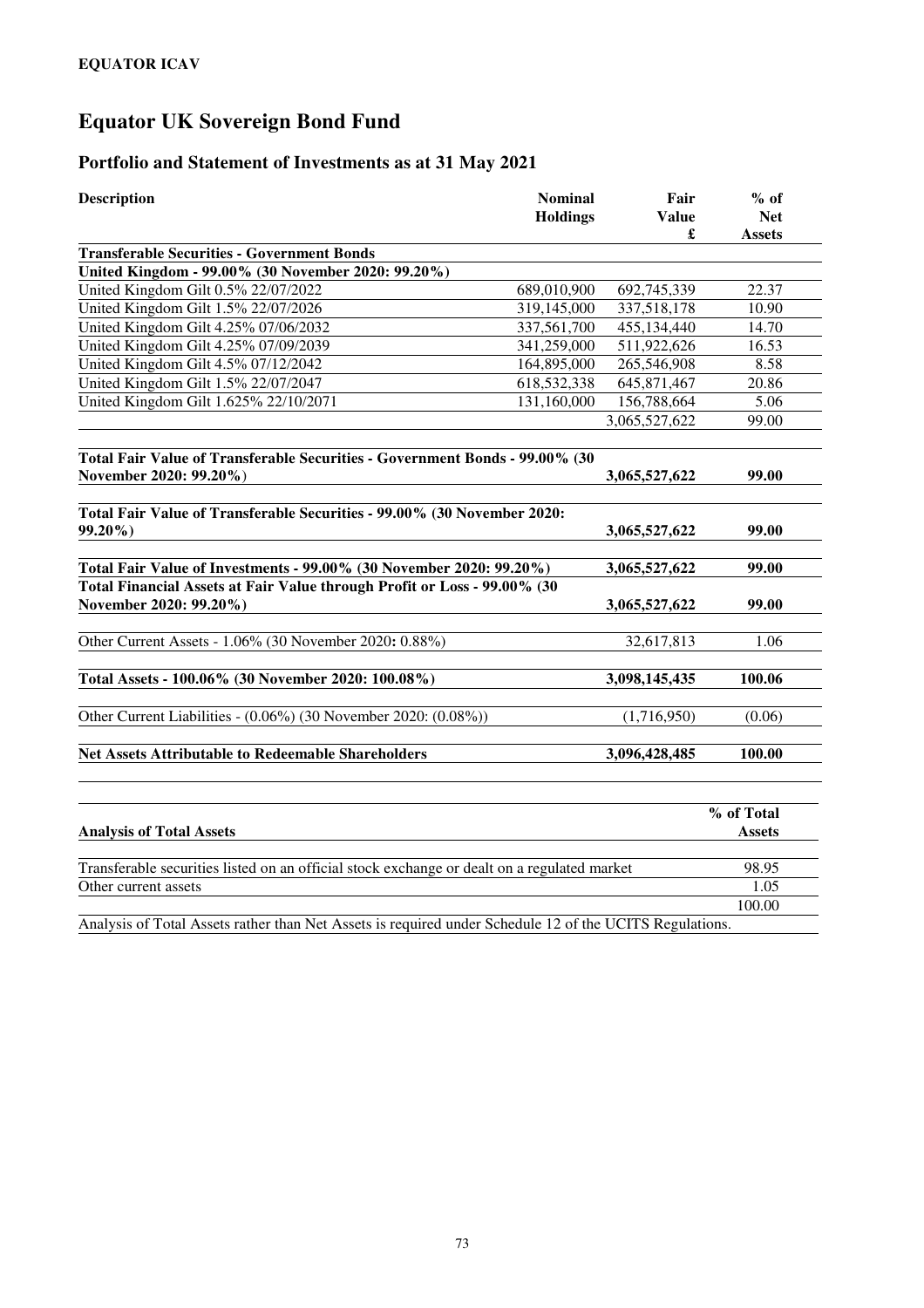# **Equator UK Sovereign Bond Fund**

## **Portfolio Changes – Material Acquisitions for the financial period ended 31 May 2021**

| <b>Description</b>                   | <b>Acquisitions</b> | Cost          |
|--------------------------------------|---------------------|---------------|
|                                      | <b>Nominal</b>      | £             |
| United Kingdom Gilt 0.50% 22/07/2022 | 617,800,000         | 622,447,370   |
| United Kingdom Gilt 4.25% 07/06/2032 | 252,550,000         | 347,309,295   |
| United Kingdom Gilt 1.50% 22/07/2047 | 300,600,000         | 326,261,466   |
| United Kingdom Gilt 4.75% 07/12/2038 | 162,100,000         | 262, 268, 376 |
| United Kingdom Gilt 3.50% 22/01/2045 | 172,600,000         | 258,355,851   |
| United Kingdom Gilt 4.25% 07/09/2039 | 152,100,000         | 235,080,545   |
| United Kingdom Gilt 1.50% 22/07/2026 | 197,800,000         | 209,800,436   |
| United Kingdom Gilt 4.50% 07/12/2042 | 94,270,000          | 158,052,381   |
| United Kingdom Gilt 1.63% 22/10/2071 | 64,100,000          | 81,091,249    |

*The above constitutes the full list of acquisitions for the financial period.*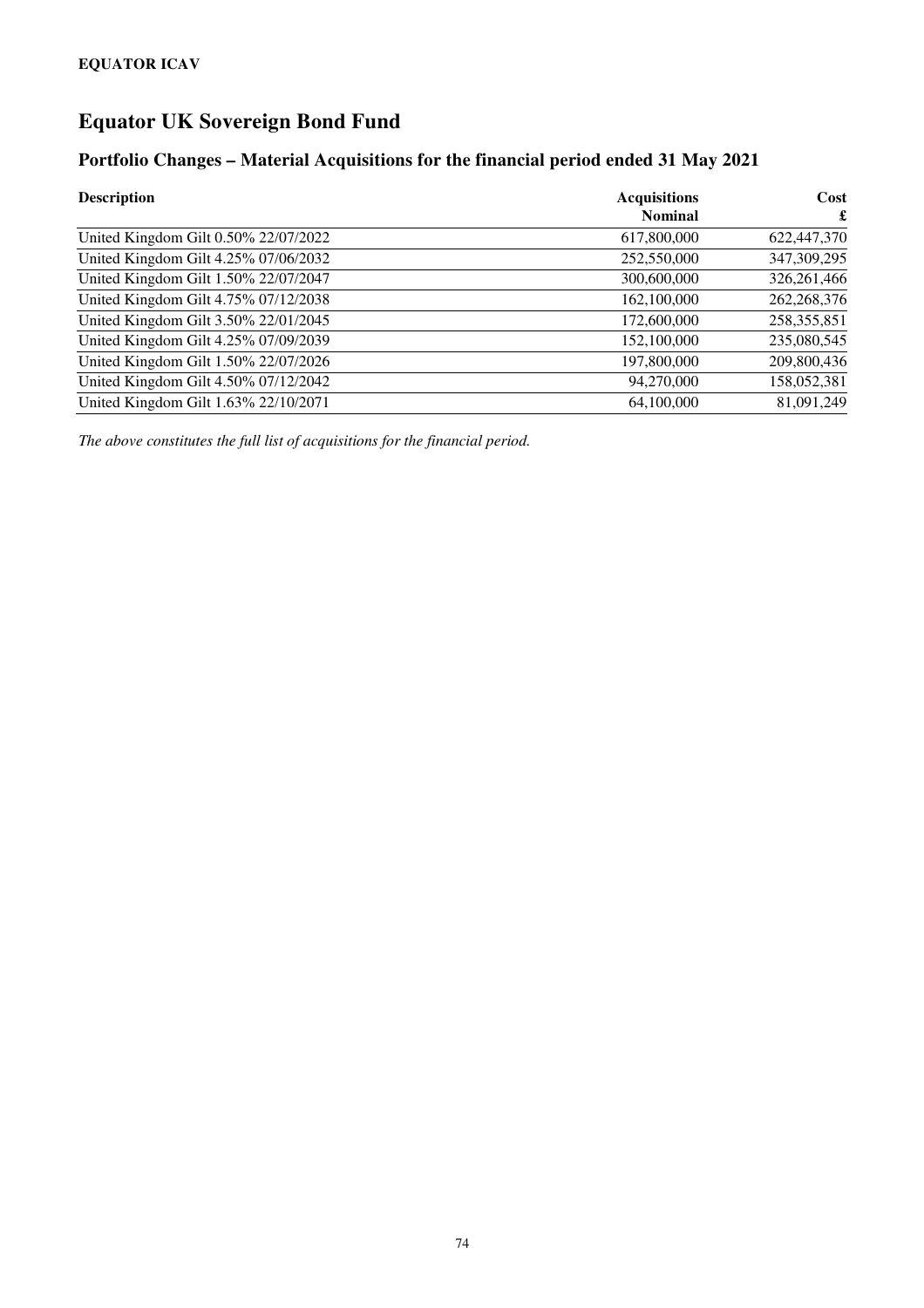# **Equator UK Sovereign Bond Fund**

## **Portfolio Changes – Material Disposals for the financial period ended 31 May 2021**

| <b>Description</b>                   | <b>Disposals</b><br><b>Nominal</b> | <b>Proceeds</b><br>£ |
|--------------------------------------|------------------------------------|----------------------|
| United Kingdom Gilt 0.50% 22/07/2022 | 261,900,000                        | 263,978,442          |
| United Kingdom Gilt 4.75% 07/12/2038 | 162,100,000                        | 256,369,255          |
| United Kingdom Gilt 3.50% 22/01/2045 | 172,600,000                        | 252,082,300          |
| United Kingdom Gilt 4.25% 07/06/2032 | 99,840,000                         | 138,296,369          |
| United Kingdom Gilt 1.50% 22/07/2026 | 121,840,000                        | 130,547,998          |
| United Kingdom Gilt 1.50% 22/07/2047 | 3,600,000                          | 3,694,680            |
| United Kingdom Gilt 4.25% 07/09/2039 | 2,070,000                          | 3,074,902            |
| United Kingdom Gilt 4.50% 07/12/2042 | 960,000                            | 1,527,120            |
| United Kingdom Gilt 1.63% 22/10/2071 | 800,000                            | 937,144              |

*The above constitutes the full list of disposals for the financial period.*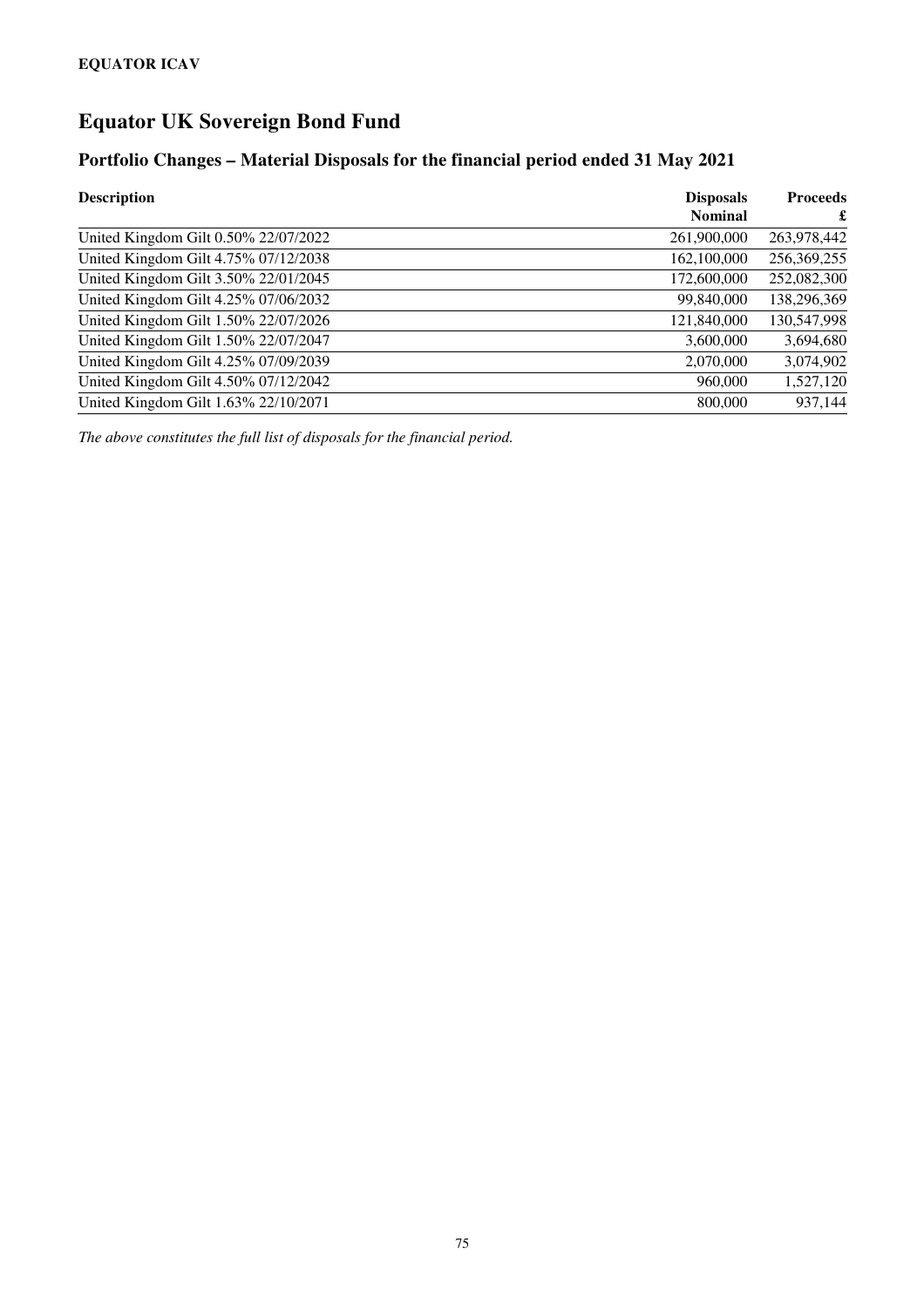# **Equator US Equity Fund**

# **Portfolio and Statement of Investments as at 31 May 2021**

| <b>Description</b>                                                                                                                   | <b>Nominal</b><br><b>Holdings</b> | Fair<br><b>Value</b><br>US\$ | $%$ of<br><b>Net</b><br><b>Assets</b> |
|--------------------------------------------------------------------------------------------------------------------------------------|-----------------------------------|------------------------------|---------------------------------------|
| <b>Investment Funds<sup>1</sup></b>                                                                                                  |                                   |                              |                                       |
| <b>Blackrock Solutions Funds ICAV-Coutts Actively Managed US</b>                                                                     |                                   |                              |                                       |
| Equity Fund                                                                                                                          | 16,628,408                        | 192,836,322                  | 19.19                                 |
| Blackrock Solutions Funds ICAV-Coutts US Equity Index Fund                                                                           | 16,276,594                        | 192,019,862                  | 19.11                                 |
| Invesco S&P 500 UCITS ETF - ETF                                                                                                      | 4,755,312                         | 186,371,139                  | 18.54                                 |
| iShares Core S&P 500 UCITS ETF - ETF                                                                                                 | 169,122                           | 72,274,287                   | 7.19                                  |
| Lyxor S&P 500 UCITS ETF - ETF                                                                                                        | 4,356,659                         | 188,447,285                  | 18.75                                 |
| Vanguard S&P 500 UCITS ETF - ETF                                                                                                     | 2,159,395                         | 172,778,592                  | 17.19                                 |
| Total Investment Funds - 99.97% (30 November 2020: 99.72%)                                                                           |                                   | 1,004,727,487                | 99.97                                 |
| Total Fair Value of Investments excluding Financial Derivative Instruments -<br>99.97% (30 November 2020: 99.72%)                    |                                   | 1,004,727,487                | 99.97                                 |
| <b>Financial Derivative Instruments</b>                                                                                              |                                   |                              |                                       |
| Futures (a)                                                                                                                          |                                   |                              |                                       |
|                                                                                                                                      |                                   |                              |                                       |
|                                                                                                                                      | <b>Notional</b>                   |                              |                                       |
| No. of                                                                                                                               | <b>Value</b>                      | <b>Value</b>                 | % of Net                              |
| <b>Contracts</b><br><b>Description</b>                                                                                               | US\$                              | US\$                         | <b>Assets</b>                         |
| S&P 500 E-Mini Future June 2021<br>8                                                                                                 | 1,681,000                         | 126,213                      | 0.01                                  |
| Total Financial Derivative Instruments - 0.01% (30 November 2020: 0.05%)                                                             |                                   | 126,213                      | 0.01                                  |
|                                                                                                                                      |                                   |                              |                                       |
| Total Financial Assets at Fair Value through Profit or Loss - 99.98% (30                                                             |                                   |                              |                                       |
| November 2020: 99.77%)                                                                                                               |                                   | 1,004,853,700                | 99.98                                 |
|                                                                                                                                      |                                   |                              |                                       |
| Other Current Assets - 0.15% (30 November 2020: 0.38%)                                                                               |                                   | 1,468,718                    | 0.15                                  |
|                                                                                                                                      |                                   |                              |                                       |
| Total Assets - 100.13% (30 November 2020: 100.15%)                                                                                   |                                   | 1,006,322,418                | 100.13                                |
| Other Current Liabilities - (0.13%) (30 November 2020: (0.15%))                                                                      |                                   | (1,270,385)                  | (0.13)                                |
| <b>Net Assets Attributable to Redeemable Shareholders</b>                                                                            |                                   | 1,005,052,033                | 100.00                                |
| <b>Classification:</b>                                                                                                               |                                   |                              |                                       |
| (a) Exchange traded financial derivative instruments.                                                                                |                                   |                              |                                       |
| All transferable securities held at financial period end are listed on an official stock exchange or dealt on a regulated<br>market. |                                   |                              |                                       |

|                                                                                                         | % of Total    |
|---------------------------------------------------------------------------------------------------------|---------------|
| <b>Analysis of Total Assets</b>                                                                         | <b>Assets</b> |
|                                                                                                         |               |
| Investment funds                                                                                        | 99.84         |
| Exchange traded derivative instruments                                                                  | 0.01          |
| Other current assets                                                                                    | 0.15          |
|                                                                                                         | 100.00        |
| Analysis of Total Assets rather than Net Assets is required under Schedule 12 of the UCITS Regulations. |               |

<sup>1</sup> All Investment Funds are UCITS.

All futures are held with Morgan Stanley & Co. International Plc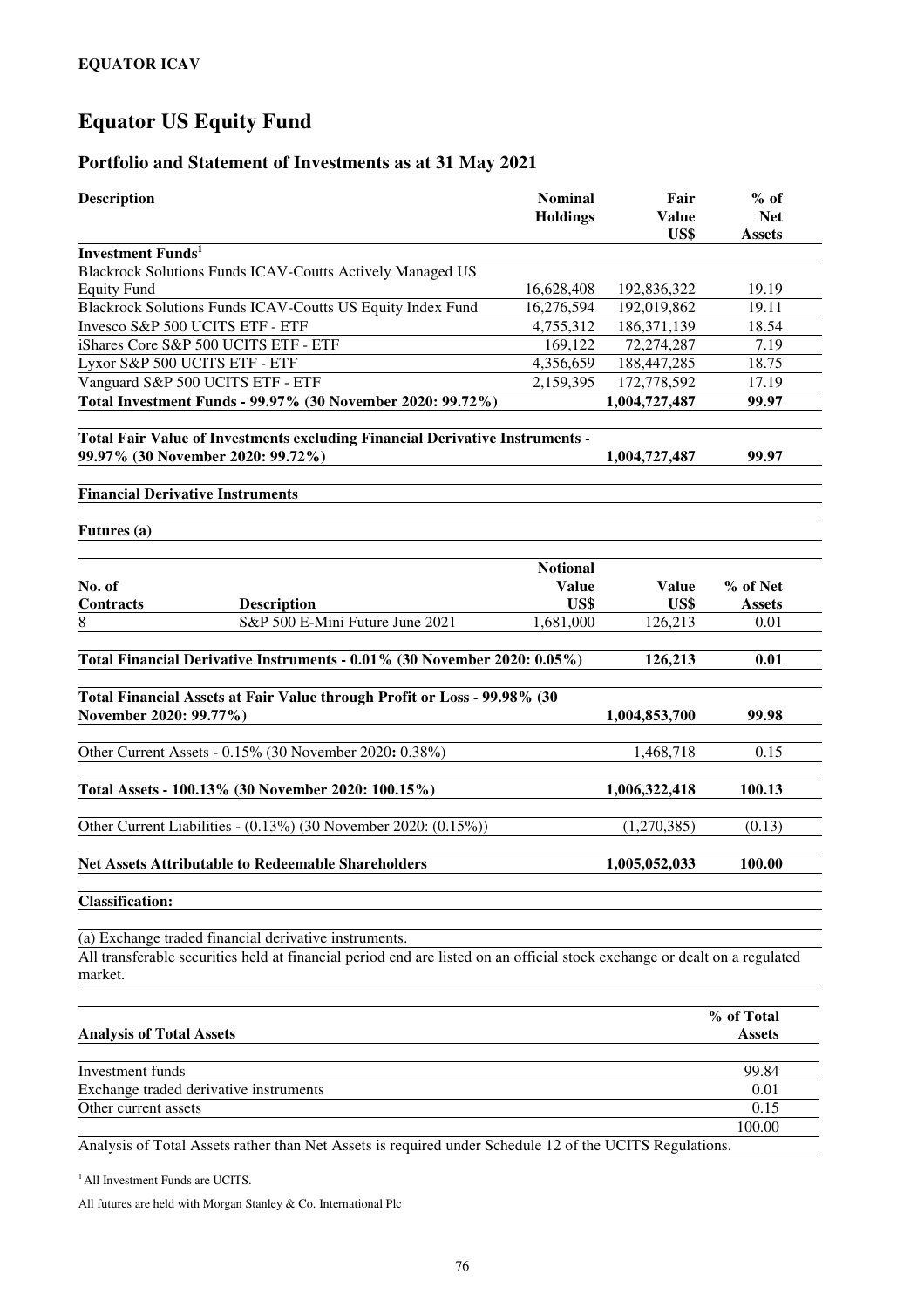# **Equator US Equity Fund**

## **Portfolio Changes – Material Acquisitions for the financial period ended 31 May 2021**

| <b>Description</b>                                                                | <b>Acquisitions</b><br><b>Nominal</b> | Cost<br>US\$ |
|-----------------------------------------------------------------------------------|---------------------------------------|--------------|
| <b>Blackrock Solutions Funds ICAV - Coutts Actively Managed US Equity</b><br>Fund | 16.888.208                            | 169.691.193  |
| iShares Core S&P 500 UCITS ETF - ETF                                              | 201,553                               | 74,835,092   |
| Blackrock Solutions Funds ICAV - Coutts US Equity Index Fund                      | 337.381                               | 3,482,244    |

*The above constitutes the full list of acquisitions for the financial period.*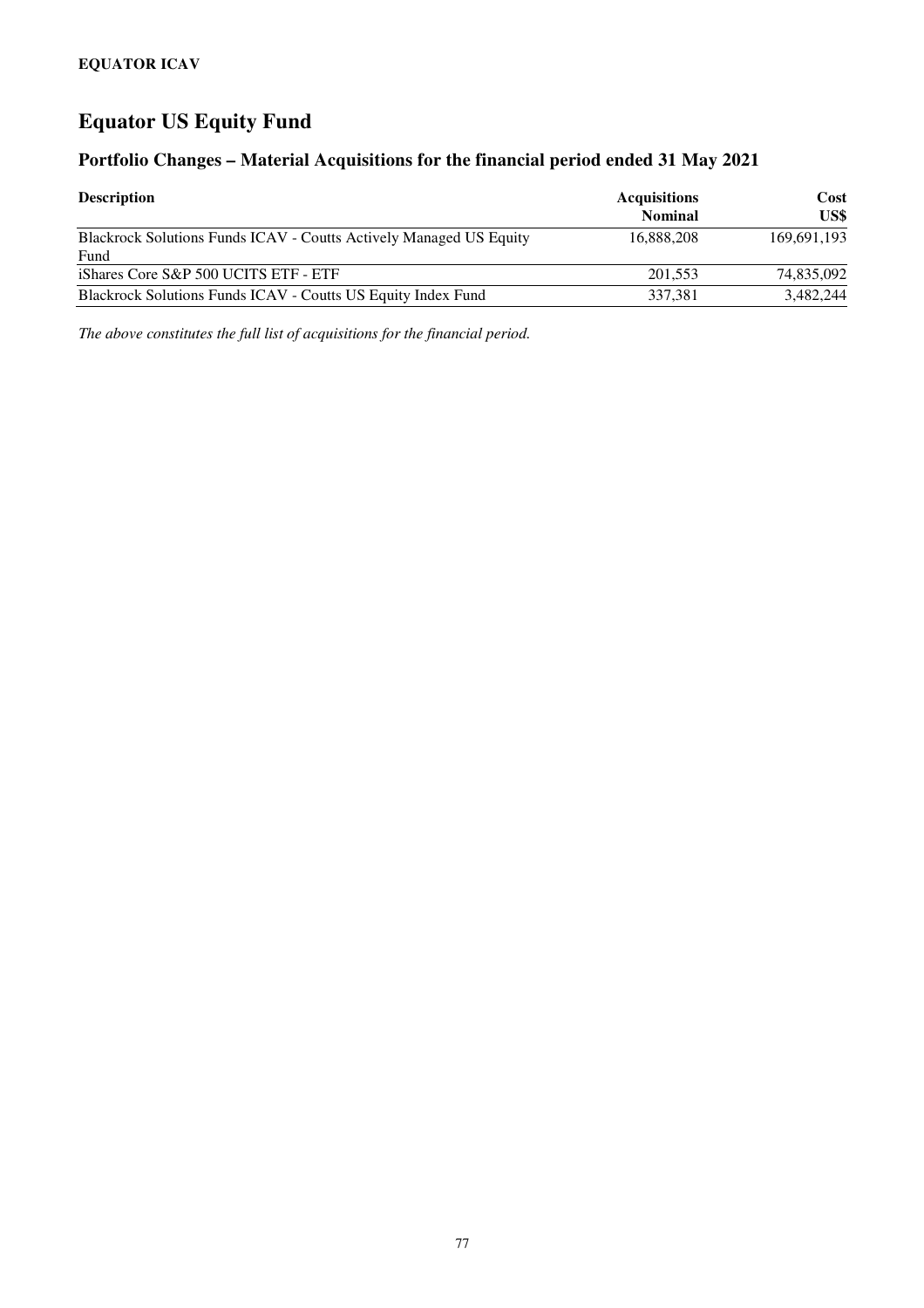# **Equator US Equity Fund**

## **Portfolio Changes – Material Disposals for the financial period ended 31 May 2021**

| <b>Description</b>                                                      | <b>Disposals</b><br><b>Nominal</b> | <b>Proceeds</b><br>US\$ |
|-------------------------------------------------------------------------|------------------------------------|-------------------------|
| Edgewood L Select - US Select Growth                                    | 843.980                            | 189, 205, 363           |
| Dodge & Cox Worldwide Funds plc - U.S. Stock Fund                       | 5,506,809                          | 161,448,140             |
| Findlay Park Funds Plc - Findlay Park American Fund                     | 942.152                            | 146,912,935             |
| iShares Core S&P 500 UCITS ETF - ETF                                    | 32.431                             | 12,992,452              |
| Vanguard S&P 500 UCITS ETF - ETF                                        | 75.322                             | 5,890,204               |
| Blackrock Solutions Funds ICAV - Coutts Actively Managed US Equity Fund | 259,800                            | 2,788,070               |

*The above constitutes the full list of disposals for the financial period.*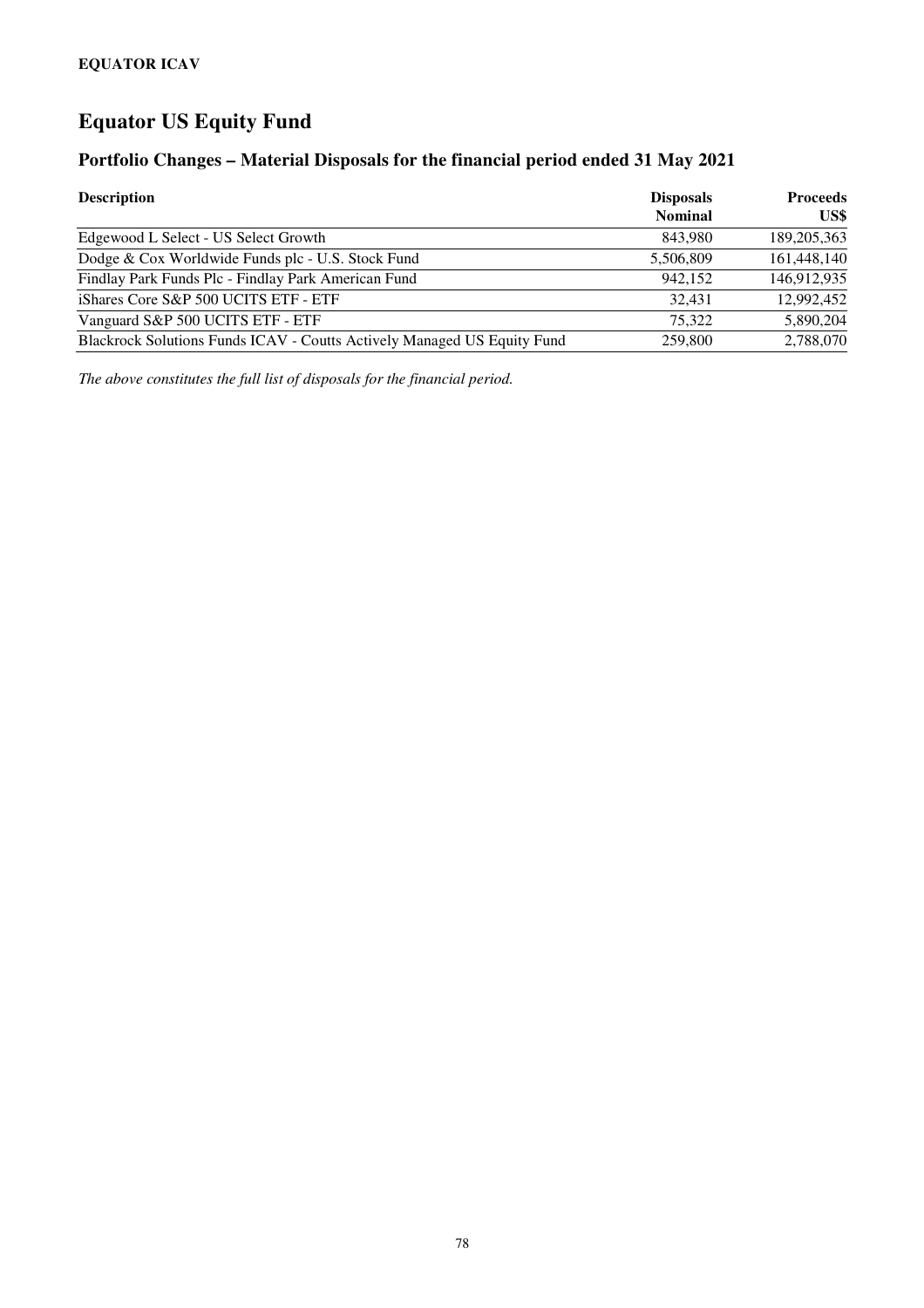# **Statement of Comprehensive Income**

# **for the financial period ended 31 May 2021**

|                                                  | <b>Notes</b> | <b>Coutts Multi Asset UK</b><br><b>Defensive Fund</b> | <b>Coutts Multi Asset UK</b><br><b>Balanced Fund</b> | <b>Coutts Multi Asset UK</b><br><b>Growth Fund</b> | <b>Coutts Multi Asset UK</b><br><b>Equity Growth Fund</b> | <b>Coutts Multi Asset</b><br><b>Global Defensive Fund</b><br>US\$ | <b>Coutts Multi Asset</b><br><b>Global Balanced Fund</b><br>US\$ |
|--------------------------------------------------|--------------|-------------------------------------------------------|------------------------------------------------------|----------------------------------------------------|-----------------------------------------------------------|-------------------------------------------------------------------|------------------------------------------------------------------|
| <b>Income</b>                                    |              |                                                       |                                                      |                                                    |                                                           |                                                                   |                                                                  |
| Investment income                                |              | 1,956,743                                             | 18,772,099                                           | 9,035,952                                          | 3,530,009                                                 | 1,585,284                                                         | 5,495,167                                                        |
| Bank interest income                             |              | 89                                                    | 1.622                                                | 648                                                | 198                                                       | 172                                                               | 654                                                              |
| Equalisation                                     | 15           | 22,402                                                | 86,808                                               | 73,027                                             | 8.946                                                     | 11,948                                                            | 100,780                                                          |
| Total gain on financial assets and financial     |              |                                                       |                                                      |                                                    |                                                           |                                                                   |                                                                  |
| liabilities at fair value through profit or loss |              | 356,660                                               | 84,196,970                                           | 80,458,737                                         | 38,253,471                                                | 9,798,556                                                         | 86,209,035                                                       |
| <b>Total investment income</b>                   |              | 2,335,894                                             | 103,057,499                                          | 89,568,364                                         | 41,792,624                                                | 11,395,960                                                        | 91,805,636                                                       |
| <b>Expenditure</b>                               |              |                                                       |                                                      |                                                    |                                                           |                                                                   |                                                                  |
| Management fees                                  | 5            | (700, 588)                                            | (6.416.965)                                          | (2,989,104)                                        | (1,025,042)                                               | (556, 829)                                                        | (2, 135, 999)                                                    |
| Underlying fund management fee rebates           | 5            | (661)                                                 | 76.743                                               | 53,261                                             | 618                                                       | (517)                                                             | 24,203                                                           |
| Custody fees*                                    |              | (11,674)                                              | (94, 958)                                            | (61, 158)                                          | (20, 842)                                                 | (4,550)                                                           | (128, 678)                                                       |
| Expense reimbursement                            |              | $\equiv$                                              | $\overline{\phantom{a}}$                             |                                                    |                                                           |                                                                   |                                                                  |
| <b>Total income less expenditure</b>             |              | 1.622.971                                             | 96,622,319                                           | 86,571,363                                         | 40,747,358                                                | 10.834.064                                                        | 89,565,162                                                       |
| Withholding tax                                  |              | 1,953                                                 | 7.440                                                | 3.027                                              | 536                                                       | (5,901)                                                           | (26, 698)                                                        |
| Net income after withholding tax                 |              | 1,624,924                                             | 96,629,759                                           | 86,574,390                                         | 40,747,894                                                | 10,828,163                                                        | 89,538,464                                                       |
| <b>Finance costs</b>                             |              |                                                       |                                                      |                                                    |                                                           |                                                                   |                                                                  |
| Dividends paid and payable                       |              | (204, 766)                                            | (2, 155, 594)                                        | (1.092.579)                                        | (264, 508)                                                | (61.098)                                                          | (440.922)                                                        |
| Bank interest expense                            |              | (6,283)                                               | (59, 153)                                            | (43, 428)                                          | (21,777)                                                  | (5,462)                                                           | (23,095)                                                         |
| Net increase in net assets attributable to       |              |                                                       |                                                      |                                                    |                                                           |                                                                   |                                                                  |
| redeemable shareholders                          |              | 1.413.875                                             | 94.415.012                                           | 85.438.383                                         | 40.461.609                                                | 10.761.603                                                        | 89,074,447                                                       |

\*There are no comparative information for custody fees as these were charged directly to the Funds, with the exception of the Personal Portfolio Funds, effective from 1 June 2020.

There were no gains or losses other than those presented in the Statement of Comprehensive Income.

All gains and losses for the financial period arose solely from continuing operations.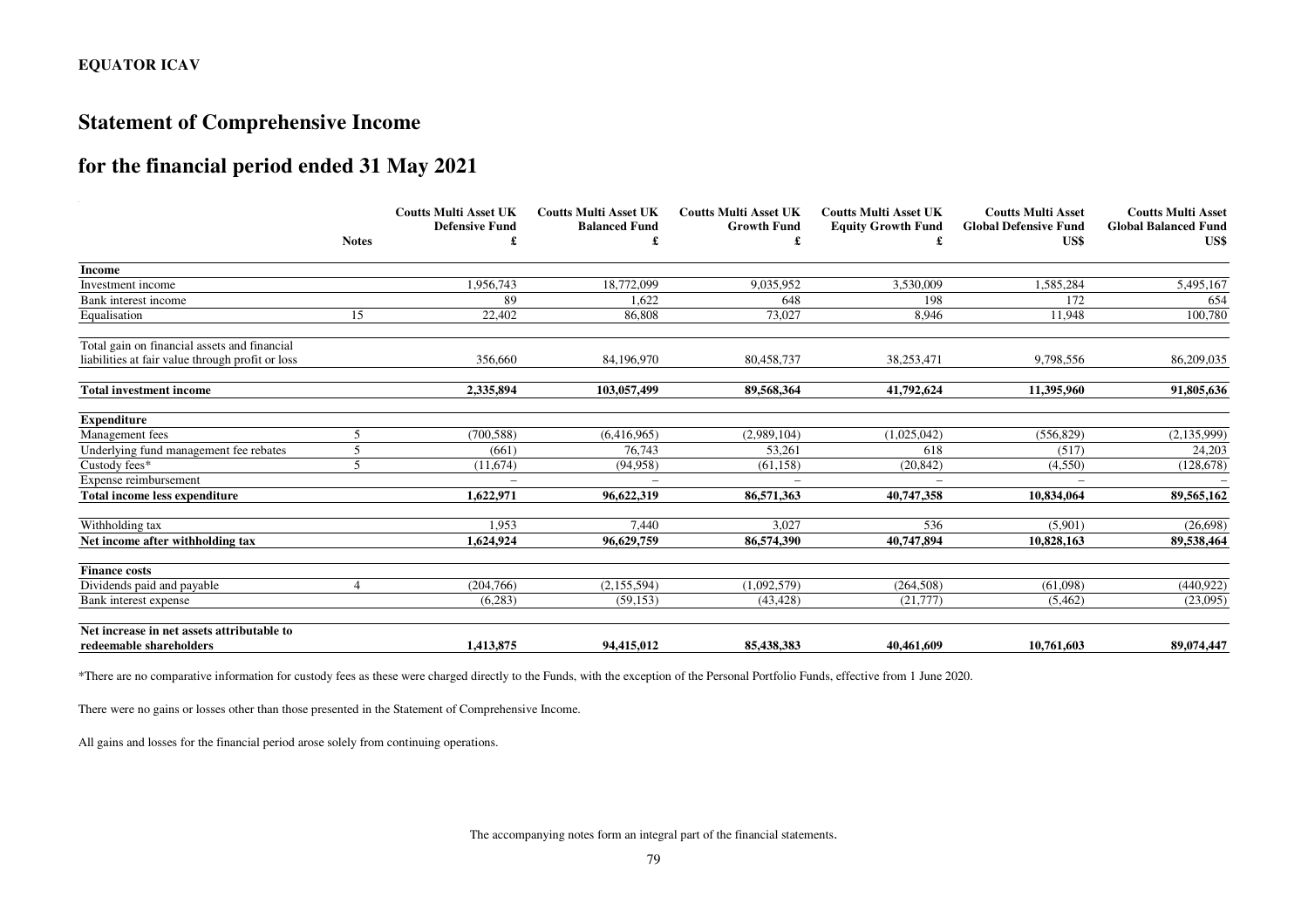## **Statement of Comprehensive Income (continued)**

# **for the financial period ended 31 May 2021**

|                                                       | <b>Notes</b>             | <b>Coutts Multi Asset</b><br><b>Global Growth Fund</b><br>US\$ | <b>Personal Portfolio 1</b><br>Fund<br>£ | <b>Personal Portfolio 2</b><br>Fund | <b>Personal Portfolio 3</b><br>Fund | <b>Personal Portfolio 4</b><br>Fund | <b>Personal Portfolio 5</b><br>Fund |
|-------------------------------------------------------|--------------------------|----------------------------------------------------------------|------------------------------------------|-------------------------------------|-------------------------------------|-------------------------------------|-------------------------------------|
| <b>Income</b>                                         |                          |                                                                |                                          |                                     |                                     |                                     |                                     |
| Investment income                                     |                          | 4,776,045                                                      | 447,679                                  | 762,615                             | 2,285,788                           | 2,296,918                           | 1,439,563                           |
| Bank interest income                                  |                          | 1,210                                                          | 36                                       | 55                                  | 157                                 | 128                                 | 108                                 |
| Equalisation                                          | 15                       | 98,783                                                         | $\overline{\phantom{a}}$                 | $\overline{\phantom{a}}$            | $\overline{\phantom{m}}$            | $\overline{\phantom{a}}$            |                                     |
| Total gain/(loss) on financial assets and financial   |                          |                                                                |                                          |                                     |                                     |                                     |                                     |
| liabilities at fair value through profit or loss      |                          | 127,360,235                                                    | (408, 418)                               | 1,640,686                           | 10,715,123                          | 15,210,476                          | 19,919,018                          |
| <b>Total investment income</b>                        |                          | 132,236,273                                                    | 39,297                                   | 2,403,356                           | 13,001,068                          | 17,507,522                          | 21,358,689                          |
| <b>Expenditure</b>                                    |                          |                                                                |                                          |                                     |                                     |                                     |                                     |
| Management fees                                       | $\overline{\phantom{1}}$ | (2,225,888)                                                    | (117,715)                                | (215,988)                           | (681, 888)                          | (563, 549)                          | (516,099)                           |
| Underlying fund management fee rebates                | 5                        | 80,604                                                         | 3,482                                    | 5,244                               | 12,719                              | 9,724                               | 4,184                               |
| Custody fees*                                         | 5                        | (46, 148)                                                      | $\overline{\phantom{0}}$                 |                                     |                                     |                                     |                                     |
| Expense reimbursement                                 |                          | $\equiv$                                                       |                                          | 1,270                               | 13,394                              | 18,166                              | 4,357                               |
| <b>Total income less expenditure</b>                  |                          | 130,044,841                                                    | (74, 936)                                | 2,193,882                           | 12,345,293                          | 16,971,863                          | 20,851,131                          |
| Withholding tax                                       |                          | 748                                                            | $\equiv$                                 | $\overline{\phantom{a}}$            |                                     | $\overline{\phantom{0}}$            |                                     |
| Net income/(loss) after withholding tax               |                          | 130,045,589                                                    | (74, 936)                                | 2,193,882                           | 12,345,293                          | 16.971.863                          | 20,851,131                          |
| <b>Finance costs</b>                                  |                          |                                                                |                                          |                                     |                                     |                                     |                                     |
| Dividends paid and payable                            |                          | (263,932)                                                      | $\overline{\phantom{0}}$                 | $\overline{\phantom{a}}$            |                                     |                                     |                                     |
| Bank interest expense                                 |                          | (34,176)                                                       | (71)                                     | (538)                               | (1.643)                             | (1,846)                             | (3,440)                             |
| Net increase/(decrease) in net assets attributable to |                          |                                                                |                                          |                                     |                                     |                                     |                                     |
| redeemable shareholders                               |                          | 129,747,481                                                    | (75,007)                                 | 2,193,344                           | 12,343,650                          | 16.970.017                          | 20,847,691                          |

\*There are no comparative information for custody fees as these were charged directly to the Funds, with the exception of the Personal Portfolio Funds, effective from 1 June 2020.

There were no gains or losses other than those presented in the Statement of Comprehensive Income.

All gains and losses for the financial period arose solely from continuing operations.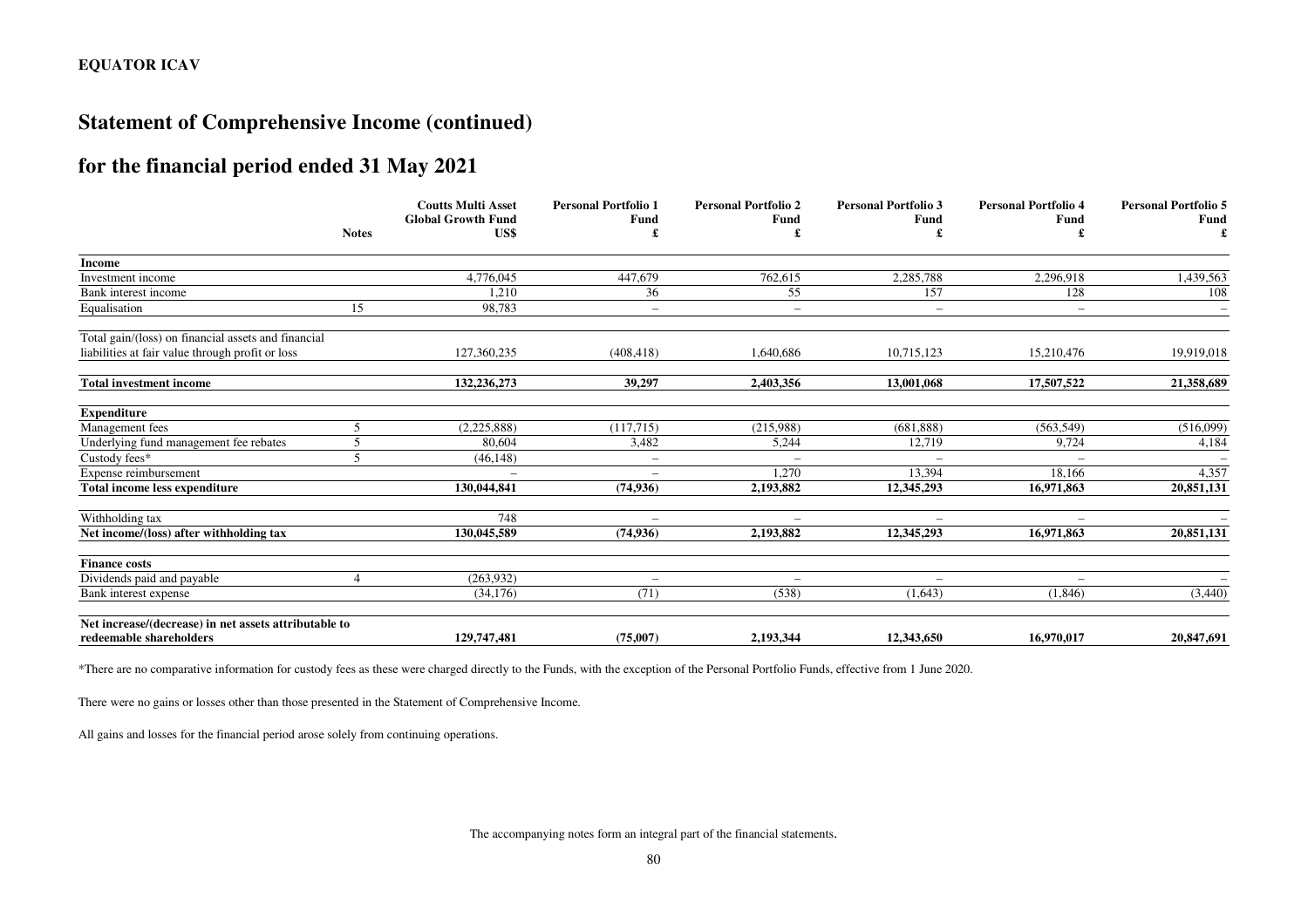## **Statement of Comprehensive Income (continued)**

## **for the financial period ended 31 May 2021**

|                                                       |              | <b>Equator UK Equity</b><br>Fund | <b>Equator UK Sovereign</b><br><b>Bond Fund</b> | <b>Equator US Equity</b><br>Fund |
|-------------------------------------------------------|--------------|----------------------------------|-------------------------------------------------|----------------------------------|
|                                                       | <b>Notes</b> | £                                | £                                               | US\$                             |
| <b>Income</b>                                         |              |                                  |                                                 |                                  |
| Investment income                                     |              | 8,074,874                        | 7,266,350                                       | 4,181,918                        |
| Bank interest income                                  |              | 1.013                            | 311                                             | 569                              |
| Equalisation                                          | 15           | (342, 011)                       | 902,811                                         | (232, 352)                       |
| Total gain/(loss) on financial assets and financial   |              |                                  |                                                 |                                  |
| liabilities at fair value through profit or loss      |              | 98,168,798                       | (134, 115, 915)                                 | 149,449,378                      |
| Total investment income/(loss)                        |              | 105,902,674                      | (125, 946, 443)                                 | 153,399,513                      |
| <b>Expenditure</b>                                    |              |                                  |                                                 |                                  |
| Management fees                                       | 5            | (222, 199)                       | (626, 351)                                      | (279, 771)                       |
| Underlying fund management fee rebates                | 5            | 90.347                           |                                                 | (648)                            |
| Custody fees*                                         | 5            | (30, 182)                        | (14,016)                                        | (100, 833)                       |
| Expense reimbursement                                 |              |                                  |                                                 |                                  |
| Total income less expenditure                         |              | 105,740,640                      | (126, 586, 810)                                 | 153,018,261                      |
| Withholding tax                                       |              | (99, 190)                        |                                                 | (29, 724)                        |
| Net income/(loss) after withholding tax               |              | 105,641,450                      | (126, 586, 810)                                 | 152,988,537                      |
| <b>Finance costs</b>                                  |              |                                  |                                                 |                                  |
| Dividends paid and payable                            | 4            | (7,313,872)                      | (7, 353, 155)                                   |                                  |
| Bank interest expense                                 |              | (93, 923)                        | $\equiv$                                        | (10, 353)                        |
| Net increase/(decrease) in net assets attributable to |              |                                  |                                                 |                                  |
| redeemable shareholders                               |              | 98.233.655                       | (133.939.965)                                   | 152,978,184                      |

\*There are no comparative information for custody fees as these were charged directly to the Funds, with the exception of the Personal Portfolio Funds, effective from 1 June 2020.

There were no gains or losses other than those presented in the Statement of Comprehensive Income.

All gains and losses for the financial period arose solely from continuing operations.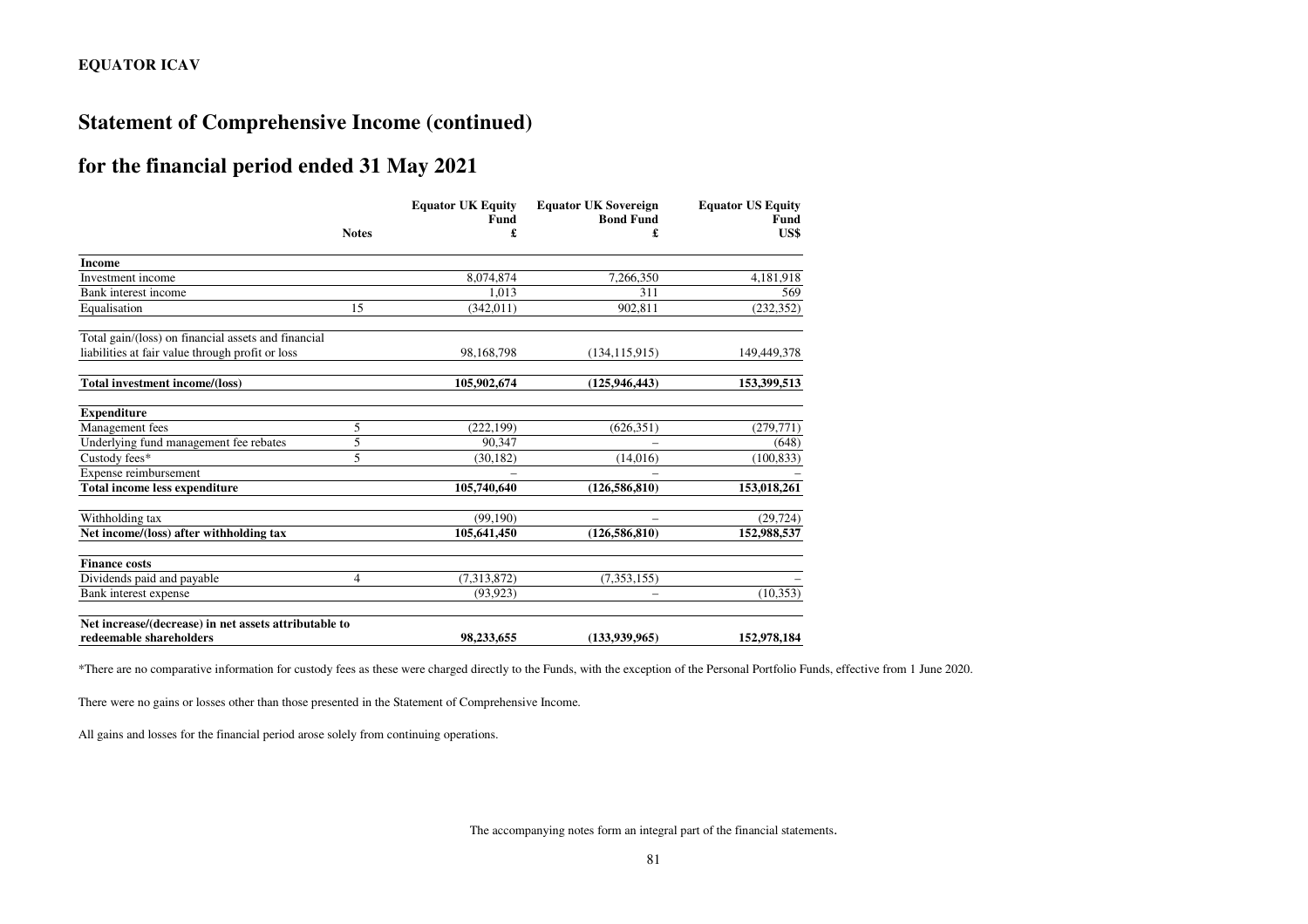# **Statement of Comprehensive Income (continued)**

# **for the financial period ended 31 May 2020**

|                                                  | <b>Notes</b> | <b>Coutts Multi Asset UK</b><br><b>Defensive Fund</b> | <b>Coutts Multi Asset UK</b><br><b>Balanced Fund</b> | <b>Coutts Multi Asset UK</b><br><b>Growth Fund</b> | <b>Coutts Multi Asset UK</b> | <b>Coutts Multi Asset</b><br><b>Global Defensive Fund</b> | <b>Coutts Multi Asset</b><br><b>Global Balanced Fund</b> |
|--------------------------------------------------|--------------|-------------------------------------------------------|------------------------------------------------------|----------------------------------------------------|------------------------------|-----------------------------------------------------------|----------------------------------------------------------|
|                                                  |              |                                                       |                                                      |                                                    | <b>Equity Growth Fund</b>    | US\$                                                      | US\$                                                     |
| <b>Income</b>                                    |              |                                                       |                                                      |                                                    |                              |                                                           |                                                          |
| Investment income                                |              | 1,717,904                                             | 17,697,392                                           | 8,025,628                                          | 2,841,313                    | 1,003,315                                                 | 4,539,731                                                |
| Bank interest income                             |              | 1,612                                                 | 17.498                                               | 6,311                                              | 1.796                        | 1.385                                                     | 5,729                                                    |
| Equalisation                                     | 15           | (7, 441)                                              | 76.980                                               | (1,971)                                            | (1,227)                      | (1, 894)                                                  | 1,776                                                    |
| Total loss on financial assets and financial     |              |                                                       |                                                      |                                                    |                              |                                                           |                                                          |
| liabilities at fair value through profit or loss |              | (3,722,767)                                           | (76, 781, 292)                                       | (64, 298, 059)                                     | (33, 451, 847)               | (3,444,531)                                               | (39, 624, 514)                                           |
| <b>Total investment loss</b>                     |              | (2,010,692)                                           | (58,989,422)                                         | (56, 268, 091)                                     | (30,609,965)                 | (2,441,725)                                               | (35,077,278)                                             |
| <b>Expenditure</b>                               |              |                                                       |                                                      |                                                    |                              |                                                           |                                                          |
| Management fees                                  |              | (506, 275)                                            | (5.166.877)                                          | (2,348,020)                                        | (910, 844)                   | (341, 724)                                                | (1,355,749)                                              |
| Underlying fund management fee rebates           |              | 4,449                                                 | 113,851                                              | 57,069                                             | 28,008                       | 1,349                                                     | 10,537                                                   |
| Expense reimbursement                            |              |                                                       |                                                      |                                                    |                              |                                                           |                                                          |
| <b>Total income less expenditure</b>             |              | (2,512,518)                                           | (64, 042, 448)                                       | (58, 559, 042)                                     | (31, 492, 801)               | (2,782,100)                                               | (36, 422, 490)                                           |
| Withholding tax                                  |              | (12,060)                                              | (177.332)                                            | (111.408)                                          | (6.223)                      | 4.982                                                     | (3,372)                                                  |
| Net loss after withholding tax                   |              | (2,524,578)                                           | (64, 219, 780)                                       | (58,670,450)                                       | (31, 499, 024)               | (2,777,118)                                               | (36, 425, 862)                                           |
| <b>Finance costs</b>                             |              |                                                       |                                                      |                                                    |                              |                                                           |                                                          |
| Dividends paid and payable                       |              | (332, 623)                                            | (3, 158, 290)                                        | (1,771,113)                                        | (461, 627)                   | (28, 526)                                                 | (363, 669)                                               |
| Bank interest expense                            |              | (3,127)                                               | (34, 129)                                            | (34,640)                                           | (21,796)                     | (2,008)                                                   | (10, 739)                                                |
| Net decrease in net assets attributable to       |              |                                                       |                                                      |                                                    |                              |                                                           |                                                          |
| redeemable shareholders                          |              | (2,860,328)                                           | (67, 412, 199)                                       | (60, 476, 203)                                     | (31,982,447)                 | (2,807,652)                                               | (36,800,270)                                             |

There were no gains or losses other than those presented in the Statement of Comprehensive Income.

All gains and losses for the financial period arose solely from continuing operations.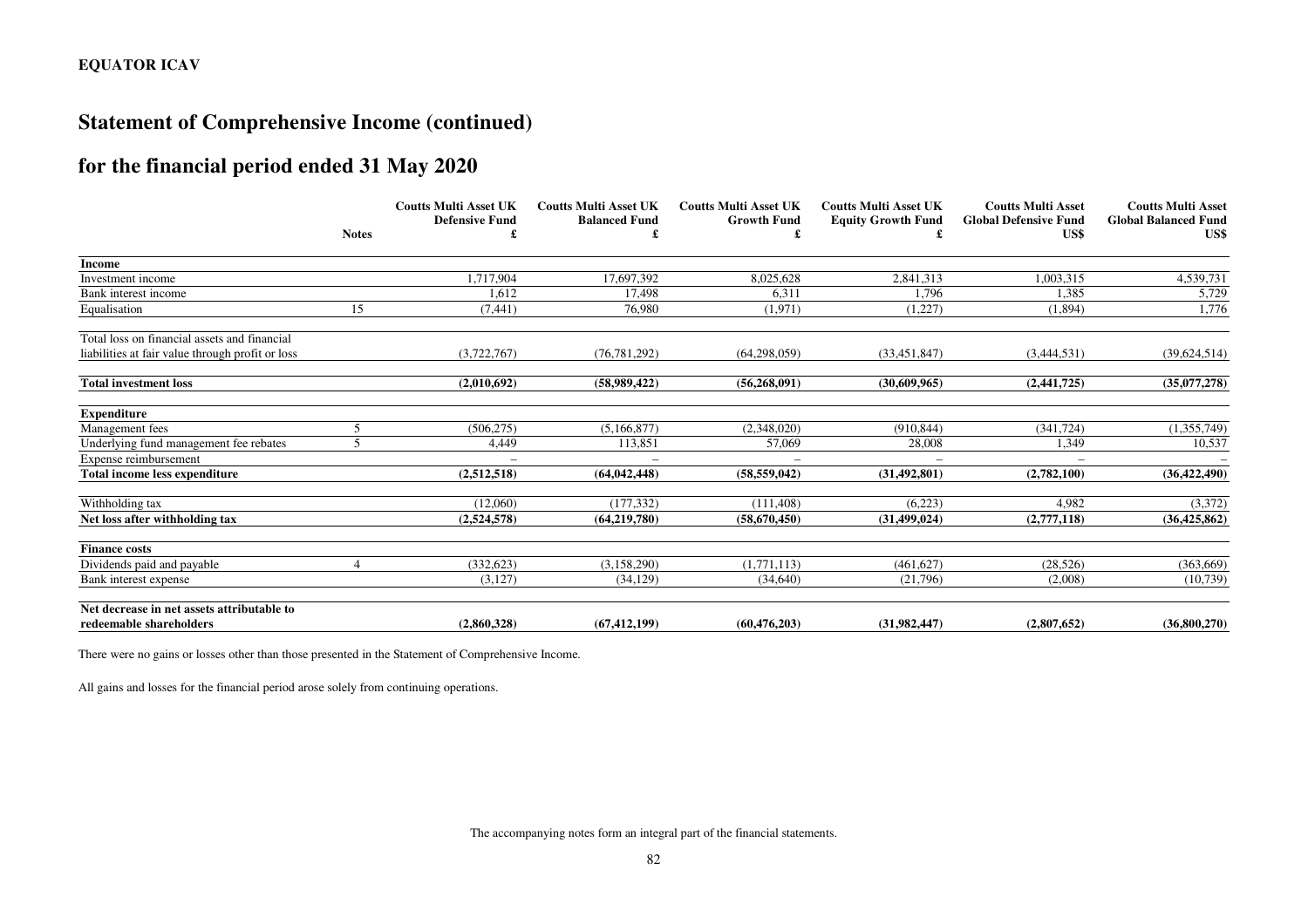# **Statement of Comprehensive Income (continued)**

# **for the financial period ended 31 May 2020**

|                                                       |              | <b>Coutts Multi Asset</b><br><b>Global Growth Fund</b> | <b>Personal Portfolio 1</b><br>Fund | <b>Personal Portfolio 2</b><br><b>Fund</b> | <b>Personal Portfolio 3</b><br>Fund | <b>Personal Portfolio 4</b><br>Fund | <b>Personal Portfolio 5</b><br>Fund |
|-------------------------------------------------------|--------------|--------------------------------------------------------|-------------------------------------|--------------------------------------------|-------------------------------------|-------------------------------------|-------------------------------------|
|                                                       | <b>Notes</b> | US\$                                                   |                                     |                                            |                                     |                                     |                                     |
| Income                                                |              |                                                        |                                     |                                            |                                     |                                     |                                     |
| Investment income                                     |              | 3,754,616                                              | 379,767                             | 645,596                                    | 2,095,474                           | 2,155,334                           | 1,440,259                           |
| Bank interest income                                  |              | 5,372                                                  | 168                                 | 384                                        | 1,315                               | 1,011                               | 943                                 |
| Equalisation                                          | 15           | (6,375)                                                | $\overline{\phantom{0}}$            | $\overline{\phantom{m}}$                   | $\overline{\phantom{0}}$            | $\qquad \qquad -$                   |                                     |
| Total (loss)/gain on financial assets and financial   |              |                                                        |                                     |                                            |                                     |                                     |                                     |
| liabilities at fair value through profit or loss      |              | (57, 424, 807)                                         | 201,297                             | (1,519,036)                                | (7,346,813)                         | (9,619,470)                         | (7,468,024)                         |
| Total investment (loss)/income                        |              | (53, 671, 194)                                         | 581,232                             | (873, 056)                                 | (5,250,024)                         | (7, 463, 125)                       | (6,026,822)                         |
| <b>Expenditure</b>                                    |              |                                                        |                                     |                                            |                                     |                                     |                                     |
| Management fees                                       |              | (1,376,813)                                            | (90, 789)                           | (161, 757)                                 | (481,763)                           | (365,964)                           | (290, 648)                          |
| Underlying fund management fee rebates                |              | 16,739                                                 | 3,553                               | 6,753                                      | 19,655                              | 15,826                              | 12,765                              |
| Expense reimbursement                                 |              |                                                        |                                     |                                            |                                     |                                     |                                     |
| Total income less expenditure                         |              | (55,031,268)                                           | 493,996                             | (1,028,060)                                | (5,712,132)                         | (7,813,263)                         | (6,304,705)                         |
| Withholding tax                                       |              | (17, 448)                                              |                                     |                                            |                                     |                                     |                                     |
| Net (loss)/income after withholding tax               |              | (55,048,716)                                           | 493.996                             | (1,028,060)                                | (5,712,132)                         | (7,813,263)                         | (6,304,705)                         |
| <b>Finance costs</b>                                  |              |                                                        |                                     |                                            |                                     |                                     |                                     |
| Dividends paid and payable                            |              | (178, 635)                                             | $\overline{\phantom{0}}$            |                                            |                                     |                                     |                                     |
| Bank interest expense                                 |              | (23, 535)                                              | (231)                               | (368)                                      | (5,728)                             | (3,291)                             | (3,236)                             |
| Net (decrease)/increase in net assets attributable to |              |                                                        |                                     |                                            |                                     |                                     |                                     |
| redeemable shareholders                               |              | (55, 250, 886)                                         | 493,765                             | (1,028,428)                                | (5,717,860)                         | (7,816,554)                         | (6,307,941)                         |

There were no gains or losses other than those presented in the Statement of Comprehensive Income.

All gains and losses for the financial period arose solely from continuing operations.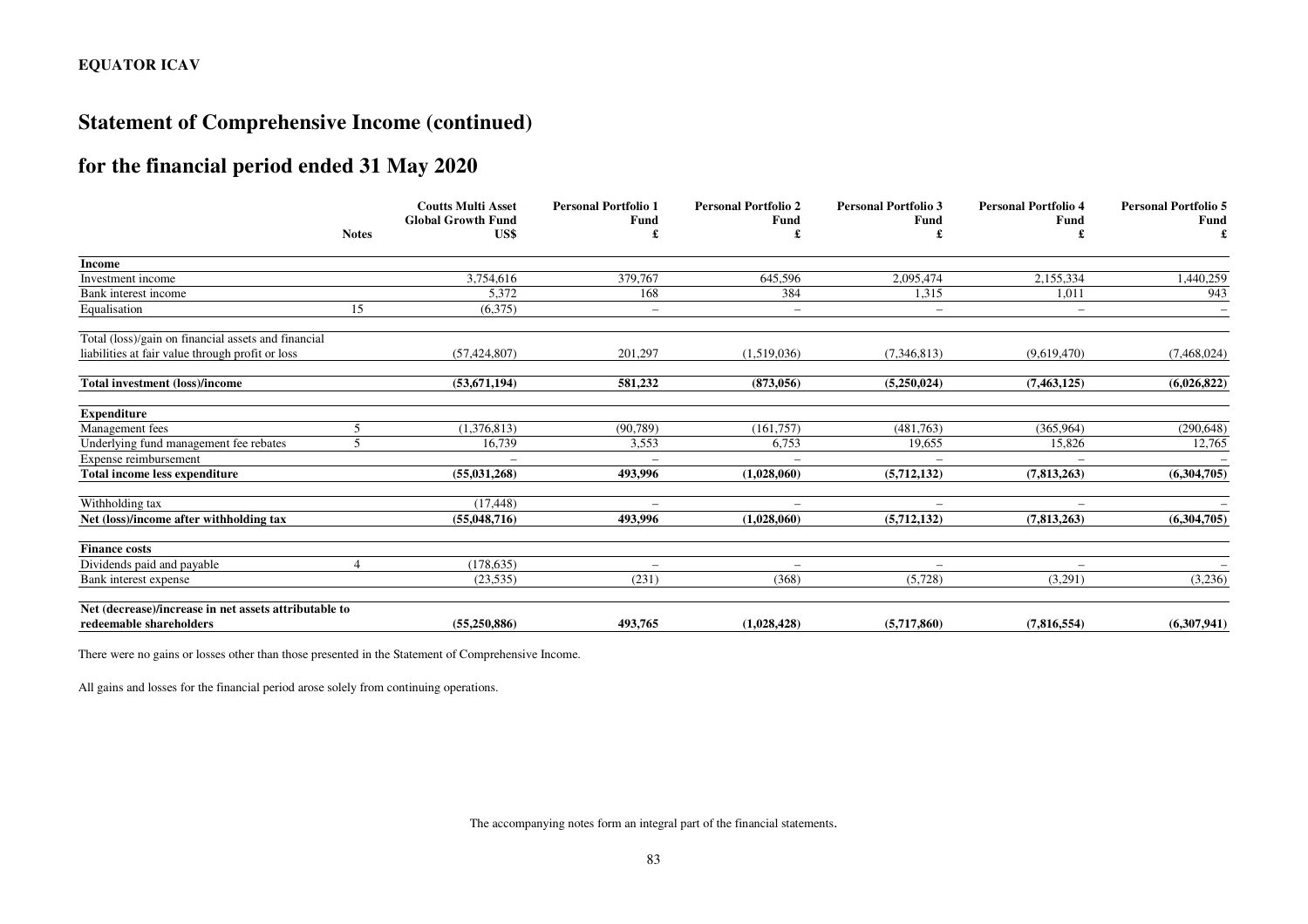# **Statement of Comprehensive Income (continued)**

# **for the financial period ended 31 May 2020**

|                                                       |                | <b>Equator UK Equity</b><br>Fund | <b>Equator UK Sovereign</b><br><b>Bond Fund</b> | <b>Equator US Equity</b><br><b>Fund</b> |
|-------------------------------------------------------|----------------|----------------------------------|-------------------------------------------------|-----------------------------------------|
|                                                       | <b>Notes</b>   |                                  | £                                               | US\$                                    |
| <b>Income</b>                                         |                |                                  |                                                 |                                         |
| Investment income                                     |                | 14,875,232                       | 6,028,722                                       | 6,935,501                               |
| Bank interest income                                  |                | 3.315                            | 3.569                                           | 4,044                                   |
| Equalisation                                          | 15             | 640,670                          | 141,546                                         | 181,298                                 |
| Total (loss)/gain on financial assets and financial   |                |                                  |                                                 |                                         |
| liabilities at fair value through profit or loss      |                | (208, 912, 889)                  | 112,027,120                                     | (36.939.066)                            |
| Total investment (loss)/income                        |                | (193,393,672)                    | 118,200,957                                     | (29, 818, 223)                          |
| <b>Expenditure</b>                                    |                |                                  |                                                 |                                         |
| Management fees                                       | 5              | (622, 380)                       | (492, 388)                                      | (598, 140)                              |
| Underlying fund management fee rebates                | 5              | 108,672                          |                                                 |                                         |
| Expense reimbursement                                 |                |                                  |                                                 |                                         |
| <b>Total income less expenditure</b>                  |                | (193, 907, 380)                  | 117,708,569                                     | (30, 416, 363)                          |
| Withholding tax                                       |                | 9.324                            |                                                 |                                         |
| Net (loss)/income after withholding tax               |                | (193,898,056)                    | 117,708,569                                     | (30, 416, 363)                          |
| <b>Finance costs</b>                                  |                |                                  |                                                 |                                         |
| Dividends paid and payable                            | $\overline{4}$ | (14, 868, 374)                   | (5,764,525)                                     |                                         |
| Bank interest expense                                 |                | (8.853)                          | (357)                                           | (70, 472)                               |
| Net (decrease)/increase in net assets attributable to |                |                                  |                                                 |                                         |
| redeemable shareholders                               |                | (208, 775, 283)                  | 111,943,687                                     | (30, 486, 835)                          |

There were no gains or losses other than those presented in the Statement of Comprehensive Income.

All gains and losses for the financial period arose solely from continuing operations.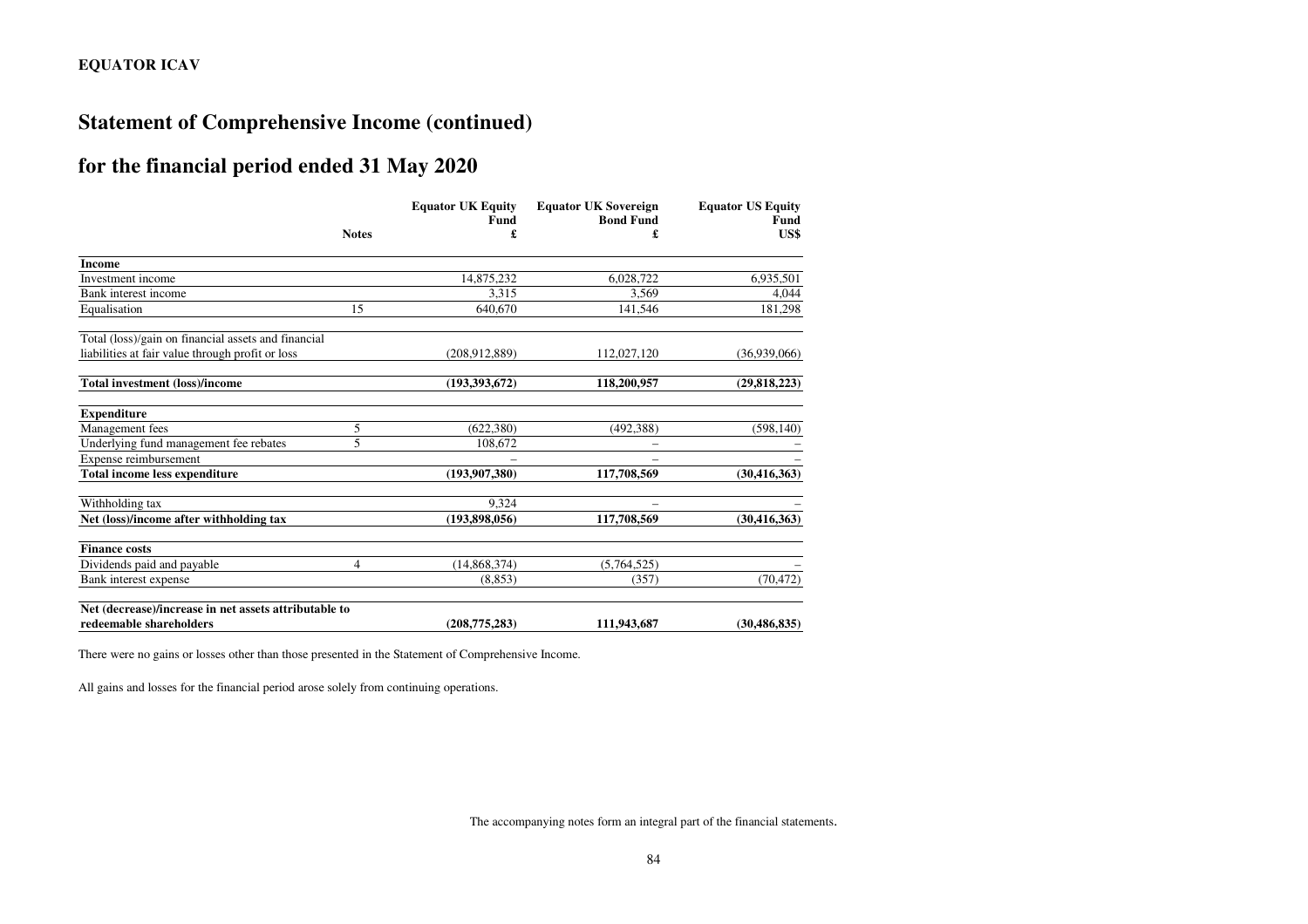## **Statement of Financial Position**

## **As at 31 May 2021**

|                                                            |                          |                          | Coutts Multi Asset UK Coutts Multi Asset UK Coutts Multi Asset UK Coutts Multi Asset UK |                    |                          | <b>Coutts Multi Asset</b>                       | <b>Coutts Multi Asset</b>   |
|------------------------------------------------------------|--------------------------|--------------------------|-----------------------------------------------------------------------------------------|--------------------|--------------------------|-------------------------------------------------|-----------------------------|
|                                                            |                          | <b>Defensive Fund</b>    | <b>Balanced Fund</b>                                                                    | <b>Growth Fund</b> |                          | <b>Equity Growth Fund Global Defensive Fund</b> | <b>Global Balanced Fund</b> |
|                                                            | <b>Notes</b>             |                          |                                                                                         | £                  |                          | US\$                                            | US\$                        |
| <b>Assets</b>                                              |                          |                          |                                                                                         |                    |                          |                                                 |                             |
| Transferable securities                                    |                          | 132,493,597              | 749,935,960                                                                             | 158,230,644        |                          | 111,165,909                                     | 263,162,119                 |
| Investment funds (IFs)                                     |                          | 150,545,288              | 1,815,531,622                                                                           | 1,049,695,824      | 414,940,865              | 124,151,925                                     | 638,521,051                 |
| Financial derivative instruments                           |                          | 259,588                  | 2,721,376                                                                               | 2,448,039          | 619,271                  | 1,180,796                                       | 2,641,619                   |
| Financial assets at fair value through                     |                          |                          |                                                                                         |                    |                          |                                                 |                             |
| profit or loss                                             | 3                        | 283, 298, 473            | 2,568,188,958                                                                           | 1,210,374,507      | 415,560,136              | 236,498,630                                     | 904,324,789                 |
| Cash balances                                              | 10                       | 3.701.217                | 39,932,205                                                                              | 46,144,624         | 7,845,179                | 5,378,472                                       | 10,515,219                  |
| Cash collateral and margin cash                            | 10                       | 704,601                  | 6,849,492                                                                               | 4,626,292          | 1,272,219                | 1,177,659                                       | 1,532,575                   |
| Interest/dividends receivable                              |                          | 881,528                  | 5,430,763                                                                               | 1,299,719          | 70,974                   | 291,693                                         | 1,022,468                   |
| Receivable for investments                                 |                          |                          |                                                                                         |                    |                          |                                                 |                             |
| sold/creations                                             |                          | 2,927,907                | 17,160,621                                                                              | 4,929,325          | 531,680                  | 353,074                                         | 3,630,651                   |
| Other assets                                               |                          | 17.107                   | 270,280                                                                                 | 152,824            | 60.657                   | 8.582                                           | 57,435                      |
| <b>Total assets</b>                                        |                          | 291,530,833              | 2,637,832,319                                                                           | 1,267,527,291      | 425,340,845              | 243,708,110                                     | 921,083,137                 |
| <b>Liabilities</b>                                         |                          |                          |                                                                                         |                    |                          |                                                 |                             |
| Financial derivative instruments                           |                          | $\overline{\phantom{a}}$ | 30.919                                                                                  | 22,702             | 21.559                   | 96,551                                          | 121,785                     |
| Financial liabilities at fair value through profit or loss | 3                        |                          | 30.919                                                                                  | 22,702             | 21.559                   | 96.551                                          | 121,785                     |
| Bank overdraft                                             | 10                       | $\overline{\phantom{m}}$ | $\overline{\phantom{m}}$                                                                | $-$                | $\overline{\phantom{0}}$ | $\qquad \qquad -$                               |                             |
| Cash collateral and margin cash                            | 10                       | $\overline{\phantom{a}}$ | $\overline{\phantom{m}}$                                                                | $\qquad \qquad -$  | $\overline{\phantom{m}}$ | $\qquad \qquad -$                               |                             |
| Payable for investments purchased/                         |                          |                          |                                                                                         |                    |                          |                                                 |                             |
| redemptions                                                |                          | 1,629,137                | 570.924                                                                                 | 2,405,010          | 22,302                   | 67,788                                          | 1,859,266                   |
| Management fees payable                                    | 5                        | 119.460                  | 1.078.853                                                                               | 520,762            | 176.986                  | 101.822                                         | 376,570                     |
| Custody fees payable                                       | $\overline{\phantom{0}}$ | 12.814                   | 110,477                                                                                 | 72,728             | 25,469                   | 70,582                                          | 122,412                     |
| <b>Total liabilities (excluding net assets)</b>            |                          |                          |                                                                                         |                    |                          |                                                 |                             |
| attributable to redeemable shareholders)                   |                          | 1,761,411                | 1,791,173                                                                               | 3,021,202          | 246,316                  | 336,743                                         | 2,480,033                   |
| Total net assets attributable to                           |                          |                          |                                                                                         |                    |                          |                                                 |                             |
| redeemable shareholders - financial liability              |                          | 289,769,422              | 2,636,041,146                                                                           | 1,264,506,089      | 425,094,529              | 243,371,367                                     | 918,603,104                 |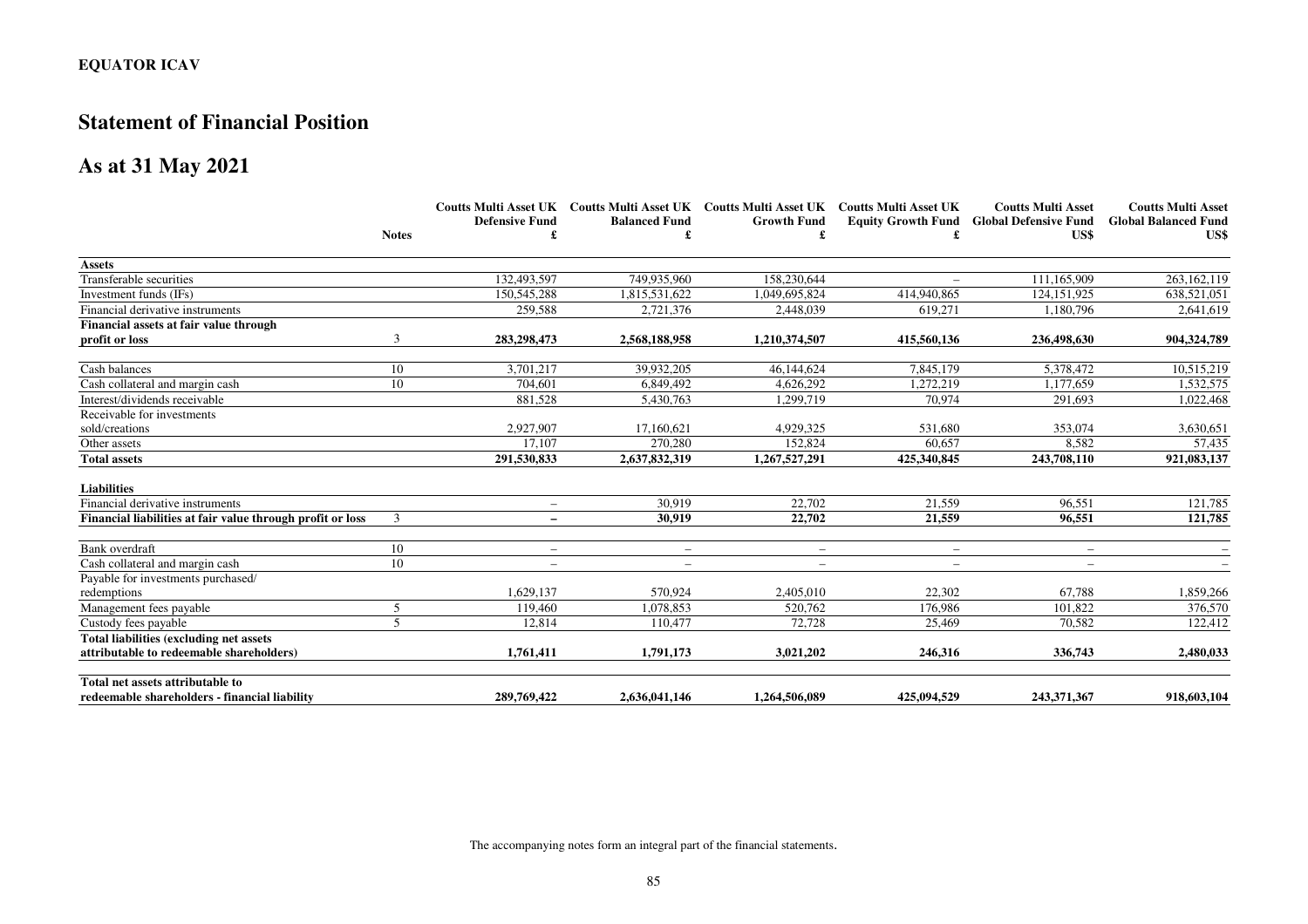# **Statement of Financial Position (continued)**

## **As at 31 May 2021**

|                                                            |                | <b>Coutts Multi Asset</b>         | <b>Personal Portfolio 1</b> | <b>Personal Portfolio 2</b> | <b>Personal Portfolio 3</b> | <b>Personal Portfolio 4</b> | <b>Personal Portfolio 5</b> |
|------------------------------------------------------------|----------------|-----------------------------------|-----------------------------|-----------------------------|-----------------------------|-----------------------------|-----------------------------|
|                                                            | <b>Notes</b>   | <b>Global Growth Fund</b><br>US\$ | Fund                        | <b>Fund</b>                 | <b>Fund</b>                 | Fund                        | <b>Fund</b><br>£            |
|                                                            |                |                                   |                             |                             |                             |                             |                             |
| <b>Assets</b>                                              |                |                                   |                             |                             |                             |                             |                             |
| Transferable securities                                    |                | 132,923,479                       | 30,396,515                  | 41,376,272                  | 84,430,999                  | 23,481,586                  |                             |
| Investment funds (IFs)                                     |                | 853,212,499                       | 37,515,898                  | 93,825,897                  | 349,678,929                 | 344,404,376                 | 347,151,943                 |
| Financial derivative instruments                           |                | 5.041.184                         | $\overline{\phantom{0}}$    | $\overline{\phantom{m}}$    | $\overline{\phantom{m}}$    | $\overline{\phantom{0}}$    |                             |
| Financial assets at fair value through                     |                |                                   |                             |                             |                             |                             |                             |
| profit or loss                                             | 3              | 991,177,162                       | 67,912,413                  | 135,202,169                 | 434,109,928                 | 367,885,962                 | 347,151,943                 |
| Cash balances                                              | 10             | 38,277,087                        | 1,365,766                   | 2,958,390                   | 7,370,065                   | 5,516,909                   | 2,349,477                   |
| Cash collateral and margin cash                            | 10             | 5.488.253                         |                             |                             |                             |                             |                             |
| Interest/dividends receivable                              |                | 486.021                           | 177,799                     | 280,160                     | 578,975                     | 162,254                     |                             |
| Receivable for investments                                 |                |                                   |                             |                             |                             |                             |                             |
| sold/creations                                             |                | 6,170,508                         | 171,565                     | 1,131,869                   | 4,556,041                   | 3,395,290                   | 2,002,114                   |
| Other assets                                               |                | 79,461                            | 10,481                      | 20,413                      | 74,524                      | 70.945                      | 27,712                      |
| <b>Total assets</b>                                        |                | 1,041,678,492                     | 69,638,024                  | 139,593,001                 | 446,689,533                 | 377,031,360                 | 351,531,246                 |
| <b>Liabilities</b>                                         |                |                                   |                             |                             |                             |                             |                             |
| Financial derivative instruments                           |                | 149,708                           | $\overline{\phantom{m}}$    | $\overline{\phantom{m}}$    | $\overline{\phantom{0}}$    | $\qquad \qquad -$           |                             |
| Financial liabilities at fair value through profit or loss | 3              | 149,708                           | $\qquad \qquad -$           | $\overline{\phantom{a}}$    |                             | $\overline{\phantom{0}}$    |                             |
| Bank overdraft                                             | 10             | $-$                               | $\overline{\phantom{0}}$    | $-$                         | $\overline{\phantom{0}}$    | $\qquad \qquad -$           |                             |
| Cash collateral and margin cash                            | 10             | $-$                               | $\overline{\phantom{m}}$    | $-$                         | $\overline{\phantom{0}}$    | $\overline{\phantom{0}}$    |                             |
| Payable for investments purchased/                         |                |                                   |                             |                             |                             |                             |                             |
| redemptions                                                |                | 4,389,249                         | 115,105                     | 1,002,239                   | 3,197,678                   | 2,553,554                   | 1,407,798                   |
| Management fees payable                                    | 5              | 418,456                           | 20,549                      | 41,296                      | 132,004                     | 111,387                     | 104,218                     |
| Custody fees payable                                       | $\overline{5}$ | 30,923                            | $\overline{\phantom{m}}$    | $\qquad \qquad -$           | $\overline{\phantom{m}}$    | $\qquad \qquad -$           |                             |
| <b>Total liabilities (excluding net assets)</b>            |                |                                   |                             |                             |                             |                             |                             |
| attributable to redeemable shareholders)                   |                | 4,988,336                         | 135,654                     | 1.043.535                   | 3.329,682                   | 2,664,941                   | 1,512,016                   |
| Total net assets attributable to                           |                |                                   |                             |                             |                             |                             |                             |
| redeemable shareholders - financial liability/equity*      |                | 1,036,690,156                     | 69,502,370                  | 138,549,466                 | 443,359,851                 | 374,366,419                 | 350,019,230                 |

\*The net assets attributable to redeemable shareholders of the Personal Portfolio Funds are classified as equity under FRS 102.22 as at 31 May 2021.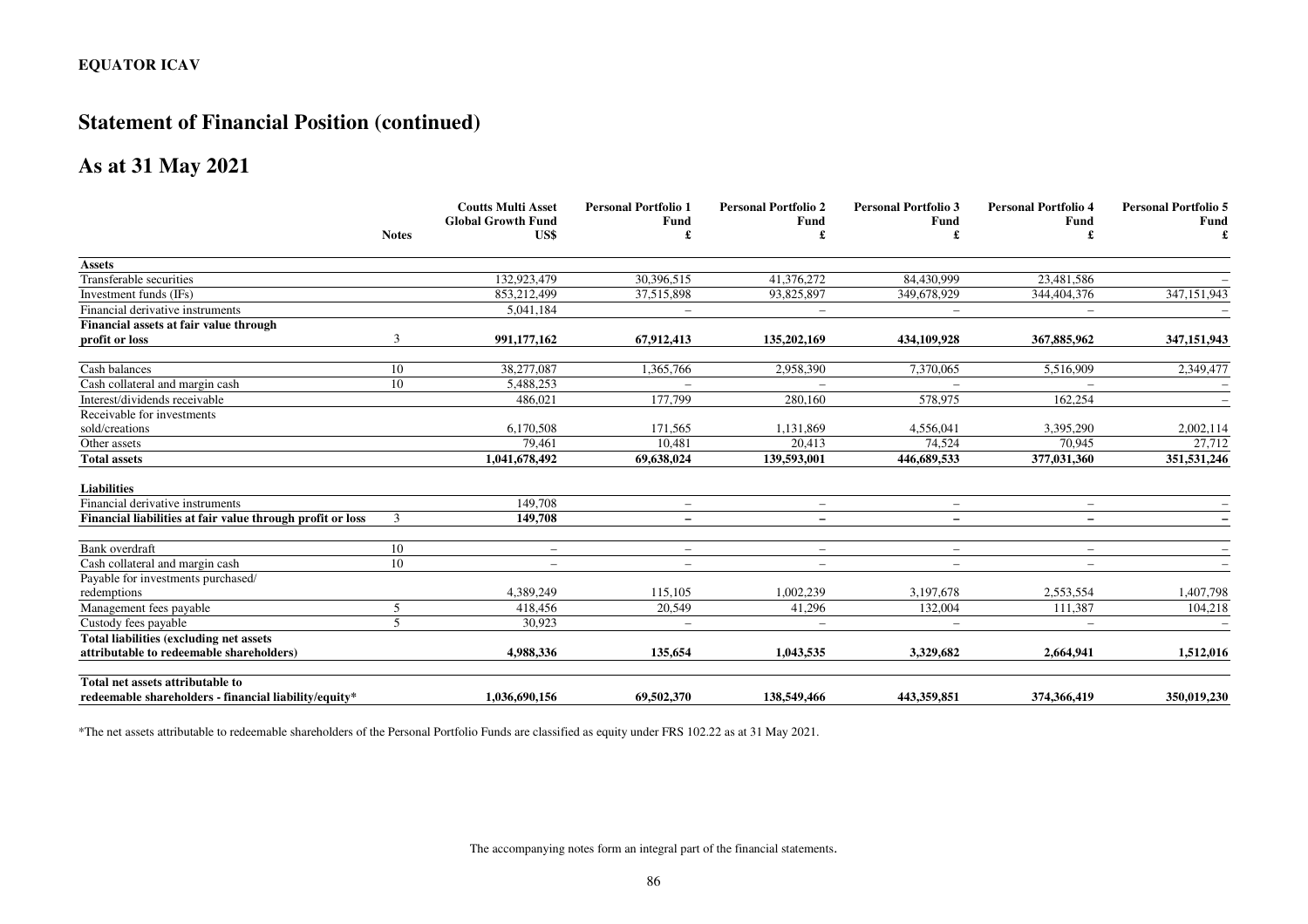# **Statement of Financial Position (continued)**

## **As at 31 May 2021**

|                                                            |              |                          | <b>Equator UK Equity Equator UK Sovereign</b> | <b>Equator US Equity</b><br><b>Fund</b> |  |
|------------------------------------------------------------|--------------|--------------------------|-----------------------------------------------|-----------------------------------------|--|
|                                                            |              | Fund                     | <b>Bond Fund</b>                              |                                         |  |
|                                                            | <b>Notes</b> | £                        | £                                             | US\$                                    |  |
| <b>Assets</b>                                              |              |                          |                                               |                                         |  |
| Transferable securities                                    |              |                          | 3,065,527,622                                 |                                         |  |
| Investment funds (IFs)                                     |              | 696,100,508              | $\qquad \qquad -$                             | 1,004,727,487                           |  |
| Financial derivative instruments                           |              | 976,290                  | $\overline{\phantom{0}}$                      | 126,213                                 |  |
| Financial assets at fair value through                     |              |                          |                                               |                                         |  |
| profit or loss                                             | 3            | 697,076,798              | 3,065,527,622                                 | 1,004,853,700                           |  |
| Cash balances                                              | 10           | 2,375,485                | 9,625,351                                     | 997,473                                 |  |
| Cash collateral and margin cash                            | 10           | 7,341,472                |                                               | 360,894                                 |  |
| Interest/dividends receivable                              |              |                          | 19,974,860                                    |                                         |  |
| Receivable for investments                                 |              |                          |                                               |                                         |  |
| sold/creations                                             |              | 11.382.348               | 3,017,602                                     | 110,351                                 |  |
| Other assets                                               |              | 246,471                  |                                               |                                         |  |
| <b>Total assets</b>                                        |              | 718,422,574              | 3,098,145,435                                 | 1,006,322,418                           |  |
| <b>Liabilities</b>                                         |              |                          |                                               |                                         |  |
| Financial derivative instruments                           |              | $\overline{\phantom{0}}$ | $\overline{\phantom{0}}$                      |                                         |  |
| Financial liabilities at fair value through profit or loss | 3            |                          |                                               |                                         |  |
| Bank overdraft                                             | 10           |                          | $\overline{a}$                                |                                         |  |
| Cash collateral and margin cash                            | 10           |                          |                                               |                                         |  |
| Payable for investments purchased/                         |              |                          |                                               |                                         |  |
| redemptions                                                |              | 751,486                  | 1,573,839                                     | 1,157,014                               |  |
| Management fees payable                                    | 5            | 34,502                   | 121,020                                       | 45,221                                  |  |
| Custody fees payable                                       | 5            | 91.630                   | 22.091                                        | 68.150                                  |  |
| <b>Total liabilities (excluding net assets)</b>            |              |                          |                                               |                                         |  |
| attributable to redeemable shareholders)                   |              | 877,618                  | 1,716,950                                     | 1,270,385                               |  |
| Total net assets attributable to                           |              |                          |                                               |                                         |  |
| redeemable shareholders - financial liability              |              | 717,544,956              | 3,096,428,485                                 | 1,005,052,033                           |  |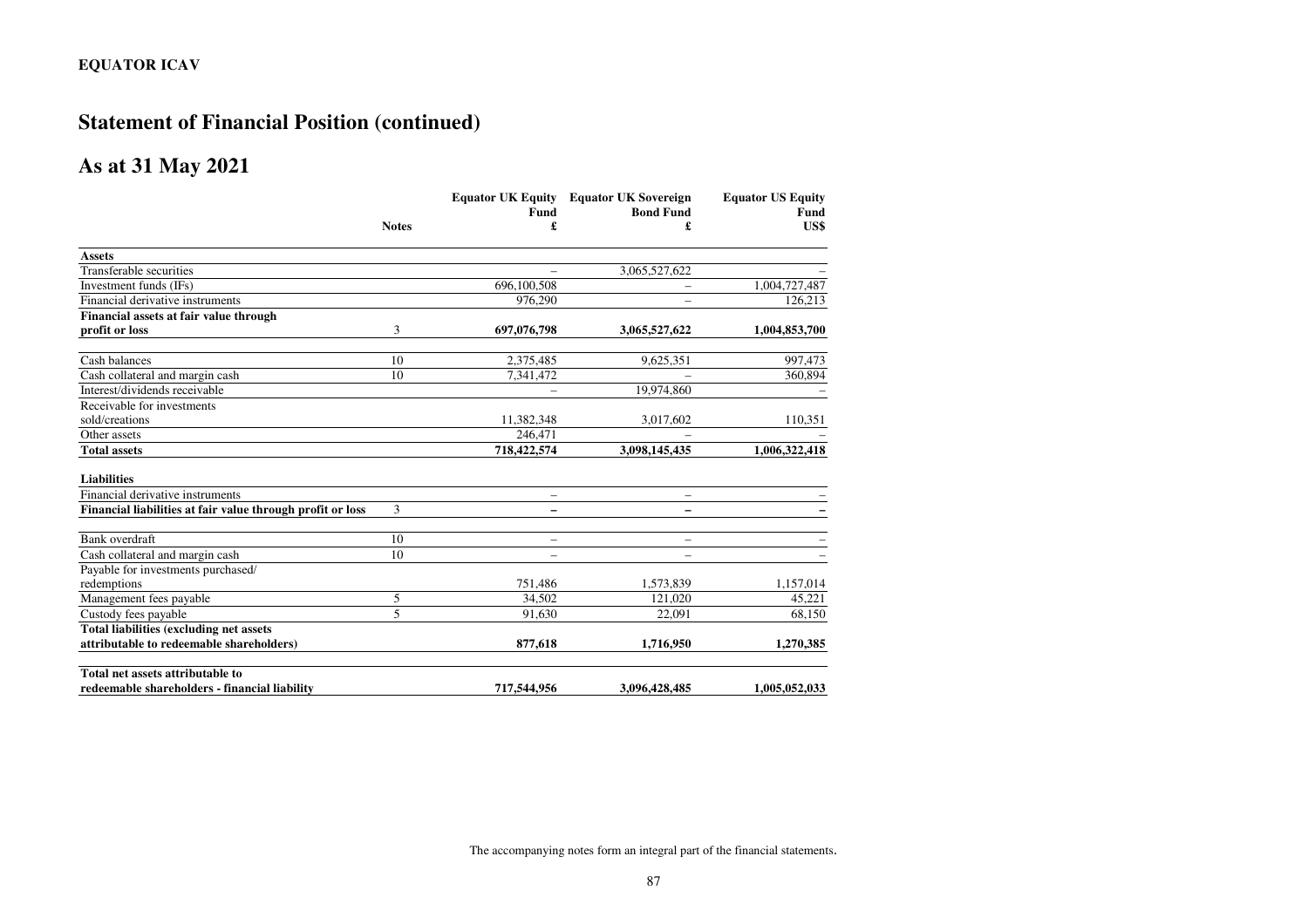# **Statement of Financial Position (continued)**

# **As at 30 November 2020**

|                                                            |               |                          |                          | Coutts Multi Asset UK Coutts Multi Asset UK Coutts Multi Asset UK Coutts Multi Asset UK |                          | <b>Coutts Multi Asset</b>                       | <b>Coutts Multi Asset</b>   |
|------------------------------------------------------------|---------------|--------------------------|--------------------------|-----------------------------------------------------------------------------------------|--------------------------|-------------------------------------------------|-----------------------------|
|                                                            |               | <b>Defensive Fund</b>    | <b>Balanced Fund</b>     | <b>Growth Fund</b>                                                                      |                          | <b>Equity Growth Fund Global Defensive Fund</b> | <b>Global Balanced Fund</b> |
|                                                            | <b>Notes</b>  |                          |                          |                                                                                         |                          | US\$                                            | US\$                        |
| <b>Assets</b>                                              |               |                          |                          |                                                                                         |                          |                                                 |                             |
| Transferable securities                                    |               | 92,560,905               | 512,341,084              | 48,902,384                                                                              | 3,886,449                | 53,600,091                                      | 148,743,171                 |
| Investment funds (IFs)                                     |               | 137,166,907              | 1,635,422,990            | 920,260,917                                                                             | 330,156,818              | 87,059,047                                      | 478,892,287                 |
| Financial derivative instruments                           |               | 292,835                  | 2,357,011                | 1,734,392                                                                               | 787,209                  | 336,138                                         | 1,907,452                   |
| Financial assets at fair value through                     |               |                          |                          |                                                                                         |                          |                                                 |                             |
| profit or loss                                             | 3             | 230,020,647              | 2,150,121,085            | 970,897,693                                                                             | 334,830,476              | 140,995,276                                     | 629,542,910                 |
| Cash balances                                              | 10            |                          | 49.188.336               | 14,205,848                                                                              | 942,727                  | 2,710,430                                       | 17,783,580                  |
| Cash collateral and margin cash                            | 10            | 319,846                  | 4,663,213                | 2,112,178                                                                               | 1,431,811                | 65,406                                          | 895,561                     |
| Interest/dividends receivable                              |               | 633,168                  | 3,453,974                | 438,885                                                                                 | 104,962                  | 189,840                                         | 608,689                     |
| Receivable for investments                                 |               |                          |                          |                                                                                         |                          |                                                 |                             |
| sold/creations                                             |               | 2,922,613                | 18,520,866               | 13,216,554                                                                              | 3,898,167                | 29.169                                          | 5,874,477                   |
| Other assets                                               |               | 21,147                   | 262,990                  | 138,568                                                                                 | 80,002                   | 12,475                                          | 53,099                      |
| <b>Total assets</b>                                        |               | 233,917,421              | 2,226,210,464            | 1,001,009,726                                                                           | 341,288,145              | 144,002,596                                     | 654,758,316                 |
| <b>Liabilities</b>                                         |               |                          |                          |                                                                                         |                          |                                                 |                             |
| Financial derivative instruments                           |               | 20.195                   | 77.015                   | 278.881                                                                                 | 149,775                  | 159,168                                         | 1,201,162                   |
| Financial liabilities at fair value through profit or loss | $\mathcal{F}$ | 20.195                   | 77,015                   | 278,881                                                                                 | 149,775                  | 159,168                                         | 1,201,162                   |
| Bank overdraft                                             | 10            | 360,815                  | $\overline{\phantom{0}}$ | $\overline{\phantom{m}}$                                                                | $\overline{\phantom{a}}$ | $\overline{\phantom{0}}$                        |                             |
| Cash collateral and margin cash                            | 10            | $\overline{\phantom{0}}$ | $\overline{\phantom{0}}$ | $\overline{\phantom{m}}$                                                                |                          | $\overline{\phantom{0}}$                        |                             |
| Payable for investments purchased/                         |               |                          |                          |                                                                                         |                          |                                                 |                             |
| redemptions                                                |               | 871,779                  | 17,822,748               | 15,352,939                                                                              | 3,255,234                |                                                 | 2,657,216                   |
| Management fees payable                                    | 5             | 216,557                  | 2,115,297                | 937,232                                                                                 | 321.570                  | 138,387                                         | 600,132                     |
| Custody fees payable                                       | 5             | 13,510                   | 139,165                  | 80,073                                                                                  | 35,803                   | 74,948                                          | 32,708                      |
| Total liabilities (excluding net assets                    |               |                          |                          |                                                                                         |                          |                                                 |                             |
| attributable to redeemable shareholders)                   |               | 1.482.856                | 20, 154, 225             | 16,649,125                                                                              | 3,762,382                | 372,503                                         | 4,491,218                   |
| Total net assets attributable to                           |               |                          |                          |                                                                                         |                          |                                                 |                             |
| redeemable shareholders - financial liability              |               | 232,434,565              | 2,206,056,239            | 984,360,601                                                                             | 337,525,763              | 143,630,093                                     | 650,267,098                 |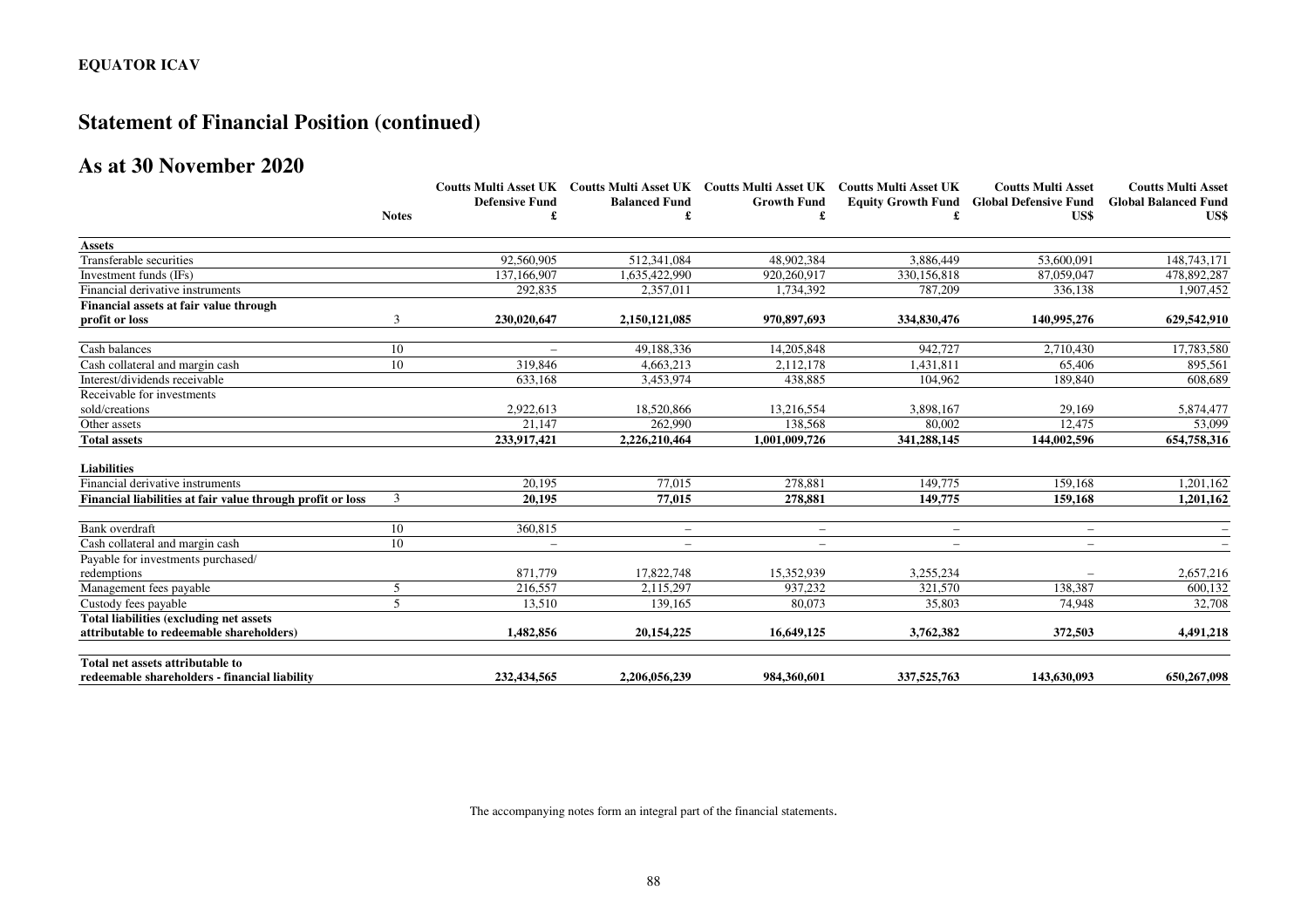# **Statement of Financial Position (continued)**

## **As at 30 November 2020**

|                                                            |                | <b>Coutts Multi Asset</b> | <b>Personal Portfolio 1</b> | <b>Personal Portfolio 2</b> | <b>Personal Portfolio 3</b> | <b>Personal Portfolio 4</b> | <b>Personal Portfolio 5</b> |
|------------------------------------------------------------|----------------|---------------------------|-----------------------------|-----------------------------|-----------------------------|-----------------------------|-----------------------------|
|                                                            |                | <b>Global Growth Fund</b> | Fund                        | Fund                        | Fund                        | Fund                        | <b>Fund</b>                 |
|                                                            | <b>Notes</b>   | US\$                      |                             |                             |                             |                             |                             |
| <b>Assets</b>                                              |                |                           |                             |                             |                             |                             |                             |
| Transferable securities                                    |                | 46,366,697                | 22,513,980                  | 25,192,826                  | 46,946,234                  | 11,076,706                  |                             |
| Investment funds (IFs)                                     |                | 589,758,009               | 29,186,065                  | 61,527,364                  | 212,617,478                 | 202,552,689                 | 190,107,008                 |
| Financial derivative instruments                           |                | 2,007,444                 | $\overline{\phantom{0}}$    | $\qquad \qquad -$           |                             | $\qquad \qquad -$           |                             |
| Financial assets at fair value through                     |                |                           |                             |                             |                             |                             |                             |
| profit or loss                                             | 3              | 638,132,150               | 51,700,045                  | 86,720,190                  | 259,563,712                 | 213,629,395                 | 190,107,008                 |
| Cash balances                                              | 10             | 16,303,529                | 1,101,263                   | 1,478,163                   | 3,169,970                   | 2,763,277                   | 1,217,906                   |
| Cash collateral and margin cash                            | 10             | 1,701,618                 |                             |                             |                             |                             |                             |
| Interest/dividends receivable                              |                | 279,515                   | 234,826                     | 502,672                     | 1,701,315                   | 868,981                     | 834,171                     |
| Receivable for investments                                 |                |                           |                             |                             |                             |                             |                             |
| sold/creations                                             |                | 1,918,136                 | 572,562                     | 1,123,969                   | 4,034,544                   | 4,198,691                   | 4,038,885                   |
| Other assets                                               |                | 27,553                    | 8,429                       | 17,695                      | 55,282                      | 55,727                      | 37,442                      |
| <b>Total assets</b>                                        |                | 658,362,501               | 53,617,125                  | 89,842,689                  | 268,524,823                 | 221,516,071                 | 196,235,412                 |
| <b>Liabilities</b>                                         |                |                           |                             |                             |                             |                             |                             |
| Financial derivative instruments                           |                | 1.354.344                 | $\overline{\phantom{m}}$    | $\overline{\phantom{m}}$    | $\overline{\phantom{0}}$    | $\qquad \qquad -$           |                             |
| Financial liabilities at fair value through profit or loss | 3              | 1,354,344                 |                             |                             |                             | $\overline{\phantom{0}}$    |                             |
| Bank overdraft                                             | 10             | $\qquad \qquad -$         | $\overline{\phantom{0}}$    | $\overline{\phantom{m}}$    | $\overline{\phantom{m}}$    | $\qquad \qquad -$           |                             |
| Cash collateral and margin cash                            | 10             | $\overline{\phantom{0}}$  | $\overline{\phantom{0}}$    | $\overline{\phantom{m}}$    |                             | $\overline{\phantom{0}}$    |                             |
| Payable for investments purchased/                         |                |                           |                             |                             |                             |                             |                             |
| redemptions                                                |                | 921,446                   | 509,761                     | 773,325                     | 2,704,518                   | 2,815,161                   | 2,149,596                   |
| Management fees payable                                    | 5              | 593,350                   | 38,539                      | 60,296                      | 182,484                     | 148,960                     | 129,156                     |
| Custody fees payable                                       | $\overline{5}$ | 40,279                    | $\overline{\phantom{0}}$    | $\overline{\phantom{a}}$    |                             |                             |                             |
| Total liabilities (excluding net assets                    |                |                           |                             |                             |                             |                             |                             |
| attributable to redeemable shareholders)                   |                | 2.909.419                 | 548,300                     | 833,621                     | 2,887,002                   | 2,964,121                   | 2,278,752                   |
| Total net assets attributable to                           |                |                           |                             |                             |                             |                             |                             |
| redeemable shareholders - financial liability/equity*      |                | 655,453,082               | 53,068,825                  | 89,009,068                  | 265, 637, 821               | 218,551,950                 | 193,956,660                 |

\*The net assets attributable to redeemable shareholders of the Personal Portfolio Funds are classified as equity under FRS 102.22 as at 30 November 2020.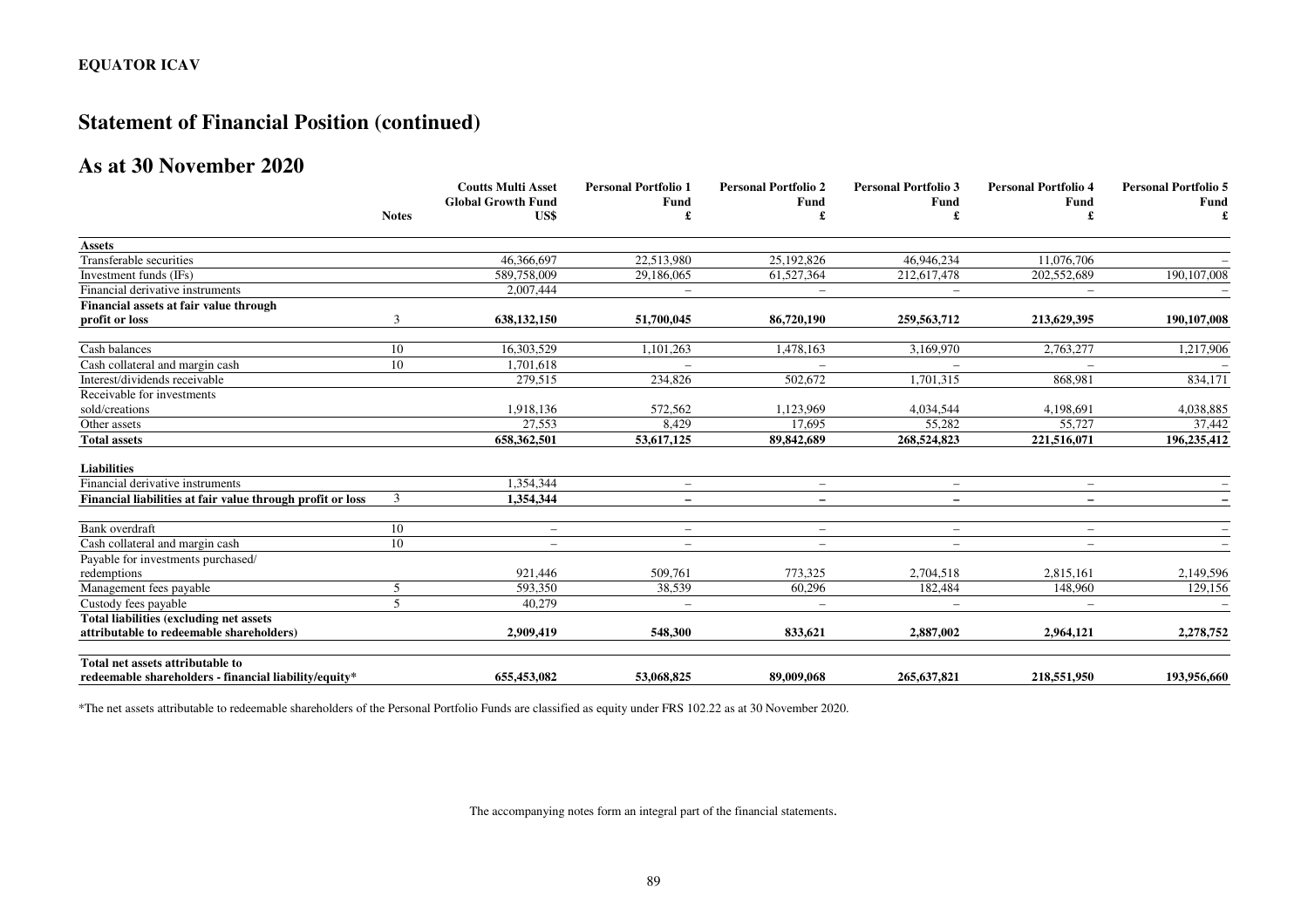# **Statement of Financial Position (continued)**

# **As at 30 November 2020**

|                                                            |              | <b>Equator UK Equity</b> | <b>Equator UK Sovereign</b> | <b>Equator US Equity</b><br>Fund |  |
|------------------------------------------------------------|--------------|--------------------------|-----------------------------|----------------------------------|--|
|                                                            |              | Fund                     | <b>Bond Fund</b>            |                                  |  |
|                                                            | <b>Notes</b> | £                        | £                           | US\$                             |  |
| <b>Assets</b>                                              |              |                          |                             |                                  |  |
| Transferable securities                                    |              |                          | 1,763,832,220               |                                  |  |
| Investment funds (IFs)                                     |              | 907,477,798              |                             | 1,127,289,107                    |  |
| Financial derivative instruments                           |              | 11,016,830               |                             | 552,206                          |  |
| Financial assets at fair value through                     |              |                          |                             |                                  |  |
| profit or loss                                             | 3            | 918,494,628              | 1,763,832,220               | 1,127,841,313                    |  |
| Cash balances                                              | 10           | 54,905,462               | 3,425,625                   | 3,201,217                        |  |
| Cash collateral and margin cash                            | 10           | 4.943.246                |                             | 134,655                          |  |
| Interest/dividends receivable                              |              | 4,365,152                | 11,022,521                  | 29,767                           |  |
| Receivable for investments                                 |              |                          |                             |                                  |  |
| sold/creations                                             |              | 11,868,209               | 1,206,063                   | 916,803                          |  |
| Other assets                                               |              | 368,239                  |                             | 648                              |  |
| <b>Total assets</b>                                        |              | 994,944,936              | 1,779,486,429               | 1,132,124,403                    |  |
| <b>Liabilities</b>                                         |              |                          |                             |                                  |  |
| Financial derivative instruments                           |              | -                        | $\qquad \qquad -$           |                                  |  |
| Financial liabilities at fair value through profit or loss | 3            |                          |                             |                                  |  |
| Bank overdraft                                             | 10           | -                        |                             |                                  |  |
| Cash collateral and margin cash                            | 10           | $\overline{\phantom{0}}$ | 36                          |                                  |  |
| Payable for investments purchased/                         |              |                          |                             |                                  |  |
| redemptions                                                |              | 12,708,919               | 1,216,639                   | 1,423,972                        |  |
| Management fees payable                                    | 5            | 126,255                  | 170.372                     | 130,455                          |  |
| Custody fees payable                                       | 5            | 191,614                  | 23,914                      | 128,990                          |  |
| <b>Total liabilities (excluding net assets)</b>            |              |                          |                             |                                  |  |
| attributable to redeemable shareholders)                   |              | 13,026,788               | 1,410,961                   | 1,683,417                        |  |
| Total net assets attributable to                           |              |                          |                             |                                  |  |
| redeemable shareholders - financial liability              |              | 981,918,148              | 1,778,075,468               | 1,130,440,986                    |  |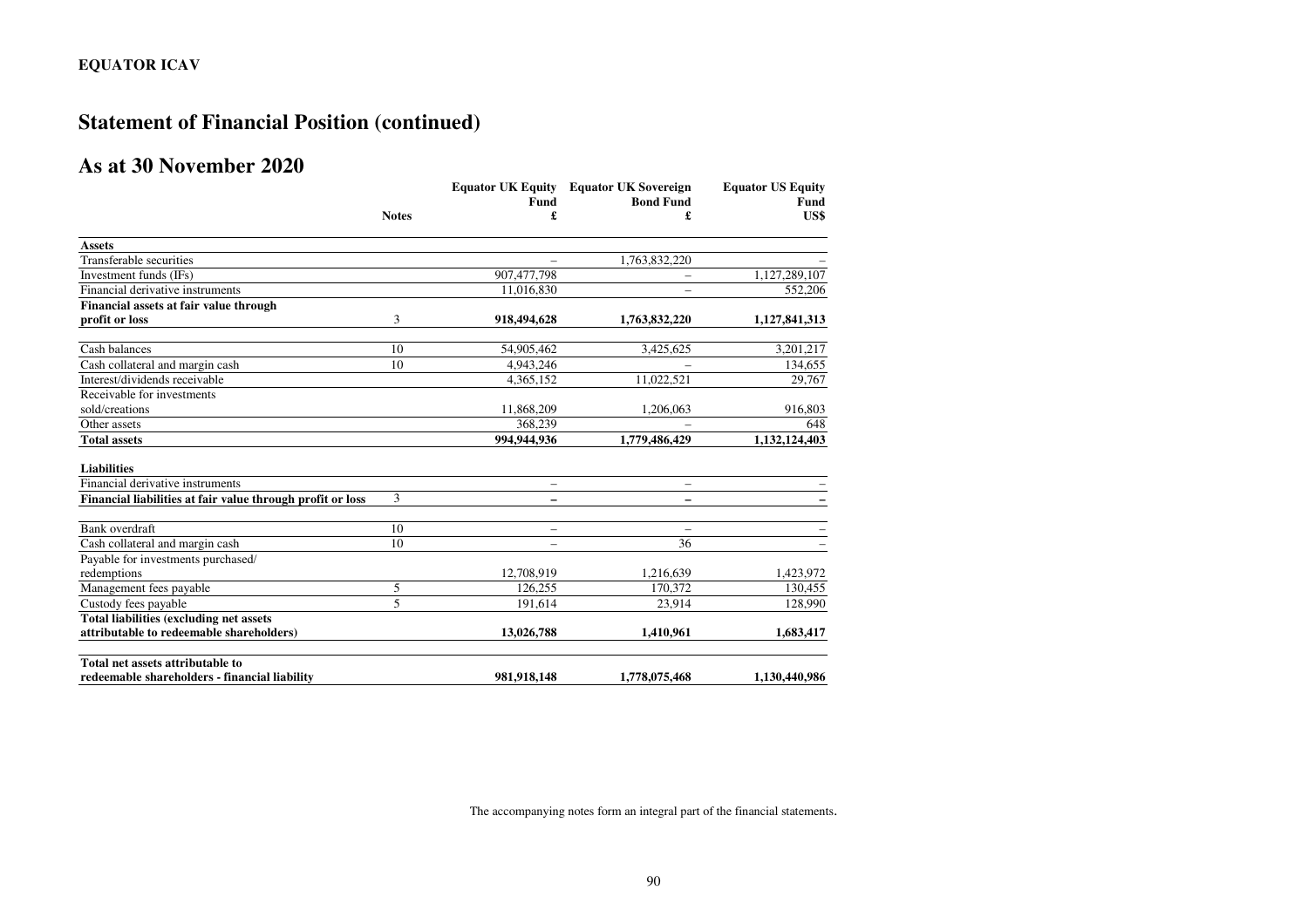# **Statement of Changes in Net Assets Attributable to Redeemable Shareholders**

# **for the financial period ended 31 May 2021**

|                                                       |             | <b>Coutts Multi Asset UK</b><br>Defensive Fund | <b>Coutts Multi Asset UK</b><br><b>Balanced Fund</b> | Coutts Multi Asset UK<br><b>Growth Fund</b> | Coutts Multi Asset UK | <b>Coutts Multi Asset</b><br><b>Equity Growth Fund Global Defensive Fund</b> | <b>Coutts Multi Asset</b><br><b>Global Balanced Fund</b> |
|-------------------------------------------------------|-------------|------------------------------------------------|------------------------------------------------------|---------------------------------------------|-----------------------|------------------------------------------------------------------------------|----------------------------------------------------------|
|                                                       | <b>Note</b> |                                                |                                                      |                                             |                       | US\$                                                                         | US\$                                                     |
| Net assets attributable to redeemable shareholders at |             |                                                |                                                      |                                             |                       |                                                                              |                                                          |
| beginning of financial period                         |             | 232,434,565                                    | 2,206,056,239                                        | 984, 360, 601                               | 337, 525, 763         | 143,630,093                                                                  | 650,267,098                                              |
| Proceeds from redeemable shares issued                |             | 67,779,755                                     | 407.162.668                                          | 241, 171, 721                               | 73,347,547            | 99, 132, 393                                                                 | 233,593,781                                              |
| Dividend re-invested                                  |             |                                                |                                                      |                                             |                       |                                                                              |                                                          |
| Cost of redeemable shares redeemed                    |             | (11,858,773)                                   | (71, 592, 773)                                       | (46, 464, 616)                              | (26, 240, 390)        | (10, 244, 388)                                                               | (54, 332, 222)                                           |
| Anti-dilution levy                                    | 16          |                                                |                                                      |                                             |                       | 91,666                                                                       |                                                          |
| Net increase in net assets attributable to redeemable |             |                                                |                                                      |                                             |                       |                                                                              |                                                          |
| shareholders from operations                          |             | 1.413.875                                      | 94.415.012                                           | 85.438.383                                  | 40.461.609            | 10.761.603                                                                   | 89,074,447                                               |
| Total net assets attributable to redeemable           |             |                                                |                                                      |                                             |                       |                                                                              |                                                          |
| shareholders at end of financial period - financial   |             |                                                |                                                      |                                             |                       |                                                                              |                                                          |
| liability                                             |             | 289,769,422                                    | 2,636,041,146                                        | 1,264,506,089                               | 425,094,529           | 243,371,367                                                                  | 918,603,104                                              |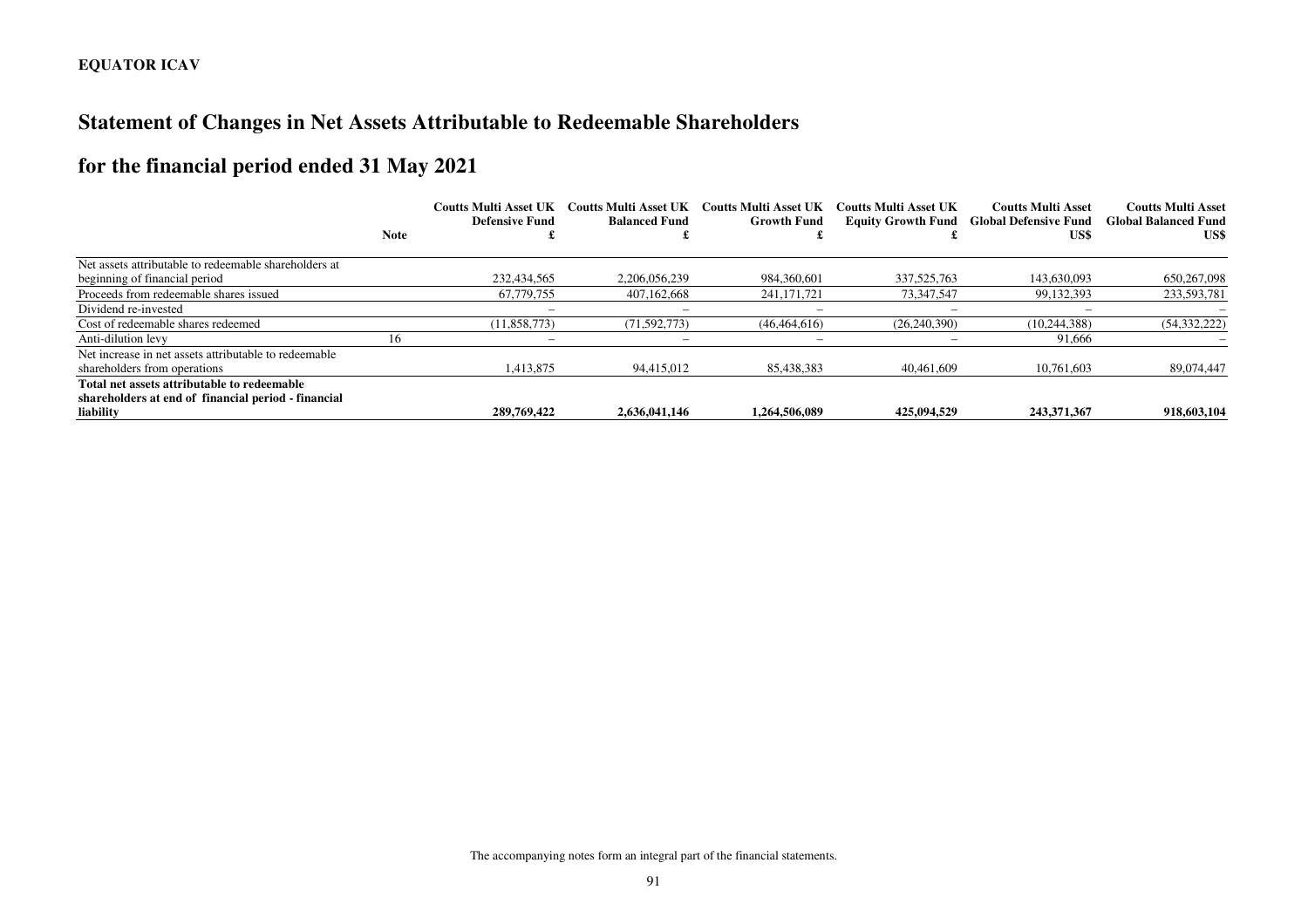# **Statement of Changes in Net Assets Attributable to Redeemable Shareholders (continued)**

# **for the financial period ended 31 May 2021**

|                                                       | <b>Note</b> | <b>Coutts Multi Asset</b><br><b>Global Growth Fund</b> | <b>Personal Portfolio 1</b><br>Fund | <b>Personal Portfolio 2</b><br>Fund | <b>Personal Portfolio 3</b><br>Fund | <b>Personal Portfolio 4</b><br>Fund | <b>Personal Portfolio 5</b><br>Fund |
|-------------------------------------------------------|-------------|--------------------------------------------------------|-------------------------------------|-------------------------------------|-------------------------------------|-------------------------------------|-------------------------------------|
|                                                       |             | US\$                                                   |                                     |                                     |                                     |                                     |                                     |
| Net assets attributable to redeemable shareholders at |             |                                                        |                                     |                                     |                                     |                                     |                                     |
| beginning of financial period                         |             | 655,453,082                                            | 53,068,825                          | 89,009,068                          | 265.637.821                         | 218,551,950                         | 193,956,660                         |
| Proceeds from redeemable shares issued                |             | 286,986,937                                            | 23.677.583                          | 55,774,791                          | 187.208.951                         | 160,374,651                         | 167,564,995                         |
| Dividend re-invested                                  |             | $\overline{\phantom{a}}$                               | -                                   |                                     |                                     | -                                   |                                     |
| Cost of redeemable shares redeemed                    |             | (35, 497, 344)                                         | (7,169,433)                         | (8,427,737)                         | (21,830,571)                        | (21,530,199)                        | (32, 363, 763)                      |
| Anti-dilution levy                                    | 16          |                                                        | 402                                 |                                     |                                     |                                     | 13,647                              |
| Net increase/(decrease) in net assets attributable to |             |                                                        |                                     |                                     |                                     |                                     |                                     |
| redeemable shareholders from operations               |             | 129,747,481                                            | (75,007)                            | 2,193,344                           | 12,343,650                          | 16.970.017                          | 20,847,691                          |
| Total net assets attributable to redeemable           |             |                                                        |                                     |                                     |                                     |                                     |                                     |
| shareholders at end of financial period - financial   |             |                                                        |                                     |                                     |                                     |                                     |                                     |
| liability/equity*                                     |             | 1.036.690.156                                          | 69,502,370                          | 138,549,466                         | 443.359.851                         | 374,366,419                         | 350,019,230                         |

\*The net assets attributable to redeemable shareholders of the Personal Portfolio Funds are classified as equity under FRS 102.22 as at 31 May 2021.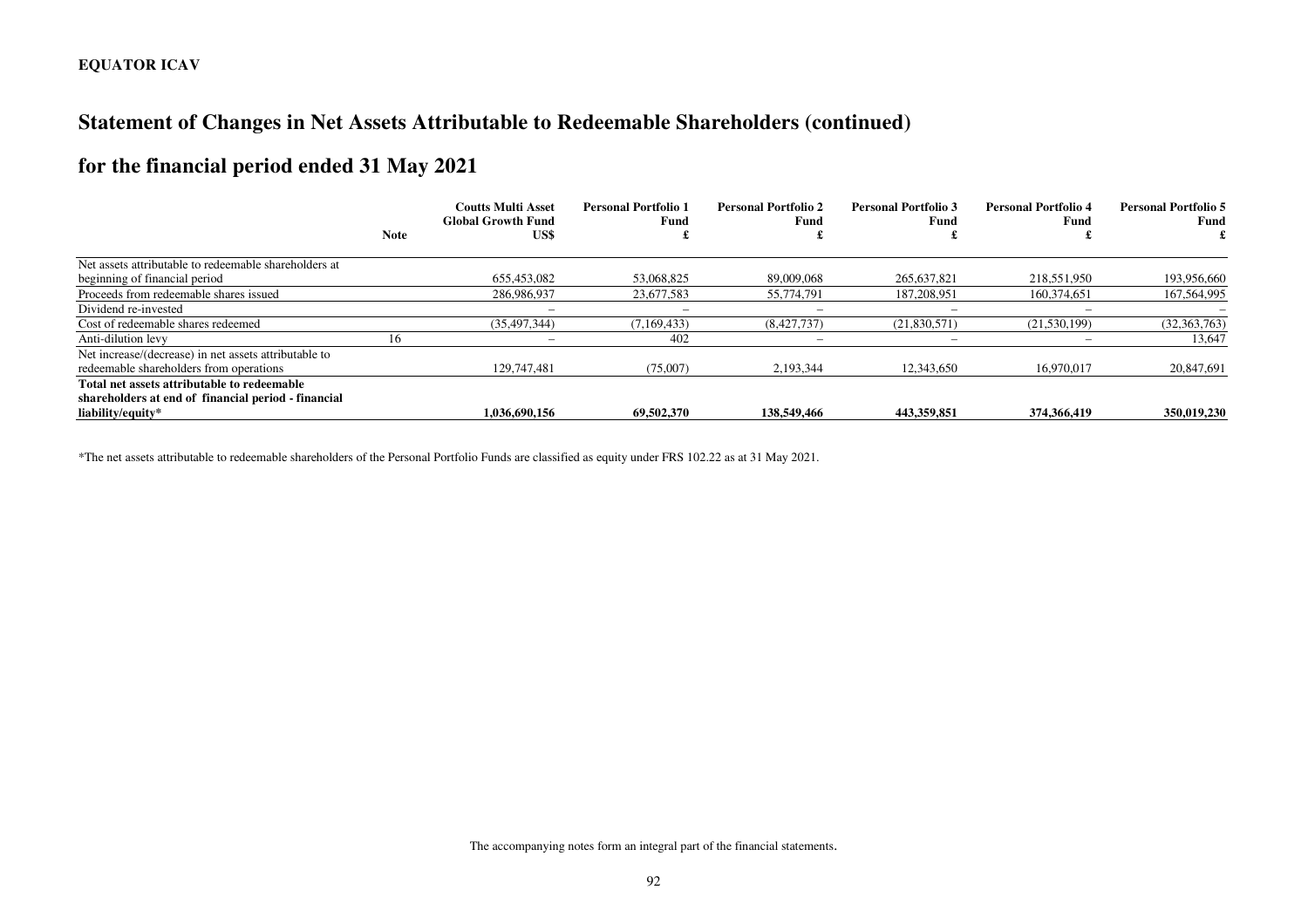# **Statement of Changes in Net Assets Attributable to Redeemable Shareholders (continued)**

# **for the financial period ended 31 May 2021**

|                                                       |             | <b>Equator UK Equity</b><br>Fund | <b>Equator UK Sovereign</b><br><b>Bond Fund</b> | <b>Equator US Equity</b><br>Fund |  |
|-------------------------------------------------------|-------------|----------------------------------|-------------------------------------------------|----------------------------------|--|
|                                                       | <b>Note</b> | £                                | £                                               | US\$                             |  |
| Net assets attributable to redeemable shareholders at |             |                                  |                                                 |                                  |  |
| beginning of financial period                         |             | 981,918,148                      | 1,778,075,468                                   | 1,130,440,986                    |  |
| Proceeds from redeemable shares issued                |             | 21,183,811                       | 1,581,923,894                                   | 37, 346, 176                     |  |
| Dividend re-invested                                  |             | 21.325                           | 357                                             |                                  |  |
| Cost of redeemable shares redeemed                    |             | (384.160.438)                    | (130.026.321)                                   | (315,713,313)                    |  |
| Anti-dilution levy                                    | 16          | 348,455                          | 395,052                                         |                                  |  |
| Net increase/(decrease) in net assets attributable to |             |                                  |                                                 |                                  |  |
| redeemable shareholders from operations               |             | 98,233,655                       | (133.939.965)                                   | 152,978,184                      |  |
| Total net assets attributable to redeemable           |             |                                  |                                                 |                                  |  |
| shareholders at end of financial period - financial   |             |                                  |                                                 |                                  |  |
| liability                                             |             | 717,544,956                      | 3,096,428,485                                   | 1,005,052,033                    |  |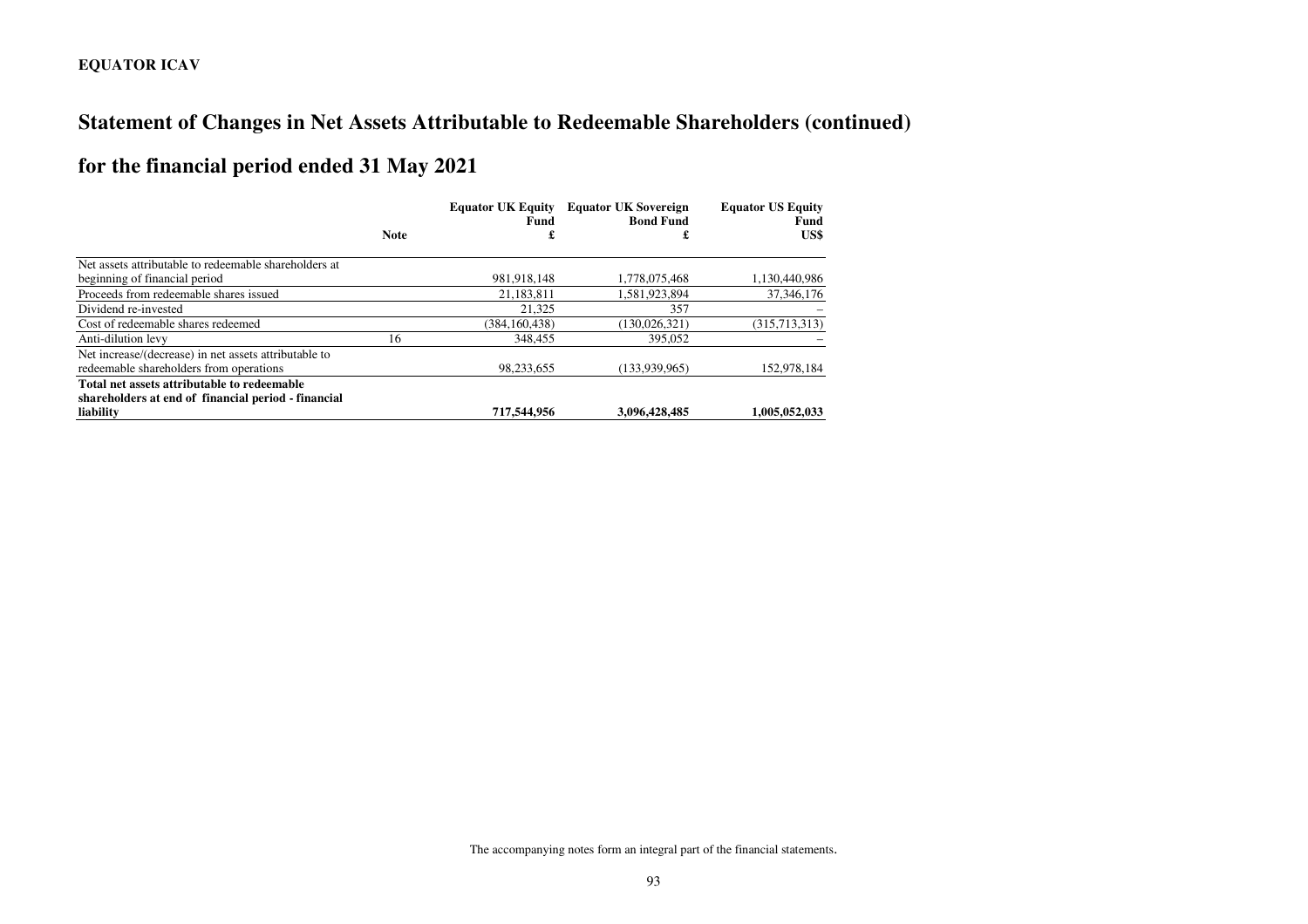# **Statement of Changes in Net Assets Attributable to Redeemable Shareholders (continued)**

# **for the financial period ended 31 May 2020**

|                                                                                       |             | <b>Coutts Multi Asset UK</b><br><b>Defensive Fund</b> | Coutts Multi Asset UK<br><b>Balanced Fund</b> | Coutts Multi Asset UK<br><b>Growth Fund</b> | Coutts Multi Asset UK<br><b>Equity Growth Fund</b> | <b>Coutts Multi Asset</b><br><b>Global Defensive Fund</b> | <b>Coutts Multi Asset</b><br><b>Global Balanced Fund</b> |
|---------------------------------------------------------------------------------------|-------------|-------------------------------------------------------|-----------------------------------------------|---------------------------------------------|----------------------------------------------------|-----------------------------------------------------------|----------------------------------------------------------|
|                                                                                       | <b>Note</b> |                                                       |                                               |                                             |                                                    | US\$                                                      | US\$                                                     |
| Net assets attributable to redeemable shareholders at                                 |             |                                                       |                                               |                                             |                                                    |                                                           |                                                          |
| beginning of financial period                                                         |             | 177.566.271                                           | 1.876.582.296                                 | 869.561.485                                 | 343,888,437                                        | 100.207.411                                               | 472,015,568                                              |
| Proceeds from redeemable shares issued                                                |             | 30.266.447                                            | 371,473,389                                   | 221,526,829                                 | 62.791.326                                         | 8.581.963                                                 | 70,088,160                                               |
| Dividend re-invested                                                                  |             |                                                       |                                               |                                             |                                                    |                                                           |                                                          |
| Cost of redeemable shares redeemed                                                    |             | (25.312.479)                                          | (184.060.521)                                 | (129, 512, 556)                             | (48.461.073)                                       | (6.815.191)                                               | (44, 537, 867)                                           |
| Anti-dilution levy                                                                    | 16          | 18,868                                                | 57,807                                        | 125,119                                     | 24,700                                             | 4,338                                                     | 18,124                                                   |
| Net decrease in net assets attributable to redeemable<br>shareholders from operations |             | (2,860,328)                                           | (67, 412, 199)                                | (60, 476, 203)                              | (31.982.447)                                       | (2,807,652)                                               | (36,800,270)                                             |
| Total net assets attributable to redeemable                                           |             |                                                       |                                               |                                             |                                                    |                                                           |                                                          |
| shareholders at end of financial period - financial<br>liability                      |             | 179,678,779                                           | 1,996,640,772                                 | 901.224.674                                 | 326,260,943                                        | 99,170,869                                                | 460,783,715                                              |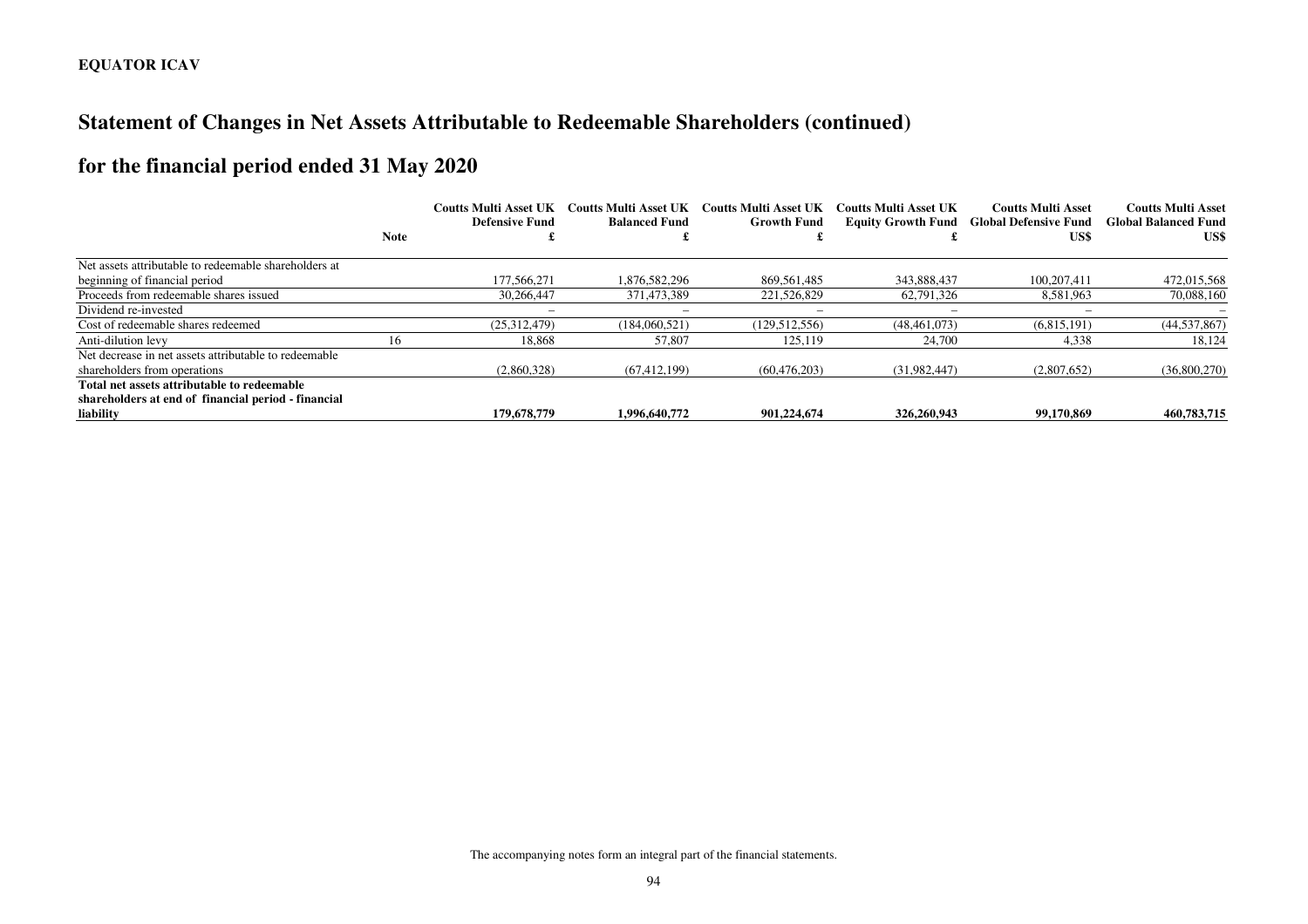# **Statement of Changes in Net Assets Attributable to Redeemable Shareholders (continued)**

# **for the financial period ended 31 May 2020**

|                                                                                                    |             | <b>Coutts Multi Asset</b><br><b>Global Growth Fund</b> | <b>Personal Portfolio 1</b><br>Fund | <b>Personal Portfolio 2</b><br>Fund | <b>Personal Portfolio 3</b><br>Fund | <b>Personal Portfolio 4</b><br>Fund | <b>Personal Portfolio 5</b><br>Fund |
|----------------------------------------------------------------------------------------------------|-------------|--------------------------------------------------------|-------------------------------------|-------------------------------------|-------------------------------------|-------------------------------------|-------------------------------------|
|                                                                                                    | <b>Note</b> | US\$                                                   |                                     |                                     |                                     |                                     |                                     |
| Net assets attributable to redeemable shareholders at                                              |             |                                                        |                                     |                                     |                                     |                                     |                                     |
| beginning of financial period                                                                      |             | 484,623,057                                            | 29, 204, 226                        | 58.351.015                          | 176,425,078                         | 132,535,792                         | 105,671,610                         |
| Proceeds from redeemable shares issued                                                             |             | 83,693,418                                             | 19,089,388                          | 23,916,640                          | 65,674,399                          | 63,499,514                          | 58,352,600                          |
| Dividend re-invested                                                                               |             |                                                        | $\overline{\phantom{a}}$            |                                     |                                     |                                     |                                     |
| Cost of redeemable shares redeemed                                                                 |             | (43,718,143)                                           | (3,930,375)                         | (10,067,314)                        | (24,081,712)                        | (20,654,090)                        | (17, 139, 787)                      |
| Anti-dilution levy                                                                                 | 16          | 17,346                                                 | 1,661                               |                                     |                                     |                                     |                                     |
| Net (decrease)/increase in net assets attributable to<br>redeemable shareholders from operations   |             | (55,250,886)                                           | 493,765                             | (1,028,428)                         | (5,717,860)                         | (7,816,554)                         | (6,307,941)                         |
| Total net assets attributable to redeemable<br>shareholders at end of financial period - financial |             |                                                        |                                     |                                     |                                     |                                     |                                     |
| liability/equity*                                                                                  |             | 469,364,792                                            | 44,858,665                          | 71,171,913                          | 212,299,905                         | 167,564,662                         | 140,576,482                         |

\*The net assets attributable to redeemable shareholders of the Personal Portfolio Funds are classified as equity under FRS 102.22 as at 31 May 2020.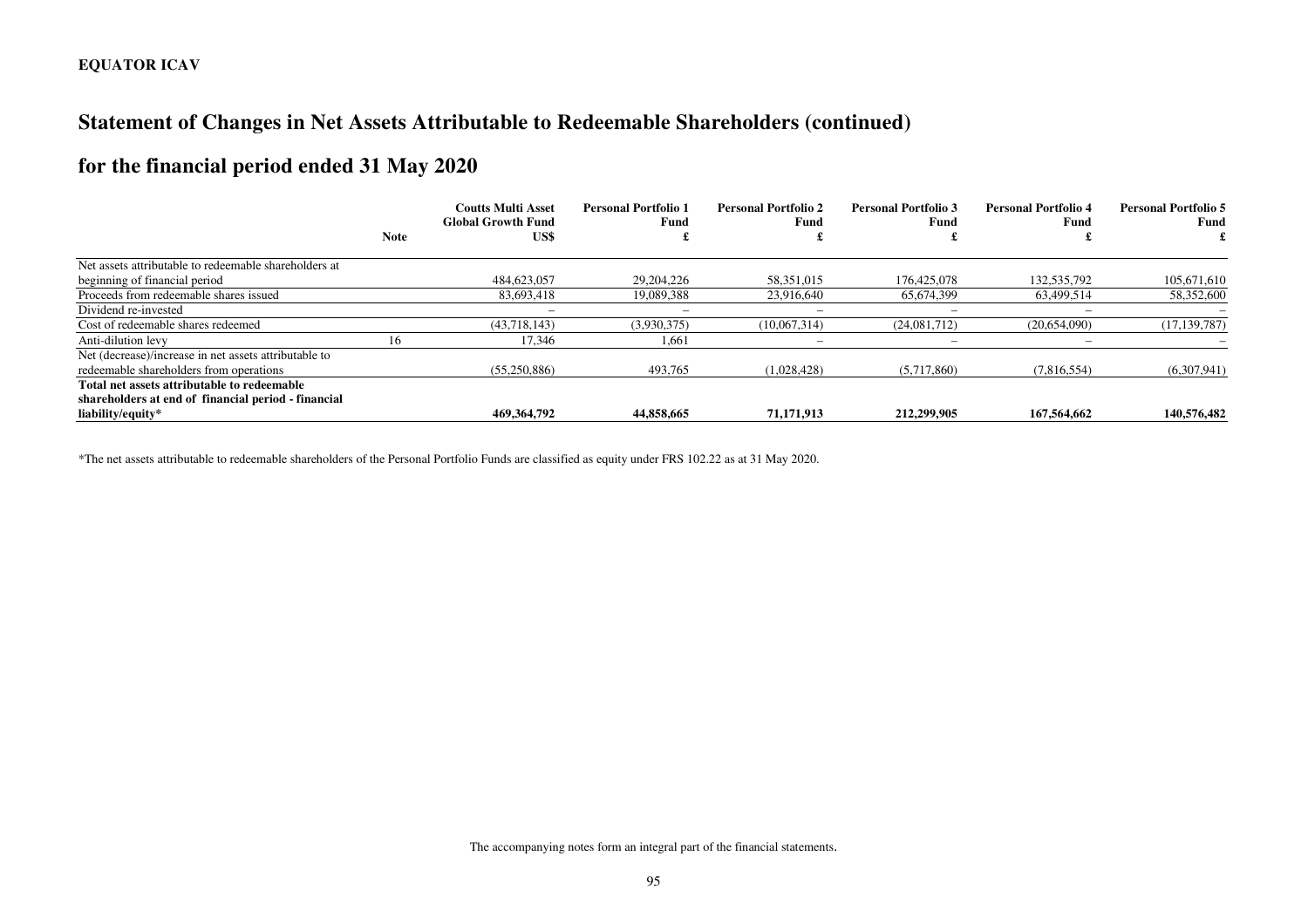# **Statement of Changes in Net Assets Attributable to Redeemable Shareholders (continued)**

# **for the financial period ended 31 May 2020**

|                                                       |             | <b>Equator UK Equity</b><br>Fund | <b>Equator UK Sovereign</b><br><b>Bond Fund</b> | <b>Equator US Equity</b><br>Fund |
|-------------------------------------------------------|-------------|----------------------------------|-------------------------------------------------|----------------------------------|
|                                                       | <b>Note</b> | £                                | £                                               | US\$                             |
| Net assets attributable to redeemable shareholders at |             |                                  |                                                 |                                  |
| beginning of financial period                         |             | 1.250.291.978                    | 1.601.591.908                                   | 1,217,115,960                    |
| Proceeds from redeemable shares issued                |             | 147,225,025                      | 322,883,150                                     | 107,727,844                      |
| Dividend re-invested                                  |             | 24.187                           | 1.456                                           |                                  |
| Cost of redeemable shares redeemed                    |             | (67, 878, 897)                   | (254,860,283)                                   | (61, 433, 836)                   |
| Anti-dilution levy                                    | 16          | 190.039                          | 122,145                                         | 83,841                           |
| Net (decrease)/increase in net assets attributable to |             |                                  |                                                 |                                  |
| redeemable shareholders from operations               |             | (208, 775, 283)                  | 111,943,687                                     | (30, 486, 835)                   |
| Total net assets attributable to redeemable           |             |                                  |                                                 |                                  |
| shareholders at end of financial period - financial   |             |                                  |                                                 |                                  |
| liability                                             |             | 1,121,077,049                    | 1,781,682,063                                   | 1,233,006,974                    |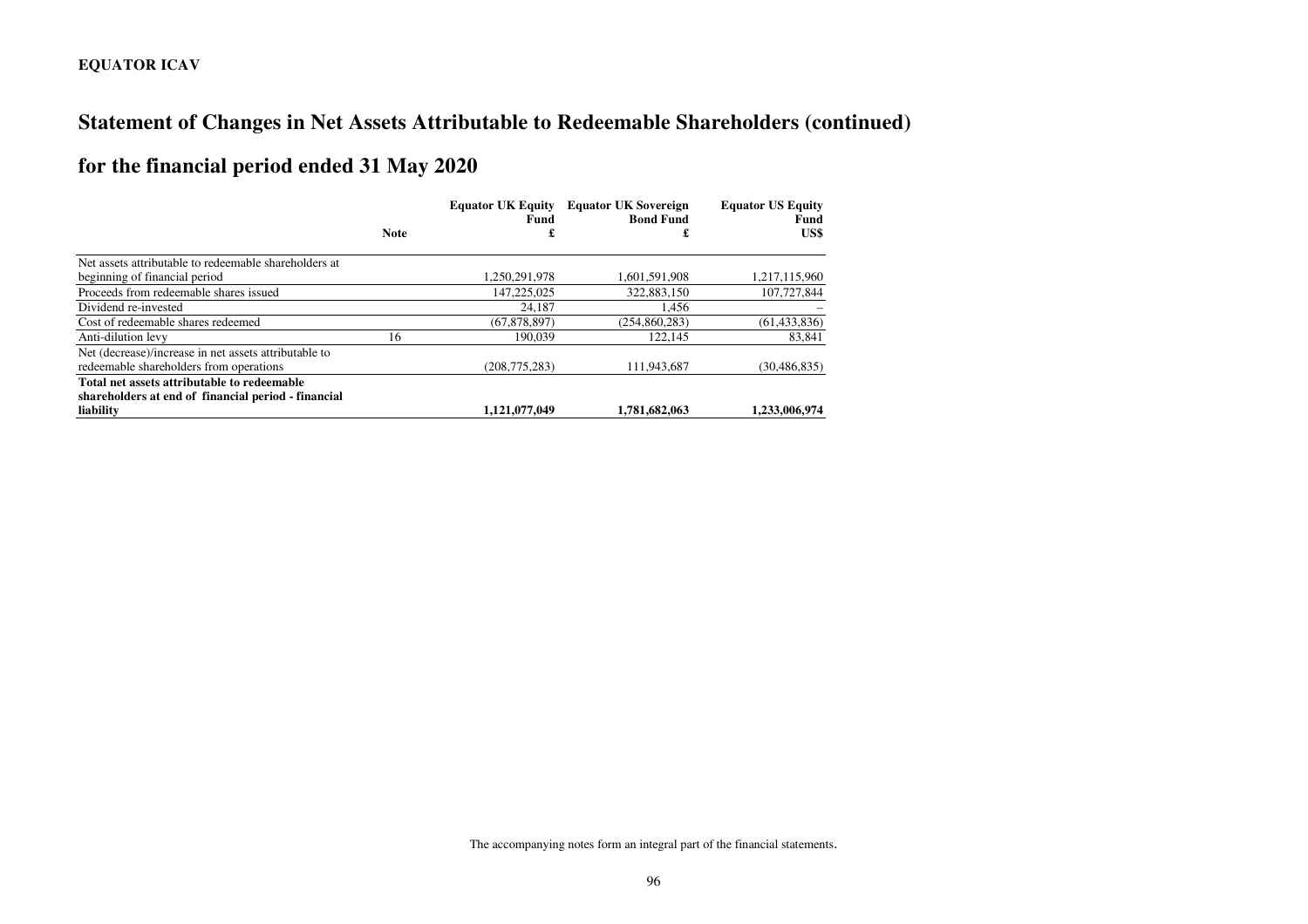#### **1. Significant Accounting Policies**

#### **Statement of Compliance**

The condensed financial statements for the financial period ended 31 May 2021 have been prepared in accordance with Financial Reporting Standard ("FRS") 104: "Interim Financial Reporting", and Irish statute comprising the ICAV Act 2015, the UCITS Regulations and the CBI UCITS Regulations ("Irish statute"). The condensed financial statements should be read in conjunction with the audited financial statements for the financial year ended 30 November 2020, which have been prepared in accordance with FRS 102*:* "The Financial Reporting Standard applicable in the United Kingdom and the Republic of Ireland" ("FRS 102") and Irish statute.

#### **Basis of Preparation**

The financial statements have been prepared on a going concern basis under the historical cost convention as modified by the revaluation of financial assets and financial liabilities held at fair value through profit or loss.

The format and certain wordings of the financial statements have been adapted from those contained in Irish statute so that, in the opinion of the Directors, they more appropriately reflect the nature of the ICAV's business as an investment fund.

The ICAV has availed of the exemption available to investment funds under Section 7 "Statement of Cash Flows" of FRS 102 not to prepare a cash flow statement on the basis that substantially all of the Funds' investments are highly liquid and carried at fair value, and the Funds provide a statement of changes in net assets attributable to redeemable shareholders.

The ICAV maintains a separate portfolio for each Fund. Shares in the relevant class are issued in the Fund selected by the investor, and the proceeds of issue are applied to the portfolio of assets established for that Fund. Each class is then credited or charged with the income and expenses attributable to those assets.

Upon redemption, shareholders are only entitled to their proportion of the net assets of the Fund in which their shares are designated. Accordingly, separate Statements of Comprehensive Income and Statements of Financial Position have been prepared in order to present to the shareholders of each Fund the results and net assets of the Fund to which they are entitled. These financial statements are stated in each relevant base currency.

The significant accounting policies and estimation techniques adopted by the ICAV for the financial period ended 31 May 2021 are consistent with those adopted by the ICAV for the annual financial statements for the financial year ended 30 November 2020.

#### **2. Taxation**

The ICAV is an investment undertaking as defined in section 739B of the Taxes Consolidation Act, 1997 (as amended). Therefore the ICAV is not liable to Irish tax in respect of its income and gains other than on the occurrence of a chargeable event.

Generally, a chargeable event arises on any distribution, redemption, repurchase, cancellation or transfers of shares by an Irish resident shareholder or the ending of a 'Relevant Period'. A 'Relevant Period' is an eight year period beginning with the acquisition of the shares by the Irish resident shareholder and each subsequent period of eight years beginning immediately after the preceding Relevant Period.

A gain on a chargeable event does not arise in respect of:

- (i) a shareholder who is not Irish resident and not ordinarily resident in Ireland at the time of the chargeable event, provided the necessary signed statutory declarations are held by the ICAV; or
- (ii) certain exempted Irish resident investors who have provided the ICAV with the necessary signed statutory declarations; or
- (iii) the exchange by a shareholder effected by way of an arm's length bargain where no payment is made to the shareholder of shares in the Fund for other shares in the Fund; or
- (iv) shares held in a recognised clearing system as designated by order of the Irish Revenue Commissioners; or
- (v) certain exchanges of shares between spouses and former spouses; or
- (vi) an exchange of shares arising on a qualifying amalgamation or reconstruction of the ICAV with another ICAV.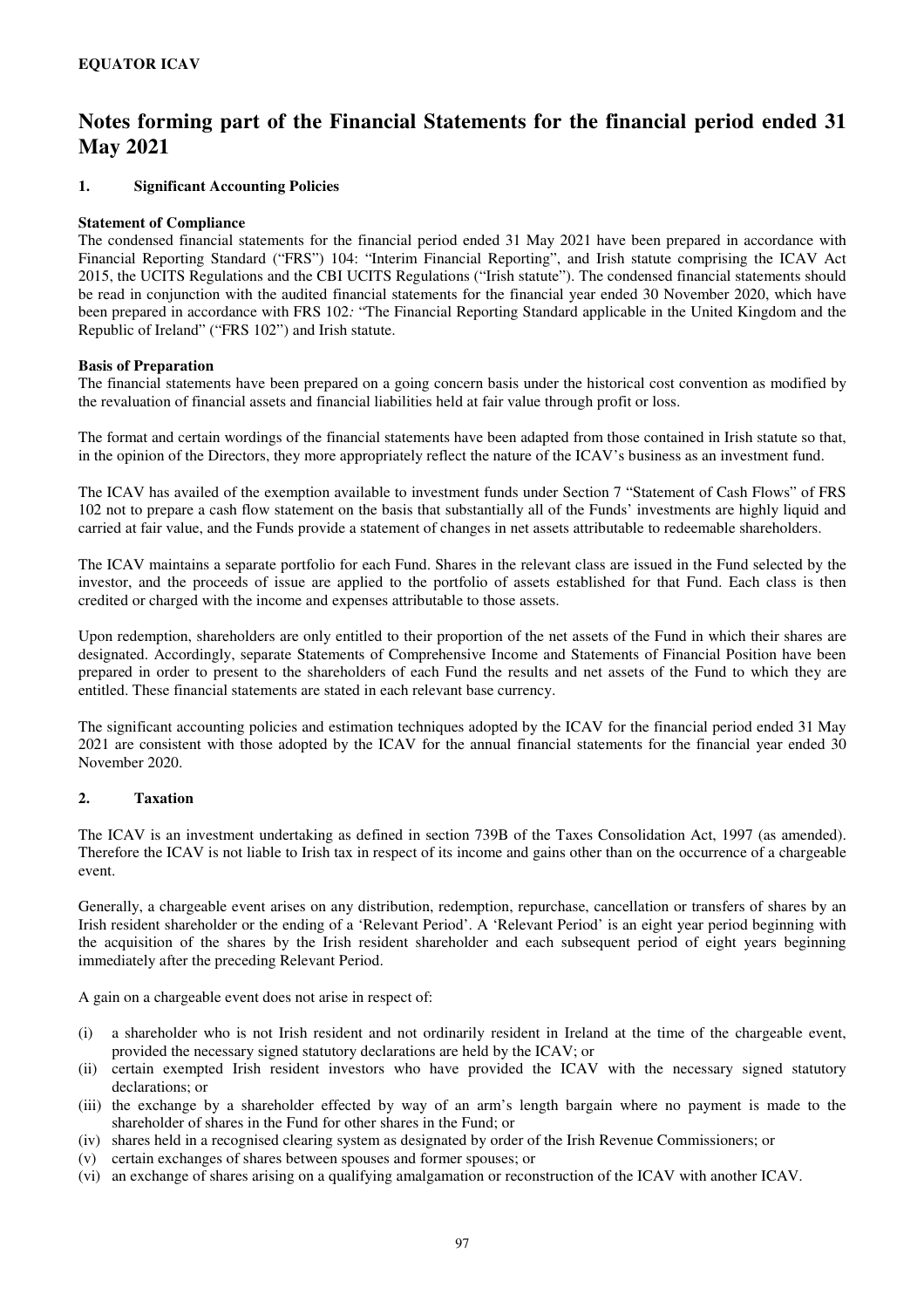### **2. Taxation (continued)**

Dividends, interest and capital gains (if any) received on investments made by the ICAV may be subject to withholding taxes imposed by the country from which the investment income/gains are received and such taxes may not be recoverable by the ICAV or its shareholders.

In the absence of an appropriate signed declaration, the ICAV will be liable to Irish tax on the occurrence of a chargeable event, and the ICAV reserves its right to withhold such taxes from the relevant shareholders.

#### **3. Financial Assets and Financial Liabilities at Fair Value through Profit or Loss**

#### **Fair Value of Financial Instruments**

FRS 102 requires the ICAV to categorise its fair value measurements into the following levels consistent with the fair value hierarchy set out in IFRS as adopted for use in the European Union.

A key disclosure required is the categorisation of fair value measurements within a three level hierarchy that reflects the significance of inputs used in measuring the fair values. The fair value hierarchy is as follows:

- Level 1: The unadjusted quoted price in an active market for identical assets or liabilities that the entity can access at the measurement date.
- Level 2: Inputs other than quoted prices included within Level 1 that are observable (i.e. developed using market data) for the asset or liability, either directly or indirectly.
- Level 3: Inputs are unobservable (i.e. for which market data is unavailable) for the asset or liability.

The determination of what constitutes "observable" requires significant judgment by the ICAV. The ICAV considers observable data to be that market data that is readily available, regularly distributed or updated, reliable and verifiable, not proprietary, and provided by independent sources that are actively involved in the relevant market.

The following tables below analyse within the fair value hierarchy the ICAV's financials assets and financial liabilities (by Fund) measured at fair value as at 31 May 2021:

### **31 May 2021**

| <b>Coutts Multi Asset UK Defensive Fund</b>            | <b>Level 1</b> | Level 2       | Level 3 | <b>Total</b> |
|--------------------------------------------------------|----------------|---------------|---------|--------------|
|                                                        | £              | £             | £       | £            |
| Financial assets at fair value through profit or loss  |                |               |         |              |
| <b>Investment Funds</b>                                | 10,146,195     | 140,399,093   |         | 150,545,288  |
| <b>Transferable Securities</b>                         |                |               |         |              |
| - Corporate Bonds                                      |                | 705,597       |         | 705,597      |
| - Government Bonds                                     | 131,788,000    |               |         | 131,788,000  |
| <b>Financial Derivative Instruments</b>                |                |               |         |              |
| - Futures                                              | 246,709        |               |         | 246,709      |
| - Forward Exchange Contracts                           |                | 12.879        |         | 12,879       |
| Total financial assets at fair value through profit or |                |               |         |              |
| loss                                                   | 142,180,904    | 141, 117, 569 |         | 283,298,473  |
|                                                        |                |               |         |              |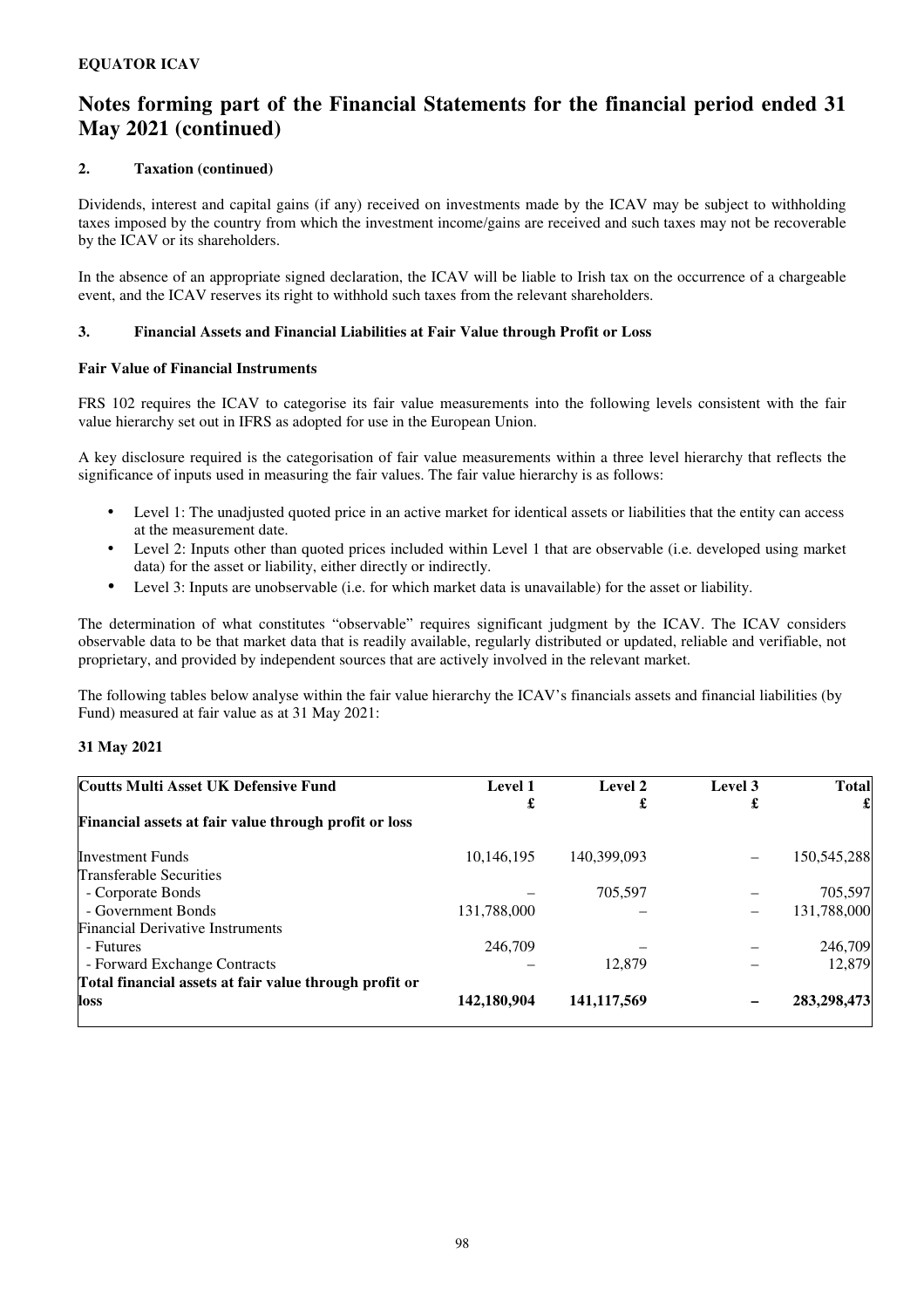## **3. Financial Assets and Financial Liabilities at Fair Value through Profit or Loss (continued)**

| <b>Coutts Multi Asset UK Balanced Fund</b>               | <b>Level 1</b> | Level 2       | Level 3 | <b>Total</b>  |
|----------------------------------------------------------|----------------|---------------|---------|---------------|
|                                                          | £              | £             | £       |               |
| Financial assets at fair value through profit or loss    |                |               |         |               |
| <b>Investment Funds</b>                                  | 166,278,599    | 1,649,253,023 |         | 1,815,531,622 |
| Transferable Securities                                  |                |               |         |               |
| - Corporate Bonds                                        |                | 1,761,618     |         | 1,761,618     |
| - Government Bonds                                       | 748,174,342    |               |         | 748,174,342   |
| <b>Financial Derivative Instruments</b>                  |                |               |         |               |
| - Futures                                                | 2,589,034      |               |         | 2,589,034     |
| - Forward Exchange Contracts                             |                | 132,342       |         | 132,342       |
| Total financial assets at fair value through profit or   |                |               |         |               |
| loss                                                     | 917,041,975    | 1,651,146,983 |         | 2,568,188,958 |
| Financial liabilities at fair value through profit or    |                |               |         |               |
| loss                                                     |                |               |         |               |
| <b>Financial Derivative Instruments</b>                  |                |               |         |               |
| - Forward Exchange Contracts                             |                | 30,919        |         | 30,919        |
| Total financial liabilities at fair value through profit |                |               |         |               |
| or loss                                                  |                | 30,919        |         | 30,919        |
|                                                          |                |               |         |               |

| <b>Coutts Multi Asset UK Growth Fund</b>                 | Level 1     | Level 2     | Level 3 | <b>Total</b>  |
|----------------------------------------------------------|-------------|-------------|---------|---------------|
|                                                          | £           | £           | £       |               |
| Financial assets at fair value through profit or loss    |             |             |         |               |
| <b>Investment Funds</b>                                  | 66,093,402  | 983,602,422 |         | 1,049,695,824 |
| Transferable Securities                                  |             |             |         |               |
| - Government Bonds                                       | 158,230,644 |             |         | 158,230,644   |
| <b>Financial Derivative Instruments</b>                  |             |             |         |               |
| - Futures                                                | 2,444,010   |             |         | 2,444,010     |
| - Forward Exchange Contracts                             |             | 4,029       |         | 4,029         |
| Total financial assets at fair value through profit or   |             |             |         |               |
| <b>loss</b>                                              | 226,768,056 | 983,606,451 |         | 1,210,374,507 |
| Financial liabilities at fair value through profit or    |             |             |         |               |
| <b>loss</b>                                              |             |             |         |               |
| <b>Financial Derivative Instruments</b>                  |             |             |         |               |
| - Forward Exchange Contracts                             |             | 22,702      |         | 22,702        |
| Total financial liabilities at fair value through profit |             |             |         |               |
| or loss                                                  |             | 22,702      |         | 22,702        |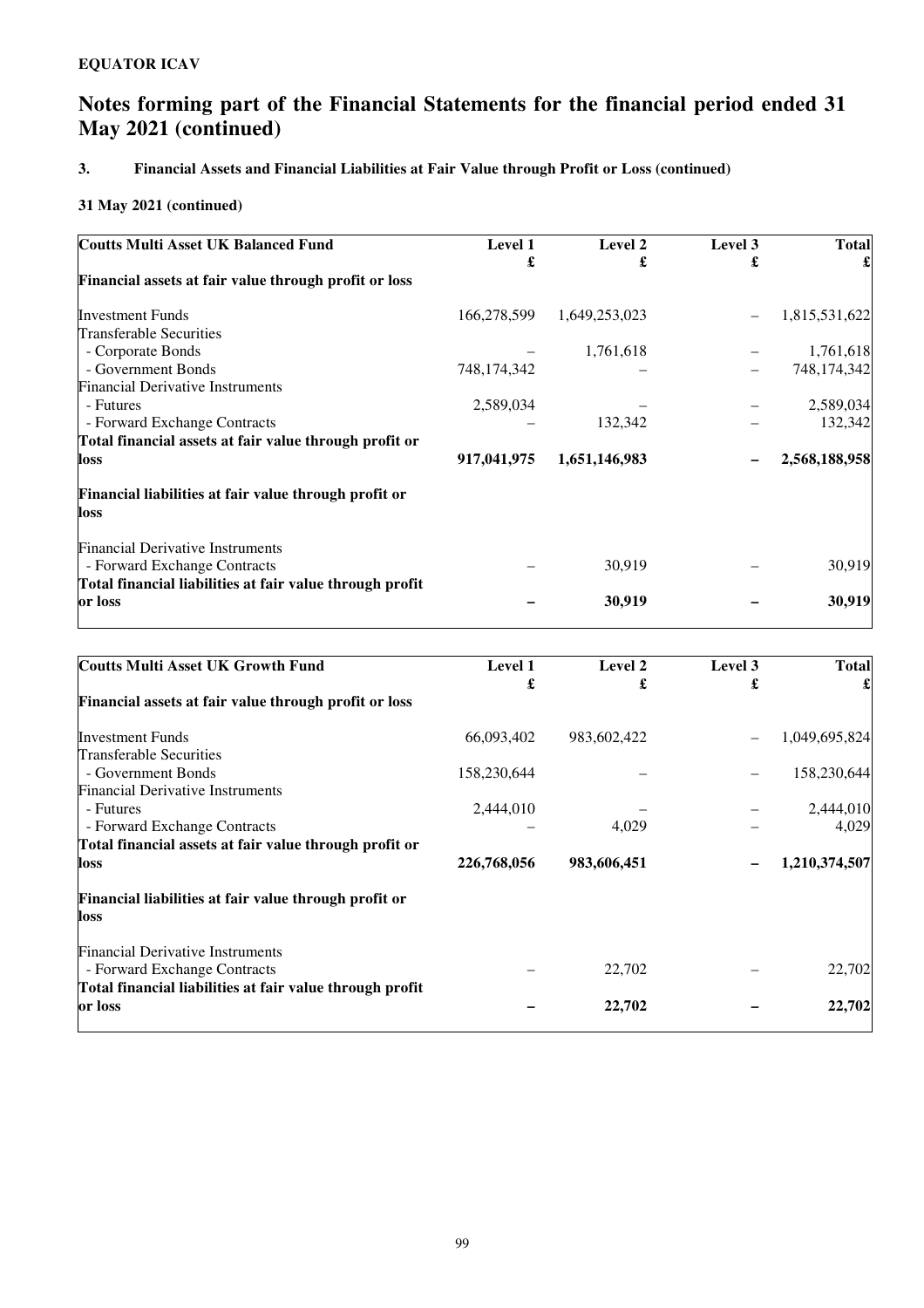## **3. Financial Assets and Financial Liabilities at Fair Value through Profit or Loss (continued)**

| <b>Coutts Multi Asset UK Equity Growth Fund</b>               | Level 1     | Level 2     | Level 3                  | <b>Total</b> |
|---------------------------------------------------------------|-------------|-------------|--------------------------|--------------|
|                                                               | £           | £           |                          |              |
| Financial assets at fair value through profit or loss         |             |             |                          |              |
| <b>Investment Funds</b>                                       | 44,712,232  | 370,228,633 |                          | 414,940,865  |
| <b>Financial Derivative Instruments</b>                       |             |             |                          |              |
| - Futures                                                     | 619,271     |             |                          | 619,271      |
| Total financial assets at fair value through profit or        |             |             |                          |              |
| loss                                                          | 45,331,503  | 370,228,633 |                          | 415,560,136  |
| Financial liabilities at fair value through profit or<br>loss |             |             |                          |              |
| <b>Financial Derivative Instruments</b>                       |             |             |                          |              |
| - Forward Exchange Contracts                                  |             | 21,559      |                          | 21,559       |
| Total financial liabilities at fair value through profit      |             |             |                          |              |
| or loss                                                       |             | 21,559      |                          | 21,559       |
|                                                               |             |             |                          |              |
| <b>Coutts Multi Asset Global Defensive Fund</b>               | Level 1     | Level 2     | Level 3                  | <b>Total</b> |
|                                                               | US\$        | US\$        | US\$                     | US\$         |
| Financial assets at fair value through profit or loss         |             |             |                          |              |
| <b>Investment Funds</b>                                       | 8,188,687   | 115,963,238 | $\overline{\phantom{0}}$ | 124,151,925  |
| Transferable Securities                                       |             |             |                          |              |
| - Corporate Bonds                                             |             | 200,539     |                          | 200,539      |
| - Government Bonds                                            | 110,965,370 |             |                          | 110,965,370  |
| <b>Financial Derivative Instruments</b>                       |             |             |                          |              |
| - Futures                                                     | 1,032,845   |             |                          | 1,032,845    |
| - Forward Exchange Contracts                                  |             | 147,951     |                          | 147,951      |
| Total financial assets at fair value through profit or        |             |             |                          |              |
| loss                                                          | 120,186,902 | 116,311,728 |                          | 236,498,630  |
| Financial liabilities at fair value through profit or<br>loss |             |             |                          |              |
| <b>Financial Derivative Instruments</b>                       |             |             |                          |              |
| - Forward Exchange Contracts                                  |             | 96,551      |                          | 96,551       |
| Total financial liabilities at fair value through profit      |             |             |                          |              |
| or loss                                                       |             | 96,551      |                          | 96,551       |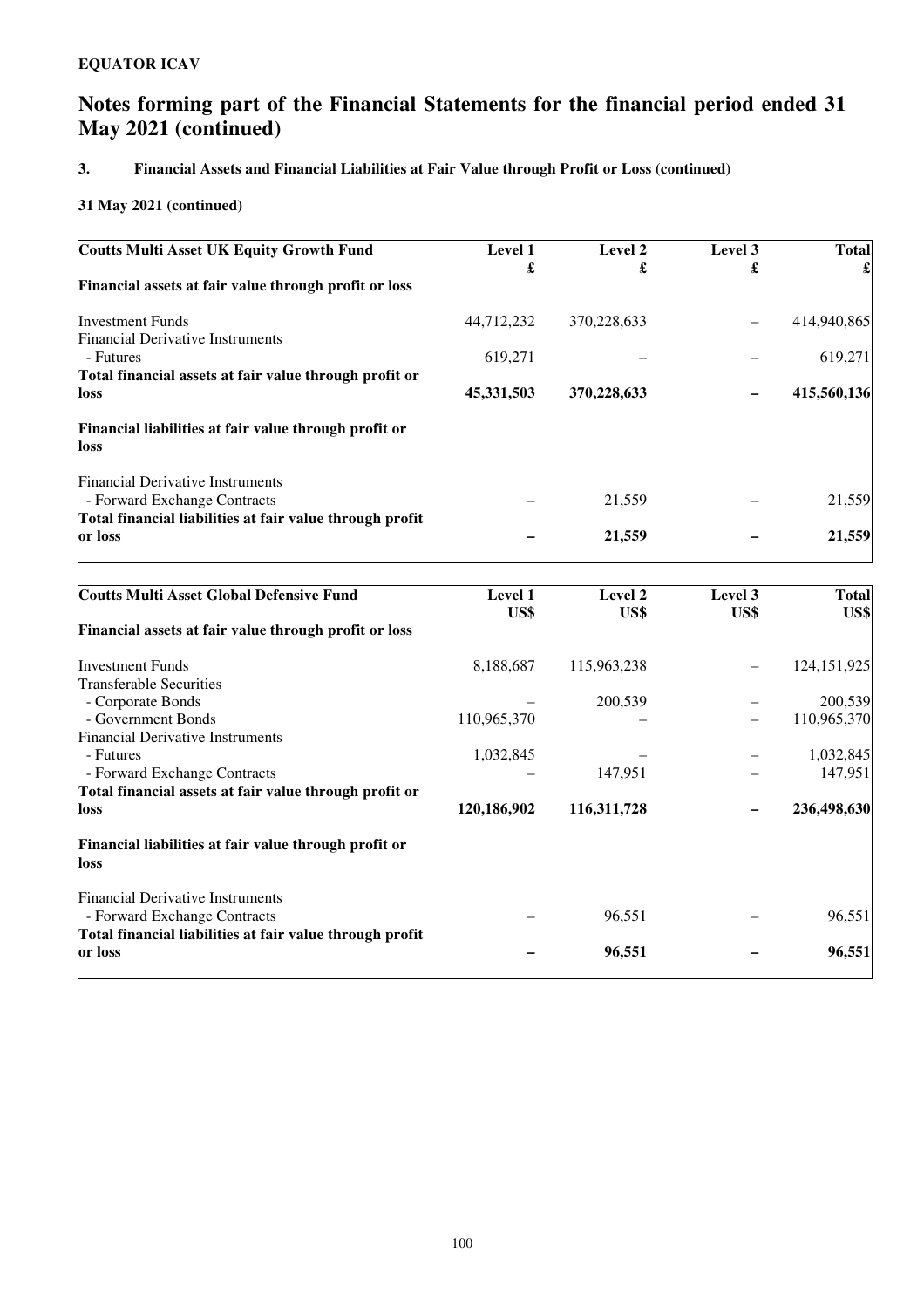## **3. Financial Assets and Financial Liabilities at Fair Value through Profit or Loss (continued)**

| <b>Level 1</b> | Level 2     | Level 3                  | <b>Total</b> |
|----------------|-------------|--------------------------|--------------|
|                |             |                          | US\$         |
|                |             |                          |              |
| 44, 197, 074   | 594,323,977 |                          | 638,521,051  |
|                |             |                          |              |
|                | 1,604,314   |                          | 1,604,314    |
| 261, 557, 805  |             | $\overline{\phantom{0}}$ | 261,557,805  |
|                |             |                          |              |
| 1,119,016      |             |                          | 1,119,016    |
|                | 1,522,603   |                          | 1,522,603    |
|                |             |                          |              |
| 306,873,895    | 597,450,894 |                          | 904,324,789  |
|                |             |                          |              |
|                |             |                          |              |
|                |             |                          |              |
|                |             |                          | 121,785      |
|                |             |                          |              |
|                | 121,785     |                          | 121,785      |
|                | US\$        | US\$<br>121,785          | US\$         |

| <b>Coutts Multi Asset Global Growth Fund</b>             | <b>Level 1</b> | Level 2       | Level 3 | <b>Total</b> |
|----------------------------------------------------------|----------------|---------------|---------|--------------|
|                                                          | US\$           | US\$          | US\$    | US\$         |
| Financial assets at fair value through profit or loss    |                |               |         |              |
| <b>Investment Funds</b>                                  | 189,076,521    | 664, 135, 978 |         | 853,212,499  |
| Transferable Securities                                  |                |               |         |              |
| - Government Bonds                                       | 132,923,479    |               |         | 132,923,479  |
| <b>Financial Derivative Instruments</b>                  |                |               |         |              |
| - Futures                                                | 3,199,186      |               |         | 3,199,186    |
| - Forward Exchange Contracts                             |                | 1,841,998     |         | 1,841,998    |
| Total financial assets at fair value through profit or   |                |               |         |              |
| loss                                                     | 325, 199, 186  | 665,977,976   |         | 991,177,162  |
| Financial liabilities at fair value through profit or    |                |               |         |              |
| loss                                                     |                |               |         |              |
| <b>Financial Derivative Instruments</b>                  |                |               |         |              |
| - Forward Exchange Contracts                             |                | 149,708       |         | 149,708      |
| Total financial liabilities at fair value through profit |                |               |         |              |
| or loss                                                  |                | 149,708       |         | 149,708      |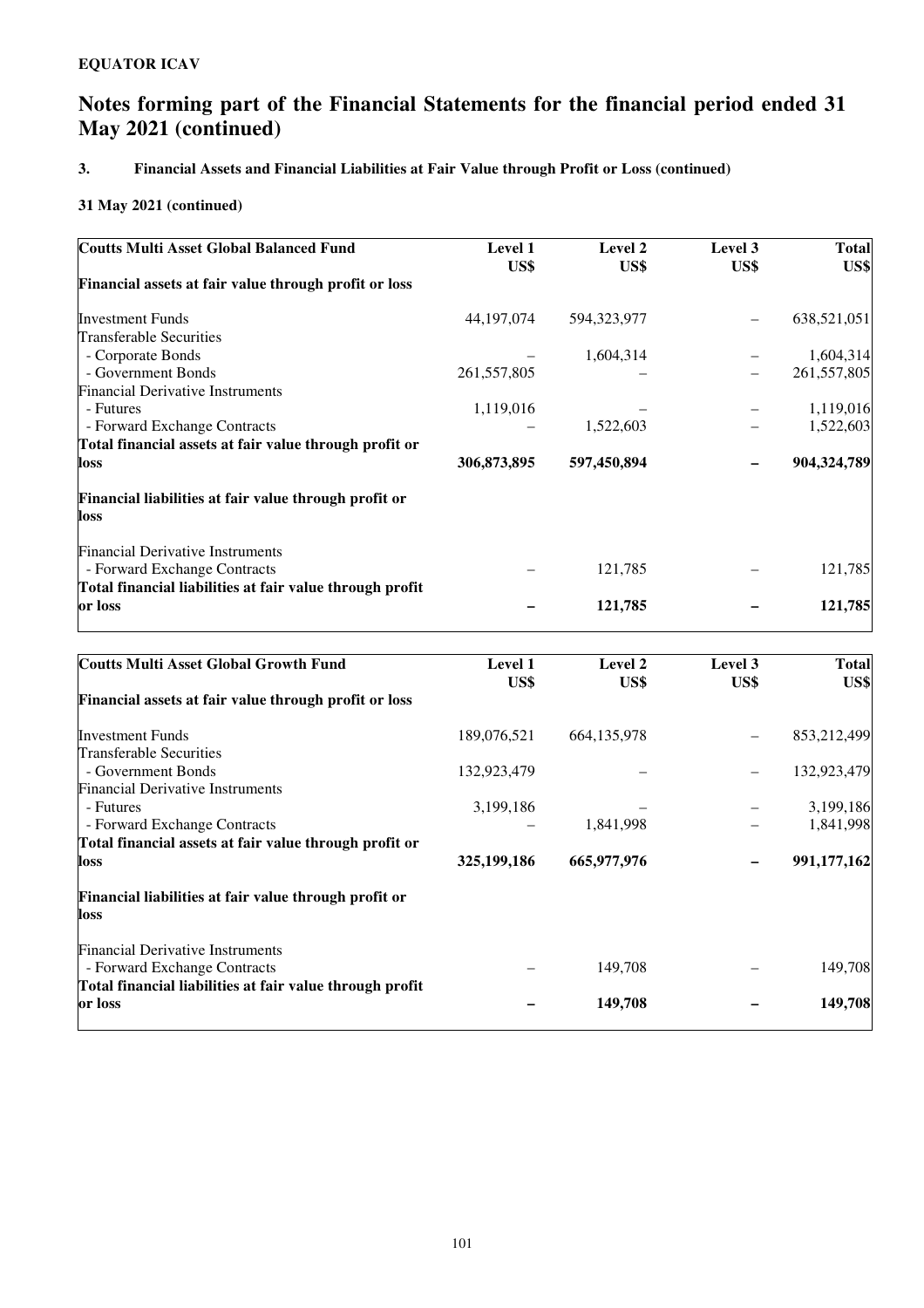## **3. Financial Assets and Financial Liabilities at Fair Value through Profit or Loss (continued)**

| <b>Personal Portfolio 1 Fund</b>                               | Level 1       | Level 2       | Level 3      | <b>Total</b> |
|----------------------------------------------------------------|---------------|---------------|--------------|--------------|
| Financial assets at fair value through profit or loss          | £             | £             | £            |              |
|                                                                |               |               |              |              |
| <b>Investment Funds</b><br><b>Transferable Securities</b>      | 1,323,685     | 36, 192, 213  |              | 37,515,898   |
| - Government Bonds                                             | 30,396,515    |               |              | 30,396,515   |
| Total financial assets at fair value through profit or         |               |               |              |              |
| loss                                                           | 31,720,200    | 36,192,213    |              | 67,912,413   |
|                                                                |               |               |              |              |
| <b>Personal Portfolio 2 Fund</b>                               | Level 1<br>£  | Level 2<br>£  | Level 3<br>£ | <b>Total</b> |
| Financial assets at fair value through profit or loss          |               |               |              |              |
| <b>Investment Funds</b>                                        | 8,856,037     | 84,969,860    |              | 93,825,897   |
| <b>Transferable Securities</b><br>- Government Bonds           | 41,376,272    |               |              | 41,376,272   |
| Total financial assets at fair value through profit or         |               |               |              |              |
| loss                                                           | 50,232,309    | 84,969,860    |              | 135,202,169  |
|                                                                |               |               |              |              |
| <b>Personal Portfolio 3 Fund</b>                               | Level 1<br>£  | Level 2<br>£  | Level 3<br>£ | <b>Total</b> |
| Financial assets at fair value through profit or loss          |               |               |              |              |
| <b>Investment Funds</b>                                        | 54,942,479    | 294,736,450   |              | 349,678,929  |
| <b>Transferable Securities</b><br>- Government Bonds           | 84,430,999    |               |              | 84,430,999   |
| Total financial assets at fair value through profit or         |               |               |              |              |
| loss                                                           | 139, 373, 478 | 294,736,450   |              | 434,109,928  |
|                                                                |               |               |              |              |
| <b>Personal Portfolio 4 Fund</b>                               | Level 1<br>£  | Level 2<br>£  | Level 3<br>£ | <b>Total</b> |
| Financial assets at fair value through profit or loss          |               |               |              |              |
| <b>Investment Funds</b>                                        | 85,620,603    | 258,783,773   |              | 344,404,376  |
| <b>Transferable Securities</b><br>- Government Bonds           | 23,481,586    |               |              | 23,481,586   |
| Total financial assets at fair value through profit or         |               |               |              |              |
| loss                                                           | 109, 102, 189 | 258,783,773   |              | 367,885,962  |
| <b>Personal Portfolio 5 Fund</b>                               |               |               |              |              |
|                                                                | Level 1<br>£  | Level 2<br>£  | Level 3<br>£ | <b>Total</b> |
| Financial assets at fair value through profit or loss          |               |               |              |              |
| <b>Investment Funds</b>                                        | 127,039,558   | 220, 112, 385 |              | 347,151,943  |
| Total financial assets at fair value through profit or<br>loss | 127,039,558   | 220, 112, 385 |              | 347,151,943  |
|                                                                |               |               |              |              |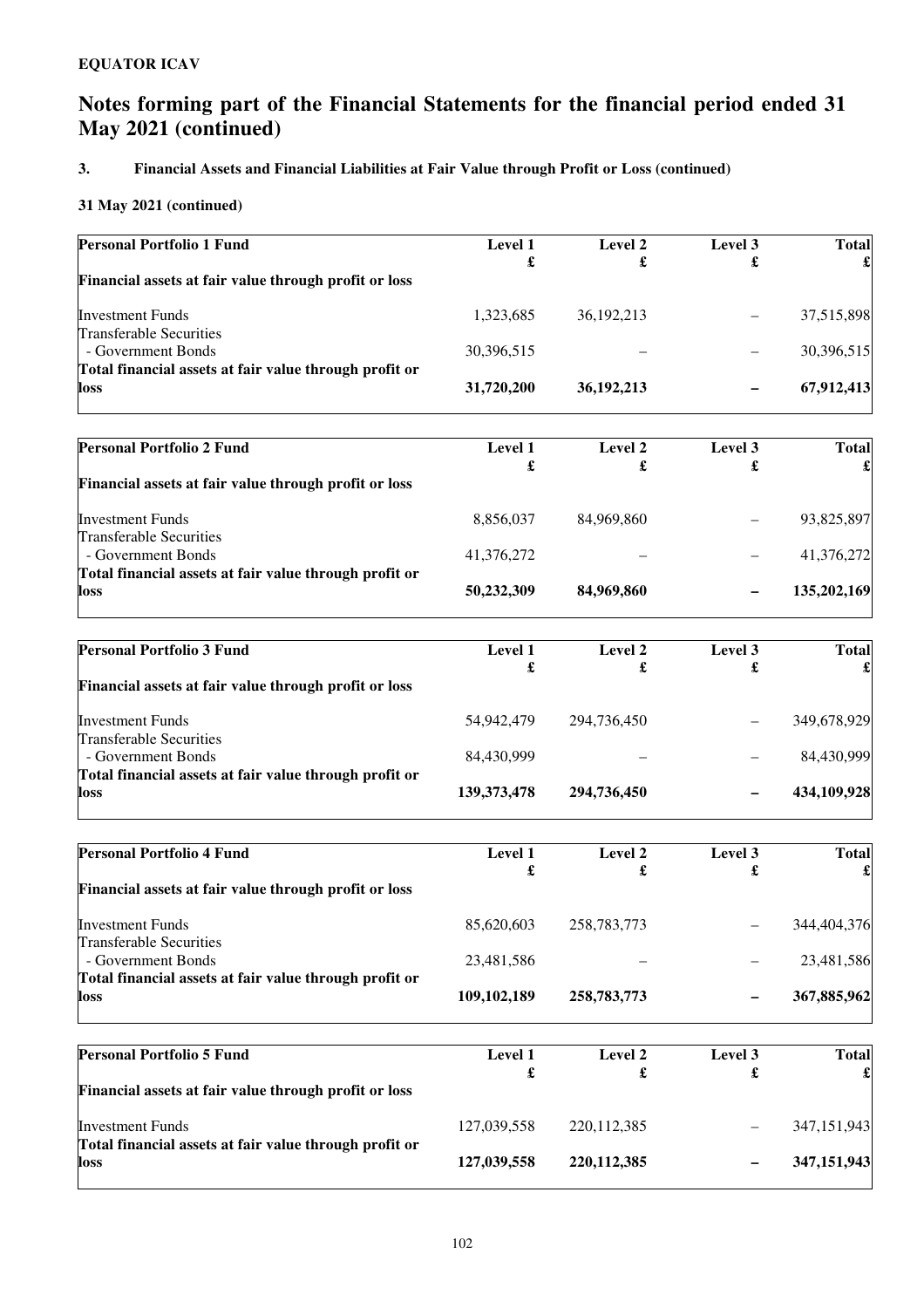## **3. Financial Assets and Financial Liabilities at Fair Value through Profit or Loss (continued)**

| <b>Equator UK Equity Fund</b>                                      | Level 1         | Level 2         | Level 3         | <b>Total</b>         |
|--------------------------------------------------------------------|-----------------|-----------------|-----------------|----------------------|
| Financial assets at fair value through profit or loss              | £               |                 | £               |                      |
| <b>Investment Funds</b>                                            | 209,763,080     | 486, 337, 428   |                 | 696,100,508          |
| <b>Financial Derivative Instruments</b>                            |                 |                 |                 |                      |
| - Futures                                                          | 976,290         |                 |                 | 976,290              |
| Total financial assets at fair value through profit or<br>loss     | 210,739,370     | 486, 337, 428   |                 | 697,076,798          |
|                                                                    |                 |                 |                 |                      |
| <b>Equator UK Sovereign Bond Fund</b>                              | Level 1<br>£    | Level 2         | Level 3         | <b>Total</b>         |
| Financial assets at fair value through profit or loss              |                 |                 | £               |                      |
| <b>Transferable Securities</b>                                     |                 |                 |                 |                      |
| - Government Bonds                                                 | 3,065,527,622   |                 |                 | 3,065,527,622        |
| Total financial assets at fair value through profit or             |                 |                 |                 |                      |
| loss                                                               | 3,065,527,622   |                 |                 | 3,065,527,622        |
| <b>Equator US Equity Fund</b>                                      | Level 1<br>US\$ | Level 2<br>US\$ | Level 3<br>US\$ | <b>Total</b><br>US\$ |
| Financial assets at fair value through profit or loss              |                 |                 |                 |                      |
| <b>Investment Funds</b><br><b>Financial Derivative Instruments</b> | 619,871,303     | 384,856,184     |                 | 1,004,727,487        |
| - Futures                                                          | 126,213         |                 |                 | 126,213              |
| Total financial assets at fair value through profit or<br>loss     | 619,997,516     | 384,856,184     |                 | 1,004,853,700        |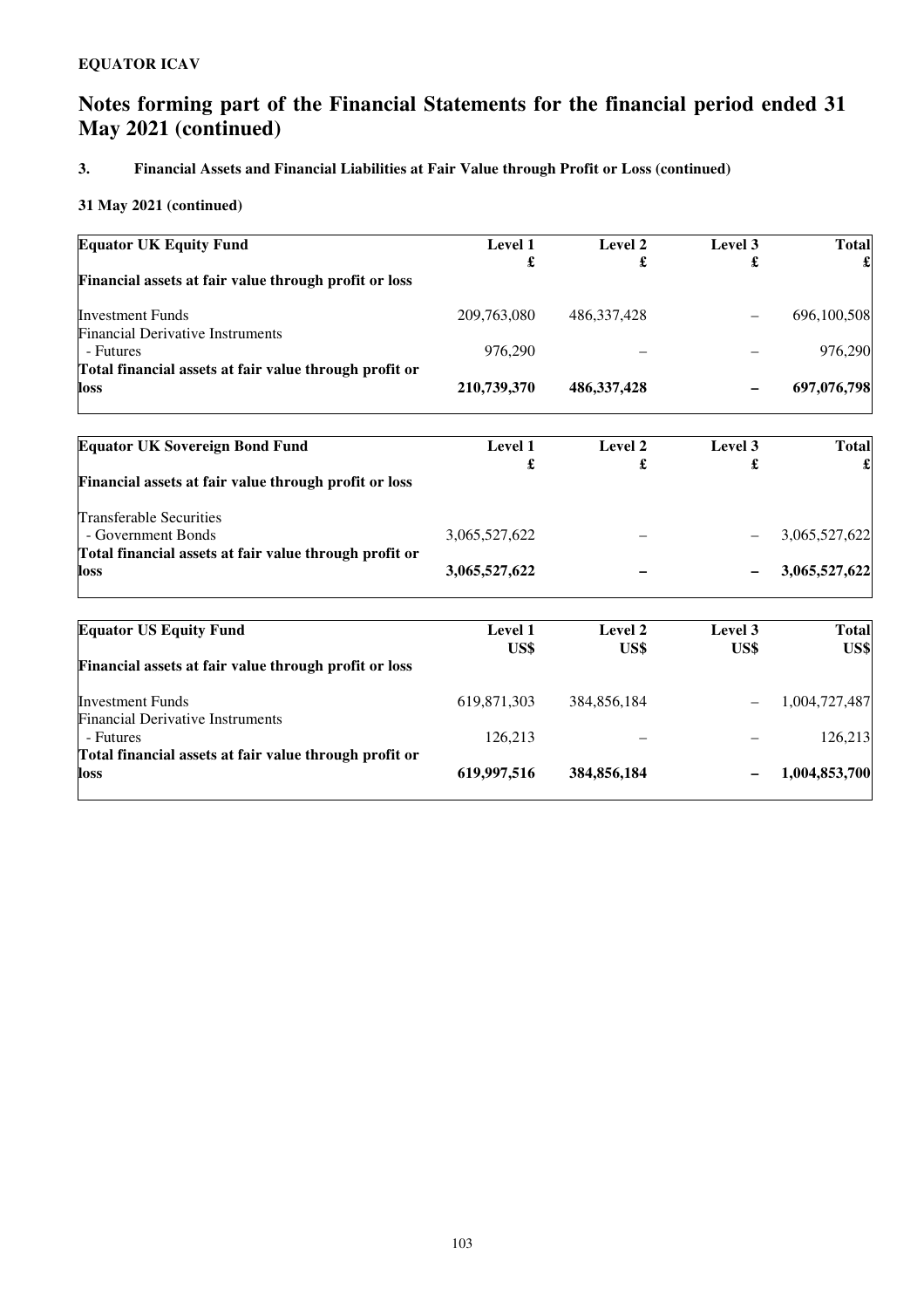## **3. Financial Assets and Financial Liabilities at Fair Value through Profit or Loss (continued)**

### **30 November 2020**

| <b>Coutts Multi Asset UK Defensive Fund</b>                             | Level 1    | Level 2     | Level 3 | <b>Total</b> |
|-------------------------------------------------------------------------|------------|-------------|---------|--------------|
|                                                                         | £          | £           | £       |              |
| Financial assets at fair value through profit or loss                   |            |             |         |              |
| <b>Investment Funds</b>                                                 | 16,202,971 | 120,963,936 |         | 137,166,907  |
| <b>Transferable Securities</b>                                          |            |             |         |              |
| - Equities                                                              |            | 741,192     |         | 741,192      |
| - Corporate Bonds                                                       | 817,887    | 11,247,560  |         | 12,065,447   |
| - Government Bonds                                                      |            | 79,754,266  |         | 79,754,266   |
| <b>Financial Derivative Instruments</b>                                 |            |             |         |              |
| - Futures                                                               | 219,672    |             |         | 219,672      |
| - Forward Exchange Contracts                                            |            | 73,163      |         | 73,163       |
| Total financial assets at fair value through profit or                  |            |             |         |              |
| loss                                                                    | 17,240,530 | 212,780,117 |         | 230,020,647  |
| Financial liabilities at fair value through profit or<br>loss           |            |             |         |              |
| <b>Financial Derivative Instruments</b><br>- Forward Exchange Contracts |            | 20,195      |         | 20,195       |
| Total financial liabilities at fair value through profit<br>or loss     |            | 20,195      |         | 20,195       |

| <b>Coutts Multi Asset UK Balanced Fund</b>                              | Level 1     | Level 2       | Level 3 | <b>Total</b>  |
|-------------------------------------------------------------------------|-------------|---------------|---------|---------------|
|                                                                         | £           | £             | £       |               |
| Financial assets at fair value through profit or loss                   |             |               |         |               |
| <b>Investment Funds</b>                                                 | 222,511,420 | 1,412,911,570 |         | 1,635,422,990 |
| Transferable Securities                                                 |             |               |         |               |
| - Equities                                                              | 5,453,683   |               |         | 5,453,683     |
| - Corporate Bonds                                                       | 10,328,522  | 62,922,974    |         | 73,251,496    |
| - Government Bonds                                                      | 58,606,536  | 375,029,369   |         | 433,635,905   |
| <b>Financial Derivative Instruments</b>                                 |             |               |         |               |
| - Futures                                                               | 1,798,194   |               |         | 1,798,194     |
| - Forward Exchange Contracts                                            |             | 558,817       |         | 558,817       |
| Total financial assets at fair value through profit or                  |             |               |         |               |
| loss                                                                    | 298,698,355 | 1,851,422,730 |         | 2,150,121,085 |
| Financial liabilities at fair value through profit or<br>loss           |             |               |         |               |
| <b>Financial Derivative Instruments</b><br>- Forward Exchange Contracts |             | 77,015        |         | 77,015        |
| Total financial liabilities at fair value through profit<br>or loss     |             | 77,015        |         | 77,015        |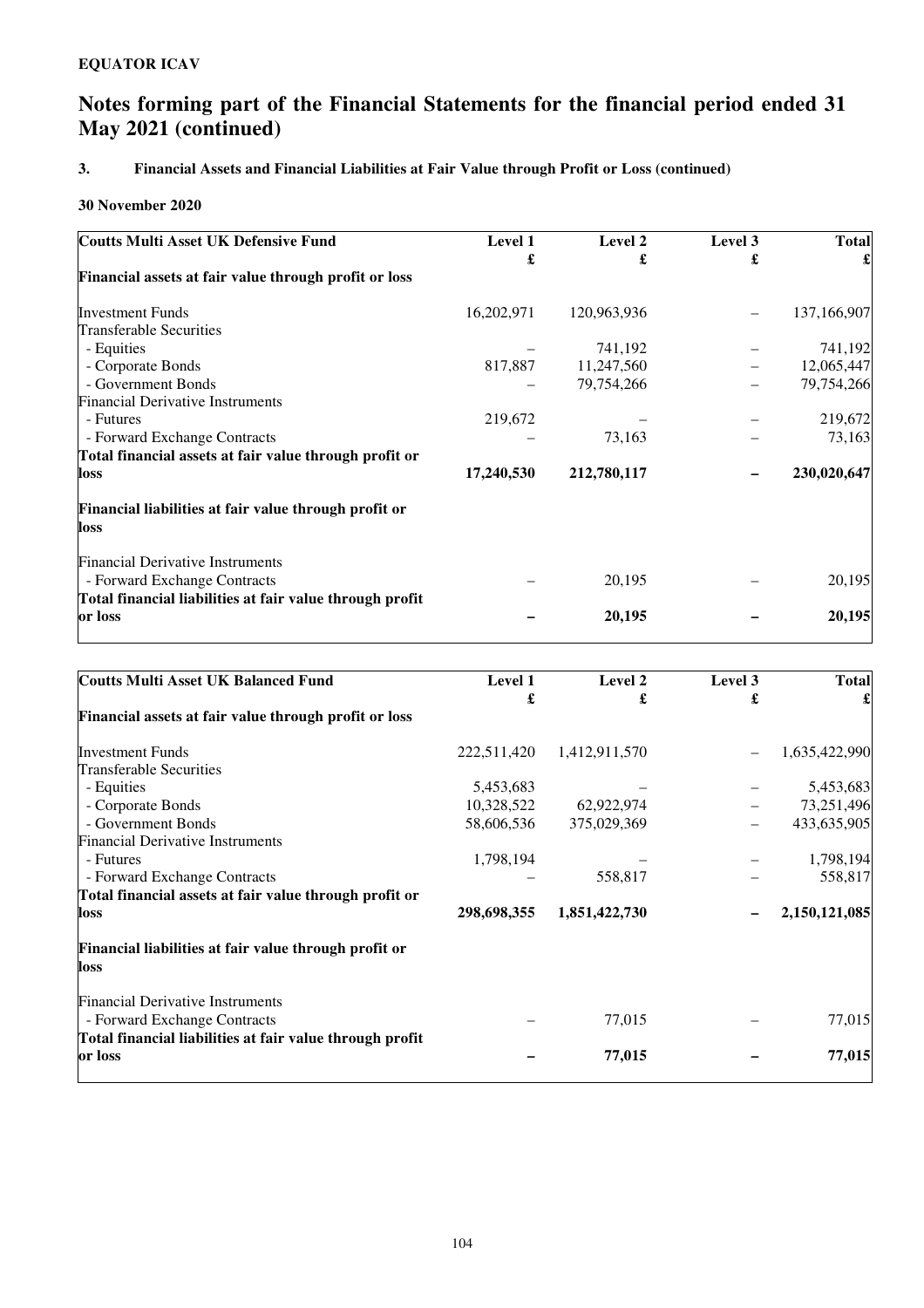## **3. Financial Assets and Financial Liabilities at Fair Value through Profit or Loss (continued)**

### **30 November 2020 (continued)**

| <b>Coutts Multi Asset UK Growth Fund</b>                 | Level 1    | Level 2     | Level 3 | <b>Total</b> |
|----------------------------------------------------------|------------|-------------|---------|--------------|
|                                                          | £          | £           | £       |              |
| Financial assets at fair value through profit or loss    |            |             |         |              |
| <b>Investment Funds</b>                                  | 66,371,961 | 853,888,956 |         | 920,260,917  |
| <b>Transferable Securities</b>                           |            |             |         |              |
| - Corporate Bonds                                        | 2,551,402  | 9,543,603   |         | 12,095,005   |
| - Government Bonds                                       | 5,967,562  | 30,839,817  |         | 36,807,379   |
| <b>Financial Derivative Instruments</b>                  |            |             |         |              |
| - Futures                                                | 1,317,757  |             |         | 1,317,757    |
| - Forward Exchange Contracts                             |            | 416,635     |         | 416,635      |
| Total financial assets at fair value through profit or   |            |             |         |              |
| loss                                                     | 76,208,682 | 894,689,011 |         | 970,897,693  |
| Financial liabilities at fair value through profit or    |            |             |         |              |
| loss                                                     |            |             |         |              |
| <b>Financial Derivative Instruments</b>                  |            |             |         |              |
| - Futures                                                | 116,770    |             |         | 116,770      |
| - Forward Exchange Contracts                             |            | 162,111     |         | 162,111      |
| Total financial liabilities at fair value through profit |            |             |         |              |
| or loss                                                  | 116,770    | 162,111     |         | 278,881      |

| <b>Coutts Multi Asset UK Equity Growth Fund</b>          | Level 1    | Level 2     | Level 3 | <b>Total</b> |
|----------------------------------------------------------|------------|-------------|---------|--------------|
|                                                          | £          | £           | £       |              |
| Financial assets at fair value through profit or loss    |            |             |         |              |
| <b>Investment Funds</b>                                  | 38,514,154 | 291,642,664 |         | 330,156,818  |
| Transferable Securities                                  |            |             |         |              |
| - Corporate Bonds                                        | 1,050,577  | 2,835,872   |         | 3,886,449    |
| <b>Financial Derivative Instruments</b>                  |            |             |         |              |
| - Futures                                                | 642,049    |             |         | 642,049      |
| - Forward Exchange Contracts                             |            | 145,160     |         | 145,160      |
| Total financial assets at fair value through profit or   |            |             |         |              |
| loss                                                     | 40,206,780 | 294,623,696 |         | 334,830,476  |
| Financial liabilities at fair value through profit or    |            |             |         |              |
| loss                                                     |            |             |         |              |
| <b>Financial Derivative Instruments</b>                  |            |             |         |              |
| - Futures                                                | 69,957     |             |         | 69,957       |
| - Forward Exchange Contracts                             |            | 79,818      |         | 79,818       |
| Total financial liabilities at fair value through profit |            |             |         |              |
| or loss                                                  | 69,957     | 79,818      |         | 149,775      |
|                                                          |            |             |         |              |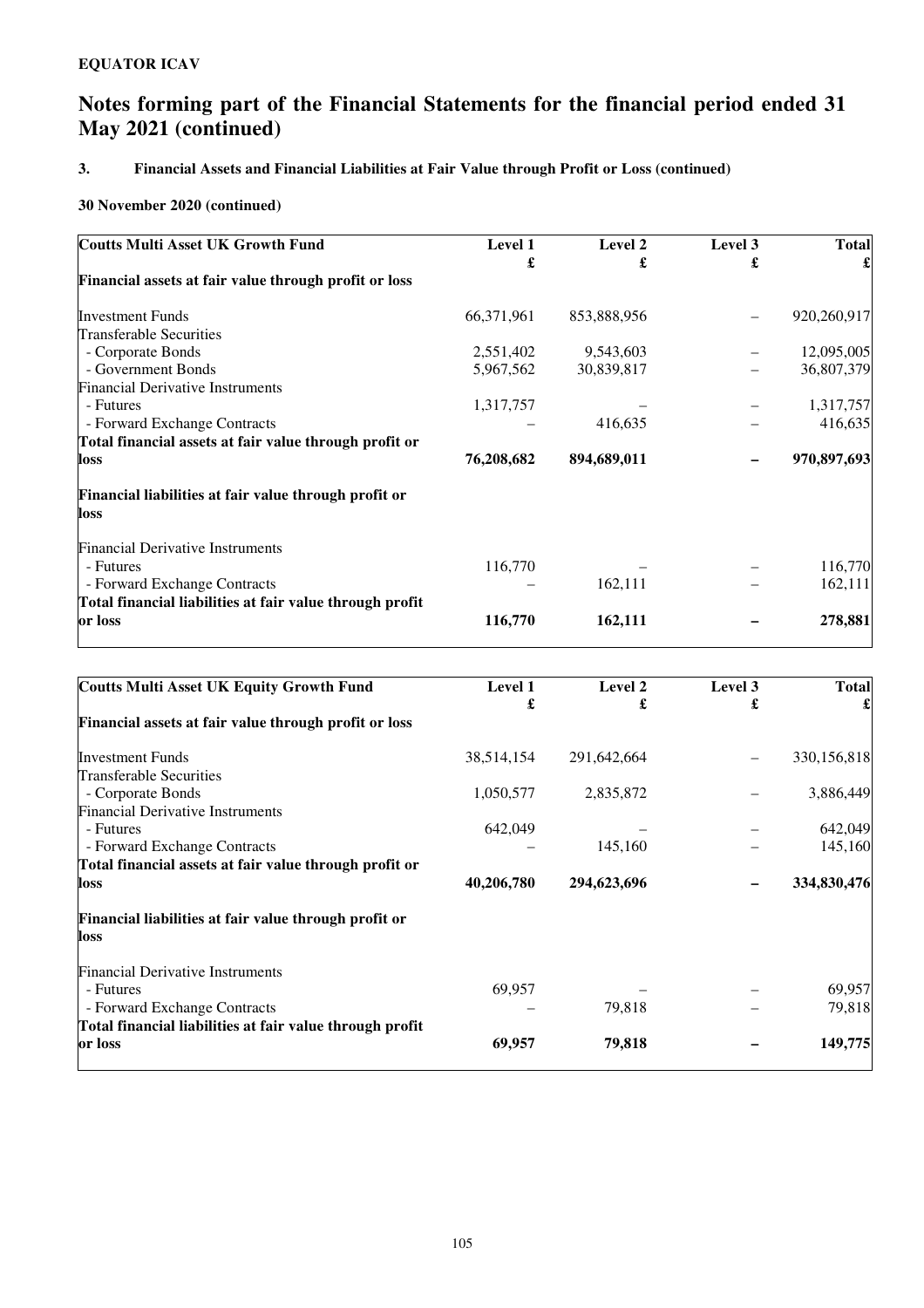## **3. Financial Assets and Financial Liabilities at Fair Value through Profit or Loss (continued)**

### **30 November 2020 (continued)**

| <b>Coutts Multi Asset Global Defensive Fund</b>          | <b>Level 1</b> | Level 2     | Level 3 | <b>Total</b> |
|----------------------------------------------------------|----------------|-------------|---------|--------------|
|                                                          | US\$           | US\$        | US\$    | US\$         |
| Financial assets at fair value through profit or loss    |                |             |         |              |
| <b>Investment Funds</b>                                  | 10,952,718     | 76,106,329  |         | 87,059,047   |
| Transferable Securities                                  |                |             |         |              |
| - Corporate Bonds                                        | 551,203        | 5,095,455   |         | 5,646,658    |
| - Government Bonds                                       | 4,258,668      | 43,694,765  |         | 47,953,433   |
| <b>Financial Derivative Instruments</b>                  |                |             |         |              |
| - Futures                                                | 138,393        |             |         | 138,393      |
| - Forward Exchange Contracts                             |                | 197,745     |         | 197,745      |
| Total financial assets at fair value through profit or   |                |             |         |              |
| loss                                                     | 15,900,982     | 125,094,294 |         | 140,995,276  |
| Financial liabilities at fair value through profit or    |                |             |         |              |
| loss                                                     |                |             |         |              |
| <b>Financial Derivative Instruments</b>                  |                |             |         |              |
| - Forward Exchange Contracts                             |                | 159,168     |         | 159,168      |
| Total financial liabilities at fair value through profit |                |             |         |              |
| or loss                                                  |                | 159,168     |         | 159,168      |

| <b>Level 1</b> | Level 2           | Level 3 | <b>Total</b> |
|----------------|-------------------|---------|--------------|
|                |                   |         | US\$         |
|                |                   |         |              |
| 41, 357, 209   | 437,535,078       |         | 478,892,287  |
|                |                   |         |              |
| 1,903,387      | 22,494,636        |         | 24,398,023   |
| 10,568,935     | 113,776,213       |         | 124,345,148  |
|                |                   |         |              |
|                |                   |         | 1,570,561    |
|                | 336,891           |         | 336,891      |
|                |                   |         |              |
| 55,400,092     | 574,142,818       |         | 629,542,910  |
|                |                   |         |              |
|                |                   |         |              |
|                |                   |         |              |
|                | 1,201,162         |         | 1,201,162    |
|                |                   |         |              |
|                | 1,201,162         |         | 1,201,162    |
|                | US\$<br>1,570,561 | US\$    | US\$         |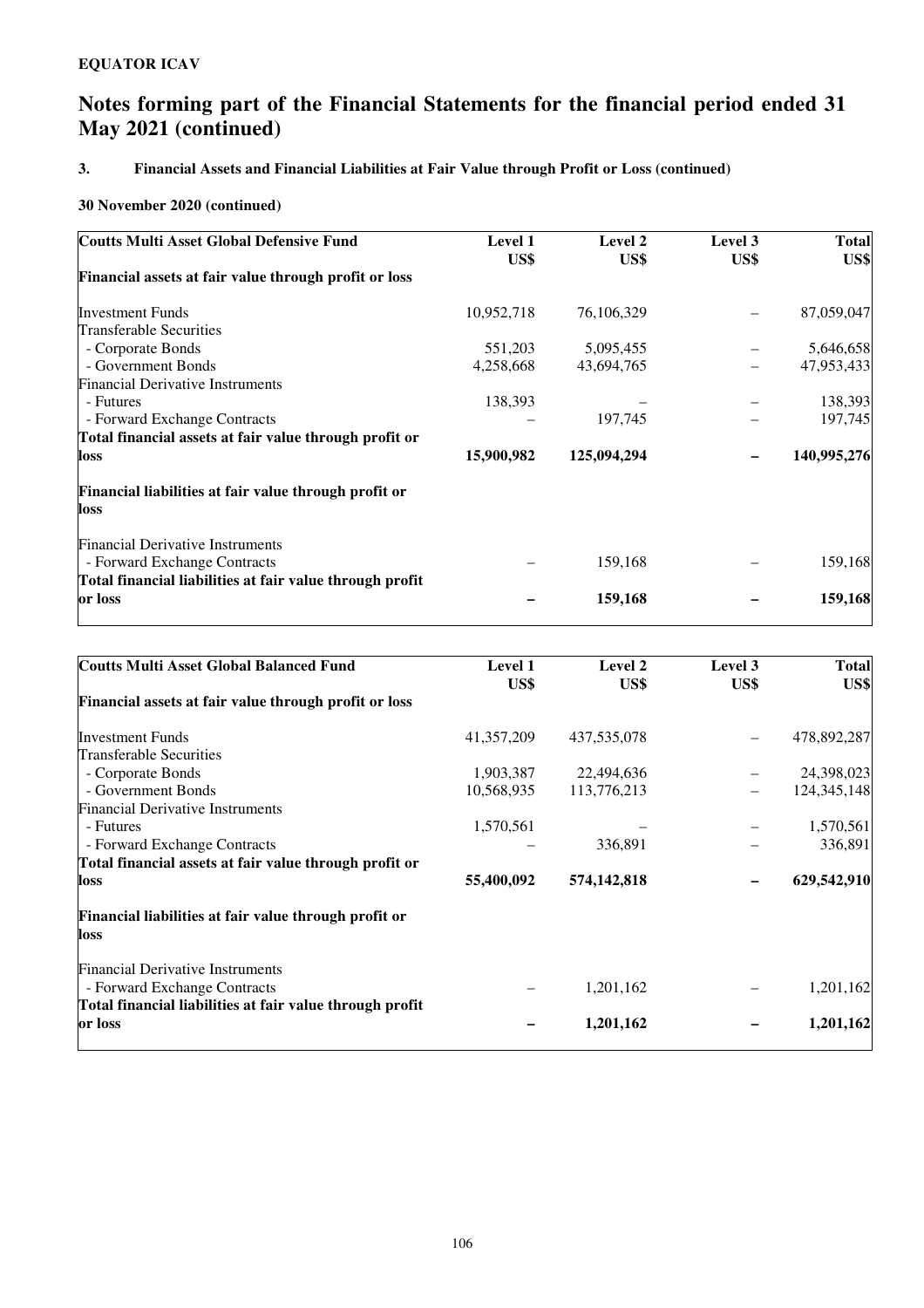## **3. Financial Assets and Financial Liabilities at Fair Value through Profit or Loss (continued)**

### **30 November 2020 (continued)**

| <b>Coutts Multi Asset Global Growth Fund</b>             | Level 1     | Level 2     | Level 3 | <b>Total</b> |
|----------------------------------------------------------|-------------|-------------|---------|--------------|
|                                                          | US\$        | US\$        | US\$    | US\$         |
| Financial assets at fair value through profit or loss    |             |             |         |              |
| <b>Investment Funds</b>                                  | 120,875,584 | 468,882,425 |         | 589,758,009  |
| Transferable Securities                                  |             |             |         |              |
| - Corporate Bonds                                        | 1,903,712   | 4,284,047   |         | 6,187,759    |
| - Government Bonds                                       |             | 40,178,938  |         | 40,178,938   |
| <b>Financial Derivative Instruments</b>                  |             |             |         |              |
| - Futures                                                | 1,449,608   |             |         | 1,449,608    |
| - Forward Exchange Contracts                             |             | 557,836     |         | 557,836      |
| Total financial assets at fair value through profit or   |             |             |         |              |
| loss                                                     | 124,228,904 | 513,903,246 |         | 638,132,150  |
| Financial liabilities at fair value through profit or    |             |             |         |              |
| loss                                                     |             |             |         |              |
| <b>Financial Derivative Instruments</b>                  |             |             |         |              |
| - Forward Exchange Contracts                             |             | 1,354,344   |         | 1,354,344    |
| Total financial liabilities at fair value through profit |             |             |         |              |
| or loss                                                  |             | 1,354,344   |         | 1,354,344    |

| <b>Personal Portfolio 1 Fund</b>                       | Level 1   | Level 2    | Level 3 | <b>Total</b> |
|--------------------------------------------------------|-----------|------------|---------|--------------|
|                                                        | £         |            | £       |              |
| Financial assets at fair value through profit or loss  |           |            |         |              |
| <b>Investment Funds</b>                                | 1.929.122 | 27,256,943 |         | 29,186,065   |
| <b>Transferable Securities</b>                         |           |            |         |              |
| - Government Bonds                                     |           | 22.513.980 | -       | 22,513,980   |
| Total financial assets at fair value through profit or |           |            |         |              |
| loss                                                   | 1,929,122 | 49,770,923 | -       | 51,700,045   |
|                                                        |           |            |         |              |

| £<br>£                   | £ |            |
|--------------------------|---|------------|
|                          |   |            |
|                          |   |            |
| 52,879,805<br>8,647,559  |   | 61,527,364 |
|                          |   |            |
| 23,828,539<br>1.364.287  |   | 25,192,826 |
|                          |   |            |
| 76,708,344<br>10,011,846 | - | 86,720,190 |
|                          |   |            |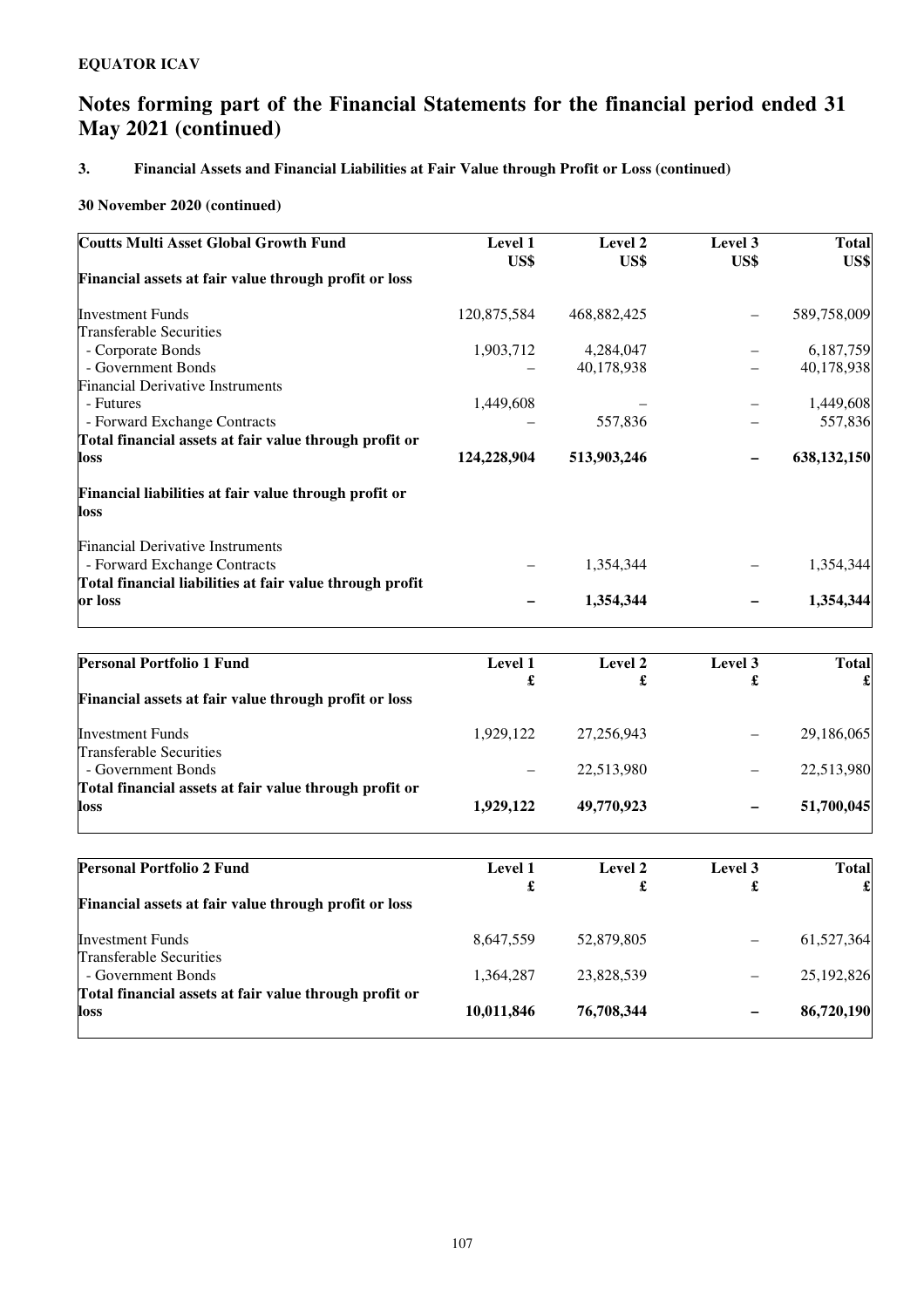### **3. Financial Assets and Financial Liabilities at Fair Value through Profit or Loss (continued)**

### **30 November 2020 (continued)**

| Level 1     | Level 2       | Level 3                   | <b>Total</b>  |
|-------------|---------------|---------------------------|---------------|
|             |               |                           |               |
| 39,104,426  | 173,513,052   |                           | 212,617,478   |
|             |               |                           | 46,946,234    |
|             |               |                           |               |
| 39,104,426  | 220,459,286   |                           | 259,563,712   |
| Level 1     | Level 2       | Level 3                   | <b>Total</b>  |
|             |               |                           |               |
| 54,733,959  | 147,818,730   |                           | 202,552,689   |
|             | 11,076,706    |                           | 11,076,706    |
| 54,733,959  | 158,895,436   |                           | 213,629,395   |
| Level 1     | Level 2       | Level 3                   | <b>Total</b>  |
| £           | £             | £                         | £             |
| 73,403,822  | 116,703,186   |                           | 190,107,008   |
| 73,403,822  | 116,703,186   |                           | 190,107,008   |
| Level 1     | Level 2       | Level 3                   | <b>Total</b>  |
|             |               |                           | £             |
| 189,814,075 | 717,663,723   |                           | 907,477,798   |
| 11,016,830  |               |                           | 11,016,830    |
| 200,830,905 | 717,663,723   |                           | 918,494,628   |
| Level 1     | Level 2       | Level 3                   | <b>Total</b>  |
| £           | £             | £                         |               |
|             |               |                           |               |
| 599,096,162 | 1,164,736,058 |                           | 1,763,832,220 |
| 599,096,162 | 1,164,736,058 |                           | 1,763,832,220 |
|             | £<br>£<br>£   | £<br>46,946,234<br>£<br>£ | £<br>£        |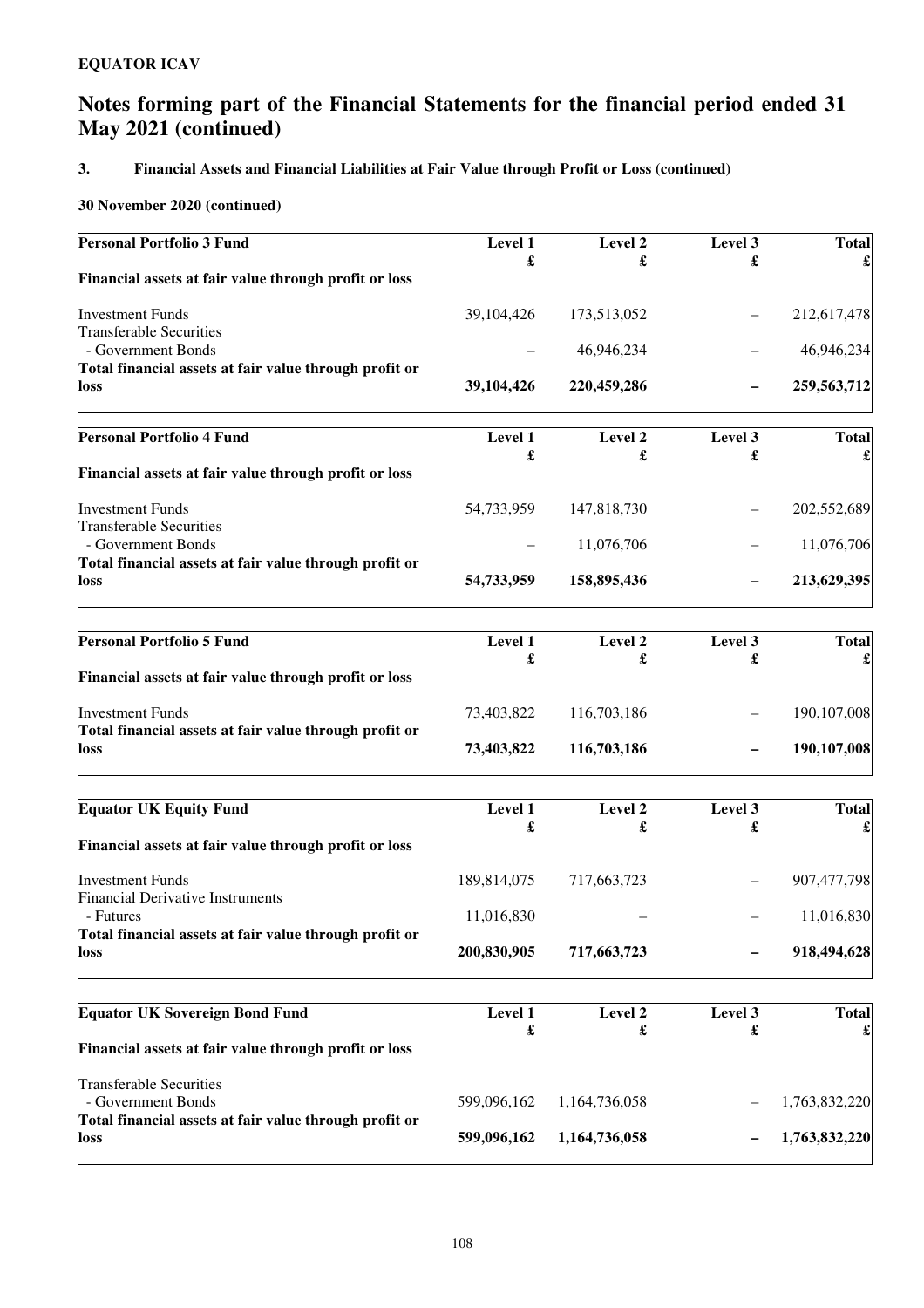### **3. Financial Assets and Financial Liabilities at Fair Value through Profit or Loss (continued)**

### **30 November 2020 (continued)**

| <b>Equator US Equity Fund</b>                                  | <b>Level 1</b><br>US\$ | <b>Level 2</b><br>US\$ | Level 3<br>US\$ | <b>Total</b><br>US\$ |
|----------------------------------------------------------------|------------------------|------------------------|-----------------|----------------------|
| Financial assets at fair value through profit or loss          |                        |                        |                 |                      |
| <b>Investment Funds</b>                                        | 474,442,385            | 652,846,722            |                 | 1,127,289,107        |
| <b>Financial Derivative Instruments</b><br>- Futures           | 552,206                |                        |                 | 552,206              |
| Total financial assets at fair value through profit or<br>loss | 474,994.591            | 652,846,722            |                 | 1,127,841,313        |

### **4. Dividends**

Distributing shares of Coutts Multi Asset UK Funds, Coutts Multi Asset Global Fund and Equator UK Equity Fund will declare a dividend in May and November of each financial year. Distributing shares of Equator UK Sovereign Bond Fund will declare a dividend in February, May, August and November of each financial year. Distributing shares of Equator US Equity Fund will declare a dividend in November of each financial year. Dividends will be paid within four months of the declaration date and paid in the currency denomination of the relevant share class. Dividends will be declared out of net income (i.e. income less expenses).

No dividends or distributions shall be made in respect of accumulating shares. Accordingly, any distributable income will remain in the relevant Fund's assets and will be reflected in the Net Asset Value of the accumulating shares.

Details of dividend rates during the financial period ended 31 May 2021 are set out in the unaudited Fund Summary Information on pages 11 and 12. The dividends paid during the financial periods ended 31 May 2021 and 31 May 2020 in respect of each share class are as follows:

|                                                 | For the financial period<br>ended 31 May 2021 | For the financial period<br>ended 31 May 2020 |
|-------------------------------------------------|-----------------------------------------------|-----------------------------------------------|
| <b>Coutts Multi Asset UK Defensive Fund</b>     |                                               |                                               |
| <b>GBP Class A-Distributing</b>                 | £204,580                                      | £215,194                                      |
| <b>GBP Class B-Distributing</b>                 | £186                                          | £205                                          |
| GBP Class C-Distributing <sup>6</sup>           | $f -$                                         | £117,224                                      |
| <b>Coutts Multi Asset UK Balanced Fund</b>      |                                               |                                               |
| <b>GBP Class A-Distributing</b>                 | £1,732,899                                    | £1,853,699                                    |
| <b>GBP Class B-Distributing</b>                 | £5,265                                        | £9,493                                        |
| GBP Class C-Distributing <sup>5</sup>           | $f -$                                         | £1,295,098                                    |
| GBP Class D-Distributing <sup>3</sup>           | £417,430                                      | $f -$                                         |
| <b>Coutts Multi Asset UK Growth Fund</b>        |                                               |                                               |
| <b>GBP Class A-Distributing</b>                 | £1,088,974                                    | £906,700                                      |
| <b>GBP Class B-Distributing</b>                 | £3,605                                        | £3,449                                        |
| GBP Class C-Distributing <sup>5</sup>           | $f -$                                         | £860,964                                      |
| <b>Coutts Multi Asset UK Equity Growth Fund</b> |                                               |                                               |
| <b>GBP Class A-Distributing</b>                 | £262,934                                      | £181,418                                      |
| <b>GBP Class B-Distributing</b>                 | £1,574                                        | £1,120                                        |
| GBP Class C-Distributing <sup>5</sup>           | $f -$                                         | £279,089                                      |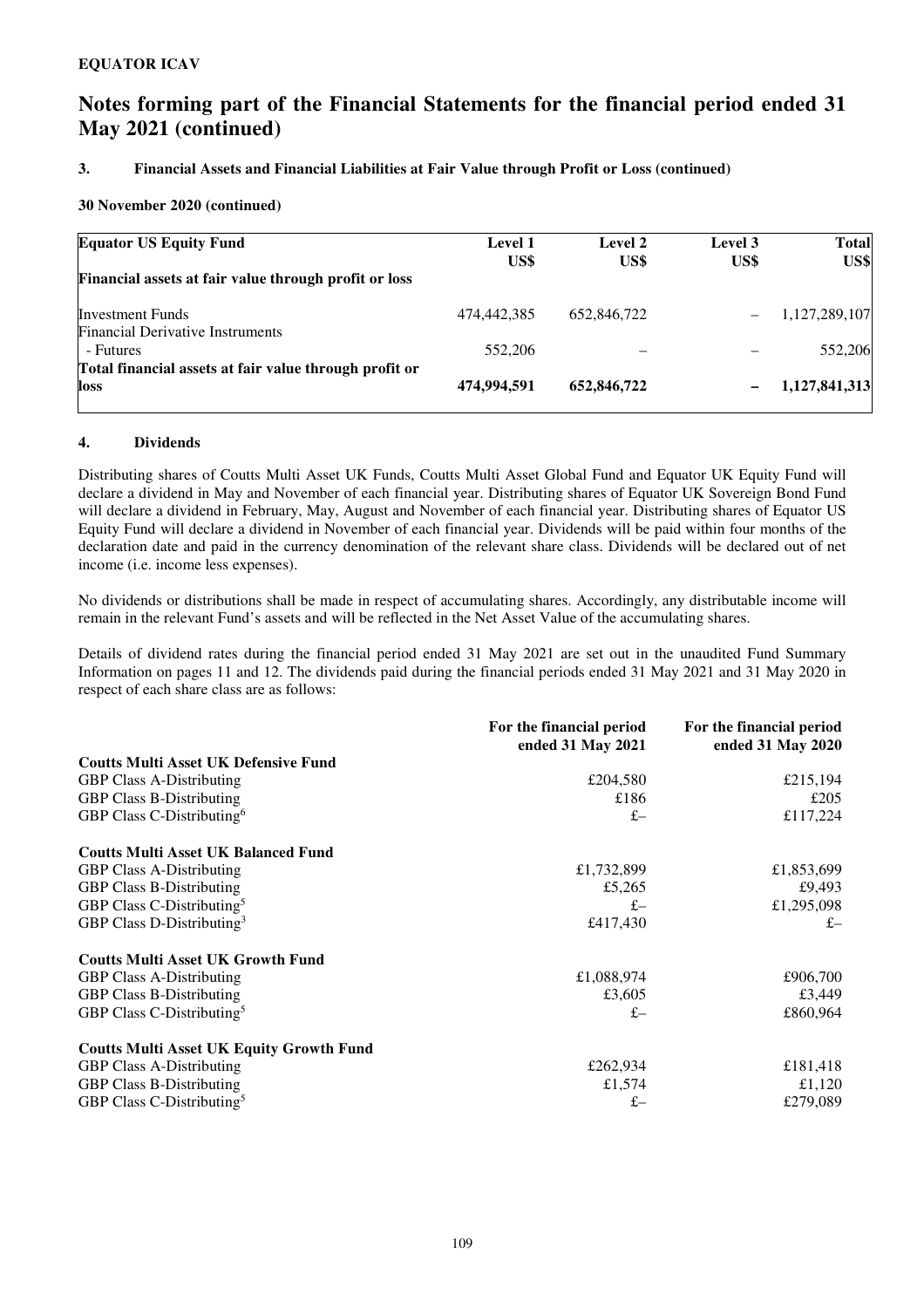### **4. Dividends (continued)**

|                                                 | For the financial period<br>ended 31 May 2021 | For the financial period<br>ended 31 May 2020 |
|-------------------------------------------------|-----------------------------------------------|-----------------------------------------------|
| <b>Coutts Multi Asset Global Defensive Fund</b> |                                               |                                               |
| <b>EUR Class A-Distributing</b>                 | €25,000                                       | €2,091                                        |
| <b>EUR Class B-Distributing</b>                 | €1,403                                        | €1,662                                        |
| <b>GBP Class A-Distributing</b>                 | £16,043                                       | £16,598                                       |
| <b>GBP Class B-Distributing</b>                 | £619                                          | £744                                          |
| GBP Class C-Distributing <sup>4</sup>           | $f -$                                         | £137                                          |
| USD Class A-Distributing <sup>1</sup>           | US\$5,160                                     | US\$2,800                                     |
| <b>USD Class B-Distributing</b>                 | US\$270                                       | <b>US\$300</b>                                |
| <b>Coutts Multi Asset Global Balanced Fund</b>  |                                               |                                               |
| <b>EUR Class A-Distributing</b>                 | €30,513                                       | €18,022                                       |
| <b>EUR Class B-Distributing</b>                 | €464                                          | €730                                          |
| <b>GBP Class A-Distributing</b>                 | £182,853                                      | £177,800                                      |
| <b>GBP Class B-Distributing</b>                 | £775                                          | £1,338                                        |
| GBP Class C-Distributing <sup>5</sup>           | $f -$                                         | £659                                          |
| <b>USD Class A-Distributing</b>                 | US\$139,569                                   | US\$117,292                                   |
| <b>USD Class B-Distributing</b>                 | US\$3,997                                     | US\$6,277                                     |
| <b>Coutts Multi Asset Global Growth Fund</b>    |                                               |                                               |
| <b>EUR Class A-Distributing</b>                 | €31,471                                       | €11,764                                       |
| <b>GBP Class A-Distributing</b>                 | £139,417                                      | £121,866                                      |
| GBP Class B-Distributing <sup>2</sup>           | $f -$                                         | £28                                           |
| GBP Class C-Distributing <sup>5</sup>           | $f -$                                         | £1,510                                        |
| <b>USD Class A-Distributing</b>                 | US\$28,241                                    | US\$15,036                                    |
| <b>Equator UK Equity Fund</b>                   |                                               |                                               |
| <b>GBP Class B-Distributing</b>                 | £319,445                                      | £378,222                                      |
| <b>GBP Class C-Distributing</b>                 | £6,994,427                                    | £14,490,152                                   |
| <b>Equator UK Sovereign Bond Fund</b>           |                                               |                                               |
| <b>GBP Class B-Distributing</b>                 | £2,100                                        | £9,632                                        |
| <b>GBP Class C-Distributing</b>                 | £7,351,055                                    | £5,754,893                                    |

<sup>1</sup> The share class was re-launched on 11 March 2020.

2 The share class was fully redeemed on 10 July 2020.

3 The share class was launched on 22 October 2020.

4 The share class was fully redeemed on 3 November 2020.

5 The share class was fully redeemed on 9 November 2020.

6 The share class was fully redeemed on 10 November 2020.

### **5. Management and Custody Fees**

The ICAV has appointed RBS Asset Management (Dublin) Limited as Manager. The Manager is entitled to receive an annual fee from each Fund. The management fee is payable monthly in arrears and is calculated by reference to the average net asset value of the Fund as at each dealing day. The management fee is 0.55% for Class A Shares, 0.70% for Class B Shares and 0.25% for Class C Shares per annum of the Net Asset Value of the Coutts Multi Asset UK Funds and the Coutts Multi Asset Global Funds' ranges. Prior to 1 January 2021, the management fee for Class B Shares was 1.05% per annum of the Net Asset Value of the Coutts Multi Asset UK Funds and the Coutts Multi Asset Global Funds' ranges. The management fee is 0.40% for Class A Shares per annum of the Net Asset Value of the Personal Portfolio Funds' ranges. The management fee is 0.55% for Class B Shares and 0.05% for Class C Shares per annum of the Net Asset Value of the Equator Funds' ranges.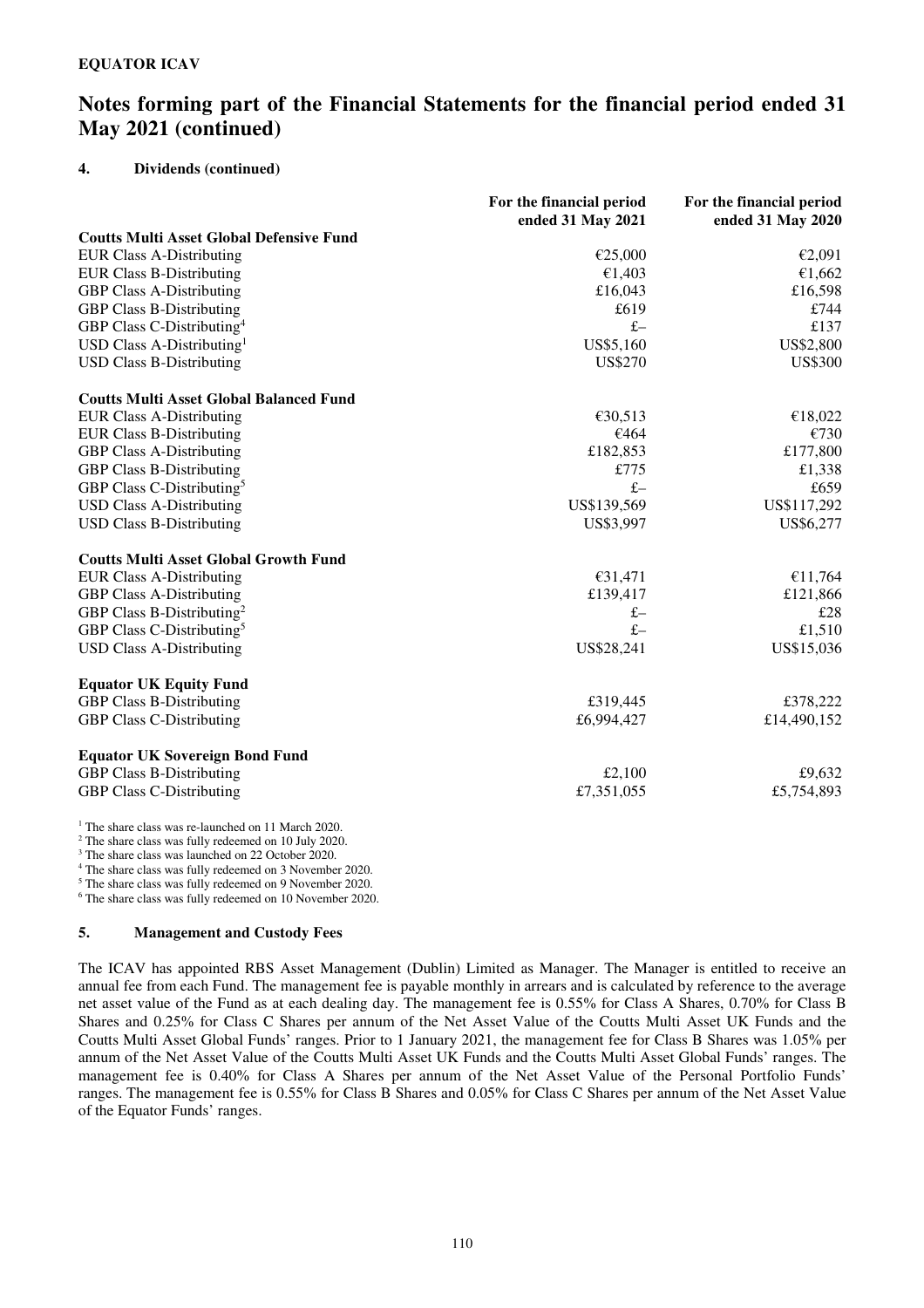### **5. Management and Custody Fees (continued)**

The Manager pays out of its fees, the expenses of all other service providers, including the Administrator, the Depositary in respect of its Depositary services, Coutts & Co (the "Investment Manager"), Directors and KPMG (the "Statutory Auditors"). Effective from 1 June 2020, the ICAV pays out of the assets of each Fund, with the exception of the Personal Portfolio Funds, the Depositary's custody fees and expenses as well as the fees and expenses of sub-custodians (which will be at normal commercial rates). The Manager shall also be reimbursed by the Funds for all fees and properly vouched expenses reasonably incurred by the Manager in the performance of its duties. The Investment Manager's fees will include any distributor fees, to which it is entitled, as Distributor. Where a commission (including a rebated commission) is received by the Investment Manager by virtue of an investment in the shares or units of another collective investment scheme, this commission must be paid into the property of the Fund. The ongoing charges for each Fund are shown below and on the following pages.

During the financial period, the Personal Portfolio Funds started to incur higher synthetic costs. As a result, the cap on synthetic costs within the OCF of 0.10% per annum, which is funded by the Investment Manager, became applicable for some of the Funds.

The Ongoing Charges Figures ("OCF") represents the annualised operating expenses of each share class expressed as a percentage of the average net assets for the financial period. It does not include initial charges or performance fees. The OCF includes the annual management charge payable to the Manager and all charges which are deducted directly from the Fund. The OCF also includes the ongoing charges of the underlying Investment Funds in which the Fund has an investment (the "synthetic costs"). The OCF is expressed as an annual percentage rate.

### **Ongoing Charges Figures For the financial period ended 31 May 2021 For the financial period ended 31 May 2020 Coutts Multi Asset UK Defensive Fund**  GBP Class A-Accumulating 0.75% 0.84% GBP Class A-Distributing 0.75% 0.84% GBP Class B-Accumulating<sup>12</sup> 0.20% 1.34% GBP Class B-Distributing  $0.90\%$  1.34% GBP Class C-Distributing<sup>11</sup> 0.64% **Coutts Multi Asset UK Balanced Fund**  GBP Class A-Accumulating 0.80% 0.84% 0.84% GBP Class A-Distributing 0.80% 0.84% 0.84% GBP Class B-Accumulating 0.95% 1.34% GBP Class B-Distributing 2.000 0.95% 1.34% GBP Class C-Distributing<sup>10</sup>  $n/a$  0.64% GBP Class D-Distributing<sup>8</sup> n/a **Coutts Multi Asset UK Growth Fund**  GBP Class A-Accumulating 0.85% 0.94% 0.94% GBP Class A-Distributing 0.85% 0.94% 0.94% GBP Class B-Accumulating 1.00% 1.44% GBP Class B-Distributing 1.00% 1.44% GBP Class C-Distributing<sup>10</sup>  $n/a$  0.74% **Coutts Multi Asset UK Equity Growth Fund**  GBP Class A-Accumulating 0.86% 0.95% 0.95% GBP Class A-Distributing 0.86% 0.95% 0.95% GBP Class B-Accumulating<sup>4</sup> n/a  $1.45\%$ <br>GBP Class B-Distributing  $1.01\%$  1.45% GBP Class B-Distributing 1.01% 1.45% 1.69% GBP Class C-Distributing<sup>10</sup>  $n/a$  0.75%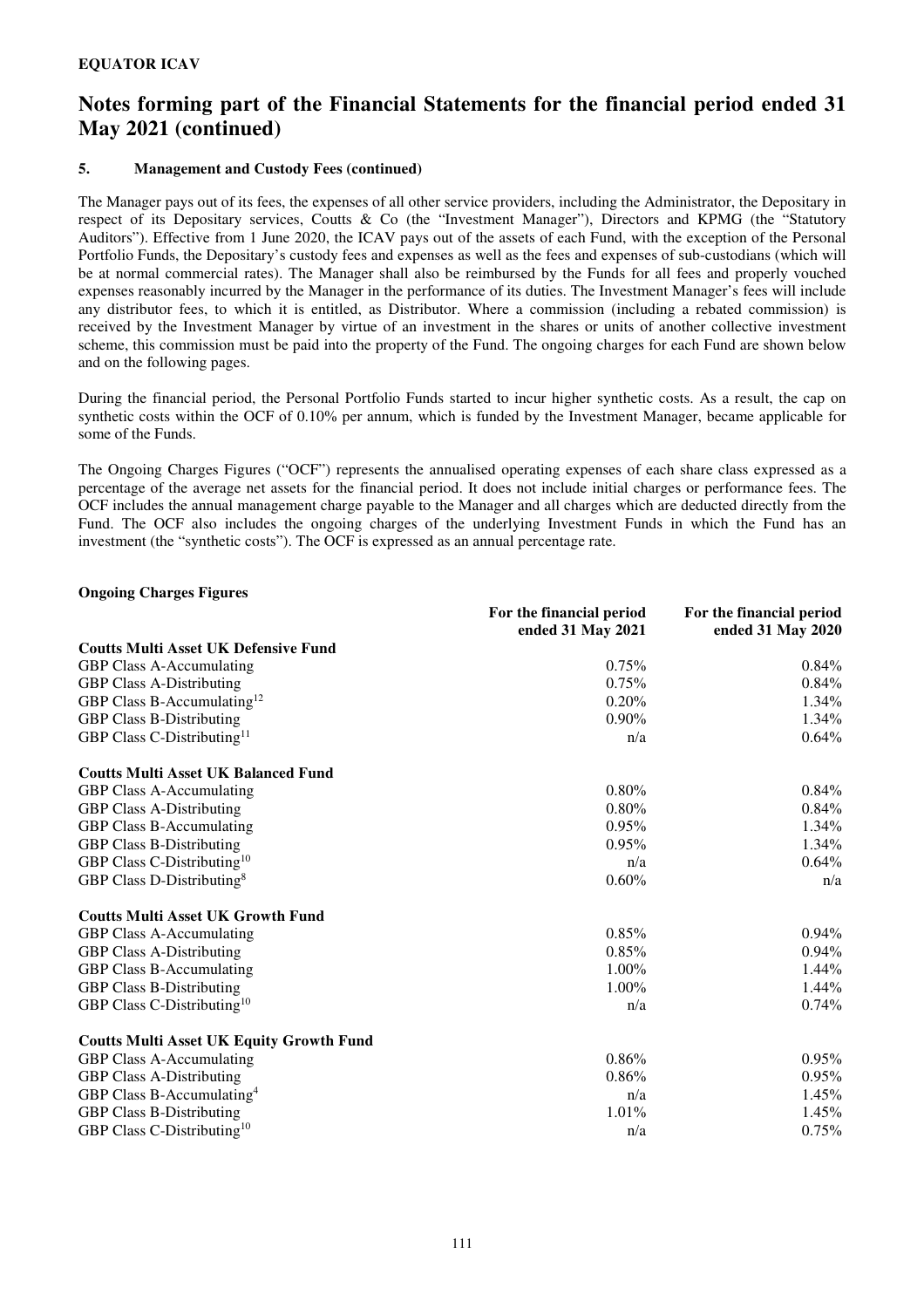### **5. Management and Custody Fees (continued)**

**Ongoing Charges Figures (continued)**

|                                                 | For the financial period | For the financial period |
|-------------------------------------------------|--------------------------|--------------------------|
|                                                 | ended 31 May 2021        | ended 31 May 2020        |
| <b>Coutts Multi Asset Global Defensive Fund</b> |                          |                          |
| <b>EUR Class A-Accumulating</b>                 | 0.75%                    | 0.93%                    |
| <b>EUR Class A-Distributing</b>                 | 0.75%                    | $0.93\%$                 |
| EUR Class B-Accumulating <sup>7</sup>           | n/a                      | 1.43%                    |
| <b>EUR Class B-Distributing</b>                 | 0.90%                    | 1.43%                    |
| EUR Class C-Distributing <sup>2</sup>           | n/a                      | 0.73%                    |
| GBP Class A-Accumulating                        | 0.75%                    | 0.93%                    |
| <b>GBP Class A-Distributing</b>                 | 0.75%                    | 0.93%                    |
| <b>GBP Class B-Accumulating</b>                 | $0.90\%$                 | 1.43%                    |
| <b>GBP Class B-Distributing</b>                 | $0.90\%$                 | 1.43%                    |
| GBP Class C-Distributing <sup>9</sup>           | n/a                      | 0.73%                    |
|                                                 | 0.75%                    | 0.93%                    |
| <b>USD Class A-Accumulating</b>                 |                          |                          |
| USD Class A-Distributing <sup>5</sup>           | 0.75%                    | 0.93%                    |
| <b>USD Class B-Accumulating</b>                 | $0.90\%$                 | 1.43%                    |
| <b>USD Class B-Distributing</b>                 | $0.90\%$                 | 1.43%                    |
| USD Class C-Distributing <sup>3</sup>           | n/a                      | 0.73%                    |
| <b>Coutts Multi Asset Global Balanced Fund</b>  |                          |                          |
| <b>CHF Class B-Accumulating</b>                 | 0.94%                    | 1.39%                    |
| <b>EUR Class A-Accumulating</b>                 | 0.79%                    | 0.89%                    |
| <b>EUR Class A-Distributing</b>                 | 0.79%                    | 0.89%                    |
| <b>EUR Class B-Accumulating</b>                 | 0.94%                    | 1.39%                    |
| <b>EUR Class B-Distributing</b>                 | 0.94%                    | 1.39%                    |
| EUR Class C-Distributing <sup>2</sup>           | n/a                      | 0.69%                    |
| <b>GBP Class A-Accumulating</b>                 | 0.79%                    | 0.89%                    |
| <b>GBP Class A-Distributing</b>                 | 0.79%                    | 0.89%                    |
| GBP Class B-Accumulating <sup>1</sup>           | 0.94%                    | 1.39%                    |
| <b>GBP Class B-Distributing</b>                 | 0.94%                    | 1.39%                    |
| GBP Class C-Distributing <sup>10</sup>          | n/a                      | 0.69%                    |
| <b>USD Class A-Accumulating</b>                 | 0.79%                    | 0.89%                    |
| <b>USD Class A-Distributing</b>                 | 0.79%                    | 0.89%                    |
| <b>USD Class B-Accumulating</b>                 | 0.94%                    | 1.39%                    |
|                                                 | 0.94%                    | 1.39%                    |
| <b>USD Class B-Distributing</b>                 |                          |                          |
| USD Class C-Distributing <sup>3</sup>           | n/a                      | 0.69%                    |
| <b>Coutts Multi Asset Global Growth Fund</b>    |                          |                          |
| <b>EUR Class A-Accumulating</b>                 | 0.79%                    | $0.94\%$                 |
| <b>EUR Class A-Distributing</b>                 | 0.79%                    | $0.94\%$                 |
| EUR Class C-Distributing <sup>2</sup>           | n/a                      | 0.74%                    |
| <b>GBP Class A-Accumulating</b>                 | 0.79%                    | 0.94%                    |
| <b>GBP Class A-Distributing</b>                 | 0.79%                    | 0.94%                    |
| <b>GBP Class B-Accumulating</b>                 | 0.94%                    | 1.44%                    |
| GBP Class B-Distributing <sup>6</sup>           | n/a                      | 1.44%                    |
| GBP Class C-Distributing <sup>10</sup>          | n/a                      | 0.74%                    |
| <b>USD Class A-Accumulating</b>                 | 0.79%                    | 0.94%                    |
| <b>USD Class A-Distributing</b>                 | 0.79%                    | 0.94%                    |
| <b>USD Class B-Accumulating</b>                 | 0.94%                    | 1.44%                    |
| USD Class C-Distributing <sup>2</sup>           | n/a                      | 0.74%                    |
| <b>Personal Portfolio 1 Fund</b>                |                          |                          |
| <b>GBP Class A-Accumulating</b>                 | 0.48%                    | 0.58%                    |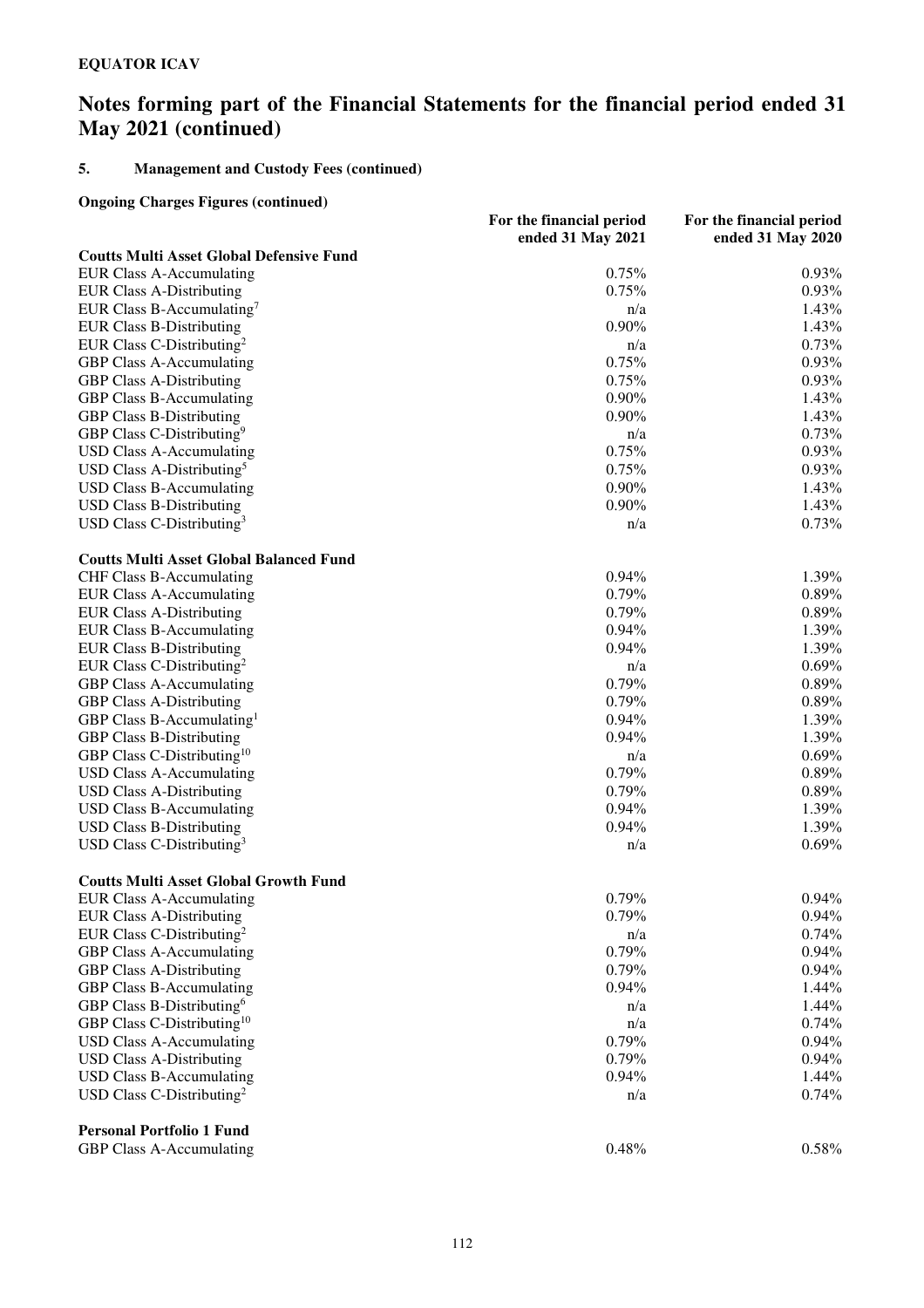### **5. Management and Custody Fees (continued)**

#### **Ongoing Charges Figures (continued)**

|                                                                                                                                                                                   | For the financial period<br>ended 31 May 2021 | For the financial period<br>ended 31 May 2020 |
|-----------------------------------------------------------------------------------------------------------------------------------------------------------------------------------|-----------------------------------------------|-----------------------------------------------|
| <b>Personal Portfolio 2 Fund</b><br>GBP Class A-Accumulating                                                                                                                      | 0.49%                                         | $0.60\%$                                      |
| <b>Personal Portfolio 3 Fund</b><br>GBP Class A-Accumulating                                                                                                                      | 0.50%                                         | $0.60\%$                                      |
| <b>Personal Portfolio 4 Fund</b><br>GBP Class A-Accumulating                                                                                                                      | $0.50\%$                                      | $0.60\%$                                      |
| <b>Personal Portfolio 5 Fund</b><br>GBP Class A-Accumulating                                                                                                                      | 0.50%                                         | $0.60\%$                                      |
| <b>Equator UK Equity Fund</b><br><b>GBP Class B-Distributing</b><br><b>GBP Class C-Distributing</b>                                                                               | 0.48%<br>0.23%                                | $0.99\%$<br>$0.49\%$                          |
| <b>Equator UK Sovereign Bond Fund</b><br><b>GBP Class B-Distributing</b><br><b>GBP Class C-Distributing</b>                                                                       | $0.55\%$<br>0.05%                             | $0.55\%$<br>0.05%                             |
| <b>Equator US Equity Fund</b><br>GBP (Unhedged) Class B-Distributing<br>GBP (Unhedged) Class C-Distributing<br><b>USD Class B-Distributing</b><br><b>USD Class C-Distributing</b> | 0.45%<br>0.20%<br>0.45%<br>0.20%              | 1.03%<br>$0.53\%$<br>1.03%<br>0.53%           |

<sup>1</sup>The share class was terminated on 2 December 2019, re-launched on 25 February 2020, fully redeemed on 19 May 2020 and re-launched on 11 November 2020. The OCF for the financial period ended 31 May 2020 is an annualised figure.

<sup>2</sup>The share class was fully redeemed on 16 December 2019. The OCF for the financial period ended 31 May 2020 is an annualised figure.

<sup>3</sup> The share class was fully redeemed on 20 December 2019. The OCF for financial period ended 31 May 2020 is an annualised figure.

<sup>4</sup> The share class was fully redeemed on 11 March 2020. The OCF for the financial period ended 31 May 2020 is an annualised figure.

<sup>5</sup>The share class was re-launched on 11 March 2020. The OCF for financial period ended 31 May 2020 is an annualised figure.

<sup>6</sup>The share class was fully redeemed on 10 July 2020.

<sup>7</sup>The share class was fully redeemed on 20 July 2020.

<sup>8</sup>The share class was launched on 22 October 2020.

9 The share class was fully redeemed on 3 November 2020.

<sup>10</sup> The share class was fully redeemed on 9 November 2020.

<sup>11</sup> The share class was fully redeemed on 10 November 2020.

 $12$ The share class was fully redeemed on 12 March 2021. The OCF for the financial period ended 31 May 2021 is an annualised figure.

### **6. Exchange Rates**

Exchange rates ruling as at 31 May 2021 were:

### **Pound Sterling Community Community Community Community Community Community Community Community Community Community Community Community Community Community Community Community Community Community Community Community Commun**

| --------------  |                |                    |                           |
|-----------------|----------------|--------------------|---------------------------|
| £1=US\$1.41915  | £1= $€1.16375$ | $US$1=£0.70465$    | US\$1= $\epsilon$ 0.82003 |
| £1=CHF1.27655   | £1=C\$1.71440  | US\$1=CHF0.89952   | US\$1=C\$1.20805          |
| £1=\\$155.87235 |                | US\$1=\\$109.83501 | US\$1=A\$1.29718          |
|                 |                |                    |                           |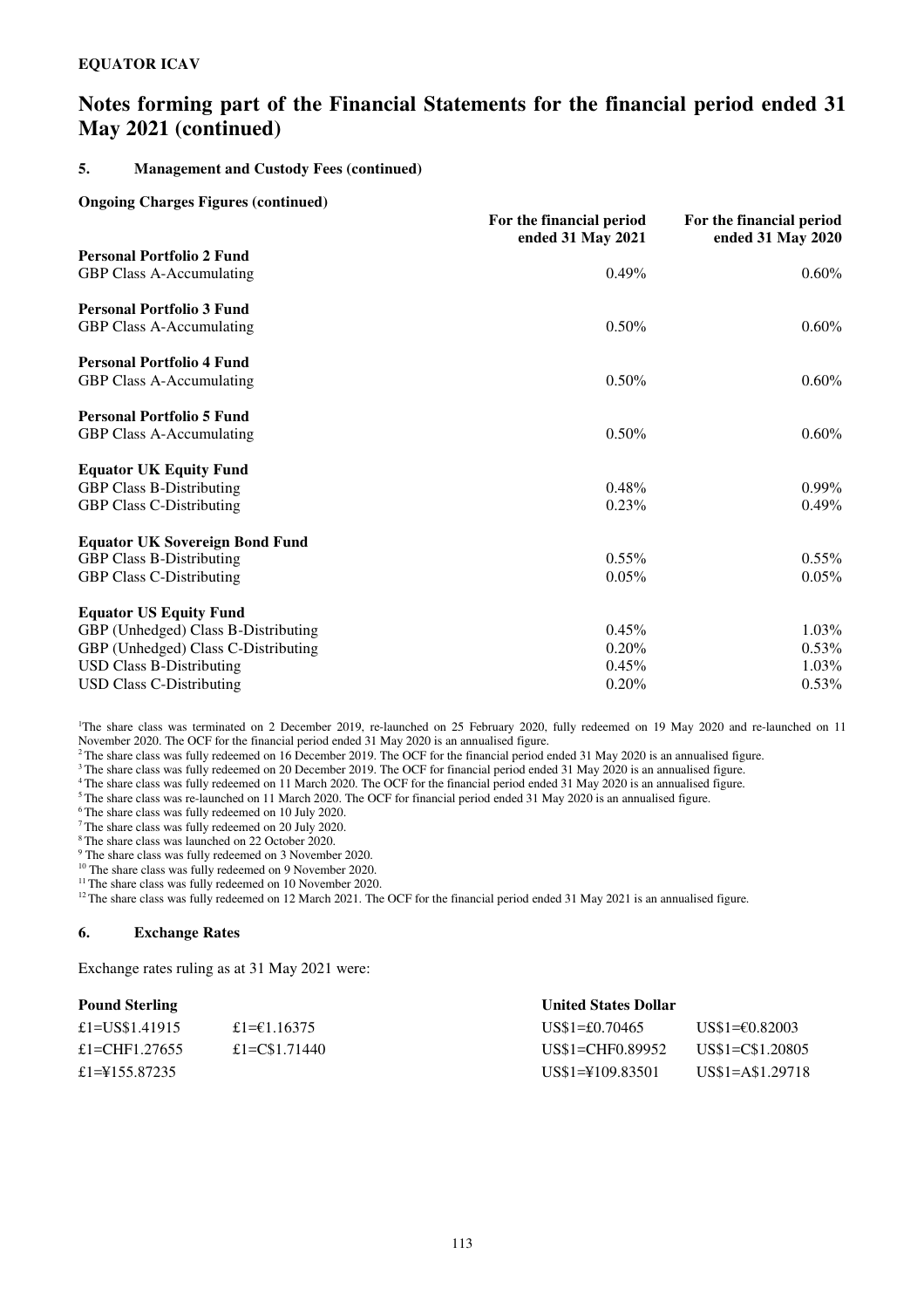### **6. Exchange Rates (continued)**

Exchange rates ruling as at 30 November 2020 were:

### **Pound Sterling Community Community Community Community Community Community Community Community Community Community Community Community Community Community Community Community Community Community Community Community Commun**

| £1= $€1.11765$ |                    | US\$1=€0.83835   |
|----------------|--------------------|------------------|
| £1=C\$1.73140  | US\$1=CHF0.90875   | US\$1=C\$1.29873 |
| £1=NOK11.85960 | US\$1=\\$104.39999 |                  |
|                |                    | $US\$ 1=£0.75010 |

### **7. Multi**-**Currency Classes**

In addition to US Dollar currency shares, Coutts Multi Asset Global Balanced Fund issues Euro, Pound Sterling and Swiss Franc currency shares. These share classes are converted to US Dollars, the reporting currency of the Fund, at the exchange rate at the end of the reporting period. The Bank of New York Mellon SA/NV, on behalf of the ICAV, hedges the currency exposure of holders of Euro, Pound Sterling and Swiss Franc shares to the base currency of the Fund. All costs and gains/losses of such hedging transactions accrue solely to the holders of the shares in the share class for which the currency hedging strategy has been adopted.

In addition to US Dollar currency shares, Coutts Multi Asset Global Defensive Fund and Coutts Multi Asset Global Growth Fund issues Euro and Pound Sterling currency shares. These share classes are converted to US Dollars, the reporting currency of the Fund at the exchange rate at the end of the reporting period. The Bank of New York Mellon hedges the currency exposure of holders of Euro and Pound Sterling shares to the base currency of the Fund. All costs and gains/losses of such hedging transactions accrue solely to the holders of the shares in the share class for which the currency hedging strategy has been adopted.

In addition to the US Dollar currency shares, Equator US Equity Fund issues unhedged Pound Sterling currency shares. These share classes are converted to US Dollars, the reporting currency of the Fund at the exchange rate at the end of the reporting period.

Forward exchange contracts are disclosed on the Portfolio and the Statement of Investments for each Fund.

### **8. Share Capital**

The authorised share capital of the ICAV is 1,000,000,000,000 redeemable shares of no par value. Two shares (the "Subscriber Shares") were issued for the purposes of the incorporation of the ICAV and obtaining authorisation from the CBI at an issue price of  $E1$  per share which are fully paid up.

Redeemable participating shares are divided into different Funds and share classes according to the currency in which they are designated. Shareholders receive notices of General Meetings and are entitled to attend and vote at such meetings. On a poll, a shareholder is entitled to one vote for each share of a Fund held. Where there is more than one class of shares for a Fund, the voting rights will normally reflect the latest Net Asset Value per Share.

During the financial period ended 31 May 2021 and financial year ended 30 November 2020, the ICAV issued different classes of shares (see tables below and overleaf showing shares in issue).

### **31 May 2021**

### **Coutts Multi Asset UK Defensive Fund**

|                                 | At beginning of  |               |             | At end of        |
|---------------------------------|------------------|---------------|-------------|------------------|
|                                 | financial period | <b>Issued</b> | Redeemed    | financial period |
| <b>GBP Class A-Accumulating</b> | 146,393,342      | 42,052,218    | (6,351,549) | 182,094,011      |
| <b>GBP Class A-Distributing</b> | 28,476,261       | 9.254.230     | (1,854,020) | 35,876,471       |
| <b>GBP Class B-Accumulating</b> | 908,897          | -             | (908, 897)  |                  |
| <b>GBP Class B-Distributing</b> | 44,500           | -             |             | 44,500           |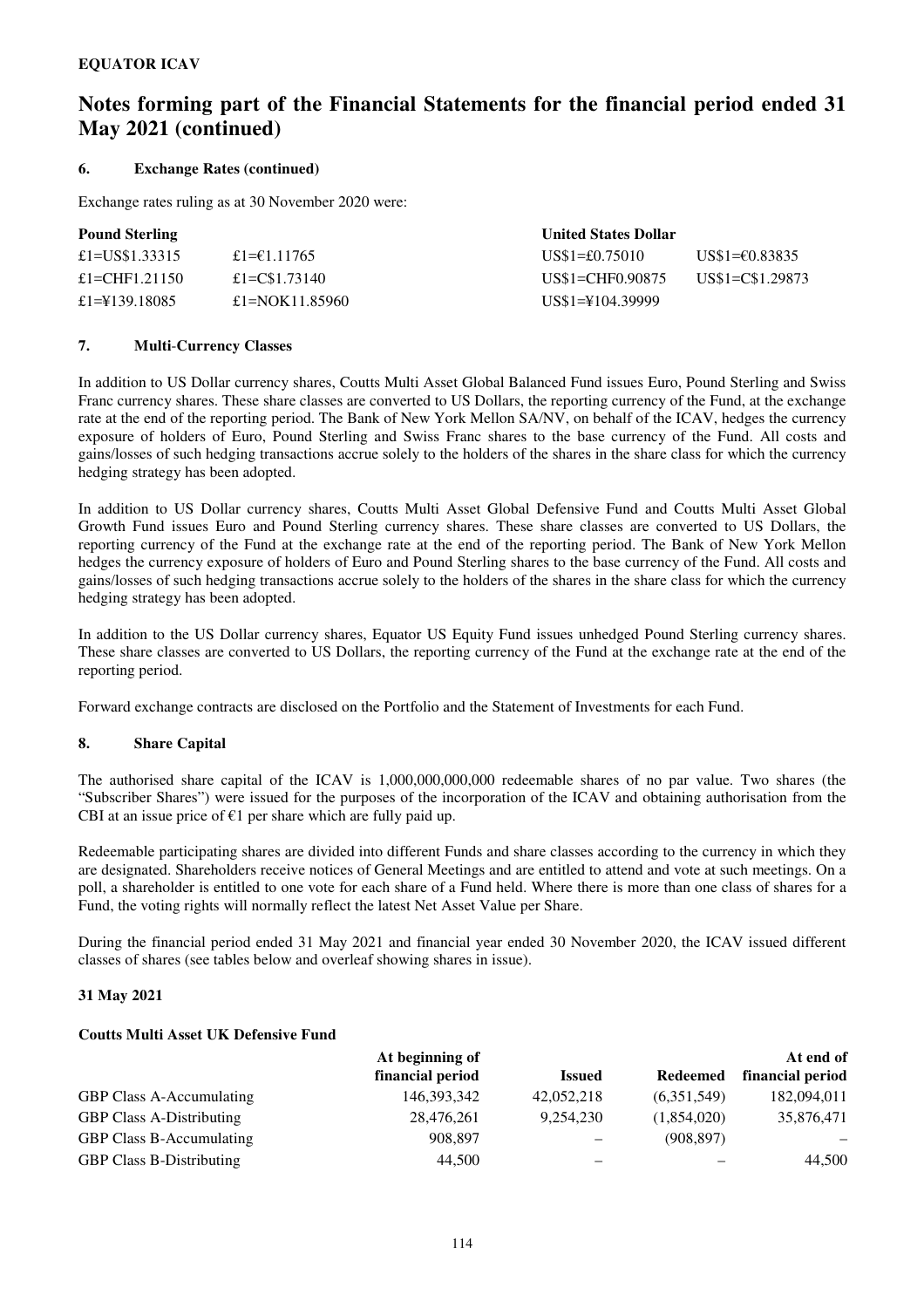### **8. Share Capital (continued)**

### **31 May 2021 (continued)**

### **Coutts Multi Asset UK Balanced Fund**

|                                 | At beginning of  |                   |              | At end of        |
|---------------------------------|------------------|-------------------|--------------|------------------|
|                                 | financial period | <b>Issued</b>     | Redeemed     | financial period |
| <b>GBP Class A-Accumulating</b> | 1,218,617,351    | 239,459,082       | (37,985,583) | 1,420,090,850    |
| <b>GBP Class A-Distributing</b> | 237,023,458      | 28,957,555        | (9,303,311)  | 256,677,702      |
| <b>GBP Class B-Accumulating</b> | 348,862          | -                 | (221, 862)   | 127,000          |
| <b>GBP Class B-Distributing</b> | 1,304,163        | $\qquad \qquad -$ | (246,982)    | 1,057,181        |
| <b>GBP Class D-Distributing</b> | 65,944,702       |                   |              | 65,944,702       |

### **Coutts Multi Asset UK Growth Fund**

|                                 | At beginning of  |                   |                | At end of        |  |
|---------------------------------|------------------|-------------------|----------------|------------------|--|
|                                 | financial period | <b>Issued</b>     | Redeemed       | financial period |  |
| <b>GBP Class A-Accumulating</b> | 498,460,635      | 124, 365, 441     | (19, 413, 748) | 603,412,328      |  |
| <b>GBP Class A-Distributing</b> | 125,951,693      | 19,446,140        | (9,195,534)    | 136, 202, 299    |  |
| <b>GBP Class B-Accumulating</b> | 567,228          | 896.260           | (33,001)       | 1,430,487        |  |
| <b>GBP Class B-Distributing</b> | 779,467          | $\qquad \qquad -$ | (155,709)      | 623,758          |  |

### **Coutts Multi Asset UK Equity Growth Fund**

|                                 | At beginning of  |                   |              | At end of        |
|---------------------------------|------------------|-------------------|--------------|------------------|
|                                 | financial period | <b>Issued</b>     | Redeemed     | financial period |
| <b>GBP Class A-Accumulating</b> | 189,689,483      | 39,876,232        | (14,528,753) | 215,036,962      |
| <b>GBP Class A-Distributing</b> | 22,474,534       | 3,130,848         | (881.901)    | 24,723,481       |
| <b>GBP Class B-Distributing</b> | 212,827          | $\qquad \qquad -$ | (13,291)     | 199,536          |

### **Coutts Multi Asset Global Defensive Fund**

|                                 | At beginning of  |               |                 | At end of        |  |
|---------------------------------|------------------|---------------|-----------------|------------------|--|
|                                 | financial period | <b>Issued</b> | <b>Redeemed</b> | financial period |  |
| <b>EUR Class A-Accumulating</b> | 30,350,538       | 2,008,669     | (2,018,058)     | 30,341,149       |  |
| <b>EUR Class A-Distributing</b> | 2,893,586        | 2,106,355     |                 | 4,999,941        |  |
| <b>EUR Class B-Distributing</b> | 487,303          |               | (3,600)         | 483,703          |  |
| <b>GBP Class A-Accumulating</b> | 43,247,864       | 10,047,030    | (4,760,725)     | 48,534,169       |  |
| <b>GBP Class A-Distributing</b> | 4,935,595        | 1,452,898     | (1,810,969)     | 4,577,524        |  |
| GBP Class B-Accumulating        | 1,186,583        | 723,808       |                 | 1,910,391        |  |
| <b>GBP Class B-Distributing</b> | 240,000          |               |                 | 240,000          |  |
| USD Class A-Accumulating        | 34, 247, 213     | 56,791,799    | (329, 322)      | 90,709,690       |  |
| <b>USD Class A-Distributing</b> | 1,000,000        |               |                 | 1,000,000        |  |
| <b>USD Class B-Accumulating</b> | 205,879          |               |                 | 205,879          |  |
| <b>USD Class B-Distributing</b> | 60,000           |               |                 | 60,000           |  |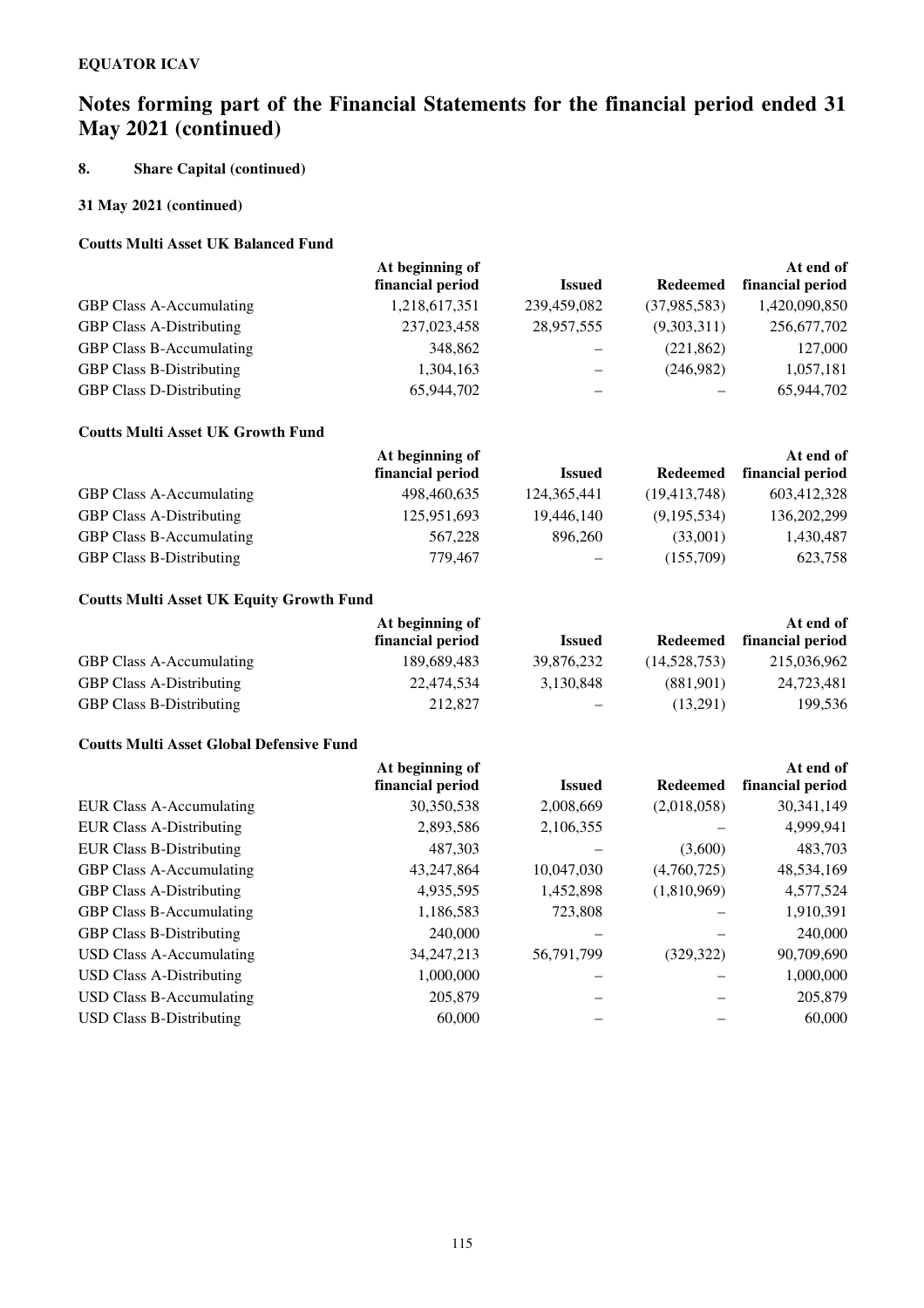### **8. Share Capital (continued)**

### **31 May 2021 (continued)**

### **Coutts Multi Asset Global Balanced Fund**

|                                 | At beginning of  |               |                 | At end of        |
|---------------------------------|------------------|---------------|-----------------|------------------|
|                                 | financial period | <b>Issued</b> | <b>Redeemed</b> | financial period |
| CHF Class B-Accumulating        | 277,300          |               |                 | 277,300          |
| <b>EUR Class A-Accumulating</b> | 20,858,845       | 6,164,006     | (9,706,980)     | 17,315,871       |
| <b>EUR Class A-Distributing</b> | 2,270,072        | 4,909,434     |                 | 7,179,506        |
| <b>EUR Class B-Accumulating</b> | 282,331          |               | (2,906)         | 279,425          |
| <b>EUR Class B-Distributing</b> | 192,000          |               | (2,000)         | 190,000          |
| <b>GBP Class A-Accumulating</b> | 361, 677, 581    | 105,499,880   | (21, 170, 992)  | 446,006,469      |
| <b>GBP Class A-Distributing</b> | 43,576,541       | 16,149,648    | (1,376,199)     | 58,349,990       |
| <b>GBP Class B-Accumulating</b> | 390,472          | 818,373       |                 | 1,208,845        |
| <b>GBP Class B-Distributing</b> | 381,878          |               | (16, 407)       | 365,471          |
| USD Class A-Accumulating        | 55,878,305       | 24,408,281    | (6,792,709)     | 73,493,877       |
| <b>USD Class A-Distributing</b> | 14,608,576       | 9,891,253     | (14,036)        | 24,485,793       |
| <b>USD Class B-Accumulating</b> | 1,185,445        |               | (124, 516)      | 1,060,929        |
| <b>USD Class B-Distributing</b> | 1,071,586        |               |                 | 1,071,586        |
|                                 |                  |               |                 |                  |

### **Coutts Multi Asset Global Growth Fund**

|                                 | At beginning of  |               |                 | At end of        |  |
|---------------------------------|------------------|---------------|-----------------|------------------|--|
|                                 | financial period | <b>Issued</b> | <b>Redeemed</b> | financial period |  |
| <b>EUR Class A-Accumulating</b> | 15,483,594       | 164,616       | (4,042,152)     | 11,606,058       |  |
| <b>EUR Class A-Distributing</b> | 1,758,702        | 8,073,138     | (1,326,096)     | 8,505,744        |  |
| <b>GBP Class A-Accumulating</b> | 383,534,280      | 131,040,143   | (15,329,131)    | 499,245,292      |  |
| <b>GBP Class A-Distributing</b> | 25,584,395       | 24, 229, 535  | (2,248,311)     | 47,565,619       |  |
| <b>GBP Class B-Accumulating</b> | 255,410          |               |                 | 255,410          |  |
| USD Class A-Accumulating        | 48,017,124       | 20, 202, 775  | (542,760)       | 67, 677, 139     |  |
| <b>USD Class A-Distributing</b> | 1,964,181        | 3,707,066     | (536, 451)      | 5,134,796        |  |
| USD Class B-Accumulating        | 147,720          |               |                 | 147,720          |  |

#### **Personal Portfolio 1 Fund**

|                                 | At beginning of  |               |             | At end of                 |
|---------------------------------|------------------|---------------|-------------|---------------------------|
|                                 | financial period | <b>Issued</b> |             | Redeemed financial period |
| <b>GBP Class A-Accumulating</b> | 43.421.231       | 19.409.037    | (5.902.310) | 56,927,958                |

| <b>Personal Portfolio 2 Fund</b> |                                     |               |                |                               |
|----------------------------------|-------------------------------------|---------------|----------------|-------------------------------|
|                                  | At beginning of<br>financial period | <b>Issued</b> | Redeemed       | At end of<br>financial period |
| <b>GBP Class A-Accumulating</b>  | 67,982,330                          | 41,994,527    | (6,355,735)    | 103,621,122                   |
| <b>Personal Portfolio 3 Fund</b> |                                     |               |                |                               |
|                                  | At beginning of                     |               |                | At end of                     |
|                                  | financial period                    | <b>Issued</b> | Redeemed       | financial period              |
| <b>GBP Class A-Accumulating</b>  | 193,044,596                         | 132,531,824   | (15, 465, 345) | 310, 111, 075                 |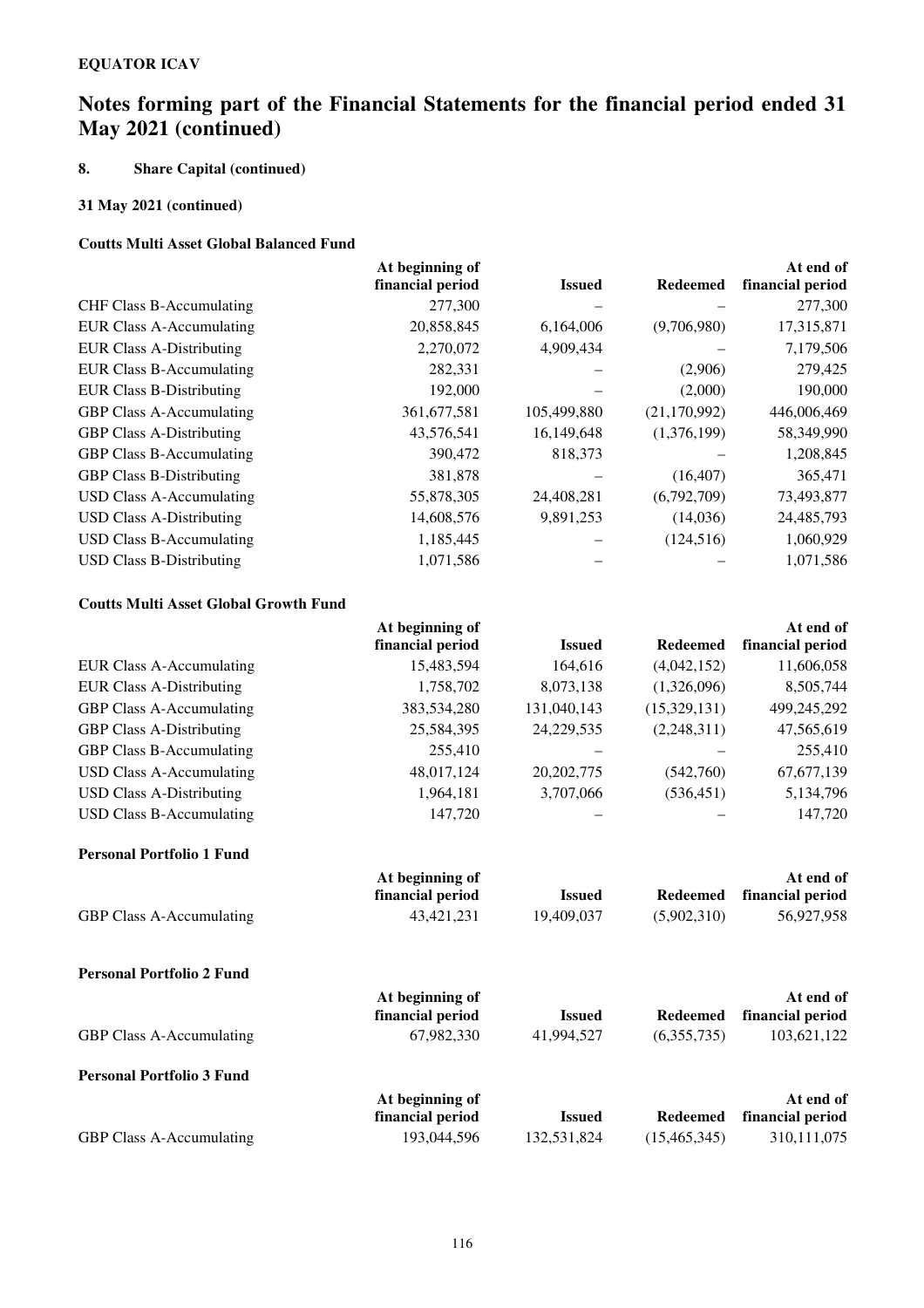### **8. Share Capital (continued)**

### **31 May 2021 (continued)**

### **Personal Portfolio 4 Fund**

|                                       | At beginning of  |               |                 | At end of        |
|---------------------------------------|------------------|---------------|-----------------|------------------|
|                                       | financial period | <b>Issued</b> | <b>Redeemed</b> | financial period |
| GBP Class A-Accumulating              | 149,442,399      | 105,096,458   | (14,088,951)    | 240,449,906      |
| <b>Personal Portfolio 5 Fund</b>      |                  |               |                 |                  |
|                                       | At beginning of  |               |                 | At end of        |
|                                       | financial period | <b>Issued</b> | <b>Redeemed</b> | financial period |
| GBP Class A-Accumulating              | 122,997,571      | 100,497,636   | (19,513,191)    | 203,982,016      |
| <b>Equator UK Equity Fund</b>         |                  |               |                 |                  |
|                                       | At beginning of  |               |                 | At end of        |
|                                       | financial period | <b>Issued</b> | <b>Redeemed</b> | financial period |
| <b>GBP Class B-Distributing</b>       | 35,829,751       | 1,721,615     | (4,705,168)     | 32,846,198       |
| <b>GBP Class C-Distributing</b>       | 993,942,016      | 19,502,637    | (380, 235, 768) | 633,208,885      |
| <b>Equator UK Sovereign Bond Fund</b> |                  |               |                 |                  |
|                                       | At beginning of  |               |                 | At end of        |
|                                       | financial period | <b>Issued</b> | <b>Redeemed</b> | financial period |
| <b>GBP Class B-Distributing</b>       | 8,220,461        | 770,931       | (1,597,582)     | 7,393,810        |
| <b>GBP Class C-Distributing</b>       | 1,575,985,565    | 1,461,368,352 | (119, 417, 792) | 2,917,936,125    |
| <b>Equator US Equity Fund</b>         |                  |               |                 |                  |
|                                       | At beginning of  |               |                 | At end of        |
|                                       | financial period | <b>Issued</b> | <b>Redeemed</b> | financial period |
| GBP (Unhedged) Class B-Distributing   | 8,292,730        | 163,957       | (606, 622)      | 7,850,065        |
| GBP (Unhedged) Class C-Distributing   | 263,845,754      | 5,414,105     | (78,689,530)    | 190,570,329      |
| <b>USD Class B-Distributing</b>       | 9,302,191        | 1,081,954     | (702, 285)      | 9,681,860        |
| <b>USD Class C-Distributing</b>       | 362,099,350      | 13,742,807    | (92, 506, 815)  | 283, 335, 342    |
|                                       |                  |               |                 |                  |

### **30 November 2020**

### **Coutts Multi Asset UK Defensive Fund**

|                |                 |                 | At end of      |
|----------------|-----------------|-----------------|----------------|
| financial year | <b>Issued</b>   | <b>Redeemed</b> | financial year |
| 88, 304, 188   | 68,219,167      | (10, 130, 013)  | 146,393,342    |
| 27,197,949     | 7,016,476       | (5,738,164)     | 28,476,261     |
| 1,082,592      | -               | (173,695)       | 908,897        |
| 301,938        | -               | (257, 438)      | 44,500         |
| 26,470,087     | 274,004         | (26,744,091)    |                |
|                | At beginning of |                 |                |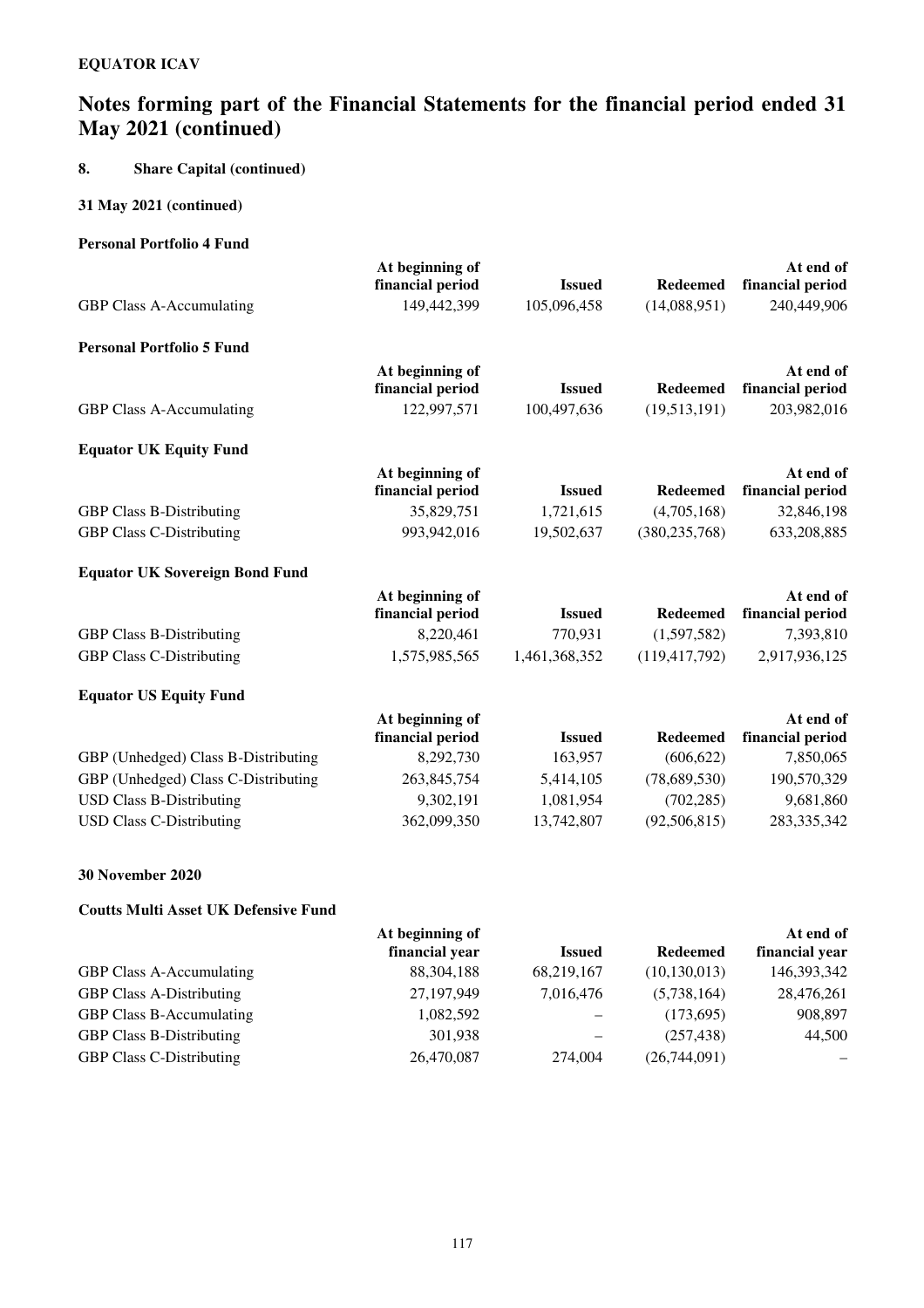### **8. Share Capital (continued)**

### **30 November 2020 (continued)**

### **Coutts Multi Asset UK Balanced Fund**

| At beginning of |               |                 | At end of      |
|-----------------|---------------|-----------------|----------------|
| financial year  | <b>Issued</b> | <b>Redeemed</b> | financial year |
| 956,560,061     | 355, 147, 706 | (93,090,416)    | 1,218,617,351  |
| 180,245,897     | 109,506,099   | (52, 728, 538)  | 237,023,458    |
| 381,223         | 1,850,954     | (1,883,315)     | 348,862        |
| 3,976,976       | 531,122       | (3,203,935)     | 1,304,163      |
| 211,962,826     | 1,508,590     | (213, 471, 416) |                |
|                 | 65,944,702    |                 | 65,944,702     |
|                 |               |                 |                |

### **Coutts Multi Asset UK Growth Fund**

|                                 | At beginning of |               |                 | At end of      |
|---------------------------------|-----------------|---------------|-----------------|----------------|
|                                 | financial vear  | <b>Issued</b> | <b>Redeemed</b> | financial year |
| <b>GBP Class A-Accumulating</b> | 376,559,590     | 163,487,306   | (41, 586, 261)  | 498,460,635    |
| <b>GBP Class A-Distributing</b> | 63,436,882      | 92,531,800    | (30,016,989)    | 125,951,693    |
| <b>GBP Class B-Accumulating</b> | 441,718         | 192,009       | (66, 499)       | 567,228        |
| <b>GBP Class B-Distributing</b> | 2,973,668       | 350,760       | (2,544,961)     | 779,467        |
| <b>GBP Class C-Distributing</b> | 153,903,215     | 861,601       | (154, 764, 816) |                |

### **Coutts Multi Asset UK Equity Growth Fund**

|                                 | At beginning of |               |                 | At end of      |
|---------------------------------|-----------------|---------------|-----------------|----------------|
|                                 | financial year  | <b>Issued</b> | <b>Redeemed</b> | financial year |
| <b>GBP Class A-Accumulating</b> | 153,769,872     | 57,910,825    | (21,991,214)    | 189,689,483    |
| <b>GBP Class A-Distributing</b> | 16,705,225      | 10,132,483    | (4,363,174)     | 22,474,534     |
| <b>GBP Class B-Accumulating</b> | 99.891          |               | (99, 891)       |                |
| <b>GBP Class B-Distributing</b> | 298,678         | -             | (85, 851)       | 212,827        |
| <b>GBP Class C-Distributing</b> | 55,741,693      | 531,599       | (56, 273, 292)  |                |

### **Coutts Multi Asset Global Defensive Fund**

|                                 | At beginning of |               |                 | At end of      |
|---------------------------------|-----------------|---------------|-----------------|----------------|
|                                 | financial year  | <b>Issued</b> | <b>Redeemed</b> | financial year |
| EUR Class A-Accumulating        | 5,732,521       | 25,031,843    | (413,826)       | 30,350,538     |
| <b>EUR Class A-Distributing</b> | 307,530         | 2,586,056     |                 | 2,893,586      |
| <b>EUR Class B-Accumulating</b> | 534,523         |               | (534, 523)      |                |
| <b>EUR Class B-Distributing</b> | 488,773         |               | (1,470)         | 487,303        |
| <b>EUR Class C-Distributing</b> | 76,919          |               | (76, 919)       |                |
| <b>GBP Class A-Accumulating</b> | 36,211,132      | 9,538,728     | (2,501,996)     | 43,247,864     |
| <b>GBP Class A-Distributing</b> | 2,768,038       | 2,493,473     | (325, 916)      | 4,935,595      |
| GBP Class B-Accumulating        | 1,450,400       | 79,921        | (343, 738)      | 1,186,583      |
| <b>GBP Class B-Distributing</b> | 240,000         |               |                 | 240,000        |
| <b>GBP Class C-Distributing</b> | 3,228,619       |               | (3,228,619)     |                |
| USD Class A-Accumulating        | 35,411,809      | 244,159       | (1,408,755)     | 34, 247, 213   |
| <b>USD Class A-Distributing</b> |                 | 1,000,000     |                 | 1,000,000      |
| <b>USD Class B-Accumulating</b> | 209,978         |               | (4,099)         | 205,879        |
| <b>USD Class B-Distributing</b> | 60,000          |               |                 | 60,000         |
| <b>USD Class C-Distributing</b> | 1,025,860       |               | (1,025,860)     |                |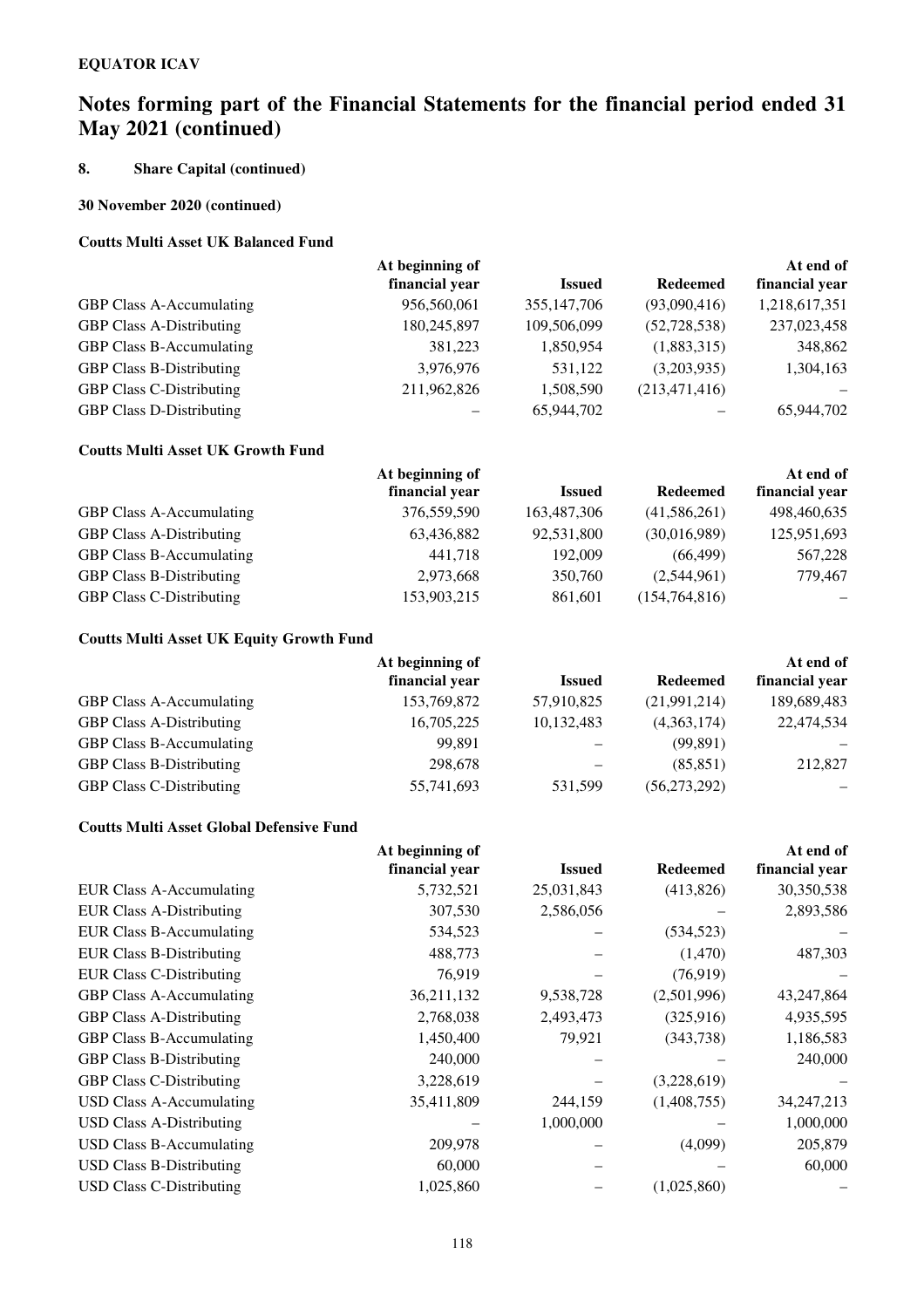### **8. Share Capital (continued)**

### **30 November 2020 (continued)**

### **Coutts Multi Asset Global Balanced Fund**

|                                 | At beginning of |               |                 | At end of      |
|---------------------------------|-----------------|---------------|-----------------|----------------|
|                                 | financial year  | <b>Issued</b> | <b>Redeemed</b> | financial year |
| CHF Class B-Accumulating        | 377,300         |               | (100,000)       | 277,300        |
| EUR Class A-Accumulating        | 18,320,607      | 5,609,155     | (3,070,917)     | 20,858,845     |
| <b>EUR Class A-Distributing</b> | 2,478,519       | 1,045,664     | (1,254,111)     | 2,270,072      |
| <b>EUR Class B-Accumulating</b> | 286,133         |               | (3,802)         | 282,331        |
| <b>EUR Class B-Distributing</b> | 645,663         |               | (453, 663)      | 192,000        |
| <b>EUR Class C-Distributing</b> | 522,491         |               | (522, 491)      |                |
| <b>GBP Class A-Accumulating</b> | 283,835,102     | 108,459,277   | (30,616,798)    | 361, 677, 581  |
| <b>GBP Class A-Distributing</b> | 26,629,949      | 17,827,445    | (880, 853)      | 43,576,541     |
| <b>GBP Class B-Accumulating</b> | 1,245,401       | 1,010,001     | (1,864,930)     | 390,472        |
| <b>GBP Class B-Distributing</b> | 443,654         | 7,938         | (69, 714)       | 381,878        |
| <b>GBP Class C-Distributing</b> | 16,027,998      | 1,671         | (16,029,669)    |                |
| <b>USD Class A-Accumulating</b> | 39,714,063      | 22,732,796    | (6,568,554)     | 55,878,305     |
| <b>USD Class A-Distributing</b> | 10,086,953      | 7,184,832     | (2,663,209)     | 14,608,576     |
| <b>USD Class B-Accumulating</b> | 1,328,878       |               | (143, 433)      | 1,185,445      |
| <b>USD Class B-Distributing</b> | 2,772,701       |               | (1,701,115)     | 1,071,586      |
| <b>USD Class C-Distributing</b> | 1,806,699       |               | (1,806,699)     |                |

### **Coutts Multi Asset Global Growth Fund**

|                                  | At beginning of |               |                 | At end of      |
|----------------------------------|-----------------|---------------|-----------------|----------------|
|                                  | financial year  | <b>Issued</b> | <b>Redeemed</b> | financial year |
| <b>EUR Class A-Accumulating</b>  | 22, 141, 377    | 5,656,030     | (12,313,813)    | 15,483,594     |
| <b>EUR Class A-Distributing</b>  | 2,060,703       | 127,210       | (429, 211)      | 1,758,702      |
| <b>EUR Class C-Distributing</b>  | 439,933         |               | (439, 933)      |                |
| <b>GBP Class A-Accumulating</b>  | 291,586,115     | 116,134,931   | (24, 186, 766)  | 383,534,280    |
| <b>GBP Class A-Distributing</b>  | 26,394,315      | 11,698,490    | (12,508,410)    | 25,584,395     |
| <b>GBP Class B-Accumulating</b>  | 533,084         |               | (277, 674)      | 255,410        |
| <b>GBP Class B-Distributing</b>  | 21,478          |               | (21, 478)       |                |
| <b>GBP Class C-Distributing</b>  | 13,235,899      | 9,851         | (13,245,750)    |                |
| <b>USD Class A-Accumulating</b>  | 39,028,269      | 16,718,082    | (7, 729, 227)   | 48,017,124     |
| <b>USD Class A-Distributing</b>  | 1,011,242       | 2,025,792     | (1,072,853)     | 1,964,181      |
| <b>USD Class B-Accumulating</b>  | 161,076         |               | (13,356)        | 147,720        |
| <b>USD Class C-Distributing</b>  | 1,474,293       |               | (1,474,293)     |                |
| <b>Personal Portfolio 1 Fund</b> |                 |               |                 |                |
|                                  | At beginning of |               |                 | At end of      |
|                                  | financial year  | <b>Issued</b> | <b>Redeemed</b> | financial year |
| GBP Class A-Accumulating         | 24,662,539      | 26,537,384    | (7,778,692)     | 43, 421, 231   |
| <b>Personal Portfolio 2 Fund</b> |                 |               |                 |                |

|                                 | At beginning of |               |              | At end of      |
|---------------------------------|-----------------|---------------|--------------|----------------|
|                                 | financial year  | <b>Issued</b> | Redeemed     | financial vear |
| <b>GBP Class A-Accumulating</b> | 46.246.285      | 35.521.601    | (13.785.556) | 67.982.330     |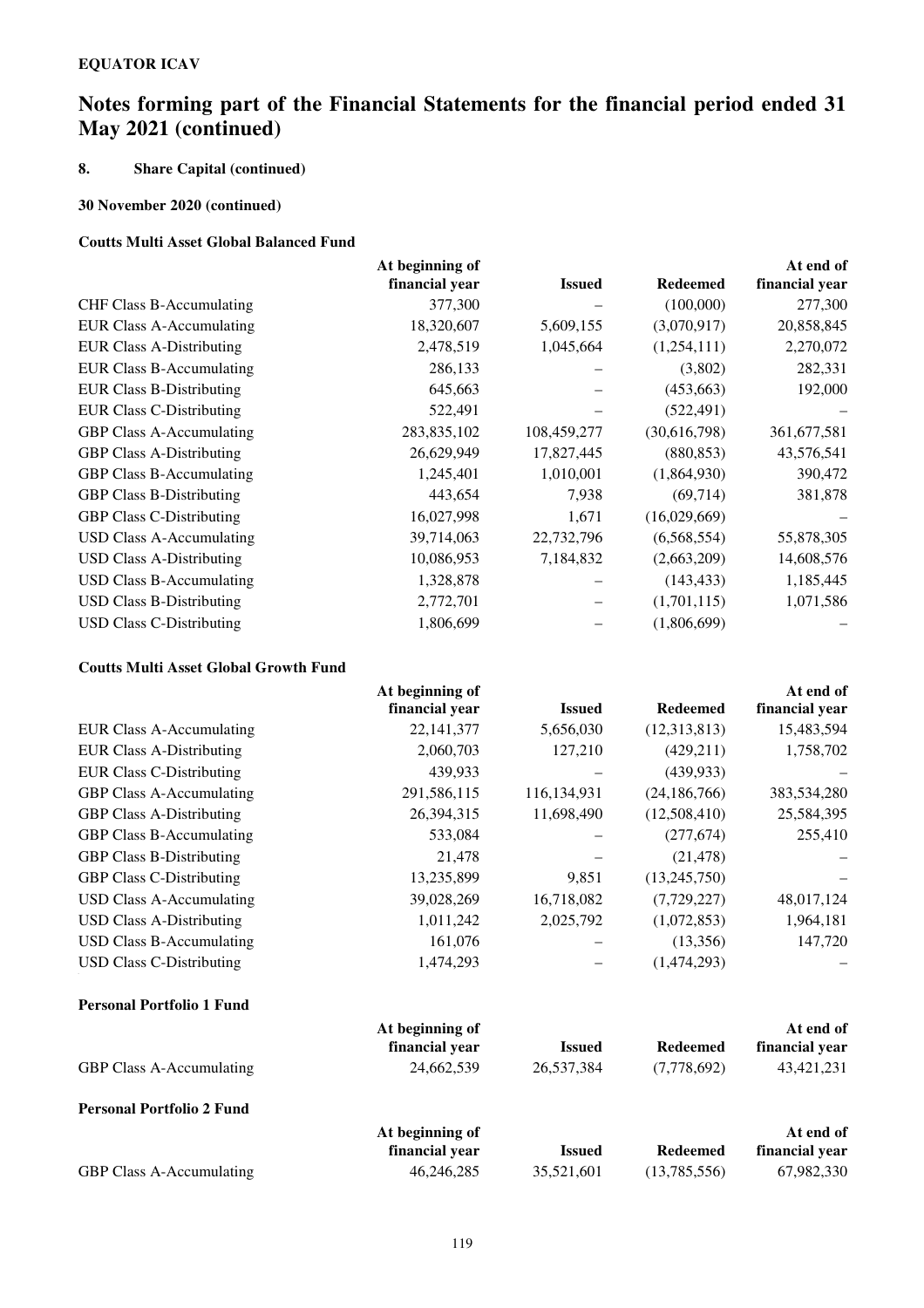### **8. Share Capital (continued)**

### **30 November 2020 (continued)**

### **Personal Portfolio 3 Fund**

### **9. Net Asset Value**

The Net Asset Value and Net Asset Value per Share of each share class for the financial period ended 31 May 2021 and financial year ended 30 November 2020 are listed below:

### **31 May 2021**

| <b>Coutts Multi Asset UK Defensive Fund</b> |                        |                                  |
|---------------------------------------------|------------------------|----------------------------------|
|                                             | <b>Net Asset Value</b> | <b>Net Asset Value per Share</b> |
| <b>GBP Class A-Accumulating</b>             | £248,407,015           | £1.3642                          |
| <b>GBP Class A-Distributing</b>             | £41.313.853            | £1.1516                          |
| <b>GBP Class B-Distributing</b>             | £48.554                | £1.0911                          |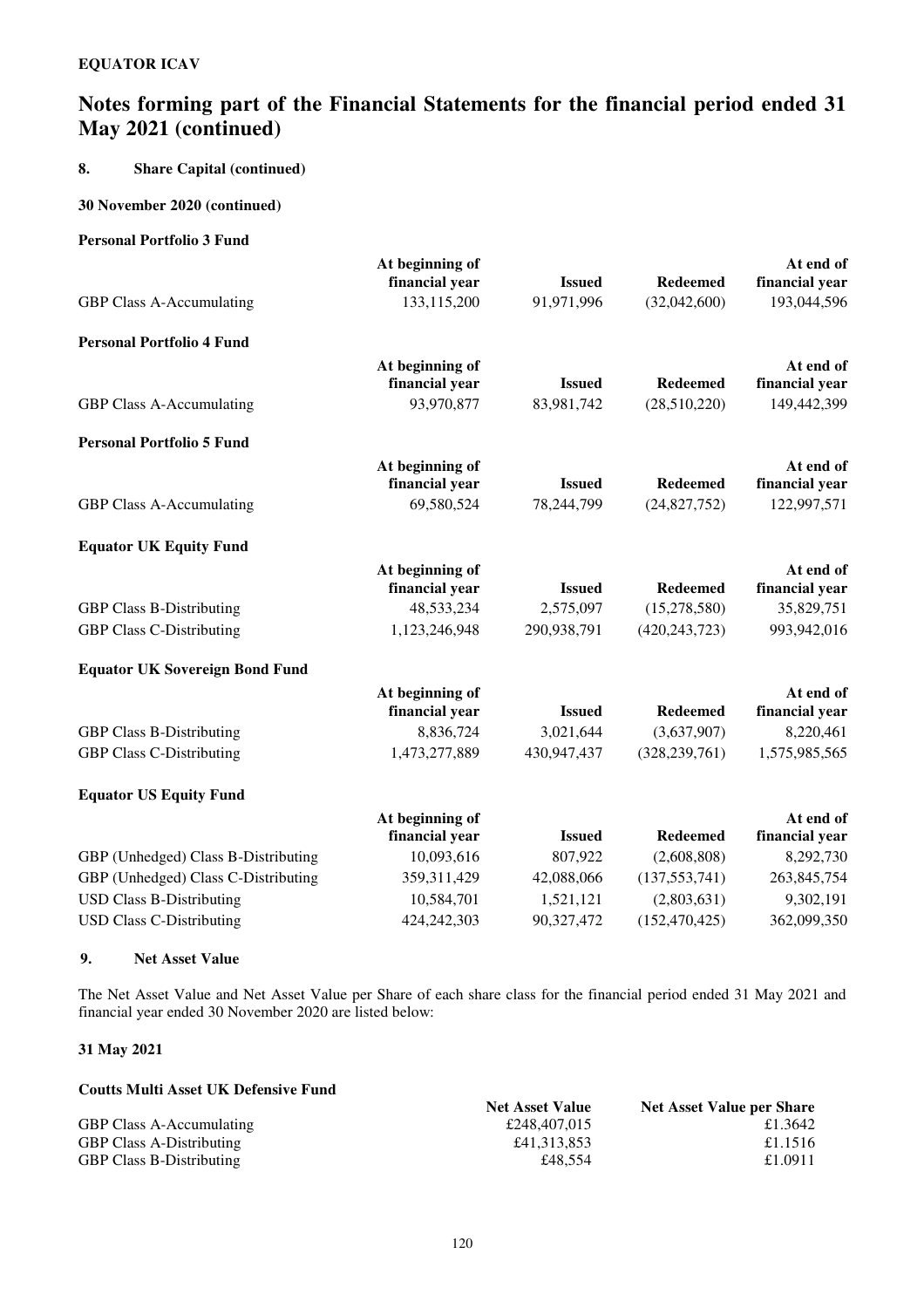### **9. Net Asset Value (continued)**

#### **31 May 2021 (continued)**

#### **Coutts Multi Asset UK Balanced Fund**

|                                 | <b>Net Asset Value</b> | <b>Net Asset Value per Share</b> |
|---------------------------------|------------------------|----------------------------------|
| GBP Class A-Accumulating        | £2,211,171,191         | £1.5571                          |
| <b>GBP Class A-Distributing</b> | £352,503,454           | £1.3733                          |
| <b>GBP Class B-Accumulating</b> | £184,104               | £1.4496                          |
| <b>GBP Class B-Distributing</b> | £1,394,901             | £1.3195                          |
| <b>GBP Class D-Distributing</b> | £70,787,496            | £1.0734                          |
|                                 |                        |                                  |

### **Coutts Multi Asset UK Growth Fund**

| <b>Net Asset Value</b> | <b>Net Asset Value per Share</b> |
|------------------------|----------------------------------|
| £1,046,126,327         | £1.7337                          |
| £215,265,660           | £1.5805                          |
| £2,208,809             | £1.5441                          |
| £905,293               | £1.4514                          |
|                        |                                  |

### **Coutts Multi Asset UK Equity Growth Fund**

| <b>Net Asset Value</b> | <b>Net Asset Value per Share</b> |
|------------------------|----------------------------------|
| £381,661,579           | £1.7749                          |
| £43,118,539            | £1.7440                          |
| £314,411               | £1.5757                          |
|                        |                                  |

### **Coutts Multi Asset Global Defensive Fund**

| Couns munt Asset Ghobal Denemsive Fully |                        |                                  |
|-----------------------------------------|------------------------|----------------------------------|
|                                         | <b>Net Asset Value</b> | <b>Net Asset Value per Share</b> |
| <b>EUR Class A-Accumulating</b>         | €29,017,488            | €0.9564                          |
| EUR Class A-Distributing                | €5,358,948             | €1.0718                          |
| <b>EUR Class B-Distributing</b>         | €408.514               | €0.8446                          |
| <b>GBP Class A-Accumulating</b>         | £43,449,304            | £0.8952                          |
| <b>GBP Class A-Distributing</b>         | £3,512,238             | £0.7673                          |
| <b>GBP Class B-Accumulating</b>         | £1,622,283             | £0.8492                          |
| <b>GBP Class B-Distributing</b>         | £180,071               | £0.7503                          |
| USD Class A-Accumulating                | US\$130,287,112        | US\$1.4363                       |
| USD Class A-Distributing                | US\$1,099,421          | US\$1.0994                       |
| USD Class B-Accumulating                | US\$286,351            | US\$1.3909                       |
| USD Class B-Distributing                | US\$76,245             | US\$1.2707                       |
|                                         |                        |                                  |

#### **Coutts Multi Asset Global Balanced Fund**

|                                 | <b>Net Asset Value</b> | <b>Net Asset Value per Share</b> |
|---------------------------------|------------------------|----------------------------------|
| <b>CHF Class B-Accumulating</b> | CHF355,765             | CHF1.2830                        |
| <b>EUR Class A-Accumulating</b> | €19,222,775            | €1.1101                          |
| <b>EUR Class A-Distributing</b> | €8.509.010             | €1.1852                          |
| EUR Class B-Accumulating        | €302,777               | €1.0836                          |
| <b>EUR Class B-Distributing</b> | €188.282               | €0.9910                          |
| <b>GBP Class A-Accumulating</b> | £449,939,948           | £1.0088                          |
| <b>GBP Class A-Distributing</b> | £53,817,523            | £0.9223                          |
| <b>GBP Class B-Accumulating</b> | £1,017,182             | £0.8414                          |
| <b>GBP Class B-Distributing</b> | £319,986               | £0.8755                          |
| USD Class A-Accumulating        | US\$124,853,471        | US\$1.6988                       |
| USD Class A-Distributing        | US\$38,798,045         | US\$1.5845                       |
| USD Class B-Accumulating        | US\$1,731,138          | US\$1.6317                       |
| USD Class B-Distributing        | US\$1,603,176          | US\$1.4961                       |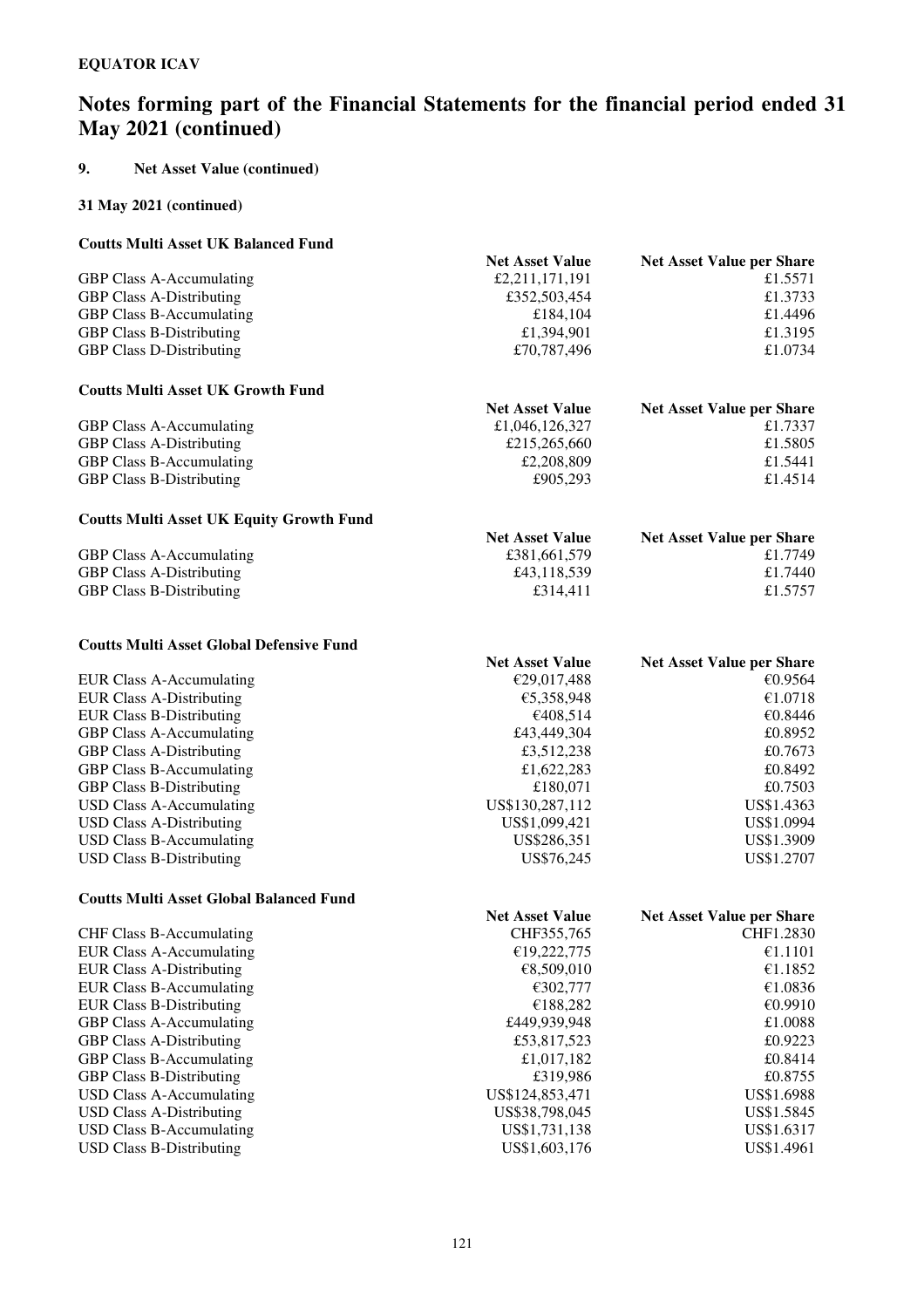### **9. Net Asset Value (continued)**

### **31 May 2021 (continued)**

### **Coutts Multi Asset Global Growth Fund**

|                                       | <b>Net Asset Value</b> | <b>Net Asset Value per Share</b>            |
|---------------------------------------|------------------------|---------------------------------------------|
| <b>EUR Class A-Accumulating</b>       | €14,492,209            | €1.2487                                     |
| <b>EUR Class A-Distributing</b>       | €11,333,927            | €1.3325                                     |
| <b>GBP Class A-Accumulating</b>       | £560,373,612           | £1.1224                                     |
| <b>GBP Class A-Distributing</b>       | £52,944,285            | £1.1131                                     |
| <b>GBP Class B-Accumulating</b>       | £266,223               | £1.0423                                     |
| <b>USD Class A-Accumulating</b>       | US\$124,230,944        | US\$1.8356                                  |
| <b>USD Class A-Distributing</b>       | US\$9,924,558          | US\$1.9328                                  |
| <b>USD Class B-Accumulating</b>       | US\$272,733            | US\$1.8463                                  |
|                                       |                        |                                             |
| <b>Personal Portfolio 1 Fund</b>      |                        |                                             |
|                                       | <b>Net Asset Value</b> | <b>Net Asset Value per Share</b>            |
| GBP Class A-Accumulating              | £69,502,370            | £1.2209                                     |
| <b>Personal Portfolio 2 Fund</b>      |                        |                                             |
|                                       | <b>Net Asset Value</b> | <b>Net Asset Value per Share</b>            |
| GBP Class A-Accumulating              | £138,549,466           | £1.3371                                     |
| <b>Personal Portfolio 3 Fund</b>      |                        |                                             |
|                                       | <b>Net Asset Value</b> | <b>Net Asset Value per Share</b>            |
| GBP Class A-Accumulating              | £443,359,851           | £1.4297                                     |
| <b>Personal Portfolio 4 Fund</b>      |                        |                                             |
|                                       | <b>Net Asset Value</b> | <b>Net Asset Value per Share</b>            |
| GBP Class A-Accumulating              | £374,366,419           | £1.5569                                     |
| <b>Personal Portfolio 5 Fund</b>      |                        |                                             |
|                                       | <b>Net Asset Value</b> |                                             |
| GBP Class A-Accumulating              | £350,019,230           | <b>Net Asset Value per Share</b><br>£1.7159 |
|                                       |                        |                                             |
| <b>Equator UK Equity Fund</b>         | <b>Net Asset Value</b> |                                             |
| <b>GBP Class B-Distributing</b>       | £35,383,514            | <b>Net Asset Value per Share</b><br>£1.0772 |
| <b>GBP Class C-Distributing</b>       | £682,161,442           | £1.0773                                     |
|                                       |                        |                                             |
| <b>Equator UK Sovereign Bond Fund</b> |                        |                                             |
|                                       | <b>Net Asset Value</b> | <b>Net Asset Value per Share</b>            |
| <b>GBP Class B-Distributing</b>       | £7,817,468             | £1.0573                                     |
| <b>GBP Class C-Distributing</b>       | £3,088,611,017         | £1.0585                                     |
|                                       |                        |                                             |
| <b>Equator US Equity Fund</b>         |                        |                                             |
|                                       | <b>Net Asset Value</b> | <b>Net Asset Value per Share</b>            |
| GBP (Unhedged) Class B-Distributing   | £12,815,848            | £1.6326                                     |
| GBP (Unhedged) Class C-Distributing   | £311,494,994           | £1.6345                                     |
| <b>USD Class B-Distributing</b>       | US\$17,955,250         | US\$1.8545                                  |
| <b>USD Class C-Distributing</b>       | US\$526,851,051        | US\$1.8595                                  |
|                                       |                        |                                             |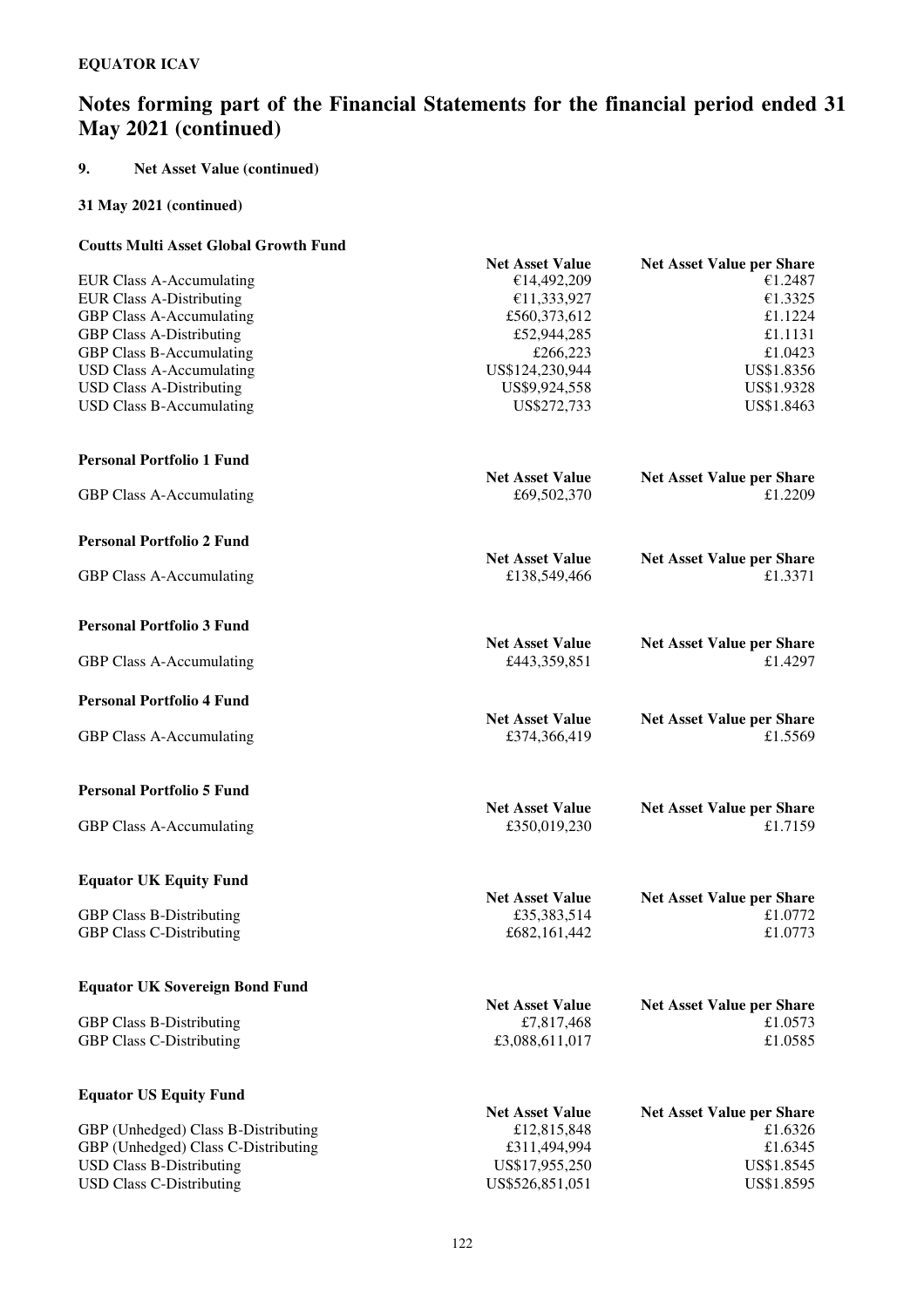### **9. Net Asset Value (continued)**

**30 November 2020** 

### **Coutts Multi Asset UK Defensive Fund Net Asset Value Net Asset Value per Share**<br>£1.3561<br>£1.3561 GBP Class A-Accumulating  $\begin{array}{ccc}\n\text{GBP Class A-Accumulating} & \text{£}198,521,501 & \text{£}1.3561 \\
\text{GBP Class A-Distributing} & \text{£}32,762,487 & \text{£}1.1505\n\end{array}$ GBP Class A-Distributing  $£32,762,487$ GBP Class B-Accumulating  $\text{f1,102,074}$   $\text{f2125}$ GBP Class B-Distributing  $\text{f48,503}$   $\text{f1.0899}$

### **Coutts Multi Asset UK Balanced Fund**

| <b>Net Asset Value per Share</b> |
|----------------------------------|
| £1.4948                          |
| £1.3250                          |
| £1.3931                          |
| £1.2728                          |
| £1.0356                          |
|                                  |

| <b>Coutts Multi Asset UK Growth Fund</b> |                        |                                  |
|------------------------------------------|------------------------|----------------------------------|
|                                          | <b>Net Asset Value</b> | <b>Net Asset Value per Share</b> |
| <b>GBP Class A-Accumulating</b>          | £797,780,653           | £1.6005                          |
| <b>GBP Class A-Distributing</b>          | £184,720,915           | £1.4666                          |
| <b>GBP Class B-Accumulating</b>          | £809.381               | £1.4269                          |
| <b>GBP Class B-Distributing</b>          | £1,049,652             | £1.3466                          |

#### **Coutts Multi Asset UK Equity Growth Fund**

| <b>Net Asset Value</b> | <b>Net Asset Value per Share</b> |
|------------------------|----------------------------------|
| £301,862,855           | £1.5914                          |
| £35,360,399            | £1.5734                          |
| £302.509               | £1.4214                          |
|                        |                                  |

### **Coutts Multi Asset Global Defensive Fund**

|                                 | <b>Net Asset Value</b> | <b>Net Asset Value per Share</b> |
|---------------------------------|------------------------|----------------------------------|
| EUR Class A-Accumulating        | €28,296,058            | €0.9323                          |
| <b>EUR Class A-Distributing</b> | €3,037,578             | €1.0498                          |
| EUR Class B-Distributing        | €403,030               | €0.8271                          |
| <b>GBP Class A-Accumulating</b> | £37,632,246            | £0.8702                          |
| <b>GBP Class A-Distributing</b> | £3,697,598             | £0.7492                          |
| <b>GBP Class B-Accumulating</b> | £980,428               | £0.8263                          |
| <b>GBP Class B-Distributing</b> | £175,826               | £0.7326                          |
| USD Class A-Accumulating        | US\$47,710,062         | US\$1.3931                       |
| USD Class A-Distributing        | US\$1,071,406          | US\$1.0714                       |
| USD Class B-Accumulating        | US\$278,027            | US\$1.3504                       |
| USD Class B-Distributing        | US\$74.293             | US\$1.2382                       |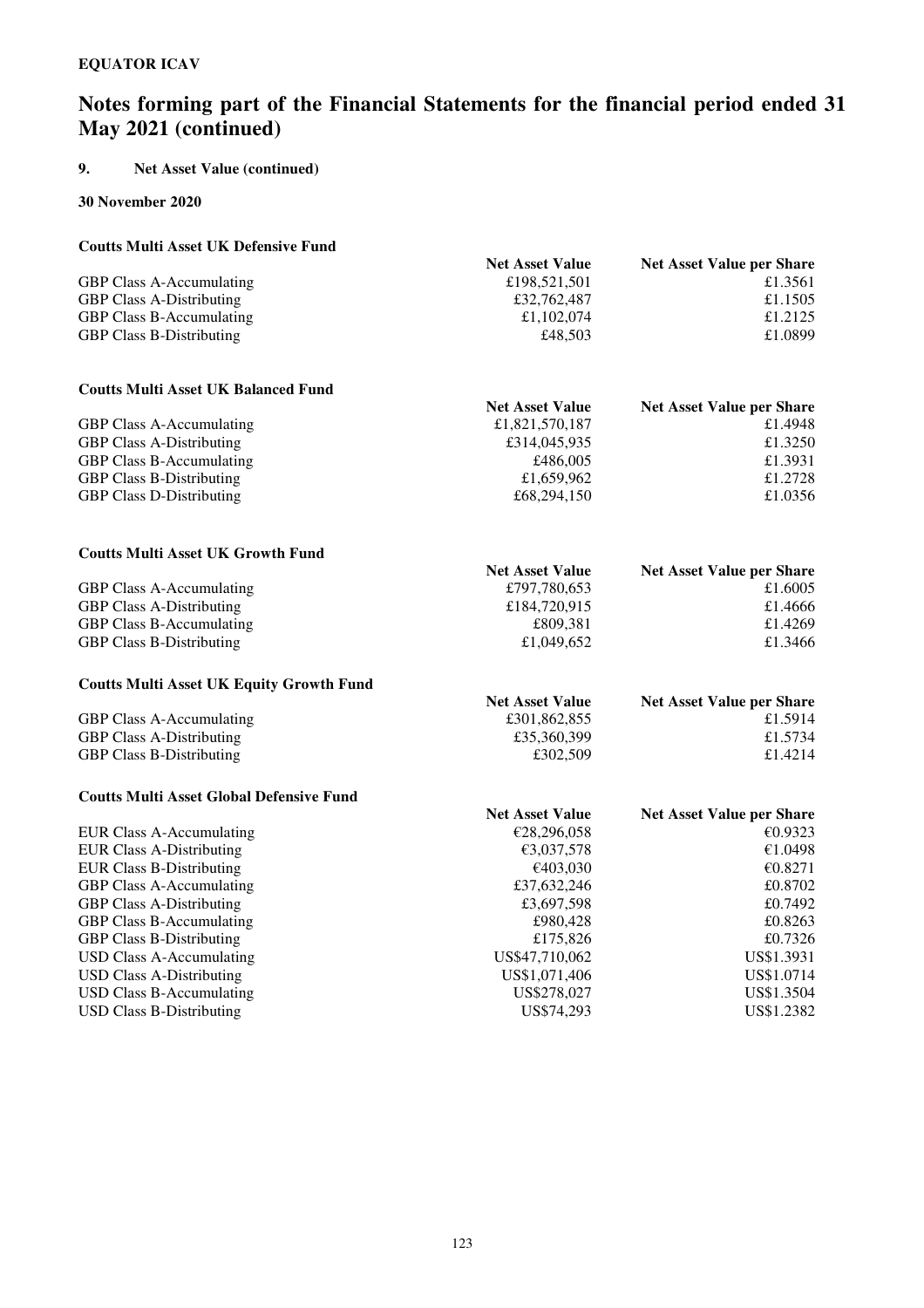### **9. Net Asset Value (continued)**

### **30 November 2020 (continued)**

### **Coutts Multi Asset Global Balanced Fund**

|                                              | <b>Net Asset Value</b>                | <b>Net Asset Value per Share</b> |
|----------------------------------------------|---------------------------------------|----------------------------------|
| <b>CHF Class B-Accumulating</b>              | CHF335,019                            | CHF1.2081                        |
| <b>EUR Class A-Accumulating</b>              | €21,753,031                           | €1.0429                          |
| <b>EUR Class A-Distributing</b>              | €2,536,633                            | €1.1174                          |
| <b>EUR Class B-Accumulating</b>              | €287,689                              | €1.0190                          |
| <b>EUR Class B-Distributing</b>              | €179,370                              | €0.9342                          |
| GBP Class A-Accumulating                     | £341,669,955                          | £0.9447                          |
| <b>GBP Class A-Distributing</b>              | £37,770,353                           | £0.8668                          |
| <b>GBP Class B-Accumulating</b>              | £308,014                              | £0.7888                          |
| <b>GBP Class B-Distributing</b>              | £314,194                              | £0.8228                          |
| <b>USD Class A-Accumulating</b>              | US\$88,674,794                        | US\$1.5869                       |
| <b>USD Class A-Distributing</b>              | US\$21,701,495                        | US\$1.4855                       |
| <b>USD Class B-Accumulating</b>              | US\$1,808,766                         | US\$1.5258                       |
| <b>USD Class B-Distributing</b>              | US\$1,502,906                         | US\$1.4025                       |
|                                              |                                       |                                  |
| <b>Coutts Multi Asset Global Growth Fund</b> |                                       |                                  |
|                                              | <b>Net Asset Value</b>                | <b>Net Asset Value per Share</b> |
| <b>EUR Class A-Accumulating</b>              | €17,408,461                           | €1.1243                          |
| <b>EUR Class A-Distributing</b>              | €2,115,856                            | €1.2031                          |
| <b>GBP Class A-Accumulating</b>              | £386,406,284                          | £1.0075                          |
| <b>GBP Class A-Distributing</b>              | £25,633,573                           | £1.0019                          |
| GBP Class B-Accumulating                     | £239,206                              | £0.9366                          |
| <b>USD Class A-Accumulating</b>              | US\$78,882,642                        | US\$1.6428                       |
| <b>USD Class A-Distributing</b>              | US\$3,407,431                         | US\$1.7348                       |
| <b>USD Class B-Accumulating</b>              | US\$244,333                           | US\$1.6540                       |
|                                              |                                       |                                  |
| <b>Personal Portfolio 1 Fund</b>             |                                       |                                  |
|                                              | <b>Net Asset Value</b>                | <b>Net Asset Value per Share</b> |
| GBP Class A-Accumulating                     | £53,068,825                           | £1.2222                          |
| <b>Personal Portfolio 2 Fund</b>             |                                       |                                  |
|                                              |                                       | <b>Net Asset Value per Share</b> |
| GBP Class A-Accumulating                     | <b>Net Asset Value</b><br>£89,009,068 | £1.3093                          |
|                                              |                                       |                                  |
| <b>Personal Portfolio 3 Fund</b>             |                                       |                                  |
|                                              | <b>Net Asset Value</b>                | <b>Net Asset Value per Share</b> |
| GBP Class A-Accumulating                     | £265,637,821                          | £1.3760                          |
| <b>Personal Portfolio 4 Fund</b>             |                                       |                                  |
|                                              | <b>Net Asset Value</b>                | <b>Net Asset Value per Share</b> |
| <b>GBP Class A-Accumulating</b>              | £218,551,950                          | £1.4624                          |
|                                              |                                       |                                  |
| <b>Personal Portfolio 5 Fund</b>             |                                       |                                  |
|                                              | <b>Net Asset Value</b>                | <b>Net Asset Value per Share</b> |
| <b>GBP Class A-Accumulating</b>              | £193,956,660                          | £1.5769                          |
| <b>Equator UK Equity Fund</b>                |                                       |                                  |
|                                              | <b>Net Asset Value</b>                | <b>Net Asset Value per Share</b> |
| <b>GBP Class B-Distributing</b>              | £34,163,821                           | £0.9535                          |
| <b>GBP Class C-Distributing</b>              | £947,754,327                          | £0.9535                          |
|                                              |                                       |                                  |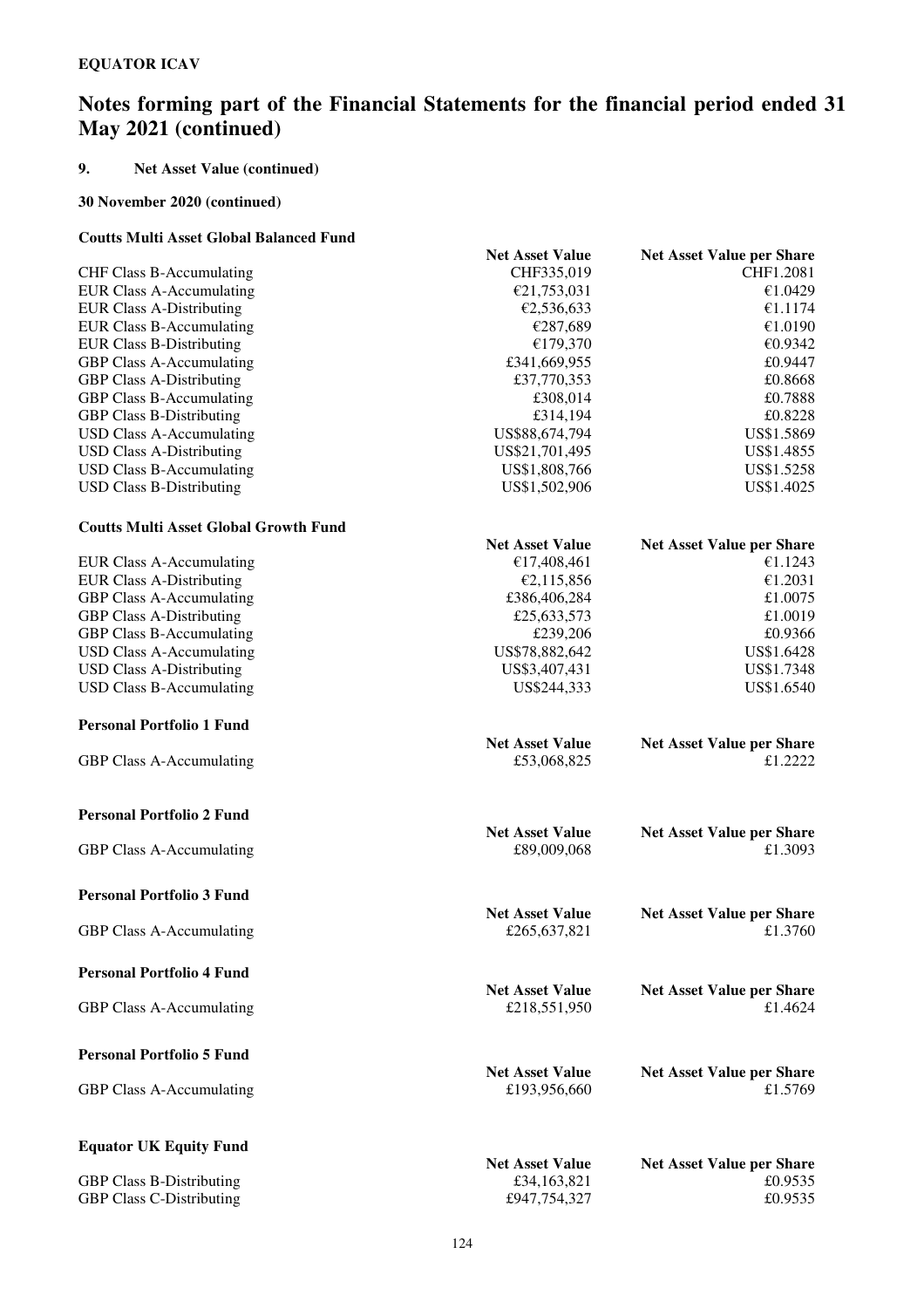### **9. Net Asset Value (continued)**

### **30 November 2020 (continued)**

### **Equator UK Sovereign Bond Fund**

|                                     | <b>Net Asset Value</b> | <b>Net Asset Value per Share</b> |
|-------------------------------------|------------------------|----------------------------------|
| <b>GBP Class B-Distributing</b>     | £9,215,686             | £1.1211                          |
| <b>GBP Class C-Distributing</b>     | £1,768,859,782         | £1.1224                          |
| <b>Equator US Equity Fund</b>       |                        |                                  |
|                                     | <b>Net Asset Value</b> | <b>Net Asset Value per Share</b> |
| GBP (Unhedged) Class B-Distributing | £12,339,374            | £1.4880                          |
| GBP (Unhedged) Class C-Distributing | £392,646,582           | £1.4882                          |
| <b>USD Class B-Distributing</b>     | US\$14,769,947         | US\$1.5878                       |
| USD Class C-Distributing            | US\$575,764,012        | US\$1.5901                       |

### **10. Cash Balances**

As at 31 May 2021 and 30 November 2020, all cash balances were held by the Depositary and are presented as "Cash balances" on the Statement of Financial Position.

As at 31 May 2021 and 30 November 2020, all cash collateral and margin cash balances were held for derivatives trading with Morgan Stanley & Co. International Plc and are presented as "Cash collateral and margin cash" on the Statement of Financial Position.

The Depositary shall be entitled, but not obliged, at any time to extend credit to or to advance funds for the account of any Fund to eliminate negative cash balances caused by daily disbursements activity including, but not limited to, the purchase of investments, payments to shareholders, payment of expenses, transfers of monies and foreign exchange transactions.

These are considered to be a liability of the Funds to the Depositary, and are included within bank overdraft on the Statement of Financial Position.

The ICAV maintains an umbrella cash subscription and redemption account ("Umbrella Cash Account") in the name of the ICAV. All subscriptions payable to a Fund, and redemptions and dividend distributions payable from a Fund will be channelled through this Umbrella Cash Account. Monies held in the Umbrella Cash Account will be treated as an asset of the relevant Fund.

Investors are unsecured creditors of the relevant Fund with respect to the amount subscribed and held in the Umbrella Cash Account until shares are issued. As such, investors will not benefit from any appreciation in the Net Asset Value of the relevant Fund or any other shareholder rights (including dividend entitlement) until such time as shares are issued. Redeeming shareholders and shareholders entitled to distributions will be unsecured creditors of the relevant Fund, and will not benefit from any appreciation in the Net Asset Value of the Fund or any other shareholder rights (including further dividend entitlement), with respect to the redemption or distribution amount held in the Umbrella Cash Account. As at 31 May 2021 and 30 November 2020, monies held in this Umbrella Cash account are deemed to be immaterial to the relevant Fund to which they are due.

### **11. Related Parties**

All the Directors of the ICAV are also Directors of the Manager. Brian McDermott is a Partner of the Legal Advisers, A&L Goodbody, and a Director of the Company Secretary, Goodbody Secretarial Limited. Leslie Gent is an employee of Coutts & Co, the Investment Manager to the ICAV and is a Managing Director and Head of Coutts Investment Products and is the Designated Person for Fund Risk for the Manager. Gerard O'Mahony is an employee of Ulster Bank Ireland DAC and is a member of the Management Company Governance and Oversight Team and the Designated Person for Operational Risk and Distribution for the Manager. Keith McGough is an employee of Ulster Bank Ireland DAC. Keith McGough resigned as Director of the ICAV and the Manager effective 30 April 2021.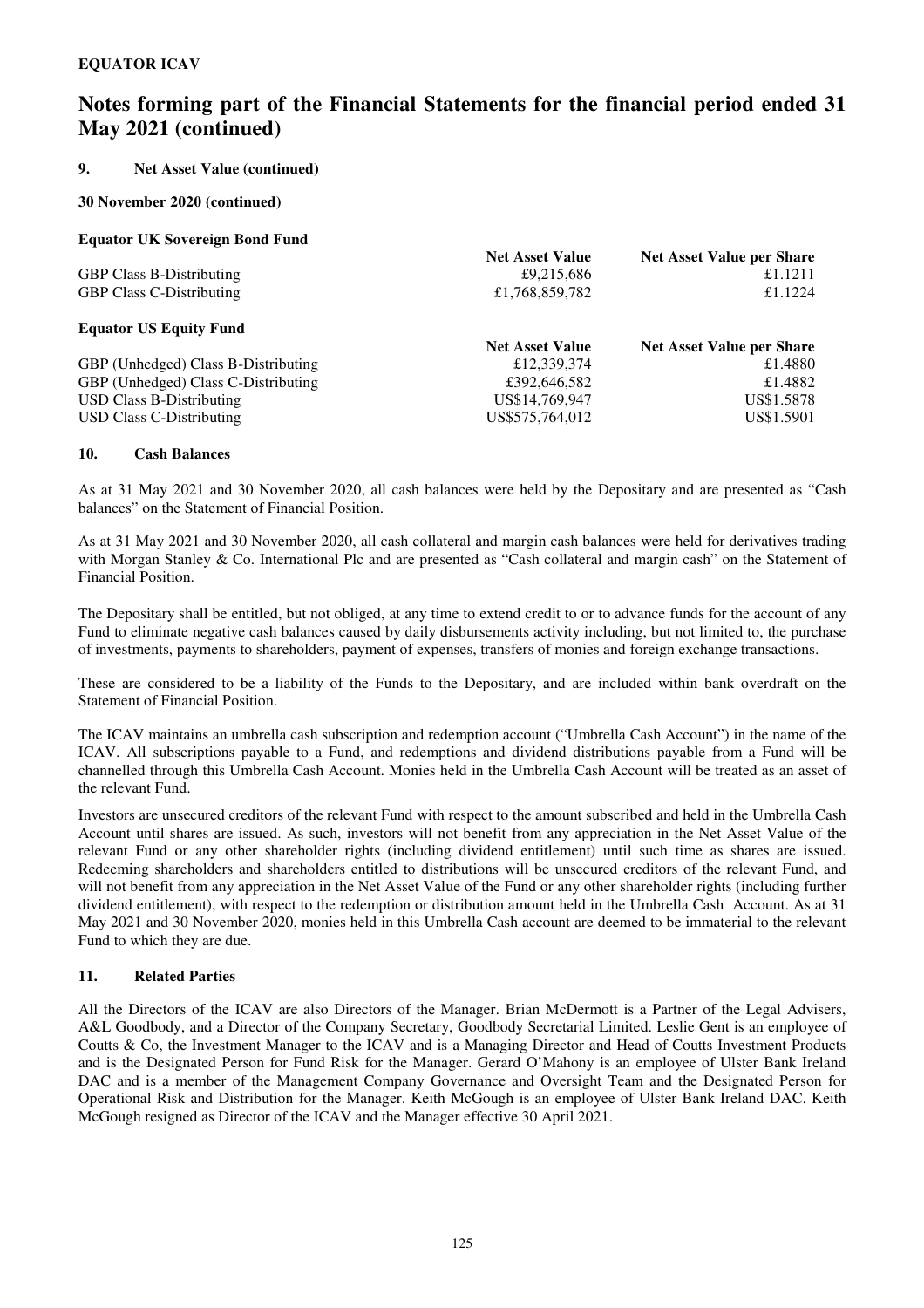### **11. Related Parties (continued)**

Those Directors who are not associated with the Investment Manager will be entitled to remuneration for their services as Directors provided however that the aggregate fees of each such Director shall not exceed €30,000 per annum. The Directors will be entitled to be reimbursed out of the assets of each Fund for their reasonable out-of-pocket expenses incurred in discharging their duties as directors. None of the other Directors receive any remuneration for holding the role of Director of the ICAV.

The following transactions with related parties were entered into during the financial period ended 31 May 2021 by the ICAV in the ordinary course of business and on normal commercial terms. RBS Asset Management (Dublin) Limited as "Manager" earned a fee of £17,848,003 (31 May 2020: £14,326,987) of which £3,124,863 (30 November 2020: £5,543,612) remained outstanding at the financial period end. Please refer to the Statement of Comprehensive Income and the Statement of Financial Position for details on the management fees charged to the Funds during the financial period ended 31 May 2021 and payable from the Funds at the financial period end.

The ICAV may, in its normal course of business, enter into arm's length transactions with the Natwest Group plc and related entities. These related party transactions may include the purchase and sale of financial instruments issued by the Natwest Group plc and related entities.

### **Connected Persons Transactions**

Conditions have been imposed by the CBI UCITS Regulation 43(1) for Directors to confirm compliance with regulatory requirements in relation to transactions between the ICAV and connected persons. The Directors are satisfied that there are arrangements in place, evidenced by written procedures, to ensure that all such transactions are carried out on an arm's length basis and are in the best interests of the shareholders and that all such transactions during the financial period complied with these obligations.

### **12. Financial Instruments and Risks**

### **Market Risk**

Market risk arises mainly from uncertainty about future prices of financial instruments held. It represents the potential loss the Funds might suffer through holding market positions in the face of adverse price movements due to exposure to interest rate risk, currency risk and price risk.

The risk of each Fund is managed by limiting differences from the Benchmark within an agreed tracking error, which measures the extent to which the Fund's performance differs from its benchmark. It is calculated as the annualised statistical variation of the returns of a Fund compared with its benchmark. The tracking error is managed through the portfolio construction for each Fund. Via an ongoing selection and allocation process, the Investment Manager blends the diversification benefits from allocation across various different asset classes with the investment techniques of a number of investee funds and assets with complementary investment styles and techniques. This together with other factors, such as capacity constraints, the length of track record of a particular investee fund manager, or manager concentration risk assist the Investment Manager in determining the amount allocated to each investee fund and to each asset class in aggregate.

### **Foreign Exchange Risk**

Although the Funds are denominated in a base currency, the Funds may invest in investments denominated in currencies other than the base currency of that Fund, which may be subject to exchange rate fluctuations. Therefore the Funds may be exposed to foreign exchange risk. The Funds may utilise techniques and instruments to seek to protect (hedge) currency exchange transactions.

In respect of a share class that is not in the base currency of a Fund, the ICAV may conduct currency hedging transactions to manage exchange rate fluctuations.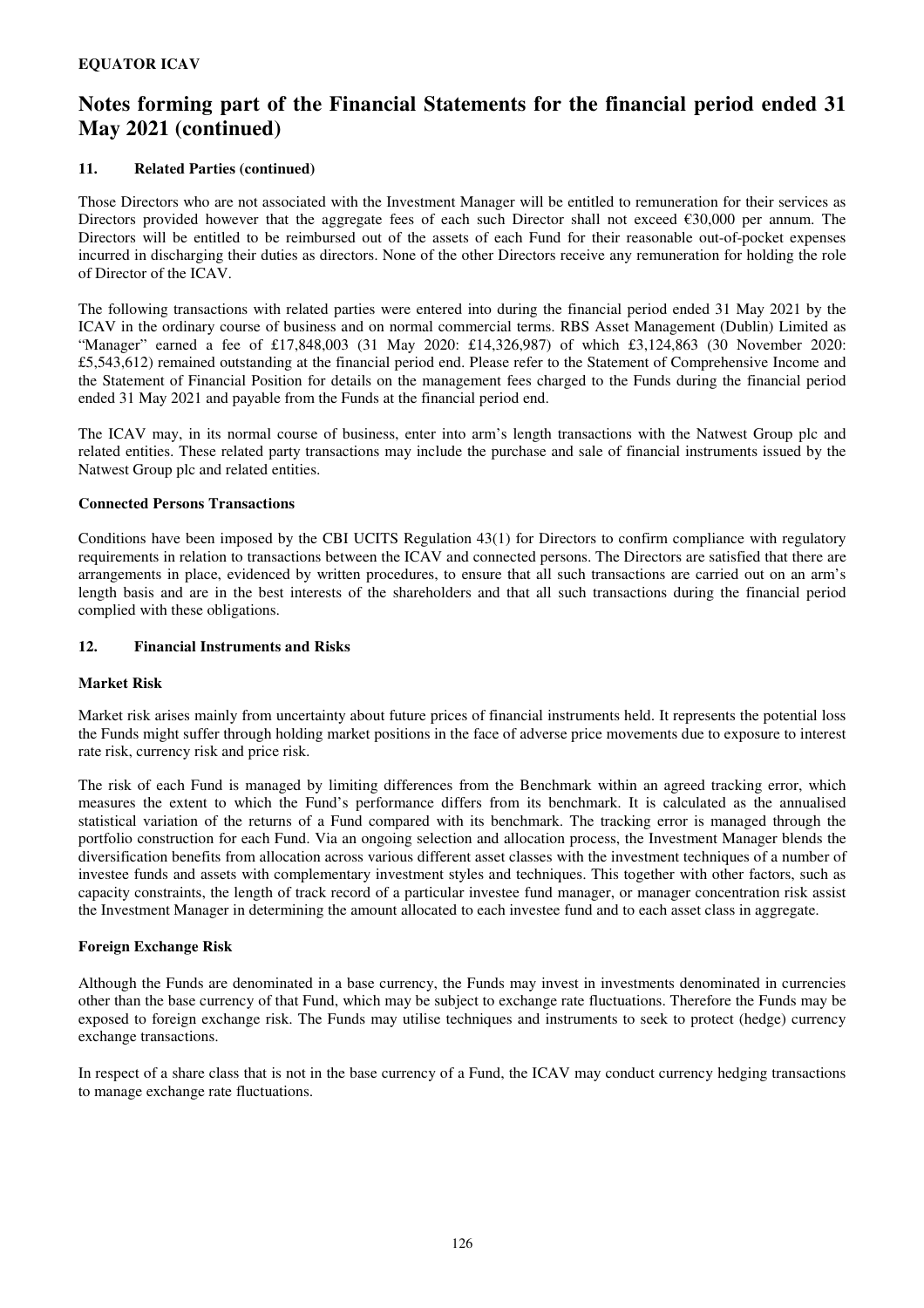### **12. Financial Instruments and Risks (continued)**

### **Other Price Risk**

Other price risk is the risk that the value of the financial investments will fluctuate as a result of changes in market prices, other than those arising from currency risk or interest rate risk whether caused by factors specific to an individual investment, its issuer or any other factor affecting financial investments traded in the market.

### **Interest Rate Risk**

Interest rate risk is the risk (variability in value) borne by an interest-bearing asset, such as a loan or a bond, due to the variability of interest rates. The Funds' interest rate risk exposure is affected by economic cycle and inflation statistics and is commonly measured by the Funds' duration and yield curve. The Funds' interest rate risk is monitored by the Investment Manager in accordance with the investment policy and guidelines of the ICAV by making minor adjustments to the portfolio duration and yield curve positioning.

### **Liquidity Risk**

The main liabilities of the Funds are the redemption of any shares that an investor has decided to redeem.

The ICAV's liquidity risk is managed by the Investment Manager in accordance with policies and procedures in place. The Investment Manager estimates on a prudent basis the potential redemptions on any single day. Investment decisions between cash management and core investments are made accordingly.

The Directors may at any time temporarily suspend the calculation of the net asset value of any Fund and the issue, redemption and exchange of shares and the payment of redemption proceeds.

#### **Credit Risk**

Credit risk is the risk that a counterparty to a financial instrument will fail to discharge an obligation or commitment that it has entered into with the ICAV.

The ICAV is primarily exposed to credit risk from investments in debt instruments. Such credit risk is managed by the Investment Manager, as required by the investment objectives for the Funds.

### **Counterparty Risk**

The ICAV is exposed to counterparty risk on its monetary financial assets, derivatives and assets held by the Depositary. Under the Depositary agreement, the Depositary must segregate, keep and maintain the investments of the ICAV separate from those of the Depositary and its affiliates. Nevertheless, those counterparties could potentially be exposed to the risk of bankruptcy or insolvency. In such an event, the ICAV's rights with respect to securities issued or held by those parties could be delayed or limited.

### **13. Segregated Liabilities**

The ICAV has segregated liability between its Funds and accordingly any liability incurred on behalf of or attributable to any Fund shall be discharged solely out of the assets of that Fund. While the provisions of the ICAV Act 2015 provide for segregated liability between Funds, these provisions have yet to be tested in foreign courts, in particular, in satisfying local creditors' claims.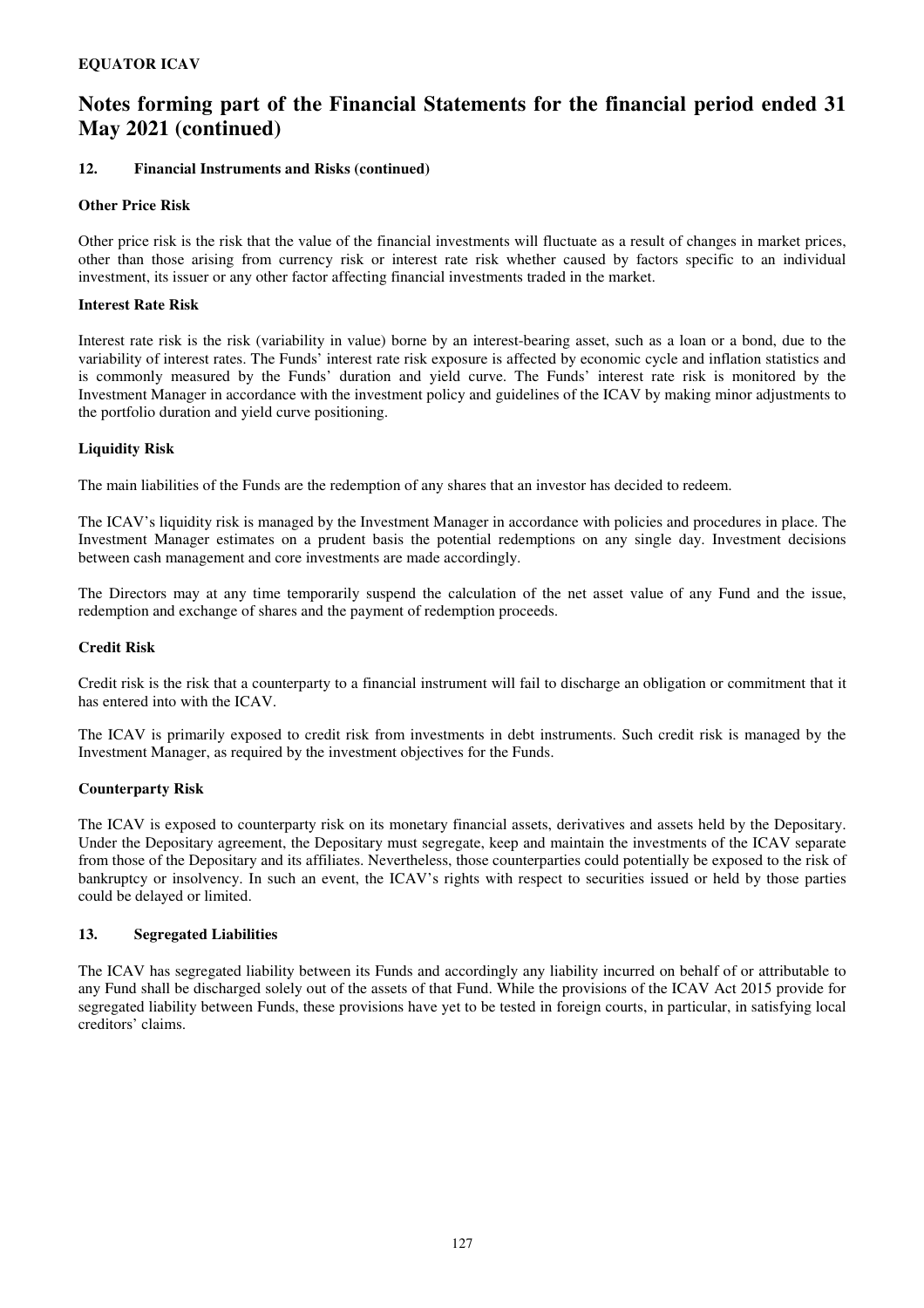### **14. Efficient Portfolio Management**

In accordance with the CBI UCITS Regulations, the revenues arising from efficient portfolio management techniques and instruments for the entire reporting period, together with the direct and indirect operational costs and fees incurred, should be disclosed in the financial statements of the UCITS. The ICAV currently invests in futures and forward foreign exchange contracts. Futures are entered into in order to hedge against market risk or gain exposure to the underlying market. Forward foreign exchange contracts are entered into in order to reduce exposure to changes in the value of the currency to be delivered and increase exposure to changes in the value of the currency to be received for the duration of the contract. Details of all open transactions at the financial period end are disclosed in the Portfolio and Statement of Investments.

Realised gains and losses and the net change in unrealised gains and losses on financial derivative instruments are included in "Total gain/(loss) on financial assets and financial liabilities at fair value through profit or loss" in the Statement of Comprehensive Income.

### **15. Equalisation**

An equalisation account is maintained by the ICAV in respect of each Fund so that the amount distributed on shares or reinvested for shareholders will be the same on all such shares notwithstanding different dates of issue. Equalisation amounts, disclosed on the Statement of Comprehensive Income, relate solely to distributing share classes.

### **16. Anti-Dilution Levy**

The Directors or the Manager reserve the right to impose an anti-dilution levy representing a provision for duties and charges and other dealing costs relating to either the acquisition or the disposal of assets in order to preserve the value of underlying assets of a Fund. Such a levy may be imposed in the event of receipt for processing of significant subscription or redemption requests in respect of a Fund. This includes where requests for exchange from one Fund into another Fund results in a significant subscription for one Fund or redemption from the other Fund. Any such anti-dilution provision will be calculated by the Investment Manager as representing an appropriate figure for such purposes and will be agreed by the Directors or the Manager. The anti-dilution levy will be added to the prices at which shares will be issued in the case of net subscription requests of the Fund or deducted from the price at which shares will be redeemed in the case of net redemption requests of the Fund. The Directors may also apply a provision for duties and charges in any other case where it considers such provision to be in the interests of a Fund. Any such sum will be paid into the account of the relevant Fund. During the financial periods ended 31 May 2021 and 31 May 2020, details of the anti-dilution levies charged are included in the Statement of Changes in Net Assets Attributable to Redeemable Shareholders.

### **17. Commitments and Contingent Liabilities**

There were no significant commitments or contingent liabilities as at 31 May 2021 and 30 November 2020.

### **18. Events During the Financial Period**

The World Health Organization declared the outbreak of COVID-19 to be a public health emergency of international concern. This outbreak has severely restricted the level of economic activity around the world. In response, the governments of many countries, states, cities and other geographic regions have taken preventative or protective actions, such as imposing restrictions on travel and business operations and advising or requiring individuals to limit or forego their time outside of their homes.

The CBI wrote to all Fund Management Companies requesting firms to review their business continuity arrangements taking account of the implications of the COVID-19 pandemic. All delegates have been contacted to confirm their Business Continuity Planning ("BCP") plans in light of the evolving situation in relation to COVID-19 and the Board of Directors is satisfied that business can be maintained. The majority of delegates are utilising a combination of home working and split locations, where key staff need to work from an office location and a similar approach applies for the staff working on behalf of the Manager. Service standards have been fully maintained over the subsequent period after some initial disruption while staff transitioned to home working.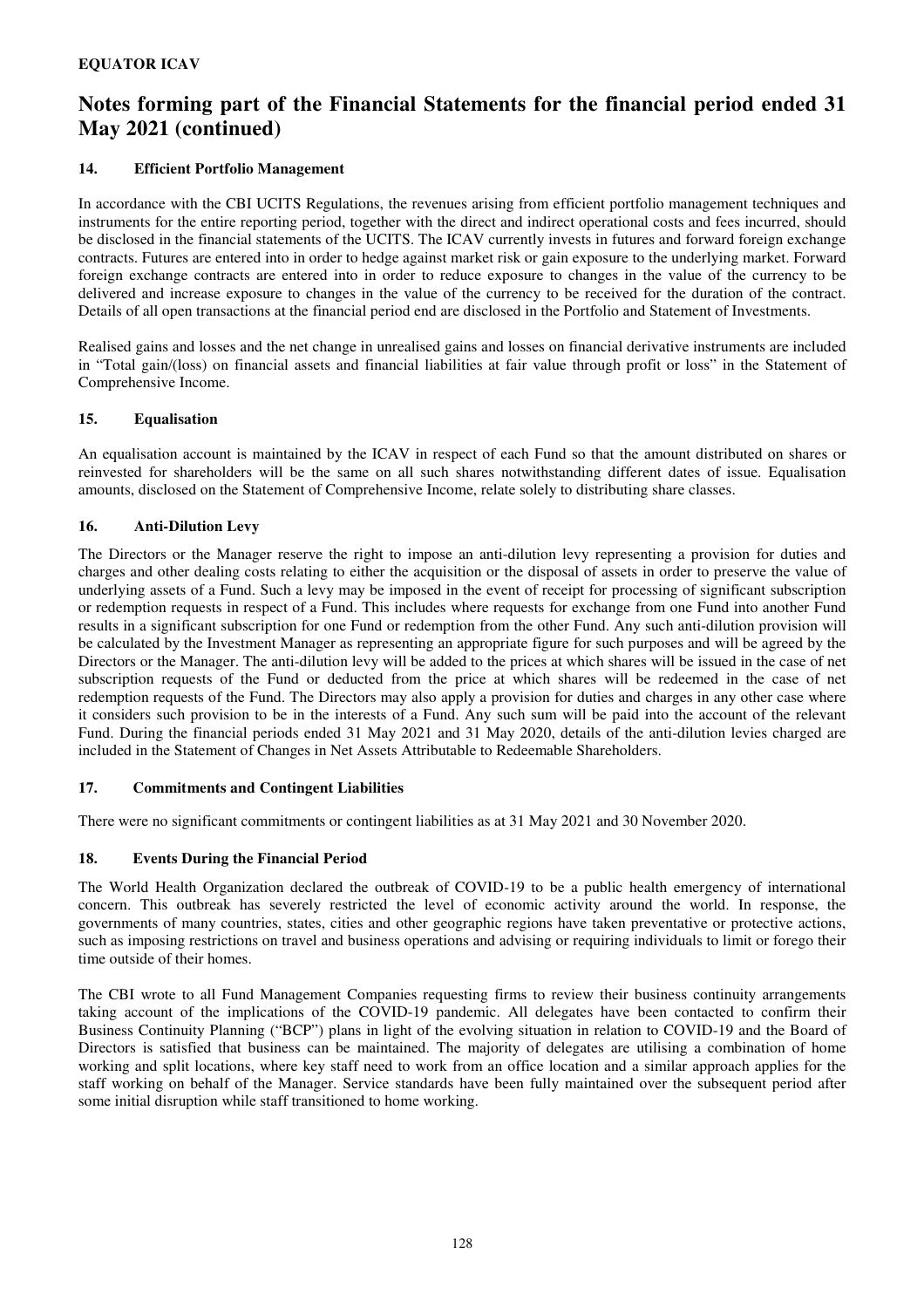### **18. Events During the Financial Period (continued)**

On 10 March 2021, an updated Prospectus and Supplements to the Prospectus were filed with the CBI. The updates to the Risk Factors were made to take into account the Sustainability, Brexit and Pandemic risks. Sustainability risks are environmental, social, or governance events or conditions that, if they occur could cause a material negative impact on the value of an investment. Brexit risk relates to consequences for the ICAV and each Fund following recent exit of the United Kingdom from the European Union. Pandemic risk relates to the negative impact on the Fund's investments and consequently its net asset value as a result of an outbreak of an infectious disease, pandemic or any other serious public health concern that could occur in any jurisdiction in which a Fund may invest.

Effective on 30 April 2021, Keith McGough resigned as Director of the ICAV and the Manager.

There were no other significant events affecting the ICAV during the financial period.

### **19. Subsequent Events**

There were no significant events affecting the ICAV subsequent to the financial period end.

### **20. Approval of Financial Statements**

The financial statements were approved by the Directors on 22 July 2021.